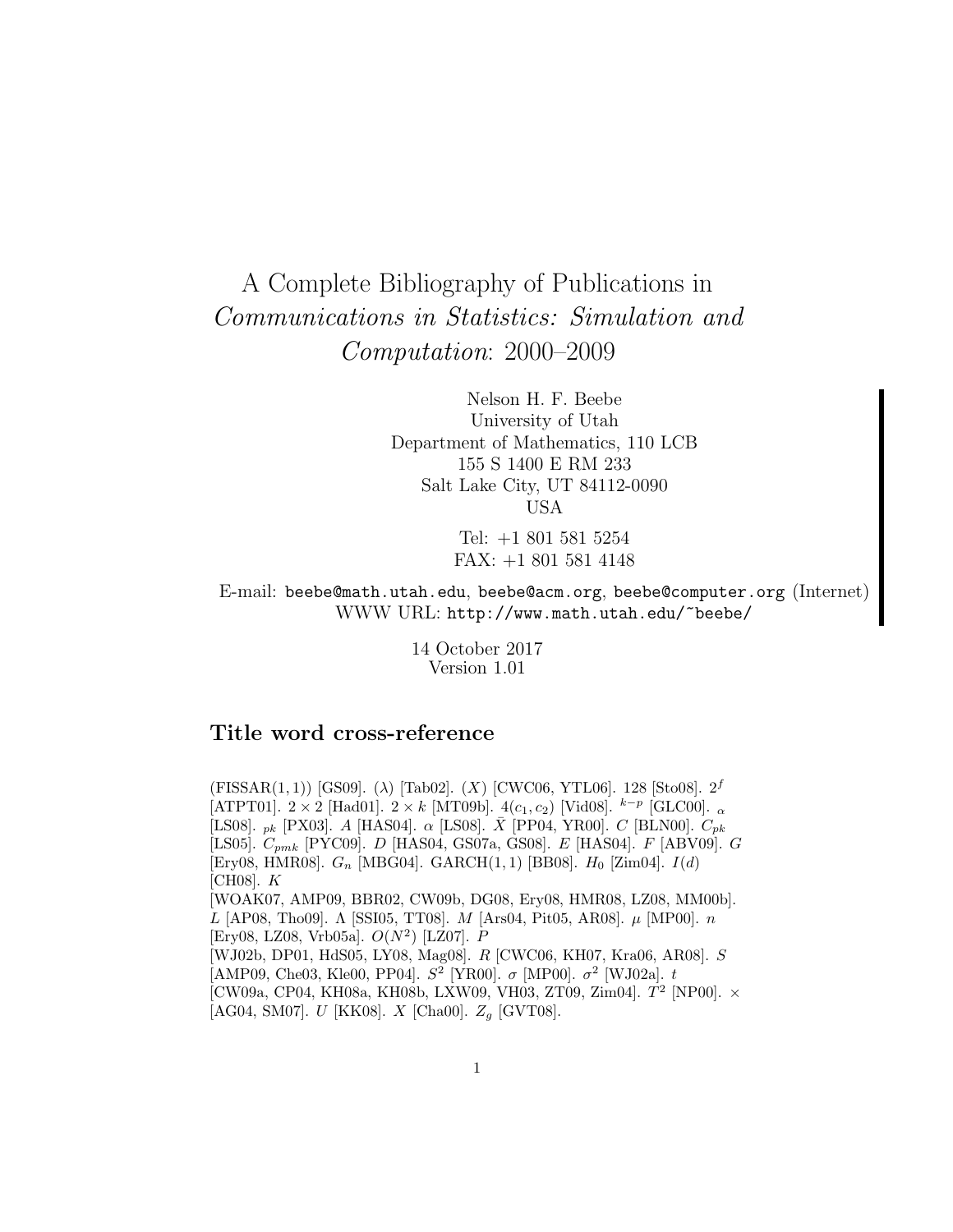**-bar** [Cha00]. **-Bit** [Sto08]. **-Chart** [KH07]. **-charts** [Kle00, WJ02b]. **-Criterion** [TT08]. **-Distribution** [CP04, ZT09]. **-Distributions** [HMR08, KH08b]. **-Estimates** [Ars04]. **-Estimator** [Kra06]. **-Estimators** [Pit05]. **-Factor** [DG08]. **-Means** [WOAK07]. **-Minimax** [HAS04]. **-Model** [Vrb05b]. **-Moments** [Tho09]. **-Normal** [LXW09]. **-of-** [AMP09]. **-Operation** [LZ07]. **-Out-of-** [Ery08, LZ08]. **-Quantiles** [HdS05]. **-Statistics** [AP08, KK08]. **-Systems** [Che03]. **-Test** [SSI05]. **-Transform** [MBG04]. **-Value** [LY08]. **-Values** [DP01, Mag08].

**A-Optimal** [Spu08]. **Abandonment** [GRH09]. **Absolute** [WZW02, Zie08]. **Absorbing** [Car05]. **Accelerated** [AHAH04, XZ09, YkT05, ZH07, WYH00]. **Acceptance** [BLL07, DGK02, Far06, LTW09]. **Accounting** [BAG09]. **Accumulation** [BCFCK09]. **Accuracy** [FS09, GPNA09, NdC07, WPCC07]. **Accurate** [CR09, LAJ09]. **Active** [ATPT01]. **Activity** [ESFCS08]. **Acupuncture** [KC05]. **Adaptative** [LE08]. **Adaptive** [AW01, AJC01, AG01, BGM09, BM09, BP09, BSG09, JJK07, KK08, KH08c, Lee04, O'G08, OE04, PT07, WK05]. **Additional** [GON01]. **Additive** [BAG09, CYGMPS04, ZH05, SS00]. **Adjacency** [LHHT09]. **Adjusted** [ABV09, CG09, WP07, ZL07, AG00]. **Adjusting** [Son05]. **Adjustment** [dCPC03]. **Advice** [Dem07]. **after** [LP00, NF00]. **Against** [AL07, CCC04, yCkM06, SAR09, SC06, Che00]. **Agreement** [Bro01]. **AI** [MN09b]. **AI-REML** [MN09b]. **AIC** [GSF05, Whi07]. **AICc** [Yi05]. **Air** [ABH09, CG04b]. **alarm** [Cha00]. **Algorithm** [CLHK03, HI03, LPA08, MZ03, SCC07, WWTW09, Wen08, XT03]. **Algorithmic** [AB09, KMSS09]. **Algorithms** [CWC06, DH05, HBL09, MN09b, WL04a]. **Allocation** [Koz06, KJ08]. **Allowing** [Fuk07b]. **Alternative** [BD08, Bid04, CS09, CCC04, FTM08, HP07a, JP08a, SC06, XZ09, Che00]. **Alternatives** [CC05, GSL02]. **amenorrhea** [LTT00]. **Among** [DN08, Led09b, LK02]. **Among-Group** [LK02]. **Analyses** [AD03, CQ07, FS04]. **Analysis** [BC07, Bee04, Bha06, Bro01, Car05, CG09, CI08, CL08, FWS05, Fig09, GBRV03, GT04, HC09, HY09, IR09, JH07, JIJ08, KKW05, KLH08, KC05, Kim06, Lee07, LD02, LMM03, LB05, LW08b, LLS08, Mah08, MJP07, MZ03, NCC08, NG09, NQH06, NAGP05, Oga06b, PGTV08, QMBF08, RW05, RLW08, SM07, TC05, WOAK07, WPCC07, ZX07, ZH05, ZJ07, ZT09, Car00, HM03, HS00, LTT00, SJ03, TA00]. **Analytic** [Han09b]. **Analyze** [Son05]. **Analyzing** [ABV09, KS05, KM08a]. **AnaQol** [HM07]. **Anderson** [CG08, Cro00, EDL08, GPS07, Gil01, Mur09]. **ANOVA** [BA01, CS07b, LA03]. **Any** [BLN00, RM07]. **Any/** [BLN00]. **AOQL** [Far06]. **Apparent** [Pin05]. **Application** [Bar03, Bod09, CKKLM09, CCF<sup>+</sup>02, CL04, CG08, CC07, CYGMPS04, DLS07, DS05, GBRV03, Has09, HC09, jK06, KE06, LS08, LHHT09, MSM05, OE04, Pit05, PJOB08, QMBF08, Ras09, WSC00]. **Applications**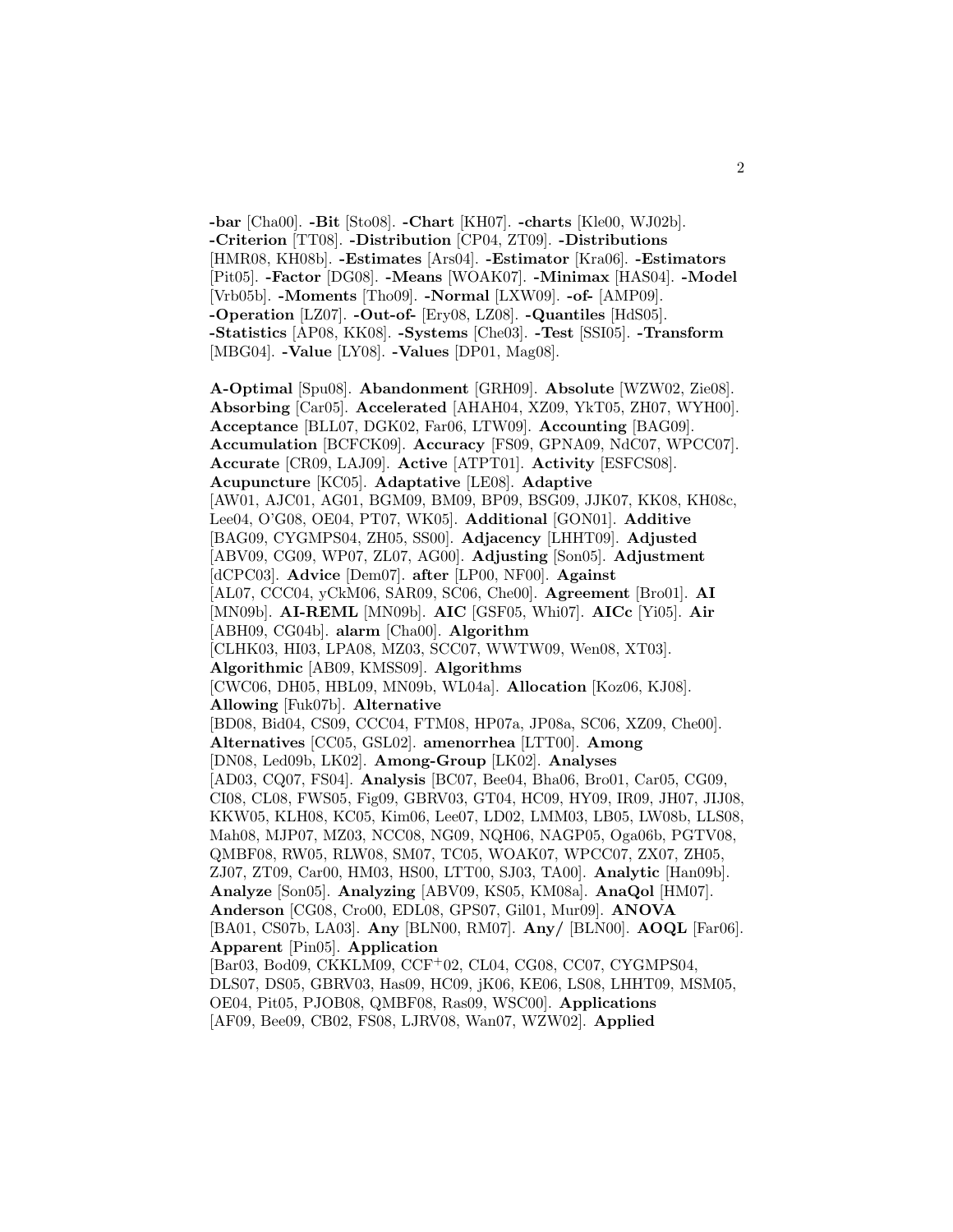[Blo00, Sol01]. **Applying** [MBP<sup>+</sup>03]. **Approach** [AP08, CL09, CT08a, DLS07, Han09b, JIJ08, JKK08, KW01, LH09, LS05, LS08, MT09a, PYC09, SSD06, SVM05, SPSM09, SKS08, WP07, MP00, YR00]. **Approaches** [Bid04, CS03a, CGS04, FS04, VPO<sup>+</sup>07, Shi00]. **Approximate** [Sol01, XT03, YY05]. **Approximating** [KP04, Wil03]. **Approximation** [Car01, CW09a, CT08a, CR09, Far06, Gil01, JG08, LZ07, LS05, MBG04, RSA08, SAR09, ST05, SSS08, Vrb05a, RD00, Wan00]. **Approximations** [CG08, CB02, CX03, FH08, Fro01, LAJ09, LC01, MN09a, Mur09, PX03, WP07]. **ARCH** [Agi09, HP08]. **Archimedean** [WVS07]. **Area** [CR09, KS02]. **Areas** [ABH09, VPO<sup>+</sup>07]. **ARFIMA** [RAL01, SRL06]. **ARIMA** [KP00]. **Arising** [LNAA04]. **ARL** [AMP09, LK06, TL08]. **ARL-Design** [AMP09]. **Arm** [LE08]. **ARMA** [ABH08, Jia01]. **Armed** [Gin04]. **Arrival** [RLW08]. **artery** [DXC<sup>+</sup>00]. **Ascent** [MQD04]. **Aspects** [HS01, JW00]. **Assessing** [LS05, Per08, Tho09, YW09]. **Asset** [TKK02]. **Associated** [TSS07]. **Association** [Ali09, WWC05, Whi07, Wil09b]. **assumptions** [GH00]. **Asymmetric** [CPW07]. **Asymptotic** [AG04, Bil02, CKL06, Dom07, GRH09, GP09, Had01, HY09, Oga06a, Oga06b, Oga08a, SSI05, VSKJ01]. **Asymptotically** [DH05, Oga08b]. **Asynergistic** [DAG07]. **Attribute** [SL08]. **Attributes** [Far06, McW04]. **AUC** [Pin05]. **Author** [Ano03a]. **Authorship** [BM05]. **Autocorrelated** [AD06, Lin09, SEL05, VAM09, Wri03]. **autocorrelation** [Shu00]. **Autocorrelations** [GS03, BB00]. **Autocovariances** [ABH08]. **Autoregression** [TK09b]. **Autoregressive** [AR05, AG01, BGM09, BM09, GS09, KP00, Led09a, SP08]. **Available** [GON01]. **Average** [BPJ<sup>+</sup>05, CS03a, CS04, CSC04, Jia01, KW08, SM07, WP07, WL04b, WZW09, Cha00]. **Averages** [GS07b]. **Avoid** [YO03].

**B** [YO03]. **B-Spline** [YO03]. **Back** [YLX<sup>+</sup>08]. **Back-Projection** [YLX<sup>+</sup>08]. **Backward** [WKML07]. **Balanced** [LV03, TT06]. **Bandit** [Gin04]. **Bands** [Hut04, ZL07]. **Bandwidth** [Ten07, Yi05]. **bar** [Cha00, OS09]. **Bar-Lev** [OS09]. **Based** [AN09, AW01, AP04, ALB08, AL08, AG08, BLL07, BJ08, BZ08, BBF07, BK03, BH03, CS09, CE07, CW09a, CT01, CKS04, CCGB09, CM04, CMS09, DN08, DWZ09, DAG07, EMMS07, ESFCS08, FWS05, FTM08, Fig07, Fuk07b, GPS07, GS07b, HAB08, HMH<sup>+</sup>08, JH07, JT07, KS09, KK08, KS02, LV03, LK06, Lee08, LZ07, LHB08, LHB10, LTW09, LWL09, MSM05, MI09, MT09b, McW04, Mod07, MZ03, Oga08b, Par09, PYC09, RM07, SSD06, TWS08, Tau02, TM06, TO04, TRB05, TSS07, TW07, Vrb09, Wol02, XLB09, XM02, YA08, ZW05, ZH07, ZXD09, Zho09]. **Basis** [KK09]. **Bayes** [Ad07, KK01, LH09, Mur00, SSS08, Sol01]. **Bayesian** [LHB10, AHAH04, ABH09, AG08, BM06, Bro01, BFM<sup>+</sup>08, DLS07, De 06, GG06, HA09, Has09, KLH08, KC05, KK01, jK06, LJRV08, LWB06, LHB08, Nad04, NCC08, ND00, NAGP05, PS07, PJOB08, QMBF08, RLW08, RG01, SO06, SSY04, SH09, SKS08, dSRLM03]. **be** [AA09b, HK08]. **Before** [Vu,03]. **Behavior** [Ars04, SW04, Ten07]. **Behrens** [CP08, HC01, VO00, YY05].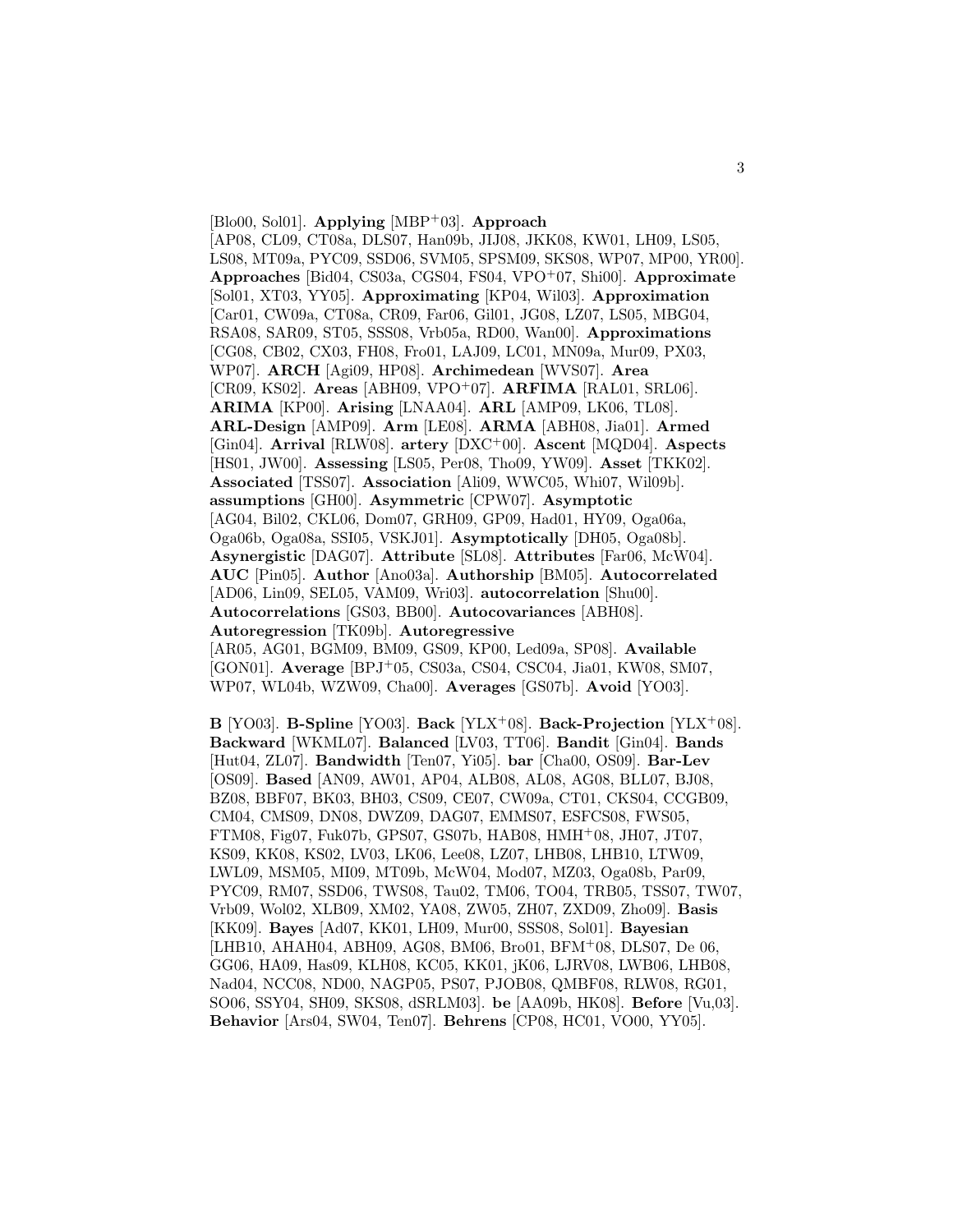**Beijing** [YLX<sup>+</sup>08]. **Being** [Has09]. **Benefit** [GO03]. **Benford** [GW04]. **Best** [Cho08a, CQ07, WKML07]. **Beta** [CF09, HBL09, Ras09, Wan05, CMS00]. **beta-compliance** [CMS00]. **Better** [Wha01, HP00]. **Between** [Aus09, Chu06, CF09, GK05, KB05, Li07, Pan09, WWC05]. **Bézier** [KHJ00]. **BFGS** [LZ07]. **Bias** [Aus05, HdS05, HL03, Led09a, NdC07, PC08, dUAS04]. ´ **Biased** [Ras09, dUÁS04]. **Biases** [JL09]. **BIC** [GSF05]. **Bickel** [Ten07]. **Bilateral** [PTG08]. **bilinear** [PHS00]. **Binary** [AA09a, Aus09, BS04, For08, NdC07, NdCA09, Oku09, PWG<sup>+</sup>07, PC08, Sta09, WWC05, TA00]. **Binomial** [CF08, JH08, KP07, LY08, PB08, WYJ01, Zie09, WJ02b]. **Bioequivalence** [SM07]. **Bipolar** [FG05, Fig07]. **Birnbaum** [BLL07, LTW09]. **Birthday** [IA08]. **Bit** [Sto08]. **Bivariate** [ASA01, AJC01, CE00, CF09, CM08b, HA09, HC01, KB05, Nad04, NS04, PAKL00]. **Biweight** [BC07]. **BLINEX** [WL04a]. **Block** [AA09a, CJ02, KM08a, Spu08]. **BLUEs** [BL05]. **Bobovitch** [OS09]. **Bonferroni** [MvR03]. **Bonferroni-Type** [MvR03]. **Books** [BM05]. **Boosting** [PWG<sup>+</sup>07]. **Bootstrap** [AP04, AF09, BK03, CMR06, FWS05, HdS05, Hut04, LS08, MT09a, MI02, Nam04, Par09, Per08, SSD06, SPSM09, TMV09, VH03, WFF01]. **Bootstrapping** [JS09]. **Both** [CCX05]. **Boukai** [OS09]. **Bounds** [Blo00, Had01, MvR03, SLW04, WHZ05]. **Box** [GK00, LD02, NF00, NF04].

**Boxplots** [Tre02]. **Break** [BG08, Dar09, Fuk07b]. **Breakdown** [BC07]. **Breaks** [CM04, Dar09, HP08]. **Breusch** [Shu00].

**C** [PX03]. **Calculating** [ABH08, WP07]. **Calculation** [BK06, Fog08a, KP07, LW08b]. **calculations** [Shi00]. **Calf** [DLS07]. **Calibration** [JT07]. **Can** [GO03, RM07]. **Canonical** [CKW06, Lee07]. **CAP** [Hon09]. **Capability** [KS09, LS05, PYC09, PX03, BH00, ND00]. **Capture** [QMBF08, Sad09]. **Capture-Recapture** [QMBF08, Sad09]. **Carbon** [MKG<sup>+</sup>08]. **Carlo** [ASS00, AS07, AC09, BB08, CVKB07, DG08, ECMV01, GVT08, Kim05, LWB06, MN09a, SK07a, ZG06]. **Case** [AJC01, CS09, CI08, Cos08, DWZ09, Luc01, NS04, RR07, SSI05, SH09, ZG06, ZJ07, HP00]. **Case-Control** [DWZ09, SH09, ZJ07]. **Cases** [GK05, LMM03, LLS08]. **Categorical** [Cho08b, GPS07]. **Causal** [BGM09]. **Causality** [KL02, MS09]. **Caution** [MJP07]. **cdf** [YA08, CT08a]. **Cell** [BA01]. **Cells** [BR05]. **Censored** [CKKLM09, ESFCS08, Hut04, Huz05, Jah03, KB05, Lee08, LHB08, LHB10, LWL09, Pao07, YA08, dUAS04, Cra00, GH00, LW00, SL00a, WYH00]. ´ **Censoring** [BH07, YkT05]. **Censorship** [FV03, QJ01]. **Center** [Son05]. **Centers** [Dem07]. **Central** [KH08a]. **Centrality** [KH08a]. **Certain** [EKK05]. **Certification** [DGVK08]. **Chain** [CS03a, GVT08, Vid08, TA00, YR00]. **Chains** [CL09]. **Change** [AA09b, Cha01, CG01, JIJ08, LP07, MZ03, NCC08, NG09, PP04, SSS01, WW05, Wan07, ZW07]. **Change-Point** [Cha01, MZ03, NCC08, WW05, Wan07, ZW07]. **Changepoint** [LQ09]. **Changes** [BBM08, Bod09, LW08b]. **Characteristic** [KPP08, LC01].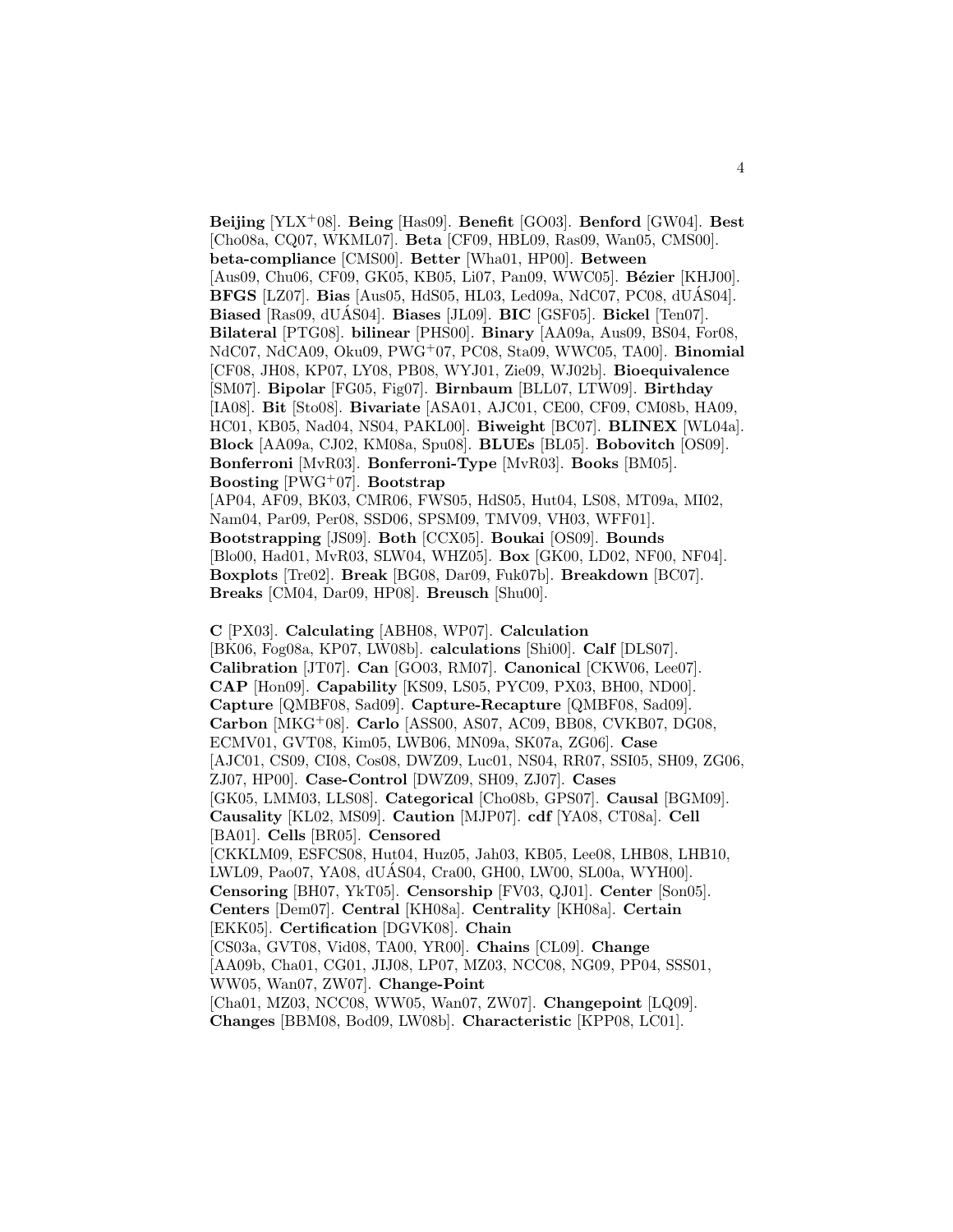**Characteristics** [CW07]. **Chart**

[ASA01, ALB08, AR08, AJC01, BS09a, CS01, CS03b, CS04, CSC04, CK09, CE07, CCX05, CM08b, DK02, JP08a, KH07, KW08, KAW09, LK06, MC09, Ria08, SK07a, SC07, SJW07, TL08, VAM09, ZGLB03, Cha00]. **Charts** [AMP09, CS07a, CZ00, Cha07, CS08a, CWC06, FRB<sup>+</sup>07, GR06, GDR01, GS07b, HMR08, Jia01, Lin09, MPP02, MPP05, PP04, Par09, SL08, TL09, WZW02, WZW09, YTL06, ZBGL04, Kle00, LXG00, NP00, WJ02b, YR00]. **Checking** [Luc01]. **Chi** [BR05, VPA09]. **Chi-Squared** [VPA09, BR05]. **Children** [CCF<sup>+</sup>02]. **China** [YLX<sup>+</sup>08]. **Choice** [DGW08, Lee04, LS08, YGV08]. **Cholesky** [WR06]. **Choosing** [AG08, Tra09]. **ChSP** [Vid08]. **ChSP-** [Vid08]. **Cigarette** [Wen08]. **Circular** [AMH09, AA09a, Bar03, GG06, RNBW09]. **Circular-Linear** [GG06]. **Cities** [Chu06, CF09]. **Class** [Han09a, Sto08, TK09a, WOAK07, ZW05]. **Classical** [VV09]. **Classification** [AN09, JH07, MT09b, PWG<sup>+</sup>07, RK05, SSN02, VLB08]. **Classifiers** [Moj02, SJsS06]. **Classroom** [SH01]. **Cleaning** [LB05]. **Clement** [BH00]. **Clinic** [ABH09]. **Clinical** [BP09, KW01, LE08, RW05, WWC05]. **Clique** [WOAK07]. **Clopper** [Zie09]. **Clopper-Pearson** [Zie09]. **Close** [LH09]. **Closed** [Far06, dSRLM03]. **Closed-Form** [Far06]. **Closeness** [BDK09]. **Cluster** [Ayi09, Bar03, CVKB07, Sof03]. **Clustering** [FH09, Reb06, SCC07, VQ03, WOAK07]. **Clutter** [BFFL09]. **Coefficient** [CI08, Che03, FTM08, FS08, GT03, KA03, Nad04, NdCA09, Oga06a, OYG07, XLB09]. **Coefficients** [BF06, CMR06, Cho08a, HZ08, LGB08, Mon08, NR03, PL01, Sak02, WM02]. **Coherent** [NR09]. **Cointegration** [ESA06, Fuk07a, Han09b]. **Collection** [IA08]. **colouring** [BK03]. **Combined** [CS07a, CC07, Moj02, PTG08, MP00]. **Combining** [Per08]. **Comments** [FRB<sup>+</sup>07]. **Common** [Bak04, KL04, XLB09]. **Comparative** [CL08, CS07b, VFC07, VPA09]. **Compare** [Aus09, vZ08]. **Comparing** [AC04, BOM03, DP01, GKL07, KF01, LY08, Spu08, SK07b, TMV09, WYJ01, WP07, WM02, Wil06, Wil09a, Wil09b, ZC00]. **Comparison** [Ali08, Ad07, Bid04, BK08, BH03, CCP09, CKW06, CG09, CP08, CCHW07, DSMM00, ECMV01, FH09, FS04, GT03, GS07a, GS08, GK09, GK05, HL05, ID08, Inv03, JJB07, KP04, KZ07, KL04, LK02, Li07, LZ08, LSB<sup>+</sup>09, Moj02, Pan09, PX03, RM09, SJsS06, SP08, SL00b, SSS01, SLW04, TLS06, WOAK07, YAY07, Yi05, Shi00, Vou00]. **Comparisons** [FV03, GDR01, MK09, WL04b, ME00]. **Compartment** [OE04]. **Competing** [TLS06]. **complex** [RD00]. **compliance** [CMS00]. **Component** [CI08, GBRV03, HY09, LK02, LMM03, NM01, Oga06b]. **Components** [AKJ01, AG08, BR05, NR09, VQ03, Car00]. **Composite** [ZBGL04]. **Compound** [WSM02]. **Computation** [Ars04, GT04, Jia01, TK09a, TK04]. **Computational** [CGS04]. **Computationally** [Dri05]. **Computations** [CS04, NR09]. **Compute** [Mag08]. **Computer** [dSC09]. **Computing** [CS03a, CSC04, Che03, CLHK03, Gui04, Kim05, LAJ09, Smi03].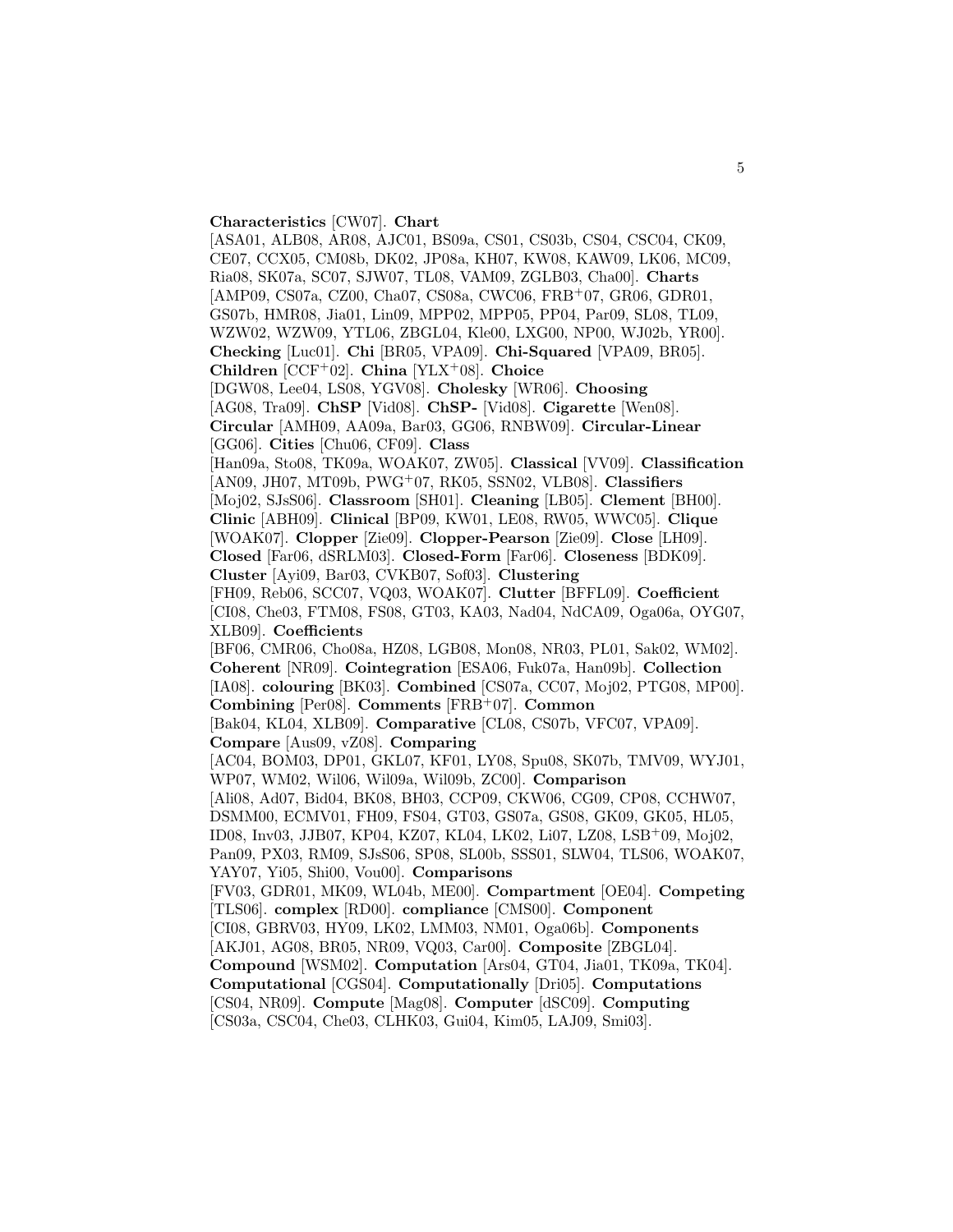**Concentration** [SML05]. **Concentrations** [MKG<sup>+</sup>08]. **concerning** [VO00]. **Conditional**

[CCGB07, CS07b, DG07a, Oga06a, VH03, Vu,03, Zim04, WP00a, WP00b]. **Conditioned** [HL05]. **conditioning** [Cha00]. **Conditions** [FY02, FS04]. **Confidence**

[BH07, Chi02, CKL06, FSRC08, FT05, GP09, Hut04, JJB07, KH08a, Law04, LK02, LV03, Li07, MT09b, NdCA09, PB03, Per08, PB08, Rei01, Sad09, SP07, SJ03, SH06, TWS08, TT06, VH03, Vrb09, WSC00, XLB09, ZL07, Zie09]. **Conformal** [Gui04]. **Conforming** [GR06]. **Conjoint** [YGV08]. **Connected** [LHHT09]. **Connection** [TT08]. **Consecutive** [Ery08]. **Conservative** [Pao07]. **Consideration** [YC09]. **Consistency** [Whi01]. **Constant** [TK09a]. **Constitutive** [Reb06]. **Constrained** [Ars04, HK08]. **Constraint** [BP09]. **Constraints** [KJ08, MD04, TK09a]. **Constructing** [Cho08b, SJ03, NP00]. **Construction** [JP08a, KMSS09]. **Consumption** [Wen08]. **Contemporaneous** [Led09b]. **Context** [Agi09, CCHW07, CS08b, GA04]. **Contingency** [Ali08, CCGB09, GPNA09]. **Continuous** [BAG09, Dem07, HP07b, MALC06, WK05, RD00]. **Contoured** [KY07, TK09b]. **Contours** [CE00]. **Contribution** [HY09]. **Contributions** [CG04b]. **Control** [ASA01, AR08, CS01, CS07a, CK09, CE07, Cha07, CCX05, CS08a, CW07, CCHW07, DK02, DWZ09, FY02, FRB<sup>+</sup>07, GR06, GS07b, HMR08, ID08, JP08a, KW08, KAW09, LH09, Lin09, MC09, MPP02, MPP05, PP04, Par09, Ria08, SK07a, SC07, SJW07, SH09, TL08, TL09, VAM09, WZW02, WZW09, Yan03, YTL06, ZGLB03, ZBGL04, ZJ07, DSMM00, HP00, LXG00, NP00, YR00]. **Controlled** [HAB08]. **Controlling** [BBM08, LSB<sup>+</sup>09, Kle00]. **Controls** [KW01]. **Convergence** [GVT08]. **Coordinates** [GON01]. **Copula** [CE00, DGP09, JKK08, MdMN07, QQX09]. **Copulas** [DS05, KJS09, NK09, WVS07]. **Copulas-Application** [DS05]. **coronary** [DXC<sup>+</sup>00]. **Correct** [CW09b]. **Corrected** [PC08]. **Correcting** [CS08c]. **Correction** [ESA06, GS08, HdS05, CT00]. **Corrections** [CCS04, HL03, LHB10, Vrb05a]. **Correlated** [AR05, BFFL09, Cho08b, CG04b, DM04, HB04, May01, SRL06]. **Correlation** [BF06, Che03, CC09, CQ07, CF08, DN08, DAG07, FTM08, FY02, FS08, HS08, HZ08, Lee07, Nad04, Oga06a, OYG07, PL01, Sak02, Son05, Wal07b, WM02, XLB09]. **Correlations** [CKW06, HAB08, Wil09a]. **Corresponding** [SP07]. **Costs** [SSN02]. **Count** [Kim06, NK09, Sta09]. **Counting** [ESA06]. **Counts** [DM04, SK07b]. **Coupled** [FT05]. **Coupon** [IA08]. **Covariance** [AKJ01, AR05, CG09, CM08b, GSF05, GON01, HMS09, LZ07, LAJ09, Oga08a, RK05, CT00, HS00]. **Covariances** [FH08]. **Covariate** [BAG09, CG09, LSM<sup>+</sup>04, MALC06]. **Covariate-Adjusted** [CG09]. **Covariates** [KB05, SCd06, Pai00]. **Cover** [VPO<sup>+</sup>07]. **Coverage** [AG00, KLH08, VLKH09]. **Coverage-adjusted** [AG00]. **Cox** [DLS07, GK00, LD02, LSM<sup>+</sup>04, MALC06, NF00, NF04, QJ01, SL00b]. **CPL** [PX03]. **CPU** [PX03]. **Cram´er** [B¨un01, EDL08]. **Credible** [De 06]. **Criteria** [TLS06, WS09]. **Criterion** [BFM<sup>+</sup>08, KP00, TT08, Suz00]. **Critical**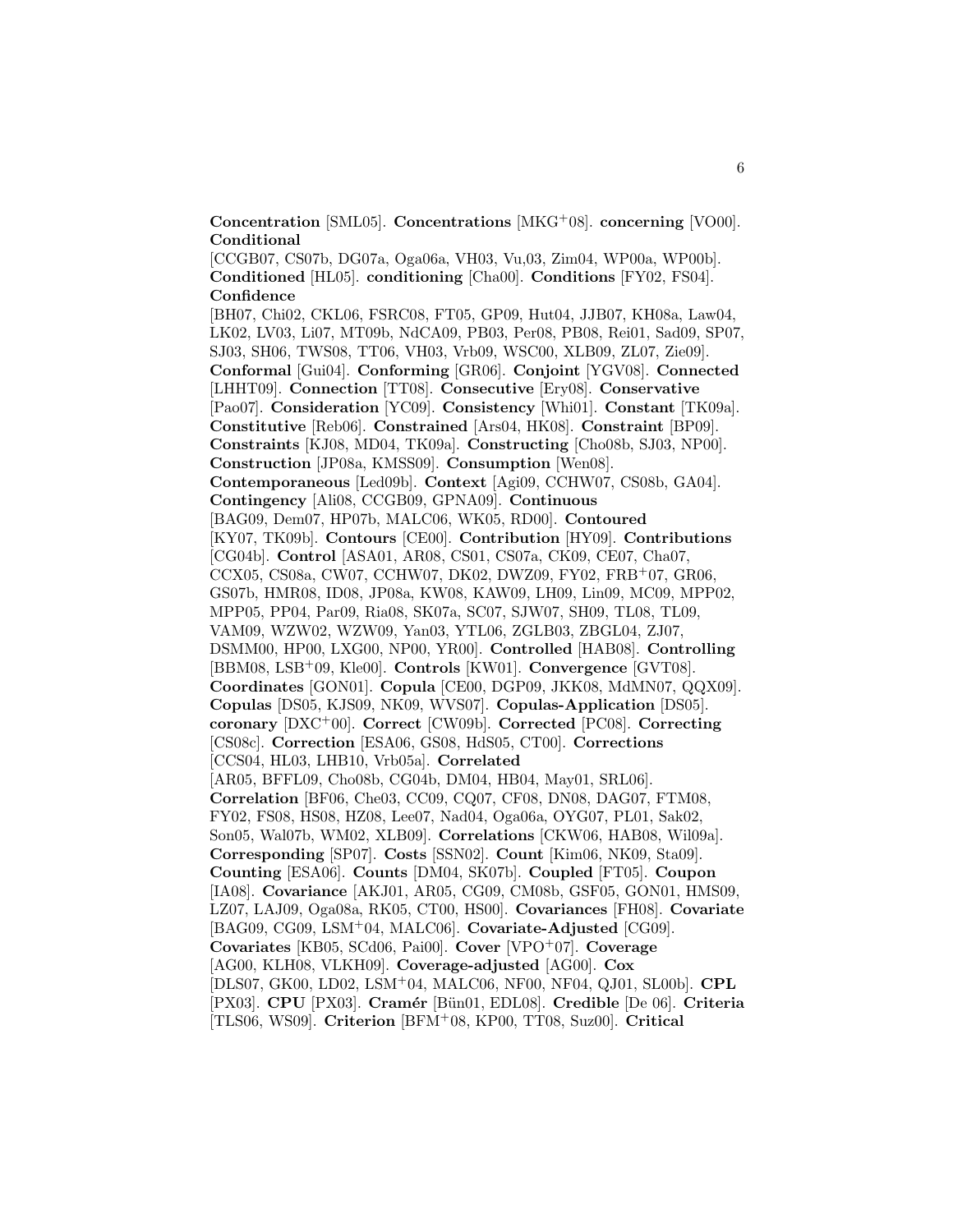[CS07b, Fel05, PX03, ME00]. **Cross** [AGd08, Pit05]. **Cross-Section** [Pit05]. **Cross-Sectional** [AGd08]. **Crossings** [DW03]. **Crossover** [SM07]. **Cumulants** [FS08, HZ08, Oga08a]. **Cumulative** [CW09a]. **Cure** [MBPDL07, XZ09]. **Current** [TY01]. **Curve** [CCF<sup>+</sup>02, CR09, GT03, KHJ00, KE06, Whi01, YLX<sup>+</sup>08]. **Curves** [Hon09, Li06]. **CUSUM** [Cha07, WP07, WZW09]. **Cut** [CC09, Mod07, SP07]. **Cut-Off** [CC09]. **Cut-Point** [SP07]. **Cut-Points** [Mod07]. **Cyclical** [And04].

**Dagum** [Dom07]. **Daily** [ABH09]. **Damage** [BCFCK09]. **Damaged** [CG04a]. **Darling** [CG08, Cro00, EDL08, GPS07, Gil01, Mur09]. **Data** [AMH09, AR05, AL08, AC04, ABV09, AS08, Ayi09, BKA05, Bar03, BS04, BAG09, BJ08, BR05, BK08, CKKLM09, Cho08b, CYGMPS04, CQ07, Dem07, DWZ09, DS05, DGP09, ESFCS08, FH09, Fig04, For08, GW04, GPS07, HP07b, HS08, HS09, HMR08, HC09, Hut04, Huz05, Jah03, JIJ08, Kar07, Kim06, LV02, LV03, LB05, Lyh08, Mag08, MRBW05, McW04, MI02, NK09, NAGP05, Oku09, PTG08, PJOB08, RW05, Reb06, RK05, SSD06, SJsS06, SCd06, SEL05, Sof03, SSY04, Sta09, SKS08, TY01, VAM09, Wol02, Wri03, YA08, ZX07, ZJ07, dSRLM03, AGC00, Cra00, GH00, Hub00, LW00, PAKL00, SL00a, TA00, WP00a]. **Data-Dependent** [BAG09]. **Data-Generation** [AS08]. **Date** [ZBWW09]. **Dead** [Pic09]. **Dead-Time** [Pic09]. **Dealing** [Wil09a]. **Death** [ESFCS08]. **Decision** [LH07b, TLS06]. **Decision-Making** [TLS06]. **Decisions** [CMS09, LS05]. **Decomposition** [AdL05, Cos08]. **Defective** [YH07]. **Deferred** [TC05]. **Defined** [Fig04, FG05]. **Degradation** [EEK09]. **Degree** [MvR03]. **Degrees** [BAG09, KH08b]. **Deletion** [ZG06]. **Dengue** [CC07]. **Densities** [CCGB07]. **Density** [BGH08, EEK09, Nad04, QQX09, SW04]. **Dependence** [DGP09, HMS07, JKK08, KJS09, SC09]. **Dependency** [And09, GBRV03]. **Dependent** [BAG09, BR05, Kim06, MI02, PL01, SCd06, Wil06]. **Depends** [CC09]. **Depth** [Wil03, Zho09]. **derivations** [Cha00]. **Derivatives** [MN09b]. **Derived** [AD03, LC01]. **description** [Suz00]. **Design** [AMP09, AA09b, AJC01, CWC06, DGK02, DH05, LK06, MC09, McW04, YGV08, CZ00, YR00]. **Designed** [BI07]. **Designing** [BPJ<sup>+</sup>05, YC09]. **Designs** [AA09a, BS04, BP09, BT01, CJ02, CDH08, For08, HAS04, KS05, KM08a, KMSS09, LE08, LGG01, May01, OATB08, Spu08, Wha01, WK05, GLC00]. **Desired** [Lyh08]. **Detect** [ATPT01, BG08, GR06]. **Detecting** [Bod09, GW04, SSS01, JW00]. **Detection** [BK08, CG01, FRB<sup>+</sup>07, Fuk07a, Fuk07b, GDR01, Led09b, LMM03, MZ03, YH07, Car00]. **Determinant** [Wal07b, CT00]. **Determination** [AC09, De 08, KW01, KP00, MM00b, PT03, SSY04, SK07b, WWTW09, WKML07]. **Determining** [CKW06, ESFCS08, ID00]. **Deterministic** [RG01]. **Deviation** [CCHW07, LV02, PL01]. **Deviations**

[Cha07, IR09, KAW09, LC01, WZW02, Zie08]. **DEWMA** [ZGLB03].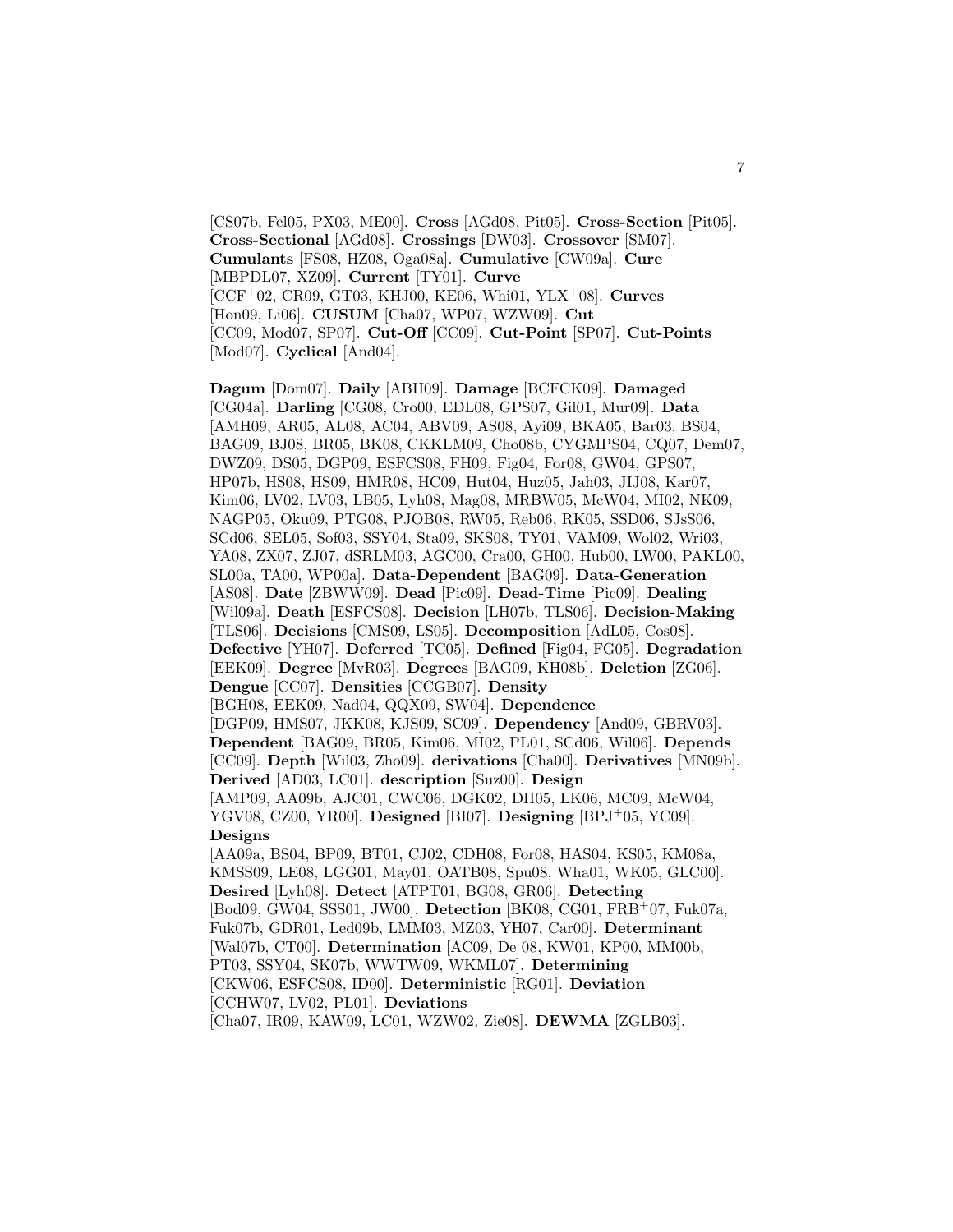**Diagnostic** [NdC07, NdCA09, Per08, ZG06]. **Diagnostics** [LXW09, MBL09]. **Dichotomization** [LB05]. **Dichotomized** [Dem07]. **Didelphid** [QMBF08]. **Difference** [AGd08, AA09b, Aus09, KRMZ05, PB08, SJ03]. **Differences** [AP08, SAM06]. **Different** [BC07, ECMV01, Inv03, OYG07, RK05, JW00]. **Differential** [Dri05]. **Diffusion** [LL09]. **Dilation** [Chi08]. **Dilation-Invariant** [Chi08]. **Dilution** [Blo00]. **Dimension** [HMS09, LS08, SS00]. **Dimensional** [HY09, AGC00, PHS00]. **Directional** [JKK08, KJS09, NAGP05, Cro00]. **Dirichlet** [TT08, Wal07a]. **Disaggregation** [ZT07]. **Disappointing** [CM04]. **Discordancy** [AMH09, FG05, Fig07]. **Discount** [Gin04]. **Discovery** [LJRV08, LH07a, LSB<sup>+</sup>09]. **Discrete** [DJL09, GMMT05, SC06]. **Discretization** [MI09]. **Discriminant** [AN09, BC07, Fig09, KKW05, LLS08, NQH06]. **Discrimination** [DW03, KK09, PGTV08, RK05, RG08]. **Discussion** [CMS09]. **Disease** [SCC07, DXC<sup>+</sup>00]. **Dispersion** [CCX05, MPP02, MPP05, May01, Ria08]. **Distance** [BBF07, BQ06, Chu06, CF09, HMH<sup>+</sup>08, Rei01, SH01]. **Distance-Based** [BBF07]. **Distances** [CS08b]. **Distributed** [Aus05, Shu00]. **Distribution** [AB09, BL05, BLL07, BR03, BR05, Bil02, CC05, CS09, CHLJ05, CW09a, CG04a, Che02a, Che03, CL09, CLHK03, Cli06, CF08, CP04, DGK02, Dom07, DJL09, EEK09, EC08, EDL08, FH08, Fig04, FG05, Fig07, Fig09, Fog08a, FS09, FL08, Gen07, Gil01, GP08, GT04, GC01, HdS05, HY09, JJB07, KL02, KH08a, Kot01, KPQ<sup>+</sup>08, Kra06, KH08c, LCX01, LWB06, LHB08, LHB10, LTW09, LWL09, MSM05, MI09, Mur09, MK02, Nad04, NG09, NAGP05, Oga08b, PG07, Ras09, SAR09, SSI05, SO06, TT08, TKK02, Wan05, ZX07, ZT09, BH00, GH00, LW00, Mur00, NF00]. **Distribution-Free** [Oga08b, PG07]. **Distributions** [AL04a, Bee09, BD08, BQ06, CPW07, CB02, Cho08b, CCHW07, CS08c, DP01, Fog08b, FY02, GKL07, HA09, HMR08, HR09, HZ08, JT07, KR09, KY07, KH08b, MRBW05, ND03, Pao07, Pas05, SSN02, SML05, SC06, TK09b, WYJ01, WHZ05, vdW01]. **Disturbances** [GA04]. **Divergence** [Ali08, Ali09, GPNA09, MPP01]. **Divided** [AP08]. **Division** [MHH05]. **do** [KWTK00]. **Dollar** [SLW04]. **Dollar-Unit** [SLW04]. **Domain** [BB08, CCP09, Wil05]. **Dose** [CJ02, Hua01, JS04, KE06]. **Dose-Response** [KE06]. **Double** [CDH08, KW08, TL09]. **Down** [RM09]. **Draws** [GVT08]. **Driven** [JIJ08]. **Dropouts** [RW05]. **Due** [HL03]. **Duplicating** [SH01]. **Dutch** [PJOB08]. **Dynamic** [yCkM06, CW07, Fuk07a, GS03, Has09].

**each** [ID00]. **early** [LP00]. **Ecology** [HC09]. **Economic** [CWC06, MC09, YR00]. **EDF** [ND03]. **Edgeworth** [Vrb09]. **Editor** [Ano04]. **Editorial** [Bal07, Smi00]. **Effect** [And09, BAG09, CGS04, EKK05, LH03, MPP02, NdC07, ORGJ03, Pit05, WZW09]. **Effective** [CJ02, Hua01]. **Effects** [ATPT01, ABH09, Aus05, BG08, HP08, IR09, JL09, LV03, MS09, May01, MBP<sup>+</sup>03, SSN02, WWC05, YW09, GLC00, LXG00, Tol00]. **Efficacy** [PX03]. **Efficiency** [AD03, KZ07, SW01, SLW04, WP00a, ASS00, ZC00]. **Efficient**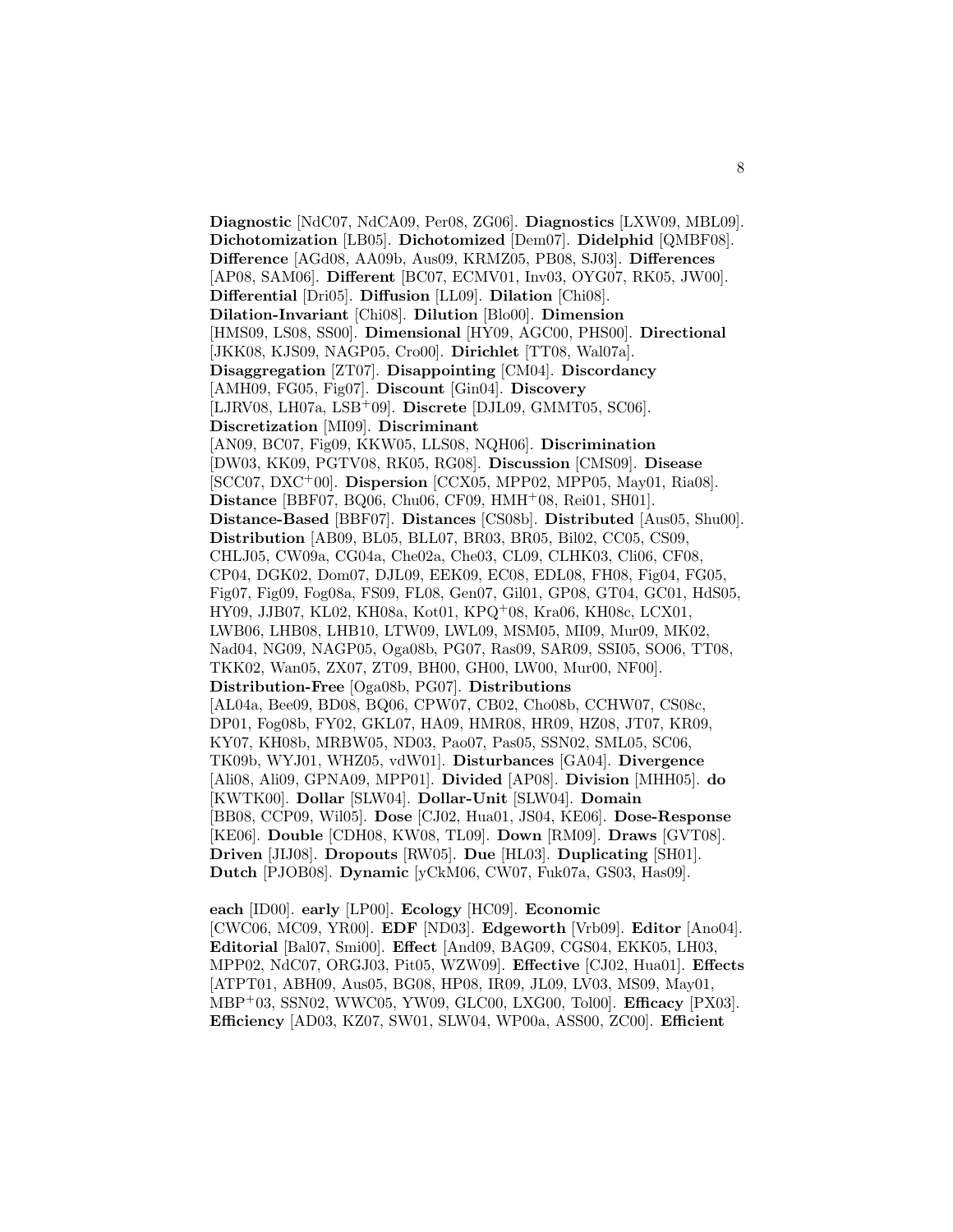[KH08a, Mag08, MI02, OATB08, TK04]. **Efron** [FV03]. **Efron-Test** [FV03]. **Eggenberger** [CB02]. **Eigenvalue** [Bil02, HMS09]. **Eigenvalues** [KP04]. **Electricity** [MK06]. **Elements** [Reb06, SAA01]. **Elliptically** [KY07, TK09b]. **Empirical** [BG08, BZ08, DP01, DG07b, JT07, LGB08, LH09, LQ09, MK09, Nam04, QJ01, VLKH09, ZH05, ZJ07]. **Endogenous** [Dar09]. **Endpoints** [WWC05]. **Enhanced** [MQD04]. **Enhancing** [LPA08]. **Entropy** [ECMV01, Inv03, LW08a, SSS08, Tau02]. **Entry** [Vu,03]. **Epidemic** [YLX<sup>+</sup>08]. **Epidemiologic** [MBP<sup>+</sup>03]. **Equal** [BQ06, CVKB07]. **EQUALITY** [BBR02, BF06, BD08, CMR06, HMS09, KH08b, Li06, MT09a, OK07, PTG08, Sak02, TK09a, KWTK00]. **Equation** [CS03a, Oga08b, Wen08]. **Equations** [FT05, HB04, HS01, TK09b]. **Equidistant** [BS04]. **Equivalence** [BK06]. **Error** [AdL05, BBM08, DM04, ESA06, FY02, HR09, IR09, KHJ00, LSM<sup>+</sup>04, MBPDL07, MBL09, MBP<sup>+</sup>03, NH05, Oga06b, PB03, WZW09, Shu00]. **Errors** [Agi09, AD03, AD06, CD08, Che02b, Li06, RALP09, SRL06, CMS00, LXG00, Tab02]. **Errors-in-Variables** [RALP09]. **Estimate** [HM07, LH07a, Mur00]. **Estimated** [CS07a, CPW07, EDL08, Wil09b, YTL06]. **Estimates** [Ars04, DN08, ECMV01, HL03, IR09, PL01, TK09a, TLS06, VSKJ01]. **Estimating** [Cho08a, CG04b, EEK09, GMMT05, HI03, HAS04, KR09, LH03, Lee08, PHS00, PYC09, RP07, SJB01, SGZ01, SSY04, SS02, WWC05, WPCC07, GK00, WJ02a]. **Estimation** [AG06, AHAH04, AD03, AG01, Aus05, BKA05, Bak04, BM06, BGM09, Cha01, CHW03, CG01, CL09, Chi08, Cra00, DG07a, DG08, DJL09, GS09, GO03, GP08, GB06, Han09a, HA09, Hua01, JL09, Kar07, KA03, jK06, LR05, Led09a, LV02, Lee04, LP07, LW00, LQ09, MPP02, MM00a, PP04, Pas05, Per08, PT07, QQX09, RAL01, Sad09, SRL06, ST05, SP08, SGU02, SML05, SO06, SH09, TY01, TT06, TSS07, VLKH09, Wan05, WW05, Wan07, Wen08, Wri03, XT03, XZ09, YH07, ZH07, ZT09, Zho09, dSRLM03, LP00, Vou00, WYH00, XS00]. **Estimator** [AM01, CHW03, CCS04, GON01, Kra06, PC08, RNBW09, SSS08, Whi01, WSM02, YA08, Zie08, CT00]. **Estimators** [CCHW07, De 06, Dom07, GT03, GAS08, GK09, Hut01, Inv03, KRMZ05, Kib03, MK09, NdC07, Oga08a, Pit05, SV08, Sol01, Vrb05b, Wil05, AG00, Phi00]. **Evaluating** [De 08, MK06, MN09b, OYG07, RD00]. **Evaluation** [HBL09, HMH<sup>+</sup>08, Iac09, VBSK08, ZG06]. **Even** [AL04b]. **Events** [Car01, GO03, Vu,03]. **Evidence** [Agi09]. **Evolving** [CM08a]. **EWMA** [CS03a, CZ00, Cha07, LK06, MPP05, MP00, Pan09, SJW07, ZBGL04]. **Exact** [BH03, CK06, CL04, CLHK03, Hut04, Kan07, KP07, LHB08, LHB10, Mag08, Nad04, NS04, ND03, TK09b, TM06, vdW01, Cha00]. **Examination** [MPP05, NP00]. **Example** [DGW08, Wen08]. **Exchange** [JKK08]. **Exchangeable** [WVS07]. **Exciting** [AG01, BM09]. **Existence** [YH07, ZW07]. **Exogeneity** [Sta09]. **Expansion** [Oga06a, Oga06b, SSI05, Vrb09]. **Expansions** [KK09]. **Experience** [SH01]. **Experiment** [BJ08, CD08, VV09]. **Experimental** [Wha01]. **Experiments**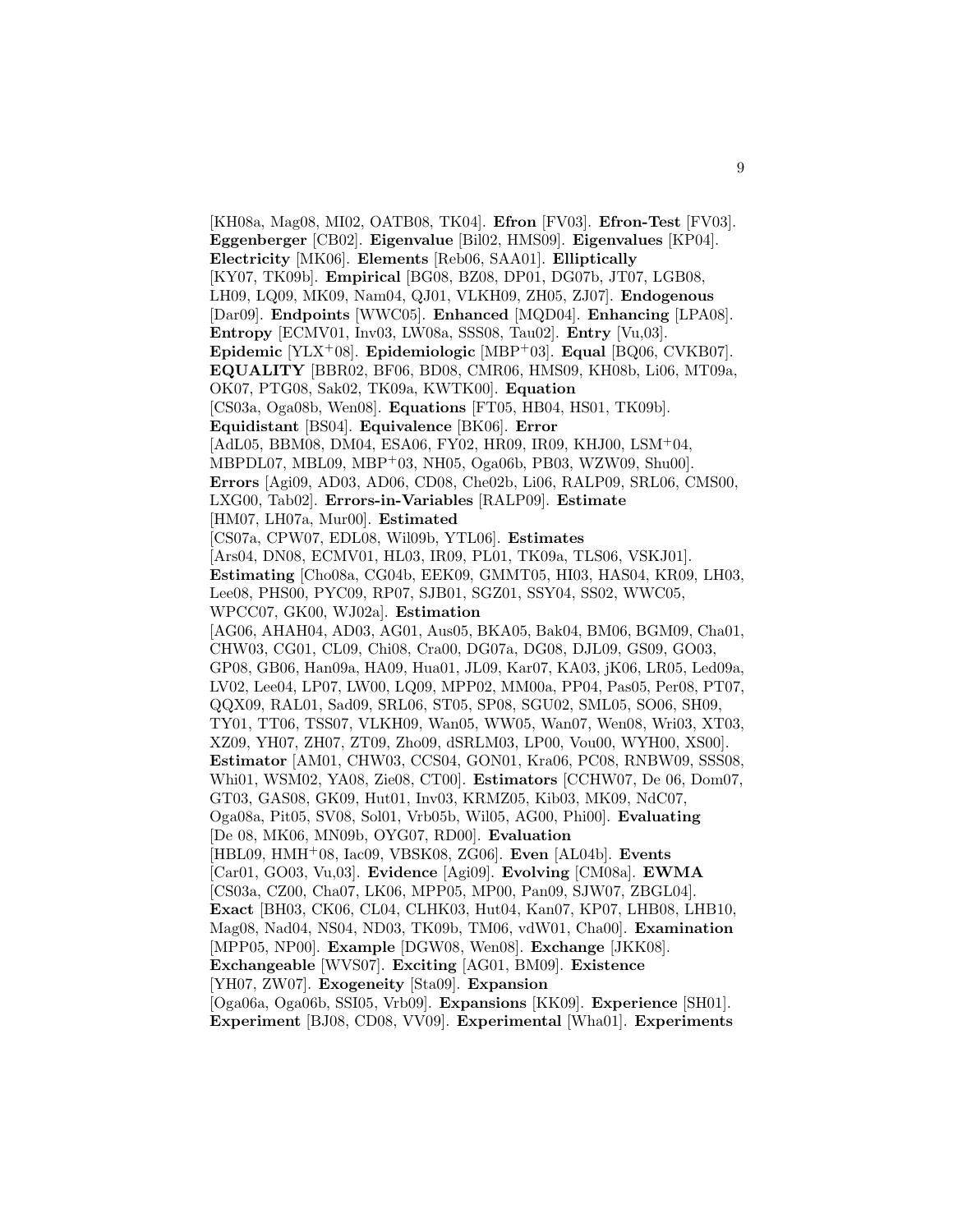[ATPT01, BS04, Blo00, KF01, YGV08]. **Explained** [MH02]. **Explanatory** [Sta09]. **exponent** [Cra00]. **Exponential** [BCFCK09, CC05, CS09, CCF<sup>+</sup>02, EDL08, Gen07, GK05, HA09, JG08, Kot01, LHB08, LHB10, MH07, SAM06, TW07, XM02]. **Exponentiality** [CKS04, KPQ<sup>+</sup>08, Tau02, YA08]. **Exponentials** [Bak04]. **Exponentiated** [SGU02]. **Exposure** [YW09]. **Expression** [SJsS06]. **Extended** [Lee08, OE04, ZX07]. **Extension** [HC01, MBL09, Sto08]. **Extra** [JH08]. **Extra-Zero** [JH08]. **Extraction** [BSG09]. **Extrapolation** [HAS04, KHJ00]. **Extreme** [FH08, JP08b, KR09, WN07, GH00].

**Factor** [Bha06, BT01, DG08, Fuk07a, ZT09, CT00]. **Factorial** [LGG01, May01, HS00]. **Factors** [Ad07, EKK05, JP08a, KK01, KM08b, PHS00]. **Failure** [EEK09, HS08, HdS05, XZ09, Yan03, ZX07, ZH07, Mur00]. **Fairly** [CR09]. **False** [LJRV08, LH07a, LSB<sup>+</sup>09, YTL06, Cha00]. **Familial** [SC09]. **Families** [DS05, RSA08]. **Family** [BF06, SV08]. **Fast** [CS08a, Sto08]. **Fatigue** [Pas03]. **Fatigue-Limit** [Pas03]. **Fault** [TC05]. **Fault-Tolerant** [TC05]. **Features** [CS08a, Luc00]. **FGM** [JKK08, KJS09]. **Field** [WR06]. **Fields** [BFFL09]. **Filter** [BSG09, OE04]. **Filters** [GS07b]. **Financial** [DS05, DGP09]. **Finding** [Blo00, JS04, Luc01, LHHT09, SCC07]. **Finite** [Ars04, HA07, Kar04, Ten07, Vrb05a]. **Finite-** [Vrb05a]. **Finite-Sample** [HA07]. **First** [Led09a]. **First-Order** [Led09a]. **Fisher** [CP08, Fig09, Fog08b, FS08, HC01, LLS08, NAGP05, VO00, YY05]. **Fit** [AW01, BR03, CC05, CKKLM09, Che02a, CKS04, DWZ09, DZ01, DS05, EMMS07, EH04, GC01, Mag08, Nak07, NM01, ND03, ORGJ03, Ras09, RW03, SC06, WFF01, YAY07, ZW05, ZXD09, Cro00, GH00, SL00b]. **Fits** [MdMN07]. **Fitting** [BB08, HP07b, Poo03, SS00, WL04a, YO03]. **Five** [CK06, CP08, KL04, NR09]. **Fixed** [HA08, KR09, MT09b, Ten07, Wan00]. **fixed-point** [Wan00]. **Fluctuation** [GVT08]. **Flush** [ZBWW09]. **Focused** [CC05]. **Fold** [PB03]. **Folding** [AL04a]. **Following** [KY07]. **Football** [MHH05]. **Forecasting** [VFC07]. **Forecasts** [HL05]. **Form** [Far06, Luc01, Pas03]. **Forward** [BFR06]. **Four** [CS08c, ECMV01, KMSS09, Wan05]. **Four-Level** [KMSS09]. **Four-Parameter** [Wan05]. **Fraction** [GR06]. **Fractional** [Wil05]. **Fractionally** [GS09]. **Frailties** [CL08]. **Frailty** [DLS07, EC07, EC08, VSKJ01, Vu,03]. **Franklin** [BM06]. **Fraud** [GW04]. **Free** [Oga08b, PG07]. **Freedom** [BAG09, KH08b]. **Freeman** [CCGB09]. **Frequencies** [BA01]. **Frequency** [CCP09, Wil05]. **Frequentist** [DLS07]. **Friedman** [Sep07]. **Function** [AP04, CW09a, CX03, DGP09, DJL09, Fro01, FT05, Gil01, Hut01, Hut04, JKK08, Lee08, MN09b, PGTV08, SGU02, SSS08, SH06]. **Functional** [CGS04, FH09, TY01]. **Functions** [AN09, AHAH04, BC07, Bün01, GKL07, GMMT05, HC09, JG08, PT07, Wha01]. **Further** [Bar03, WYH00]. **Fusion** [BJ08]. **Future** [Gin04].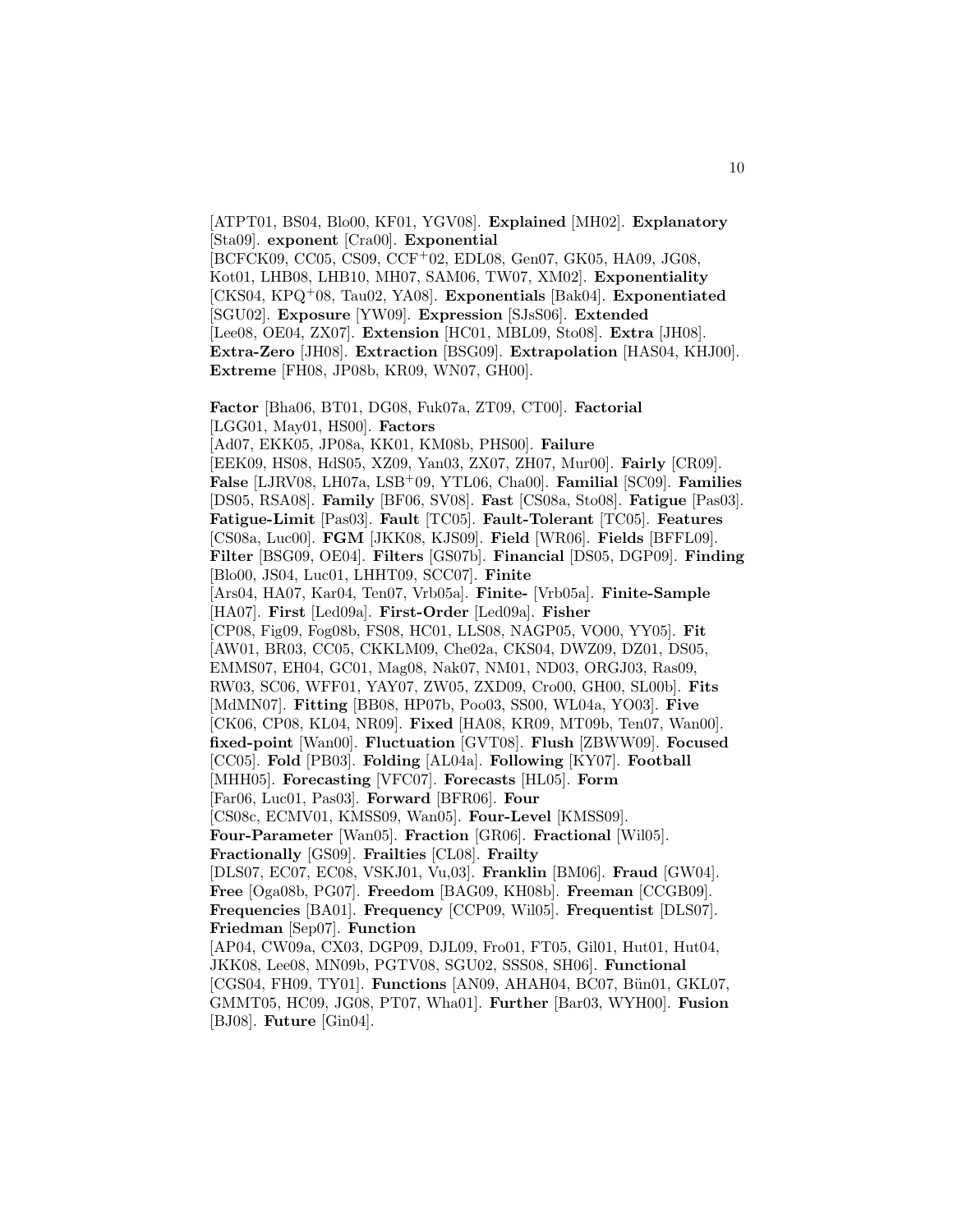**Gain** [Per08]. **Gamma** [AB09, JG08, LAJ09, MH02, MK02, Ras09, SO06, VSKJ01, Vu,03]. **Gap** [GH00]. **Gap-ratio** [GH00]. **GAR** [SP08]. **GARCH** [AG06, Bod09, CD08, Coo08, HP08, MK06]. **Gastroenteritis** [DLS07]. **Gaussian** [DGK02, KK09, LZ07, MT09a, Men00, ND03, SSS08, WR06]. **GEE** [CQ07, CF08, EH04]. **Gene** [SJsS06, VLB08]. **General** [CG08, FS04, LD02, LZ08, RSA08, SVM05, SSS08]. **Generalization** [AN07, Gen07]. **Generalized** [AJC01, BL05, BLL07, BAG09, Bha06, Bod09, FS09, GT03, Guo08, HMR08, HMS07, IA08, JL09, JG08, JKK08, Kim05, Kra06, KH08c, MSM05, NG09, PC08, SP08, TC05, TT08, XT03, Yan08, dSC09, LW00]. **Generate** [Lyh08, Mag08]. **Generating** [DJL09]. **Generation** [AS08, HBL09, Sto08]. **Genes** [KJS09, LSB<sup>+</sup>09, SCC07]. **Genetic** [CWC06]. **Geometric** [BL05, BR03]. **Geostatistical** [MJP07]. **Gibbsian** [CM08a]. **GIGARCH** [DG08]. **Gini** [Cos08]. **Given** [Hut04, Zim04]. **GLS** [CM04]. **GLS-Based** [CM04]. **GMM** [Vou00]. **Godfrey** [Shu00]. **Gompertz** [Jah03]. **Good** [Car01, WY08]. **Goodness** [AW01, CC05, CKKLM09, Che02a, CKS04, DWZ09, DZ01, DS05, EMMS07, EH04, GC01, Mag08, Nak07, ND03, ORGJ03, Ras09, SC06, WFF01, YAY07, ZW05, ZXD09, Cro00, GH00, SL00b]. **Goodness-Of-Fit** [AW01, Che02a, DZ01, GC01, WFF01, CC05, CKKLM09, CKS04, DWZ09, EMMS07, Mag08, Nak07, ND03, ORGJ03, Ras09, SC06, YAY07, ZW05, ZXD09, Cro00]. **Granger** [MS09]. **Graph** [LHHT09]. **Graphical** [AG08, EC08, LMM03]. **Group** [BPJ<sup>+</sup>05, FY02, GR06, Ken04, LK02, Li07, SSN02, YH07, ID00]. **Grouped** [SGZ01, SCd06]. **Groups** [Aus09, WWTW09, Wil06]. **Growth** [GT03, JIJ08, Whi01]. **Grubbs** [MBL09]. **GWMA** [CS08a, SC07].

**Halton** [CCGB09]. **Handle** [OATB08]. **Hardy** [Kan07]. **Hardy-Weinberg** [Kan07]. **Hazard** [AHAH04, GMMT05, LWB06]. **hazards** [SL00b]. **Heart** [DXC<sup>+</sup>00]. **Heavy** [AM01, GAS08, KL02]. **Heavy-Tailed** [GAS08, KL02]. **Heterogeneity** [Ayi09, JL09, MT09a, Zim04]. **Heterogeneous** [BJ08, FY02, MRBW05, AG00]. **Heteroscedastic** [BKA05, DZ01, Li07, TMV09, ZW09]. **Heteroscedasticity** [Che01, Wil08, Wil09a, WL04b, WY08, Che00]. **Heteroskedastic** [Che02b]. **Heteroskedasticity** [HA07, HA08, LSCNF09, OK07]. **Heteroskedasticity-Robust** [LSCNF09]. **Hierarchical** [FH09, MKG<sup>+</sup>08, Men00]. **High** [BC07, BT01, CL09, HMS09, HY09, AGC00, PHS00]. **High-Dimension** [HMS09]. **High-Dimensional** [HY09, PHS00]. **High-Order** [CL09]. **Higher** [AA09a, Nad04, Oga06b, Oga08a]. **Higher-Order** [AA09a, Oga06b]. **Highly** [OATB08]. **Hill** [AM01, GAS08]. **Histogram** [Huz05]. **Historical** [KW01]. **Hollander** [PG07]. **Homogeneity** [CCC04, GPNA09, JP08b, KRMZ05, LW08a, MH07, KWTK00]. **Homoscedastic** [NM01]. **Hospital** [Son05]. **HPD** [Kim05]. **Hybrid**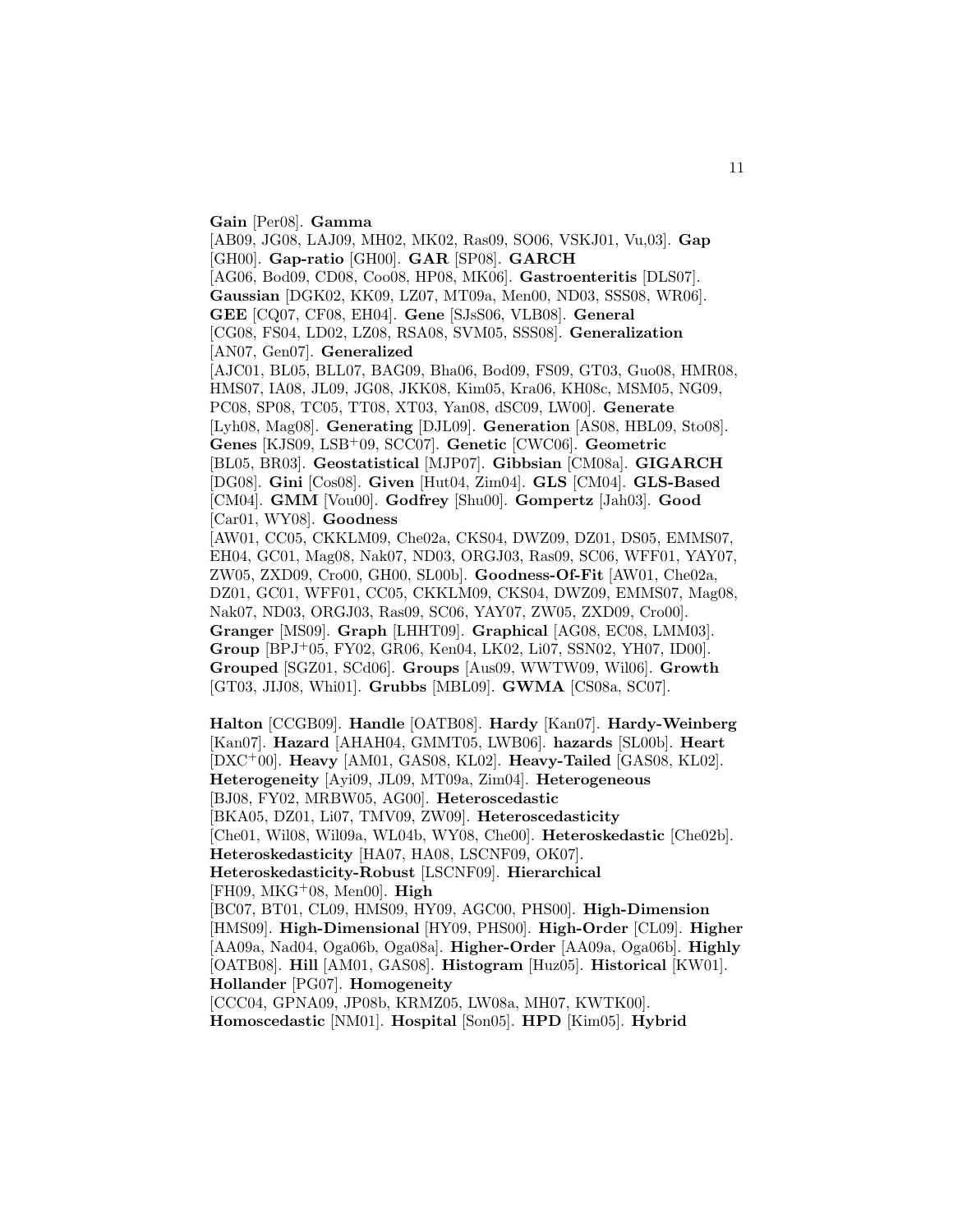[LHB08, LHB10, WH02, ME00]. **Hyperbolic** [Kra06, KH08c]. **Hypergeometric** [Fog08a, Fog08b]. **Hyperparameters** [FSRC08]. **Hypersphere** [Fig04, FG05, Fig07]. **Hypotheses** [GT03, LGG01, MPP01, RSA08, RALP09]. **Hypothesis** [CB02, MALC06, OYG07, SC09].

**ICOMP** [CT06a]. **ID** [dSRLM03]. **Ideas** [CCGB09]. **Identical** [KH08b]. **identifiability** [LNAA04]. **Identification**

[BI07, Che02b, CJ02, HMS07, LLS08, Whi07]. **Identify** [KP00]. **Identifying** [Bar03, Sof03]. **II** [LHB10, BH07, LGG01, LHB08, MHH05, YA08]. **III** [BP09, LGG01, SSI05]. **Illegal** [PJOB08]. **Immigrant** [PJOB08]. **Impact** [And04, Led09a, May01]. **Imperfect** [CKL06, KLH08]. **Implementation** [BM06]. **Implications** [MALC06]. **Importance** [Bee09, PMRR05, Phi00]. **Important** [ORGJ03]. **Improve** [dSC09]. **Improved** [BR05, Chi02, DWZ09, GON01, KA03, LY08, OS09, PYC09, PG07, VLKH09, WWTW09, WSM02, ME00]. **Imputation** [BJ08, DH08, HR09, JJK07]. **Impute** [Dem07]. **Imputing** [IR09]. **Inactivity** [LZ08]. **Incidence** [Car01]. **include** [PHS00]. **Incomplete** [AL08, Spu08]. **Incorrect** [OATB08]. **Increased** [Coo08]. **Increases** [Cli06, GR06]. **Independence** [BLN00, GPNA09, KB05, Mod07, TO04, WP00a, WP00b]. **Independent** [LY08, O'G05, PB08]. **Index** [Ano03a, Ano03b, Cos08, LS05, PYC09, SP07, BH00]. **Indices** [CPW07, KS09, PX03]. **Individual** [HMS09, KY07]. **industry** [WSC00]. **Inequality** [GP09]. **Infection** [YLX<sup>+</sup>08]. **Inference** [AL08, AB09, Ayi09, BZ08, CG04a, Che01, Fed08, GRH09, LSCNF09, LWB06, MSM05, Pao07, SSI05, TM06, Tab02]. **Inferences** [AGd08, Lee08]. **Inflated** [HS09, JH08, SL08, Son05]. **Influence** [AP04, MBL09]. **Influential** [LMM03, LLS08]. **Information** [BFM<sup>+</sup>08, CKS04, GON01, KF01]. **Initial** [CS08a]. **Inspection** [WZW09, LXG00]. **Integral** [CS03a, FT05]. **Integrated** [GS09, CMS00]. **Intensity** [And04, BK03]. **Intensity-Based** [BK03]. **Intensive** [Dri05]. **Inter** [Bro01, CS08b]. **Inter-Rater** [Bro01]. **Inter-Region** [CS08b]. **interaction** [WJ02a]. **Intercept** [RALP09]. **Interest** [Dem07]. **Intermediate** [BP09]. **Interpolation** [HAS04]. **Interpretation** [AKJ01]. **Interval** [HK08, Hua01, Kim05, KH08a, Kot01, LV02, Nad04, Per08, PB08, SH09, VLKH09, YkT05, ZH07, Zie09]. **Intervals** [BH07, Chi02, CWC06, De 06, FSRC08, FT05, GP09, JJB07, Law04, Led09a, LK02, LV03, Li07, LWL09, MT09b, NdCA09, PB03, Rei01, Sad09, SP07, SJ03, SH06, TWS08, VH03, XLB09, WSC00]. **Intervention** [CVKB07]. **Intra** [Son05]. **Intra-Center** [Son05]. **Intraclass** [BF06, HZ08, XLB09]. **Intrinsic** [KK01]. **Invariant** [Chi08, GO03]. **Inverse** [DGK02, LZ07, MT09a, ND03, SSS08, BB00]. **Invertibility** [Luc01]. **Invertible** [Luc01]. **Investigate** [SW04]. **Investigating** [Whi01]. **Investigation** [BB08, GKL07, LXG00]. **Involving** [BPJ<sup>+</sup>05]. **IPWGEE** [Iac09]. **irreversibility** [Luc00]. **Issues** [BB08, CZ00]. **Item** [HM07].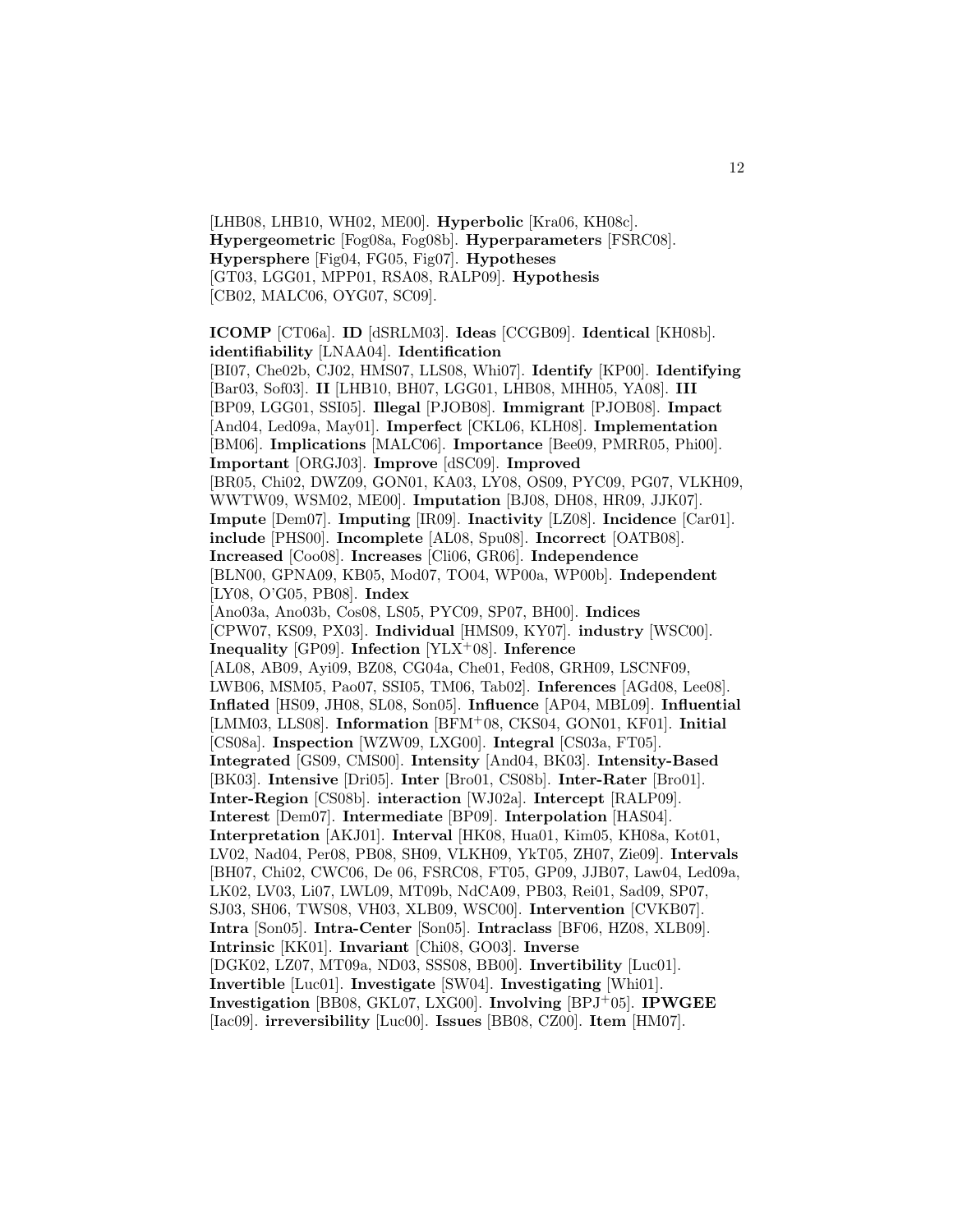**Iteration** [KR09]. **Iterative** [GT03].

**James** [KRMZ05]. **Joint** [AC04, AC09, CS07a, CWC06, Han09a, Wri03].

**Kalman** [OE04]. **Kaplan** [CT01]. **Kappa** [NdCA09, WSC00]. **Kendall** [FTM08]. **Kenward** [GSF05]. **Kernel** [EEK09, LLS08, TY01]. **Key** [HK08]. **Knot** [YO03]. **Knot-Placement** [YO03]. **Kolmogorov** [B¨un01, EDL08, GVT08]. **Kruskal** [CLHK03]. **Kruskal-Wallis** [CLHK03]. **Kullback** [CKS04].

**L** [AN07]. **Labeling** [HDM07]. **Lack** [RW03]. **lactational** [LTT00]. **LAD** [Cho08a]. **Lagged** [Whi07]. **Lambda** [FS09, NG09]. **Land** [VPO<sup>+</sup>07]. **Laplace** [Che02a, ZW05]. **Large** [BI07, Car05, CX03, CW09b, ZW05]. **Largest** [Bil02]. **Latent** [Han09a, TK09a, VQ03, WOAK07]. **Lattice** [WP00b, WP00a]. **Law** [GW04, Kan07]. **Learning** [AF09, CCF<sup>+</sup>02]. **Least** [GT03, HMS07, PT03, XS00, Zie08]. **Least-Absolute-Deviations** [Zie08]. **Least-Squares** [PT03]. **left** [GH00]. **Leibler** [CKS04]. **Length** [CCP09, CS04, GDR01, Jia01, Nak07, VAM09, WP07, WZW09, dUAS04, Cha00, LXG00, Suz00]. Length-Biased [dUAS04]. Lengths [CS03a, CSC04, Son05]. **Letter** [Ano04]. **Lev** [OS09]. **Level** [Bid04, CCF+02, EKK05, KMSS09, LGB08, May01, MT09b, WKML07]. Levels [Ayi09]. Lévy [BQ06]. Life [AHAH04, BLL07, LZ08, LTW09, YkT05, WYH00]. **Lifetime** [SAA01]. **Lifetimes** [GMMT05, KB05, XM02]. **Likelihood** [AL07, Aus05, BZ08, Bod09, BL08, CW09a, Cli06, CCGPW06, Coo08, CCS04, Dom07, DG07b, Fig07, GT03, Guo08, HL03, JT07, KPQ<sup>+</sup>08, LQ09, MN09b, Mod07, MPP01, Nam04, NF04, Oku09, Pao07, PC08, Pas05, Poo03, PB08, QJ01, QQX09, SP08, SSI05, TK09a, TK09b, Tra09, VLKH09, Wol02, XT03, XLB09, ZH05, ZJ07, ZT09, NF00]. **Likelihood-Based** [CW09a]. **Lilliefors** [NM01]. **Limit** [Pas03]. **Limited** [Wen08]. **Limiting** [Mur09]. **Limits** [ALB08, CKL06, MPP02]. **Lindley** [SSS08]. **Line** [CW07]. **Linear** [Ali09, AD03, AD06, BM05, CGS04, CDH08, CC09, CP04, DK02, De 06, EEK09, GS03, GG06, GK09, Guo08, HB04, JL09, KM08b, LD02, LSCNF09, LWB06, LQ09, Mah08, Mon08, MBP<sup>+</sup>03, OATB08, PC08, SVM05, SL00a, SS03, SH06, VBSK08, VH03, WS09, WN07, XT03, ZG06, ZW09, Zho09, Zie08, dSC09, Luc00]. **LINEX** [SGU02, Sol01]. **Link** [Wol02]. **Linked** [RG01]. **Local** [Oku09, Zie08]. **Location** [ASA01, Ars04, Bak04, BQ06, CCX05, JS09, KK08, Kra06, KH08c, Lee04, Mur08, Pao07, RSA08, SGZ01, SAM06, WH02, Tab02]. **Location-Scale** [Mur08, RSA08]. **Log** [Cli06, JT07, Lee08, MN09b, Pao07, SW04, WHZ05]. **Log-Density** [SW04]. **Log-Likelihood** [JT07, MN09b]. **Log-Location-Scale** [Pao07]. **Log-Odds** [WHZ05]. **Log-Rank** [Lee08]. **Logistic** [Aus05, Ayi09, DWZ09, EH04, KK09, LGB08, Poo03, RG08, SAR09, WKML07, ZKZ04, CMS00, DSMM00, Pai00, Shi00]. **Logit** [MT09b, Sad09].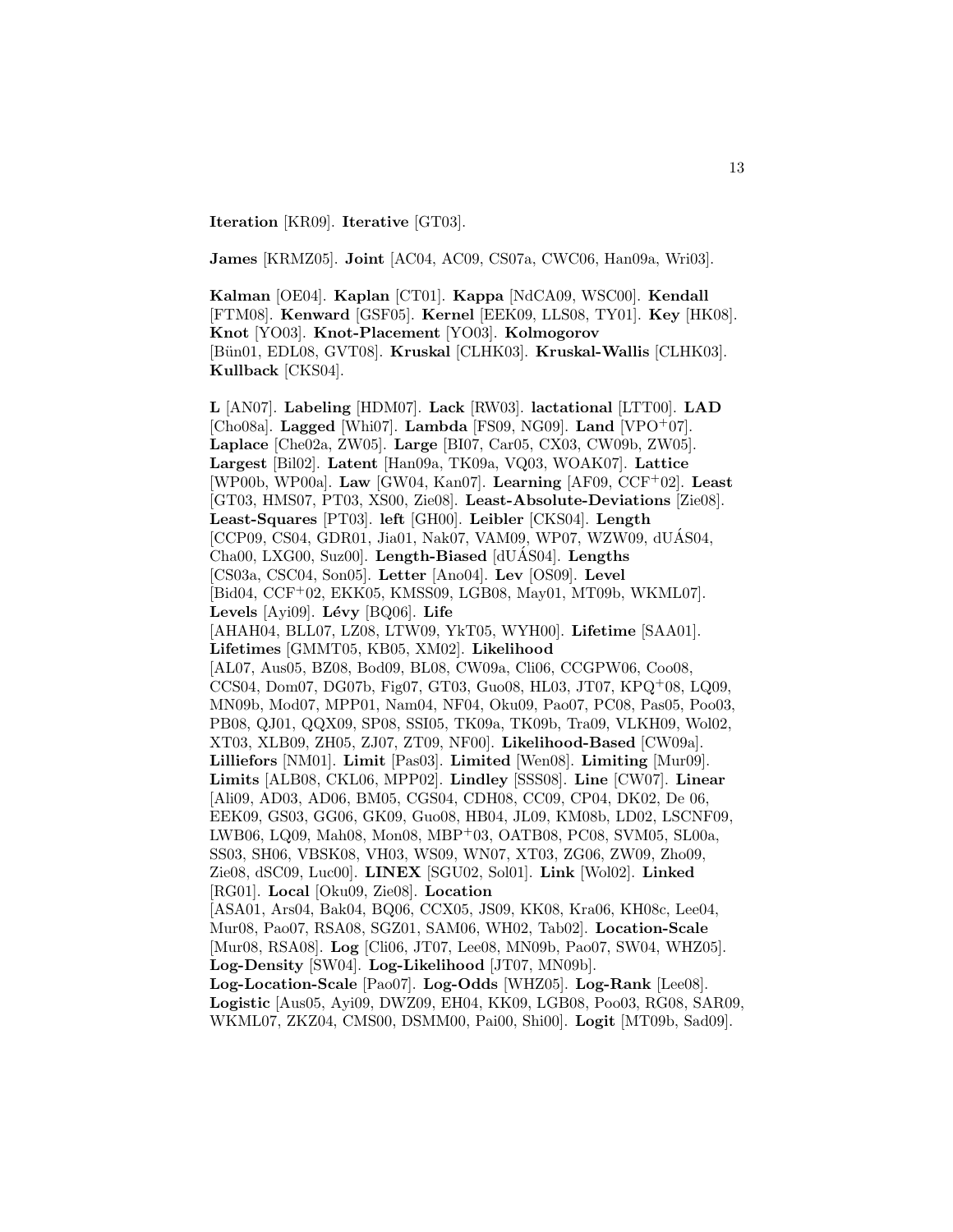**Logit-Based** [MT09b]. **Logitnormal** [FL08]. **Lognormal** [Bee09, Pas05]. **Logrank** [CT01, GKL07, PAKL00]. **Long** [BG08, DN08, Li06, RLW08, Wan07, WK05]. **Long-Tailed** [RLW08]. **Long-Term** [WK05]. **Longitudinal** [AR05, CQ07, FS04, HI03, HS09, Kar07, SAA01, ZJ07]. **Loss** [CPW07, SGU02, SSS08, WL04a, YC09]. **Low** [Car01]. **LR** [dSC09]. **LS** [Vou00]. **LS/ML** [Vou00]. **Lund** [Bar03].

**Machines** [BS09b, SJsS06, Sto08]. **Macro** [HM07]. **Macro-Program** [HM07]. **Mahalanobis** [HMH<sup>+</sup>08, Rei01]. **Main** [EKK05]. **Making** [LS05, TLS06]. **Makuch** [KW01]. **Makuch/Simon** [KW01]. **Mann** [CL04]. **MANOVA** [HP07b]. **Manufacturing** [WPCC07, Suz00]. **Mapping** [Gui04]. **Marginal** [AS08, BLN00]. **mark** [AG00]. **mark-recapture** [AG00]. **Markets** [JKK08, MK06]. **Markov** [AC09, CS03a, Car05, CL09, GVT08, LTT00, PS07, TC05, TA00, WP07, WR06, YR00]. **Markov-Switching** [AC09]. **Markovian** [MP00]. **Marsupial** [QMBF08]. **Mathematica** [CS08c]. **Matrices** [LAJ09]. **Matrix** [CM08b, HMS09, KP04, LZ07, LC01, Sof03]. **MaxEWMA** [CS03b, CSC04]. **maximal** [Cra00]. **Maximize** [For08]. **Maximized** [DAG07]. **Maximum** [Coo08, CCS04, Dom07, GT03, HL03, PC08, Pas05, PGTV08, SP08, TK09a, Tra09, XT03, ZT09]. **MaxMin** [ALB08]. **Mean** [Bod09, CS07a, CK09, GR06, GSL02, HdS05, JJB07, KP04, KAW09, KPP08, KL04, Lee04, LP07, LW08b, SJ03, SSS01, TLS06, Zho09, GLC00, JW00, KWTK00]. **Means** [CCC04, FY02, GT04, ID08, LC01, MT09a, SJW07, TW07, WYJ01, WOAK07, MM00b]. **Measure** [AA09b, GBRV03, GP09]. **Measurement** [KHJ00, LSM<sup>+</sup>04, MBPDL07, MBL09, MBP<sup>+</sup>03, NH05]. **Measurements** [KY07]. **Measures** [ABV09, CKL06, MH02, RK05, Wil09b, YAY07, LP00]. **Measuring** [KF01, Reb06, SCMB08]. **Mechanism** [Yan03]. **Median** [DG07a, GS07b, Hua01, JS09, Par09, RNBW09, WZW02]. **Medians** [RM09]. **Meier** [CT01]. **Meixner** [GP08]. **Memory** [BG08, DN08, GS09, Li06, Wan07]. **Menopausal** [KC05]. **Meta** [Han09b, HM03, IR09, SJ03]. **Meta-analysis** [HM03, SJ03]. **Metamodels** [RP07]. **Method** [AG08, Cho08b, DJL09, EEK09, GSF05, Gui04, HB04, HZ08, HAB08, Kim05, KF01, KS05, KM08a, LZ07, LS08, LHHT09, Lyh08, Mag08, MN09b, O'G08, Par09, SCC07, SJB01, TY01, TC05, TLS06, Wri03, WPCC07, XZ09, YLX<sup>+</sup>08, ZT07, ME00, Phi00, Wan00]. **Methodologies** [KH08a]. **Methodology** [MQD04]. **Methods** [AC04, BOM03, BK08, BFM<sup>+</sup>08, CP08, DW03, FH09, Fog08a, Fog08b, Guo08, HR09, Hua01, IA08, JT07, KP04, KP07, LWB06, Pai00, Sar01, SS02, VLB08, WP07, dCPC03, ASS00, AGC00, JW00]. **Microarray** [VLB08]. **Minimax** [BS04, GON01, HAS04]. **Minimum** [BPJ<sup>+</sup>05, CJ02, SJB01, Vid08, CT00, Suz00]. **Misclassification** [SSN02]. **Mises** [Fig09, NAGP05, Bün01, EDL08, SML05]. **Missing**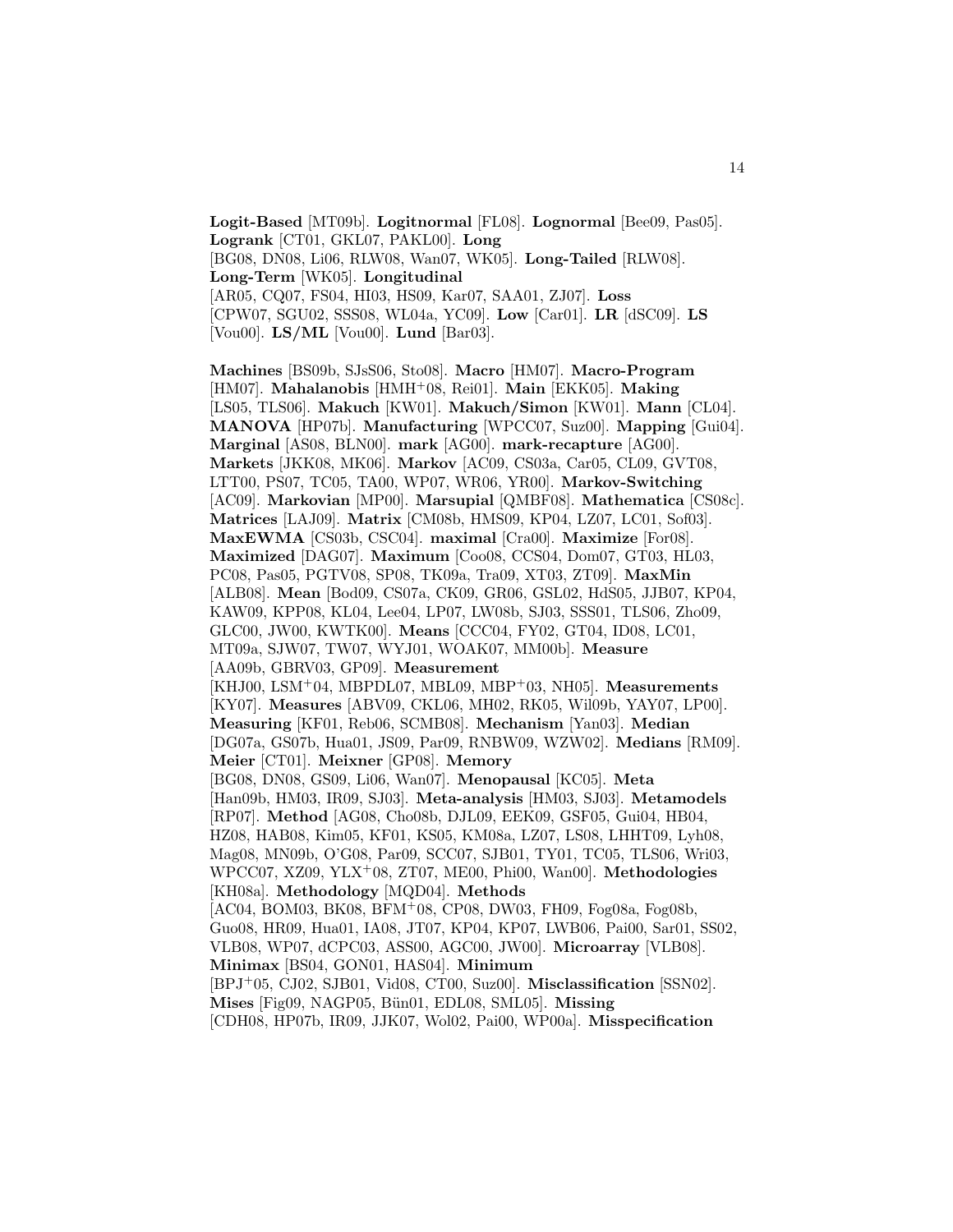[BB08]. **Misspecified** [Pas05]. **Mixed** [AD06, ABV09, Fed08, FS04, GK09, JL09, MBP<sup>+</sup>03, OATB08, WS09, XT03, ZG06, Mur00]. **Mixed-Effects** [MBP<sup>+</sup>03]. **Mixed-Model** [ABV09]. **Mixture** [BC07, Bee04, CL09, FRB<sup>+</sup>07, JT07, LW08a, MRBW05, NM01, NF04, PS07, Wal07a, XZ09, NF00]. **Mixtured** [Gen07]. **Mixtures** [AHAH04, HC01, MH07]. **ML** [Vou00]. **MLE** [dUAS04]. **Model** [AL08, ABV09, AG08, BCFCK09, BGM09, BJ08, Bha06, Cha01, CCF<sup>+</sup>02, CL09, CH08, CT08b, CCGB07, CC07, CQ07, CF08, DLS07, DGW08, DW03, Dri05, EEK09, EC08, Fed08, FS04, Fuk07b, GG06, GS09, HI03, Han09a, Has09, HK08, Jah03, KA03, LCX01, LR05, Led09a, LK02, LV03, Lee08, LSM<sup>+</sup>04, LNAA04, LL09, MRBW05, MBPDL07, MBL09, NH05, PC08, Pas03, QJ01, RG01, RW03, RALP09, SRL06, SP08, Sol01, SS03, TK09a, TT08, Wal07a, WS09, Wen08, Wil05, WFF01, XZ09, YAY07, YW09, YGV08, ZG06, ZH05, ZH07, Zho09, LTT00, PHS00, RD00, SL00b, SS00, Vou00, WJ02a, WYH00, Vrb05b]. **Model-Based** [AL08, BJ08]. **Model-Robust** [YGV08]. **Model-Selection-Based** [Fuk07b]. **Modeling** [AR05, Bid04, DGP09, HMH<sup>+</sup>08, MKG<sup>+</sup>08, NK09, Oga08b, QMBF08, SAA01, SCd06, Men00]. **Models** [AdL05, AG06, ABH08, AD03, AD06, Ad07, AG01, Aus05, AC09, Ayi09, BB08, BAG09, BGH08, BM09, BM05, CGS04, Car05, Che02b, yCkM06, CS08b, Cli06, CDH08, CMS09, CYGMPS04, CP04, DWZ09, DZ01, EC07, EH04, FSRC08, Fuk07a, GS03, GT03, GAS08, GK09, Guo08, HP07b, HM07, HA08, HP08, JL09, JH08, KHJ00, KL02, KP00, Li07, LGB08, LXW09, Luc01, MK06, MdMN07, MH02, MBP<sup>+</sup>03, NCC08, OK07, OS09, OATB08, OE04, PB03, PS07, Pit05, Poo03, SVM05, SGZ01, ST05, SW01, Sta09, TK09b, TT06, TC05, TMV09, VSKJ01, Vu,03, WW05, Wan07, WS09, Whi07, XT03, ZKZ04, ZW05, ZW07, ZW09, dSC09, CMS00, Shi00, Tab02, TA00, WP00a, WP00b, XS00]. **Models-Finding** [Luc01]. **Models-Simulation** [CYGMPS04]. **Moderate** [Ali08]. **Modification** [KJS09, Sep07]. **Modifications** [CL04, VLKH09]. **Modified** [AR08, CB04, GR06, Kle00, LA03, Mur09, MK02, SSI05, VPA09]. **Modular** [CT08a]. **Moment** [FS08, GPS07, GAS08, Cra00]. **Moment-Based** [GPS07]. **Moments** [AP08, AL04b, FS08, FL08, Lyh08, Tho09, Vrb05b, FR00]. **Monitor** [KPP08]. **Monitoring** [BBM08, BP09, CS07a, CK09, CKKLM09, CCX05, CM08b, GS03, KY07, KAW09, LCX01, LP07, Lin09, SJW07, WK05]. **Monotone** [KE06, WHZ05, WP00a]. **Monte** [ASS00, AS07, AC09, BB08, CVKB07, DG08, ECMV01, GVT08, Kim05, LWB06, MN09a, SK07a, ZG06]. **Monthly** [CC07]. **Most** [GDR01, LH09]. **Motions** [CM08a]. **Mountain** [VPO<sup>+</sup>07]. **Moving** [KW08]. **MRL** [LK06]. **MSE** [Inv03, MC09]. **Multi** [BP09, LE08, LGB08]. **Multi-Arm** [LE08]. **Multi-Level** [LGB08]. **Multi-Treatment** [BP09]. **Multicentre** [SKS08]. **multicollinear** [AGC00]. **Multidimensional** [Cho08b, Fed08]. **Multilevel** [AdL05, CVKB07, HMH<sup>+</sup>08]. **Multimedia** [Sto08]. **Multinomial** [AG04, CK06]. **multinormal** [WP00a]. **Multiple** [BLN00, BK08, BH03, Che03, DH08, HR09, ID08, JS04, KM08b, Led09b,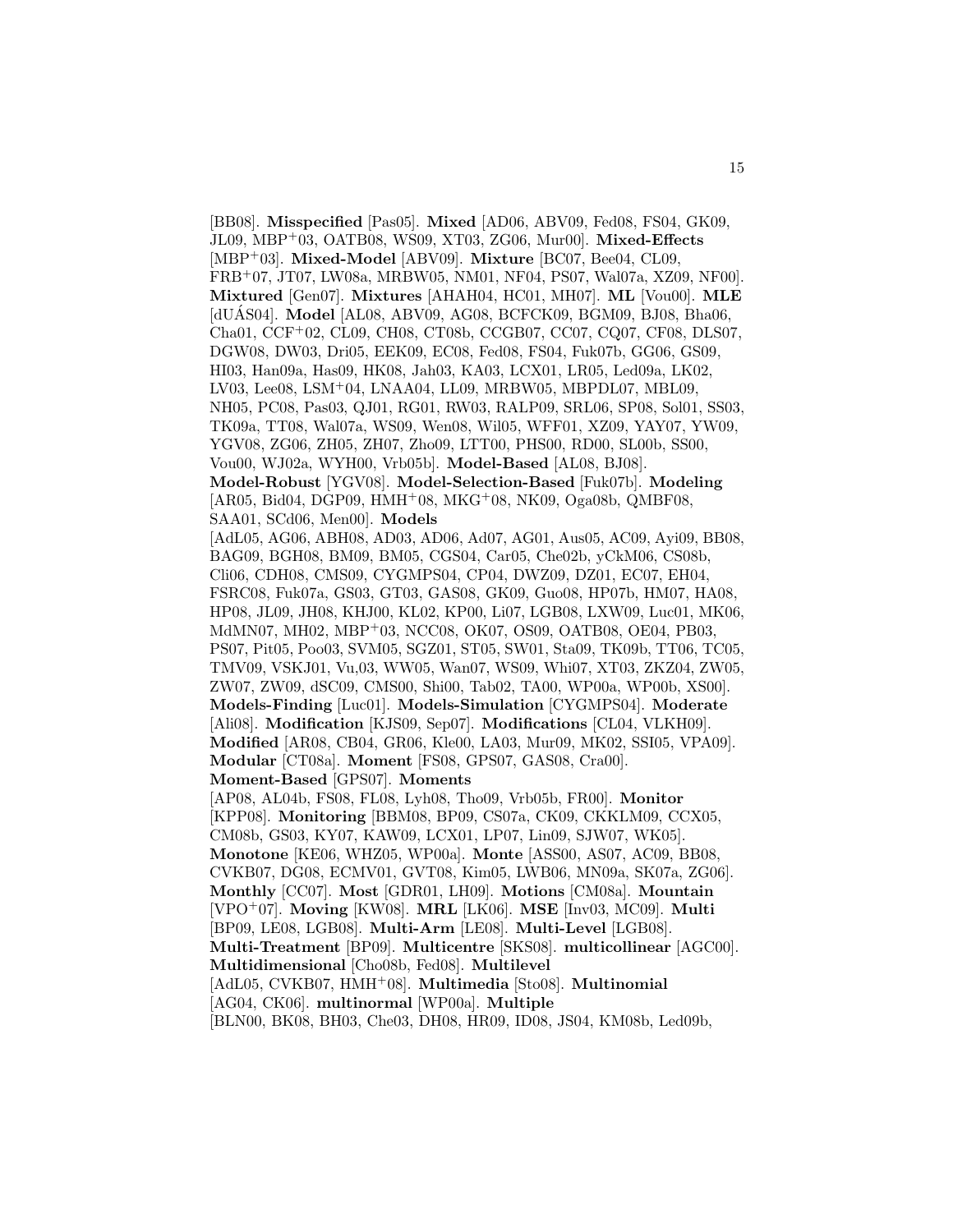LD02, LMM03, LH07b, Mah08, MKG<sup>+</sup>08, Mon08, MPP01, Oga06a, RM09, Sof03, TLS06, WL04b, ME00]. **multiplicative** [WJ02a, XS00]. **Multisample** [Mur08, NS04]. **Multistage** [Ken04]. **multistream** [WJ02b]. **Multivariable** [LR05]. **Multivariate** [ALB08, And09, AC04, AG01, Ars04, BOM03, Bod09, BSG09, Cha07, CCX05, CB02, CDH08, CP04, DG07a, FY02, GSL02, HS08, HZ08, HDM07, ID08, JJB07, KAW09, KK01, Kim05, Koz06, KL04, KM08b, LK06, Lyh08, MK06, NK09, ND00, Pan09, RALP09, SSS01, SS03, TK09b, Ten07, TK04, VAM09, Wil08, WFF01, YY05, ZT07, ZT09, Zho09, PHS00, TA00]. **MV** [Spu08]. **MV-Optimal** [Spu08].

**Na¨ıve** [NdC07]. **NCAA** [MHH05]. **Nearest** [JJK07]. **Negative** [CCF<sup>+</sup>02, CF08, JH08, WYJ01]. **Neighbor** [AA09a]. **Neighbors** [JJK07]. **Neotropical** [QMBF08]. **Nested** [BM05, Cli06, PB03]. **Newton** [LZ07]. **NHPP** [WW05, ZW05, ZW07]. **NIG** [CHLJ05]. **No** [CGS04]. **Noise** [KP00, XS00]. **Non** [AP04, BS09a, CS01, CS03b, CS08b, GR06, GO03, HMR08, HR09, HB04, HZ08, HS01, KH07, KH08a, LNAA04, MPP05, SSMdB09, TL09, Wol02, WPCC07, vdW01, Luc00, Shu00, WP00a]. **Non-identifiability** [LNAA04]. **Non-invariant** [GO03]. **non-linear** [Luc00]. **non-monotone** [WP00a]. **Non-Normal** [HMR08, HB04, Shu00]. **Non-Normality** [CS01, HS01, CS03b]. **Non-Null** [vdW01]. **Non-Parametric** [Wol02]. **Non-Random** [CS08b]. **Noncentral** [CW09a, Fog08a, Fog08b, KH08b, SSI05]. **Noncentrality** [KH08b]. **Nondifferentiable** [CMS00]. **Nonhomogeneous** [Cha01]. **Noniterative** [GT03]. **Nonlinear** [ABH09, yCkM06, CMS09, DZ01, ESA06, Kar07, KK09, LXW09, PT03, RP07, ST05, Whi01, WK00]. **nonlinearity** [Tol00]. **Nonnegative** [TSS07]. **Nonnormality** [Oga06a, Wil09a]. **Nonparametric** [BH07, BOM03, CMR06, CE07, CHW03, CJ02, CCGB09, DGW08, DW03, FTM08, Hut04, JS04, KB05, KS02, Li06, SV08, SW01, TO04, VFC07, Wan07, Yi05, ZL07, dUÁS04]. **nonreplicated** [WJ02a]. **Nonstationary** [Dri05]. **Nonzero** [CKW06]. **Nordic** [MK06]. **NORMAL** [BBR02, Bee04, BD08, Car01, CR09, CCHW07, CX03, GSL02, GK05, GC01, HMR08, HR09, HB04, HZ08, HC01, ID08, KK01, Kim05, KB05, KL04, LV02, LV03, LH07b, LXW09, Nad04, NR03, NM01, NF04, Per08, TLS06, TW07, Vrb05a, WPCC07, Shu00]. **Normality** [BS09a, CS01, DG07b, ECMV01, HS01, KH07, MPP05, SAR09, SW04, TL09, CS03b, GK00]. **Normally** [Aus05]. **normals** [NF00]. **Note** [ABH08, CD08, CCGPW06, Oku09, SJB01, SH06, Wan05, Wri03, FR00]. **Notifications** [CC07]. **Novel** [CL09]. **Nuisance** [HL03]. **Null** [RALP09, SC06, vdW01, NF00]. **Number** [AC09, BPJ<sup>+</sup>05, CKW06, HM03, Lee07, Pin05, RM07, SK07a, Sto08, PHS00]. **Numerical** [BJ08, Dri05, JL09, CMS00]. **Nutrients** [MKG<sup>+</sup>08].

**Observation** [Kim06, LWL09]. **Observational** [Aus09]. **Observations** [CG04b, KW01, KK01, PL01, Pin05, Wal07b]. **Obtained** [EEK09].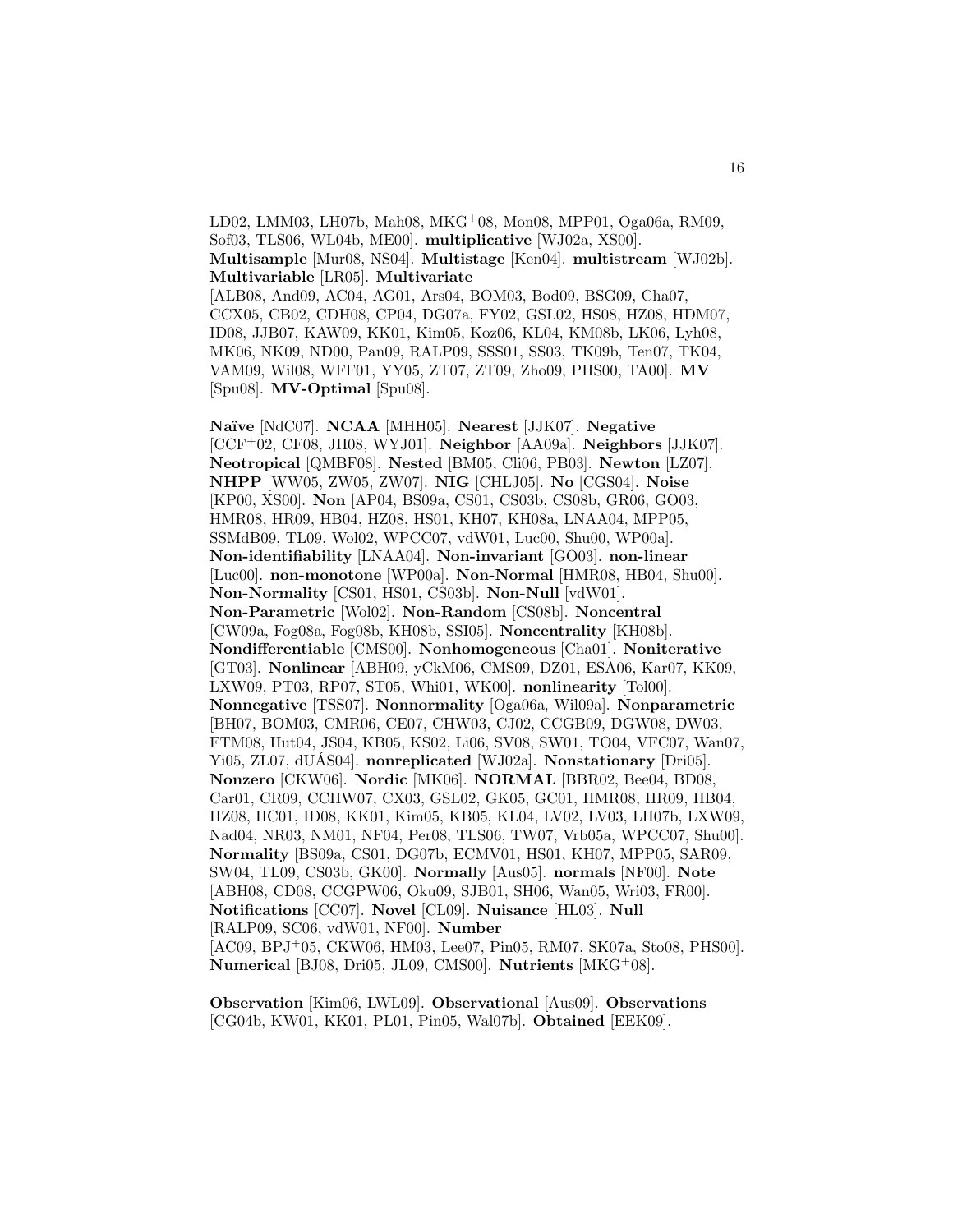**Occasional** [BG08]. **Occasional-Break** [BG08]. **Occupational** [YW09]. **Odd** [AL04b]. **Odds** [AS08, CC09, EC07, Law04, MT09b, WHZ05]. **Off** [CC09]. **Omnibus** [CH08]. **On-Line** [CW07]. **One** [BP09, BQ06, Che00, Che01, CCC04, CS08c, CP04, LK02, LV03, Li07, Nak07, PB03, SGZ01, SJW07, TRB05, YW09]. **One-Fold** [PB03]. **One-Parameter** [CS08c]. **One-Sample** [BQ06, Nak07, TRB05]. **One-Sided** [CP04, SGZ01, SJW07, Che00]. **One-Stage** [Che01, CCC04]. **One-Way** [LK02, LV03, Li07, YW09]. **Online** [GS07b]. **Operation** [LZ07]. **Operational** [Bee09]. **Optimal** [AG04, BH07, BP09, DGK02, DH05, Hon09, LK06, MALC06, May01, Phi00, SP07, Spu08, SLW04, Yan03]. **Optimality** [CVKB07]. **Order** [AL04a, AL04b, AA09a, BDK09, BGH08, CL09, FH08, Fel05, HAS04, KP00, LR05, Led09a, LAJ09, MSM05, Oga06b, Oga08a, PT03, SML05]. **Ordered** [BL05, CS09, CCC04, FTM08, GPS07, Has09, LWL09, Che00]. **Ordinal** [HP07b, NH05, WWTW09]. **Ordinary** [Ali08, Dri05]. **Orthogonal** [KM08a]. **OSCV** [Yi05]. **Other** [SJsS06, Luc00]. **Our** [GO03]. **Out-of-Control** [WZW09]. **Out-of-Sample** [LPA08]. **Outcomes** [Dem07, WK05]. **Outlier** [BI07, BK08, Car00, HDM07]. **Outliers** [ATPT01, Bid04, Dar09, Tol00]. **Output** [Pic09]. **Oz** [BM05].

#### **P** [Nak07]. **P-Plot** [Nak07]. **Paired** [AA09b]. **Panel**

[Han09b, Has09, Kim06]. **Panel-Ordered** [Has09]. **Parallelism** [PG07]. **Parameter** [AB09, AG01, Bak04, CS08c, CX03, HK08, HL03, KH08a, Kot01, LH03, LS08, Smi03, SO06, Tra09, Wan05, WW05, MM00a, WSC00, XS00]. **Parameters** [AHAH04, AR05, AS07, BL05, CS07a, Cha01, Dom07, DJL09, EDL08, GS09, GO03, HA09, HM07, HL03, HP08, KR09, KH08b, Lin09, MPP02, Mur08, OK07, RAL01, SRL06, SGU02, SML05, SAM06, SSS08, TSS07, WL04a, Whi01, YTL06, FR00]. **Parametric** [DS05, EC07, FT05, MT09a, RW03, TMV09, Vu,03, Wol02, GO03]. **Pareto** [KPQ<sup>+</sup>08, LW00, MSM05, MM00a, Sol01]. **Part** [dSRLM03]. **Partial** [BB00, BL08, CCS04]. **Partially** [BBM08, PT07]. **Particle** [CM08a]. **Particular** [SCC07]. **Partition** [DWZ09, LGB08]. **Partitioning** [WOAK07]. **Partitions** [TO04]. **Past** [Gin04]. **Patiences** [GRH09]. **Pattern** [HC09, LL09]. **patterns** [Suz00]. **Pearson** [FS08, Wil09a, Zie09]. **Penalized** [Ali08, AL08, Aus05, PT03, QQX09, Tra09]. **Pentium** [Sto08]. **Percent** [AA09b]. **Percentage** [Cro00, NS04]. **Percentile** [WPCC07]. **Percentiles** [CT08a, EEK09, LTW09]. **Perfect** [BFR06]. **Performance** [AS08, BA01, BC07, BFM<sup>+</sup>08, CKL06, yCkM06, DK02, DM04, GSF05, HR09, HA07, HMH<sup>+</sup>08, Iac09, Kib03, Nak07, O'G05, PB03, PYC09, Per08, Poo03, TL08, TL09, VLB08, dCPC03, MP00]. **Periodic** [ABH08, BGH08, BGM09]. **Periodicity** [BM09]. **Permutation** [CS07b, GPS07, HMS09, RM09, Sak02]. **Permutations** [O'G05]. **Pernambuco** [CC07]. **Persistence** [HP08]. **perspective** [ND00]. **phase** [WK00, BP09, Mah08]. **Photo** [dSRLM03]. **Photo-ID** [dSRLM03]. **Pick** [BLN00]. **Piecewise** [KC05]. **Pitman**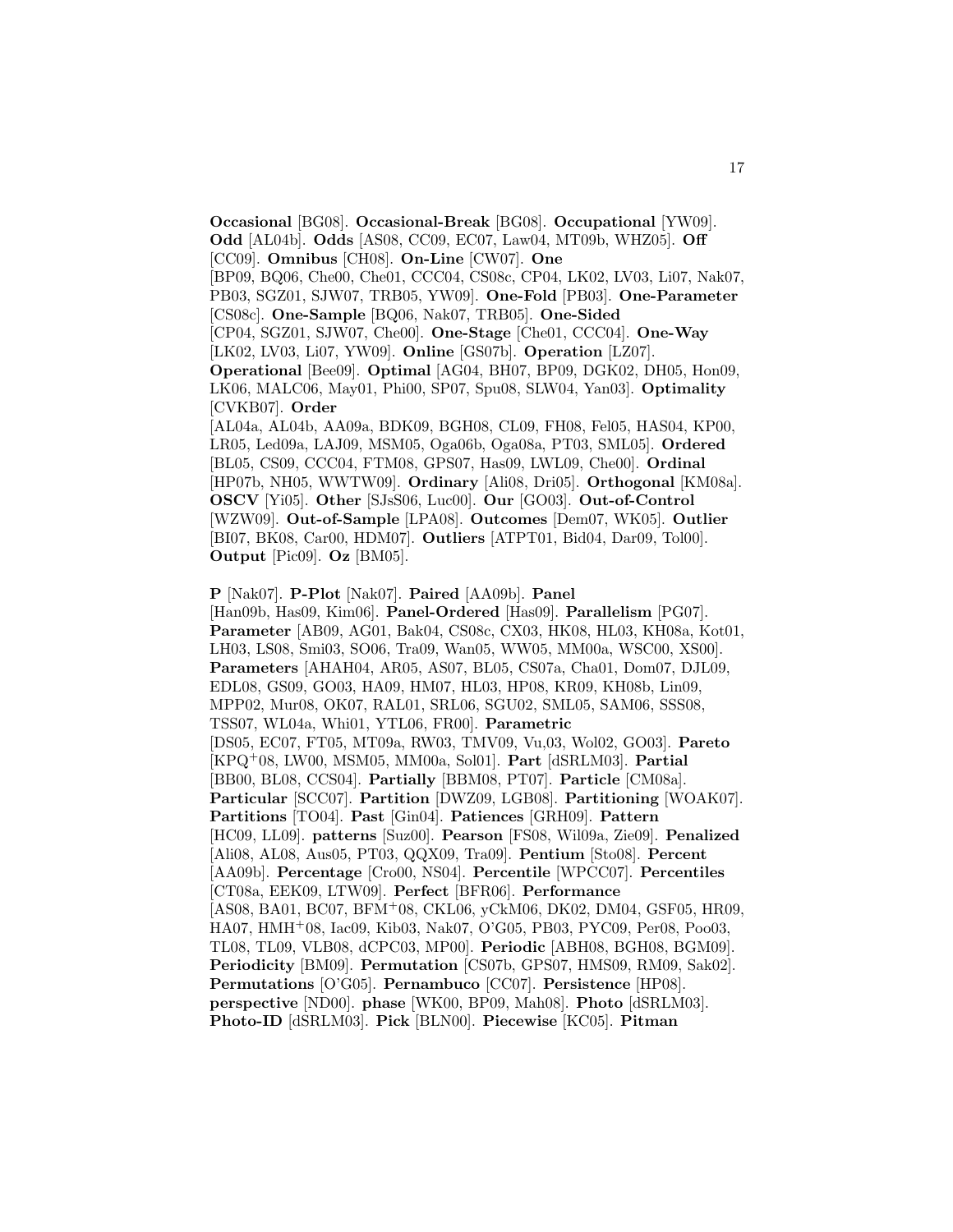[BDK09]. **Pivotal** [Oga08b, SSD06]. **Placement** [YO03]. **Plan** [BPJ<sup>+</sup>05]. **Planning** [YkT05]. **Plans** [BLL07, DGK02, EKK05, Far06, LHB08, LHB10, LTW09, McW04, Vid08, YC09]. **Plant** [HC09]. **Play** [LE08]. **Play-the-Winner** [LE08]. **Plot** [Nak07]. **plots** [GLC00]. **Point** [BK03, Cha01, CG01, CM08a, HC09, JIJ08, KR09, LP00, LP07, MZ03, NCC08, NG09, PP04, Pic09, SP07, WW05, Wan07, ZW07, Wan00]. **Points** [Cho08a, Chu06, CF09, CC09, DH05, Mod07, NS04, SS02, Cro00, ME00]. **Pointwise** [De 06]. **Poisson** [BR05, Cha01, CG04a, CS08a, HS09, Hub00, JJB07, jK06, MM00b, PJOB08, SC07, Son05, SSY04, SH06, SK07b, TK04, ZGLB03]. **Policy** [CW07]. **Pollution** [ABH09, CG04b]. **Poly** [LNAA04]. **Poly-Weibull** [LNAA04]. **P´olya** [CB02]. **Polynomial** [ZT07]. **Polynomials** [DH08]. **Pooled** [Sar01, Zim04]. **Pooling** [RG01]. **Popular** [yCkM06]. **Population** [BDK09, LH09, MPP01, NR03, TM06, dSRLM03, MM00b]. **Populations** [BF06, BD08, CK09, Cha07, CW09b, EDL08, GS07a, GS08, JP08b, KAW09, KL04, Sad09, Sak02, WY08, AG00, HP00, BBR02]. **PORT** [GAS08]. **Portmanteau** [Hub00, BB00]. **Portmanteau-type** [BB00]. **Positive** [LH07a]. **Posterior** [Nad04]. **postpartum** [LTT00]. **Power** [Ali08, Ali09, BQ06, CK06, Coo08, DH08, GPNA09, Gen07, HAB08, LGG01, LW08b, MH07, MHH05, NF04, SSS01, JW00, Shi00]. **Power-Divergence** [Ali08, Ali09, GPNA09]. **Powerful** [GDR01, Kan07, SM07]. **Powers** [SC06]. **PQL** [JL09]. **Practical** [BM06, Dem07]. **Pre** [Dem07]. **Pre-Specified** [Dem07]. **Predictability** [SCMB08]. **Predicting** [SS03, VPO<sup>+</sup>07, ZBWW09]. **Prediction** [AdL05, AL08, CYGMPS04, DM04, Jah03, Kot01, Led09a, LWL09, MKG<sup>+</sup>08, XM02]. **Predictions** [Led09a]. **Predictive** [BGH08, SH09, WS09]. **Predictor** [NH05, SCC07]. **Predictors** [BBF07]. **Preference** [CMS09]. **Preliminary** [KKW05]. **Presence** [Bid04, CM04, Coo08, Dar09, LSB<sup>+</sup>09, MS09, OK07, Wol02, GLC00]. **Prevalence** [Aus09]. **Prevision** [CC07]. **Price** [CMS09]. **Principal** [AKJ01, AG08, CI08, GBRV03, HMS07, HY09, LMM03, Oga06b, SS02, Car00]. **Principle** [Tra09]. **Principles** [Wol02]. **Prior** [Kot01]. **Priors** [HP07b, RG01]. **Probabilities** [MBG04, TK04, VLKH09, WP07, Zim04]. **Probability** [CW09b, DJL09, For08, KS09, KZ07, Zie09]. **Probability-Based** [KS09]. **Probit** [Has09, YAY07]. **Problem** [BK06, CP08, KK08, LNAA04, MBP+03, NF04, WH02, YY05, VO00]. **Problems** [HC01, IA08, JS09, SGZ01]. **Procedure** [AN07, AW01, BI07, BM06, CCC04, HdS05, HMS07, ID00, ID08, Ken04, KPP08, NQH06, WY08]. **Procedures** [AD03, BBM08, BA01, BH03, DM04, HC01, JS04, JP08b, LH07b, LSB<sup>+</sup>09, RM09, SP08, ZW09, ZC00]. **Process** [CK09, Cha01, CPW07, CW07, DW03, DG08, ESFCS08, GR06, GS07b, HL05, KS09, KY07, KAW09, LCX01, LR05, LV02, LP07, LZ07, MPP02, PX03, RLW08, SJW07, YTL06, YC09, Kle00, ND00]. **Processes** [And04, AS08, BG08, Bod09, BK03, CKKLM09, CM08a, CM08b, DN08, Jia01, Lin09, Pic09, RAL01, SL08, Yan03, Men00, Suz00, WJ02b]. **Product**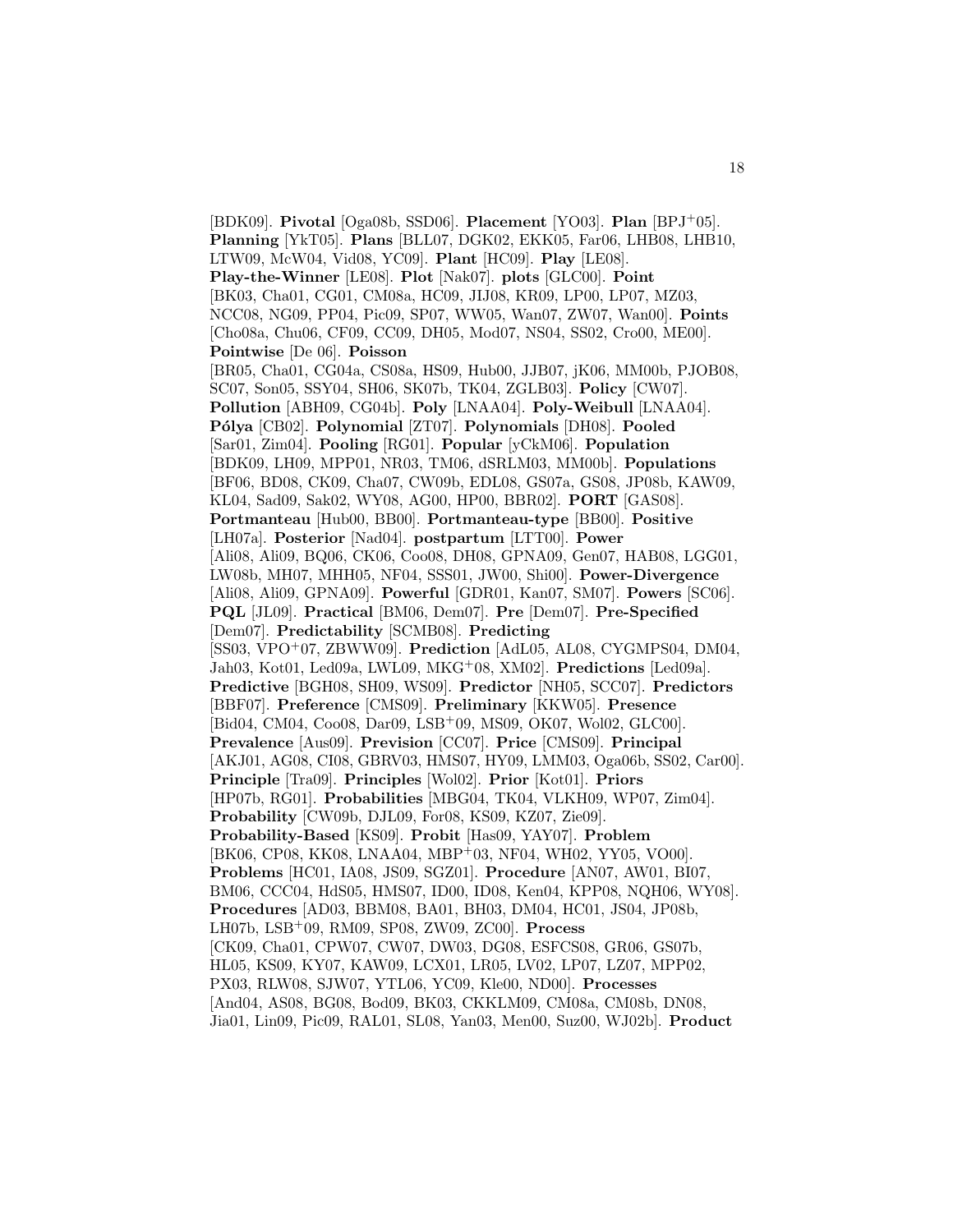[CMS09, FS08, jK06, PYC09]. **Profile** [PB08, XLB09]. **Profiles** [Mah08]. **Program** [HM07, dSC09]. **Programs** [LL09]. **Progressive** [BH07, Jah03, YkT05]. **Projection** [EKK05, YLX<sup>+</sup>08]. **Projectivity** [BT01]. **Propensity** [AL08]. **Properties** [CK06, CM04, EKK05, HS00, Kar04, KP07, LGB08, Oga08b, SSMdB09, VSKJ01, Wil05]. **Property** [Wol02]. **Proportion** [Had01, KP07, TM06, YH07]. **Proportional** [EC07, SL00b]. **Proportions** [AGd08, CK06, Car01, Lee04, LY08, PTG08, PB08]. **Purely** [AR05]. **Purpose** [For08]. **Purposive** [GB06].

**QAIC** [Whi07]. **QME** [Kar04]. **Quadratic** [Sol01]. **Quality** [CCHW07, CG04b, KPP08, WPCC07]. **Quantal** [Wha01]. **Quantile** [GLC00, Hut01, Hut04, Kar07, PT07, SV08, Tre02, Wan00]. **Quantile-Boxplots** [Tre02]. **Quantiles** [BH07, BDK09, EMMS07, Gui04, GK05, HdS05, MN09a, Tho09, TSS07, Wil06, ZXD09]. **Quantitative** [AD03, AD06, EKK05]. **Quantities** [SSD06]. **Quasi** [Aus05, CS09, Guo08, LZ07, PMRR05, Yan08]. **Quasi-Likelihood** [Aus05, Guo08]. **Quasi-Newton** [LZ07]. **Quasi-Random** [PMRR05]. **Quasi-Regression** [Yan08]. **Queueing** [RLW08]. **Queues** [GRH09].

**R** [Chi02]. **Random** [AP04, Aus05, CS08b, Chu06, CF09, CM08a, DWZ09, FV03, GT03, JL09, KP04, LK02, LV03, Li07, Pas03, PMRR05, QJ01, SJB01, Sto08, VSKJ01, WR06, YkT05, YW09]. **Randomization** [Car05, O'G05]. **Randomized** [BM06, CJ02, OS09]. **randomness** [Hub00]. **range** [Che00]. **Ranges** [CS09]. **Rank** [AN09, ATPT01, BZ08, CE07, DAG07, Fel05, HAB08, KH08c, Lee08, Mur08, PL01, TRB05, vdW01, HS00, SL00a]. **Rank-Based** [AN09]. **Rank-Order** [Fel05]. **Ranked** [AN07, BL05, TM06, TSS07, TW07, ASS00]. **Ranked-Set-Sample-Based** [TW07]. **Ranking** [JP08b]. **Rare** [GO03]. **Rasch** [Fed08, HI03]. **Rate** [AHAH04, BBM08, JIJ08, LJRV08, LH07a, LWB06, LSB<sup>+</sup>09, MBPDL07, SSY04, WHZ05, Cha00]. **Rater** [Bro01]. **Rates** [Car01, jK06, SH06, SK07b, Whi07, YTL06]. **Rating** [CMS09]. **Rating-Based** [CMS09]. **Ratings** [MHH05]. **Ratio** [AL07, Bod09, Chi02, DG07b, Fig07, HY09, JT07, Kim05, KPQ<sup>+</sup>08, Law04, NF04, Poo03, SW04, SSI05, GH00, NF00]. **Rational** [Hut01]. **Ratios** [AS08, CC09, MT09b, vZ08]. **Re** [BK03]. **Re-colouring** [BK03]. **Reading** [CCF<sup>+</sup>02]. **Real** [BSG09, CYGMPS04]. **Real-Time** [BSG09]. **really** [KWTK00]. **Reanalysis** [VV09]. **Reassessment** [BP09]. **Recapture** [QMBF08, Sad09, AG00]. **Recognition** [Suz00]. **Reconciling** [CS03a]. **Reconstruction** [YLX<sup>+</sup>08]. **Record** [ESA06]. **Records** [SSMdB09]. **Rectangular** [Chu06, CF09]. **recursion** [SS00]. **Recursive** [AG06, MQD04]. **Reducing** [HM03]. **reduction** [VO00]. **Redundancy** [Bee04]. **Redundant** [KLH08]. **Reference** [HP07b, MT09b]. **Reflection** [CC09]. **Regenerative** [Car05]. **Region** [CS08b]. **Regions** [HAS04, Vrb09]. **Registers** [Sto08]. **Regression** [AD06, ABH09, AGC00, Aus05, Ayi09, BOM03, BK08, BZ08,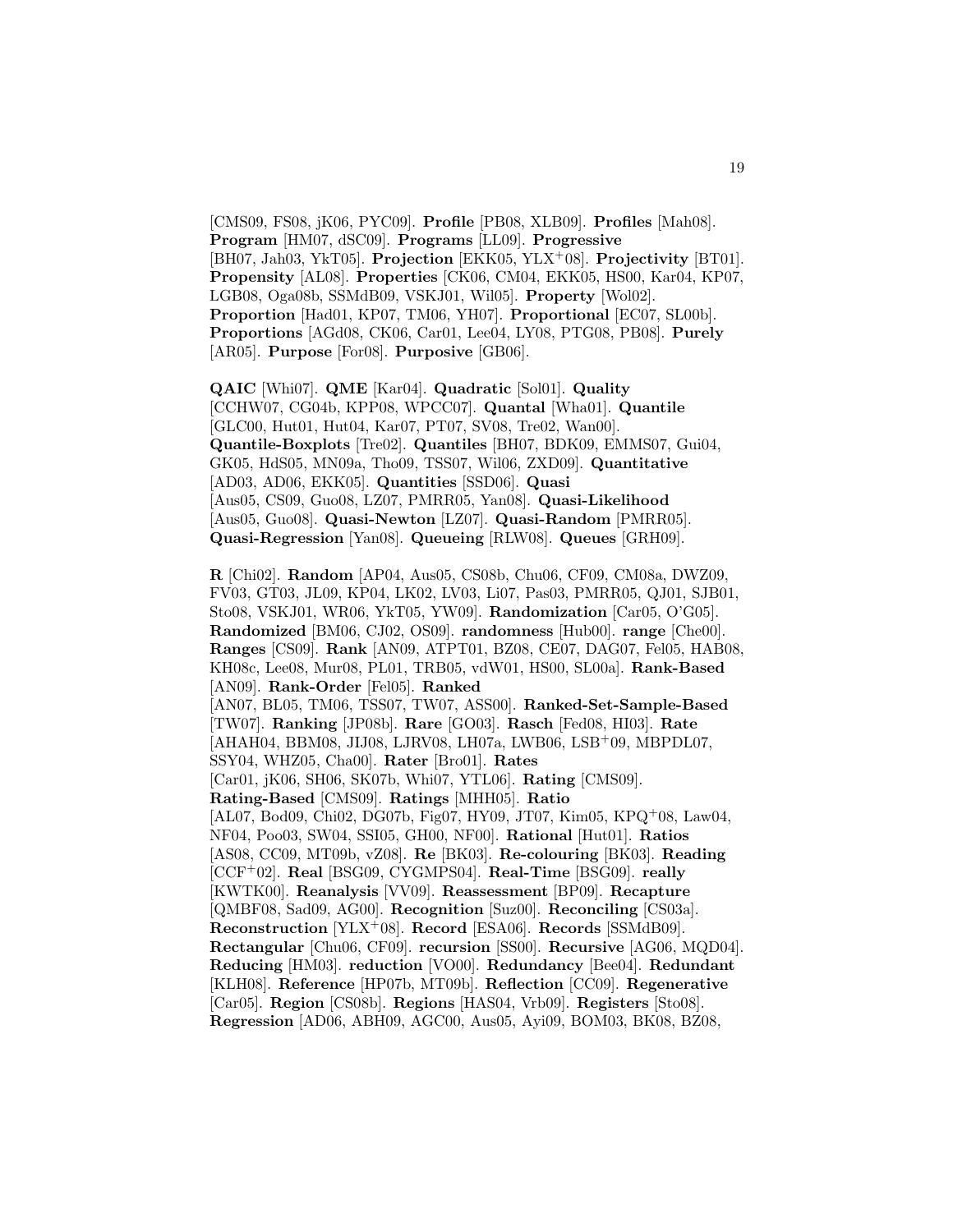BBF07, BSG09, BFM<sup>+</sup>08, CGS04, Cho08a, CS08b, CT06a, CT06b, DGW08, DWZ09, DZ01, DAG07, GG06, HS09, HR09, HA08, HS01, Kar07, KC05, KA03, Kib03, LPA08, Lee08, LZ07, LD02, Li06, LGB08, LB05, LQ09, Mah08, MALC06, MH02, Mon08, MK09, NH05, O'G08, OK07, Oku09, PB03, Poo03, PJOB08, QJ01, RP07, RW03, SCMB08, Son05, SS03, SPSM09, Sta09, TMV09, VH03, WKML07, Wil08, WSM02, WN07, Yan08, YAY07, Yi05, ZKZ04, ZL07, DSMM00, DXC<sup>+</sup>00, FR00, LTT00, Pai00, Shi00, WK00]. **Regressions** [Agi09, KM08b, LSCNF09, WP00b]. **Regressors** [HA07]. **Regularization** [NQH06, RG08]. **Regularized** [De 06, KK09]. **Rejecting** [Zim04]. **Rejection** [DH05]. **Rejections** [Dar09]. **Related** [GS07a, GS08, JP08b, RW05]. **Relationships** [Led09b]. **Relative** [LW08a, ZC00]. **Reliability** [AHAH04, Cha01, jK06, NCC08, SLW04, WW05, ZW07, Mur00, RD00]. **Relief** [KC05]. **REML** [MN09b]. **Removals** [YkT05]. **Renewal** [CX03, Fro01, FT05, JG08]. **Repair** [TC05]. **Repairable** [CKL06, KLH08]. **Repeated** [ABV09, GS07b, LH03, RK05, LP00, TA00]. **Repetitive** [BPJ<sup>+</sup>05]. **Replication** [RW03]. **Replications** [SK07a]. **Representation** [AC04, ST05]. **require** [KWTK00]. **Required** [SK07a]. **Resampling** [BH03, MI02, PMRR05, TWS08, VBSK08]. **Research** [Aus09]. **Residual** [Cli06, GS03, KP00, LZ08]. **Residuals** [CG09, WN07]. **Resorting** [HP07a]. **Resource** [MD04]. **Response** [BM06, BP09, CS08a, For08, KE06, KMSS09, LW08b, MQD04, OS09, Oku09, SS03, WWTW09, Wha01]. **Response-Adaptive** [BP09]. **Responses** [HM07, May01]. **Restricted** [GSL02, HAS04, SML05, NF00]. **Restrictions** [SW01]. **Results** [Ad07, Bar03, EH04, HM03, Wil06, CMS00]. **retrospective** [NP00]. **Return** [TKK02]. **Review** [CS07b]. **Revisit** [CP08]. **Revisited** [LE08]. **Ridge** [AS07, CT06b, GK09, Kib03, MK09, Tra09, FR00]. **Right** [Dom07, GH00]. **Right-Truncated** [Dom07]. **Risk** [Bee09, CHW03, De 08, KRMZ05, WP07, ZH05]. **Risk-Adjusted** [WP07]. **Robinson** [GA04]. **Robust** [AN09, ASA01, AN07, AP04, AL08, BSG09, CI08, CCHW07, Fel05, Gui04, HS08, HDM07, HMH<sup>+</sup>08, LSCNF09, MdMN07, SPSM09, WH02, Wil08, Wil09b, WSM02, YGV08, ZW09, Zho09, Car00]. **Robustness** [BS09a, CS01, CS03b, HC01, KH07, MPP05, Oga06a, Shu00]. **ROC** [Hon09, Pin05]. **Roger** [GSF05]. **Root** [AL07, CD08, yCkM06, CM04, Coo08, Dar09, Fuk07b]. **Roots** [KP00, LC01]. **Rosenblatt** [Ten07]. **Rotational** [Fig04]. **Rounded** [LV02, LV03]. **Rounding** [ORGJ03]. **Rule** [FRB<sup>+</sup>07, LE08, MQD04]. **Rules** [AMP09, WJ02b]. **Run** [BT01, CS03a, CS04, CSC04, Cha00, GDR01, Jia01, SEL05, VAM09, WP07, Wri03, WZW09, LXG00]. **run-length** [LXG00]. **Runs** [AMP09, CE07, GR06, LCX01, WJ02b, YTL06]. **Rutherford** [VV09].

**Saddlepoint** [CG08, Gil01, Mur09, RSA08, SAR09, Wan00]. **Sample**  $[AL04b, AW01, AJC01, Ars04, BPJ<sup>+</sup>05, BK06, BF06, BP09, Bün01, BQ06,$ CVKB07, CS09, Che03, CCS04, De 08, EMMS07, Far06, FS09, FS04, FV03,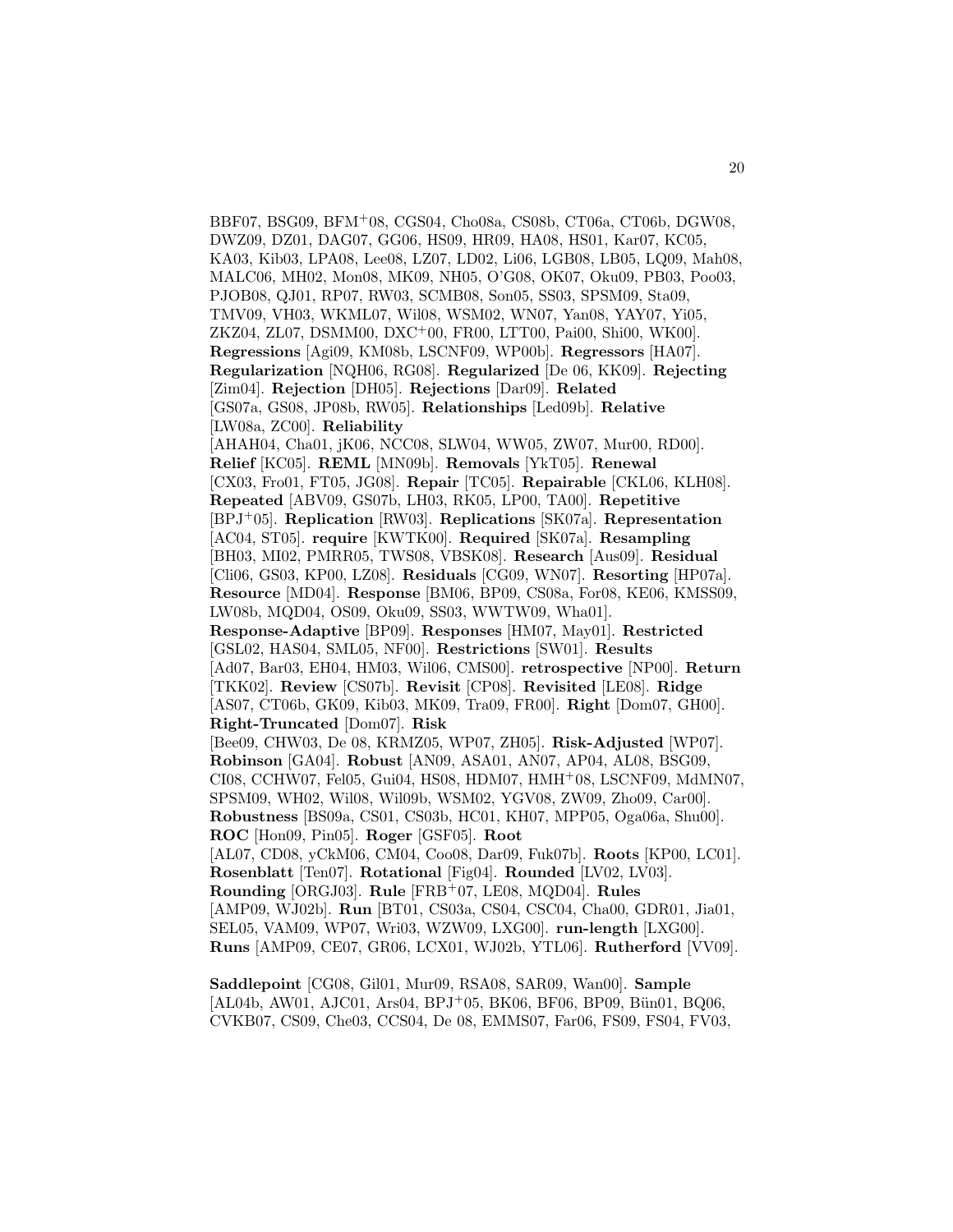HA07, Kar04, KW01, KK01, KK08, Koz06, KS02, KP07, LPA08, Law04, LH03, LW08b, MN09a, Nak07, NF04, Oga06a, RR07, SSI05, SSY04, SK07b, Ten07, TM06, TO04, TRB05, TSS07, TW07, VSKJ01, WWTW09, WH02, Wil05, ZXD09, Zim04, dCPC03, CT00, ID00, MM00b, Shi00, Tab02, WYH00]. **Samples** [Ali08, ABV09, BI07, KB05, Lee07, LHB08, LHB10, LWL09, Pao07, Poo03, SGZ01, ASS00, WP00a]. **Sampling** [AN07, BL05, BLL07, BPJ<sup>+</sup>05, Bee09, CPW07, CWC06, CDH08, DGK02, Fog08b, GB06, KZ07, LHB08, LHB10, LTW09, PMRR05, SSI05, SLW04, TL09, Vid08, Wal07a, YC09, dUAS04, BH00, Phi00]. ´ **SARS** [YLX<sup>+</sup>08]. **SAS** [HM07]. **Saunders** [BLL07, LTW09]. **Scale** [CS09, Gen07, Kot01, Mur08, Pao07, RSA08, TSS07, Tab02, WYH00]. **Scale-Mixtured** [Gen07]. **Scaled** [CK09]. **Scaling** [Pin05]. **Scatter** [Ars04, Zho09]. **Scedastic** [YO03]. **Schemes** [BH07, Pan09, WP07, MP00]. **Schwarz** [Guo08]. **Score** [JH08, KP07]. **Screening** [BT01, Ken04]. **Search** [MD04]. **Searches** [MQD04]. **Secant** [Kra06, KH08c]. **Second** [AA09a, HAS04]. **Second-** [AA09a]. **Second-Order** [HAS04]. **Section** [Pit05]. **Sectional** [AGd08]. **seemingly** [WP00b]. **Segmented** [LQ09]. **Selected** [GSF05]. **Selecting** [LH09, MALC06, Wha01, WY08, HP00, MM00b]. **Selection** [AKJ01, AG08, BKA05, BAG09, BGH08, BS09b, BBF07, BFM<sup>+</sup>08, CT08b, CCGB07, CQ07, CF08, CW09b, Fuk07b, HK08, JP08b, LH07a, MD04, O'G08, PWG<sup>+</sup>07, PS07, SC06, VLB08, WKML07, WS09, Whi07, ZKZ04]. **Selectors** [Yi05]. **Self** [AG01, BM09]. **Self-Exciting** [AG01, BM09]. **Semelparity** [QMBF08]. **Semi** [GO03]. **Semi-parametric** [GO03]. **semiconductor** [WSC00]. **Semiparametric** [GG06, Vu,03, XZ09, ZH05]. **Sensitivity** [CI08]. **Separable** [GS09]. **Separate** [OK07, RSA08, Zim04]. **Separate-Variances** [Zim04]. **Separated** [Ad07]. **Sequential** [BBM08, For08, GS07a, GS08, HR09, McW04, SSD06, SJB01, ID00, ZC00]. **Serial** [Blo00]. **Series** [Bar03, CCP09, Che02b, CH08, CT08b, CC07, FWS05, JH07, KL02, Led09b, Luc01, PT03, SCMB08, SSMdB09, VFC07, ZT07, BB00, Luc00]. **Service** [CKL06]. **Set** [AN07, BL05, Bar03, TM06, TSS07, TW07]. **Sets** [BJ08, GW04, TT06]. **Setting** [CW07, VLB08]. **Setup** [Ery08, dCPC03]. **Several** [Bak04, BF06, BD08, GKL07, KL04, TLS06]. **Shape** [CX03, SGU02, TKK02, MM00a]. **Shared** [EC08, VSKJ01, Vu,03]. **Shewhart** [Cha00, CE07, DK02, GDR01, WZW02]. **Shewhart-Type** [CE07]. **Shifted** [AM01]. **Shifts** [Bid04, GR06, GDR01, JW00]. **Short** [SEL05, Wri03]. **Short-Run** [Wri03]. **Shortest** [Zie09]. **Should** [AA09b]. **Shrinkage** [Bak04, Kot01, LJRV08, FR00]. **Sided** [CP04, SGZ01, SJW07, Che00]. **Sign** [CB04]. **Signal** [BSG09, YTL06]. **Signatures** [NR09]. **Signed** [CE07, TRB05]. **Signed-Rank** [CE07]. **Significance** [Mon08, OYG07, WKML07]. **Significant** [HM03]. **Simon** [KW01]. **Simple** [AA09b, BI07, Cho08b, DJL09, LAJ09, NQH06, Sta09, TK09a, Vou00].

21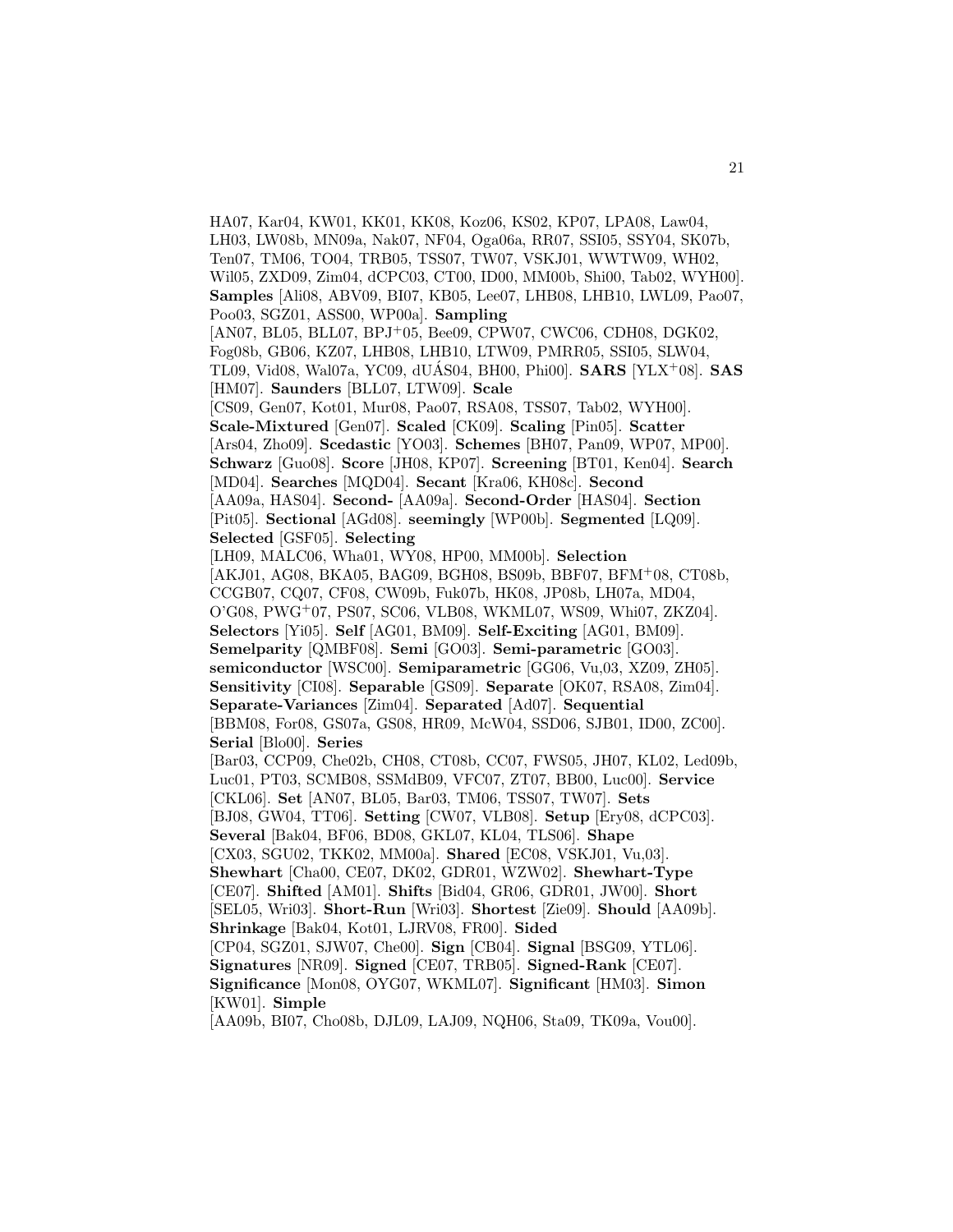**Simpson** [Had01]. **Simulated** [BFR06, SRL06, ASS00]. **Simulating** [HB04, HZ08, HAB08, WVS07]. **Simulation** [Ali08, Ad07, BFR06, BFFL09, CD08, yCkM06, CT06a, CT06b, CYGMPS04, CW09b, EH04, GS09, GP08, HA08, Iac09, KHJ00, LSB<sup>+</sup>09, LSM<sup>+</sup>04, MI09, Nam04, RM07, RP07, RAL01, RG01, SK07a, SW04, SP08, VLB08, VH03, WL04b, ZG06, ZBWW09, dUÁS04]. Simulation-Based [RM07]. **Simulation-Extrapolation** [KHJ00]. **Simulations** [DP01, LC01, RM07]. **Simultaneous** [CT01, JJB07, MT09b, SAM06, TT06, Wen08]. **Single** [Sad09, Smi03]. **Singular** [MZ03]. **Singularity** [MK02]. **SIR** [LS08, TT06]. **Sixteen** [BT01]. **Size** [BK06, BP09, CK06, CCS04, De 08, FS09, FS04, KW01, KP07, LW08b, MH07, NF04, SSI05, SSY04, SK07b, WWTW09, dSRLM03, ID00, MM00b, Shi00]. **Sizes** [AL04b, AJC01, BF06, CVKB07]. **Skew** [GC01, LXW09, MBL09]. **Skew-** [LXW09]. **Skew-Normal** [GC01]. **Skewed** [CK09, Cha07, KAW09, SSN02]. **Slash** [Gen07]. **Slices** [Wal07a]. **Slicing** [Sar01]. **Slopes** [HAS04]. **Small** [Ali08, ABH09, ABV09, BF06, CVKB07, CT00, FS04, Law04, Lee07, LSB<sup>+</sup>09, Poo03, Sad09, Tab02, VSKJ01, Wil05, dCPC03]. **Small-sample** [CT00]. smallest [MM00b]. **Smirnov** [Bün01, EDL08, GVT08]. **Smirnov-** [Bün01]. **smooth** [WK00]. **Smoother** [Wil09b]. **Smoothing** [KE06, YO03]. **Software** [Cha01, DGVK08, NCC08, WW05, ZW07]. **Soil** [MKG<sup>+</sup>08]. **Solutions** [YY05]. **Some** [Ad07, CKW06, CGS04, CZ00, CL04, CT01, CB02, CX03, DJL09, Fro01, GON01, HS01, Inv03, JW00, KW01, Kib03, KP07, LH07b, MJP07, Moj02, MK09, Oga08b, SSS01, VPA09, Wal07b, WW05, Wil06, ZXD09, dCPC03]. **Source** [CG04b]. **Space** [CM08a, ST05, TO04, VAM09]. **Spacings** [AW01]. **Sparse** [SKS08, WR06]. **Spatial** [CS08b, Cli06, DM04, GS09, HC09, JS09, LHHT09, MKG<sup>+</sup>08]. **Spatially** [BFFL09]. **SPC** [FRB<sup>+</sup>07, SEL05]. **Spearman** [PL01]. **Specification** [OATB08]. **Specified** [AS08, Dem07, HZ08]. **Specifying** [WR06]. **Spectral** [JH07, MJP07]. **Spectrum** [MZ03]. **Sphericity** [NS04, TT08]. **Spillover** [MS09]. **Spline** [AL08, Hut01, YO03]. **Spokane** [DXC<sup>+</sup>00]. **Spreadsheet** [LPA08]. **Spurious** [Agi09, BG08, Dar09]. **Square** [FS08]. **Squared** [Che03, VPA09, BR05]. **Squares** [GT03, PT03, XS00]. **Stability** [WP07]. **Stable** [DJL09]. **Stage** [AD03, Che01, CCC04, LCX01, ID00]. **Standard** [Cha07, CCHW07, FH08, IR09, KAW09, LV02, LC01, Oga06b, PL01]. **Standardized** [Aus09, HZ08, Pas03, SJ03]. **Starting** [Han09a]. **State** [ST05, VAM09, ASS00, CC07]. **State-Space** [VAM09]. **States** [AC09, Car05]. **Station** [CKL06]. **Stationarity** [AL07, Luc01]. **Stationary** [Jia01, SSMdB09]. **Statistic** [Bar03, CG08, GKL07, Gil01, MN09a, Mur09, Oga08b, Sep07, TRB05, ZW05]. **Statistical**

[BS04, CG04a, Che01, DGVK08, DGP09, Dri05, Fed08, HP07a, HB04, LK06, Lee08, LGB08, LXW09, PGTV08, SSI05, VV09, VSKJ01, dCPC03, YR00].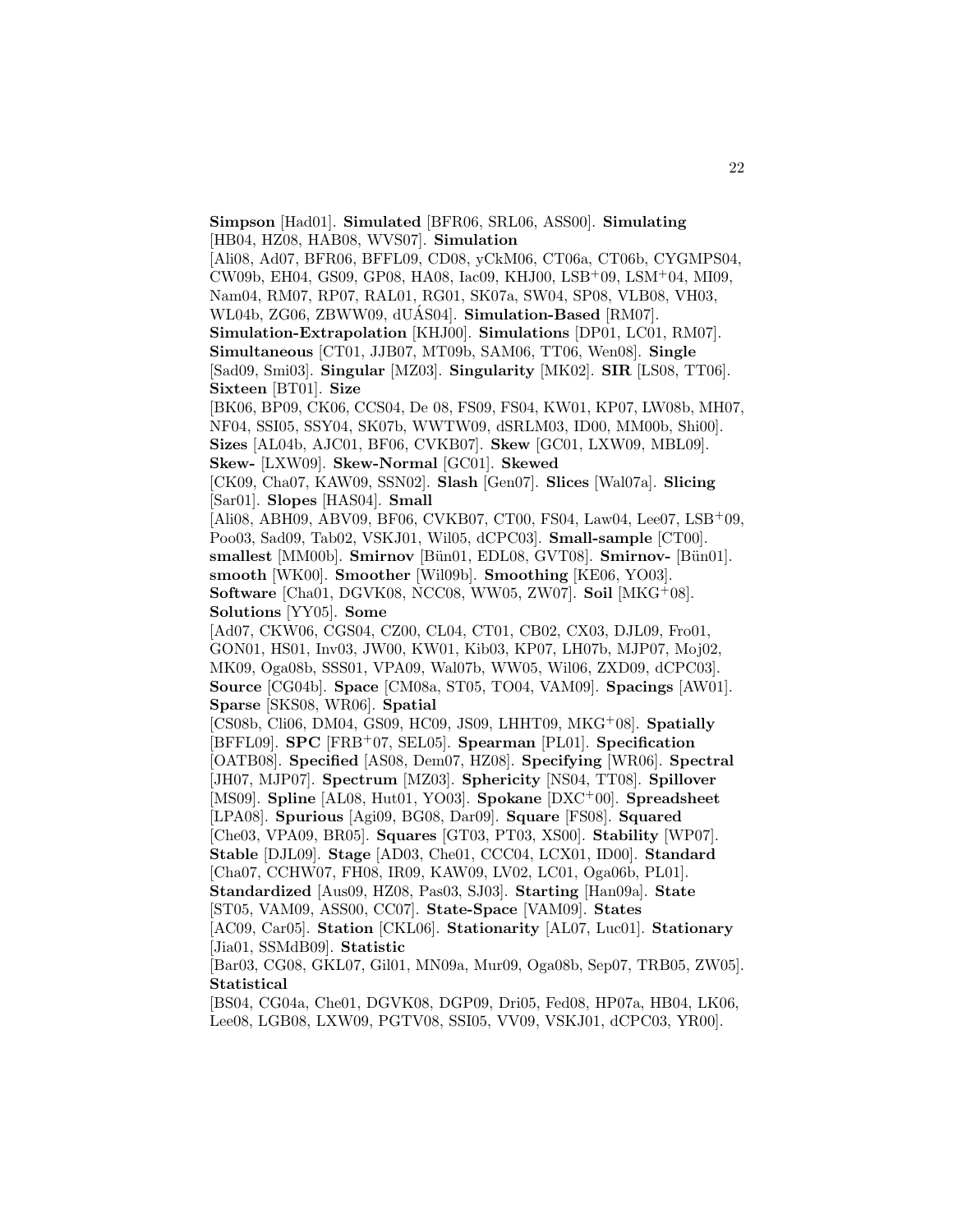**Statistics** [AP08, AL04a, AL04b, Ali08, Ali09, BDK09, CT01, CS08c, EDL08, FH08, GPNA09, GPS07, GO03, KK08, KS02, LPA08, LAJ09, LHHT09, MSM05, MPP01, SH01, SC06, WKML07, vdW01]. **Statistics-From** [AL04b]. **Status** [TY01]. **Stays** [Son05]. **steady** [ASS00]. **Steepest** [MQD04]. **Stein** [KRMZ05]. **Step** [ID08, LH07a, RM09, XM02]. **Step-Down** [RM09]. **Step-Stress** [XM02]. **Step-Up** [ID08]. **Step-Wise** [LH07a]. **Stepwise** [AD06, WKML07]. **Stochastic** [HI03, HA07, HA08, LR05, LZ08, ST05, ZXD09, FR00]. **Stopping** [MQD04, LP00]. **Strategies** [Gin04, HMH<sup>+</sup>08, TK04]. **Strategy** [BG08]. **Stratification** [KJ08]. **Stratified** [KZ07]. **Strength** [Ery08, RD00]. **Stress** [Ery08, XM02, RD00]. **Stress-Strength** [Ery08, RD00]. **Structural** [BBM08, CM04, FSRC08, HP08, Oga08b]. **Structure** [CQ07, CF08, FY02, GSF05, HS08, KM08a, Reb06]. **Structures** [Oga08a, PB03, RK05, SC09, Sof03]. **Student** [Tab02]. **Studentized** [HY09, Oga08a]. **Studies** [AGd08, CVKB07, CL08, MBP<sup>+</sup>03, Nam04, SK07a, SH09, ZJ07, WYH00]. **Study** [AS07, AC09, BM05, CVKB07, Chi02, yCkM06, CT06a, CT06b, CS07b, CW09b, DG08, GS09, HA08, Iac09, JL09, LGG01, LGB08, LSB<sup>+</sup>09, LSM<sup>+</sup>04, Moj02, NF04, RAL01, SW04, SRL06, SP08, VLB08, VFC07,  $VPA09, VH03, Vu,03, WL04b, ZBWW09, dUÁS04, VOO0, DXC<sup>+</sup>00].$ **Studying** [IA08]. **Subdivisions** [Had01]. **Subgroups** [Cos08]. **subhypotheses** [WJ02a]. **Subject** [Ano03b, NH05]. **Subjective** [Has09]. **Subsamples** [LS05]. **Subset** [Cho08a]. **Subsets** [LHHT09]. **Successive** [SAM06, Spu08]. **Sums** [Bee09]. **Supersaturated** [KS05, KM08a]. **Supervised** [AF09]. **Support** [BS09b, SCMB08, SJsS06]. **Supra** [RG01]. **Supra-Bayesian** [RG01]. **Surface** [KMSS09, MQD04]. **Surveillance** [And04, And09]. **Surveys** [Koz06, LH03]. **Survival** [CL08, GKL07, KJS09, LL09, MRBW05, SCd06, PAKL00, SL00a]. **Switching** [AC09, SVM05]. **Symmetrical** [BS04]. **Symmetrized** [AA09b]. **Symmetry** [CHLJ05, CB04, CCGB09, Fig04, TRB05, Tho09]. **Symptom** [KC05]. **Synthetic** [CS01, CK09, KAW09]. **System** [CKL06, Ery08, KLH08, RLW08]. **Systems** [And09, Che03, DGVK08, Dri05, HB04, HS01, LZ08, NR09, TC05, RD00]. **systemwise** [Shu00].

## **Table** [Had01]. **Tables**

[Ali08, CCGB09, GPNA09, GS07a, GS08, HP07a, MT09b, Reb06, WHZ05]. **Tabu** [MD04]. **Tail** [KH08c, MBG04]. **Tail-Adaptive** [KH08c]. **Tailed** [AGd08, GAS08, KL02, RLW08]. **Tails** [AM01]. **Taiwan** [ABH09]. **Target** [MI09]. **Teaching** [SH01]. **Technique** [LMM03]. **Techniques** [MJP07, VBSK08]. **Tempering** [BFR06]. **Temporal** [DGP09, ZT07]. **Temporally** [CG04b]. **Term** [WK05]. **terms** [Shu00]. **TEST** [BBR02, AMH09, Ali08, Ali09, AG04, AL07, ABV09, BM09, BF06, Bha06, BD08, Bod09, CMR06, CKKLM09, CP08, CL04, CG08, CB04, CLHK03,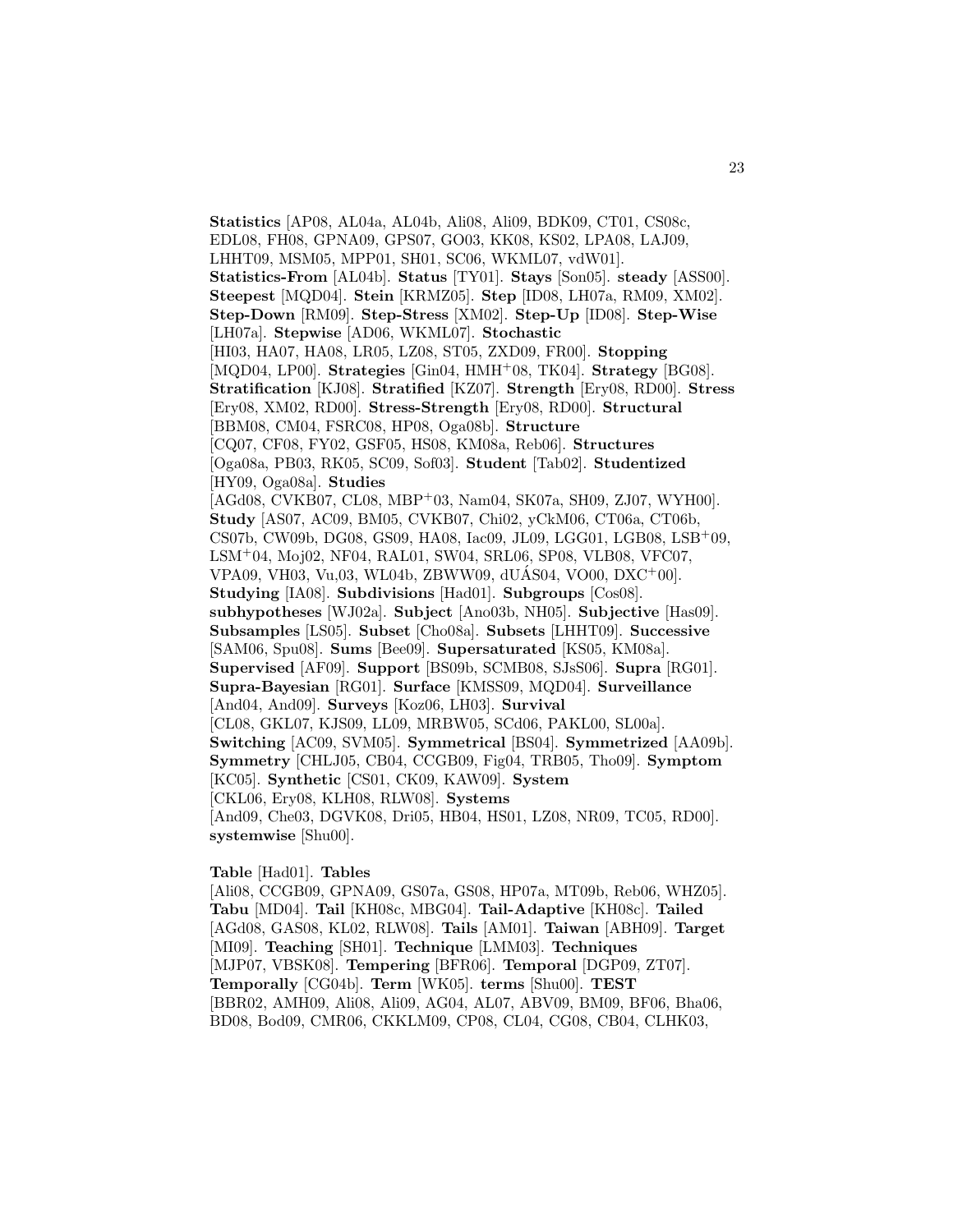CKS04, CH08, CCGB09, Coo08, CS08c, DWZ09, DG07b, EDL08, Fel05, FTM08, Fig04, FG05, FV03, GPS07, Gil01, GDR01, HMS09, HA07, HA08, JS04, JP08b, Kan07, KL02, KK08, KH08c, MS09, McW04, Mod07, Mon08, Mur08, Mur09, Nak07, NM01, NF04, NdC07, NdCA09, OK07, OYG07, PG07, Poo03, RW03, Sak02, Sep07, SSI05, SC06, Ten07, TO04, TT08, TMV09, WYJ01, Wol02, WFF01, ZW05, ZH07, Che00, Hub00, ID00, NF00, PAKL00, Shu00, VO00]. **Test-Based** [ZH07]. **Testing** [Ali09, AD03, AL07, AA09b, Ayi09, Bee04, BAG09, BR05, BLN00, BH03, CGS04, CHLJ05, CCC04, CB02, Coo08, DZ01, DS05, GPNA09, GT03, Han09b, Kan07, Ken04, KH08b, KPQ<sup>+</sup>08, LGG01, Li06, LW08a, MT09a, Mag08, MALC06, MPP01, NS04, PTG08, RR07, RSA08, RALP09, SC09, SAR09, SGZ01, SW01, SAM06, WWC05, WJ02a, XM02, YH07, YA08, ZW07, ZW09, Che00]. **Tests** [AHAH04, BLL07, BR03, Bün01, BQ06, CK06, CKW06, CS09, CD08, Che02a, CT01, yCkM06, CM04, CS07b, CP04, Dar09, DN08, EC08, ESA06, ECMV01, EMMS07, EH04, Fig07, FY02, GA04, GSL02, GVT08, GC01, HS01, JH08, KKW05, KRMZ05, KWTK00, KK01, KB05, KS02, KL04, LY08, LTW09, MH07, NR03, Nam04, ND03, O'G05, PX03, Per08, RM07, Ras09, RM09, SSS01, Sta09, Tau02, TRB05, TW07, VBSK08, VPA09, WH02, YkT05, YTL06, ZXD09, Zim04, dSC09, BB00, Cro00, GH00, SL00a, SL00b, Tol00]. **Their** [WZW02]. **Theory** [HM07, LJRV08, LHHT09, Oga08b, Per08]. **Therapeutic** [BK06]. **There** [Wil08]. **Three** [Ali08, BS09a, CS04, EKK05, HI03, May01, MvR03, YY05, WJ02a, ZC00]. **Three-Level** [EKK05]. **Three-Way** [Ali08, BS09a, CS04, WJ02a]. **Threshold** [AG01, BM09, Hon09, YH07]. **Thresholds** [Dem07]. **Time** [Bar03, BSG09, Che02b, CH08, CT08b, CM08a, EEK09, FWS05, GKL07, HS08, HdS05, JH07, KL02, Led09b, LZ08, LW08b, Luc01, Pic09, PT03, SCMB08, SCd06, SSMdB09, VFC07, XZ09, ZT07, ZH07, BB00, Luc00, Mur00]. **Time-Dependent** [SCd06]. **time-irreversibility** [Luc00]. **Time-to-Failure** [EEK09]. **Times** [CCP09, GRH09, Kim06]. **Tobit** [ZT09]. **Tolerance** [ALB08, KM08b, WFF01]. **Tolerances** [CPW07]. **Tolerant** [TC05]. **Tools** [ZG06]. **Total** [QQX09, RG08]. **TR** [DG07a]. **Transform** [FS08, MBG04]. **Transformation** [ATPT01, HAB08, MALC06, NF04, Ras09, GK00, HS00, NF00]. **Transformations** [LD02, Smi03]. **Transformed** [Sad09]. **Transient** [Car05, TC05]. **Transition** [CL09, WP07, WK00]. **Treatment** [AS08, BP09, RW05, WWC05]. **Treatments** [Spu08]. **Trend** [DK02, Fuk07b, JIJ08, VBSK08]. **Trend-Break** [Fuk07b]. **Trends** [GDR01]. **trial** [LP00]. **Trials** [AG04, BP09, KW01, LE08, RW05, WWC05]. **Triangle** [WR06]. **Trimming** [Lee04, LB05]. **True** [Pin05]. **Truncated** [BLL07, Dom07, KJS09, LTW09, McW04, PJOB08]. **Tukey** [TL08, Wil03]. **TV** [LL09]. **Two** [AD03, AGd08, AB09, AC04, AS08, Aus09, BA01, Bid04, Bün01, Che01, CCF+02, Chu06, CF09, CS07b, Cos08, FY02, FS04, FL08, FV03, GPNA09, GKL07, Gin04, GK05, HMH<sup>+</sup>08, KKW05, KK01, Kim05, KH08b, KK08, KS02, LCX01, Li06, LY08, NM01, Pan09, PTG08, Per08,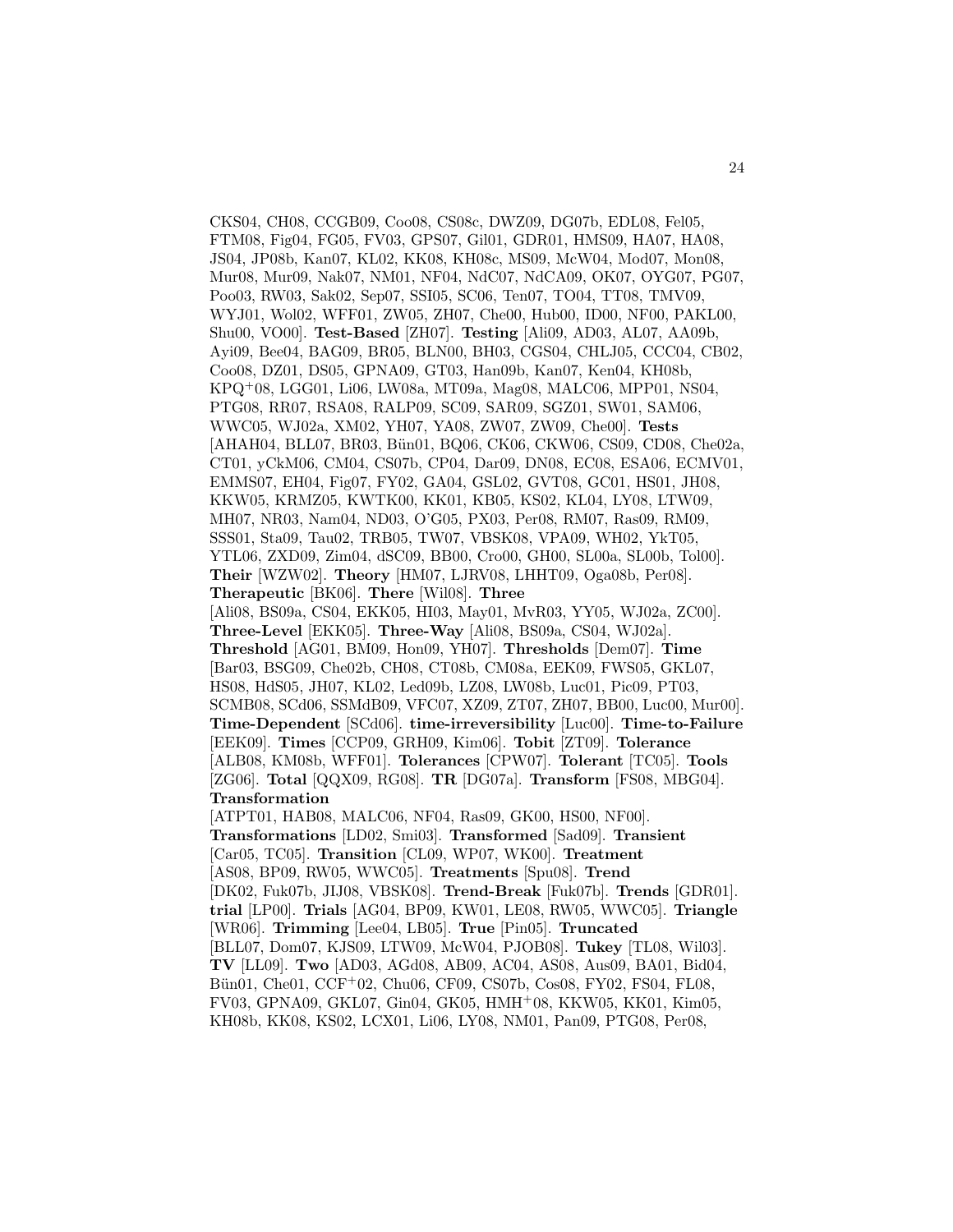PB08, RR07, Sak02, SSN02, SO06, SK07b, WK00, WWTW09, WYJ01, WWC05, WP07, WH02, Wha01, Yi05, NF00, Shi00, Tol00, WYH00]. **Two-Armed** [Gin04]. **Two-Component** [NM01]. **Two-Group** [FY02, SSN02]. **Two-Level** [CCF<sup>+</sup>02]. **Two-Parameter** [AB09, SO06]. **Two-phase** [WK00]. **Two-Sample** [B¨un01, FV03, KK01, KK08, RR07, WH02]. **Two-Stage** [AD03, Che01, LCX01]. **Two-Tailed** [AGd08]. **Two-Way** [BA01, CS07b, GPNA09]. **Type** [Bün01, CE07, GPS07, KJS09, LHB10, MvR03, BB00, BH07, BBM08, FY02, JP08b, LGG01, LHB08, Pao07, YkT05, YA08]. **Type-I** [LHB10, BBM08, LHB08]. **Type-II** [LHB10, BH07, LHB08]. **Types** [Fuk07b]. **Ultimate** [Dem07]. **UMPU** [WYJ01]. **UMVUE** [Mur00]. **Unbalanced** [LK02, LGG01, Li07, PB03, YW09]. **Unbiased** [TSS07]. **Uncatchable** [dSRLM03]. **Uncertainty** [LH03]. **Unconditional** [AG04, AGd08]. **Unconditioned** [HL05]. **Undercoverage** [TWS08]. **Underlying** [BD08]. **Underreported** [SSY04, SK07b]. **Unequal** [BA01, BF06, CCP09, CVKB07, CCC04, KZ07, LA03]. **Uniform** [SC06]. **Uniformity** [Ten07]. **Unilateral** [PTG08]. **Unit** [AL07, CD08, yCkM06, CM04, Coo08, Dar09, Fuk07b, KP00, SLW04]. **Unit-Root** [yCkM06]. **Units** [YH07]. **Univariate** [BI07, Che02b, Gen07, GPS07, MPP02, Ten07, TLS06]. **Unjustified** [HM03]. **unnatural** [Suz00]. **Unobserved** [Ayi09]. **unrelated** [WP00b]. **Unreplicated** [ATPT01]. **Upper** [Had01]. **Use** [ATPT01, CT01, JJK07, O'G05, RM07, vZ08]. **Used** [AA09b, FRB<sup>+</sup>07, SLW04]. **Using** [AN09, AL07, Aus09, BL05, BBM08, BR05, BM05, BFM<sup>+</sup>08, Car05, Cha07, CWC06, CS08b, CCGB07, CS08c, DW03, EEK09, ECMV01, FT05, Fuk07a, GW04, GSF05, HP07b, HMR08, HC09, HMH<sup>+</sup>08, JG08, JKK08, KRMZ05, KC05, KAW09, KK01, KJS09, KP00, Lee07, LW08a, MRBW05, MBG04, NK09, NAGP05, PGTV08, PB08, RM09, RW03, SAR09, SCC07, SCMB08, SJsS06, SP08, SSS08, SPSM09, Sto08, TY01, Tho09, VBSK08, WS09, WP07, Whi07, Wol02, YH07, YLX<sup>+</sup>08, dSRLM03, ASS00, Suz00].

**Validating** [RP07]. **Validation** [DW03]. **Validity** [AD03]. **Value** [CHW03, FH08, JP08b, JJK07, KR09, LY08, WN07, GH00]. **Value-at-Risk** [CHW03]. **Values** [DP01, Fel05, Han09a, Mag08, PX03, SH09]. **VAR** [HL05]. **Variability** [KY07, RR07, Kle00]. **Variable** [AKJ01, Aus09, BKA05, BS09b, BFM<sup>+</sup>08, CWC06, LH07a, LHB08, Lin09, LHB10, MD04, O'G08, PC08, PS07, SJB01, Sta09, ZKZ04]. **Variables** [AC09, BPJ<sup>+</sup>05, BLN00, CDH08, DGK02, HMS07, O'G05, PWG<sup>+</sup>07, Pin05, RALP09, VQ03, Wen08, YC09]. **Variagraph** [RW03]. **Variance** [AJC01, BKA05, Bha06, CS07a, CK09, LK02, LP07, Li07, LGB08, LSB+09, VO00, Vid08, VSKJ01, dUÁS04, GLC00]. **VARIANCES**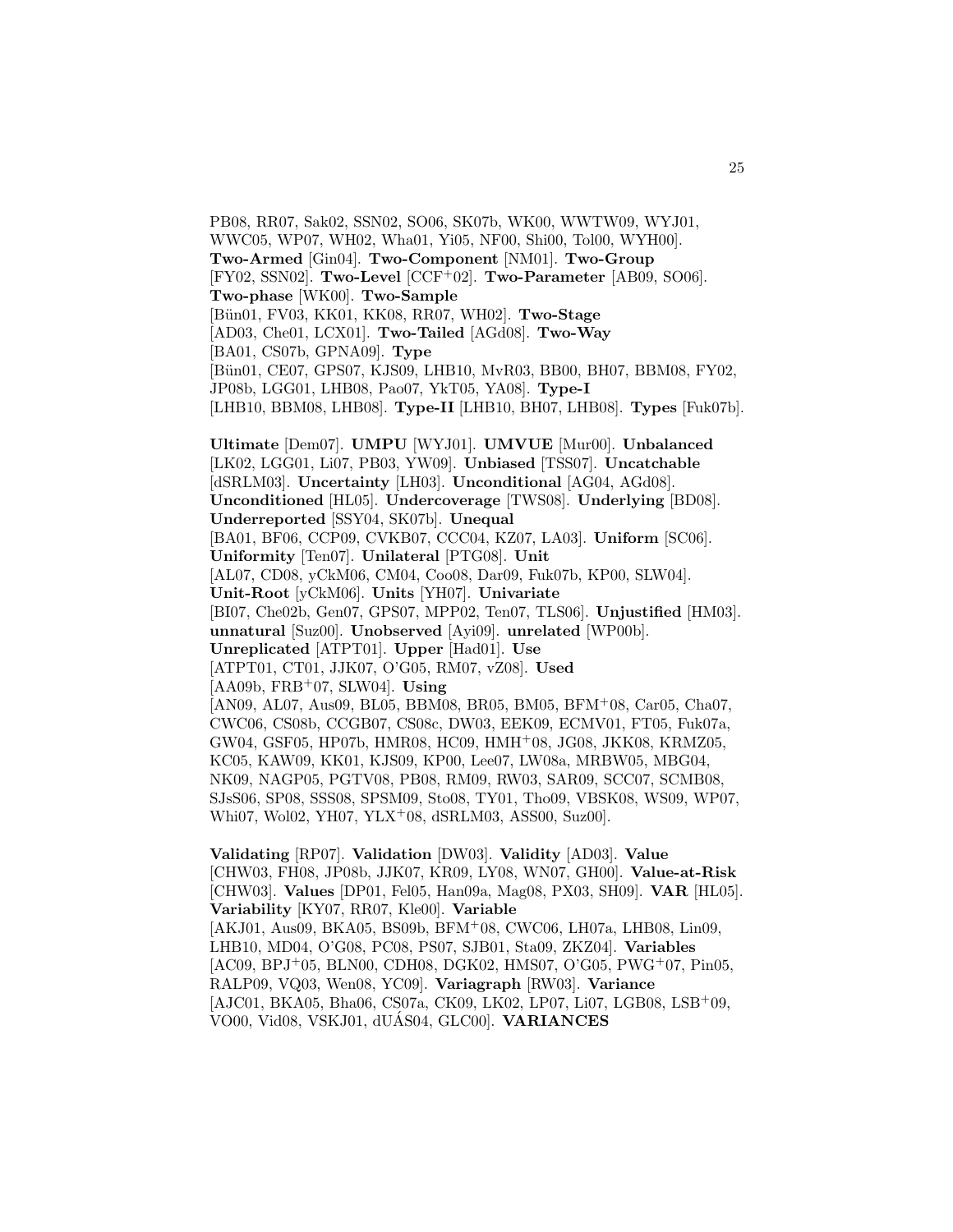[BBR02, BA01, BD08, CCC04, FH08, Kim05, LA03, LH07b, Zim04, KWTK00]. **Variate** [HAB08]. **Variation** [CMR06, MH02, NR03, QQX09, RG08]. **Variations** [BFM<sup>+</sup>08]. **Varied** [FY02]. **Various** [B¨un01, yCkM06, Fuk07b, Hua01, PX03, SC09, VPO<sup>+</sup>07]. **VaRs** [vZ08]. **Vector** [BS09b, KA03, KAW09, Luc01, SCMB08, SJsS06]. **Vectors** [GSL02]. **Verification** [NdC07]. **Versatile** [CT01]. **Versions** [HI03]. **Versus** [DLS07, HL05, KPQ<sup>+</sup>08, Sar01]. **Via** [KK09, SH01, Wil09b, Ali08, AL08, BFR06, DGP09, KHJ00, KPQ<sup>+</sup>08, LH09, LB05, LQ09, PT07, YW09, ZH05, ZJ07]. **Viable** [HP07a]. **Visits** [ABH09]. **Visual** [AN07]. **Volatilities** [vZ08]. **Volatility** [ST05, Zie08]. **Volume** [Ano03a, Ano03b]. **VOQL** [Vid08]. **vs** [CVKB07].

**Waiting** [GRH09]. **Wallenius** [Fog08a, Fog08b]. **Wallis** [CLHK03]. **Watson** [Fig04, FG05, Fig07]. **Wavelet** [Chi08, De 06, DN08, FWS05, LJRV08, TWS08]. **Wavelet-Based** [DN08, FWS05, TWS08]. **Way** [Ali08, BS09a, BA01, CS04, CS07b, GPNA09, LK02, LV03, Li07, YW09, WJ02a]. **Weakest** [Wol02]. **Weakest-Link** [Wol02]. **Weibull** [CC05, CX03, DXC<sup>+</sup>00, GH00, HP00, HdS05, JG08, LAJ09, LNAA04, LWL09, MRBW05, Pas05, SGU02, ZX07]. **Weight** [Bün01, GKL07, HC09]. **Weighted** [CK09, Cha07, CT01, GKL07, KAW09, Lee08, LW08a, NdCA09, PB08, Zho09]. **Weighting** [MI09]. **Weights** [AP04]. **Weinberg** [Kan07]. **Well** [Has09]. **Well-Being** [Has09]. **Which** [AA09b, Kan07]. **White** [KP00, HA07, HA08]. **Whitney** [CL04]. **Whittle** [CCGPW06, SP08]. **Wilcoxon** [CL04, TRB05]. **Winner** [LE08]. **Winsorization** [LB05]. **Winsorized** [SPSM09]. **Wise** [LH07a]. **Wishart** [LC01]. **Within** [CCHW07]. **Without** [RW03]. **Words** [MJP07]. **Work** [GO03, KWTK00]. **Working** [CQ07].

**Youden** [SP07].

**Zero** [DW03, HS09, JH08, MK02, OYG07, SL08, Son05]. **Zero-Inflated** [HS09, JH08, SL08, Son05]. **Zone** [DK02].

# **References**

**Akhtar:2009:CBB**

[AA09a] Munir Akhtar and Rashid Ahmed. Circular binary block secondand higher-order neighbor designs. Communications in Statistics: Simulation and Computation, 38(4):821–828, 2009. CODEN CSSCDB. ISSN 0361-0918.

**Ankarali:2009:WMS**

[AA09b] Handan Camdeviren Ankarali and Seyit Ankarali. Which mea-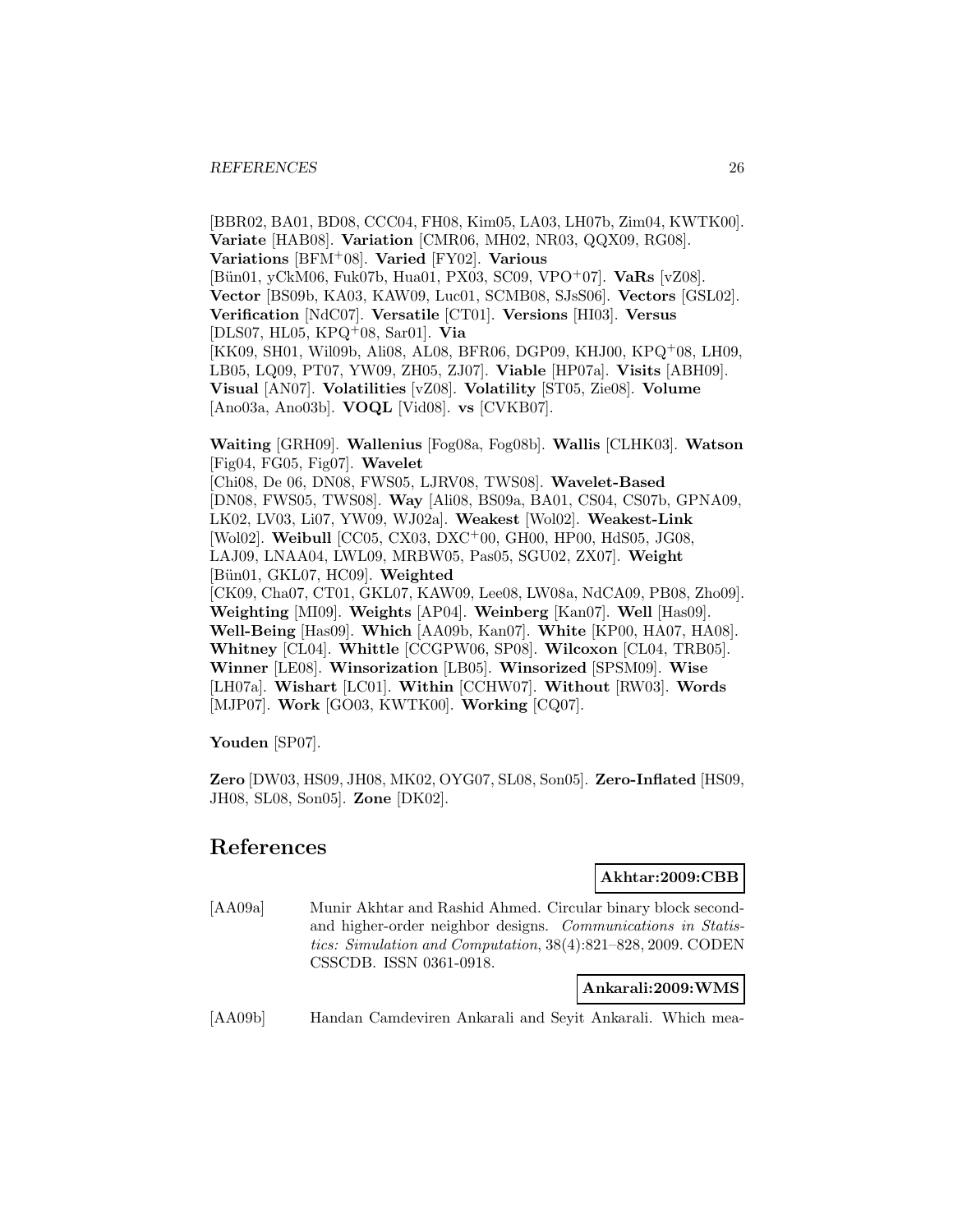sure should be used for testing in a paired design: Simple difference, percent change, or symmetrized percent change? Communications in Statistics: Simulation and Computation, 38(2): 402–415, 2009. CODEN CSSCDB. ISSN 0361-0918.

## **Apolloni:2009:AIT**

[AB09] B. Apolloni and S. Bassis. Algorithmic inference of twoparameter gamma distribution. Communications in Statistics: Simulation and Computation, 38(9):1950–1968, 2009. CODEN CSSCDB. ISSN 0361-0918.

## **Aknouche:2008:NCA**

[ABH08] Abdelhakim Aknouche, Hacène Belbachir, and Fayçal Hamdi. A note on calculating autocovariances of periodic ARMA models. Communications in Statistics: Simulation and Computation, 37 (5):924–927, 2008. CODEN CSSCDB. ISSN 0361-0918.

### **Angers:2009:BNR**

[ABH09] Jean-François Angers, Atanu Biswas, and Jing-Shiang Hwang. Bayesian nonlinear regression for the air pollution effects on daily clinic visits in small areas of Taiwan. Communications in Statistics: Simulation and Computation, 38(7):1535–1550, 2009. CO-DEN CSSCDB. ISSN 0361-0918.

#### **Arnau:2009:ASS**

[ABV09] Jaime Arnau, Roser Bono, and Guillermo Vallejo. Analyzing small samples of repeated measures data with the mixed-model adjusted F test. Communications in Statistics: Simulation and Computation, 38(5):1083–1103, 2009. CODEN CSSCDB. ISSN 0361-0918.

#### **Arenas:2004:CTM**

[AC04] C. Arenas and C. M. Cuadras. Comparing two methods for joint representation of multivariate data. Communications in Statistics: Simulation and Computation, 33(2):415–430, 2004. CODEN CSSCDB. ISSN 0361-0918.

#### **Awirothananon:2009:JDN**

[AC09] Thatphong Awirothananon and Wai-Kong (Adrian) Cheung. On joint determination of the number of states and the number of variables in Markov-switching models: A Monte Carlo study. Communications in Statistics: Simulation and Computation, 38 (8):1757–1788, 2009. CODEN CSSCDB. ISSN 0361-0918.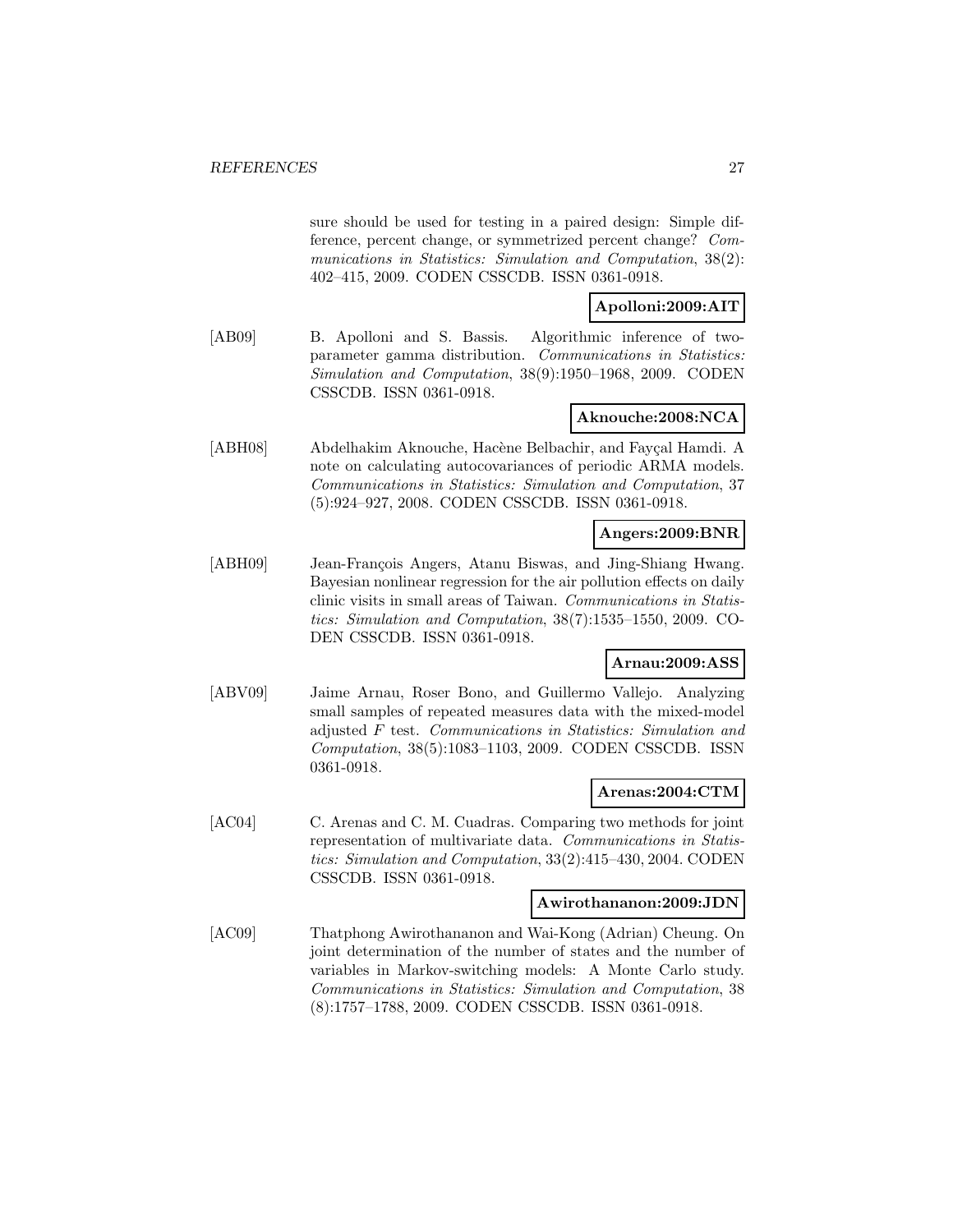## **Alpargu:2003:EVA**

[AD03] Gülhan Alpargu, Ph. D. and Pierre Dutilleul, D. Sc. Efficiency and validity analyses of two-stage estimation procedures and derived testing procedures in quantitative linear models with AR(1) errors. Communications in Statistics: Simulation and Computation, 32(3):799–833, 2003. CODEN CSSCDB. ISSN 0361-0918.

## **Alpargu:2006:SRM**

[AD06] Gülhan Alpargu and Pierre Dutilleul. Stepwise regression in mixed quantitative linear models with autocorrelated errors. Communications in Statistics: Simulation and Computation, 35 (1):79–104, 2006. CODEN CSSCDB. ISSN 0361-0918.

## **Araujo:2007:CBF**

[Ad07] Maria Ivanilde Araújo and Basilio de Bragança Pereira. A comparison of Bayes factors for separated models: Some simulation results. Communications in Statistics: Simulation and Computation, 36(2):297–309, 2007. CODEN CSSCDB. ISSN 0361-0918.

## **Afshartous:2005:DPE**

[AdL05] D. Afshartous and J. de Leeuw. Decomposition of prediction error in multilevel models. Communications in Statistics: Simulation and Computation, 34(4):909–928, 2005. CODEN CSSCDB. ISSN 0361-0918.

## **Amaral:2009:NBA**

[AF09] Getulio Jose Amorim Amaral and Marcelo Rodrigo Portela Ferreira. New bootstrap applications in supervised learning. Communications in Statistics: Simulation and Computation, 38(2): 416–425, 2009. CODEN CSSCDB. ISSN 0361-0918.

#### **Ashbridge:2000:CAE**

[AG00] J. Ashbridge and I. B. J. Goudie. Coverage-adjusted estimators for mark-recapture in heterogeneous populations. Communications in Statistics: Simulation and Computation, 29(4):1215– 1237, 2000. CODEN CSSCDB. ISSN 0361-0918.

#### **Arnold:2001:APE**

[AG01] Matthias Arnold and Roland Günther. Adaptive parameter estimation in multivariate self-exciting threshold autoregressive models. Communications in Statistics: Simulation and Computation, 30(2):257–275, 2001. CODEN CSSCDB. ISSN 0361-0918.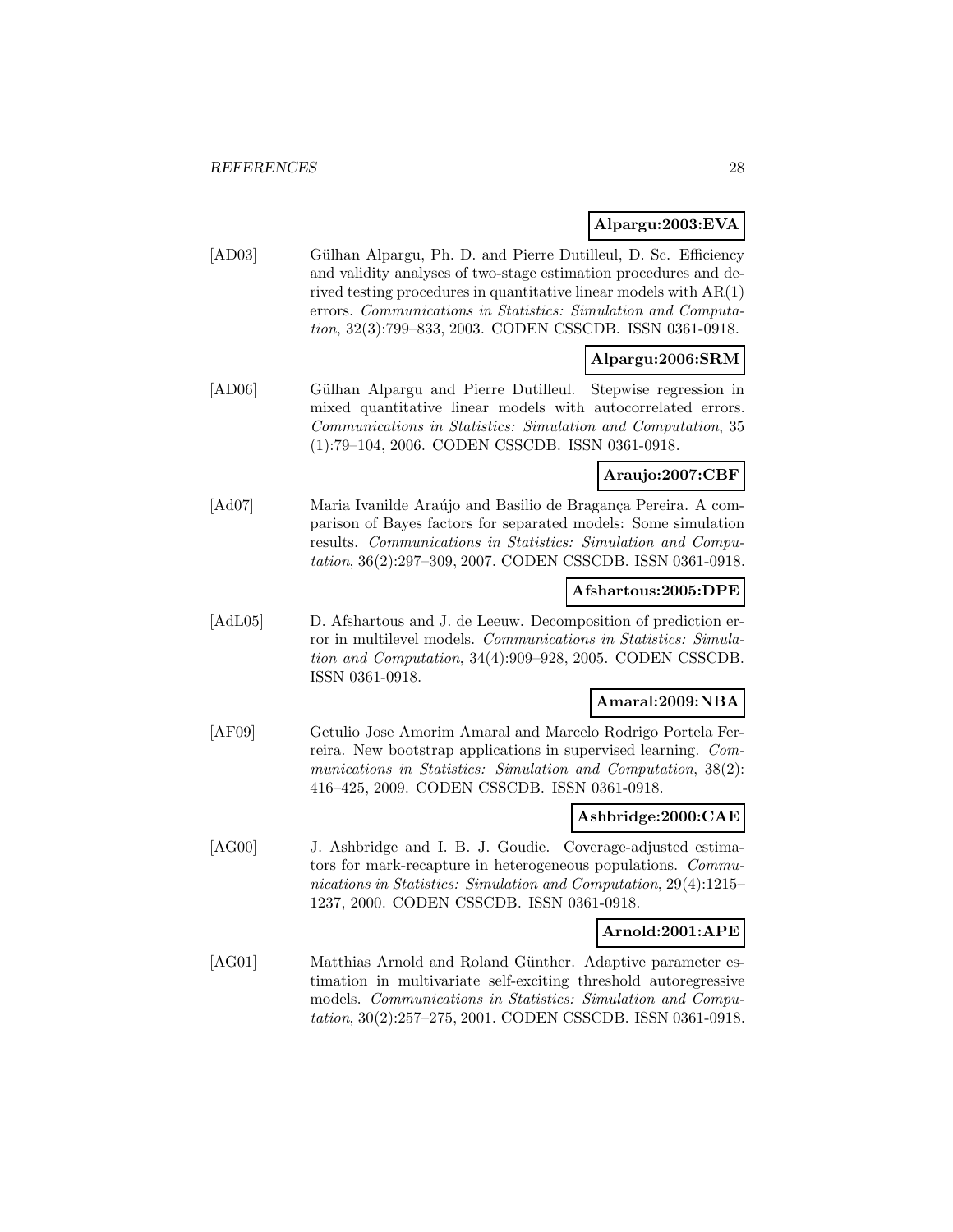#### **Andres:2004:OUA**

[AG04] A. Martín Andrés and J. M. Tapia García. Optimal unconditional asymptotic test in  $2 \times 2$  multinomial trials. Communications in Statistics: Simulation and Computation, 33(1):83–97, 2004. CODEN CSSCDB. ISSN 0361-0918.

## **Aknouche:2006:REG**

[AG06] Abdelhakim Aknouche and Hafida Guerbyenne. Recursive estimation of GARCH models. Communications in Statistics: Simulation and Computation, 35(4):925–938, 2006. CODEN CSS-CDB. ISSN 0361-0918.

## **Auer:2008:CPC**

[AG08] Philipp Auer and Daniel Gervini. Choosing principal components: A new graphical method based on Bayesian model selection. Communications in Statistics: Simulation and Computation, 37(5):962–977, 2008. CODEN CSSCDB. ISSN 0361-0918.

#### **Aucott:2000:RMH**

[AGC00] Lorna S. Aucott, Paul H. Garthwaite, and James Currall. Regression methods for high dimensional multicollinear data. Communications in Statistics: Simulation and Computation, 29(4): 1021–1037, 2000. CODEN CSSCDB. ISSN 0361-0918.

## **Andres:2008:TTU**

[AGd08] A. Martín Andrés, J. M. Tapia García, and M. J. del Moral Ávila. Two-tailed unconditional inferences on the difference of two proportions in cross-sectional studies. Communications in Statistics: Simulation and Computation, 37(3):455–465, 2008. CODEN CSSCDB. ISSN 0361-0918.

#### **Agiakloglou:2009:EAE**

[Agi09] Christos Agiakloglou. Evidence of ARCH(1) errors in the context of spurious regressions. Communications in Statistics: Simulation and Computation, 38(9):1803–1810, 2009. CODEN CSS-CDB. ISSN 0361-0918.

#### **Al-Hussaini:2004:BEP**

[AHAH04] Essam K. Al-Hussaini and Alaa H. Abdel-Hamid. Bayesian estimation of the parameters, reliability and hazard rate functions of mixtures under accelerated life tests. Communications in Statistics: Simulation and Computation, 33(4):963–982, 2004. CODEN CSSCDB. ISSN 0361-0918.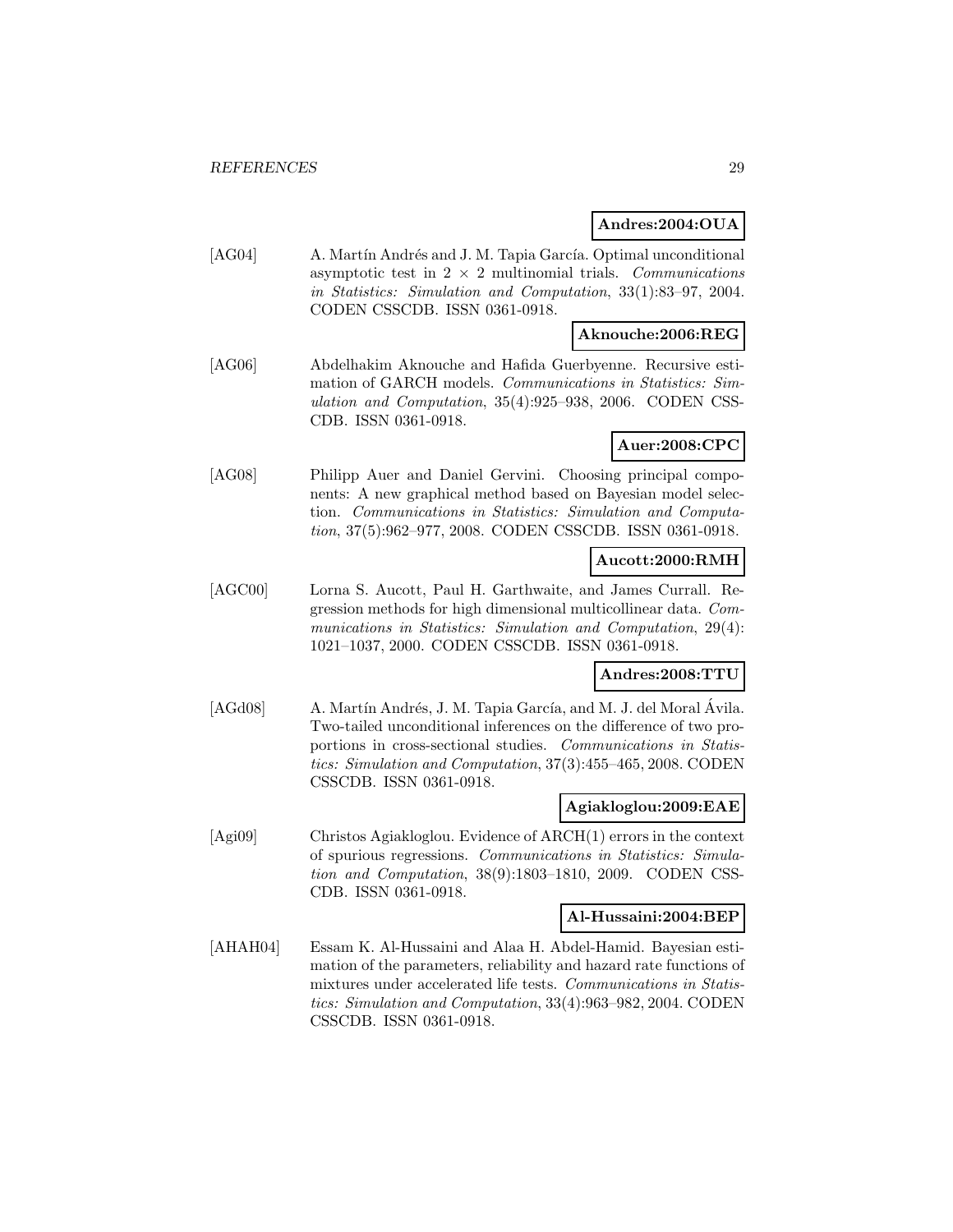**Aparisi:2001:GVC**

[AJC01] Francisco Aparisi, José Jabaloyes, and Andrés Carrión. Generalized variance chart design with adaptive sample sizes. The bivariate case. Communications in Statistics: Simulation and Computation, 30(4):931–948, 2001. CODEN CSSCDB. ISSN 0361-0918.

## **Al-Kandari:2001:VSI**

[AKJ01] Noriah M. Al-Kandari and Ian T. Jolliffe. Variable selection and interpretation of covariance principal components. Communications in Statistics: Simulation and Computation, 30(2):339–354, 2001. CODEN CSSCDB. ISSN 0361-0918.

## **Aggarwala:2004:FDO**

[AL04a] Rita Aggarwala and Michael P. Lamoureux. Folding distributions for order statistics. Communications in Statistics: Simulation and Computation, 33(2):309–320, 2004. CODEN CSSCDB. ISSN 0361-0918.

#### **Aggarwala:2004:MOS**

[AL04b] Rita Aggarwala and Michael P. Lamoureux. Moments of order statistics-from even to odd sample sizes. Communications in Statistics: Simulation and Computation, 33(2):293–308, 2004. CODEN CSSCDB. ISSN 0361-0918.

#### **Angelov:2007:TUR**

[AL07] Nikolay Angelov and Rolf Larsson. Testing for unit root against stationarity using the likelihood ratio test. Communications in Statistics: Simulation and Computation, 36(2):391–412, 2007. CODEN CSSCDB. ISSN 0361-0918.

## **An:2008:RMB**

[AL08] Hyonggin An and Roderick J. A. Little. Robust model-based inference for incomplete data via penalized spline propensity prediction. Communications in Statistics: Simulation and Computation, 37(9):1718–1731, 2008. CODEN CSSCDB. ISSN 0361-0918.

#### **Amin:2008:TLB**

[ALB08] Raid Amin, Kuiyuan Li, and Oliver Bengel. Tolerance limits based on the multivariate MaxMin chart. Communications in Statistics: Simulation and Computation, 37(5):1020–1037, 2008. CODEN CSSCDB. ISSN 0361-0918.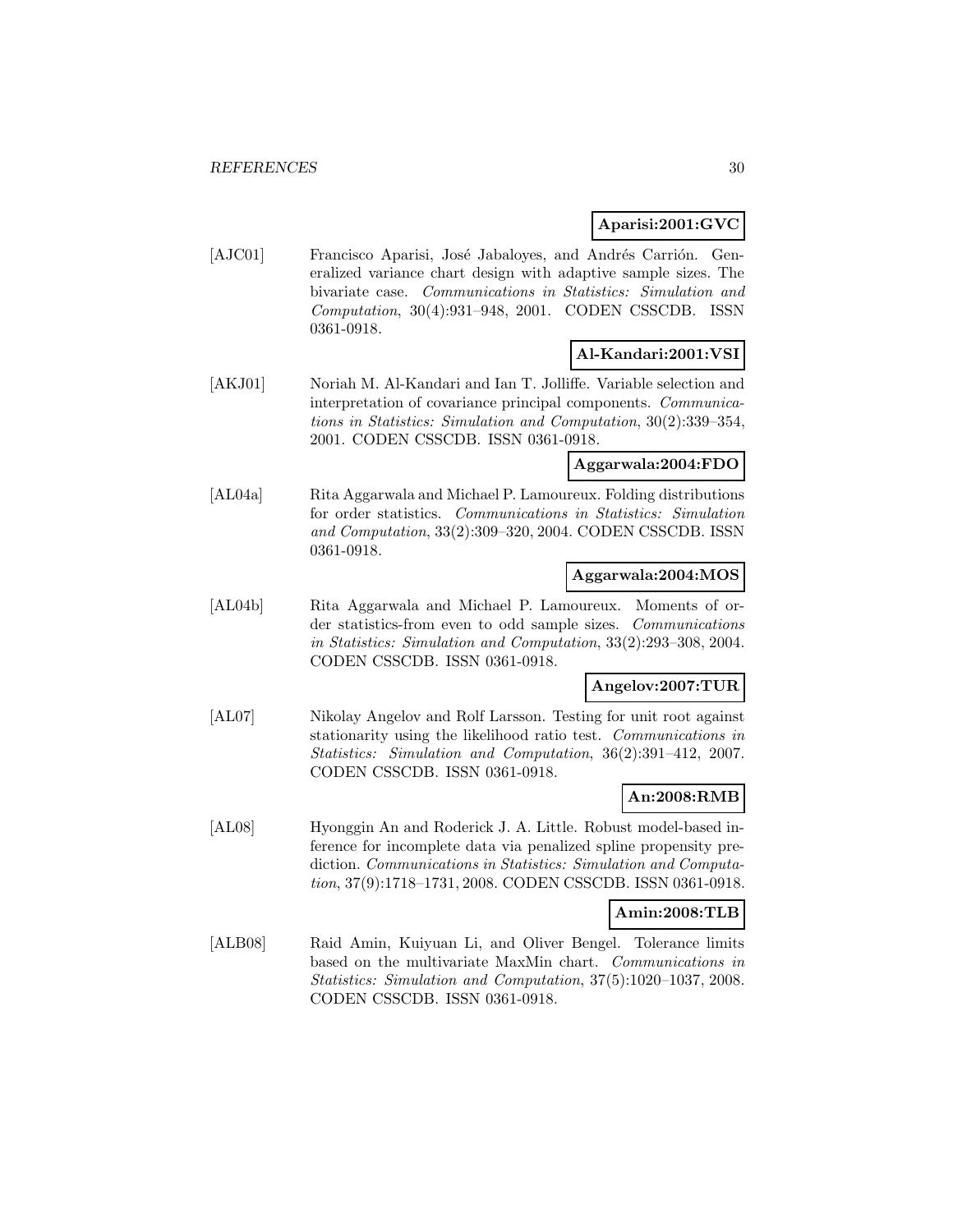# **Alin:2008:COP**

[Ali08] Aylin Alin. Comparison of ordinary and penalized powerdivergence test statistics for small and moderate samples in three-way contingency tables via simulation. Communications in Statistics: Simulation and Computation, 37(8):1593–1602, 2008. CODEN CSSCDB. ISSN 0361-0918.

# **Alin:2009:PDT**

[Ali09] Aylin Alin. Power-divergence test statistics for testing linear by linear association. Communications in Statistics: Simulation and Computation, 38(7):1381–1390, 2009. CODEN CSSCDB. ISSN 0361-0918.

## **Aban:2001:SHE**

[AM01] Inmaculada B. Aban and Mark M. Meerschaert. Shifted Hill's estimator for heavy tails. Communications in Statistics: Simulation and Computation, 30(4):949–962, 2001. CODEN CSSCDB. ISSN 0361-0918.

## **Abuzaid:2009:NTD**

[AMH09] A. H. Abuzaid, I. B. Mohamed, and A. G. Hussin. A new test of discordancy in circular data. Communications in Statistics: Simulation and Computation, 38(4):682–691, 2009. CODEN CSS-CDB. ISSN 0361-0918.

#### **Acosta-Mejia:2009:ADC**

[AMP09] Cesar A. Acosta-Mejia and Joseph J. Pignatiello, Jr. ARL-design of S charts with k-of-k runs rules. Communications in Statistics: Simulation and Computation, 38(8):1625–1639, 2009. CODEN CSSCDB. ISSN 0361-0918.

#### **Al-Nasser:2007:RSS**

[AN07] Amjad D. Al-Nasser. L ranked set sampling: A generalization procedure for robust visual sampling. Communications in Statistics: Simulation and Computation, 36(1):33–43, 2007. CODEN CSSCDB. ISSN 0361-0918.

#### **Abebe:2009:RBC**

[AN09] Asheber Abebe and Sai V. Nudurupati. Rank-based classification using robust discriminant functions. Communications in Statistics: Simulation and Computation, 38(2):199–214, 2009. CODEN CSSCDB. ISSN 0361-0918.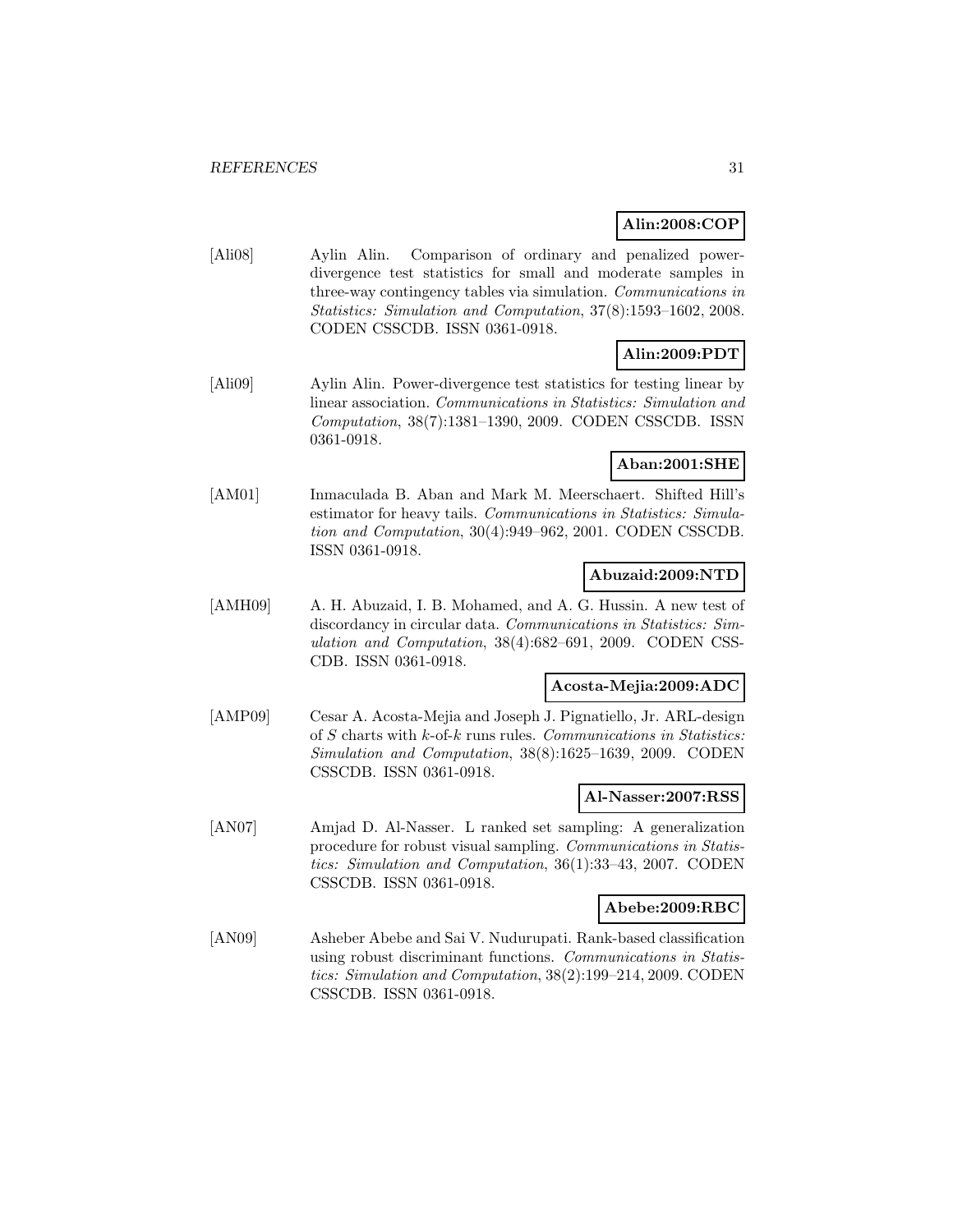#### **Andersson:2004:IIS**

[And04] Eva Andersson. The impact of intensity in surveillance of cyclical processes. Communications in Statistics: Simulation and Computation, 33(4):889–913, 2004. CODEN CSSCDB. ISSN 0361- 0918.

## **Andersson:2009:EDS**

[And09] E. Andersson. Effect of dependency in systems for multivariate surveillance. Communications in Statistics: Simulation and Computation, 38(3):454–472, 2009. CODEN CSSCDB. ISSN 0361-0918.

#### **Anonymous:2003:AIV**

[Ano03a] Anonymous. Author index to volume 32. Communications in Statistics: Simulation and Computation, 32(4):1315–1318, 2003. CODEN CSSCDB. ISSN 0361-0918.

## **Anonymous:2003:SIV**

[Ano03b] Anonymous. Subject index to volume 32. Communications in Statistics: Simulation and Computation, 32(4):1319–1327, 2003. CODEN CSSCDB. ISSN 0361-0918.

#### **Anonymous:2004:LE**

[Ano04] Anonymous. Letter to the Editor. Communications in Statistics: Simulation and Computation, 33(2):537–539, 2004. CODEN CSSCDB. ISSN 0361-0918.

## **Amado:2004:RBN**

[AP04] Conceição Amado and Ana M. Pires. Robust bootstrap with non random weights based on the influence function. Communications in Statistics: Simulation and Computation, 33(2):377–396, 2004. CODEN CSSCDB. ISSN 0361-0918.

#### **Agarwal:2008:MSD**

[AP08] Girdhar G. Agarwal and Rashmi Pant. Moments of L-statistics: A divided differences approach. Communications in Statistics: Simulation and Computation, 37(5):829–843, 2008. CODEN CSSCDB. ISSN 0361-0918.

#### **Al-Rawwash:2005:MCP**

[AR05] Mohammad Al-Rawwash. Modeling covariance parameters for purely autoregressive correlated longitudinal data. Communications in Statistics: Simulation and Computation, 34(1):73–83, 2005. CODEN CSSCDB. ISSN 0361-0918.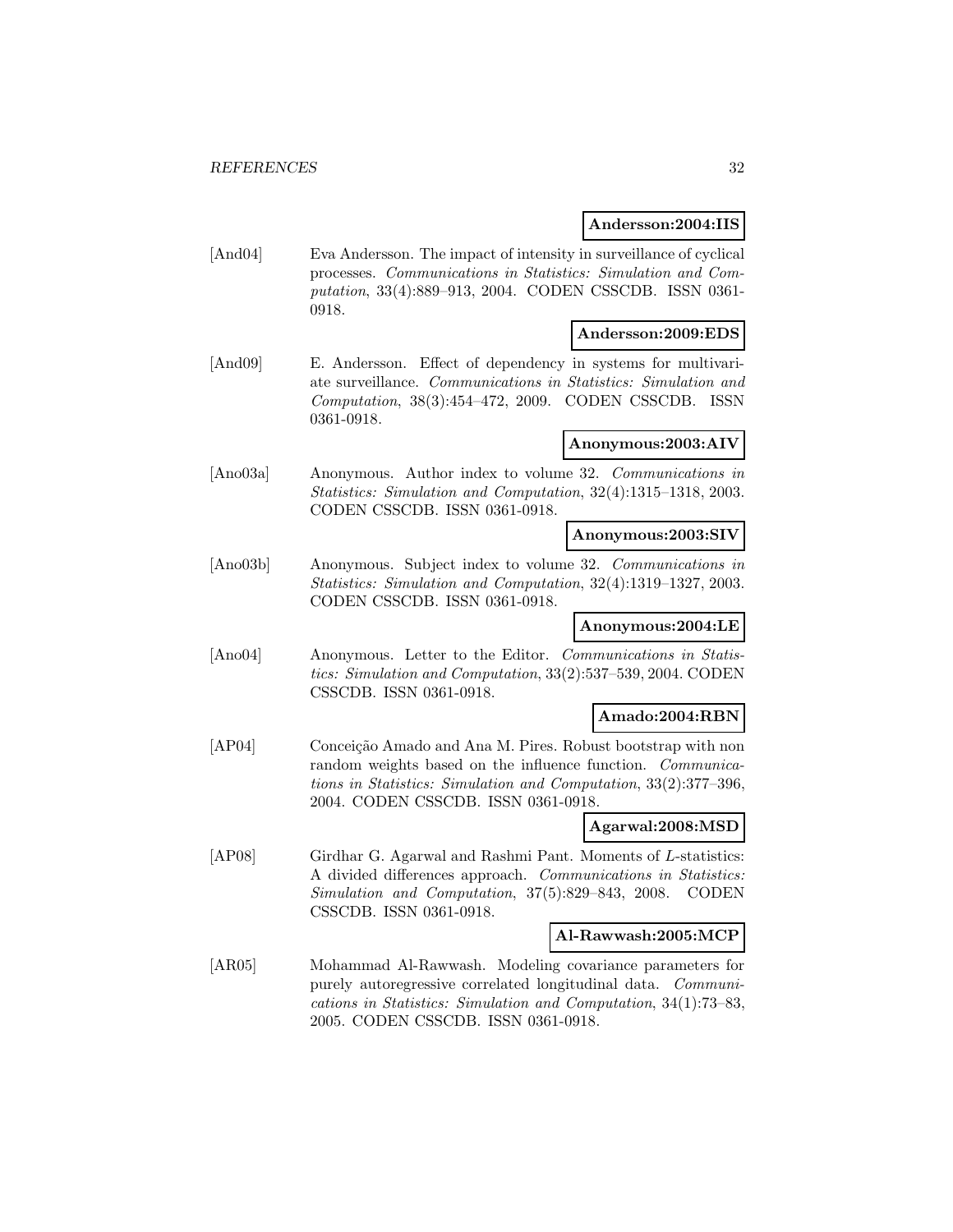#### **Antzoulakos:2008:MCC**

[AR08] Demetrios L. Antzoulakos and Athanasios C. Rakitzis. The modified r out of m control chart. Communications in Statistics: Simulation and Computation, 37(2):396–408, 2008. CODEN CSS-CDB. ISSN 0361-0918.

# **Arslan:2004:CFS**

[Ars04] Olcay Arslan. On the computation and finite sample behavior of the constrained M-estimates for multivariate location and scatter. Communications in Statistics: Simulation and Computation, 33(3):685–701, 2004. CODEN CSSCDB. ISSN 0361-0918.

#### **Alkhamisi:2007:MCS**

[AS07] M. A. Alkhamisi and G. Shukur. A Monte Carlo study of recent ridge parameters. Communications in Statistics: Simulation and Computation, 36(3):535–547, 2007. CODEN CSSCDB. ISSN 0361-0918.

## **Austin:2008:PTD**

[AS08] Peter C. Austin and James Stafford. The performance of two data-generation processes for data with specified marginal treatment odds ratios. Communications in Statistics: Simulation and Computation, 37(6):1039–1051, 2008. CODEN CSSCDB. ISSN 0361-0918.

#### **Abu-Shawiesh:2001:NRB**

[ASA01] Moustafa O. Abu-Shawiesh and Mokhtar B. Abdullah. A new robust bivariate control chart for location. Communications in Statistics: Simulation and Computation, 30(3):513–529, 2001. CODEN CSSCDB. ISSN 0361-0918.

#### **Al-Saleh:2000:EMC**

[ASS00] Mohammad F. Al-Saleh and Hani M. Samawi. On the efficiency of Monte Carlo methods using steady state ranked simulated samples. Communications in Statistics: Simulation and Computation, 29(3):941–954, 2000. CODEN CSSCDB. ISSN 0361-0918.

#### **Aguirre-Torres:2001:OUR**

[ATPT01] Víctor Aguirre-Torres and Ma. Esther Pérez-Trejo. Outliers and the use of the rank transformation to detect active effects in unreplicated  $2<sup>f</sup>$  experiments. Communications in Statistics: Simulation and Computation, 30(3):637–663, 2001. CODEN CSS-CDB. ISSN 0361-0918.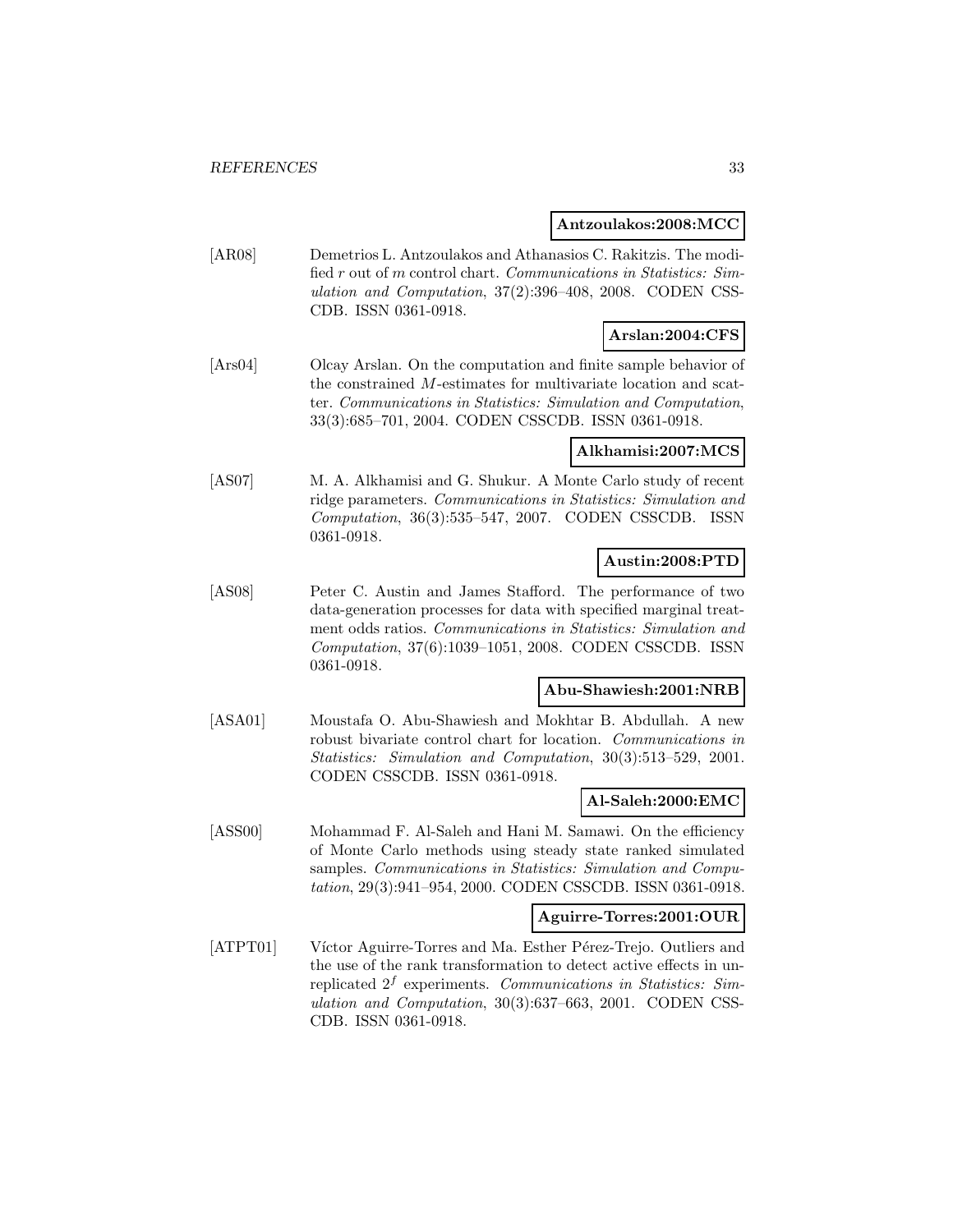#### **Austin:2005:BPQ**

[Aus05] Peter C. Austin. Bias in penalized quasi-likelihood estimation in random effects logistic regression models when the random effects are not normally distributed. Communications in Statistics: Simulation and Computation, 34(3):549–565, 2005. CODEN CSSCDB. ISSN 0361-0918.

## **Austin:2009:USD**

[Aus09] Peter C. Austin. Using the standardized difference to compare the prevalence of a binary variable between two groups in observational research. Communications in Statistics: Simulation and Computation, 38(6):1228–1234, 2009. CODEN CSSCDB. ISSN 0361-0918.

## **Alam:2001:APG**

[AW01] Khursheed Alam and Calvin L. Williams. An adaptive procedure for goodness-of-fit based on sample spacings. Communications in Statistics: Simulation and Computation, 30(2):229–246, 2001. CODEN CSSCDB. ISSN 0361-0918.

## **Ayis:2009:TIL**

[Ayi09] Salma Ayis. Testing inference from logistic regression models in data with unobserved heterogeneity at cluster levels. Communications in Statistics: Simulation and Computation, 38(6): 1202–1211, 2009. CODEN CSSCDB. ISSN 0361-0918.

#### **Bao:2001:PTW**

[BA01] Phan Bao and Malwane M. A. Ananda. Performance of twoway ANOVA procedures when cell frequencies and variances are unequal. Communications in Statistics: Simulation and Computation, 30(4):805–829, 2001. CODEN CSSCDB. ISSN 0361-0918.

## **Benedetti:2009:ADD**

[BAG09] Andrea Benedetti, Michal Abrahamowicz, and Mark S. Goldberg. Accounting for data-dependent degrees of freedom selection when testing the effect of a continuous covariate in generalized additive models. Communications in Statistics: Simulation and Computation, 38(5):1115–1135, 2009. CODEN CSSCDB. ISSN 0361-0918.

#### **Baklizi:2004:SEC**

[Bak04] Ayman Baklizi. Shrinkage estimation of the common location parameter of several exponentials. Communications in Statis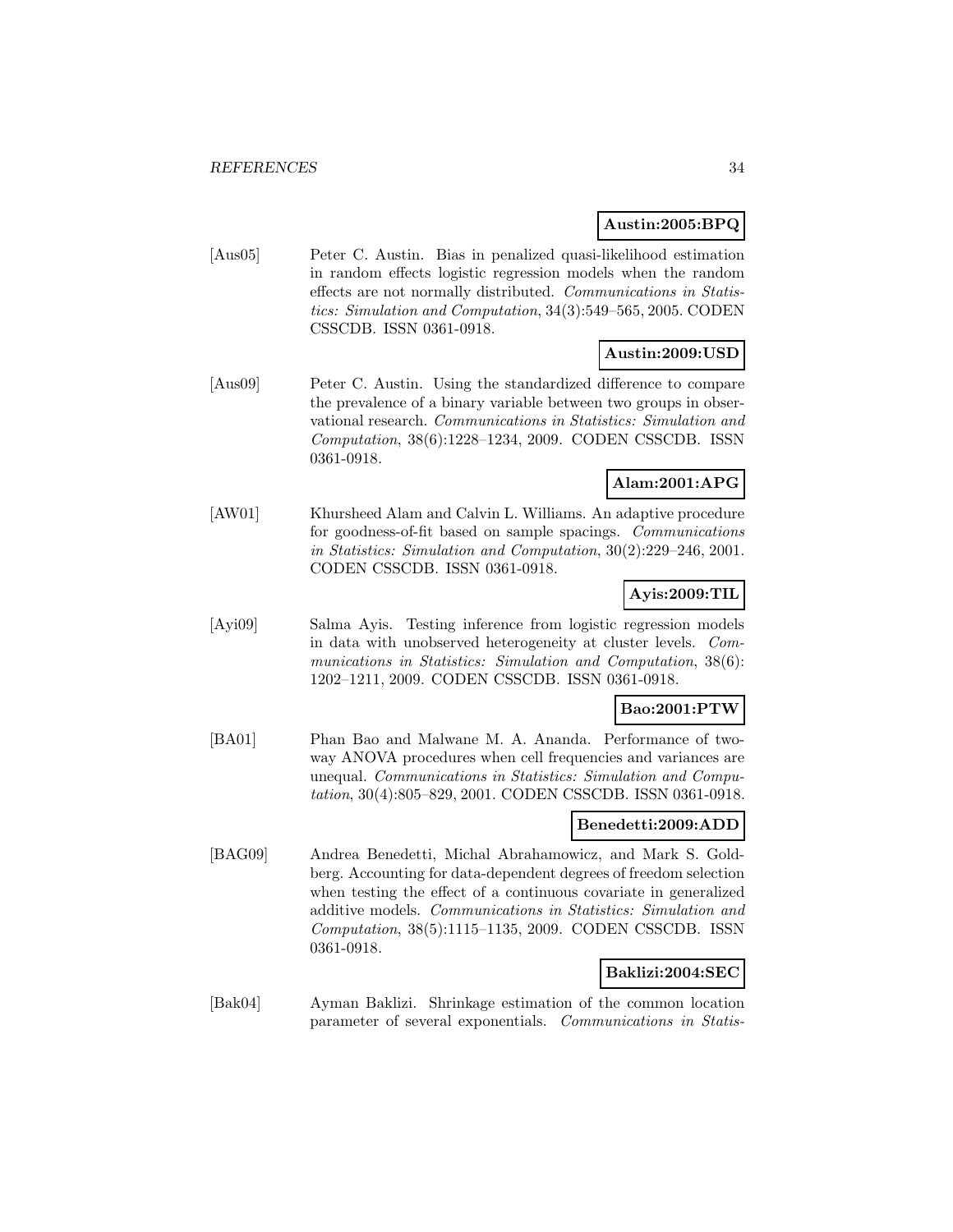tics: Simulation and Computation, 33(2):321–339, 2004. CODEN CSSCDB. ISSN 0361-0918.

#### **Balakrishnan:2007:E**

[Bal07] Prof. N. Balakrishnan, Editor-in-Chief. Editorial. Communications in Statistics: Simulation and Computation, 36(1):1, 2007. CODEN CSSCDB. ISSN 0361-0918.

## **Baragona:2003:FRL**

[Bar03] Roberto Baragona. Further results on Lund's statistic for identifying cluster in a circular data set with application to time series. Communications in Statistics: Simulation and Computation, 32 (3):943–952, 2003. CODEN CSSCDB. ISSN 0361-0918.

## **Baragona:2000:PIA**

[BB00] Roberto Baragona and Francesco Battaglia. Partial and inverse autocorrelations in Portmanteau-type tests for time series. Communications in Statistics: Simulation and Computation, 29(3): 971–986, 2000. CODEN CSSCDB. ISSN 0361-0918.

## **Bellini:2008:MDI**

[BB08] Fabio Bellini and Leonardo Bottolo. Misspecification and domain issues in fitting GARCH(1, 1) models: A Monte Carlo investigation. Communications in Statistics: Simulation and Computation, 38(1):31–45, 2008. CODEN CSSCDB. ISSN 0361-0918.

#### **BojDelVal:2007:SPD**

[BBF07] Eva Boj Del Val, M. Mercè Claramunt Bielsa, and Josep Fortiana. Selection of predictors in distance-based regression. Communications in Statistics: Simulation and Computation, 36(1): 87–98, 2007. CODEN CSSCDB. ISSN 0361-0918.

#### **Bandyopadhyay:2008:CTE**

[BBM08] Uttam Bandyopadhyay, Atanu Biswas, and Amitava Mukherjee. Controlling Type-I error rate in monitoring structural changes using partially sequential procedures. Communications in Statistics: Simulation and Computation, 37(3):466–485, 2008. CODEN CSSCDB. ISSN 0361-0918.

#### **Bhat:2002:NTE**

[BBR02] B. R. Bhat, M. N. Badade, and K. Aruna Rao. A NEW TEST FOR EQUALITY OF VARIANCES FOR k NORMAL POPU-LATIONS. Communications in Statistics: Simulation and Com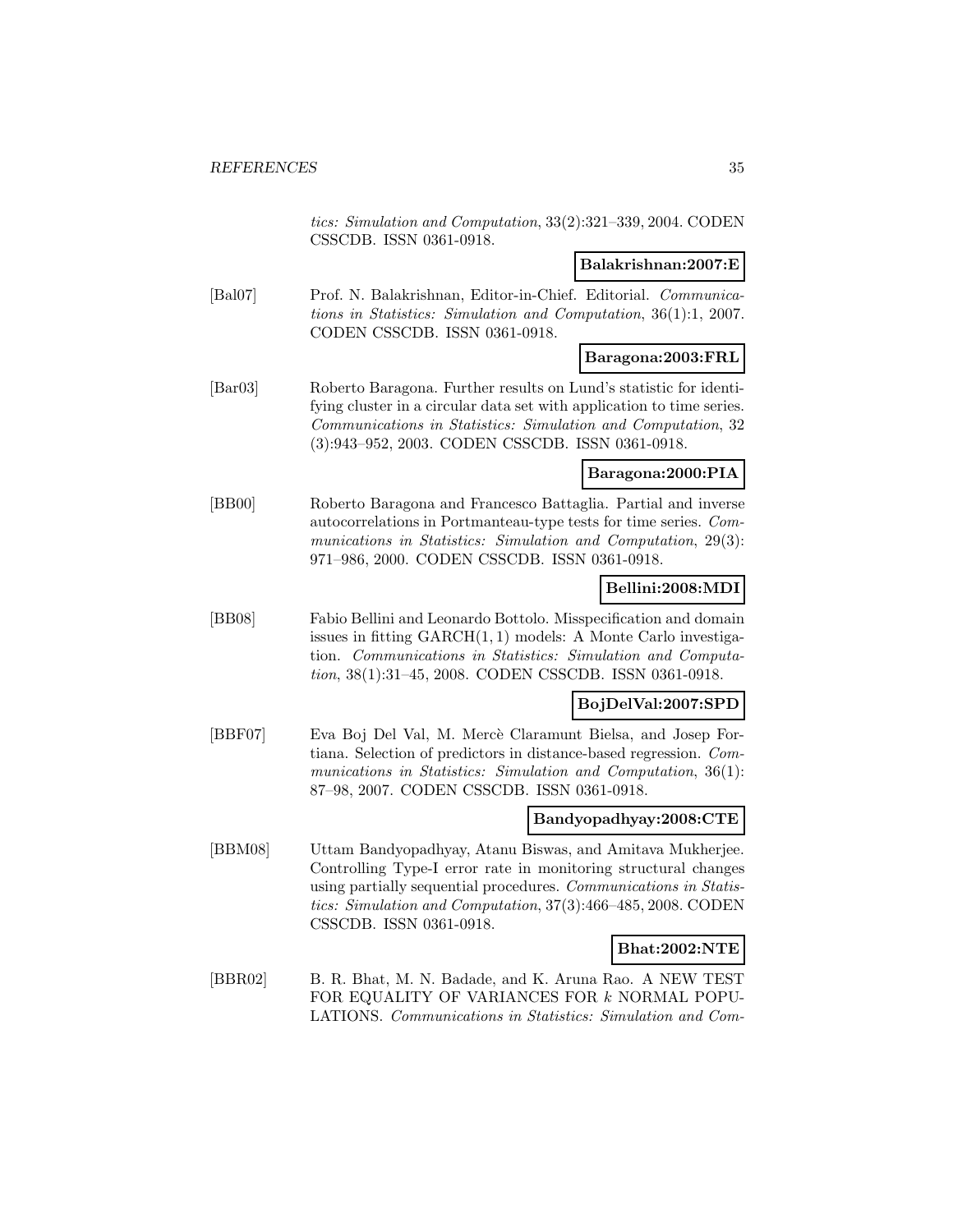putation, 31(4):567–587, 2002. CODEN CSSCDB. ISSN 0361- 0918.

# **Bashir:2007:PHB**

[BC07] S. Bashir and E. M. Carter. Performance of high breakdown mixture discriminant analysis under different biweight functions. Communications in Statistics: Simulation and Computation, 36 (1):177–183, 2007. CODEN CSSCDB. ISSN 0361-0918.

## **Balakrishnan:2009:EMD**

[BCFCK09] Narayanaswamy Balakrishnan, Enrique Castillo, Alfonso Fernández-Canteli, and Maria Kateri. An exponential model for damage accumulation. Communications in Statistics: Simulation and Computation, 38(2):215–232, 2009. CODEN CSSCDB. ISSN 0361-0918.

## **Bhandary:2008:ATE**

[BD08] Madhusudan Bhandary and Hongying Dai. An alternative test for the equality of variances for several populations when the underlying distributions are normal. Communications in Statistics: Simulation and Computation, 38(1):109–117, 2008. CODEN CSSCDB. ISSN 0361-0918.

#### **Balakrishnan:2009:PCO**

[BDK09] N. Balakrishnan, Katherine Davies, and Jerome P. Keating. Pitman closeness of order statistics to population quantiles. Communications in Statistics: Simulation and Computation, 38(4): 802–820, 2009. CODEN CSSCDB. ISSN 0361-0918.

#### **Bee:2004:TRN**

[Bee04] Marco Bee. Testing for redundancy in normal mixture analysis. Communications in Statistics: Simulation and Computation, 33 (4):915–936, 2004. CODEN CSSCDB. ISSN 0361-0918.

#### **Bee:2009:ISS**

[Bee09] Marco Bee. Importance sampling for sums of lognormal distributions with applications to operational risk. Communications in Statistics: Simulation and Computation, 38(5):939–960, 2009. CODEN CSSCDB. ISSN 0361-0918.

#### **Bhandary:2006:SST**

[BF06] Madhusudan Bhandary and Koji Fujiwara. A small sample test for the equality of intraclass correlation coefficients under unequal family sizes for several populations. Communications in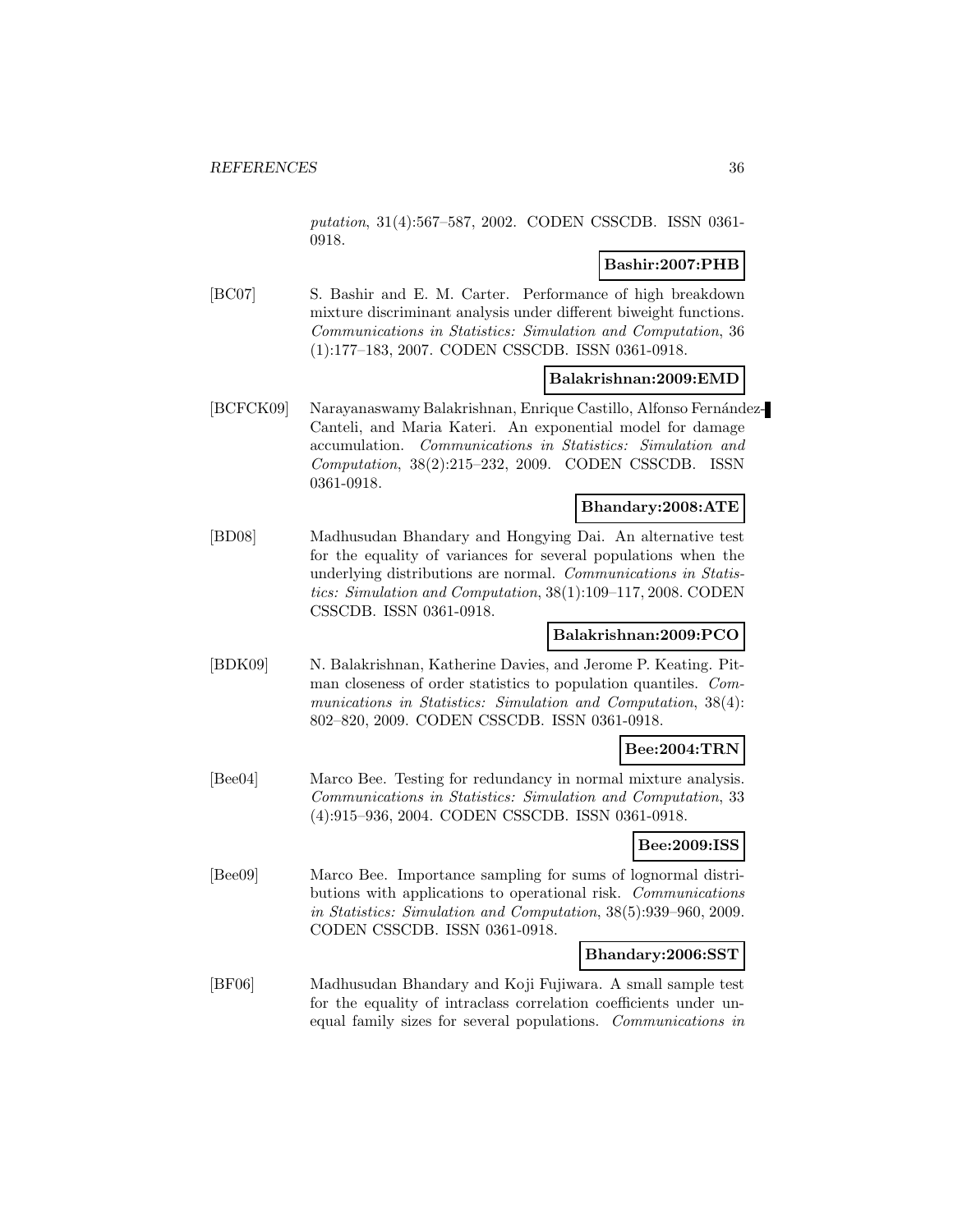Statistics: Simulation and Computation, 35(3):765–778, 2006. CODEN CSSCDB. ISSN 0361-0918.

**Bustos:2009:SSC**

[BFFL09] Oscar H. Bustos, Ana Georgina Flesia, Alejandro C. Frery, and M. Magdalena Lucini. Simulation of spatially correlated clutter fields. Communications in Statistics: Simulation and Computation, 38(10):2134–2151, 2009. CODEN CSSCDB. ISSN 0361- 0918.

# **Burr:2008:PVS**

[BFM<sup>+</sup>08] Tom Burr, Herb Fry, Brian McVey, Eric Sander, Joseph Cavanaugh, and Andrew Neath. Performance of variable selection methods in regression using variations of the Bayesian information criterion. Communications in Statistics: Simulation and Computation, 37(3):507–520, 2008. CODEN CSSCDB. ISSN 0361-0918.

# **Brooks:2006:PFS**

[BFR06] Stephen P. Brooks, Yanan Fan, and Jeffrey S. Rosenthal. Perfect forward simulation via simulated tempering. Communications in Statistics: Simulation and Computation, 35(3):683–713, 2006. CODEN CSSCDB. ISSN 0361-0918.

#### **Bisaglia:2008:ESD**

[BG08] Luisa Bisaglia and Margherita Gerolimetto. An empirical strategy to detect spurious effects in long memory and occasionalbreak processes. Communications in Statistics: Simulation and Computation, 38(1):172–189, 2008. CODEN CSSCDB. ISSN 0361-0918.

#### **Bentarzi:2008:PDO**

[BGH08] Mohamed Bentarzi, Hafida Guerbyenne, and Roukia Hemis. Predictive density order selection of periodic AR models. Communications in Statistics: Simulation and Computation, 37(6):1167– 1182, 2008. CODEN CSSCDB. ISSN 0361-0918.

#### **Bentarzi:2009:AEC**

[BGM09] M. Bentarzi, H. Guerbyenne, and M. Merzougui. Adaptive estimation of causal periodic autoregressive model. Communications in Statistics: Simulation and Computation, 38(8):1592– 1609, 2009. CODEN CSSCDB. ISSN 0361-0918.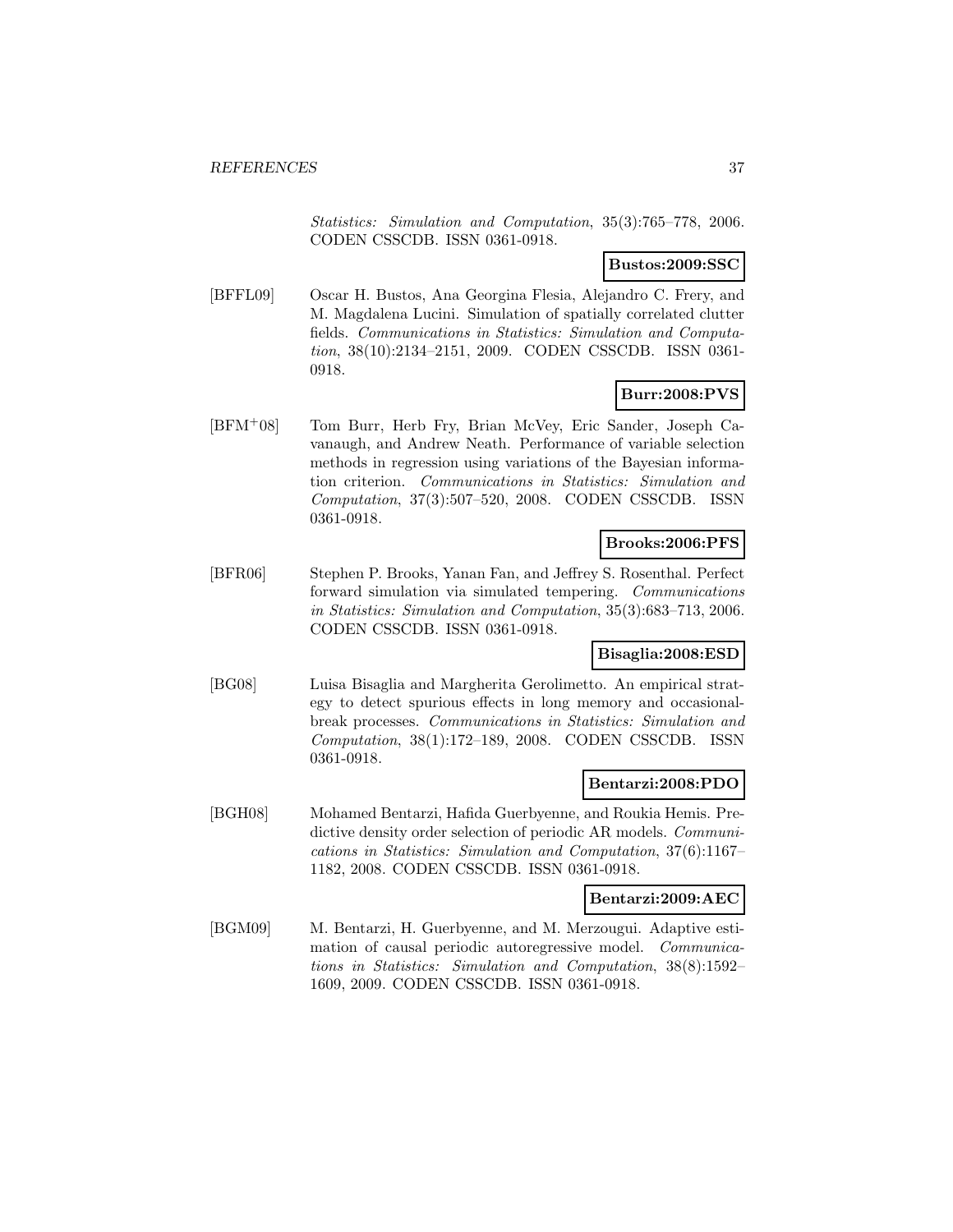#### **Borges:2000:SDC**

[BH00] Wagner Borges and Linda Lee Ho. On the sampling distribution of Clement's capability index. Communications in Statistics: Simulation and Computation, 29(1):121–138, 2000. CODEN CSSCDB. ISSN 0361-0918.

# **Bretz:2003:CER**

[BH03] Frank Bretz and Ludwig A. Hothorn. Comparison of exact and resampling based multiple testing procedures. Communications in Statistics: Simulation and Computation, 32(2):461–473, 2003. CODEN CSSCDB. ISSN 0361-0918.

### **Balakrishnan:2007:OPT**

[BH07] N. Balakrishnan and Donghoon Han. Optimal progressive Type-II censoring schemes for nonparametric confidence intervals of quantiles. Communications in Statistics: Simulation and Computation, 36(6):1247–1262, 2007. CODEN CSSCDB. ISSN 0361- 0918.

# **Bhandary:2006:TGV**

[Bha06] Madhusudan Bhandary. Test for generalized variance in factor analysis model. Communications in Statistics: Simulation and Computation, 35(4):969–973, 2006. CODEN CSSCDB. ISSN 0361-0918.

## **Banerjee:2007:SUO**

[BI07] Sharmila Banerjee and Boris Iglewicz. A simple univariate outlier identification procedure designed for large samples. Communications in Statistics: Simulation and Computation, 36(2):249–263, 2007. CODEN CSSCDB. ISSN 0361-0918.

#### **Bidarkota:2004:CTA**

[Bid04] Prasad V. Bidarkota. A comparison of two alternative approaches to modeling level shifts in the presence of outliers. Communications in Statistics: Simulation and Computation, 33(3):661–671, 2004. CODEN CSSCDB. ISSN 0361-0918.

#### **Bilodeau:2002:ADL**

[Bil02] Martin Bilodeau. Asymptotic distribution of the largest eigenvalue. Communications in Statistics: Simulation and Computation, 31(3):357–373, 2002. CODEN CSSCDB. ISSN 0361-0918.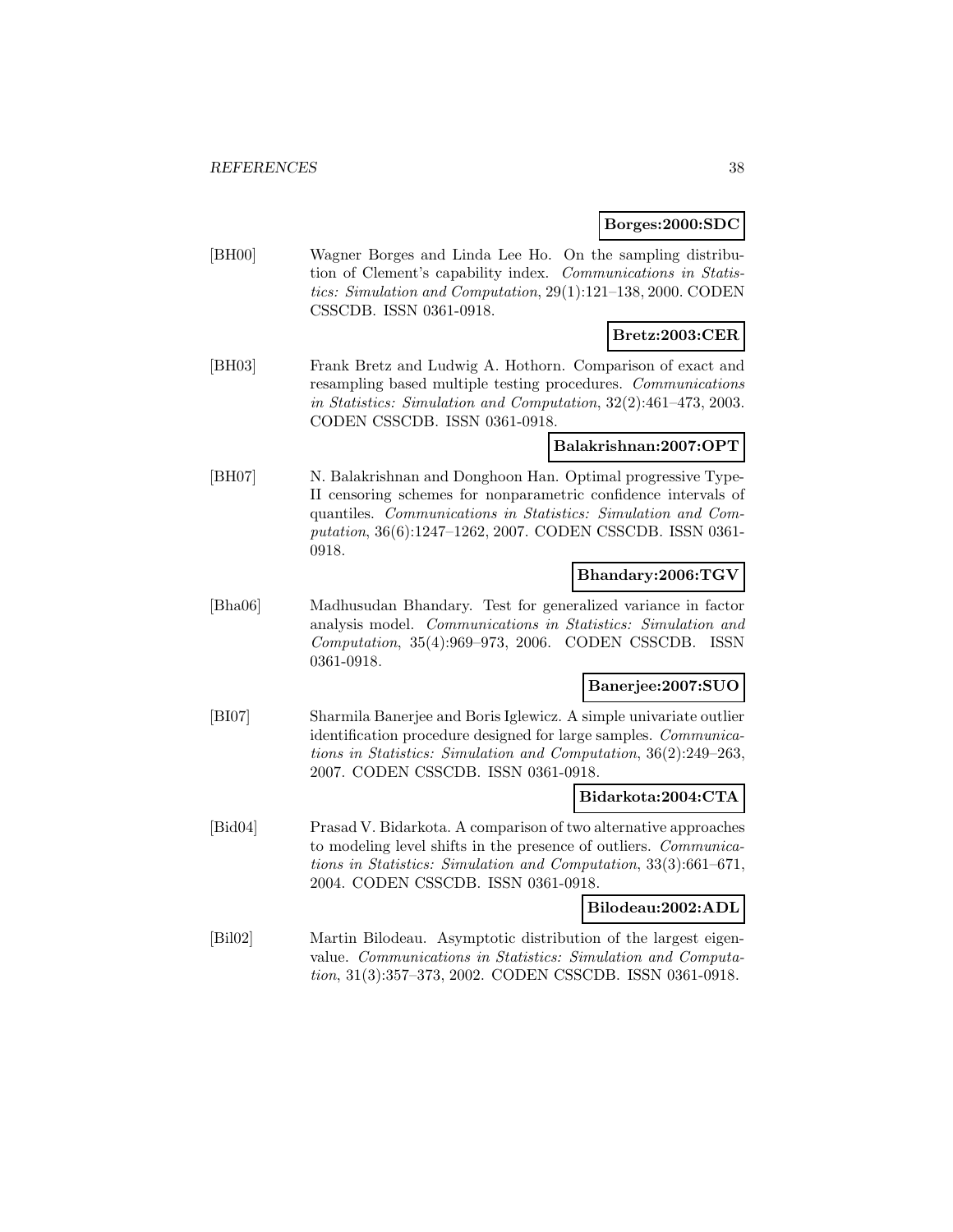#### **Berchtold:2008:IDF**

[BJ08] Andre Berchtold and Andre Jeannin. Imputation in data fusion of heterogeneous data sets a model-based numerical experiment. Communications in Statistics: Simulation and Computation, 37 (7):1316–1328, 2008. CODEN CSSCDB. ISSN 0361-0918.

# **Braun:2003:RCI**

[BK03] W. John Braun and Reg J. Kulperger. Re-colouring the intensitybased bootstrap for point processes. Communications in Statistics: Simulation and Computation, 32(2):475–488, 2003. CODEN CSSCDB. ISSN 0361-0918.

#### **Bassiakos:2006:SSC**

[BK06] Yiannis C. Bassiakos and Panos C. Katerelos. Sample size calculation for the therapeutic equivalence problem. Communications in Statistics: Simulation and Computation, 35(4):1019– 1026, 2006. CODEN CSSCDB. ISSN 0361-0918.

# **Billor:2008:CMO**

[BK08] Nedret Billor and Gulsen Kiral. A comparison of multiple outlier detection methods for regression data. Communications in Statistics: Simulation and Computation, 37(3):521–545, 2008. CODEN CSSCDB. ISSN 0361-0918.

# **Baek:2005:VSH**

[BKA05] Songjoon Baek, Filiz Karaman, and Hongshik Ahn. Variable selection for heteroscedastic data through variance estimation. Communications in Statistics: Simulation and Computation, 34 (3):567–583, 2005. CODEN CSSCDB. ISSN 0361-0918.

#### **Balakrishnan:2005:BPG**

[BL05] N. Balakrishnan and T. Li. BLUEs of parameters of generalized geometric distribution using ordered ranked set sampling. Communications in Statistics: Simulation and Computation, 34(2): 253–266, 2005. CODEN CSSCDB. ISSN 0361-0918.

#### **Brostrom:2008:PPL**

[BL08] Göran Broström and Marie Lindkvist. Partial partial likelihood. Communications in Statistics: Simulation and Computation, 37 (4):679–686, 2008. CODEN CSSCDB. ISSN 0361-0918.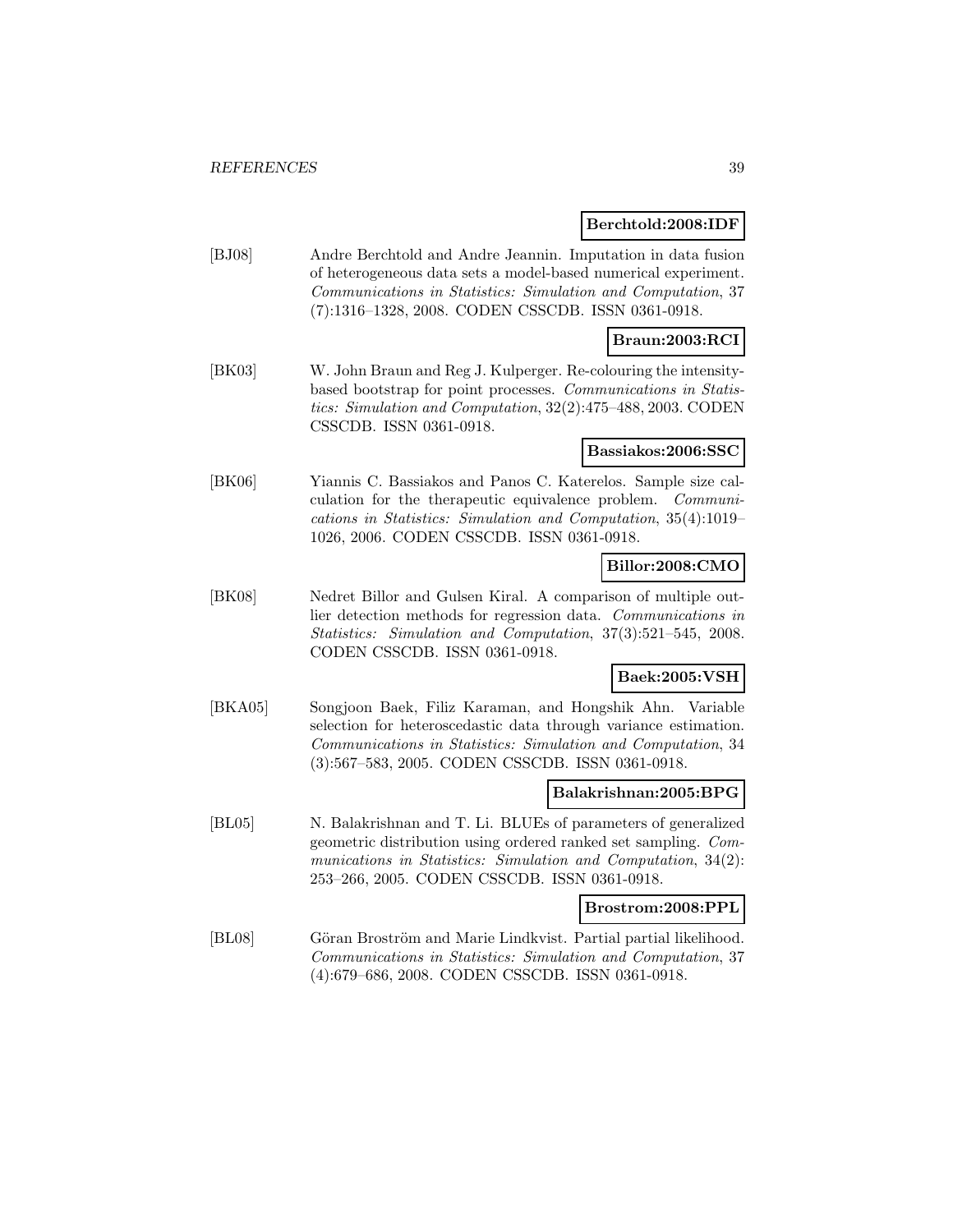#### **Balakrishnan:2007:ASP**

[BLL07] N. Balakrishnan, Víctor Leiva, and Jorge López. Acceptance sampling plans from truncated life tests based on the generalized Birnbaum–Saunders distribution. Communications in Statistics: Simulation and Computation, 36(3):643–656, 2007. CODEN CSSCDB. ISSN 0361-0918.

# **Bilder:2000:MMI**

[BLN00] Christopher R. Bilder, Thomas M. Loughin, and Dan Nettleton. Multiple marginal independence testing for pick any  $\ell C$  variables. Communications in Statistics: Simulation and Computation, 29 (4):1285–1316, 2000. CODEN CSSCDB. ISSN 0361-0918.

## **Blodgett:2000:FBA**

[Blo00] Robert J. Blodgett. Finding bounds applied to serial dilution experiments. Communications in Statistics: Simulation and Computation, 29(3):793–799, 2000. CODEN CSSCDB. ISSN 0361- 0918.

# **Binongo:2005:SAB**

[BM05] José Nilo G. Binongo and D'Arcy P. Mays III. A study of the authorship of the books of Oz using nested linear models. Communications in Statistics: Simulation and Computation, 34(2): 293–308, 2005. CODEN CSSCDB. ISSN 0361-0918.

#### **Barabesi:2006:PIB**

[BM06] L. Barabesi and M. Marcheselli. A practical implementation and Bayesian estimation in Franklin's randomized response procedure. Communications in Statistics: Simulation and Computation, 35(3):563–573, 2006. CODEN CSSCDB. ISSN 0361-0918.

#### **Bentarzi:2009:ATP**

[BM09] M. Bentarzi and M. Merzougui. Adaptive test for periodicity in self-exciting threshold autoregressive models. Communications in Statistics: Simulation and Computation, 38(8):1723– 1741, 2009. CODEN CSSCDB. ISSN 0361-0918.

#### **Bodnar:2009:AGL**

[Bod09] Olha Bodnar. Application of the generalized likelihood ratio test for detecting changes in the mean of multivariate GARCH processes. Communications in Statistics: Simulation and Computation, 38(5):919–938, 2009. CODEN CSSCDB. ISSN 0361-0918.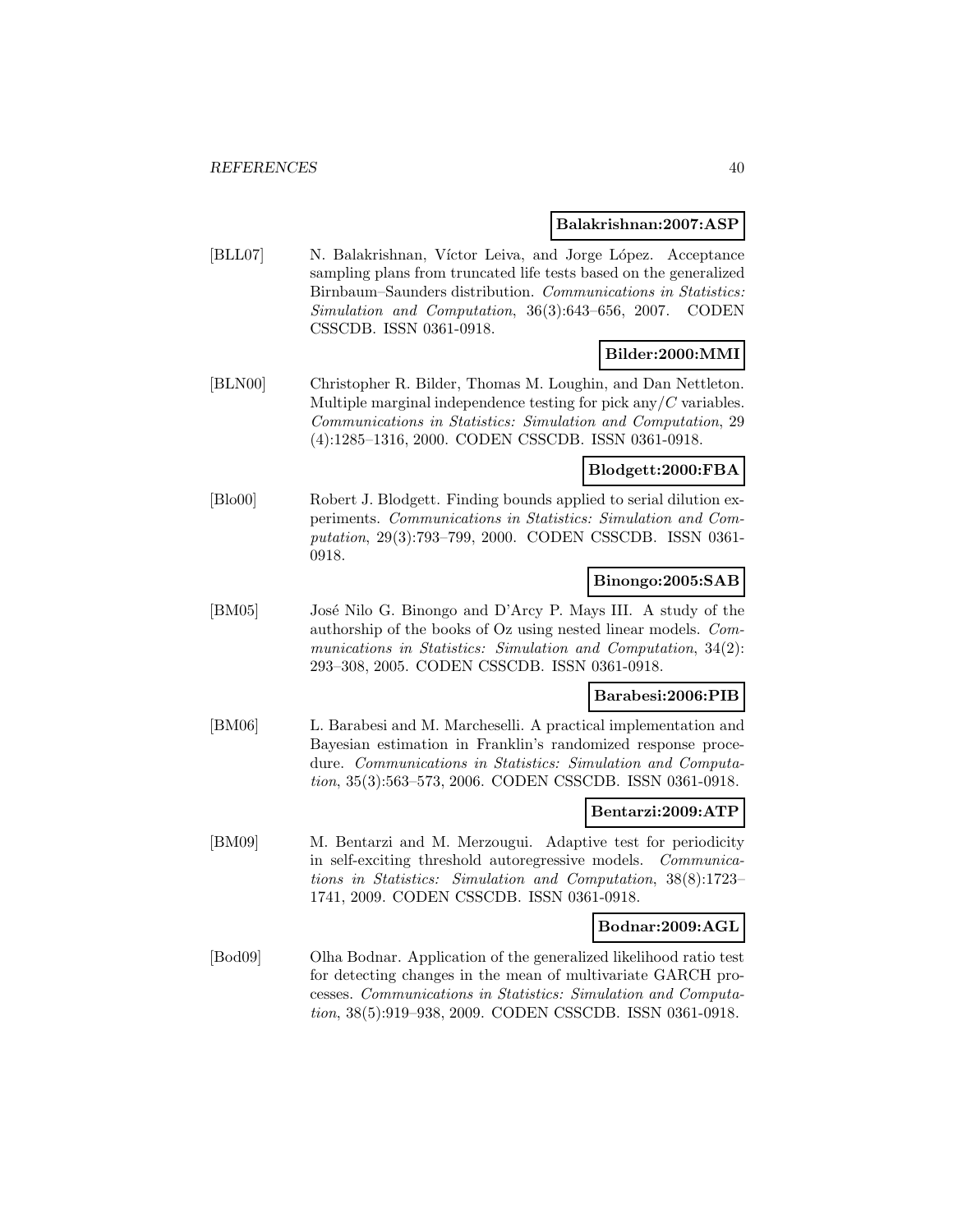#### **Banks:2003:CMM**

[BOM03] David L. Banks, Robert T. Olszewski, and Roy A. Maxion. Comparing methods for multivariate nonparametric regression. Communications in Statistics: Simulation and Computation, 32(2): 541–571, 2003. CODEN CSSCDB. ISSN 0361-0918.

#### **Biswas:2009:IMS**

[BP09] Atanu Biswas and Pinakpani Pal. Intermediate monitoring, sample size reassessment, and multi-treatment optimal responseadaptive designs for Phase III clinical trials with more than one constraint. Communications in Statistics: Simulation and Computation, 38(6):1308–1320, 2009. CODEN CSSCDB. ISSN 0361- 0918.

# **Balamurali:2005:DVR**

[BPJ<sup>+</sup>05] S. Balamurali, Heekon Park, Chi-Hyuck Jun, Kwang-Jae Kim, and Jaewook Lee. Designing of variables repetitive group sampling plan involving minimum average sample number. Communications in Statistics: Simulation and Computation, 34(3): 799–809, 2005. CODEN CSSCDB. ISSN 0361-0918.

### **Buning:2006:POS**

[BQ06] Herbert Büning and Salmai Qari. Power of one-sample location tests under distributions with equal lévy distance. Communications in Statistics: Simulation and Computation, 35(3):531–545, 2006. CODEN CSSCDB. ISSN 0361-0918.

#### **Best:2003:TFG**

[BR03] D. J. Best and J. C. W. Rayner. Tests of fit for the geometric distribution. Communications in Statistics: Simulation and Computation, 32(4):1065–1078, 2003. CODEN CSSCDB. ISSN 0361-0918.

# **Best:2005:ITP**

[BR05] D. J. Best and J. C. W. Rayner. Improved testing for the Poisson distribution using chi-squared components with data dependent cells. Communications in Statistics: Simulation and Computation, 34(1):85–96, 2005. CODEN CSSCDB. ISSN 0361-0918.

#### **Broemeling:2001:BAI**

[Bro01] Lyle D. Broemeling. A Bayesian analysis for inter-rater agreement. Communications in Statistics: Simulation and Computation, 30(3):437–446, 2001. CODEN CSSCDB. ISSN 0361-0918.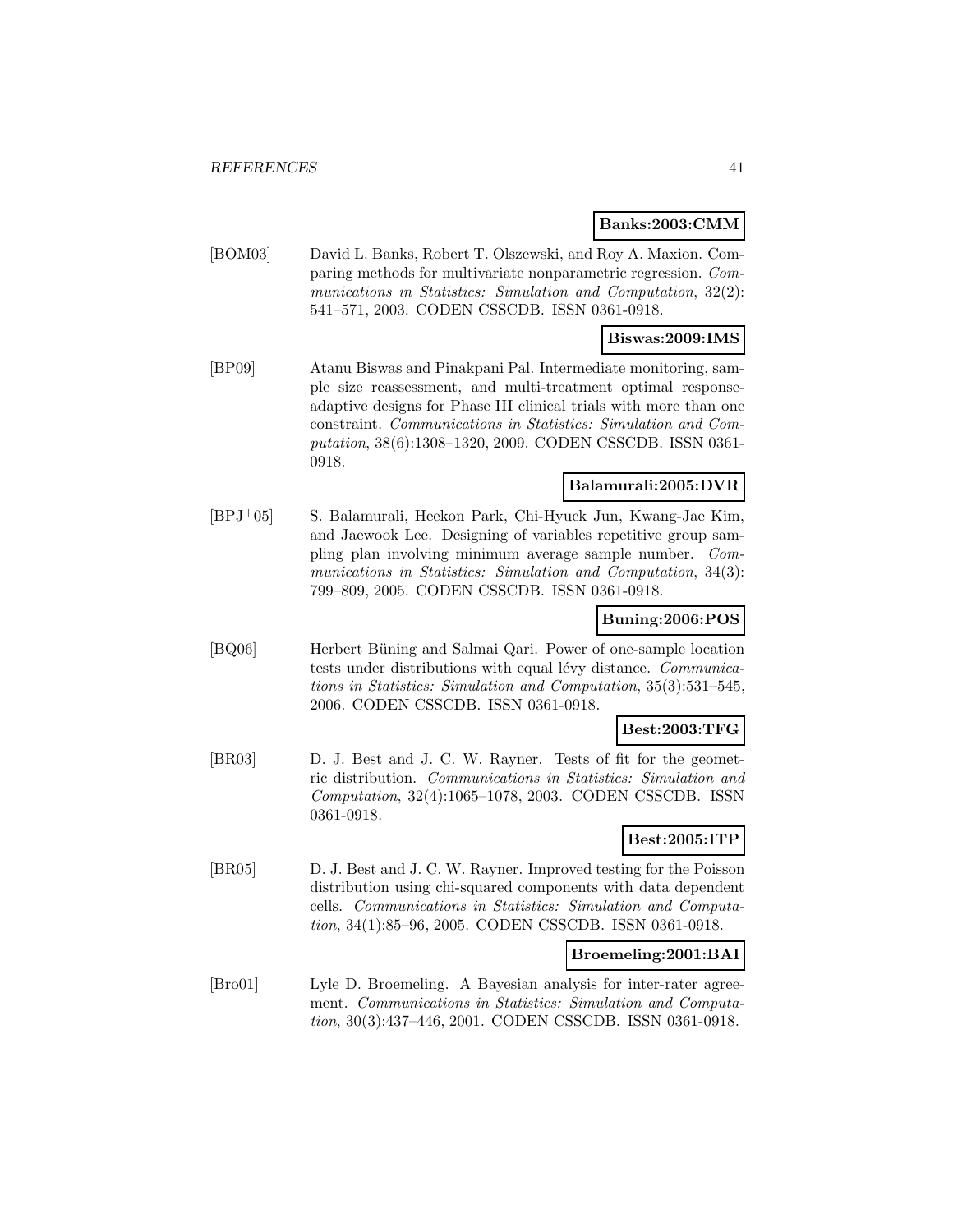#### **Begun:2004:SEM**

[BS04] Alexander Begun and Wilfried Seidel. On symmetrical equidistant minimax designs in statistical experiments with binary data. Communications in Statistics: Simulation and Computation, 33 (2):459–488, 2004. CODEN CSSCDB. ISSN 0361-0918.

#### **Bandulasiri:2009:RTW**

[BS09a] Ananda Bandulasiri and Stephen M. Scariano. The robustness of the three-way chart to non normality. Communications in Statistics: Simulation and Computation, 38(3):441–453, 2009. CODEN CSSCDB. ISSN 0361-0918.

#### **Bierman:2009:VSS**

[BS09b] Surette Bierman and Sarel Steel. Variable selection for support vector machines. Communications in Statistics: Simulation and Computation, 38(8):1640–1658, 2009. CODEN CSSCDB. ISSN 0361-0918.

#### **Borowski:2009:MRT**

[BSG09] Matthias Borowski, Karen Schettlinger, and Ursula Gather. Multivariate real-time signal extraction by a robust adaptive regression filter. Communications in Statistics: Simulation and Computation, 38(2):426–440, 2009. CODEN CSSCDB. ISSN 0361- 0918.

# **Box:2001:SRD**

[BT01] George E. P. Box and John Tyssedal. Sixteen run designs of high projectivity for factor screening. Communications in Statistics: Simulation and Computation, 30(2):217–228, 2001. CODEN CSSCDB. ISSN 0361-0918.

#### **Buning:2001:KSC**

[Bün01] Herbert Büning. Kolmogorov–Smirnov- and Cramér–von Mises type two-sample tests with various weight functions. Communications in Statistics: Simulation and Computation, 30(4):847– 865, 2001. CODEN CSSCDB. ISSN 0361-0918.

#### **Bishop:2008:ELB**

[BZ08] Ellen E. Bishop and Yichuan Zhao. Empirical likelihood based rank regression inference. Communications in Statistics: Simulation and Computation, 37(4):746–755, 2008. CODEN CSSCDB. ISSN 0361-0918.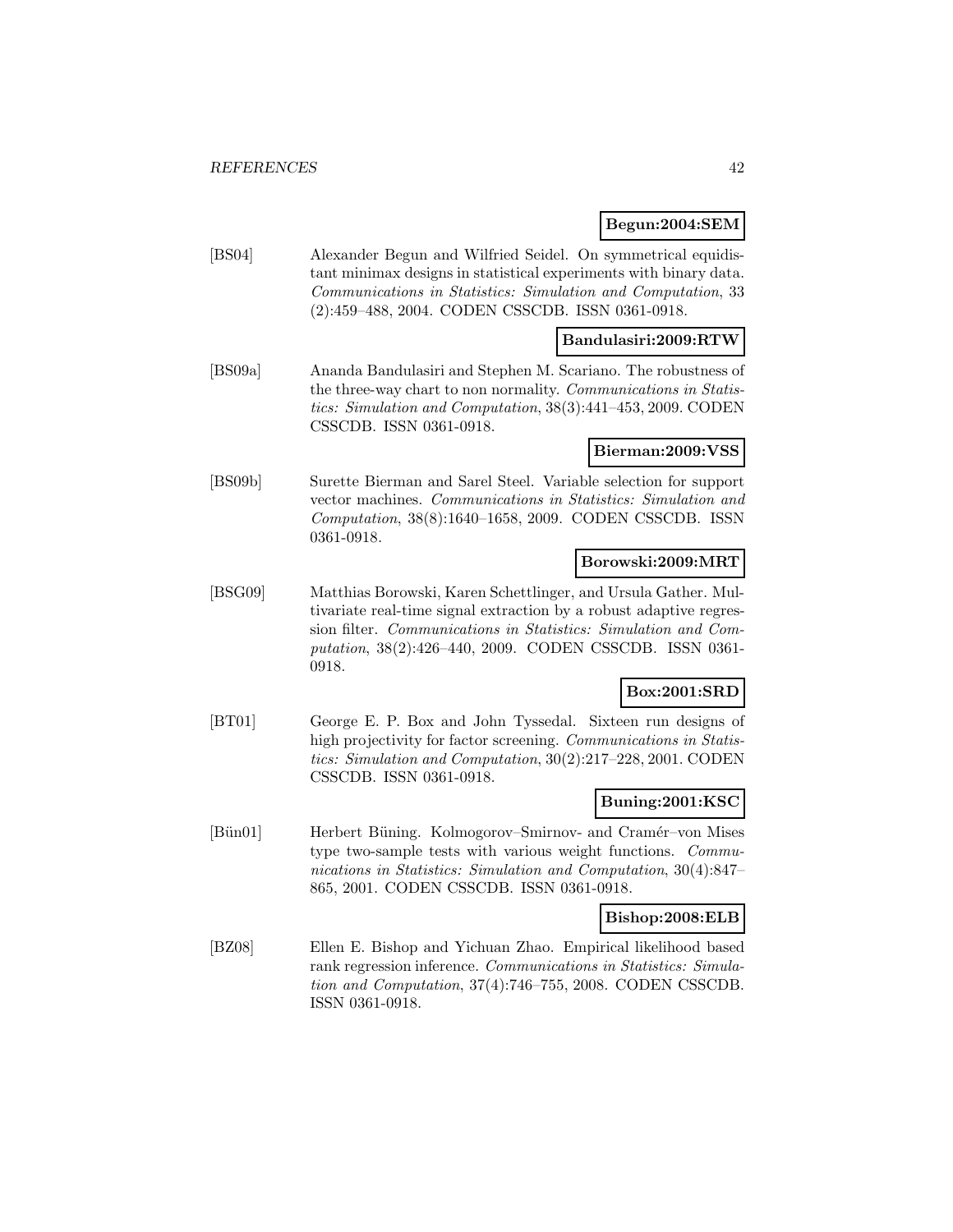### **Caroni:2000:ODR**

[Car00] C. Caroni. Outlier detection by robust principal components analysis. Communications in Statistics: Simulation and Computation, 29(1):139–151, 2000. CODEN CSSCDB. ISSN 0361-0918.

## **Carriere:2001:HGN**

[Car01] K. C. Carrière. How good is a normal approximation for rates and proportions of low incidence events? Communications in Statistics: Simulation and Computation, 30(2):327–337, 2001. CODEN CSSCDB. ISSN 0361-0918.

## **Carrasco:2005:TAL**

[Car05] Juan A. Carrasco. Transient analysis of large Markov models with absorbing states using regenerative randomization. *Com*munications in Statistics: Simulation and Computation, 34(4): 1027–1052, 2005. CODEN CSSCDB. ISSN 0361-0918.

# **Childs:2002:SAM**

[CB02] Aaron Childs and N. Balakrishnan. Some approximations to multivariate Pólya–Eggenberger distributions with applications to hypothesis testing. Communications in Statistics: Simulation and Computation, 31(2):213–243, 2002. CODEN CSSCDB. ISSN 0361-0918.

# **Cheng:2004:MST**

[CB04] Wei-Hou Cheng and N. Balakrishnan. A modified sign test for symmetry. Communications in Statistics: Simulation and Computation, 33(3):703–709, 2004. CODEN CSSCDB. ISSN 0361- 0918.

#### **Cabana:2005:GFE**

[CC05] Alejandra Cabaña and Enrique M. Cabaña. Goodness-of-fit to the exponential distribution, focused on Weibull alternatives. Communications in Statistics: Simulation and Computation, 34 (3):711–723, 2005. CODEN CSSCDB. ISSN 0361-0918.

### **Cordeiro:2007:MCP**

[CC07] Dirac Moutinho Cordeiro and Gauss Moutinho Cordeiro. Model of combined prevision: An application of the monthly series of dengue notifications in the State of Pernambuco. Communications in Statistics: Simulation and Computation, 36(3):719–740, 2007. CODEN CSSCDB. ISSN 0361-0918.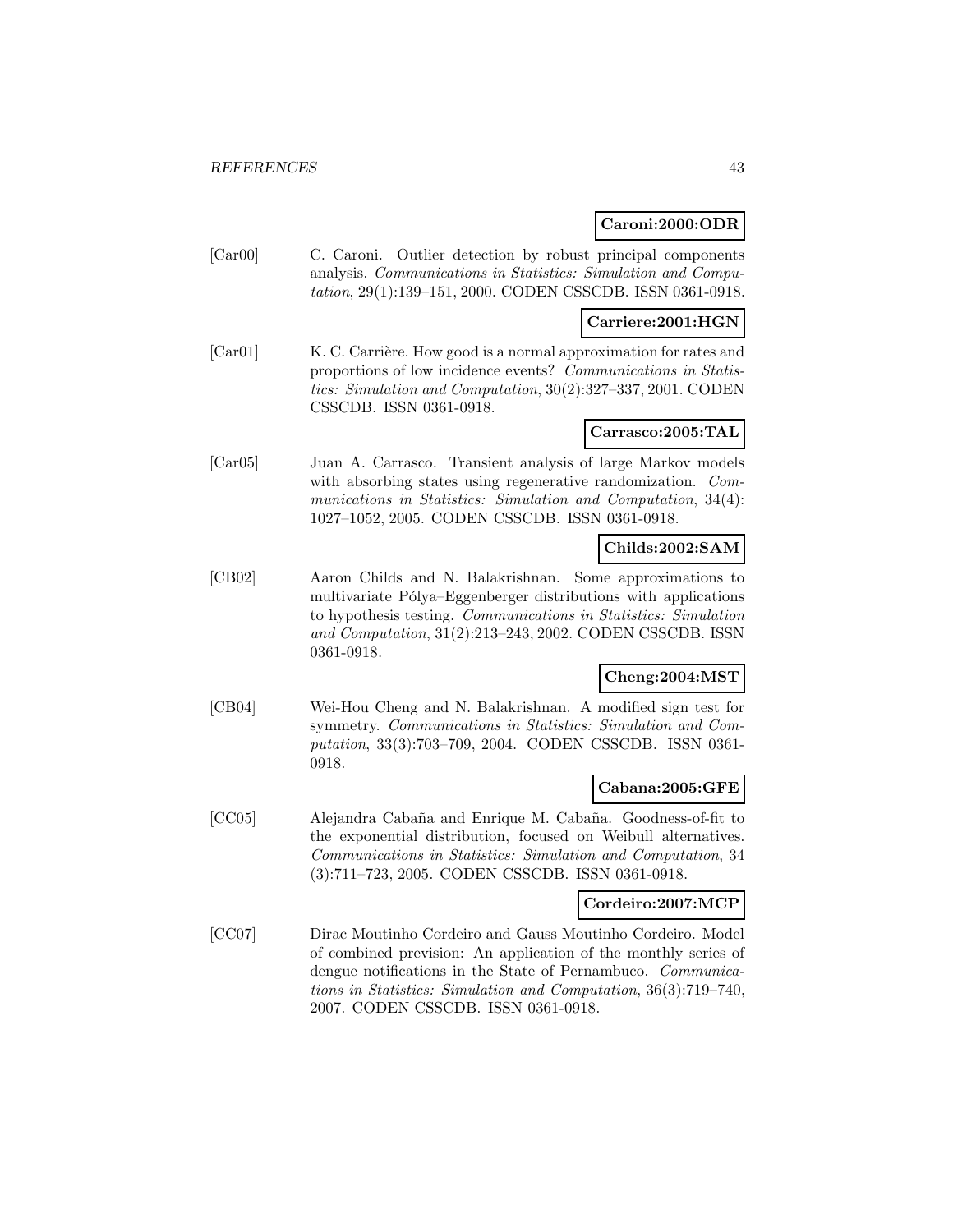#### **Cohen:2009:HRL**

[CC09] Patricia Cohen and Henian Chen. How the reflection of linear correlation in odds ratios depends on the cut-off points. Communications in Statistics: Simulation and Computation, 38(3): 610–620, 2009. CODEN CSSCDB. ISSN 0361-0918.

# **Chen:2004:OSP**

[CCC04] Shun-Yi Chen, Hubert J. Chen, and Hsiao-Fen Chang. A onestage procedure for testing homogeneity of means against an ordered alternative under unequal variances. Communications in Statistics: Simulation and Computation, 33(1):49–67, 2004. CO-DEN CSSCDB. ISSN 0361-0918.

# **Chen:2002:ATL**

[CCF<sup>+</sup>02] Dung-Tsa Chen, Wenyaw Chan, David J. Francis, Sally E. Shaywitz, and Bennett A. Shaywitz. Application of two-level negative exponential model to Children's learning curve in reading. Communications in Statistics: Simulation and Computation, 31(2): 279–299, 2002. CODEN CSSCDB. ISSN 0361-0918.

#### **Contreras-Cristan:2007:MSU**

[CCGB07] Alberto Contreras-Cristán and José M. González-Barrios. Model selection using conditional densities. Communications in Statistics: Simulation and Computation, 36(3):455–469, 2007. CODEN CSSCDB. ISSN 0361-0918.

#### **Contreras-Cristan:2009:NTS**

[CCGB09] Alberto Contreras-Cristán and José M. González-Barrios. A nonparametric test for symmetry based on Freeman and Halton's ideas on contingency tables. Communications in Statistics: Simulation and Computation, 38(9):1856–1869, 2009. CODEN CSS-CDB. ISSN 0361-0918.

#### **Contreras-Cristan:2006:NWL**

[CCGPW06] Alberto Contreras-Cristán, Eduardo Gutiérrez-Peña, and Stephen G. Walker. A note on Whittle's likelihood. Communications in Statistics: Simulation and Computation, 35(4):857–875, 2006. CODEN CSSCDB. ISSN 0361-0918.

#### **Chow:2007:CRE**

[CCHW07] Alan Chow, Bryant Chow, Sriharsha Hanumanth, and Teresa Wagner. Comparison of robust estimators of standard deviation in normal distributions within the context of quality control.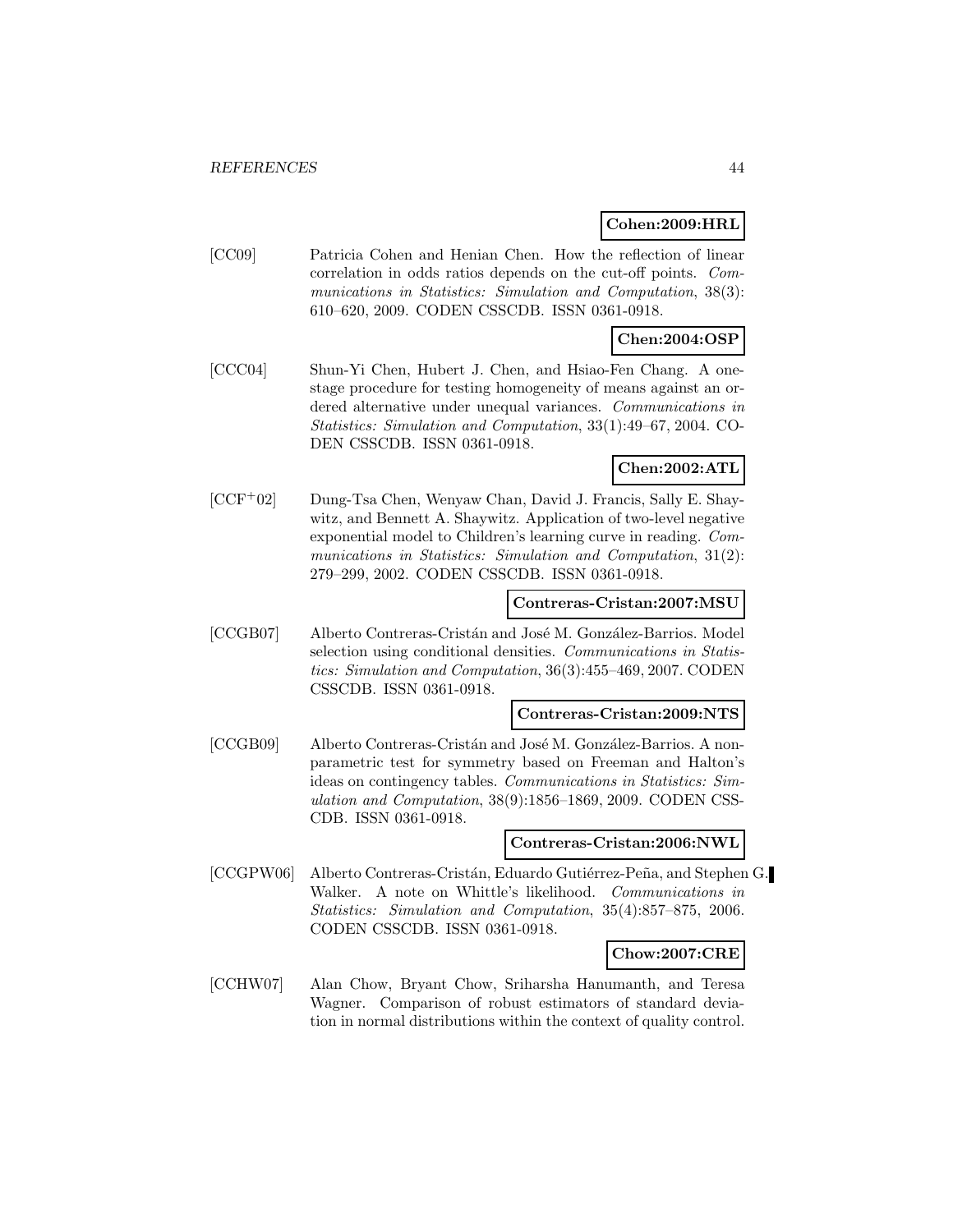Communications in Statistics: Simulation and Computation, 36 (4):891–899, 2007. CODEN CSSCDB. ISSN 0361-0918.

## **Caiado:2009:CTS**

[CCP09] Jorge Caiado, Nuno Crato, and Daniel Peña. Comparison of times series with unequal length in the frequency domain. Communications in Statistics: Simulation and Computation, 38(3): 527–540, 2009. CODEN CSSCDB. ISSN 0361-0918.

# **Cruz:2004:SSC**

[CCS04] F. R. B. Cruz, E. A. Colosimo, and J. MacGregor Smith. Sample size corrections for the maximum partial likelihood estimator. Communications in Statistics: Simulation and Computation, 33 (1):35–47, 2004. CODEN CSSCDB. ISSN 0361-0918.

## **Chen:2005:NMC**

[CCX05] Gemai Chen, Smiley W. Cheng, and Hansheng Xie. A new multivariate control chart for monitoring both location and dispersion. Communications in Statistics: Simulation and Computation, 34 (1):203–217, 2005. CODEN CSSCDB. ISSN 0361-0918.

# **Charles:2008:NUR**

[CD08] Amélie Charles and Olivier Darné. A note on unit root tests and GARCH errors: A simulation experiment. Communications in Statistics: Simulation and Computation, 37(2):314–319, 2008. CODEN CSSCDB. ISSN 0361-0918.

#### **Cohen:2008:DSD**

[CDH08] Noam Cohen, Ori Davidov, and Yoel Haitovsky. Double sampling designs in multivariate linear models with missing variables. Communications in Statistics: Simulation and Computation, 37 (6):1156–1166, 2008. CODEN CSSCDB. ISSN 0361-0918.

### **Chakak:2000:BCC**

[CE00] Abderrahmane Chakak and M. Ezzerg. Bivariate contours of copula. Communications in Statistics: Simulation and Computation, 29(1):175–185, 2000. CODEN CSSCDB. ISSN 0361-0918.

#### **Chakraborti:2007:NST**

[CE07] S. Chakraborti and S. Eryilmaz. A nonparametric Shewharttype signed-rank control chart based on runs. Communications in Statistics: Simulation and Computation, 36(2):335–356, 2007. CODEN CSSCDB. ISSN 0361-0918.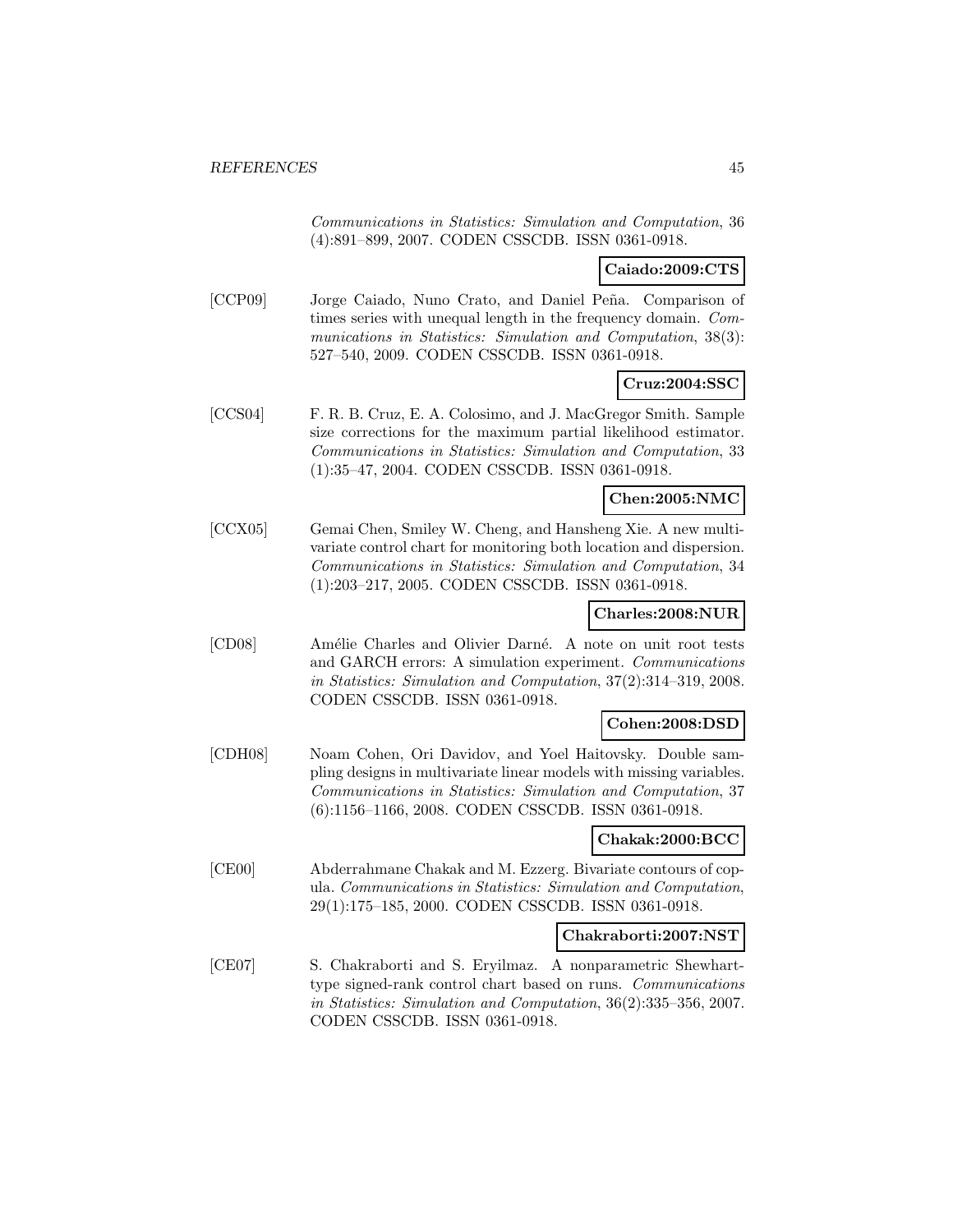# **Cui:2008:CSM**

[CF08] Jisheng Cui and Liyun Feng. Correlation structure and model selection for negative binomial distribution in GEE. Communications in Statistics: Simulation and Computation, 38(1):190–197, 2008. CODEN CSSCDB. ISSN 0361-0918.

# **Chu:2009:DBB**

[CF09] David P. Chu and Ali Reza Fotouhi. Distance between bivariate beta random points in two rectangular cities. Communications in Statistics: Simulation and Computation, 38(2):257–268, 2009. CODEN CSSCDB. ISSN 0361-0918.

# **Chen:2001:CPD**

[CG01] Jie Chen and A. K. Gupta. On change point detection and estimation. Communications in Statistics: Simulation and Computation, 30(3):665–697, 2001. CODEN CSSCDB. ISSN 0361-0918.

#### **Charnet:2004:SID**

[CG04a] Reinaldo Charnet and D. V. Gokhale. Statistical inference for damaged Poisson distribution. Communications in Statistics: Simulation and Computation, 33(2):259–269, 2004. CODEN CSSCDB. ISSN 0361-0918.

#### **Christensen:2004:EPS**

[CG04b] William F. Christensen and Richard F. Gunst. Estimating pollution source contributions from temporally correlated air quality observations. Communications in Statistics: Simulation and Computation, 33(4):1039–1060, 2004. CODEN CSSCDB. ISSN 0361-0918.

# **Chen:2008:GSA**

[CG08] Qian Chen and David E. Giles. General saddlepoint approximations: Application to the Anderson–Darling test statistic. Communications in Statistics: Simulation and Computation, 37(4): 789–804, 2008. CODEN CSSCDB. ISSN 0361-0918.

## **Ceyhan:2009:CAC**

[CG09] Elvan Ceyhan and Carla L. Goad. A comparison of analysis of covariate-adjusted residuals and analysis of covariance. Communications in Statistics: Simulation and Computation, 38(10): 2019–2038, 2009. CODEN CSSCDB. ISSN 0361-0918.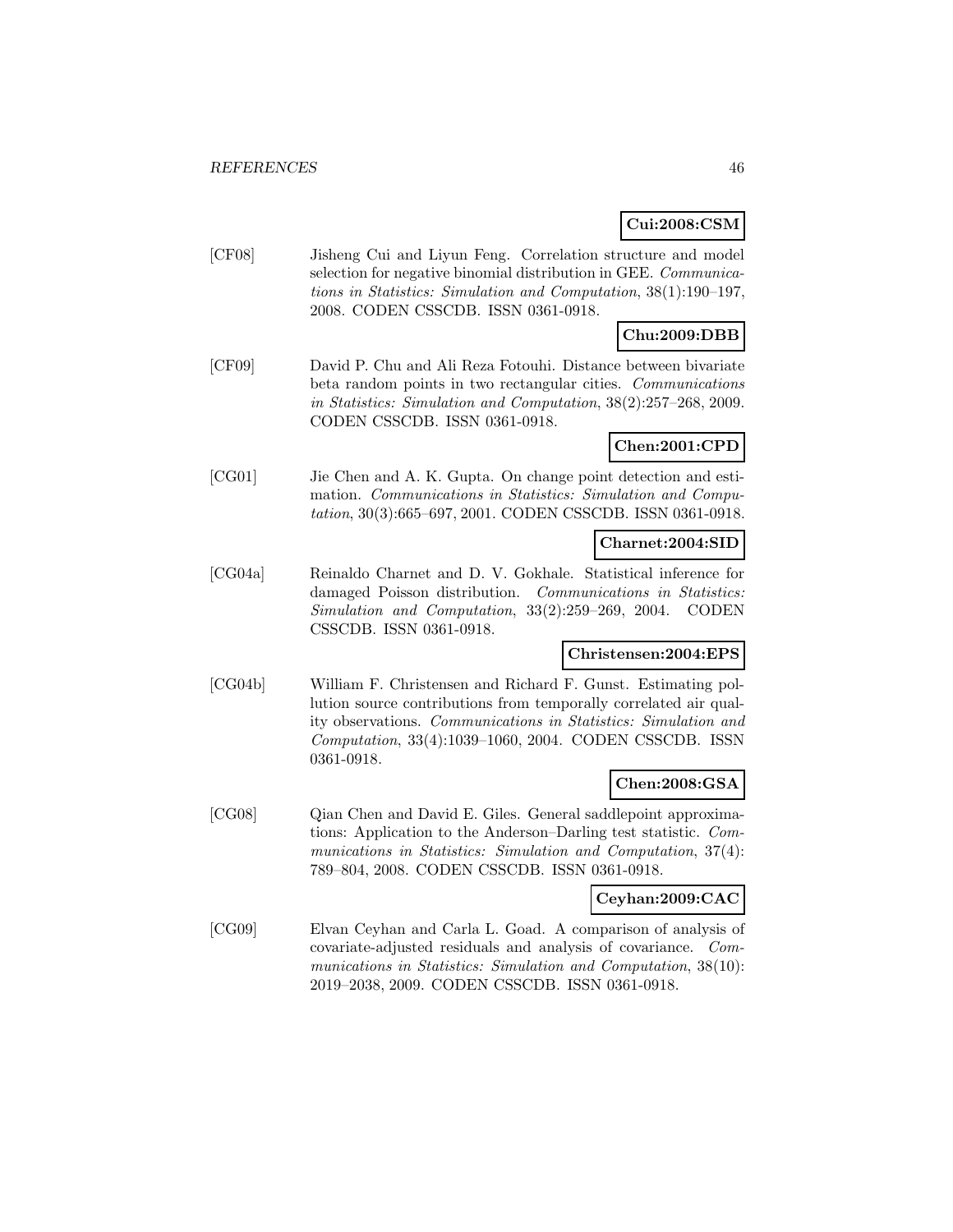#### **Cardot:2004:TNE**

[CGS04] Hervé Cardot, Aldo Goia, and Pascal Sarda. Testing for no effect in functional linear regression models, some computational approaches. Communications in Statistics: Simulation and Computation, 33(1):179–199, 2004. CODEN CSSCDB. ISSN 0361- 0918.

# **Chong:2008:OTT**

[CH08] Terence Tai-Leung Chong and Melvin J. Hinich. An omnibus test for time series model  $I(d)$ . *Communications in Statistics: Sim*ulation and Computation, 38(1):140–153, 2008. CODEN CSS-CDB. ISSN 0361-0918.

# **Chakraborti:2000:RLA**

[Cha00] S. Chakraborti. Run length, average run length and false alarm rate of Shewhart X-bar chart: exact derivations by conditioning. Communications in Statistics: Simulation and Computation, 29 (1):61–81, 2000. CODEN CSSCDB. ISSN 0361-0918.

### **Chang:2001:EPN**

[Cha01] Yi-Ping Chang. Estimation of parameters for nonhomogeneous Poisson process: Software reliability with change-point model. Communications in Statistics: Simulation and Computation, 30 (3):623–635, 2001. CODEN CSSCDB. ISSN 0361-0918.

# **Chang:2007:MCE**

[Cha07] Young Soon Chang. Multivariate CUSUM and EWMA control charts for skewed populations using weighted standard deviations. Communications in Statistics: Simulation and Computation, 36(4):921–936, 2007. CODEN CSSCDB. ISSN 0361-0918.

# **Chen:2000:OSR**

[Che00] Shun-Yi Chen. One-sided range test for testing against an ordered alternative under heteroscedasticity. Communications in Statistics: Simulation and Computation, 29(4):1255–1272, 2000. CODEN CSSCDB. ISSN 0361-0918.

# **Chen:2001:OST**

[Che01] Shun-Yi Chen. One-stage and two-stage statistical inference under heteroscedasticity. Communications in Statistics: Simulation and Computation, 30(4):991–1009, 2001. CODEN CSSCDB. ISSN 0361-0918.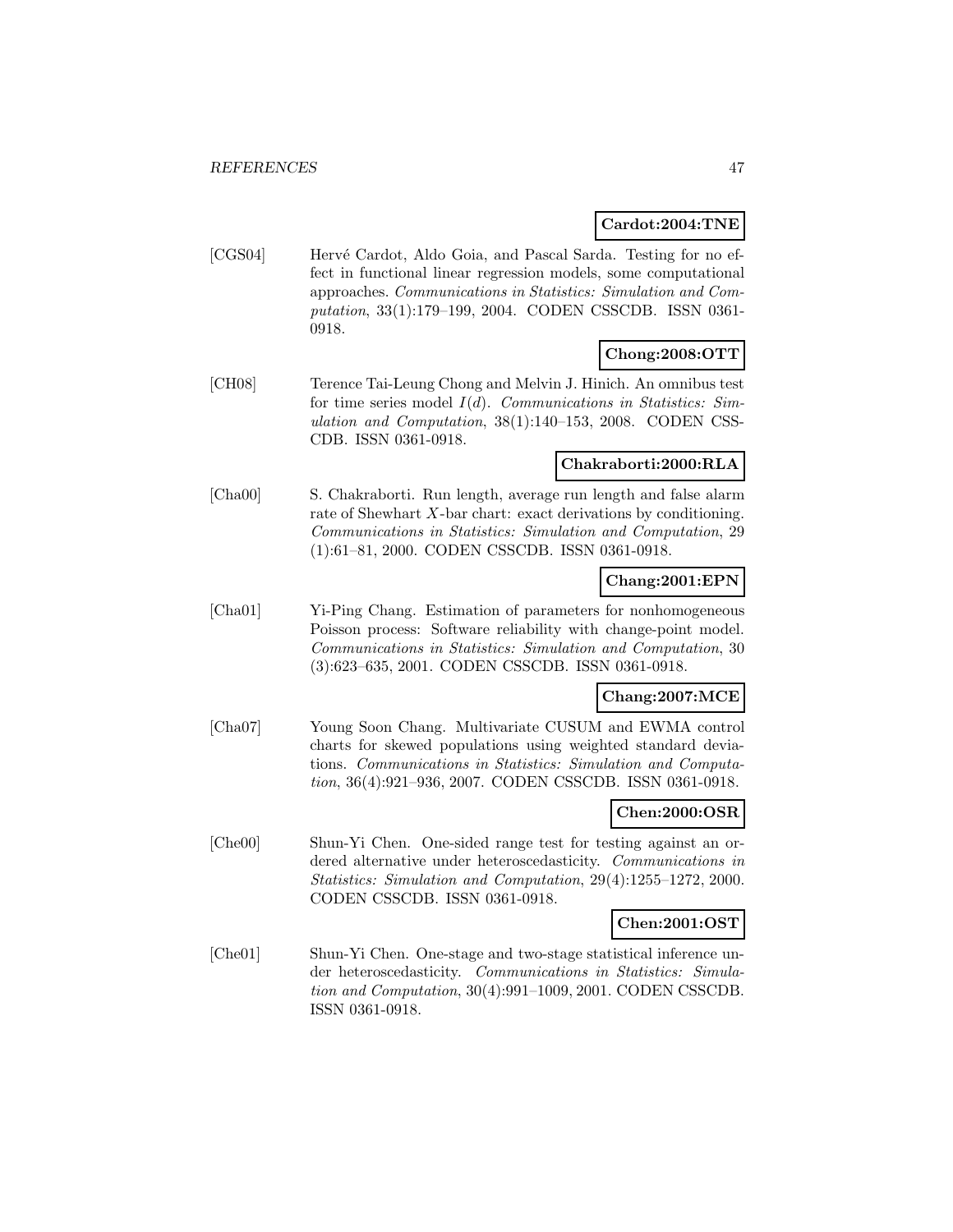# **Chen:2002:TGF**

[Che02a] Colin Chen. Tests for the goodness-of-fit of the Laplace distribution. Communications in Statistics: Simulation and Computation, 31(1):159–174, 2002. CODEN CSSCDB. ISSN 0361-0918.

# **Chen:2002:IUT**

[Che02b] M.-Y. Chen. Identification for univariate time series models with heteroskedastic errors. Communications in Statistics: Simulation and Computation, 31(1):75–89, 2002. CODEN CSSCDB. ISSN 0361-0918.

# **Chen:2003:CDS**

[Che03] Zen-Yi Chen. Computing the distribution of the squared sample multiple correlation coefficient with S-systems. Communications in Statistics: Simulation and Computation, 32(3):873–898, 2003. CODEN CSSCDB. ISSN 0361-0918.

# **Chiang:2002:ICI**

[Chi02] Andy K. L. Chiang. Improved confidence intervals for a ratio in an r & r study. Communications in Statistics: Simulation and Computation, 31(3):329–344, 2002. CODEN CSSCDB. ISSN 0361-0918.

# **Chicken:2008:DIW**

[Chi08] Eric Chicken. Dilation-invariant wavelet estimation. Communications in Statistics: Simulation and Computation, 37(8):1530– 1542, 2008. CODEN CSSCDB. ISSN 0361-0918.

# **Chang:2005:TSN**

[CHLJ05] Y.-P. Chang, M.-C. Hung, H. Liu, and J.-F. Jan. Testing symmetry of a NIG distribution. Communications in Statistics: Simulation and Computation, 34(4):851–862, 2005. CODEN CSSCDB. ISSN 0361-0918.

# **Choi:2008:ELR**

[Cho08a] Hyun Jip Choi. Estimating LAD regression coefficients with best subset points. Communications in Statistics: Simulation and Computation, 37(9):1799–1809, 2008. CODEN CSSCDB. ISSN 0361-0918.

# **Choi:2008:SMC**

[Cho08b] Hyun Jip Choi. A simple method for constructing multidimensional distributions of correlated categorical data. Communi-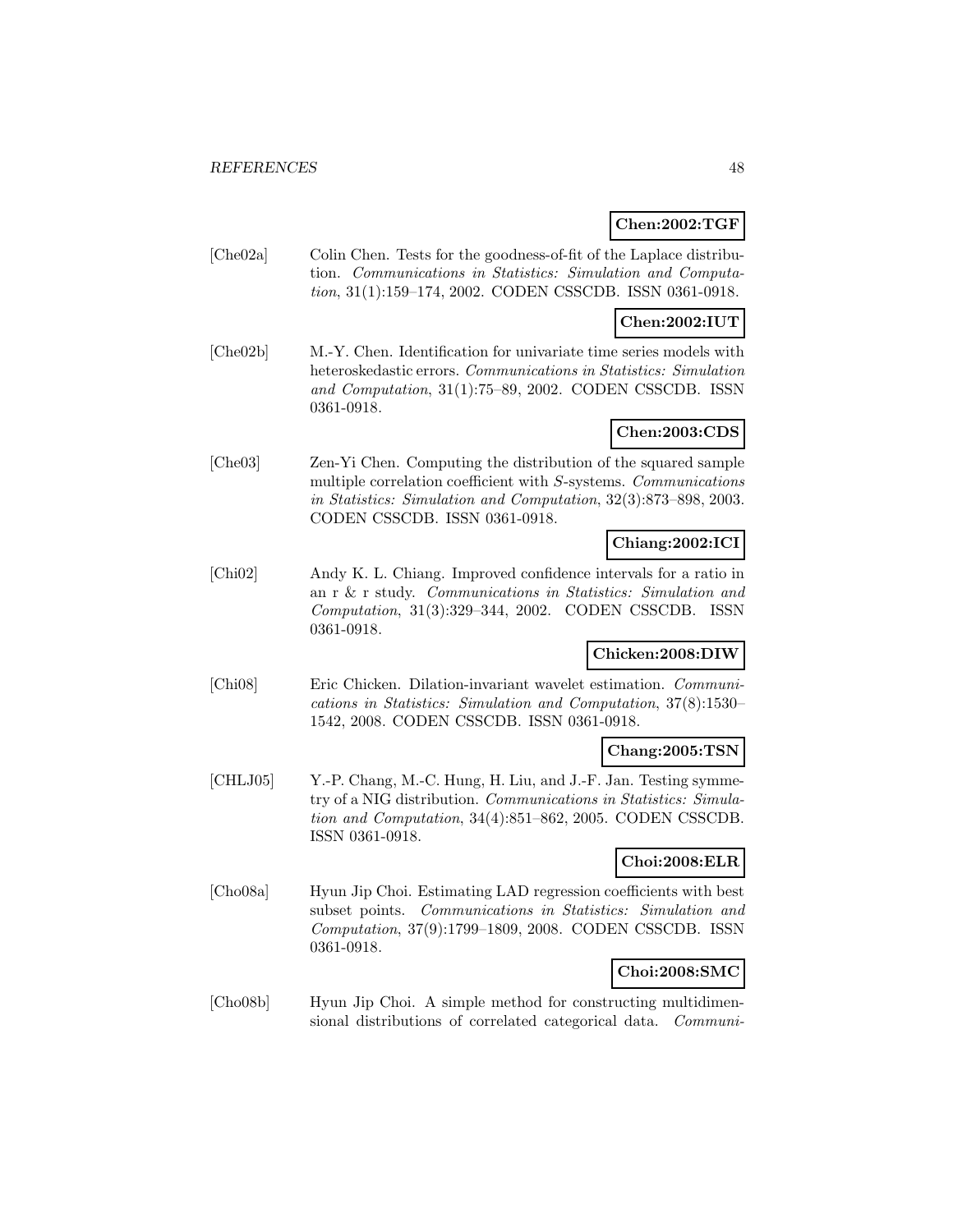cations in Statistics: Simulation and Computation, 37(7):1377– 1384, 2008. CODEN CSSCDB. ISSN 0361-0918.

# **Chu:2006:DBR**

[Chu06] David P. Chu. Distance between random points in two rectangular cities. Communications in Statistics: Simulation and Computation, 35(2):257–276, 2006. CODEN CSSCDB. ISSN 0361-0918.

# **Chang:2003:NER**

[CHW03] Yi-Ping Chang, Ph. D., Ming-Chin Hung, and Yi-Fang Wu. Nonparametric estimation for risk in value-at-risk estimator. Communications in Statistics: Simulation and Computation, 32(4): 1041–1064, 2003. CODEN CSSCDB. ISSN 0361-0918.

# **Cheikh:2008:SCP**

[CI08] Malika Cheikh and Mohamed Ibazizen. Sensitivity coefficient in principal component analysis: Robust case. Communications in Statistics: Simulation and Computation, 37(8):1622–1630, 2008. CODEN CSSCDB. ISSN 0361-0918.

# **Chen:2002:NIM**

[CJ02] Y. I. Chen and S. L. Jan. Nonparametric identification of the minimum effective dose for randomized block designs. Communications in Statistics: Simulation and Computation, 31(2):301– 312, 2002. CODEN CSSCDB. ISSN 0361-0918.

#### **Cai:2006:ESP**

[CK06] Yong Cai and K. Krishnamoorthy. Exact size and power properties of five tests for multinomial proportions. Communications in Statistics: Simulation and Computation, 35(1):149–160, 2006. CODEN CSSCDB. ISSN 0361-0918.

# **Castagliola:2009:SSW**

[CK09] Philippe Castagliola and Michael B. C. Khoo. A synthetic scaled weighted variance control chart for monitoring the process mean of skewed populations. Communications in Statistics: Simulation and Computation, 38(8):1659–1674, 2009. CODEN CSSCDB. ISSN 0361-0918.

#### **Castro-Kuriss:2009:NGF**

[CKKLM09] Claudia Castro-Kuriss, Diana M. Kelmansky, Víctor Leiva, and Elena J. Martínez. A new goodness-of-fit test for censored data with an application in monitoring processes. Communications in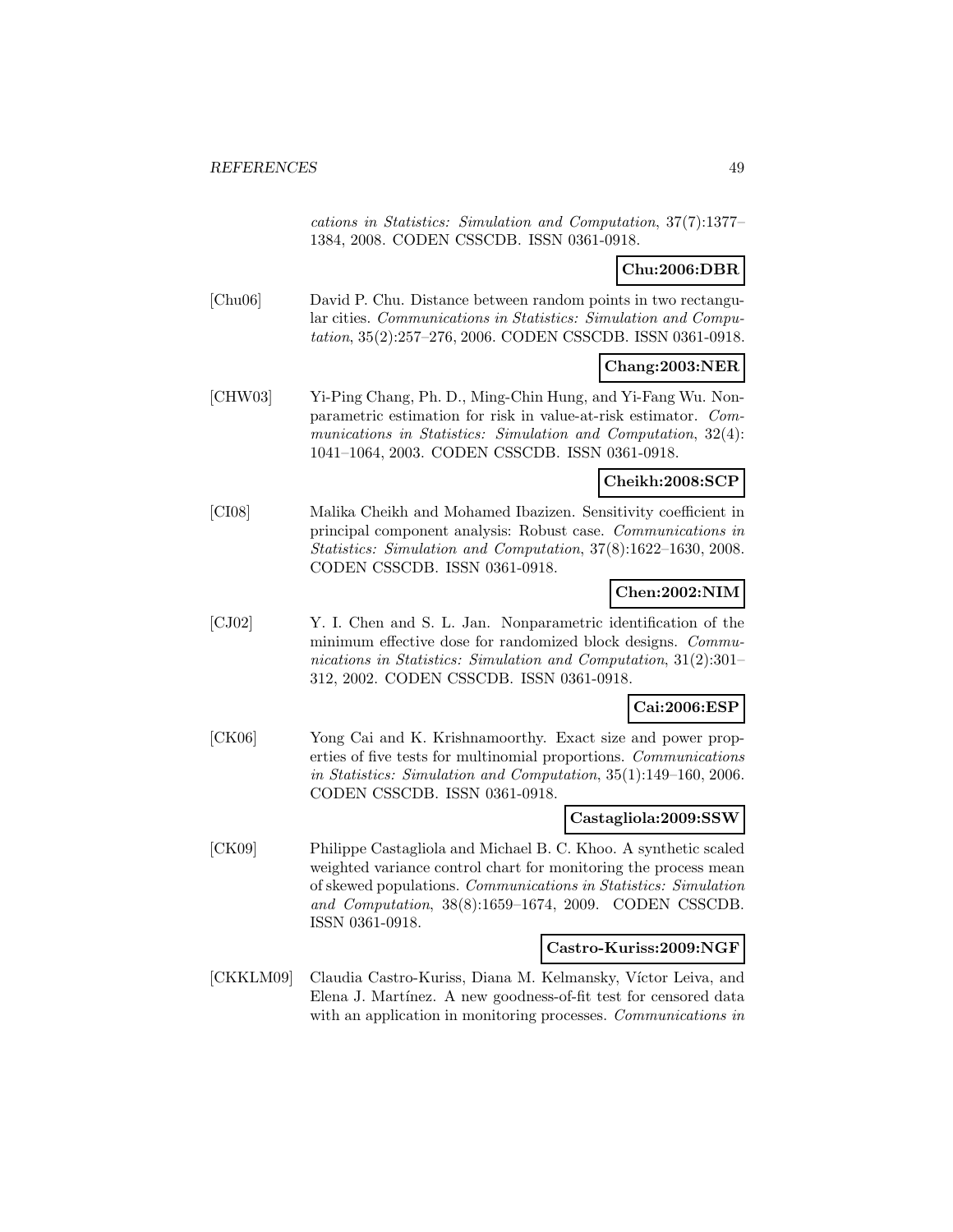Statistics: Simulation and Computation, 38(6):1161–1177, 2009. CODEN CSSCDB. ISSN 0361-0918.

# **Chien:2006:ACL**

[CKL06] Yu-Hung Chien, Jau-Chuan Ke, and Ssu-Lang Lee. Asymptotic confidence limits for performance measures of a repairable system with imperfect service station. Communications in Statistics: Simulation and Computation, 35(3):813–830, 2006. CODEN CSSCDB. ISSN 0361-0918.

# **Choi:2004:GFT**

[CKS04] Byungjin Choi, Keeyoung Kim, and Seuck Heun Song. Goodnessof-fit test for exponentiality based on Kullback–Leibler information. Communications in Statistics: Simulation and Computation, 33(2):525–536, 2004. CODEN CSSCDB. ISSN 0361-0918.

# **Calinski:2006:CST**

[CKW06] Tadeusz Caliński, Mirosław Krzyśko, and Waldemar Wołyński. A comparison of some tests for determining the number of nonzero canonical correlations. Communications in Statistics: Simulation and Computation, 35(3):727–749, 2006. CODEN CSSCDB. ISSN 0361-0918.

# **Chen:2004:SMA**

[CL04] Xun Chen and Xiaohui Luo. Some modifications on the application of the exact Wilcoxon–Mann–Whitney test. Communications in Statistics: Simulation and Computation, 33(4):1007– 1020, 2004. CODEN CSSCDB. ISSN 0361-0918.

### **Chen:2008:CSF**

[CL08] D. G. Chen and Y. L. Lio. Comparative studies on frailties in survival analysis. Communications in Statistics: Simulation and Computation, 37(8):1631–1646, 2008. CODEN CSSCDB. ISSN 0361-0918.

# **Chen:2009:NEA**

[CL09] D. G. Chen and Y. L. Lio. A novel estimation approach for mixture transition distribution model in high-order Markov chains. Communications in Statistics: Simulation and Computation, 38 (5):990–1003, 2009. CODEN CSSCDB. ISSN 0361-0918.

# **Choi:2003:ACE**

[CLHK03] Won Choi, Jae Won Lee, Myung-Hoe Huh, and Seung-Ho Kang. An algorithm for computing the exact distribution of the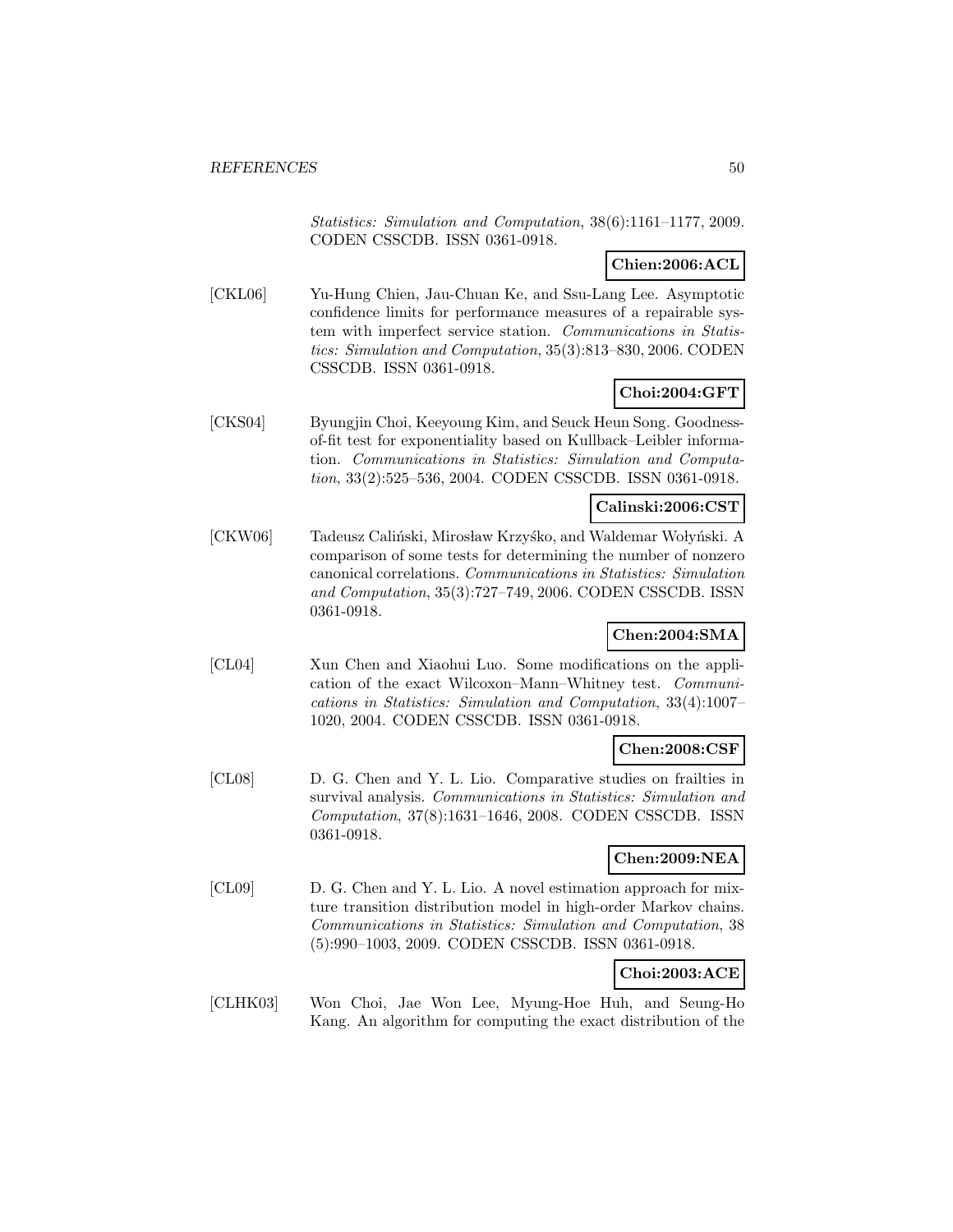Kruskal-Wallis test. Communications in Statistics: Simulation and Computation, 32(4):1029–1040, 2003. CODEN CSSCDB. ISSN 0361-0918.

# **Clifford:2006:DIR**

[Cli06] David Clifford. Distribution of increases in residual log likelihood for nested spatial models. Communications in Statistics: Simulation and Computation, 35(3):779–788, 2006. CODEN CSSCDB. ISSN 0361-0918.

# **Cook:2004:DPG**

[CM04] Steven Cook and Neil Manning. The disappointing properties of GLS-based unit root tests in the presence of structural breaks. Communications in Statistics: Simulation and Computation, 33 (3):585–596, 2004. CODEN CSSCDB. ISSN 0361-0918.

## **Comas:2008:RGP**

[CM08a] Carlos Comas and Jorge Mateu. On random and Gibbsian particle motions for point processes evolving in space and time. Communications in Statistics: Simulation and Computation, 37(2): 380–395, 2008. CODEN CSSCDB. ISSN 0361-0918.

# **Costa:2008:NCM**

[CM08b] Antonio F. B. Costa and Marcela A. G. Machado. A new chart for monitoring the covariance matrix of bivariate processes. Communications in Statistics: Simulation and Computation, 37(7): 1453–1465, 2008. CODEN CSSCDB. ISSN 0361-0918.

### **Cabras:2006:NBT**

[CMR06] S. Cabras, G. Mostallino, and W. Racugno. A nonparametric bootstrap test for the equality of coefficients of variation. Communications in Statistics: Simulation and Computation, 35(3): 715–726, 2006. CODEN CSSCDB. ISSN 0361-0918.

# **Chen-Mok:2000:NEB**

[CMS00] Mario Chen-Mok and Pranab K. Sen. Nondifferentiable errors in beta-compliance integrated logistic models: numerical results. Communications in Statistics: Simulation and Computation, 29 (4):1149–1164, 2000. CODEN CSSCDB. ISSN 0361-0918.

# **Corain:2009:DNM**

[CMS09] Livio Corain, Viatcheslav B. Melas, and Luigi Salmaso. A discussion on nonlinear models for price decisions in rating-based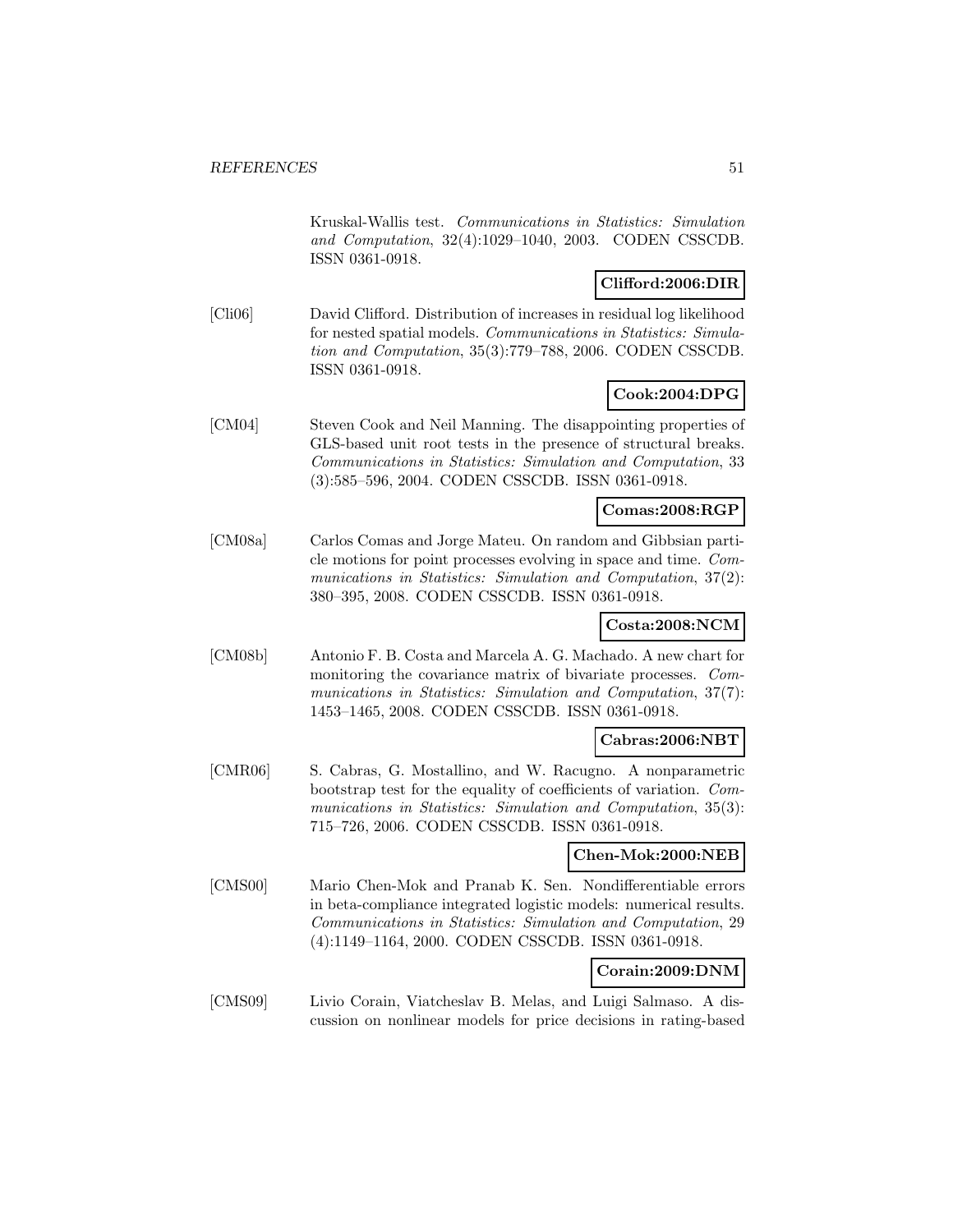product preference models. Communications in Statistics: Simulation and Computation, 38(6):1178–1201, 2009. CODEN CSS-CDB. ISSN 0361-0918.

# **Cook:2008:MLU**

[Coo08] Steven Cook. Maximum likelihood unit root testing in the presence of GARCH: A new test with increased power. Communications in Statistics: Simulation and Computation, 37(4):756–765, 2008. CODEN CSSCDB. ISSN 0361-0918.

# **Costa:2008:GID**

[Cos08] Michele Costa. Gini index decomposition for the case of two subgroups. Communications in Statistics: Simulation and Computation, 37(4):631–644, 2008. CODEN CSSCDB. ISSN 0361-0918.

#### **Cysneiros:2004:OST**

[CP04] Francisco José A. Cysneiros and Gilberto A. Paula. One-sided tests in linear models with multivariate t-distribution. Communications in Statistics: Simulation and Computation, 33(3):747– 771, 2004. CODEN CSSCDB. ISSN 0361-0918.

#### **Chang:2008:RBF**

[CP08] Ching-Hui Chang and Nabendu Pal. A revisit to the Behrens– Fisher problem: Comparison of five test methods. Communications in Statistics: Simulation and Computation, 37(6):1064– 1085, 2008. CODEN CSSCDB. ISSN 0361-0918.

#### **Chang:2007:SDE**

[CPW07] Y. C. Chang, W. L. Pearn, and Chien-Wei Wu. On the sampling distributions of the estimated process loss indices with asymmetric tolerances. Communications in Statistics: Simulation and Computation, 36(6):1153–1170, 2007. CODEN CSSCDB. ISSN 0361-0918.

# **Cui:2007:SWC**

[CQ07] James Cui and Guoqi Qian. Selection of working correlation structure and best model in GEE analyses of longitudinal data. Communications in Statistics: Simulation and Computation, 36 (5):987–996, 2007. CODEN CSSCDB. ISSN 0361-0918.

# **Choudhury:2009:FAA**

[CR09] Amit Choudhury and Paramita Roy. A fairly accurate approximation to the area under normal curve. Communications in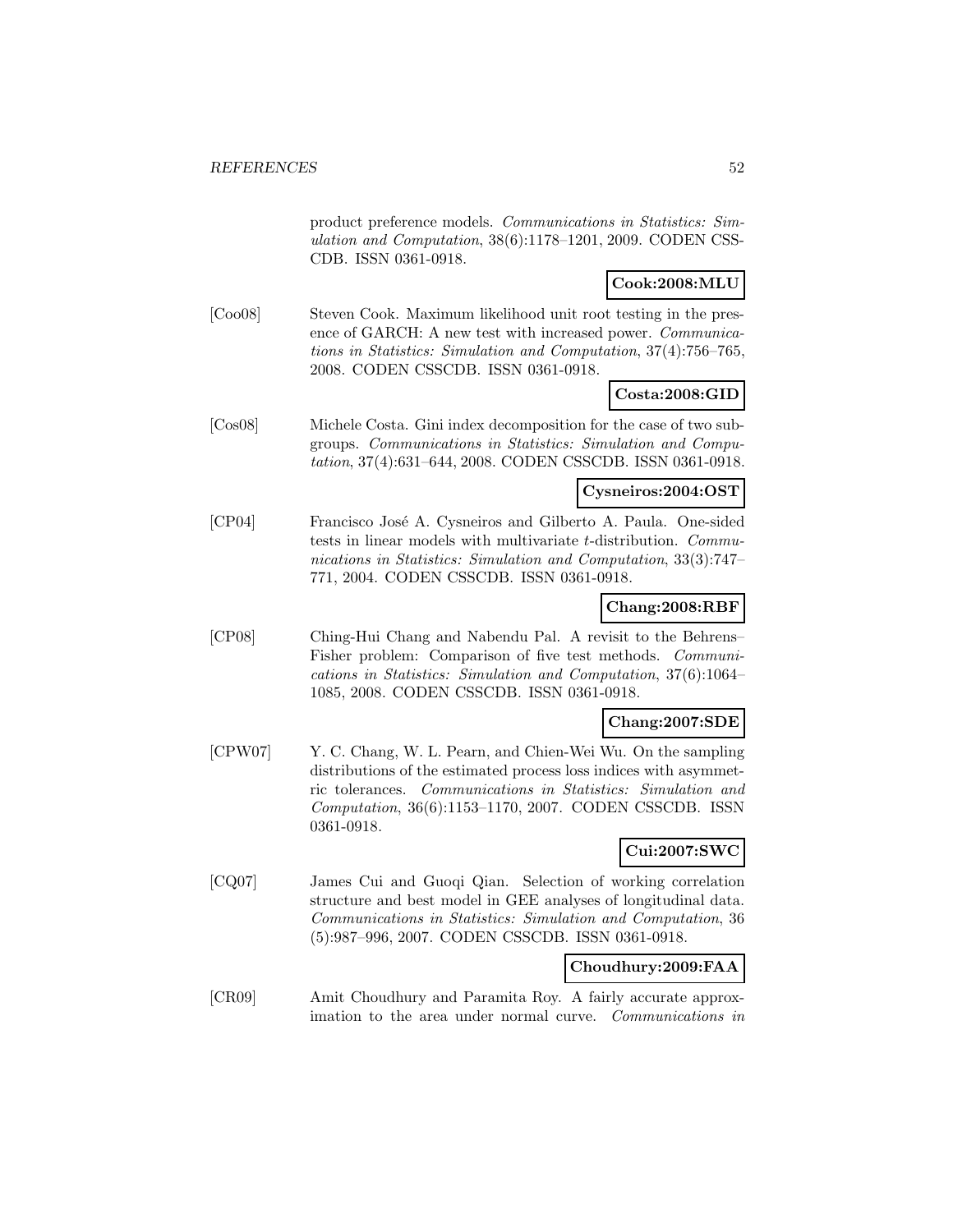Statistics: Simulation and Computation, 38(7):1485–1492, 2009. CODEN CSSCDB. ISSN 0361-0918.

## **Crato:2000:EMM**

[Cra00] Nuno Crato. Estimation of the maximal moment exponent with censored data. Communications in Statistics: Simulation and Computation, 29(4):1239–1253, 2000. CODEN CSSCDB. ISSN 0361-0918.

### **Crown:2000:PPD**

[Cro00] John S. Crown. Percentage points for directional Anderson– Darling goodness-of-fit tests. Communications in Statistics: Simulation and Computation, 29(2):523–532, 2000. CODEN CSS-CDB. ISSN 0361-0918.

### **Calzada:2001:RSC**

[CS01] Maria E. Calzada and Stephen M. Scariano. The robustness of the synthetic control chart to non-normality. Communications in Statistics: Simulation and Computation, 30(2):311–326, 2001. CODEN CSSCDB. ISSN 0361-0918.

## **Calzada:2003:RIE**

[CS03a] Maria E. Calzada and Stephen M. Scariano. Reconciling the integral equation and Markov chain approaches for computing EWMA average run lengths. Communications in Statistics: Simulation and Computation, 32(2):591–604, 2003. CODEN CSS-CDB. ISSN 0361-0918.

#### **Calzada:2003:RMC**

[CS03b] Maria E. Calzada and Stephen M. Scariano. The robustness of the MaxEWMA chart to non-normality. Communications in Statistics: Simulation and Computation, 32(2):573–590, 2003. CODEN CSSCDB. ISSN 0361-0918.

#### **Calzada:2004:ARL**

[CS04] Maria E. Calzada and Stephen M. Scariano. Average run length computations for the three-way chart. Communications in Statistics: Simulation and Computation, 33(2):505–524, 2004. CODEN CSSCDB. ISSN 0361-0918.

#### **Calzada:2007:JMM**

[CS07a] Maria E. Calzada and Stephen M. Scariano. Joint monitoring of the mean and variance of combined control charts with estimated parameters. Communications in Statistics: Simulation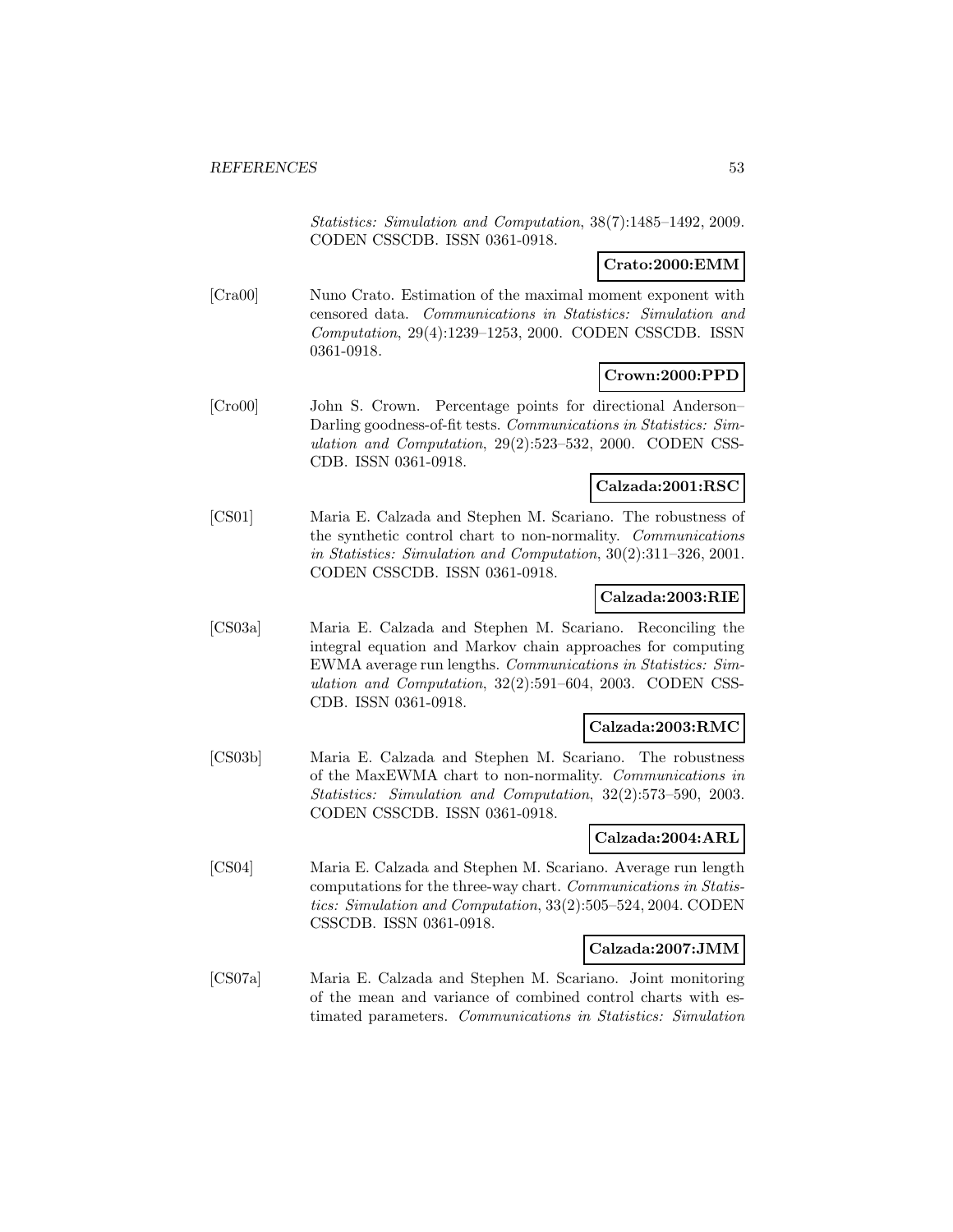and Computation, 36(5):1115–1134, 2007. CODEN CSSCDB. ISSN 0361-0918.

## **Corain:2007:CRC**

[CS07b] Livio Corain and Luigi Salmaso. A critical review and a comparative study on conditional permutation tests for two-way ANOVA. Communications in Statistics: Simulation and Computation, 36 (4):791–805, 2007. CODEN CSSCDB. ISSN 0361-0918.

# **Chiu:2008:FIR**

[CS08a] Wen-Chih Chiu and Shey-Huei Sheu. Fast initial response features for Poisson GWMA control charts. Communications in Statistics: Simulation and Computation, 37(7):1422–1439, 2008. CODEN CSSCDB. ISSN 0361-0918.

### **Christou:2008:SRM**

[CS08b] Nicolas Christou and Gary Simon. Spatial regression models using inter-region distances in a non-random context. Communications in Statistics: Simulation and Computation, 37(7):1356– 1376, 2008. CODEN CSSCDB. ISSN 0361-0918.

### **Cordeiro:2008:CFT**

[CS08c] Gauss M. Cordeiro and Borko D. Stosić. Correcting four test statistics for one-parameter distributions using Mathematica. Communications in Statistics: Simulation and Computation, 37 (8):1663–1681, 2008. CODEN CSSCDB. ISSN 0361-0918.

# **Carpenter:2009:TBS**

[CS09] Mark Carpenter and Parminder Singh. On tests based on sample quasi ranges for ordered alternative (scale case of exponential distribution). Communications in Statistics: Simulation and Computation, 38(4):846–855, 2009. CODEN CSSCDB. ISSN 0361-0918.

# **Calzada:2004:CAR**

[CSC04] Maria E. Calzada, Stephen M. Scariano, and Gemai Chen. Computing average run lengths for the MaxEWMA chart. Communications in Statistics: Simulation and Computation, 33(2):489– 503, 2004. CODEN CSSCDB. ISSN 0361-0918.

### **Castano-Tostado:2000:SSC**

[CT00] Eduardo Castaño-Tostado. Small-sample correction factor of the minimum covariance determinant estimator. Communications in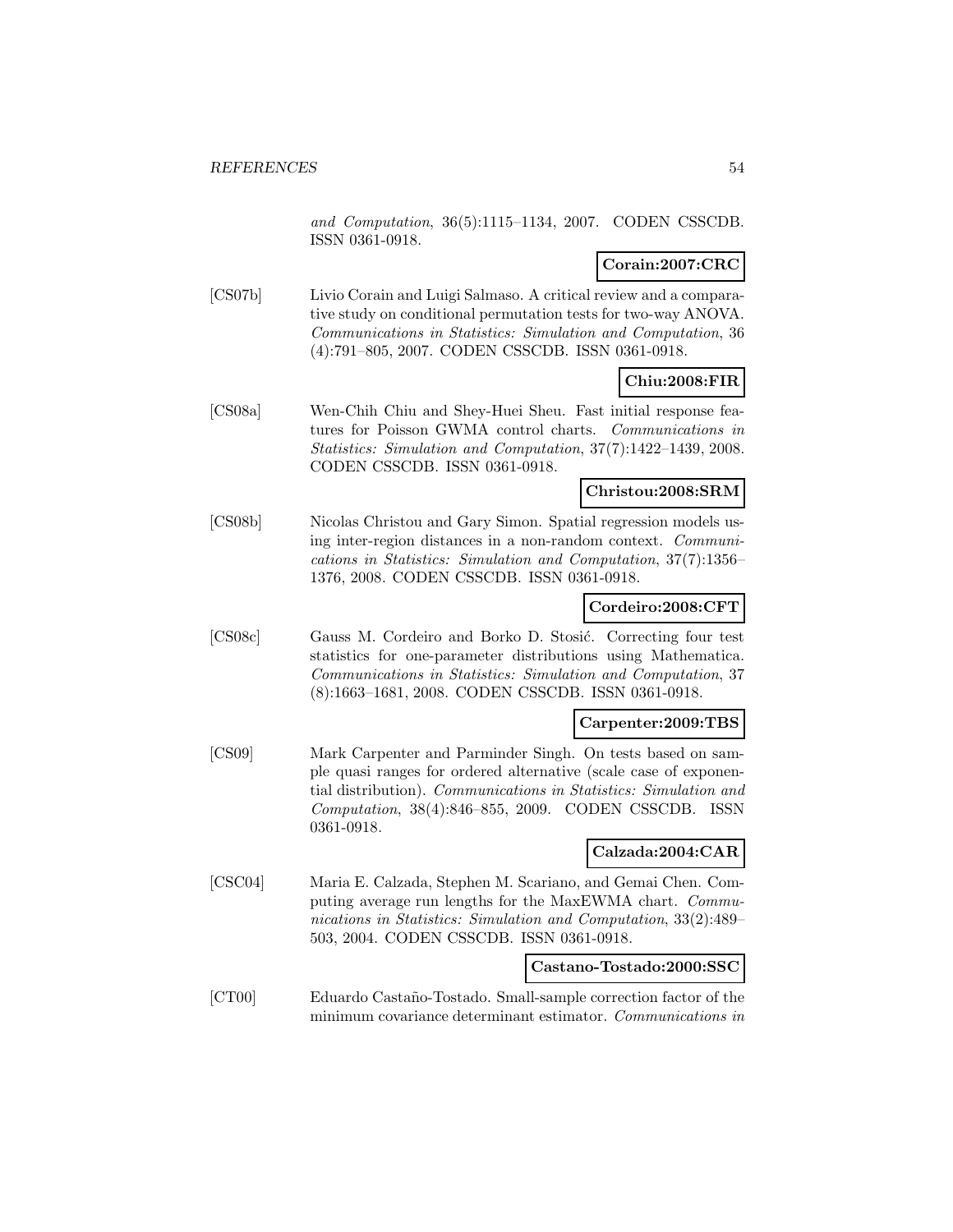Statistics: Simulation and Computation, 29(4):1273–1283, 2000. CODEN CSSCDB. ISSN 0361-0918.

# **Chi:2001:SVT**

[CT01] Yunchan Chi and Min-Hsiao Tsai. Some versatile tests based on the simultaneous use of weighted logrank and weighted Kaplan– Meier statistics. Communications in Statistics: Simulation and Computation, 30(4):743–759, 2001. CODEN CSSCDB. ISSN 0361-0918.

## **Clark:2006:RIS**

[CT06a] A. E. Clark and C. G. Troskie. Regression and ICOMP — a simulation study. Communications in Statistics: Simulation and Computation, 35(3):591–603, 2006. CODEN CSSCDB. ISSN 0361-0918.

## **Clark:2006:RRS**

[CT06b] A. E. Clark and C. G. Troskie. Ridge regression — a simulation study. Communications in Statistics: Simulation and Computation, 35(3):605–619, 2006. CODEN CSSCDB. ISSN 0361-0918.

# **Choudhury:2008:MCA**

[CT08a] Kingshuk Roy Choudhury and Sabin Tabirca. A modular CDF approach for the approximation of percentiles. Communications in Statistics: Simulation and Computation, 37(10):1948–1965, 2008. CODEN CSSCDB. ISSN 0361-0918.

#### **Clark:2008:TSM**

[CT08b] A. E. Clark and C. G. Troskie. Time series and model selection. Communications in Statistics: Simulation and Computation, 37 (4):766–771, 2008. CODEN CSSCDB. ISSN 0361-0918.

#### **Candel:2007:OEV**

[CVKB07] Math J. J. M. Candel, Gerard J. P. Van Breukelen, Larissa Kotova, and Martijn P. F. Berger. Optimality of equal vs. unequal cluster sizes in multilevel intervention studies: A Monte Carlo study for small sample sizes. Communications in Statistics: Simulation and Computation, 37(1):222–239, 2007. CODEN CSSCDB. ISSN 0361-0918.

#### **Chou:2007:SPL**

[CW07] Shihyu Chou and Min-Chiang Wang. Setting policy for on-line process control with dynamic characteristics. Communications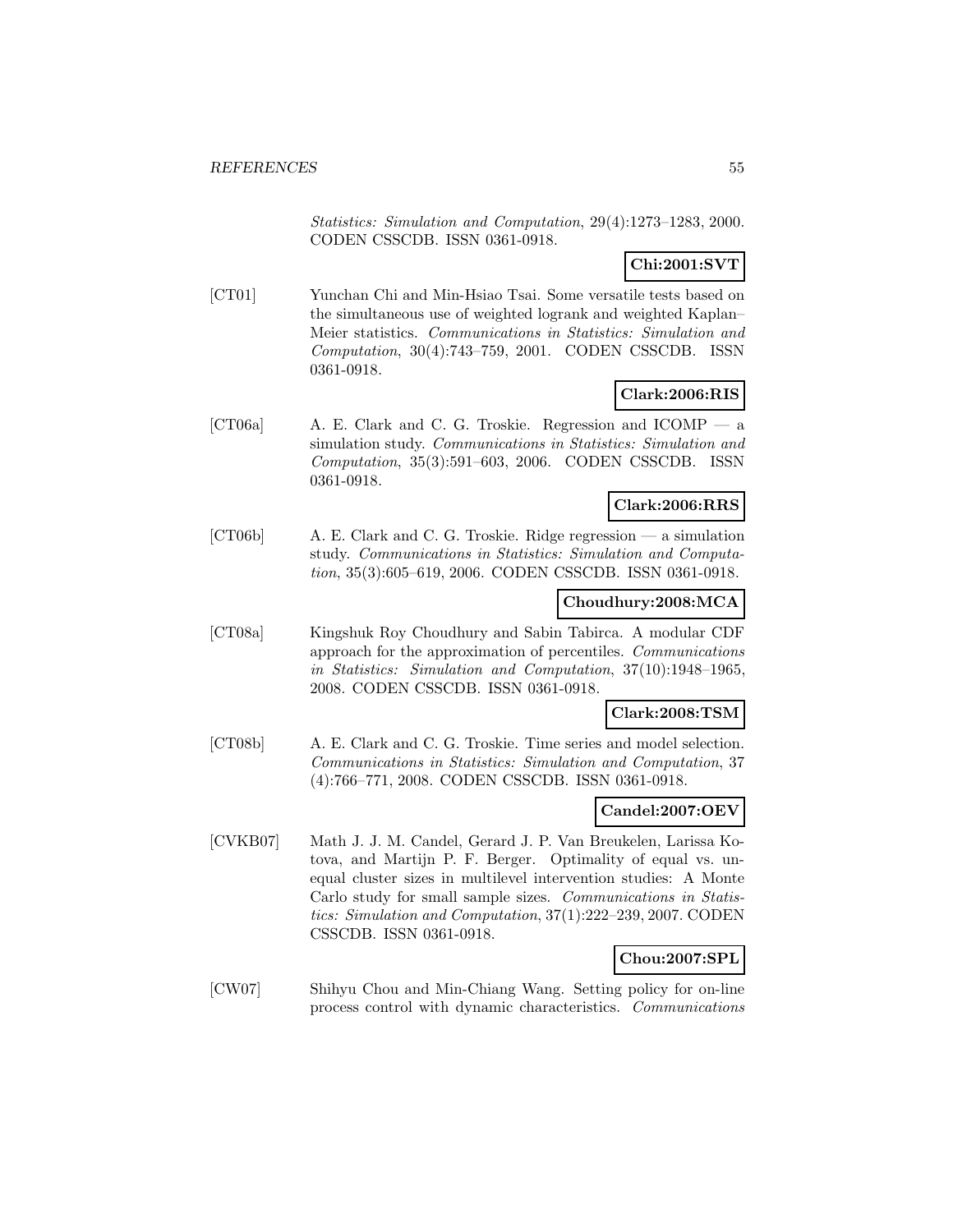in Statistics: Simulation and Computation, 36(1):217–232, 2007. CODEN CSSCDB. ISSN 0361-0918.

# **Chang:2009:LBA**

[CW09a] F. Chang and A. C. M. Wong. A likelihood-based approximation to the cumulative distribution function of the noncentral t distribution. Communications in Statistics: Simulation and Computation, 38(5):1104–1114, 2009. CODEN CSSCDB. ISSN 0361-0918.

# **Cui:2009:SSP**

[CW09b] Xinping Cui and Jason Wilson. A simulation study on the probability of correct selection for large k populations. Communications in Statistics: Simulation and Computation, 38(6):1244– 1255, 2009. CODEN CSSCDB. ISSN 0361-0918.

### **Chou:2006:JED**

[CWC06] Chao-Yu Chou, Chin-Chun Wu, and Chung-Ho Chen. Joint economic design of variable sampling intervals  $(X)$  and R charts using genetic algorithms. Communications in Statistics: Simulation and Computation, 35(4):1027–1043, 2006. CODEN CSS-CDB. ISSN 0361-0918.

## **Cui:2003:SNA**

[CX03] Lirong Cui and M. Xie. Some normal approximations for renewal function of large Weibull shape parameter. Communications in Statistics: Simulation and Computation, 32(1):1–16, 2003. CO-DEN CSSCDB. ISSN 0361-0918.

### **Cotos-Yanez:2004:PAM**

[CYGMPS04] T. R. Cotos-Yáñez, W. González-Manteiga, and J. M. Prada-Sánchez. Prediction with additive models-simulation and application with real data. Communications in Statistics: Simulation and Computation, 33(3):825–842, 2004. CODEN CSSCDB. ISSN 0361-0918.

# **Chan:2000:SID**

[CZ00] Lai K. Chan and Jian Zhang. Some issues in the design of EWMA charts. Communications in Statistics: Simulation and Computation, 29(1):201–217, 2000. CODEN CSSCDB. ISSN 0361-0918.

### **Donohue:2007:ARB**

[DAG07] Michael Donohue, Ian Abramson, and Anthony Gamst. Asynergistic regression based on maximized rank correlation. Com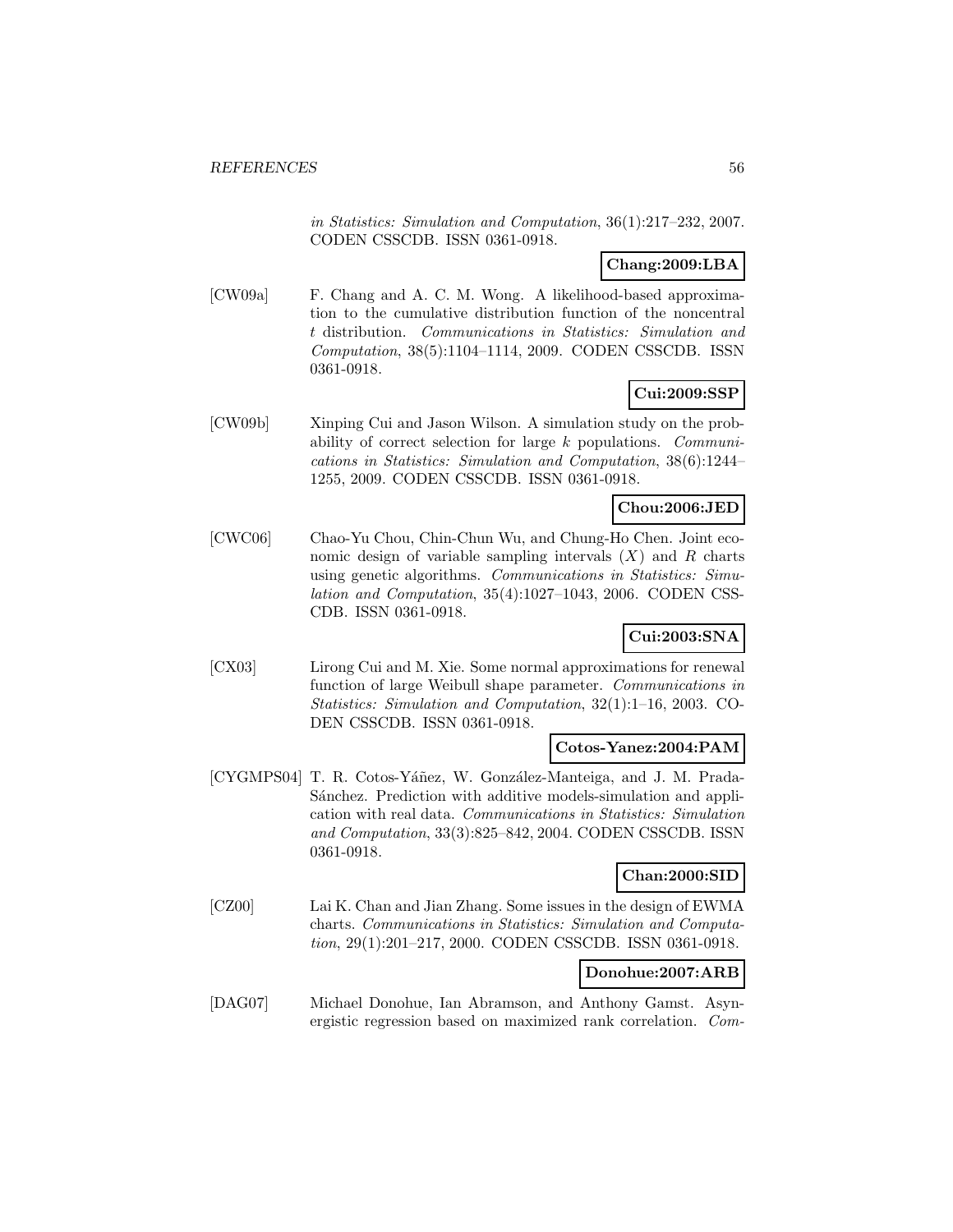munications in Statistics: Simulation and Computation, 37(1): 92–105, 2007. CODEN CSSCDB. ISSN 0361-0918.

# **Darne:2009:SRE**

[Dar09] Olivier Darné. Spurious rejections with endogenous break unit root tests in the presence of outliers and breaks. Communications in Statistics: Simulation and Computation, 38(5):1037– 1050, 2009. CODEN CSSCDB. ISSN 0361-0918.

#### **delCastillo:2003:SSP**

[dCPC03] Enrique del Castillo, Rong Pan, and Bianca M. Colosimo. Small sample performance of some statistical setup adjustment methods. Communications in Statistics: Simulation and Computation, 32(3):923–941, 2003. CODEN CSSCDB. ISSN 0361-0918.

# **DeCanditiis:2006:PBC**

[De 06] Daniela De Canditiis. Pointwise Bayesian credible intervals for regularized linear wavelet estimators. Communications in Statistics: Simulation and Computation, 35(1):61–77, 2006. CODEN CSSCDB. ISSN 0361-0918.

#### **DeMartini:2008:ERS**

[De 08] D. De Martini. Evaluating the risk in sample size determination. Communications in Statistics: Simulation and Computation, 37 (9):1776–1784, 2008. CODEN CSSCDB. ISSN 0361-0918.

#### **Demirtas:2007:PAH**

[Dem07] Hakan Demirtas. Practical advice on how to impute continuous data when the ultimate interest centers on dichotomized outcomes through pre-specified thresholds. Communications in Statistics: Simulation and Computation, 36(4):871–889, 2007. CODEN CSSCDB. ISSN 0361-0918.

#### **DeGooijer:2007:TMC**

[DG07a] Jan G. De Gooijer and Ali Gannoun. TR multivariate conditional median estimation. Communications in Statistics: Simulation and Computation, 36(1):165–176, 2007. CODEN CSSCDB. ISSN 0361-0918.

#### **Dong:2007:ELR**

[DG07b] Lauren Bin Dong and David E. A. Giles. An empirical likelihood ratio test for normality. Communications in Statistics: Simulation and Computation, 36(1):197–215, 2007. CODEN CSSCDB. ISSN 0361-0918.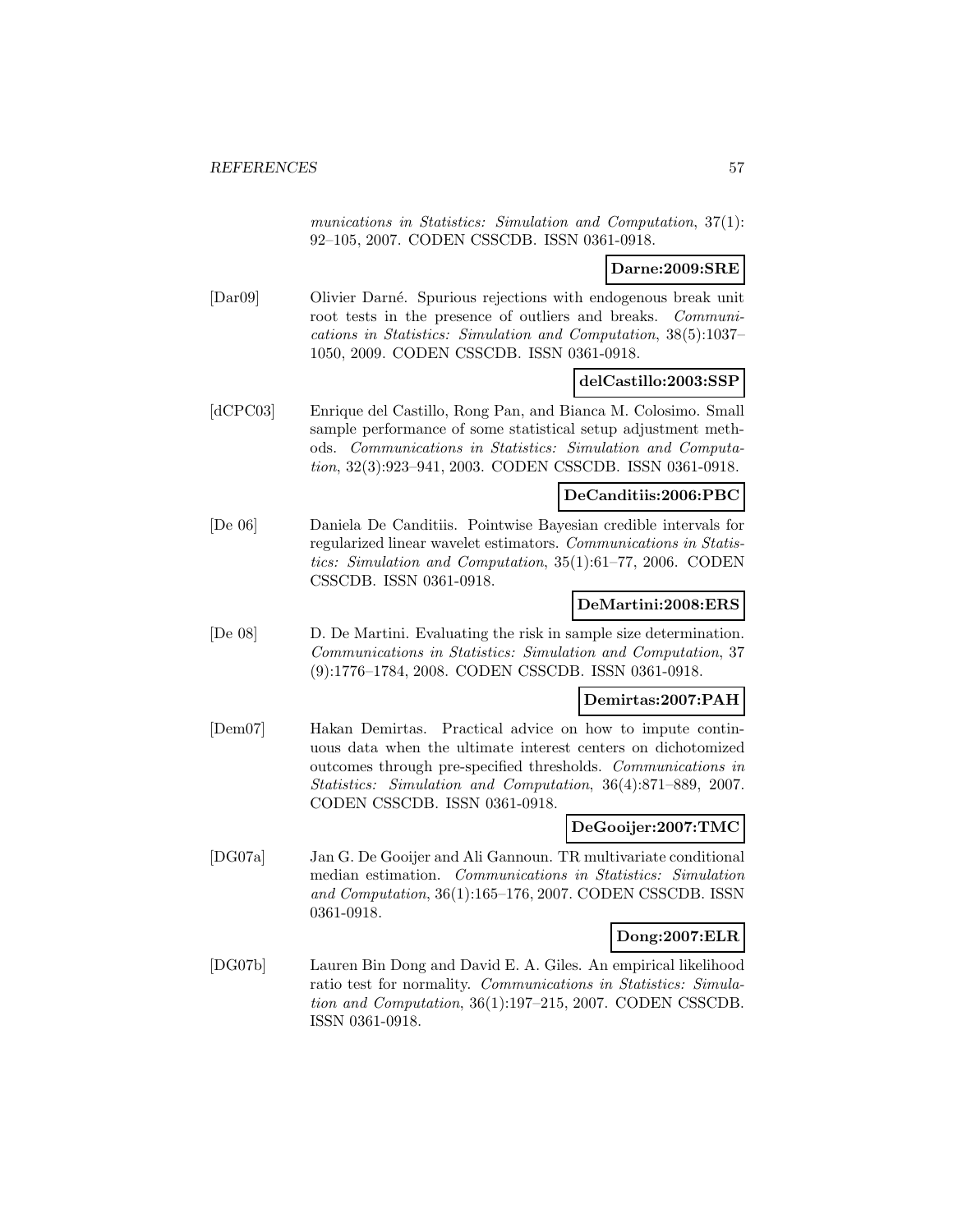#### **Diongue:2008:EFG**

[DG08] Abdou Kâ Diongue and Dominique Guégan. Estimation of kfactor GIGARCH process: A Monte Carlo study. Communications in Statistics: Simulation and Computation, 37(10):2037– 2049, 2008. CODEN CSSCDB. ISSN 0361-0918.

## **Das:2002:ODP**

[DGK02] Tapas K. Das, Abhijit Gosavi, and Krishna Mohan Kanchibhatta. Optimal design of plans for acceptance sampling by variables with inverse Gaussian distribution. Communications in Statistics: Simulation and Computation, 31(3):463–488, 2002. CODEN CSSCDB. ISSN 0361-0918.

## **Domma:2009:SMT**

[DGP09] Filippo Domma, Sabrina Giordano, and Pier Francesco Perri. Statistical modeling of temporal dependence in financial data via a copula function. Communications in Statistics: Simulation and Computation, 38(4):703–728, 2009. CODEN CSSCDB. ISSN 0361-0918.

### **DiBucchianico:2008:SCS**

[DGVK08] Alessandro Di Bucchianico, Jan Friso Groote, Kees Van Hee, and Ronald Kruidhof. Statistical certification of software systems. Communications in Statistics: Simulation and Computation, 37 (2):346–359, 2008. CODEN CSSCDB. ISSN 0361-0918.

### **Davies:2008:NRE**

[DGW08] Laurie Davies, Ursula Gather, and Henrike Weinert. Nonparametric regression as an example of model choice. Communications in Statistics: Simulation and Computation, 37(2):274–289, 2008. CODEN CSSCDB. ISSN 0361-0918.

### **Derflinger:2005:AOD**

[DH05] Gerhard Derflinger and Wolfgang Hörmann. Asymptotically optimal design points for rejection algorithms. Communications in Statistics: Simulation and Computation, 34(4):879–893, 2005. CODEN CSSCDB. ISSN 0361-0918.

#### **Demirtas:2008:MIU**

[DH08] Hakan Demirtas and Donald Hedeker. Multiple imputation under power polynomials. Communications in Statistics: Simulation and Computation, 37(8):1682–1695, 2008. CODEN CSSCDB. ISSN 0361-0918.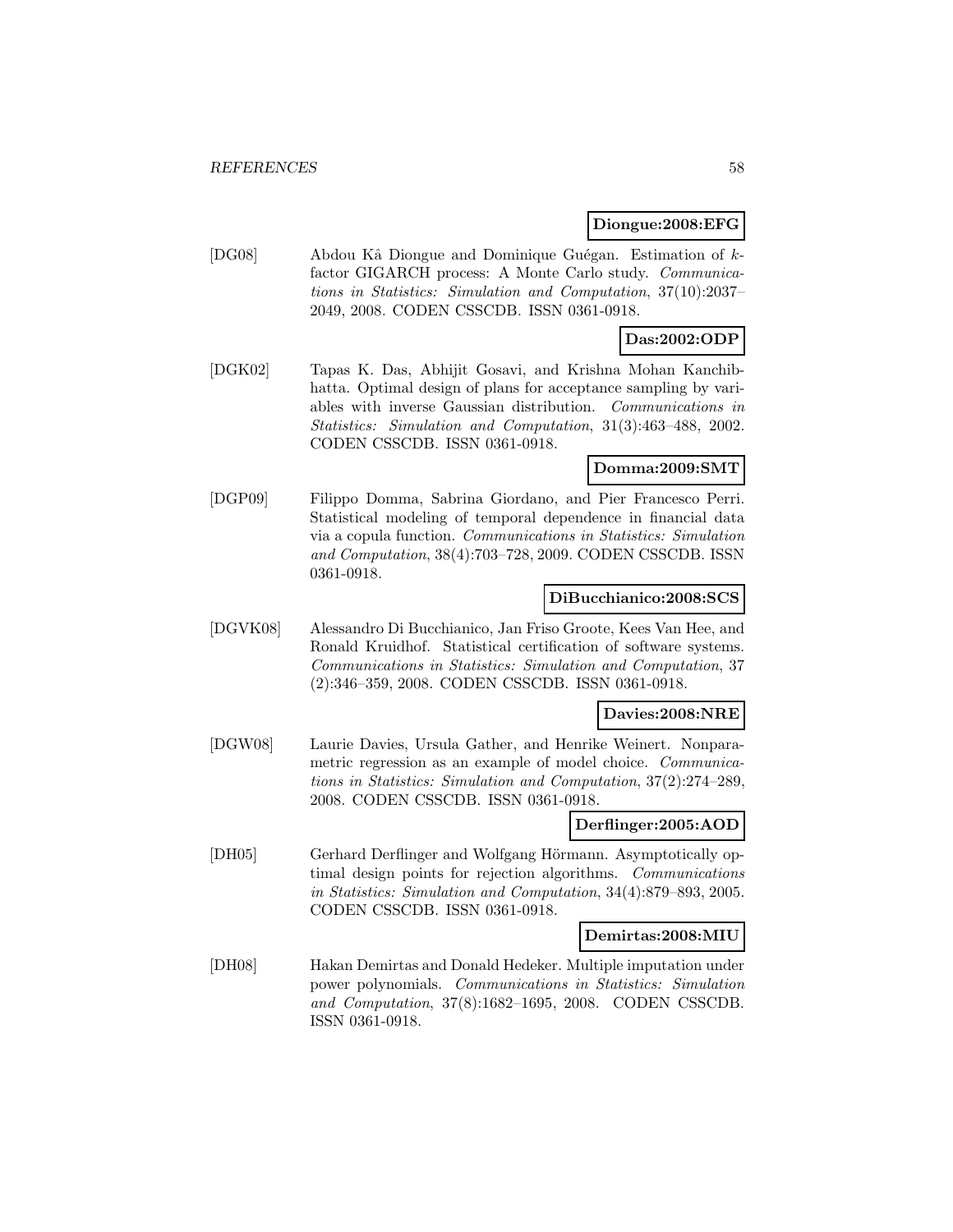### **Doray:2009:SSM**

[DJL09] Louis G. Doray, Shu Mei Jiang, and Andrew Luong. Some simple method of estimation for the parameters of the discrete stable distribution with the probability generating function. *Communi*cations in Statistics: Simulation and Computation, 38(9):2004– 2017, 2009. CODEN CSSCDB. ISSN 0361-0918.

# **Davis:2002:SZC**

[DK02] Robert B. Davis and Timothy C. Krehbiel. Shewhart and zone control chart performance under linear trend. Communications in Statistics: Simulation and Computation, 31(1):91–96, 2002. CODEN CSSCDB. ISSN 0361-0918.

# **David:2007:BVF**

[DLS07] Ingrid David, Tristan Lorino, and Moez Sanaa. Bayesian versus frequentist approach of the frailty Cox model, application to calf gastroenteritis. Communications in Statistics: Simulation and Computation, 36(6):1309–1320, 2007. CODEN CSSCDB. ISSN 0361-0918.

## **Downer:2004:PPC**

[DM04] Robert G. Downer and E. Barry Moser. Prediction performance of correlated error procedures for spatial counts. Communications in Statistics: Simulation and Computation, 33(2):363–375, 2004. CODEN CSSCDB. ISSN 0361-0918.

# **DeGiovanni:2008:TCA**

[DN08] Livia De Giovanni and Maurizio Naldi. Tests of correlation among wavelet-based estimates for long memory processes. Communications in Statistics: Simulation and Computation, 37(2): 301–313, 2008. CODEN CSSCDB. ISSN 0361-0918.

#### **Domma:2007:ADM**

[Dom07] Filippo Domma. Asymptotic distribution of the maximum likelihood estimators of the parameters of the right-truncated Dagum distribution. Communications in Statistics: Simulation and Computation, 36(6):1187–1199, 2007. CODEN CSSCDB. ISSN 0361-0918.

#### **Delicado:2001:CED**

[DP01] P. Delicado and I. Placencia. Comparing empirical distributions of p-values from simulations. Communications in Statistics: Simulation and Computation, 30(2):403–422, 2001. CODEN CSS-CDB. ISSN 0361-0918.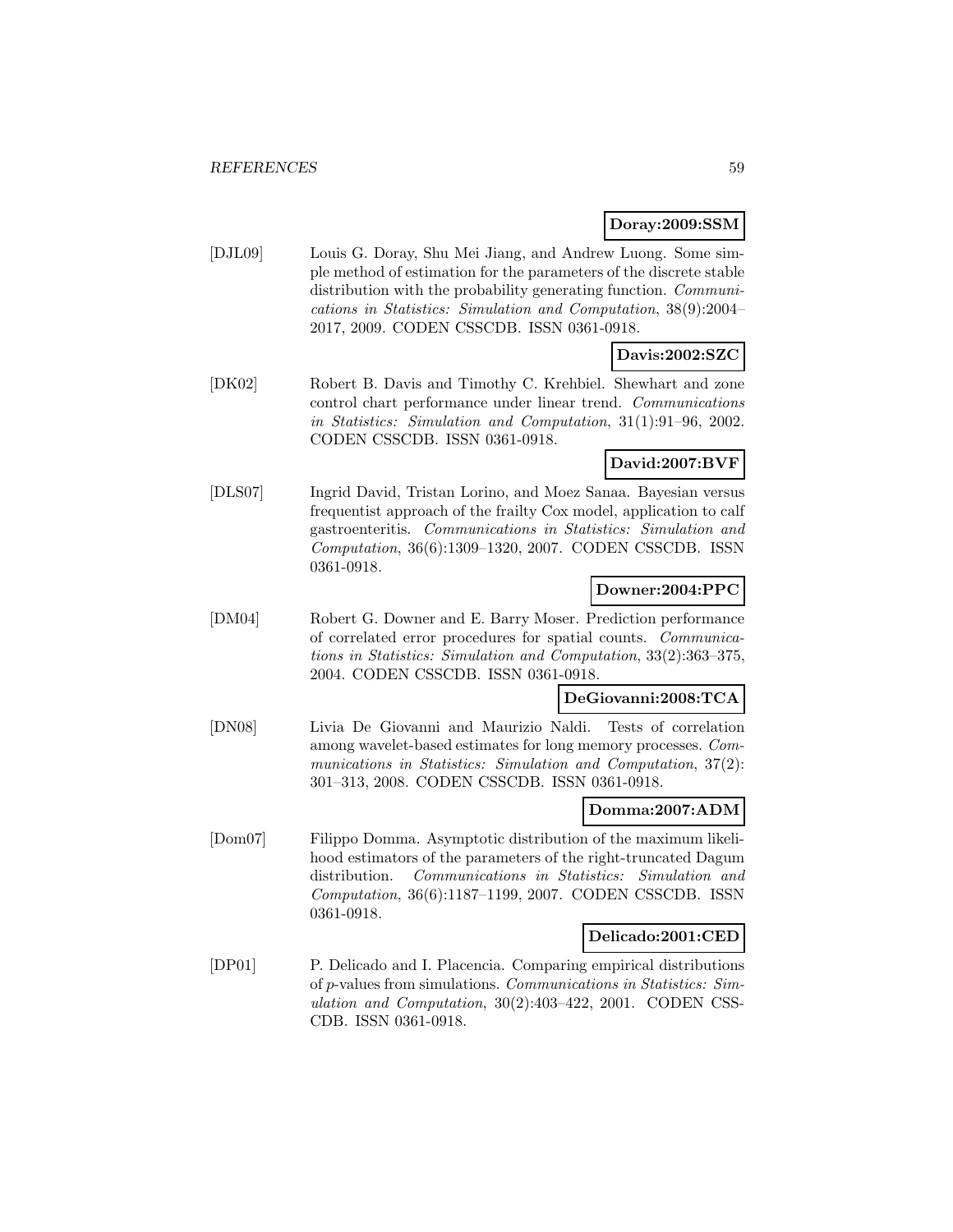#### **Drignei:2005:NSM**

[Dri05] Dorin Drignei. A nonstationary statistical model for computationally intensive numerical ordinary differential systems. Communications in Statistics: Simulation and Computation, 34(3): 737–750, 2005. CODEN CSSCDB. ISSN 0361-0918.

## **Dobric:2005:TGF**

[DS05] Jadran Dobrić and Friedrich Schmid. Testing goodness of fit for parametric families of copulas-application to financial data. Communications in Statistics: Simulation and Computation, 34 (4):1053–1068, 2005. CODEN CSSCDB. ISSN 0361-0918.

#### **daSilva:2009:CPI**

[dSC09] D. N. da Silva and G. M. Cordeiro. A computer program to improve LR tests for generalized linear models. Communications in Statistics: Simulation and Computation, 38(10):2184–2197, 2009. CODEN CSSCDB. ISSN 0361-0918.

# **Dasgupta:2000:CCL**

[DSMM00] Nairanjana Dasgupta, John D. Spurrier, Edward Martinez, and Barry C. Moore. Comparison to control in logistic regression. Communications in Statistics: Simulation and Computation, 29 (4):1039–1057, 2000. CODEN CSSCDB. ISSN 0361-0918.

### **da-Silva:2003:BES**

[dSRLM03] Cibele Q. da Silva, Josemar Rodrigues, José G. Leite, and Luis A. Milan. Bayesian estimation of the size of a closed population using photo-ID data with part of the population uncatchable. Communications in Statistics: Simulation and Computation, 32 (3):677–696, 2003. CODEN CSSCDB. ISSN 0361-0918.

#### **deUna-Alvarez:2004:BVN**

[dUÁS04] Jacobo de Uña-Álvarez and Ángeles Saavedra. Bias and variance of the nonparametric MLE under length-biased censored sampling: A simulation study. Communications in Statistics: Simulation and Computation, 33(2):397–413, 2004. CODEN CSS-CDB. ISSN 0361-0918.

#### **Demirel:2003:NMP**

[DW03] Omer F. Demirel and Thomas R. Willemain. Nonparametric methods of process discrimination and model validation using zero crossings. Communications in Statistics: Simulation and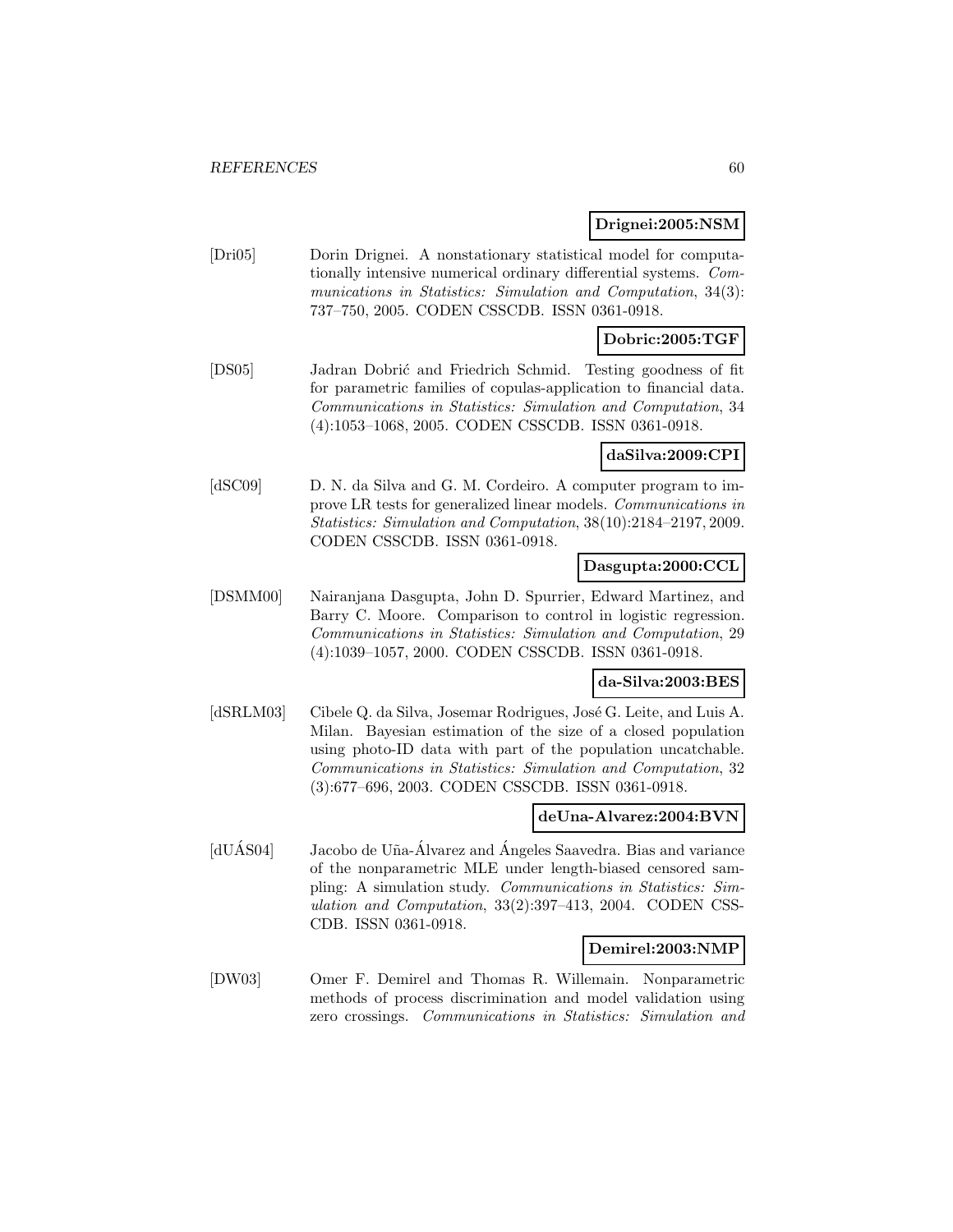Computation, 32(2):517–539, 2003. CODEN CSSCDB. ISSN 0361-0918.

# **Deng:2009:IGF**

[DWZ09] Xin Deng, Shuwen Wan, and Biao Zhang. An improved goodnessof-fit test for logistic regression models based on case-control data by random partition. Communications in Statistics: Simulation and Computation, 38(2):233–243, 2009. CODEN CSSCDB. ISSN 0361-0918.

# **Dasgupta:2000:SHS**

[DXC<sup>+</sup>00] Nairanjana Dasgupta, Peijin Xie, Monte O. Cheney, Lyle Broemeling, and C. Harold Mielke, Jr. The Spokane Heart Study: Weibull regression and coronary artery disease. Communications in Statistics: Simulation and Computation, 29(3):747–761, 2000. CODEN CSSCDB. ISSN 0361-0918.

## **Diebolt:2001:TGF**

[DZ01] Jean Diebolt and Jacques Zuber. On testing the goodness-of-fit of nonlinear heteroscedastic regression models. Communications in Statistics: Simulation and Computation, 30(1):195–216, 2001. CODEN CSSCDB. ISSN 0361-0918.

# **Economou:2007:PPO**

[EC07] P. Economou and C. Caroni. Parametric proportional odds frailty models. Communications in Statistics: Simulation and Computation, 36(6):1295–1307, 2007. CODEN CSSCDB. ISSN 0361- 0918.

#### **Economou:2008:GTF**

[EC08] P. Economou and C. Caroni. Graphical tests for the frailty distribution in the shared frailty model. Communications in Statistics: Simulation and Computation, 37(5):978–992, 2008. CODEN CSSCDB. ISSN 0361-0918.

# **Esteban:2001:MCC**

[ECMV01] M. D. Esteban, M. E. Castellanos, D. Morales, and I. Vajda. Monte Carlo comparison of four normality tests using different entropy estimates. Communications in Statistics: Simulation and Computation, 30(4):761–785, 2001. CODEN CSSCDB. ISSN 0361-0918.

# **Evans:2008:DKS**

[EDL08] Diane L. Evans, John H. Drew, and Lawrence M. Leemis. The distribution of the Kolmogorov–Smirnov, Cramér–von Mises, and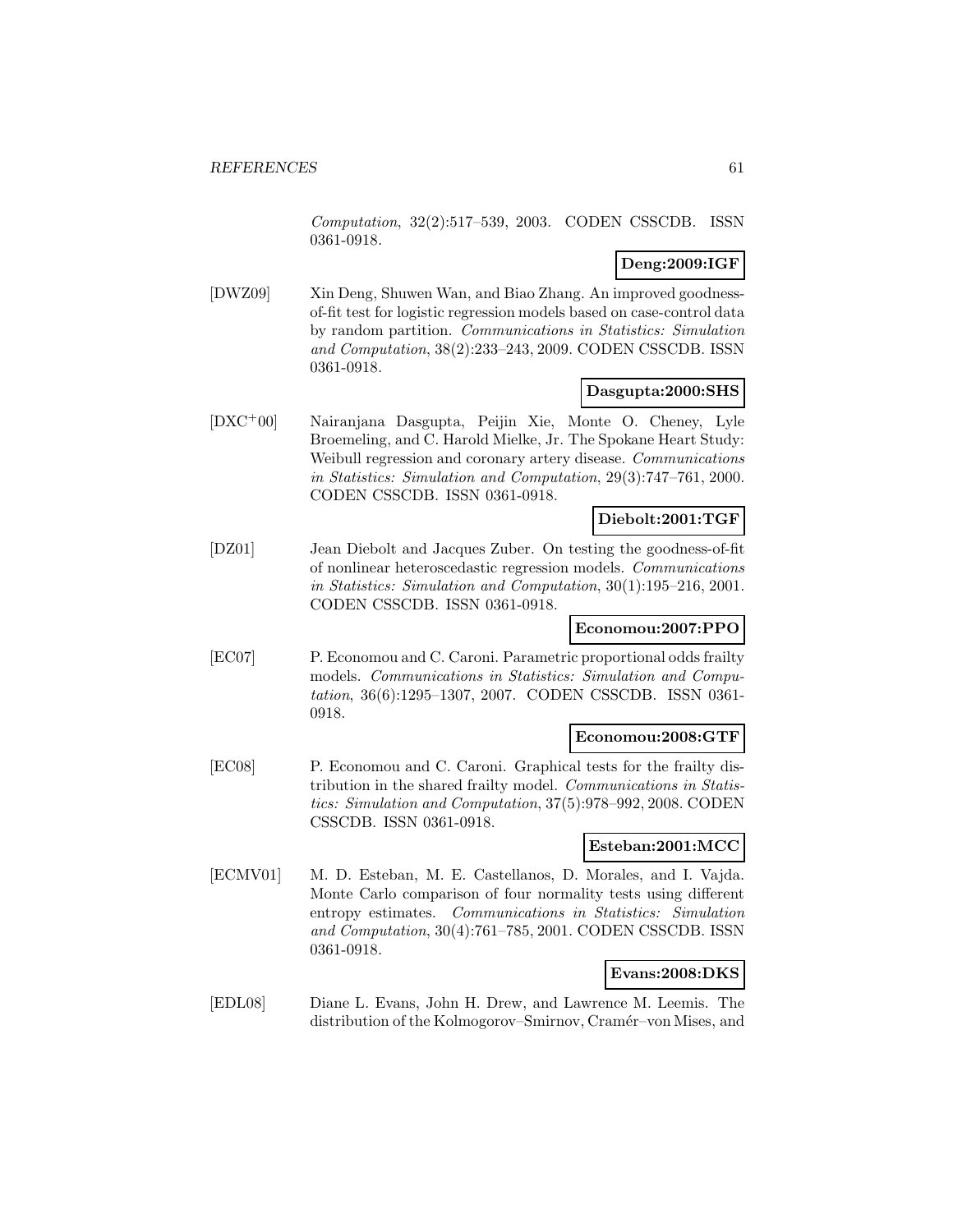Anderson–Darling test statistics for exponential populations with estimated parameters. Communications in Statistics: Simulation and Computation, 37(7):1396–1421, 2008. CODEN CSSCDB. ISSN 0361-0918.

### **Ebrahem:2009:EPT**

[EEK09] Mohammed Al-Haj Ebrahem, Omar Eidous, and Gharam Kmail. Estimating percentiles of time-to-failure distribution obtained from a linear degradation model using kernel density method. Communications in Statistics: Simulation and Computation, 38 (9):1811–1822, 2009. CODEN CSSCDB. ISSN 0361-0918.

# **Evans:2004:GFT**

[EH04] Scott R. Evans, Ph. D. and David W. Hosmer, Jr., Ph. D.. Goodness of fit tests for logistic GEE models: Simulation results. Communications in Statistics: Simulation and Computation, 33(1): 247–258, 2004. CODEN CSSCDB. ISSN 0361-0918.

#### **Evangelaras:2005:PPC**

[EKK05] H. Evangelaras, E. Kolaiti, and C. Koukouvinos. Projection properties of certain three-level main effect plans with quantitative factors. Communications in Statistics: Simulation and Computation, 34(4):939–955, 2005. CODEN CSSCDB. ISSN 0361-0918.

# **Esteban:2007:NGF**

[EMMS07] M. D. Esteban, Y. Marhuenda, D. Morales, and A. Sánchez. New goodness-of-fit tests based on sample quantiles. Communications in Statistics: Simulation and Computation, 36(3):631–642, 2007. CODEN CSSCDB. ISSN 0361-0918.

#### **Eryilmaz:2008:CSS**

[Ery08] Serkan Eryilmaz. Consecutive k-out-of-n: G system in stressstrength setup. Communications in Statistics: Simulation and Computation, 37(3):579–589, 2008. CODEN CSSCDB. ISSN 0361-0918.

#### **Escribano:2006:NCN**

[ESA06] Alvaro Escribano, Ana E. Sipols, and Felipe Aparicio. Nonlinear cointegration and nonlinear error correction: Record counting cointegration tests. Communications in Statistics: Simulation and Computation, 35(4):939–956, 2006. CODEN CSSCDB. ISSN 0361-0918.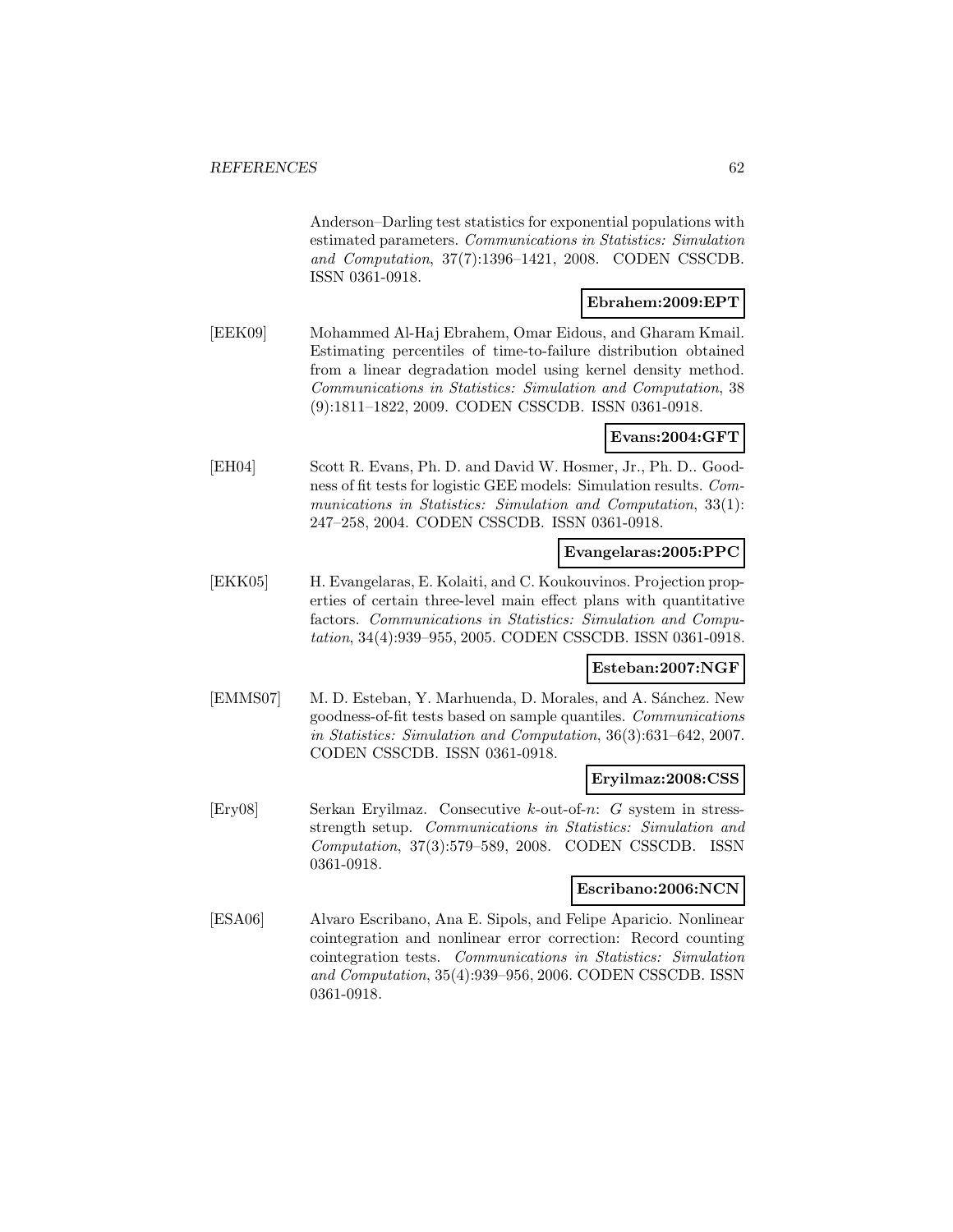#### **Evangelopoulos:2008:DPD**

[ESFCS08] Nicholas Evangelopoulos, Anna Sidorova, Stergios Fotopoulos, and Indushobha Chengalur-Smith. Determining process death based on censored activity data. Communications in Statistics: Simulation and Computation, 37(8):1647–1662, 2008. CODEN CSSCDB. ISSN 0361-0918.

# **Farnum:2006:CFA**

[Far06] Nicholas R. Farnum. Closed-form approximation for the AOQL of attributes acceptance sample plans. Communications in Statistics: Simulation and Computation, 35(4):1057–1065, 2006. CO-DEN CSSCDB. ISSN 0361-0918.

# **Feddag:2008:SIM**

[Fed08] Mohand L. Feddag. Statistical inference for the multidimensional mixed Rasch model. Communications in Statistics: Simulation and Computation, 37(9):1732–1749, 2008. CODEN CSSCDB. ISSN 0361-0918.

### **Feltovich:2005:CVR**

[Fel05] Nick Feltovich. Critical values for the robust rank-order test. Communications in Statistics: Simulation and Computation, 34 (3):525–547, 2005. CODEN CSSCDB. ISSN 0361-0918.

#### **Figueiredo:2005:DTB**

[FG05] Adelaide Figueiredo and Paulo Gomes. Discordancy test for the bipolar Watson distribution defined on the hypersphere. Communications in Statistics: Simulation and Computation, 34(1): 145–153, 2005. CODEN CSSCDB. ISSN 0361-0918.

#### **Fard:2008:AVC**

[FH08] Mir Nabi Pirouzi Fard and Björn Holmquist. Approximations of variances and covariances for order statistics from the standard extreme value distribution. Communications in Statistics: Simulation and Computation, 37(8):1500–1506, 2008. CODEN CSSCDB. ISSN 0361-0918.

# **Ferreira:2009:CHM**

[FH09] Laura Ferreira and David B. Hitchcock. A comparison of hierarchical methods for clustering functional data. Communications in Statistics: Simulation and Computation, 38(9):1925–1949, 2009. CODEN CSSCDB. ISSN 0361-0918.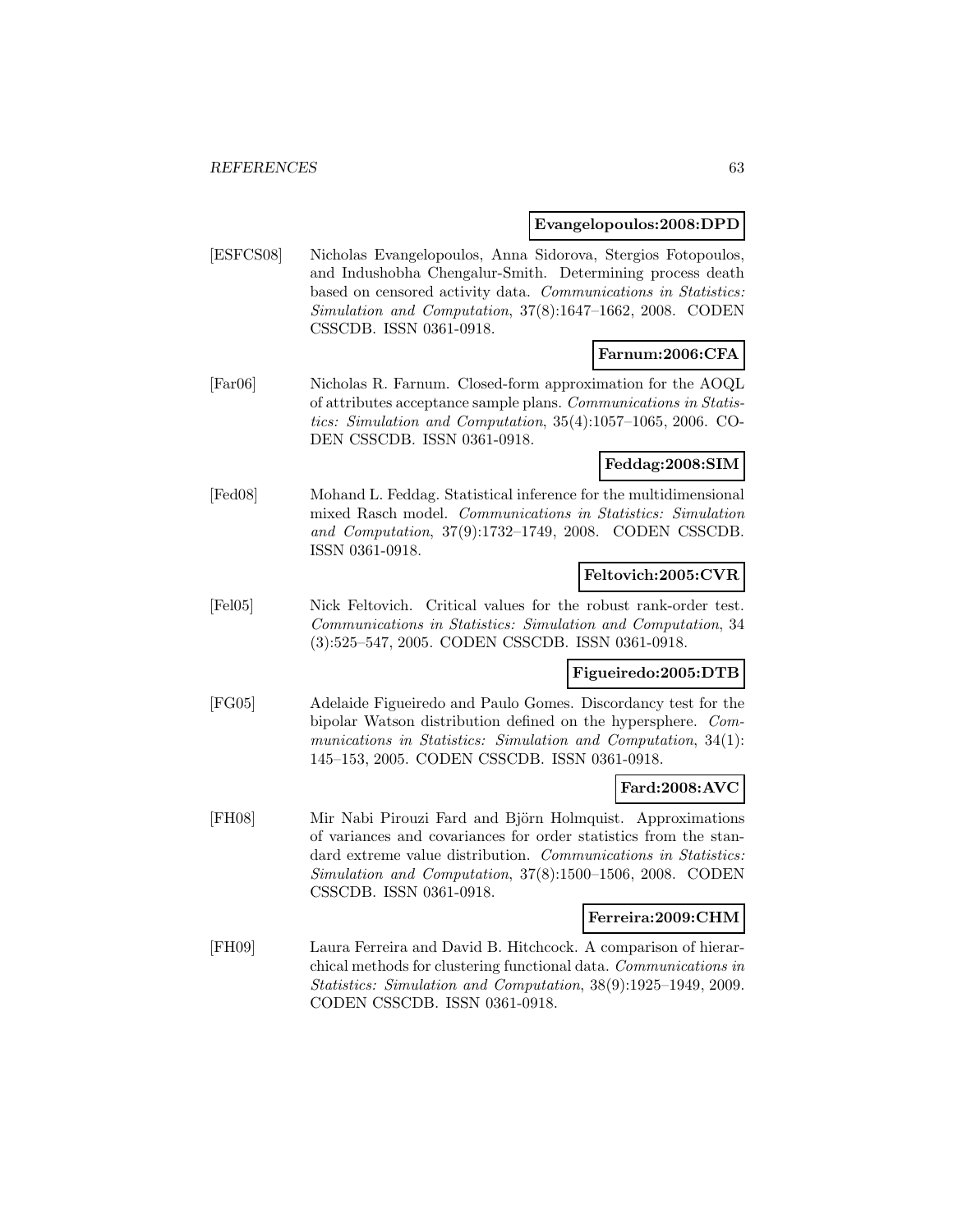#### **Figueiredo:2004:TRS**

[Fig04] Adelaide Figueiredo. Test for rotational symmetry of data from the Watson distribution defined on the hypersphere. Communications in Statistics: Simulation and Computation, 33(4):937–943, 2004. CODEN CSSCDB. ISSN 0361-0918.

# **Figueiredo:2007:DTB**

[Fig07] Adelaide Figueiredo. Discordancy tests based on the likelihood ratio for the bipolar Watson distribution on the hypersphere. Communications in Statistics: Simulation and Computation, 36 (2):413–421, 2007. CODEN CSSCDB. ISSN 0361-0918.

### **Figueiredo:2009:DAM**

[Fig09] Adelaide Figueiredo. Discriminant analysis for the von Mises– Fisher distribution. Communications in Statistics: Simulation and Computation, 38(9):1991–2003, 2009. CODEN CSSCDB. ISSN 0361-0918.

## **Frederic:2008:TML**

[FL08] Patrizio Frederic and Frank Lad. Two moments of the logitnormal distribution. Communications in Statistics: Simulation and Computation, 37(7):1263–1269, 2008. CODEN CSSCDB. ISSN 0361-0918.

# **Fog:2008:CMW**

[Fog08a] Agner Fog. Calculation methods for Wallenius' noncentral hypergeometric distribution. Communications in Statistics: Simulation and Computation, 37(2):258–273, 2008. CODEN CSSCDB. ISSN 0361-0918.

# **Fog:2008:SMW**

[Fog08b] Agner Fog. Sampling methods for Wallenius' and Fisher's noncentral hypergeometric distributions. Communications in Statistics: Simulation and Computation, 37(2):241–257, 2008. CODEN CSSCDB. ISSN 0361-0918.

#### **Fornius:2008:SDB**

[For08] Ellinor Fackle Fornius. Sequential designs for binary data with the purpose to maximize the probability of response. Communications in Statistics: Simulation and Computation, 37(6):1219– 1238, 2008. CODEN CSSCDB. ISSN 0361-0918.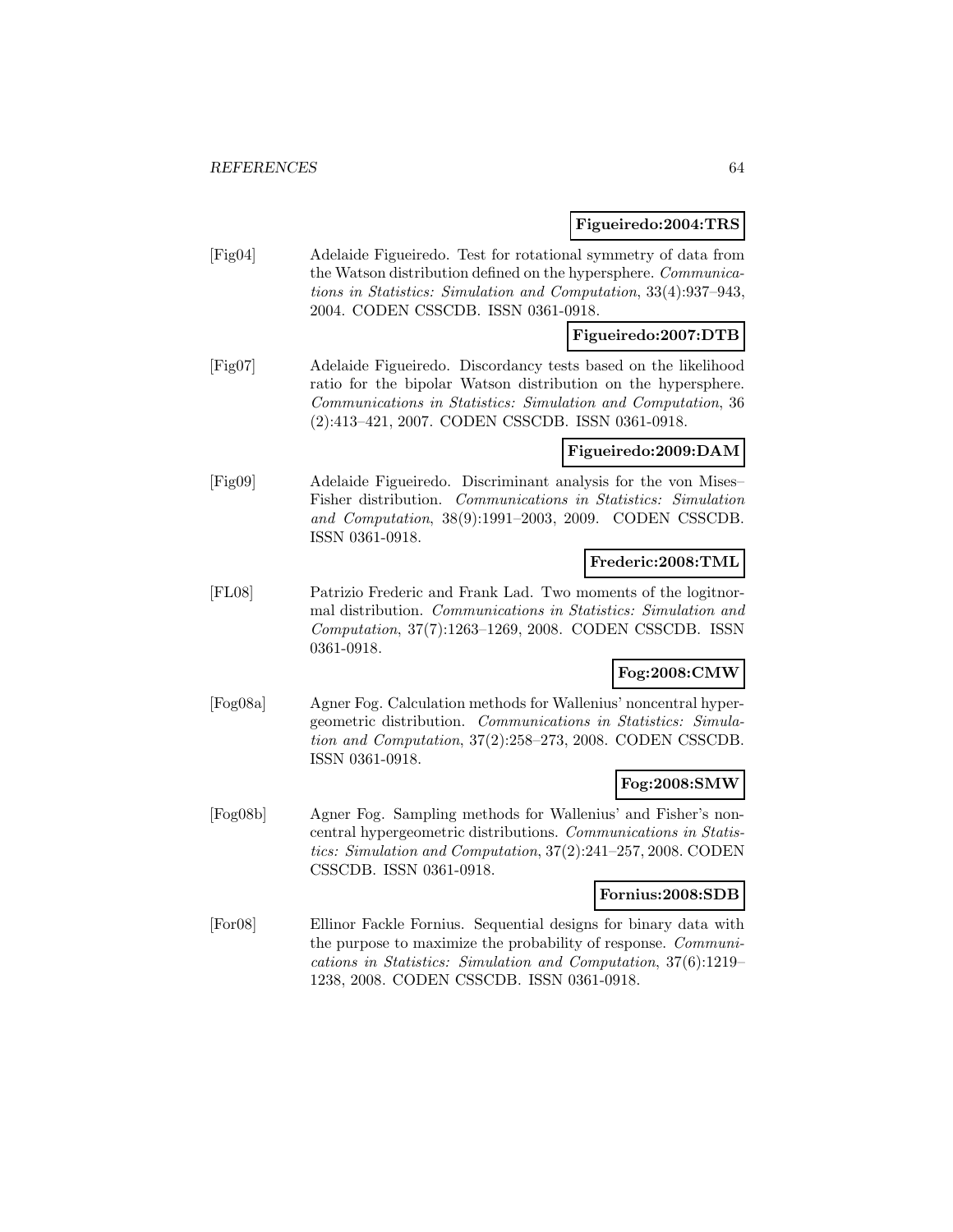#### **Firinguetti:2000:NMS**

[FR00] Luis Firinguetti and Hern´an Rubio. A note on the moments of stochastic shrinkage parameters in ridge regression. Communications in Statistics: Simulation and Computation, 29(3):955–970, 2000. CODEN CSSCDB. ISSN 0361-0918.

### **Fournier:2007:CMD**

[FRB<sup>+</sup>07] B. Fournier, N. Rupin, M. Bigerelle, D. Najjar, and A. Iost. Comments on the mixture detection rule used in SPC control charts. Communications in Statistics: Simulation and Computation, 36 (6):1321–1331, 2007. CODEN CSSCDB. ISSN 0361-0918.

# **From:2001:SNA**

[Fro01] Steven G. From. Some new approximations for the renewal function. Communications in Statistics: Simulation and Computation, 30(1):113–128, 2001. CODEN CSSCDB. ISSN 0361-0918.

### **Fouladi:2004:CTG**

[FS04] Rachel T. Fouladi and Yann-Yann Shieh. A comparison of two general approaches to mixed model longitudinal analyses under small sample size conditions. Communications in Statistics: Simulation and Computation, 33(3):807–824, 2004. CODEN CSS-CDB. ISSN 0361-0918.

# **Fouladi:2008:FTP**

[FS08] Rachel T. Fouladi and James H. Steiger. The Fisher transform of the Pearson product moment correlation coefficient and its square: Cumulants, moments, and applications. *Communica*tions in Statistics: Simulation and Computation, 37(5):928–944, 2008. CODEN CSSCDB. ISSN 0361-0918.

#### **Ford:2009:SSA**

[FS09] George S. Ford and Sarah J. Skinner. Sample size and the accuracy of the generalized Lambda distribution. Communications in Statistics: Simulation and Computation, 38(3):631–637, 2009. CODEN CSSCDB. ISSN 0361-0918.

#### **Franco:2008:CIH**

[FSRC08] Glaura C. Franco, Thiago R. Santos, Juliana A. Ribeiro, and F. R. B. Cruz. Confidence intervals for the hyperparameters in structural models. Communications in Statistics: Simulation and Computation, 37(3):486–497, 2008. CODEN CSSCDB. ISSN 0361-0918.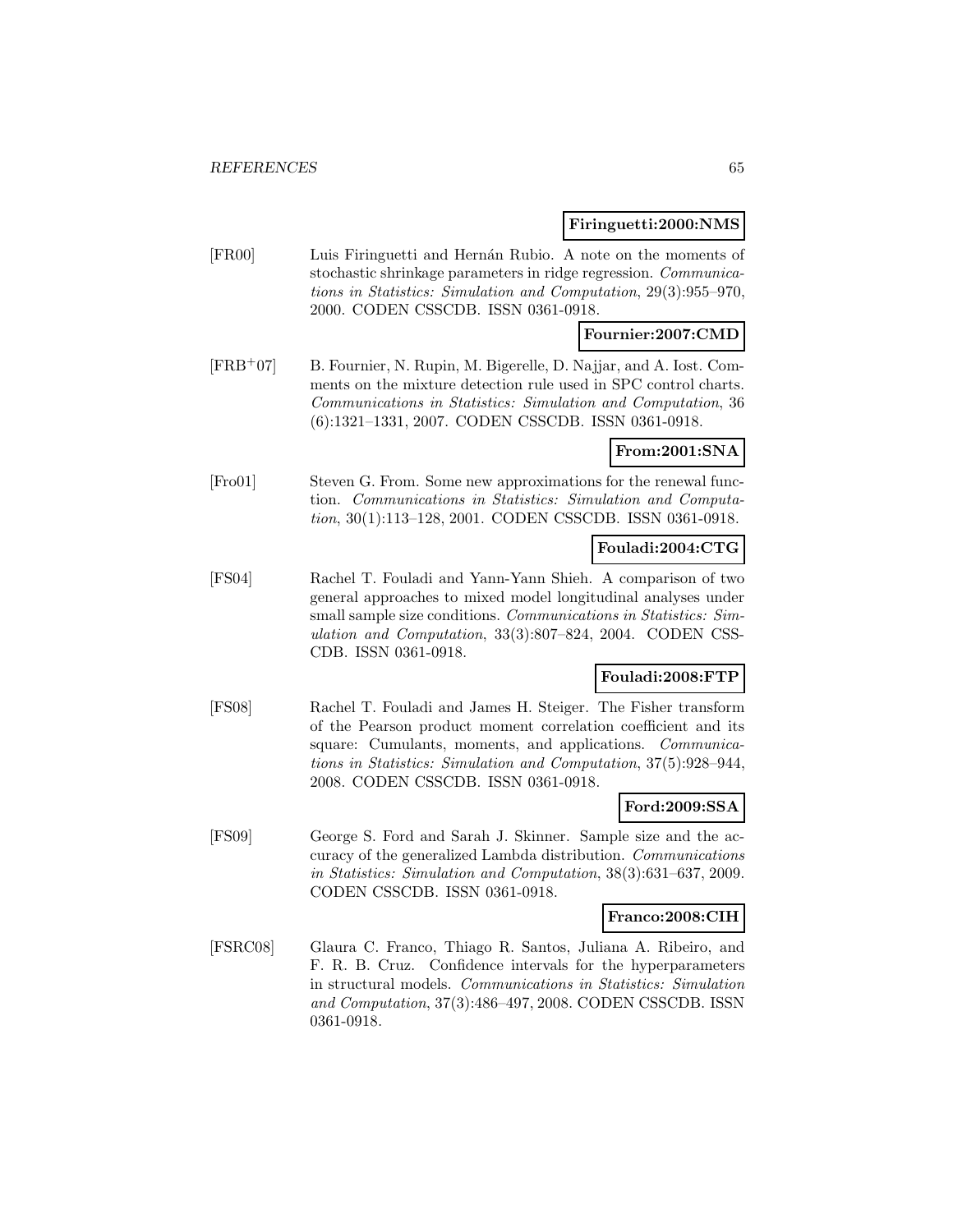# **From:2005:PCI**

[FT05] Steven G. From and Michael Tortorella. Parametric confidence intervals for the renewal function using coupled integral equations. Communications in Statistics: Simulation and Computation, 34(3):663–672, 2005. CODEN CSSCDB. ISSN 0361-0918.

## **Ferdhiana:2008:NTO**

[FTM08] Ridha Ferdhiana, Jeff Terpstra, and Rhonda C. Magel. A nonparametric test for the ordered alternative based on Kendall's correlation coefficient. Communications in Statistics: Simulation and Computation, 37(6):1117–1128, 2008. CODEN CSS-CDB. ISSN 0361-0918.

# **Fukuda:2007:CDU**

[Fuk07a] Kosei Fukuda. Cointegration detection using dynamic factor models. Communications in Statistics: Simulation and Computation, 37(1):143–153, 2007. CODEN CSSCDB. ISSN 0361-0918.

# **Fukuda:2007:MSB**

[Fuk07b] Kosei Fukuda. Model-selection-based detection of unit root allowing for various trend-break types. Communications in Statistics: Simulation and Computation, 37(1):154–166, 2007. CODEN CSSCDB. ISSN 0361-0918.

# **Frick:2003:TSC**

[FV03] H. Frick and T. Van Sant. Two-sample comparisons with the Efron-test under random censorship. Communications in Statistics: Simulation and Computation, 32(2):353–366, 2003. CODEN CSSCDB. ISSN 0361-0918.

# **Feng:2005:WBB**

[FWS05] Huaguang Feng, Thomas R. Willemain, and Nong Shang. Wavelet-based bootstrap for time series analysis. Communications in Statistics: Simulation and Computation, 34(2):393–413, 2005. CODEN CSSCDB. ISSN 0361-0918.

## **Fouladi:2002:TEC**

[FY02] Rachel T. Fouladi and Ronald D. Yockey. Type I error control of two-group multivariate tests on means under conditions of heterogeneous correlation structure and varied multivariate distributions. Communications in Statistics: Simulation and Computation, 31(3):375–400, 2002. CODEN CSSCDB. ISSN 0361-0918.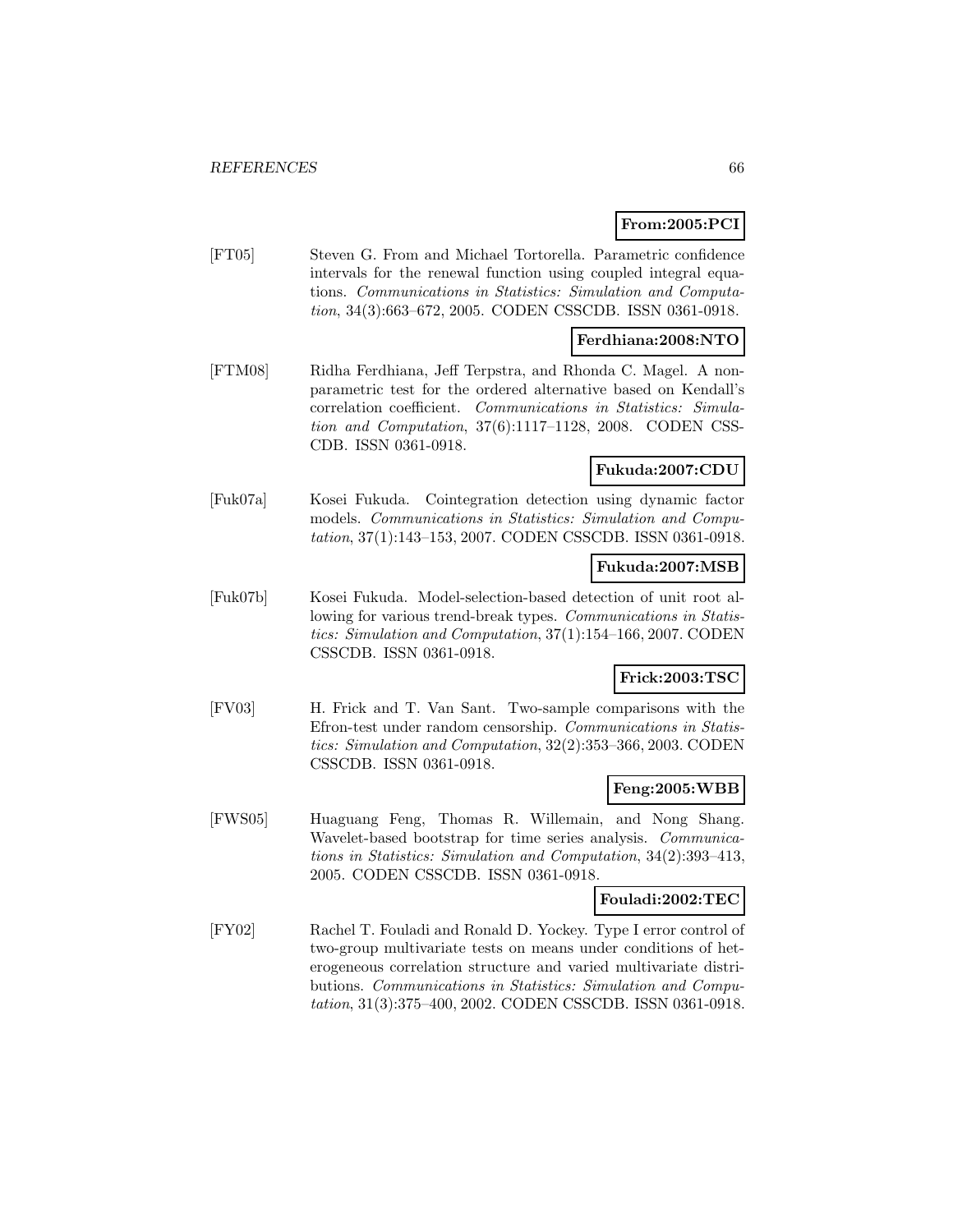### **Gil-Alana:2004:TRC**

[GA04] L. A. Gil-Alana. The tests of Robinson in the context of AR(1) disturbances. Communications in Statistics: Simulation and Computation, 33(4):1061–1075, 2004. CODEN CSSCDB. ISSN 0361-0918.

# **Gomes:2008:PHM**

[GAS08] M. Ivette Gomes, M. Isabel Fraga Alves, and Paulo Araújo Santos. PORT Hill and moment estimators for heavy-tailed models. Communications in Statistics: Simulation and Computation, 37 (7):1281–1306, 2008. CODEN CSSCDB. ISSN 0361-0918.

### **Guarte:2006:EUP**

[GB06] Jacqueline M. Guarte and Erniel B. Barrios. Estimation under purposive sampling. Communications in Statistics: Simulation and Computation, 35(2):277–284, 2006. CODEN CSSCDB. ISSN 0361-0918.

#### **Gonzalez-Barrios:2003:AND**

[GBRV03] José M. González-Barrios and Silvia Ruiz-Velasco. The application of a new dependency measure to principal component analysis. Communications in Statistics: Simulation and Computation, 32(3):899–921, 2003. CODEN CSSCDB. ISSN 0361-0918.

# **Gupta:2001:GFT**

[GC01] Arjun K. Gupta and Tuhao Chen. Goodness-of-fit tests for the skew-normal distribution. Communications in Statistics: Simulation and Computation, 30(4):907–930, 2001. CODEN CSS-CDB. ISSN 0361-0918.

# **Gob:2001:RLC**

[GDR01] Rainer Göb, Enrique Del Castillo, and Michael Ratz. Run length comparisons of Shewhart charts and most powerful test charts for the detection of trends and shifts. Communications in Statistics: Simulation and Computation, 30(2):355–376, 2001. CODEN CSSCDB. ISSN 0361-0918.

#### **Genc:2007:GUS**

[Gen07] Ali I. Genç. A generalization of the univariate slash by a scalemixtured exponential power distribution. Communications in Statistics: Simulation and Computation, 36(5):937–947, 2007. CODEN CSSCDB. ISSN 0361-0918.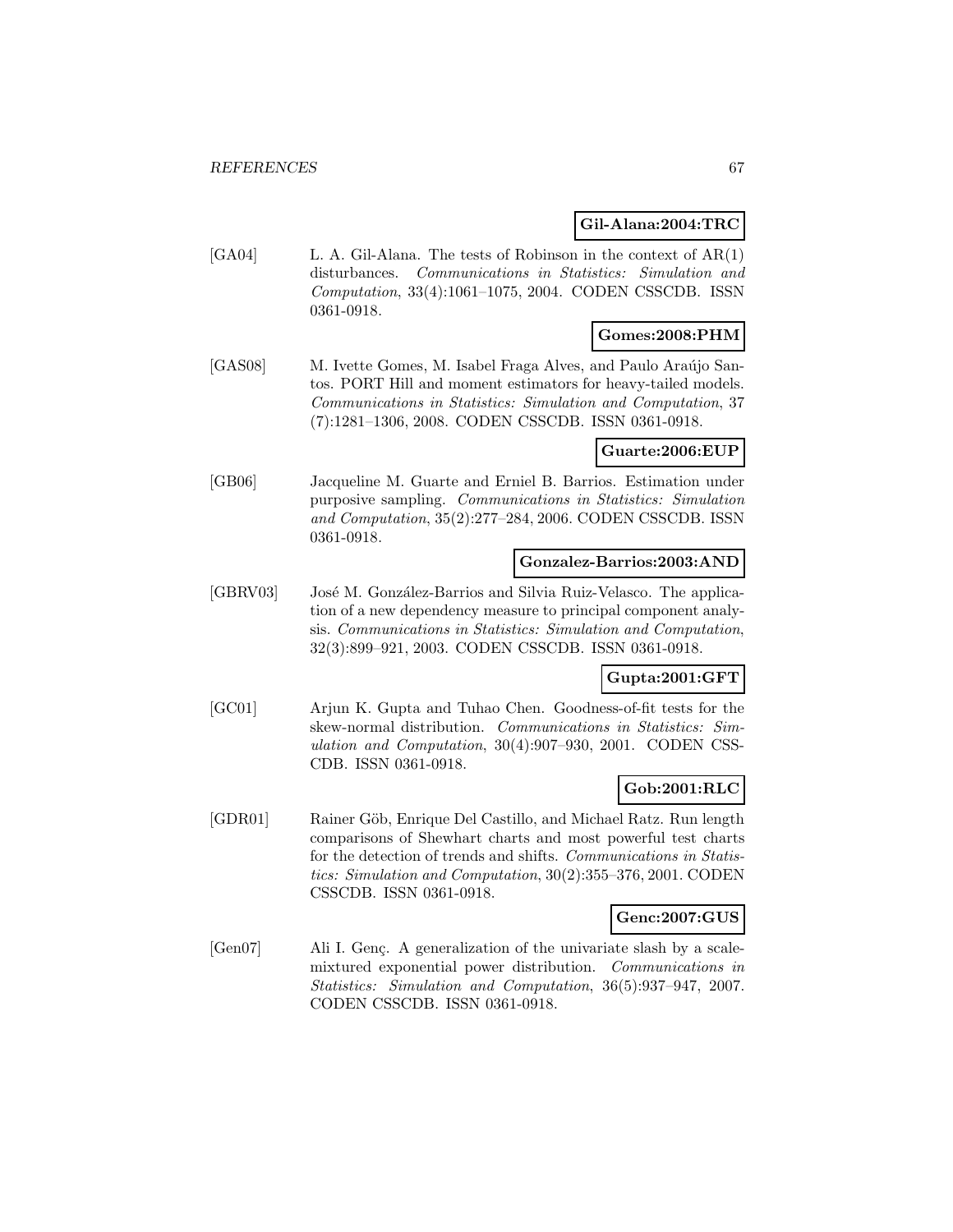#### **George:2006:SBM**

[GG06] Barbara Jane George and Kaushik Ghosh. A semiparametric Bayesian model for circular-linear regression. Communications in Statistics: Simulation and Computation, 35(4):911–923, 2006. CODEN CSSCDB. ISSN 0361-0918.

# **Gibson:2000:GRG**

[GH00] Eric W. B. Gibson and James J. Higgins. Gap-ratio goodness of fit tests for Weibull or extreme value distribution assumptions with left or right censored data. Communications in Statistics: Simulation and Computation, 29(2):541–557, 2000. CODEN CSSCDB. ISSN 0361-0918.

# **Giles:2001:SAD**

[Gil01] David E. A. Giles. A saddlepoint approximation to the distribution function of the Anderson–Darling test statistic. Communications in Statistics: Simulation and Computation, 30(4):899–905, 2001. CODEN CSSCDB. ISSN 0361-0918.

### **Ginebra:2004:TAB**

[Gin04] Josep Ginebra. Two-armed bandit strategies that discount past and future. Communications in Statistics: Simulation and Computation, 33(3):609–619, 2004. CODEN CSSCDB. ISSN 0361- 0918.

#### **Gaudard:2000:EBC**

[GK00] Marie Gaudard and Marvin Karson. On estimating the Box–Cox transformation to normality. Communications in Statistics: Simulation and Computation, 29(2):559–582, 2000. CODEN CSS-CDB. ISSN 0361-0918.

# **Guo:2005:CBT**

[GK05] Huizhen Guo and K. Krishnamoorthy. Comparison between two quantiles: The normal and exponential cases. Communications in Statistics: Simulation and Computation, 34(2):243–252, 2005. CODEN CSSCDB. ISSN 0361-0918.

#### **Guler:2009:CMR**

[GK09] Hüseyin Güler and Selahattin Kaçiranlar. A comparison of mixed and ridge estimators of linear models. Communications in Statistics: Simulation and Computation, 38(2):368–401, 2009. CODEN CSSCDB. ISSN 0361-0918.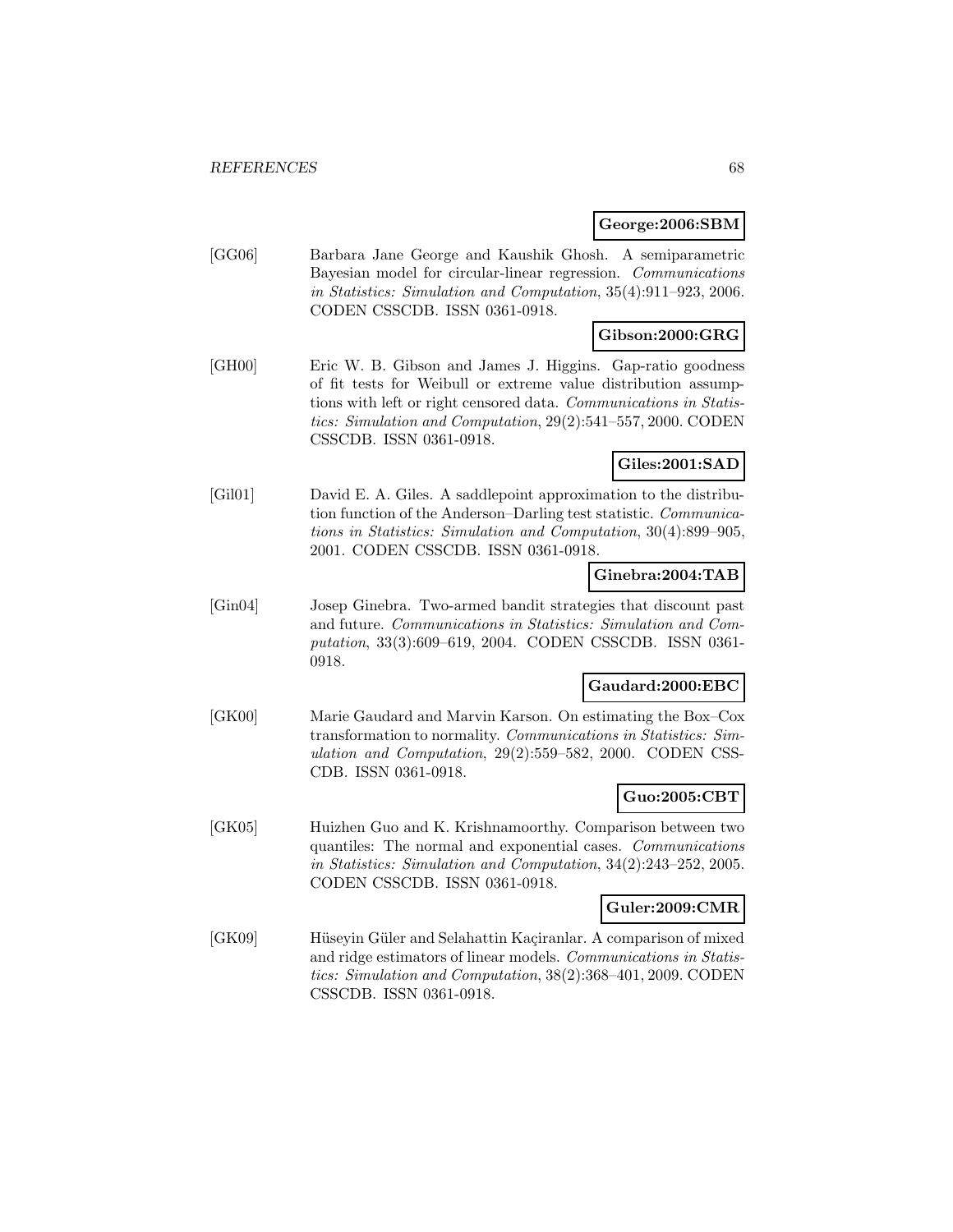### **Gaugler:2007:CTS**

[GKL07] T. Gaugler, D. Kim, and S. Liao. Comparing two survival time distributions: An investigation of several weight functions for the weighted logrank statistic. Communications in Statistics: Simulation and Computation, 36(2):423–435, 2007. CODEN CSS-CDB. ISSN 0361-0918.

# **Grego:2000:QPM**

[GLC00] John M. Grego, James F. Lewis, and Trevor A. Craney. Quantile plots for mean effects in the presence of variance effects for  $2^{k-p}$ designs. Communications in Statistics: Simulation and Computation, 29(4):1109–1133, 2000. CODEN CSSCDB. ISSN 0361- 0918.

#### **Grimshaw:2005:EHF**

[GMMT05] Scott D. Grimshaw, James McDonald, Grant R. McQueen, and Steven Thorley. Estimating hazard functions for discrete lifetimes. Communications in Statistics: Simulation and Computation, 34(2):451–463, 2005. CODEN CSSCDB. ISSN 0361-0918.

# **Gomes:2003:HCN**

[GO03] M. Ivette Gomes, Ph. D. and Orlando Oliveira, Ph. D. How can non-invariant statistics work in our benefit in the semiparametric estimation of parameters of rare events. Communications in Statistics: Simulation and Computation, 32(4):1005– 1028, 2003. CODEN CSSCDB. ISSN 0361-0918.

# **Gupta:2001:IME**

[GON01] Arjun K. Gupta and Samuel Ofori-Nyarko. Improved minimax estimator of covariance when additional information is available on some coordinates. Communications in Statistics: Simulation and Computation, 30(1):11–18, 2001. CODEN CSSCDB. ISSN 0361-0918.

#### **Grigoletto:2008:SEM**

[GP08] Matteo Grigoletto and Corrado Provasi. Simulation and estimation of the Meixner distribution. Communications in Statistics: Simulation and Computation, 38(1):58–77, 2008. CODEN CSS-CDB. ISSN 0361-0918.

#### **Greselin:2009:ACI**

[GP09] Francesca Greselin and Leo Pasquazzi. Asymptotic confidence intervals for a new inequality measure. Communications in Statis-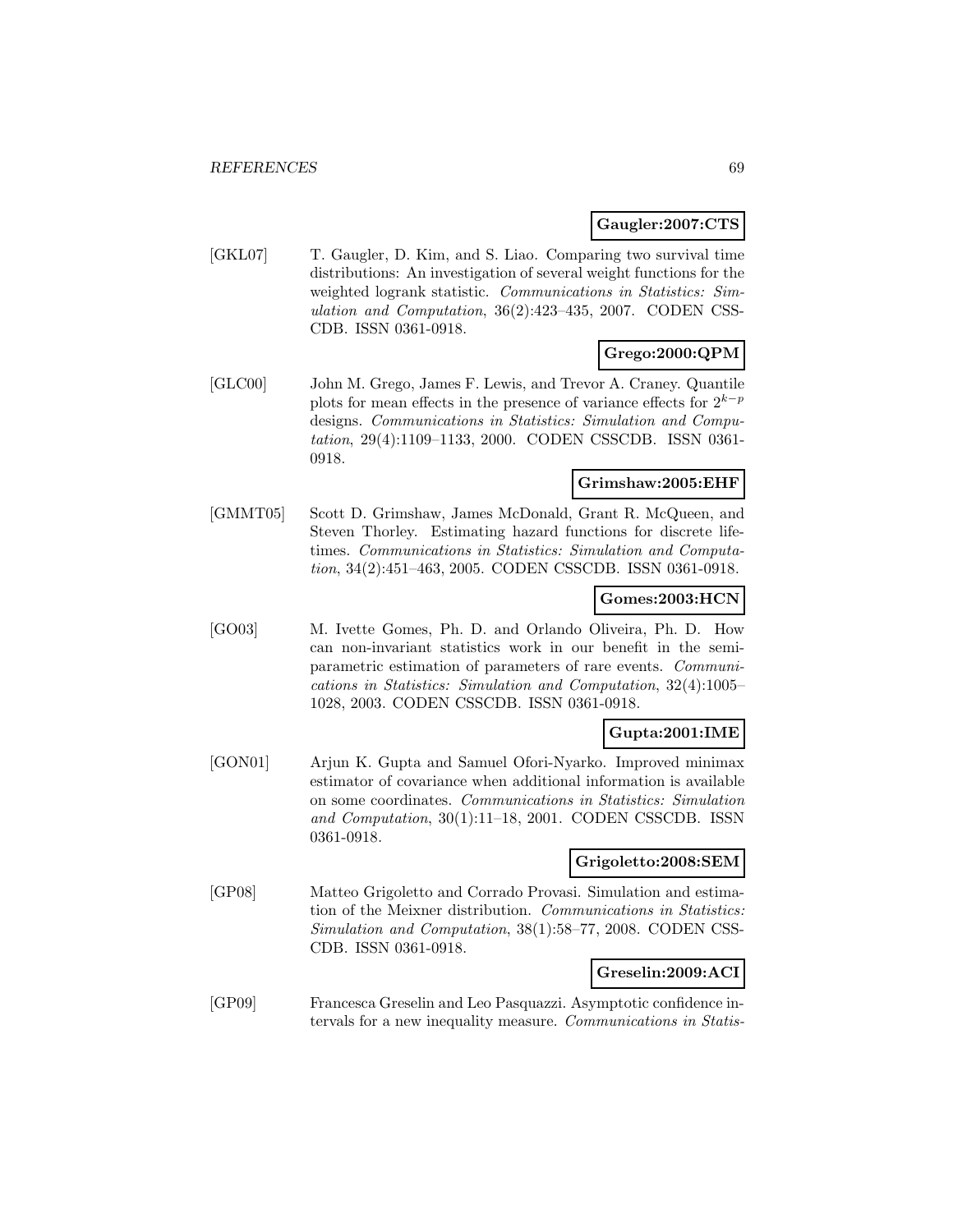tics: Simulation and Computation, 38(8):1742–1756, 2009. CO-DEN CSSCDB. ISSN 0361-0918.

#### **Garcia-Perez:2009:APD**

[GPNA09] Miguel A. García-Pérez and Vicente Núñez-Antón. Accuracy of power-divergence statistics for testing independence and homogeneity in two-way contingency tables. Communications in Statistics: Simulation and Computation, 38(3):503–512, 2009. CODEN CSSCDB. ISSN 0361-0918.

#### **Giancristofaro:2007:PAD**

[GPS07] Rosa Arboretti Giancristofaro, Fortunato Pesarin, and Luigi Salmaso. Permutation Anderson–Darling type and momentbased test statistics for univariate ordered categorical data. Communications in Statistics: Simulation and Computation, 36(1): 139–150, 2007. CODEN CSSCDB. ISSN 0361-0918.

# **Gadre:2006:MGR**

[GR06] M. P. Gadre and R. N. Rattihalli. Modified group runs control charts to detect increases in fraction non conforming and shifts in the process mean. Communications in Statistics: Simulation and Computation, 35(1):225–240, 2006. CODEN CSSCDB. ISSN 0361-0918.

#### **Gorst-Rasmussen:2009:AIW**

[GRH09] Anders Gorst-Rasmussen and Martin B. Hansen. Asymptotic inference for waiting times and patiences in queues with abandonment. Communications in Statistics: Simulation and Computation, 38(2):318–334, 2009. CODEN CSSCDB. ISSN 0361-0918.

#### **Gargallo:2003:MRA**

[GS03] Pilar Gargallo and Manuel Salvador. Monitoring residual autocorrelations in dynamic linear models. Communications in Statistics: Simulation and Computation, 32(4):1079–1104, 2003. CODEN CSSCDB. ISSN 0361-0918.

#### **Gombay:2007:SCP**

[GS07a] Edit Gombay and Daniel Serban. Sequential comparison of d populations and related tables. Communications in Statistics: Simulation and Computation, 36(1):55–72, 2007. CODEN CSS-CDB. ISSN 0361-0918.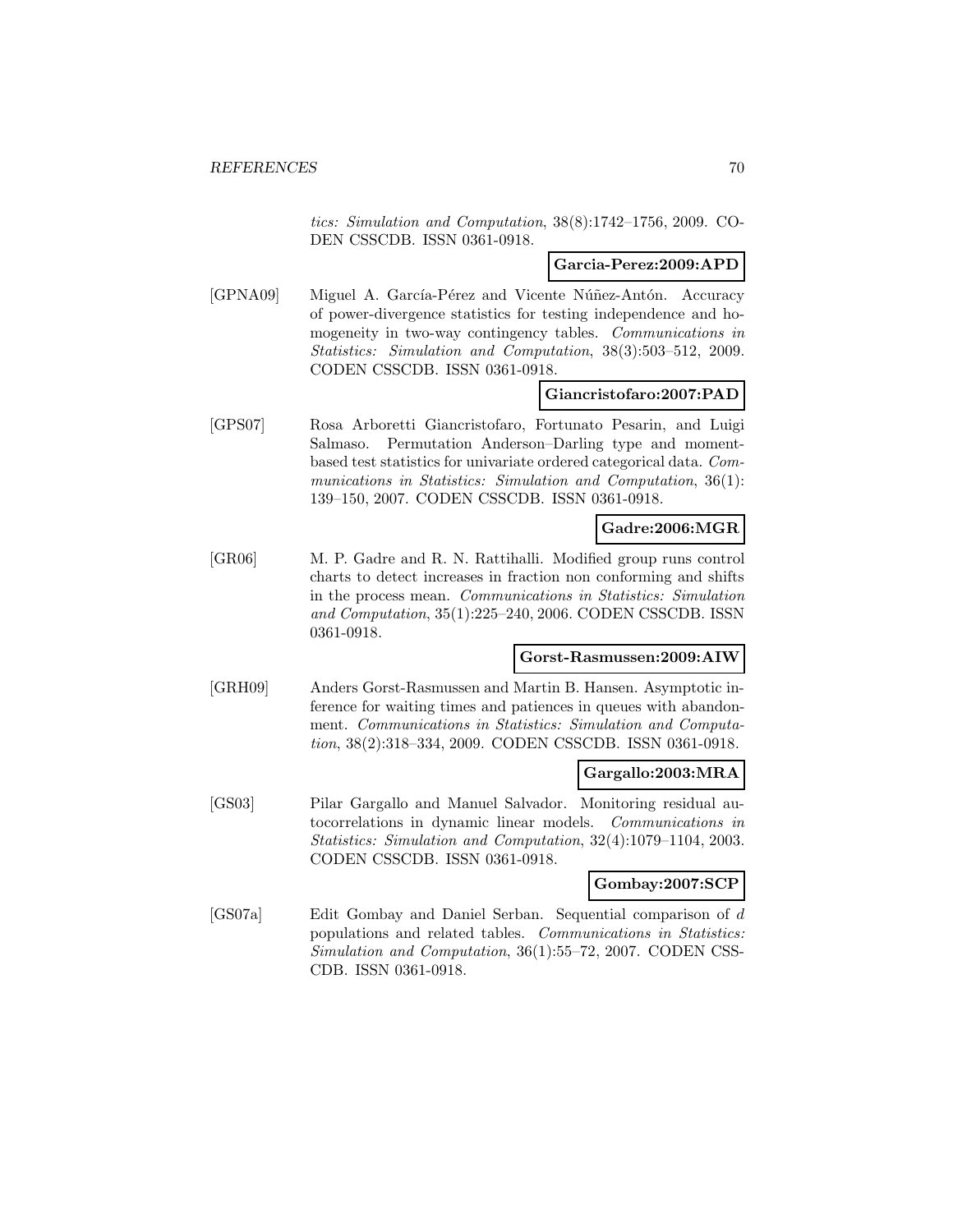## **Gupta:2007:OCC**

[GS07b] Abhijit Gupta and Sukalyan Sengupta. Online control charts for process averages based on repeated median filters. Communications in Statistics: Simulation and Computation, 37(1):178–202, 2007. CODEN CSSCDB. ISSN 0361-0918.

### **Gombay:2008:CSC**

[GS08] Edit Gombay and Daniel Serban. Correction to sequential comparison of d populations and related tables. Communications in Statistics: Simulation and Computation, 37(3):629, 2008. CO-DEN CSSCDB. ISSN 0361-0918.

## **Ghodsi:2009:EMP**

[GS09] Alireza Ghodsi and Mahendran Shitan. Estimation of the memory parameters of the fractionally integrated separable spatial autoregressive  $(FISSAR(1, 1))$  model: A simulation study. *Com*munications in Statistics: Simulation and Computation, 38(6): 1256–1268, 2009. CODEN CSSCDB. ISSN 0361-0918.

### **Gomez:2005:PKR**

[GSF05] Elisa Valderas Gomez, G. Bruce Schaalje, and Gilbert W. Fellingham. Performance of the Kenward–Roger method when the covariance structure is selected using AIC and BIC. Communications in Statistics: Simulation and Computation, 34(2):377–392, 2005. CODEN CSSCDB. ISSN 0361-0918.

#### **Glimm:2002:MTN**

[GSL02] Ekkehard Glimm, Muni S. Srivastava, and Jürgen Läuter. Multivariate tests of normal mean vectors with restricted alternatives. Communications in Statistics: Simulation and Computation, 31 (4):589–604, 2002. CODEN CSSCDB. ISSN 0361-0918.

### **Goldschmidt:2003:CNG**

[GT03] Lidush Goldschmidt and Neil H. Timm. A comparison of noniterative generalized least squares and iterative maximum likelihood estimators when testing hypotheses in random coefficient growth curve models. Communications in Statistics: Simulation and Computation, 32(2):297–318, 2003. CODEN CSSCDB. ISSN 0361-0918.

#### **Guirguis:2004:CDA**

[GT04] Georges H. Guirguis and R. D. Tobias. On the computation of the distribution for the analysis of means. Communications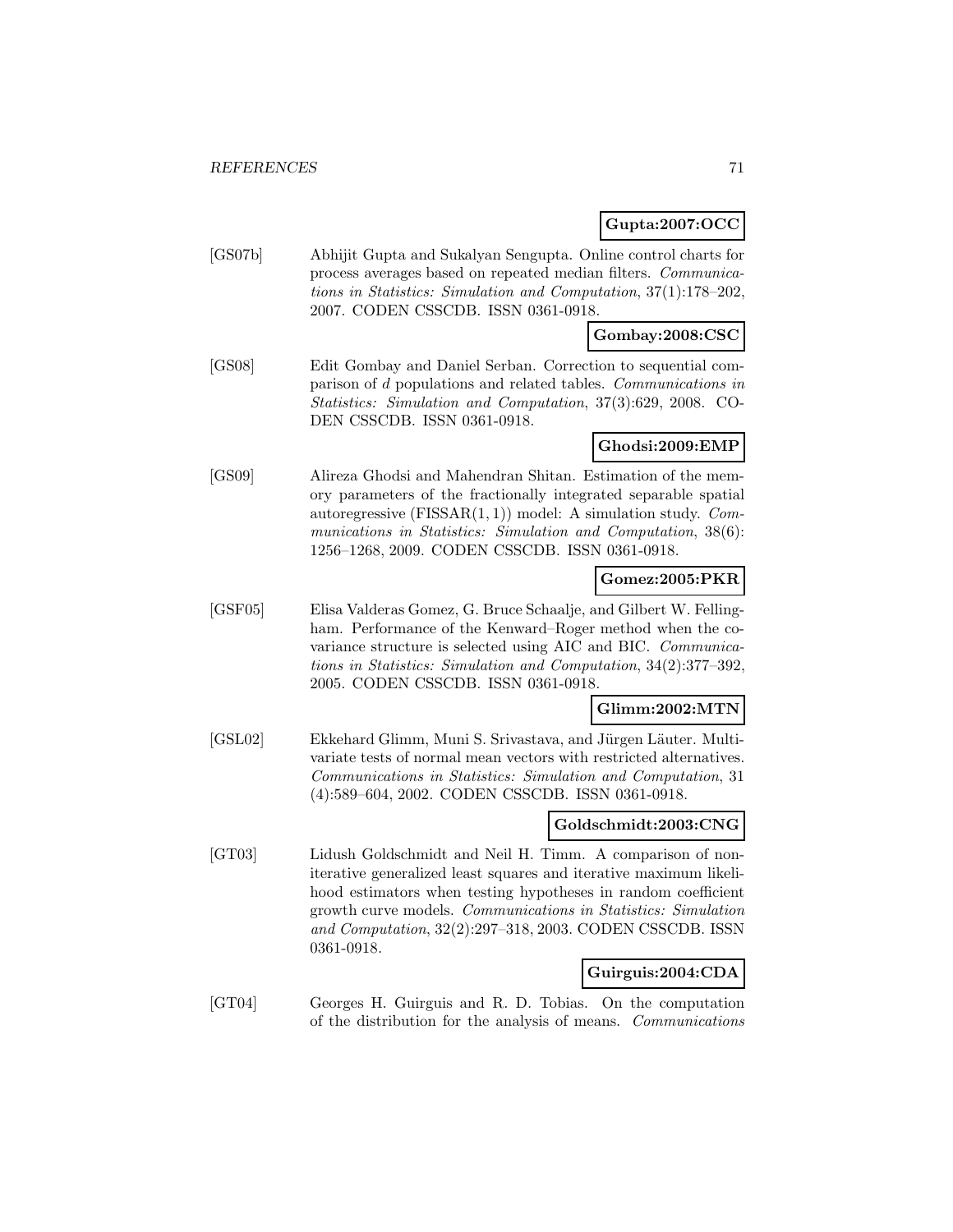in Statistics: Simulation and Computation, 33(4):861–887, 2004. CODEN CSSCDB. ISSN 0361-0918.

# **Guirguis:2004:CMR**

[Gui04] Georges H. Guirguis. Conformal mapping: A robust method for computing quantiles. Communications in Statistics: Simulation and Computation, 33(4):991–1006, 2004. CODEN CSSCDB. ISSN 0361-0918.

# **Guo:2008:SMQ**

[Guo08] Guangbao Guo. Schwarz methods for quasi-likelihood in generalized linear models. Communications in Statistics: Simulation and Computation, 37(10):2027–2036, 2008. CODEN CSSCDB. ISSN 0361-0918.

#### **Goldman:2008:KSF**

[GVT08] Elena Goldman, Elmira Valiyeva, and Hiroki Tsurumi. Kolmogorov– Smirnov, fluctuation, and  $Z_g$  tests for convergence of Markov chain Monte Carlo draws. Communications in Statistics: Simulation and Computation, 37(2):368–379, 2008. CODEN CSSCDB. ISSN 0361-0918.

# **Geyer:2004:DFD**

[GW04] Christina Lynn Geyer and Patricia Pepple Williamson. Detecting fraud in data sets using Benford's law. Communications in Statistics: Simulation and Computation, 33(1):229–246, 2004. CODEN CSSCDB. ISSN 0361-0918.

### **Hodoshima:2007:FSP**

[HA07] Jiro Hodoshima and Masakazu Ando. The finite-sample performance of White's test for heteroskedasticity under stochastic regressors. Communications in Statistics: Simulation and Computation, 36(6):1201–1215, 2007. CODEN CSSCDB. ISSN 0361- 0918.

## **Hodoshima:2008:SSW**

[HA08] Jiro Hodoshima and Masakazu Ando. A simulation study of White's test for heteroskedasticity in fixed and stochastic regression models. Communications in Statistics: Simulation and Computation, 37(5):897–906, 2008. CODEN CSSCDB. ISSN 0361-0918.

# **Hanagal:2009:BEP**

[HA09] David D. Hanagal and K. A. Ahmadi. Bayesian estimation of the parameters of bivariate exponential distributions. Communi-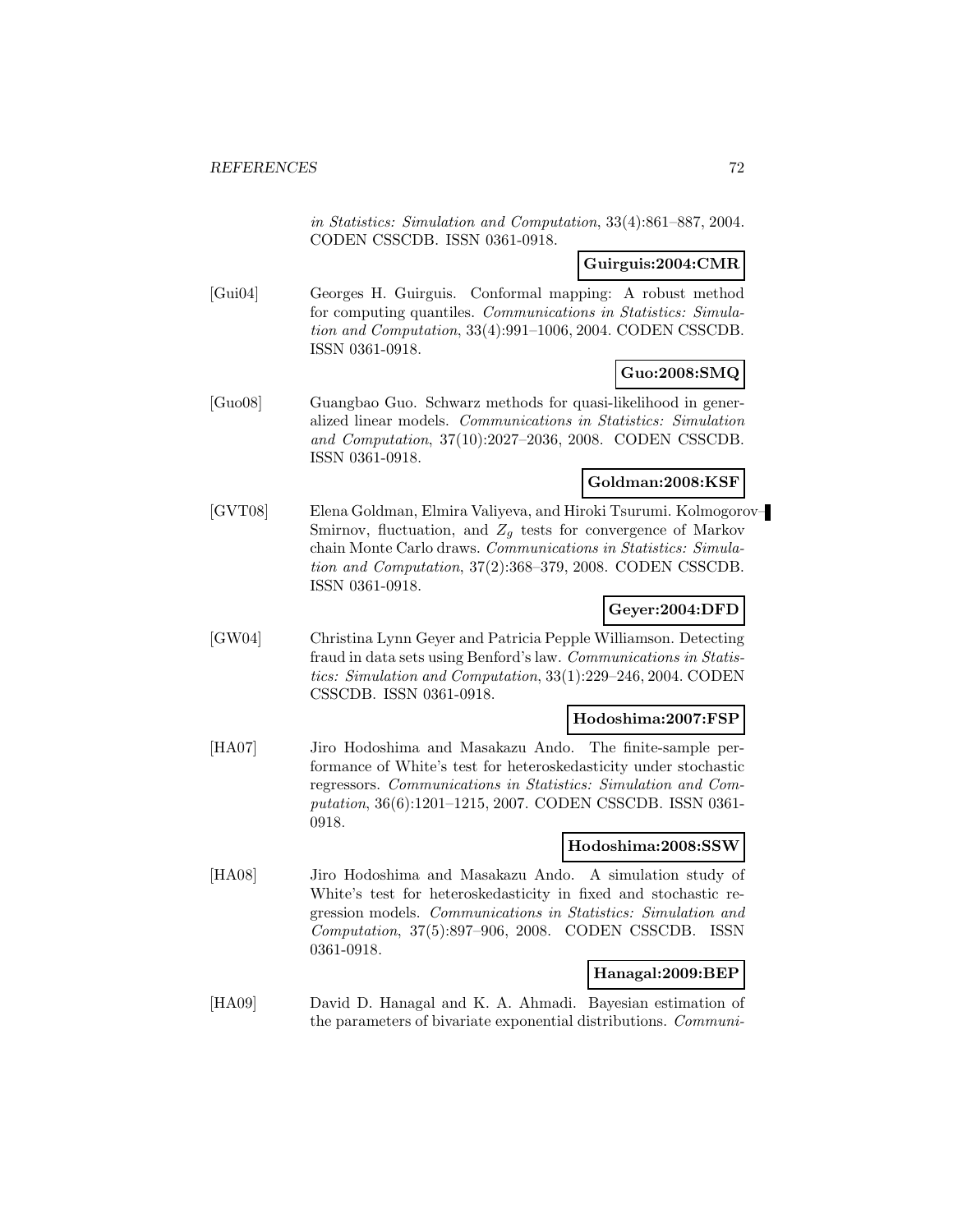cations in Statistics: Simulation and Computation, 38(7):1391– 1413, 2009. CODEN CSSCDB. ISSN 0361-0918.

### **Headrick:2008:SCV**

[HAB08] Todd C. Headrick, Simon Y. Aman, and T. Mark Beasley. Simulating controlled variate and rank correlations based on the power method transformation. Communications in Statistics: Simulation and Computation, 37(3):602–616, 2008. CODEN CSSCDB. ISSN 0361-0918.

### **Hadjicostas:2001:AUB**

[Had01] Petros Hadjicostas. Asymptotic upper bounds for the proportion of Simpson subdivisions of a  $2 \times 2$  table. Communications in Statistics: Simulation and Computation, 30(4):1031–1051, 2001. CODEN CSSCDB. ISSN 0361-0918.

## **Han:2009:SVE**

[Han09a] Jun Han. Starting values for EM estimation of latent class joint model. Communications in Statistics: Simulation and Computation, 38(7):1519–1534, 2009. CODEN CSSCDB. ISSN 0361-0918.

### **Hanck:2009:MAA**

[Han09b] Christoph Hanck. A meta analytic approach to testing for panel cointegration. Communications in Statistics: Simulation and Computation, 38(5):1051–1070, 2009. CODEN CSSCDB. ISSN 0361-0918.

# **Huda:2004:SOM**

[HAS04] S. Huda and Arwa M. Al-Shingiti. On second-order A-, Dand E-minimax designs for estimating slopes in extrapolation and restricted interpolation regions. Communications in Statistics: Simulation and Computation, 33(3):773–785, 2004. CODEN CSSCDB. ISSN 0361-0918.

### **Hasegawa:2009:BDP**

[Has09] Hikaru Hasegawa. Bayesian dynamic panel-ordered probit model and its application to subjective well-being. Communications in Statistics: Simulation and Computation, 38(6):1321–1347, 2009. CODEN CSSCDB. ISSN 0361-0918.

### **Headrick:2004:MSC**

[HB04] Todd C. Headrick and T. Mark Beasley. A method for simulating correlated non-normal systems of linear statistical equations.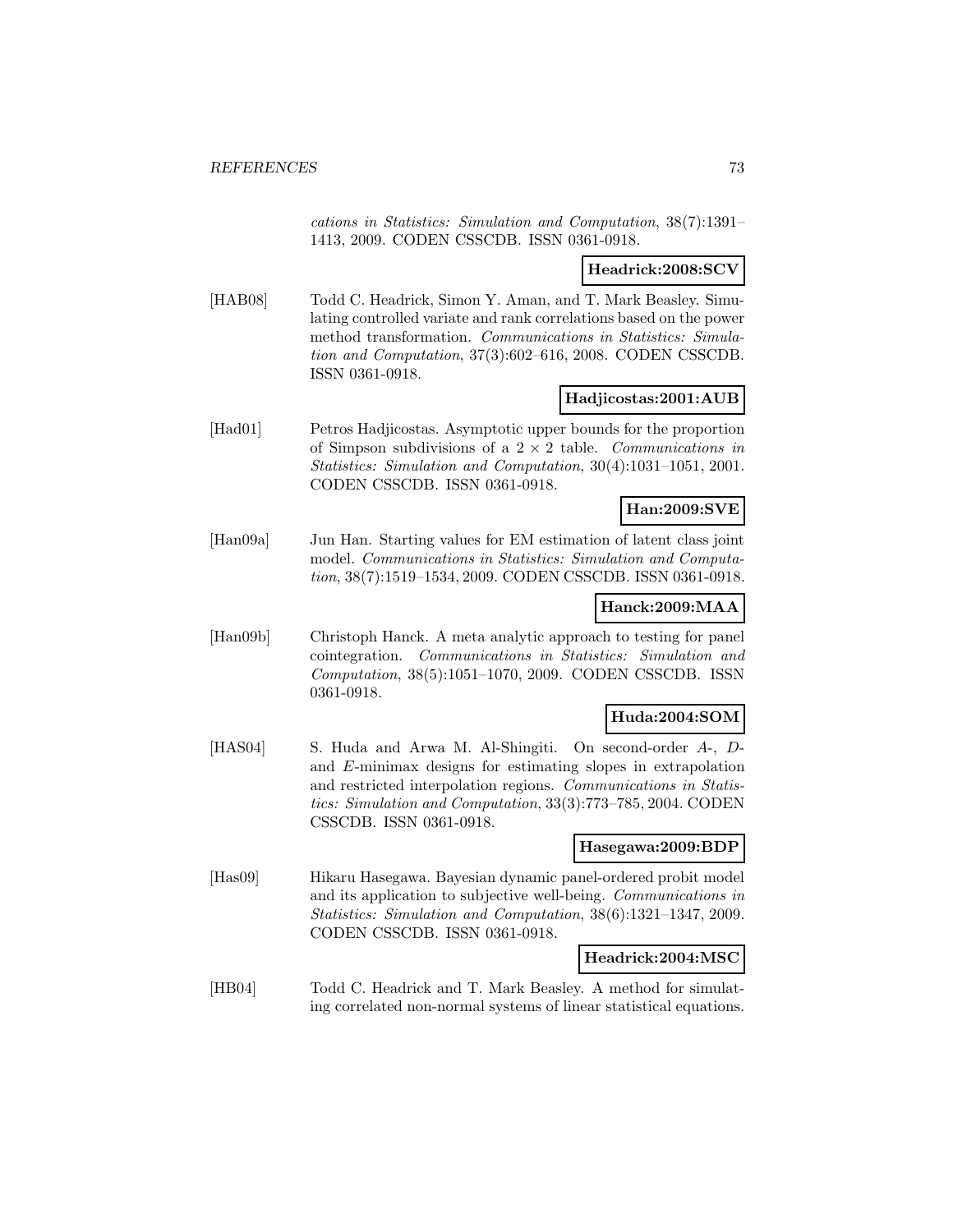Communications in Statistics: Simulation and Computation, 33 (1):19–33, 2004. CODEN CSSCDB. ISSN 0361-0918.

## **Hung:2009:EBG**

[HBL09] Ying-Chao Hung, Narayanaswamy Balakrishnan, and Yi-Te Lin. Evaluation of beta generation algorithms. Communications in Statistics: Simulation and Computation, 38(4):750–770, 2009. CODEN CSSCDB. ISSN 0361-0918.

### **Hussien:2001:RPB**

[HC01] A. Hussien and K. C. Carrière. Robustness of procedures for the Behrens–Fisher problems: Extension to bivariate normal mixtures. Communications in Statistics: Simulation and Computation, 30(4):831–845, 2001. CODEN CSSCDB. ISSN 0361-0918.

## **Ho:2009:UWF**

[HC09] Lai Ping Ho and Sung Nok Chiu. Using weight functions in spatial point pattern analysis with application to plant ecology data. Communications in Statistics: Simulation and Computation, 38 (2):269–287, 2009. CODEN CSSCDB. ISSN 0361-0918.

## **Herwindiati:2007:RMO**

[HDM07] Dyah E. Herwindiati, Maman A. Djauhari, and Muhammad Mashuri. Robust multivariate outlier labeling. Communications in Statistics: Simulation and Computation, 36(6):1287– 1294, 2007. CODEN CSSCDB. ISSN 0361-0918.

## **Ho:2005:BCM**

[HdS05] Linda Lee Ho and Aldy Fernandes da Silva. Bias correction for mean time to failure and p-quantiles in a Weibull distribution by bootstrap procedure. Communications in Statistics: Simulation and Computation, 34(3):617–629, 2005. CODEN CSSCDB. ISSN 0361-0918.

## **Hamon:2003:TSV**

[HI03] A. Hamon and S. Iovleff. Three stochastic versions of the EM algorithm for estimating longitudinal Rasch model. Communications in Statistics: Simulation and Computation, 32(2):275–295, 2003. CODEN CSSCDB. ISSN 0361-0918.

### **Hossain:2008:MSW**

[HK08] M. Z. Hossain and M. L. King. Model selection when a key parameter is constrained to be in an interval. Communications in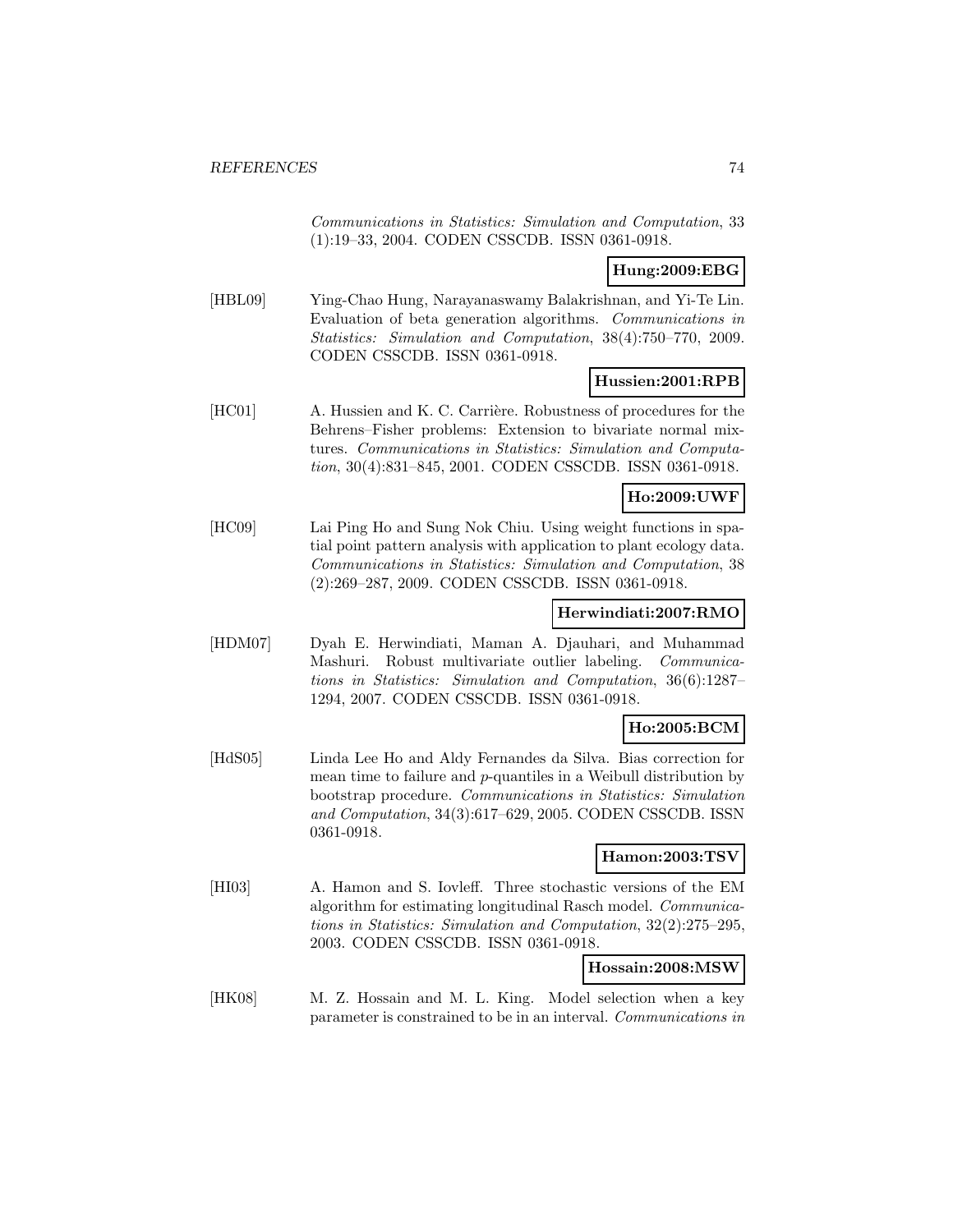Statistics: Simulation and Computation, 37(7):1270–1280, 2008. CODEN CSSCDB. ISSN 0361-0918.

## **Hu:2003:CBM**

[HL03] Mingxiu Hu and John M. Lachin. Corrections for bias in maximum likelihood parameter estimates due to nuisance parameters. Communications in Statistics: Simulation and Computation, 32 (3):619–639, 2003. CODEN CSSCDB. ISSN 0361-0918.

### **Holgersson:2005:CCV**

[HL05] H. E. T. Holgersson and F. LindströM. A comparison of conditioned versus unconditioned forecasts of the VAR(1) process. Communications in Statistics: Simulation and Computation, 34 (2):415–427, 2005. CODEN CSSCDB. ISSN 0361-0918.

### **Hartung:2003:RNU**

[HM03] Joachim Hartung and Kepher H. Makambi. Reducing the number of unjustified significant results in meta-analysis. Communications in Statistics: Simulation and Computation, 32(4):1179– 1190, 2003. CODEN CSSCDB. ISSN 0361-0918.

### **Hardouin:2007:SMP**

[HM07] J.-B. Hardouin and M. Mesbah. The SAS macro-program %AnaQol to estimate the parameters of item responses theory models. Communications in Statistics: Simulation and Computation, 36(2):437–453, 2007. CODEN CSSCDB. ISSN 0361-0918.

### **Hussain:2008:PEB**

[HMH<sup>+</sup>08] S. Hussain, M. A. Mohamed, R. Holder, A. Almasri, and G. Shukur. Performance evaluation based on the robust Mahalanobis distance and multilevel modeling using two new strategies. Communications in Statistics: Simulation and Computation, 37(10):1966–1980, 2008. CODEN CSSCDB. ISSN 0361- 0918.

## **Haynes:2008:GCC**

[HMR08] Michele Haynes, Kerrie Mengersen, and Paul Rippon. Generalized control charts for non-normal data using  $g$ - and  $k$ distributions. Communications in Statistics: Simulation and Computation, 37(9):1881–1903, 2008. CODEN CSSCDB. ISSN 0361-0918.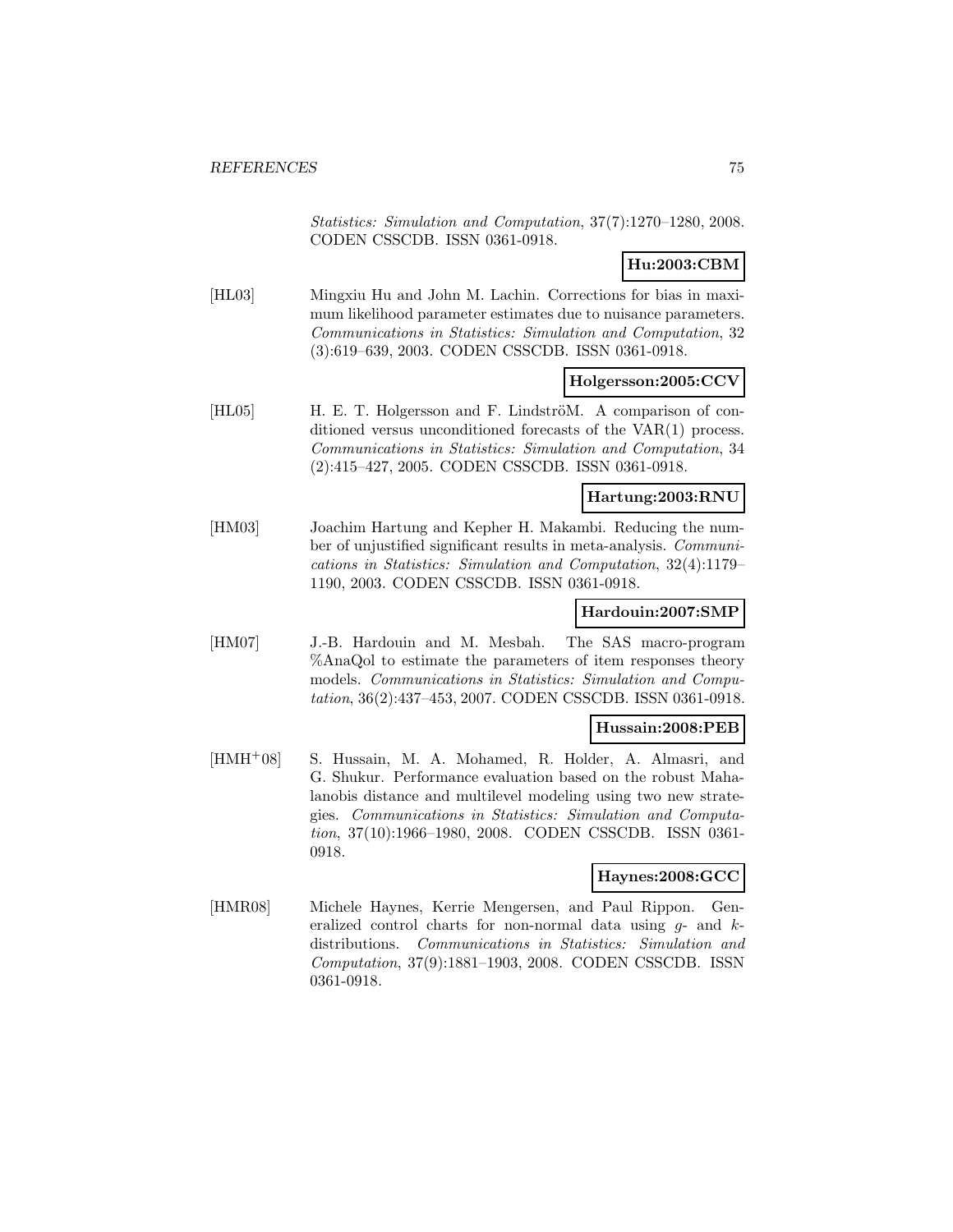### **Hooda:2007:PIP**

[HMS07] B. K. Hooda, K. Mishra, and K. P. Singh. A procedure for identification of principal variables by least generalized dependence. Communications in Statistics: Simulation and Computation, 37 (1):167–177, 2007. CODEN CSSCDB. ISSN 0361-0918.

### **Hino:2009:PTE**

[HMS09] Emiko Hino, Hidetoshi Murakami, and Takakazu Sugiyama. Permutation test for equality of individual an eigenvalue from a covariance matrix in high-dimension. Communications in Statistics: Simulation and Computation, 38(8):1675–1689, 2009. CO-DEN CSSCDB. ISSN 0361-0918.

# **Hong:2009:OTR**

[Hon09] Chong Sun Hong. Optimal threshold from ROC and CAP curves. Communications in Statistics: Simulation and Computation, 38 (10):2060–2072, 2009. CODEN CSSCDB. ISSN 0361-0918.

## **Hill:2000:SPB**

[HP00] Jeanne S. Hill and Jagdish Patel. On selecting populations better than a control: Weibull populations case. Communications in Statistics: Simulation and Computation, 29(1):337–360, 2000. CODEN CSSCDB. ISSN 0361-0918.

## **Ha:2007:VAR**

[HP07a] Hyung-Tae Ha and Serge B. Provost. A viable alternative to resorting to statistical tables. Communications in Statistics: Simulation and Computation, 36(6):1135–1151, 2007. CODEN CSS-CDB. ISSN 0361-0918.

### **Hanson:2007:FMM**

[HP07b] Timothy E. Hanson and Osbjorn M. Pearson. Fitting MANOVA models with missing continuous or ordinal data using reference priors. Communications in Statistics: Simulation and Computation, 36(3):621–630, 2007. CODEN CSSCDB. ISSN 0361-0918.

#### **Hwang:2008:ESB**

[HP08] Soosung Hwang and Pedro L. Valls Pereira. The effects of structural breaks in ARCH and GARCH parameters on persistence of GARCH models. Communications in Statistics: Simulation and Computation, 37(3):571–578, 2008. CODEN CSSCDB. ISSN 0361-0918.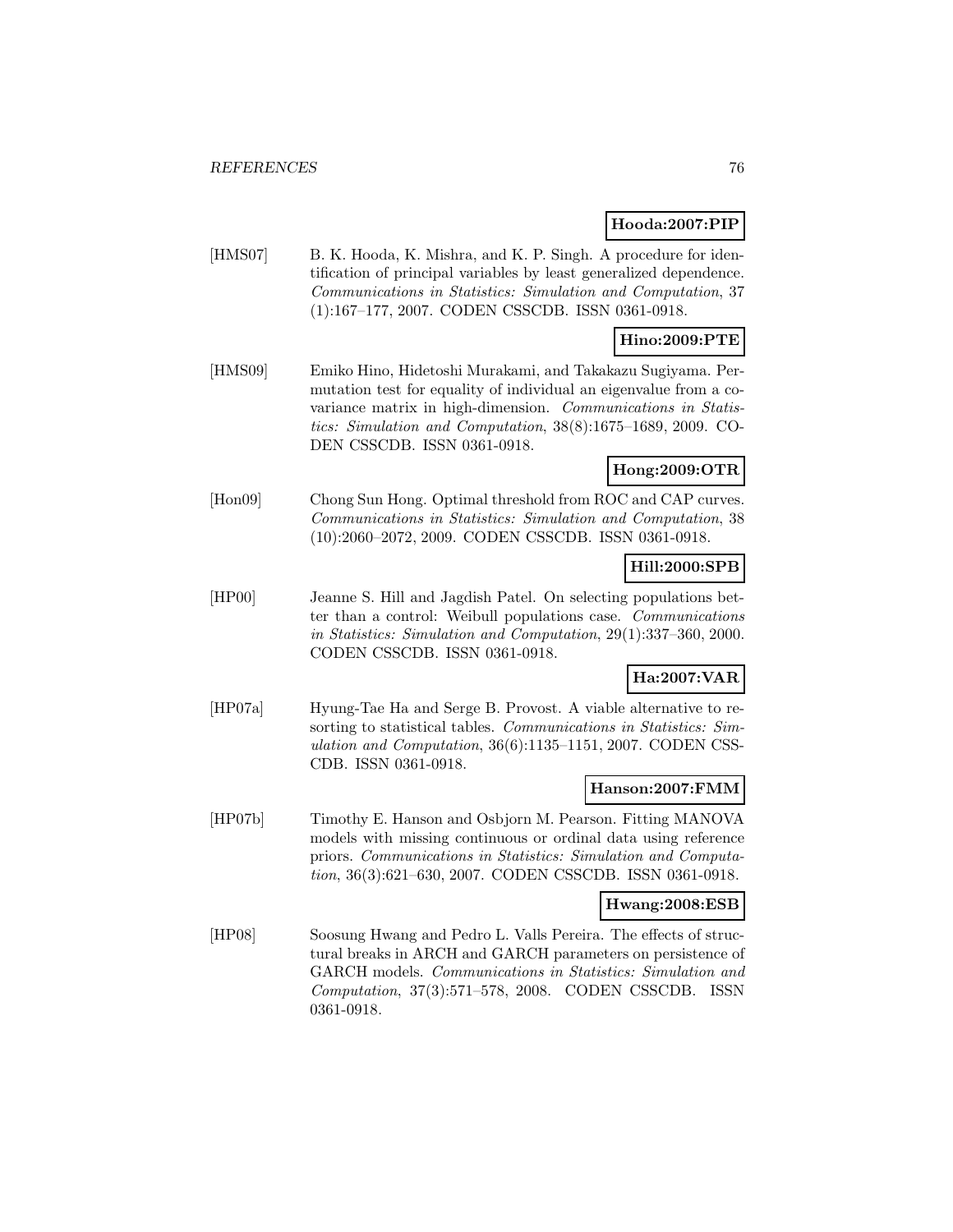## **He:2009:PSR**

[HR09] Yulei He and Trivellore E. Raghunathan. On the performance of sequential regression multiple imputation methods with non normal error distributions. Communications in Statistics: Simulation and Computation, 38(4):856–883, 2009. CODEN CSSCDB. ISSN 0361-0918.

## **Headrick:2000:PRT**

[HS00] Todd C. Headrick and Shlomo S. Sawilowsky. Properties of the rank transformation in factorial analysis of covariance. Communications in Statistics: Simulation and Computation, 29(4): 1059–1087, 2000. CODEN CSSCDB. ISSN 0361-0918.

### **Holgersson:2001:SAN**

[HS01] H. E. T. Holgersson and G. Shukur. Some aspects of nonnormality tests in systems of regression equations. Communications in Statistics: Simulation and Computation, 30(2):291–310, 2001. CODEN CSSCDB. ISSN 0361-0918.

### **Hasan:2008:RCS**

[HS08] M. Tariqul Hasan and Gary Sneddon. Robust correlation structure for multivariate failure time data. Communications in Statistics: Simulation and Computation, 37(9):1839–1854, 2008. CODEN CSSCDB. ISSN 0361-0918.

### **Hasan:2009:ZIP**

[HS09] M. Tariqul Hasan and Gary Sneddon. Zero-inflated Poisson regression for longitudinal data. Communications in Statistics: Simulation and Computation, 38(3):638–653, 2009. CODEN CSSCDB. ISSN 0361-0918.

## **Huang:2001:VMI**

[Hua01] Yangxin Huang. Various methods of interval estimation of the median effective dose. Communications in Statistics: Simulation and Computation, 30(1):99–112, 2001. CODEN CSSCDB. ISSN 0361-0918.

### **Huber:2000:PTR**

[Hub00] John C. Huber. Portmanteau test for randomness in Poisson data. Communications in Statistics: Simulation and Computation, 29(4):1165–1182, 2000. CODEN CSSCDB. ISSN 0361-0918.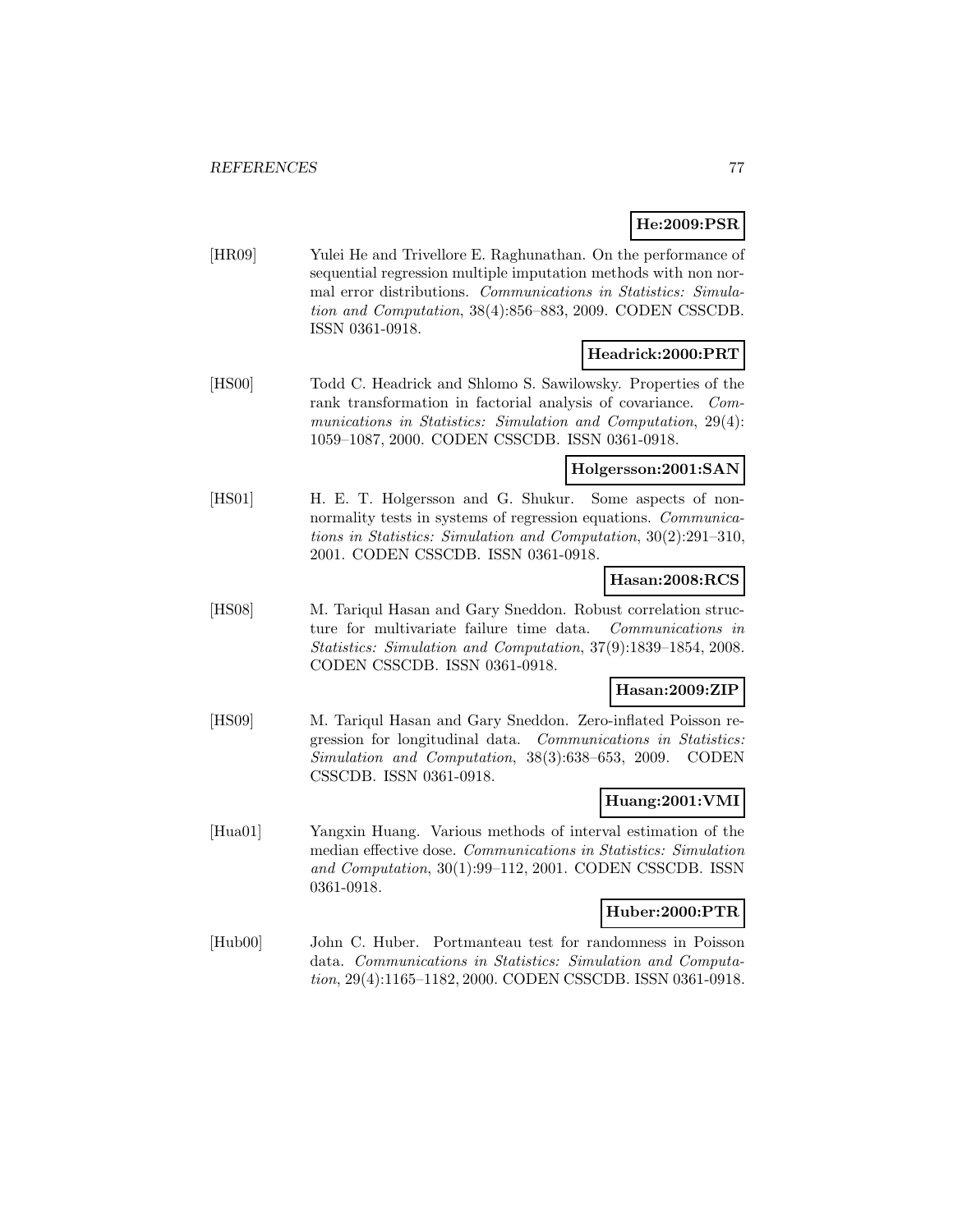#### **Hutson:2001:RSE**

[Hut01] Alan D. Hutson. Rational spline estimators of the quantile function. Communications in Statistics: Simulation and Computation, 30(2):377–390, 2001. CODEN CSSCDB. ISSN 0361-0918.

### **Hutson:2004:ENB**

[Hut04] Alan D. Hutson. Exact nonparametric bootstrap confidence bands for the quantile function given censored data. Communications in Statistics: Simulation and Computation, 33(3):729–746, 2004. CODEN CSSCDB. ISSN 0361-0918.

### **Huzurbazar:2005:CDH**

[Huz05] Aparna V. Huzurbazar. A censored data histogram. Communications in Statistics: Simulation and Computation, 34(1):113–120, 2005. CODEN CSSCDB. ISSN 0361-0918.

## **Hyodo:2009:ADS**

[HY09] Masashi Hyodo and Takayuki Yamada. Asymptotic distribution of Studentized contribution ratio in high-dimensional principal component analysis. Communications in Statistics: Simulation and Computation, 38(4):905–917, 2009. CODEN CSSCDB. ISSN 0361-0918.

## **Headrick:2008:MSM**

[HZ08] Todd C. Headrick and Bruno D. Zumbo. A method for simulating multivariate non normal distributions with specified standardized cumulants and intraclass correlation coefficients. Communications in Statistics: Simulation and Computation, 37(3): 617–628, 2008. CODEN CSSCDB. ISSN 0361-0918.

### **Inoue:2008:MSG**

[IA08] Kiyoshi Inoue and Sigeo Aki. Methods for studying generalized birthday and coupon collection problems. Communications in Statistics: Simulation and Computation, 37(5):844–862, 2008. CODEN CSSCDB. ISSN 0361-0918.

## **Iachina:2009:EPI**

[Iac09] Maria Iachina. The evaluation of the performance of IPWGEE, a simulation study. Communications in Statistics: Simulation and Computation, 38(6):1212–1227, 2009. CODEN CSSCDB. ISSN 0361-0918.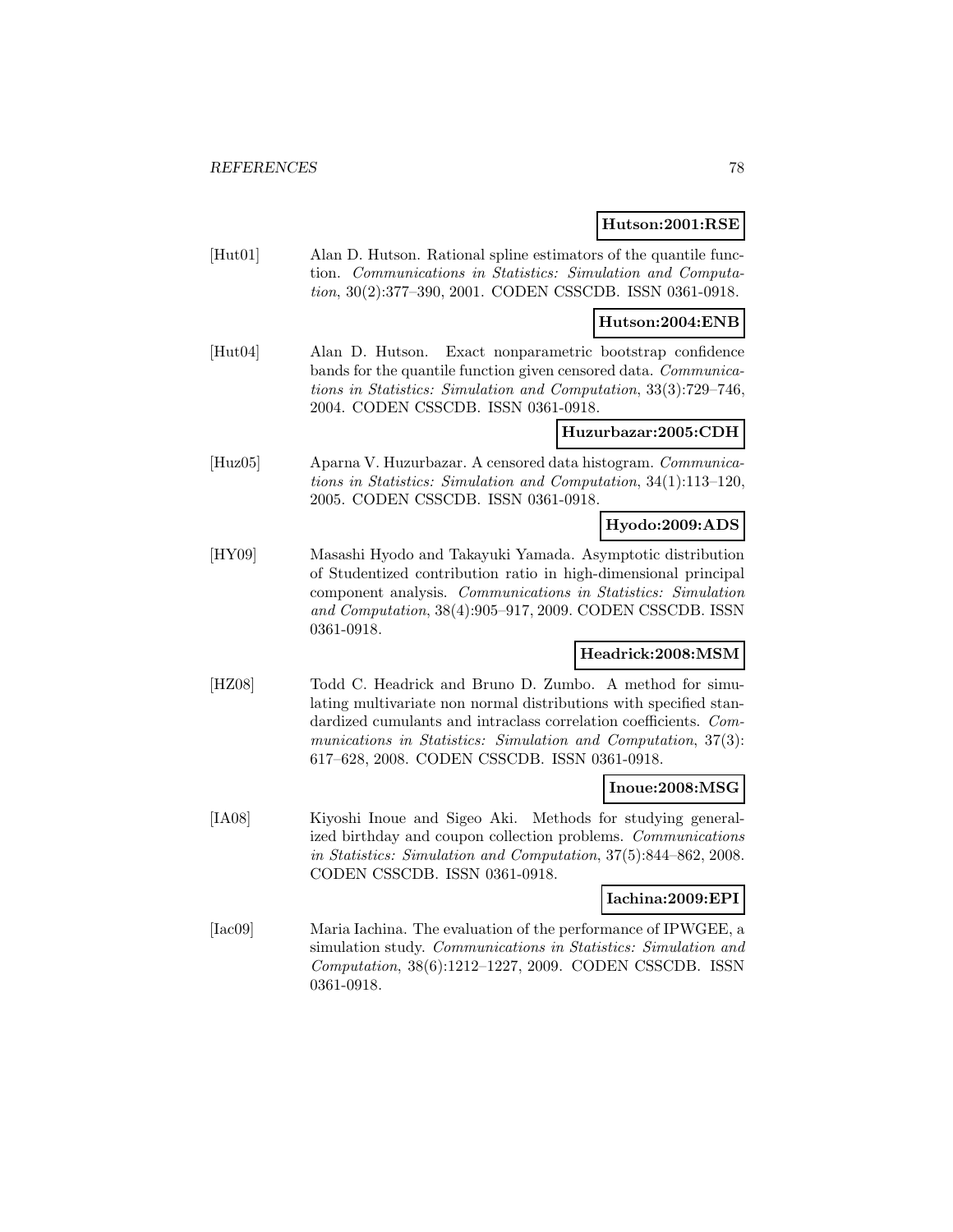### **Imada:2000:PDS**

[ID00] Tsunehisa Imada and Hideyuki Douke. Procedure for determining sample size at each stage in group sequential test. Communications in Statistics: Simulation and Computation, 29(3): 987–1000, 2000. CODEN CSSCDB. ISSN 0361-0918.

### **Imada:2008:SPM**

[ID08] T. Imada and H. Douke. Step-up procedure for multiple comparison with a control for multivariate normal means. Communications in Statistics: Simulation and Computation, 37(9):1810– 1824, 2008. CODEN CSSCDB. ISSN 0361-0918.

### **Inverardi:2003:MCS**

[Inv03] P. L. Novi Inverardi. MSE comparison of some different estimators of entropy. Communications in Statistics: Simulation and Computation, 32(1):17–30, 2003. CODEN CSSCDB. ISSN 0361- 0918.

## **Idris:2009:EIM**

[IR09] Nik Ruzni Nik Idris and Chris Robertson. The effects of imputing the missing standard deviations on the standard error of meta analysis estimates. Communications in Statistics: Simulation and Computation, 38(3):513–526, 2009. CODEN CSSCDB. ISSN 0361-0918.

### **Jaheen:2003:PPC**

[Jah03] Zeinhum F. Jaheen. Prediction of progressive censored data from the Gompertz model. Communications in Statistics: Simulation and Computation, 32(3):663–676, 2003. CODEN CSSCDB. ISSN 0361-0918.

# **Jin:2008:WGR**

[JG08] Tongdan Jin and Lakshmana Gonigunta. Weibull and gamma renewal approximation using generalized exponential functions. Communications in Statistics: Simulation and Computation, 38 (1):154–171, 2008. CODEN CSSCDB. ISSN 0361-0918.

## **Jeng:2007:TSC**

[JH07] Shuen-Lin Jeng and Ya-Ti Huang. Time series classification based on spectral analysis. Communications in Statistics: Simulation and Computation, 37(1):132–142, 2007. CODEN CSS-CDB. ISSN 0361-0918.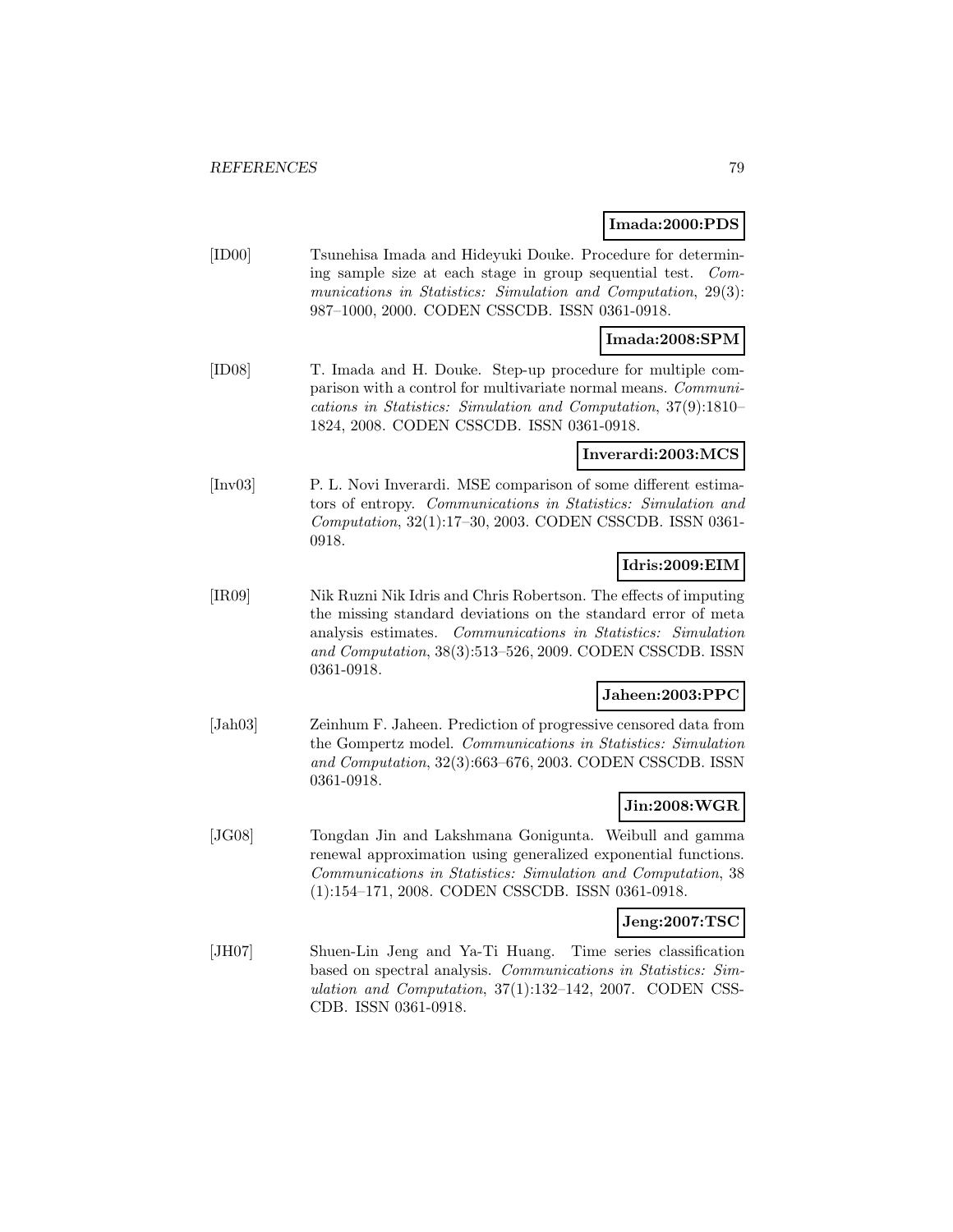#### **Jansakul:2008:STE**

[JH08] N. Jansakul and John P. Hinde. Score tests for extra-zero models in zero-inflated negative binomial models. Communications in Statistics: Simulation and Computation, 38(1):92–108, 2008. CODEN CSSCDB. ISSN 0361-0918.

# **Jiang:2001:ARL**

[Jia01] W. Jiang. Average run length computation of ARMA charts for stationary processes. Communications in Statistics: Simulation and Computation, 30(3):699–716, 2001. CODEN CSSCDB. ISSN 0361-0918.

## **Jose:2008:TGR**

[JIJ08] C. T. Jose, B. Ismail, and S. Jayasekhar. Trend, growth rate, and change point analysis — a data driven approach. Communications in Statistics: Simulation and Computation, 37(3):498–506, 2008. CODEN CSSCDB. ISSN 0361-0918.

## **Jhun:2007:SCI**

[JJB07] Myoungshic Jhun, Hyeong Chul Jeong, and Joshua Seungwook Bahng. Simultaneous confidence intervals for the mean of multivariate Poisson distribution: A comparison. Communications in Statistics: Simulation and Computation, 36(1):151–164, 2007. CODEN CSSCDB. ISSN 0361-0918.

## **Jhun:2007:UAN**

[JJK07] Myoungshic Jhun, Hyeong Chul Jeong, and Ja-Yong Koo. On the use of adaptive nearest neighbors for missing value imputation. Communications in Statistics: Simulation and Computation, 36 (6):1275–1286, 2007. CODEN CSSCDB. ISSN 0361-0918.

### **Kim:2006:BEP**

[jK06] Hea jung Kim. On Bayesian estimation of the product of Poisson rates with application to reliability. Communications in Statistics: Simulation and Computation, 35(1):47–59, 2006. CODEN CSSCDB. ISSN 0361-0918.

### **Jung:2008:NAD**

[JKK08] Yoon-Sung Jung, Jong-Min Kim, and Jinhwa Kim. New approach of directional dependence in exchange markets using generalized FGM copula function. Communications in Statistics: Simulation and Computation, 37(4):772–788, 2008. CODEN CSSCDB. ISSN 0361-0918.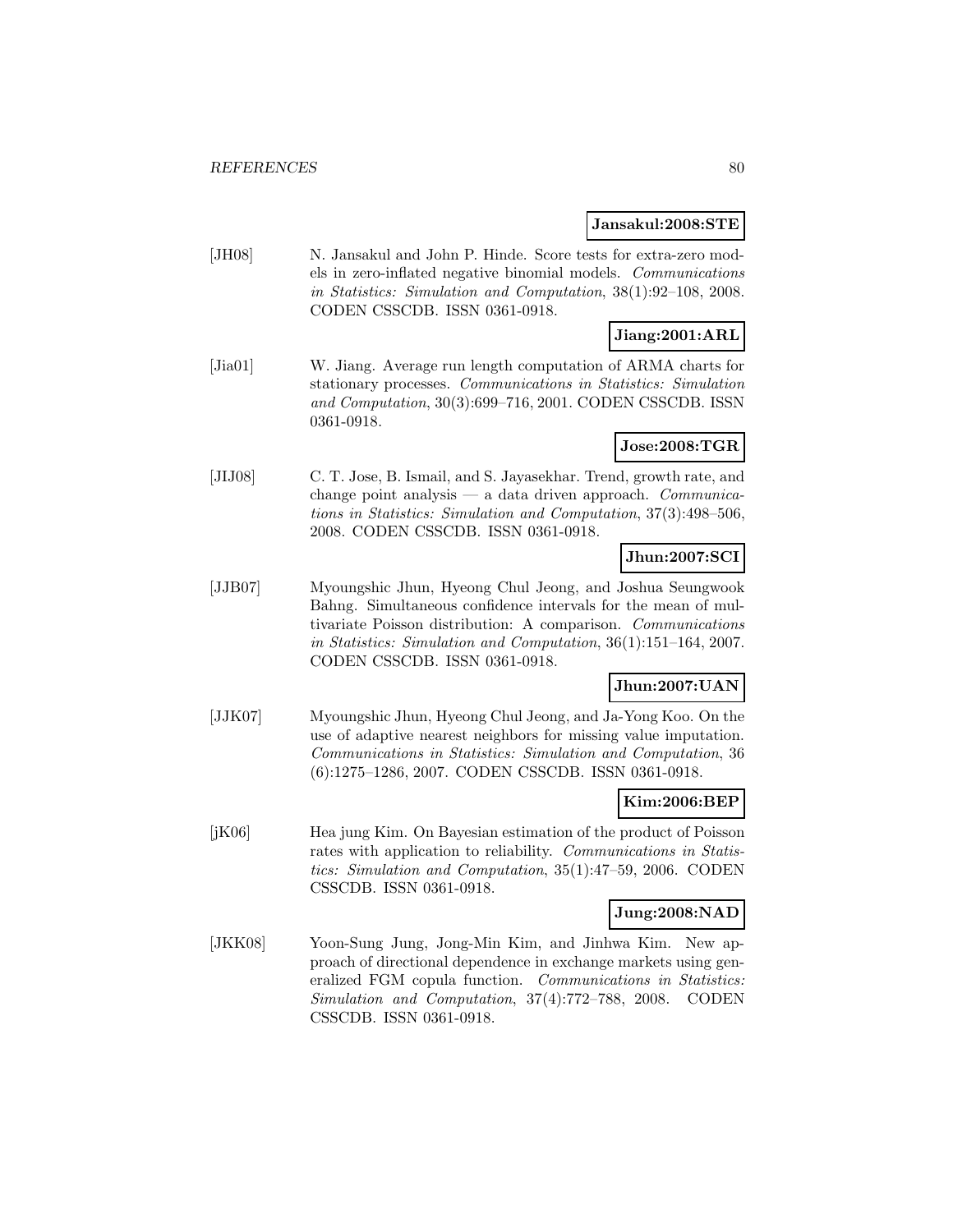## **Jang:2009:NSP**

[JL09] Woncheol Jang and Johan Lim. A numerical study of PQL estimation biases in generalized linear mixed models under heterogeneity of random effects. Communications in Statistics: Simulation and Computation, 38(4):692–702, 2009. CODEN CSSCDB. ISSN 0361-0918.

### **Jarrett:2008:AFC**

[JP08a] Jeffrey E. Jarrett and Xia Pan. Alternative factors for control chart construction. Communications in Statistics: Simulation and Computation, 37(10):2096–2105, 2008. CODEN CSSCDB. ISSN 0361-0918.

## **Jeyaratnam:2008:SRP**

[JP08b] S. Jeyaratnam and S. Panchapakesan. Selection and ranking procedures for Type I extreme value populations and a related homogeneity test. Communications in Statistics: Simulation and Computation, 37(5):881–896, 2008. CODEN CSSCDB. ISSN 0361-0918.

## **Jan:2004:NMT**

[JS04] Show-Li Jan and Gwowen Shieh. Nonparametric multiple test procedures for dose finding. Communications in Statistics: Simulation and Computation, 33(4):1021–1037, 2004. CODEN CSS-CDB. ISSN 0361-0918.

### **Jhun:2009:BSM**

[JS09] Myoungshic Jhun and SeungJun Shin. Bootstrapping spatial median for location problems. Communications in Statistics: Simulation and Computation, 38(10):2123–2133, 2009. CODEN CSS-CDB. ISSN 0361-0918.

### **Jiang:2007:MDB**

[JT07] Jenny Jiang and Min Tsao. Mixture distributions based methods of calibration for the empirical log-likelihood ratio. Communications in Statistics: Simulation and Computation, 36(3):505–517, 2007. CODEN CSSCDB. ISSN 0361-0918.

# **Jarpe:2000:SPA**

[JW00] E. Järpe and P. Wessman. Some power aspects of methods for detecting different shifts in the mean. Communications in Statistics: Simulation and Computation, 29(2):633–646, 2000. CODEN CSSCDB. ISSN 0361-0918.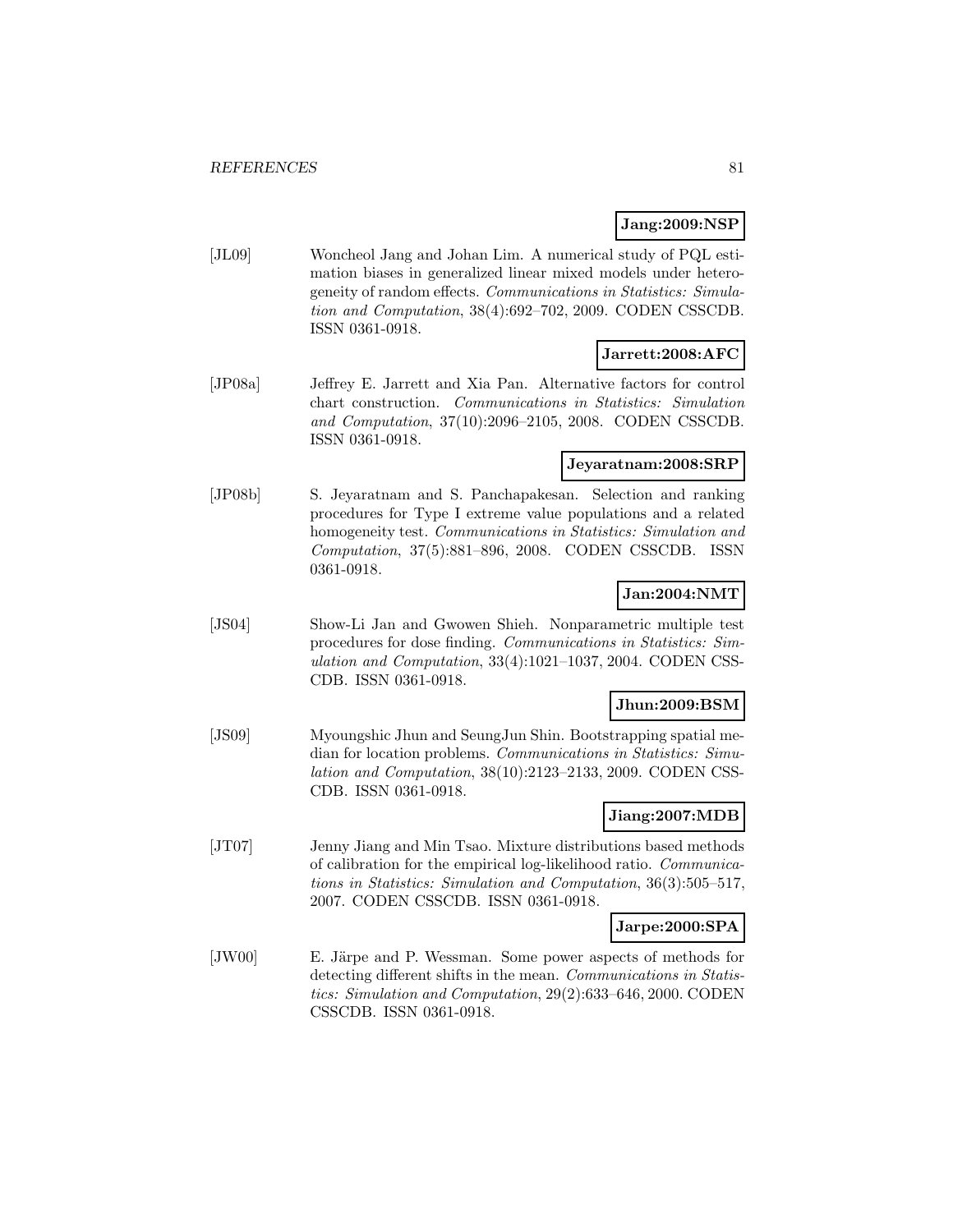## **Khan:2003:IEC**

[KA03] B. U. Khan and S. E. Ahmed. Improved estimation of coefficient vector in a regression model. Communications in Statistics: Simulation and Computation, 32(3):747–769, 2003. CODEN CSSCDB. ISSN 0361-0918.

# **Kang:2007:WET**

[Kan07] Seung-Ho Kang. Which exact test is more powerful in testing the Hardy-Weinberg law? Communications in Statistics: Simulation and Computation, 37(1):14–24, 2007. CODEN CSSCDB. ISSN 0361-0918.

### **Karlsson:2004:FSP**

[Kar04] Maria Karlsson. Finite sample properties of the QME. Communications in Statistics: Simulation and Computation, 33(3): 567–583, 2004. CODEN CSSCDB. ISSN 0361-0918.

### **Karlsson:2007:NQR**

[Kar07] Andreas Karlsson. Nonlinear quantile regression estimation of longitudinal data. Communications in Statistics: Simulation and Computation, 37(1):114–131, 2007. CODEN CSSCDB. ISSN 0361-0918.

## **Khoo:2009:MSC**

[KAW09] Michael B. C. Khoo, Abdu M. A. Atta, and Zhang Wu. A multivariate synthetic control chart for monitoring the process mean vector of skewed populations using weighted standard deviations. Communications in Statistics: Simulation and Computation, 38 (7):1493–1518, 2009. CODEN CSSCDB. ISSN 0361-0918.

## **Kim:2005:NTI**

[KB05] J.-A. Kim and N. Balakrishnan. Nonparametric tests for independence between lifetimes and covariates from censored bivariate normal samples. Communications in Statistics: Simulation and Computation, 34(3):685–710, 2005. CODEN CSSCDB. ISSN 0361-0918.

### **Kern:2005:MSR**

[KC05] John C. Kern II and Susan M. Cohen. Menopausal symptom relief with acupuncture: Bayesian analysis using piecewise regression. Communications in Statistics: Simulation and Computation, 34(3):783–798, 2005. CODEN CSSCDB. ISSN 0361-0918.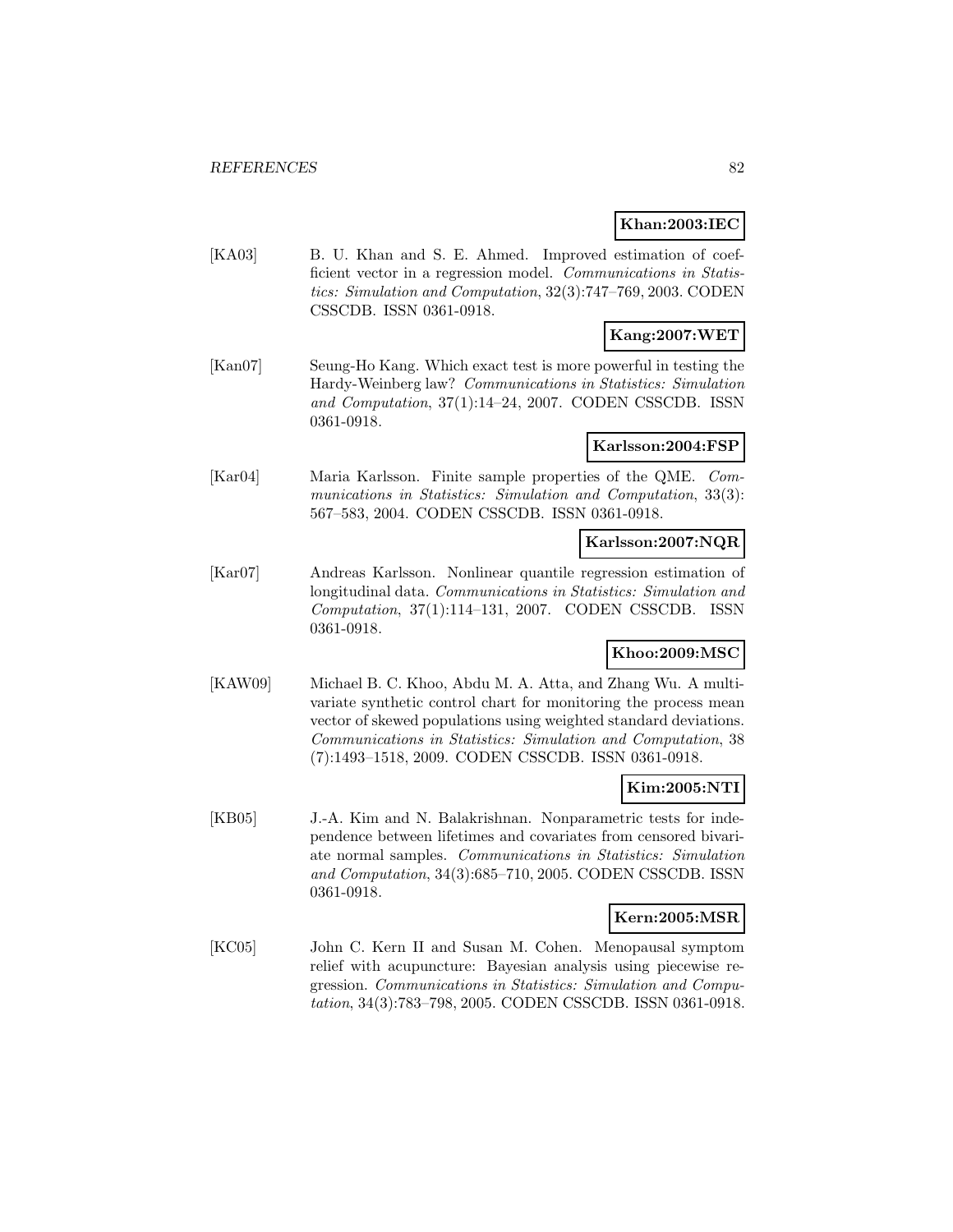## **Kong:2006:MSA**

[KE06] Maiying Kong and Randall L. Eubank. Monotone smoothing with application to dose-response curve. Communications in Statistics: Simulation and Computation, 35(4):991–1004, 2006. CODEN CSSCDB. ISSN 0361-0918.

## **Kennedy:2004:MGT**

[Ken04] Nyongesa L. Kennedy. Multistage group testing procedure (group screening). Communications in Statistics: Simulation and Computation, 33(3):621–637, 2004. CODEN CSSCDB. ISSN 0361- 0918.

### **Kitchin:2001:NMC**

[KF01] Patty L. Kitchin and Robert V. Foutz. A new method for comparing experiments and measuring information. Communications in Statistics: Simulation and Computation, 30(1):143–157, 2001. CODEN CSSCDB. ISSN 0361-0918.

## **Kao:2007:RCN**

[KH07] Shih-Chou Kao and Chuanching Ho. Robustness of R-chart to non normality. Communications in Statistics: Simulation and Computation, 36(5):1089–1098, 2007. CODEN CSSCDB. ISSN 0361-0918.

## **Kim:2008:ECI**

[KH08a] Jongphil Kim and Anthony J. Hayter. Efficient confidence interval methodologies for the non centrality parameter of a non central t distribution. Communications in Statistics: Simulation and Computation, 37(4):660–678, 2008. CODEN CSSCDB. ISSN 0361-0918.

## **Kim:2008:TEN**

[KH08b] Jongphil Kim and Anthony J. Hayter. Testing the equality of the noncentrality parameters of two noncentral  $t$ -distributions with identical degrees of freedom. Communications in Statistics: Simulation and Computation, 37(9):1709–1717, 2008. CODEN CSSCDB. ISSN 0361-0918.

### **Kravchuk:2008:TAL**

[KH08c] O. Y. Kravchuk and J. Hu. Tail-adaptive location rank test for the generalized secant hyperbolic distribution. Communications in Statistics: Simulation and Computation, 37(6):1052– 1063, 2008. CODEN CSSCDB. ISSN 0361-0918.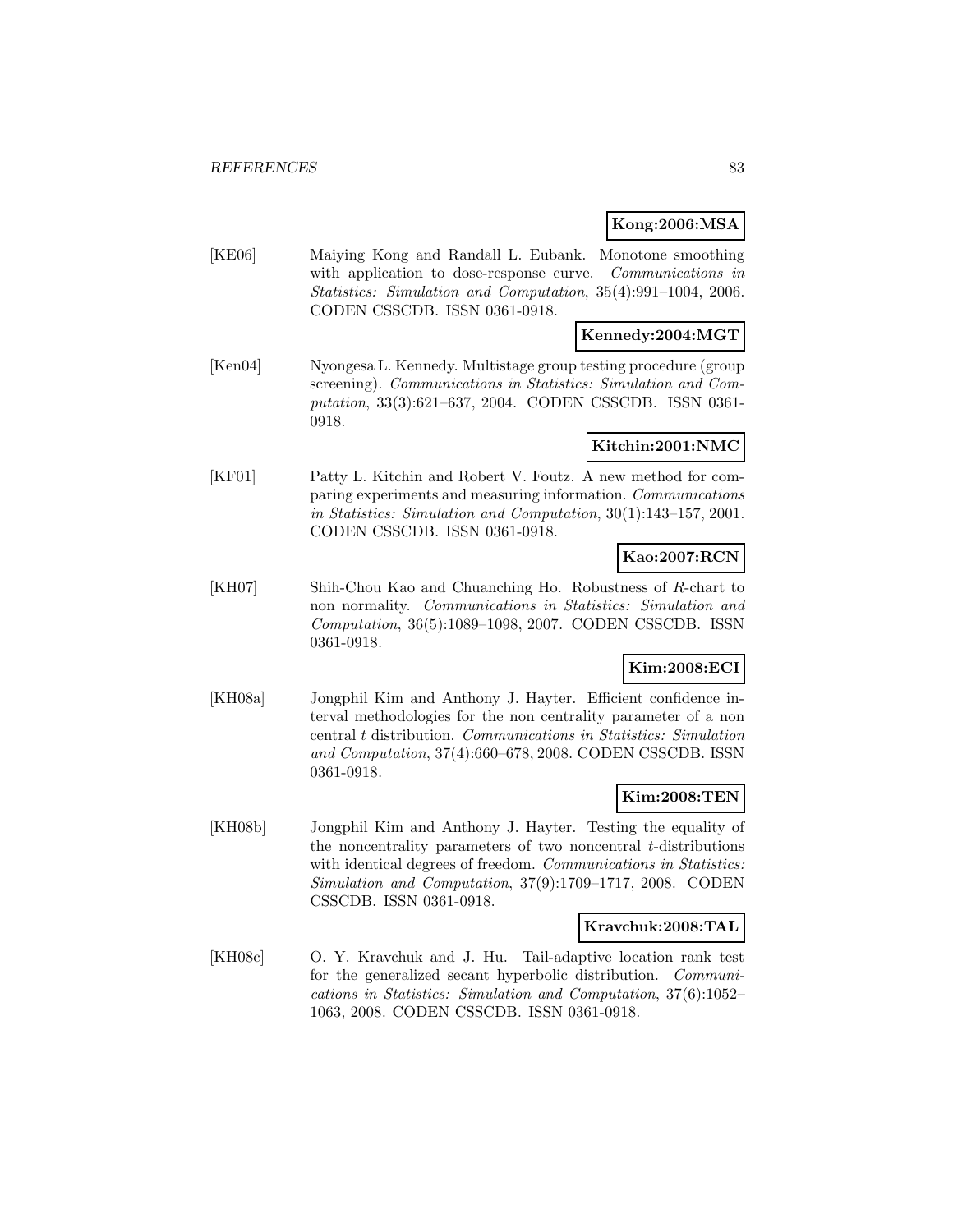## **Kim:2000:SEB**

[KHJ00] Choongrak Kim, Changkon Hong, and Meeseon Jeong. Simulationextrapolation via the Bézier curve in measurement error models. Communications in Statistics: Simulation and Computation, 29 (4):1135–1147, 2000. CODEN CSSCDB. ISSN 0361-0918.

## **Kibria:2003:PSN**

[Kib03] B. M. Golam Kibria. Performance of some new ridge regression estimators. Communications in Statistics: Simulation and Computation, 32(2):419–435, 2003. CODEN CSSCDB. ISSN 0361-0918.

## **Kim:2005:MCM**

[Kim05] Hea-Jung Kim. A Monte Carlo method for computing the HPD interval for ratio of two multivariate normal generalized variances. Communications in Statistics: Simulation and Computation, 34(1):155–166, 2005. CODEN CSSCDB. ISSN 0361-0918.

## **Kim:2006:APC**

[Kim06] Yang-Jin Kim. Analysis of panel count data with dependent observation times. Communications in Statistics: Simulation and Computation, 35(4):983–990, 2006. CODEN CSSCDB. ISSN 0361-0918.

## **Kozak:2008:ACS**

[KJ08] Marcin Kozak and Pawel Jankowski. Allocation constraints in stratification. Communications in Statistics: Simulation and Computation, 37(9):1763–1775, 2008. CODEN CSSCDB. ISSN 0361-0918.

### **Kim:2009:DDG**

[KJS09] Jong-Min Kim, Yoon-Sung Jung, and Tim Soderberg. Directional dependence of genes using survival truncated FGM type modification copulas. Communications in Statistics: Simulation and Computation, 38(7):1470–1484, 2009. CODEN CSSCDB. ISSN 0361-0918.

### **Kim:2001:TSB**

[KK01] Hea-Jung Kim and Seong W. Kim. Two-sample Bayesian tests using intrinsic Bayes factors for multivariate normal observations. Communications in Statistics: Simulation and Computation, 30 (2):423–436, 2001. CODEN CSSCDB. ISSN 0361-0918.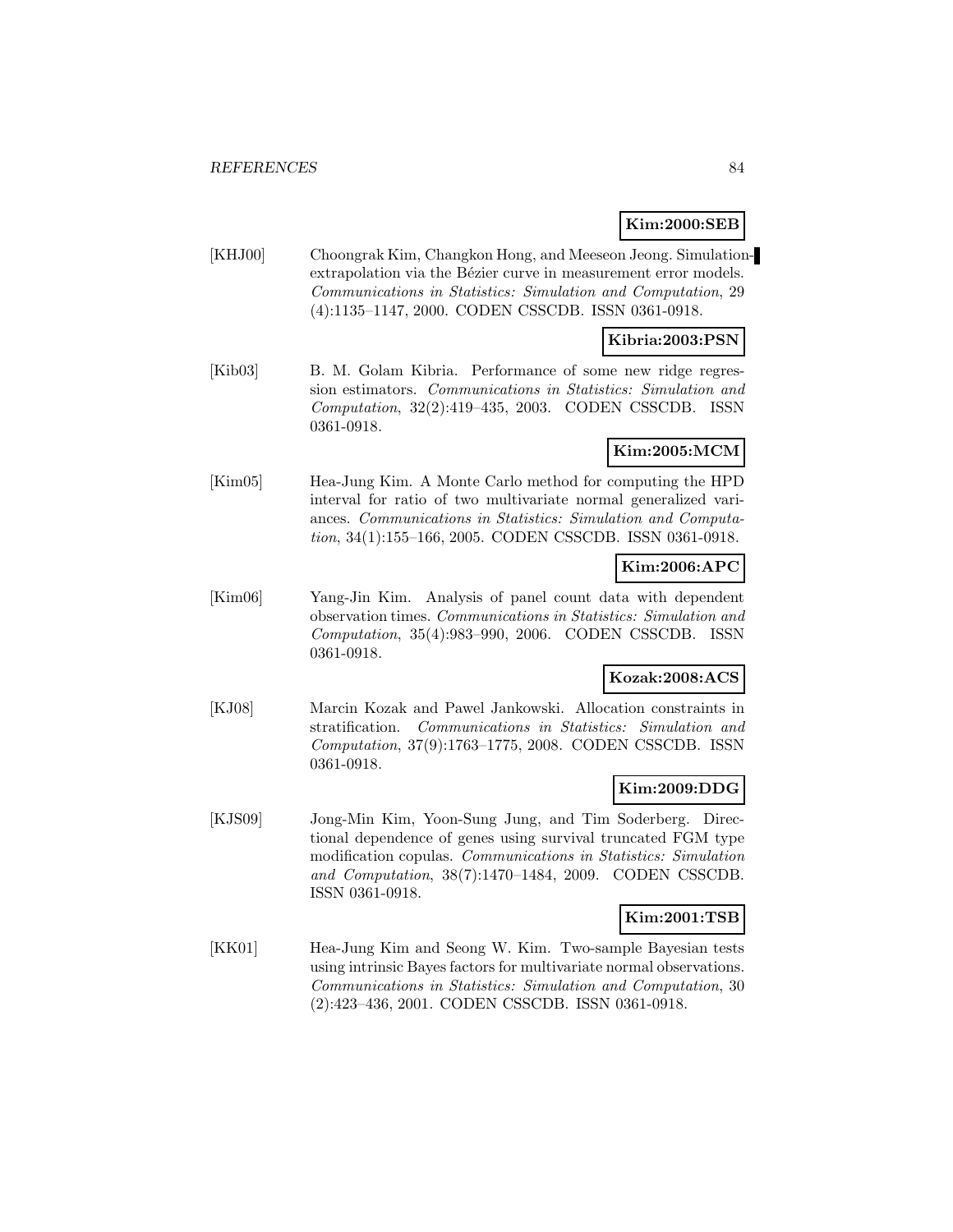#### **Kossler:2008:ATT**

[KK08] W. Kössler and N. Kumar. An adaptive test for the two-sample location problem based on U-statistics. Communications in Statistics: Simulation and Computation, 37(7):1329–1346, 2008. CODEN CSSCDB. ISSN 0361-0918.

## **Kawano:2009:NLD**

[KK09] Shuichi Kawano and Sadanori Konishi. Nonlinear logistic discrimination via regularized Gaussian basis expansions. Communications in Statistics: Simulation and Computation, 38(7): 1414–1425, 2009. CODEN CSSCDB. ISSN 0361-0918.

**Kala:2005:TPT**

[KKW05] Radosław Kala, Mirosław Krzyśko, and Waldemar Wołyński. Two preliminary tests for discriminant analysis. Communications in Statistics: Simulation and Computation, 34(1):179–189, 2005. CODEN CSSCDB. ISSN 0361-0918.

# **Kim:2002:CTT**

[KL02] Eunhee Kim and Sangyeol Lee. On the causality test in time series models with heavy-tailed distribution. Communications in Statistics: Simulation and Computation, 31(2):313–327, 2002. CODEN CSSCDB. ISSN 0361-0918.

## **Krishnamoorthy:2004:CFT**

[KL04] K. Krishnamoorthy and Yong Lu. Comparison of five tests for the common mean of several multivariate normal populations. Communications in Statistics: Simulation and Computation, 33 (2):431–446, 2004. CODEN CSSCDB. ISSN 0361-0918.

## **Klein:2000:MCC**

[Kle00] Morton Klein. Modified S-charts for controlling process variability. Communications in Statistics: Simulation and Computation, 29(3):919–940, 2000. CODEN CSSCDB. ISSN 0361-0918.

### **Ke:2008:BAR**

[KLH08] Jau-Chuan Ke, Ssu-Lang Lee, and Ying-Lin Hsu. Bayesian analysis for a redundant repairable system with imperfect coverage. Communications in Statistics: Simulation and Computation, 37 (5):993–1004, 2008. CODEN CSSCDB. ISSN 0361-0918.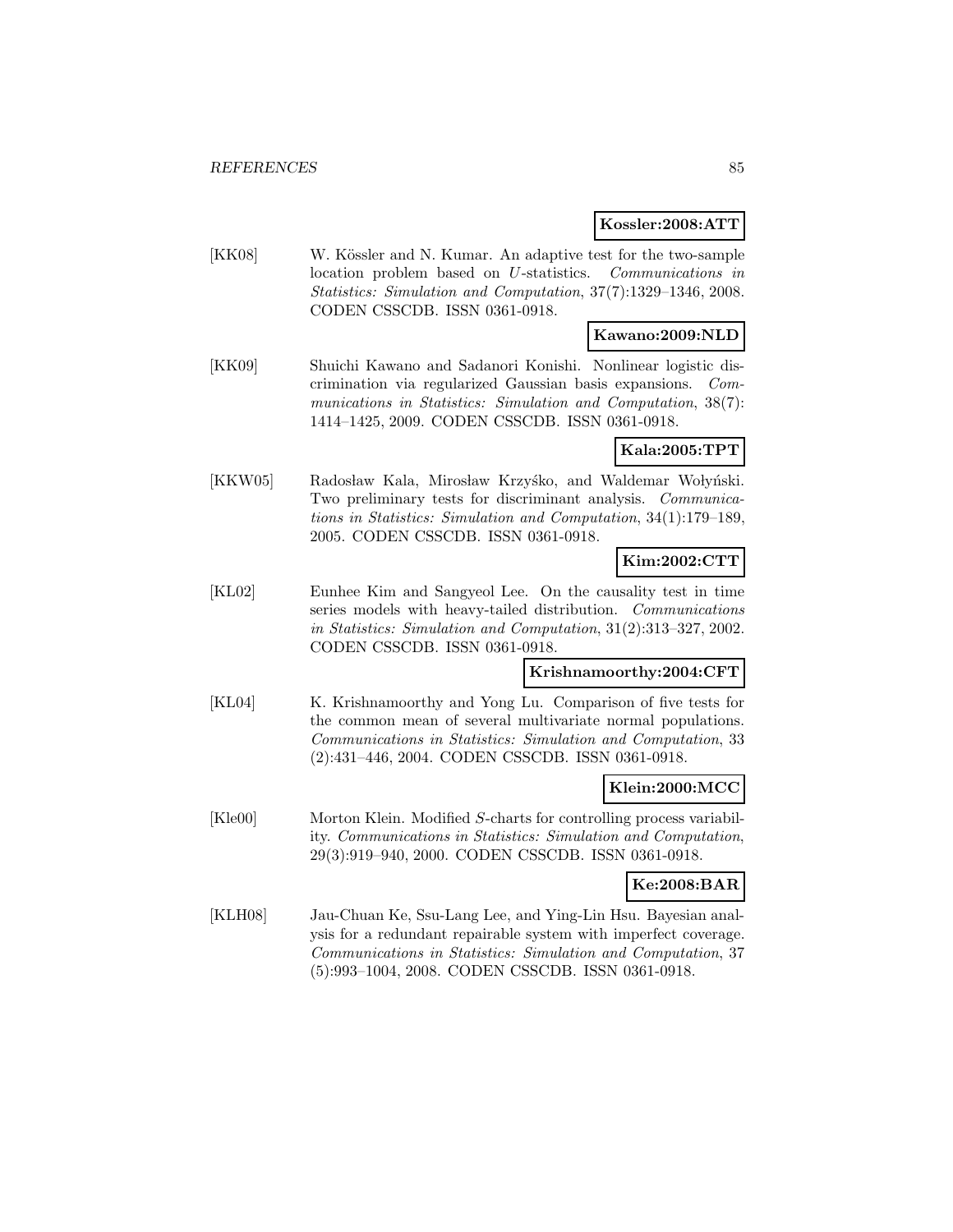#### **Koukouvinos:2008:MAS**

[KM08a] C. Koukouvinos and K. Mylona. A method for analyzing supersaturated designs with a block orthogonal structure. Communications in Statistics: Simulation and Computation, 37(2): 290–300, 2008. CODEN CSSCDB. ISSN 0361-0918.

### **Krishnamoorthy:2008:TFM**

[KM08b] K. Krishnamoorthy and Sumona Mondal. Tolerance factors in multiple and multivariate linear regressions. Communications in Statistics: Simulation and Computation, 37(3):546–559, 2008. CODEN CSSCDB. ISSN 0361-0918.

### **Koukouvinos:2009:ACF**

[KMSS09] C. Koukouvinos, K. Mylona, D. E. Simos, and A. Skountzou. An algorithmic construction of four-level response surface designs. Communications in Statistics: Simulation and Computation, 38 (10):2152–2160, 2009. CODEN CSSCDB. ISSN 0361-0918.

## **Kotani:2001:SPE**

[Kot01] Kouichi Kotani. Shrinkage prediction in the exponential distribution with a prior interval for the scale parameter. Communications in Statistics: Simulation and Computation, 30(3):559–579, 2001. CODEN CSSCDB. ISSN 0361-0918.

## **Kozak:2006:SAM**

[Koz06] Marcin Kozak. On sample allocation in multivariate surveys. Communications in Statistics: Simulation and Computation, 35 (4):901–910, 2006. CODEN CSSCDB. ISSN 0361-0918.

### **Koreisha:2000:URW**

[KP00] Sergio G. Koreisha and Tarmo Pukkila. Using the residual white noise autoregressive order determination criterion to identify unit roots in ARIMA models. Communications in Statistics: Simulation and Computation, 29(1):259–293, 2000. CODEN CSSCDB. ISSN 0361-0918.

## **Keeling:2004:CMA**

[KP04] Kellie B. Keeling and Robert J. Pavur. A comparison of methods for approximating the mean eigenvalues of a random matrix. Communications in Statistics: Simulation and Computation, 33 (4):945–961, 2004. CODEN CSSCDB. ISSN 0361-0918.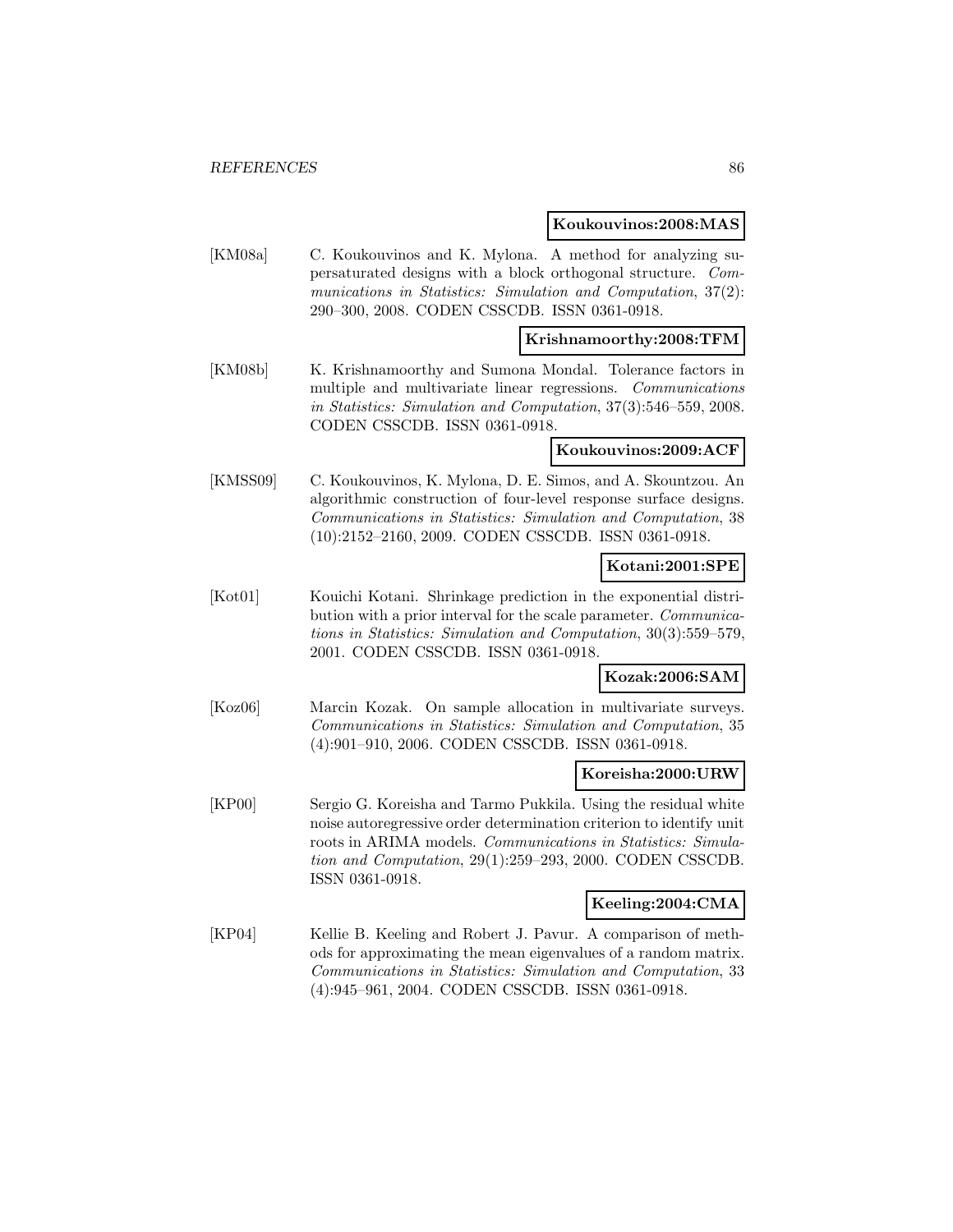#### **Krishnamoorthy:2007:SPE**

[KP07] K. Krishnamoorthy and Jie Peng. Some properties of the exact and score methods for binomial proportion and sample size calculation. Communications in Statistics: Simulation and Computation, 36(6):1171–1186, 2007. CODEN CSSCDB. ISSN 0361- 0918.

## **Kiani:2008:NPM**

[KPP08] M. Kiani, J. Panaretos, and S. Psarakis. A new procedure to monitor the mean of a quality characteristic. Communications in Statistics: Simulation and Computation, 37(9):1870–1880, 2008. CODEN CSSCDB. ISSN 0361-0918.

### **Kozubowski:2008:TEV**

[KPQ<sup>+</sup>08] Tomasz J. Kozubowski, Anna K. Panorska, Fares Qeadan, Alexander Gershunov, and Debra Rominger. Testing exponentiality versus Pareto distribution via likelihood ratio. Communications in Statistics: Simulation and Computation, 38(1):118– 139, 2008. CODEN CSSCDB. ISSN 0361-0918.

#### **Kernane:2009:FPI**

[KR09] Tewfik Kernane and Zohrh A. Raizah. Fixed point iteration for estimating the parameters of extreme value distributions. Communications in Statistics: Simulation and Computation, 38(10): 2161–2170, 2009. CODEN CSSCDB. ISSN 0361-0918.

#### **Kravchuk:2006:ELG**

[Kra06] O. Y. Kravchuk. R-estimator of location of the generalized secant hyperbolic distribution. Communications in Statistics: Simulation and Computation, 35(1):1–18, 2006. CODEN CSSCDB. ISSN 0361-0918.

### **Kelly:2005:UJS**

[KRMZ05] Colleen Kelly, Purnima Rao-Melacini, and Wei Zhao. Using James–Stein estimators in homogeneity tests of the risk difference. Communications in Statistics: Simulation and Computation, 34(1):41–55, 2005. CODEN CSSCDB. ISSN 0361-0918.

## **Kraft:2002:NTS**

[KS02] Stefan Kraft and Friedrich Schmid. Nonparametric two sample tests based on area statistics. Communications in Statistics: Simulation and Computation, 31(4):619–640, 2002. CODEN CSSCDB. ISSN 0361-0918.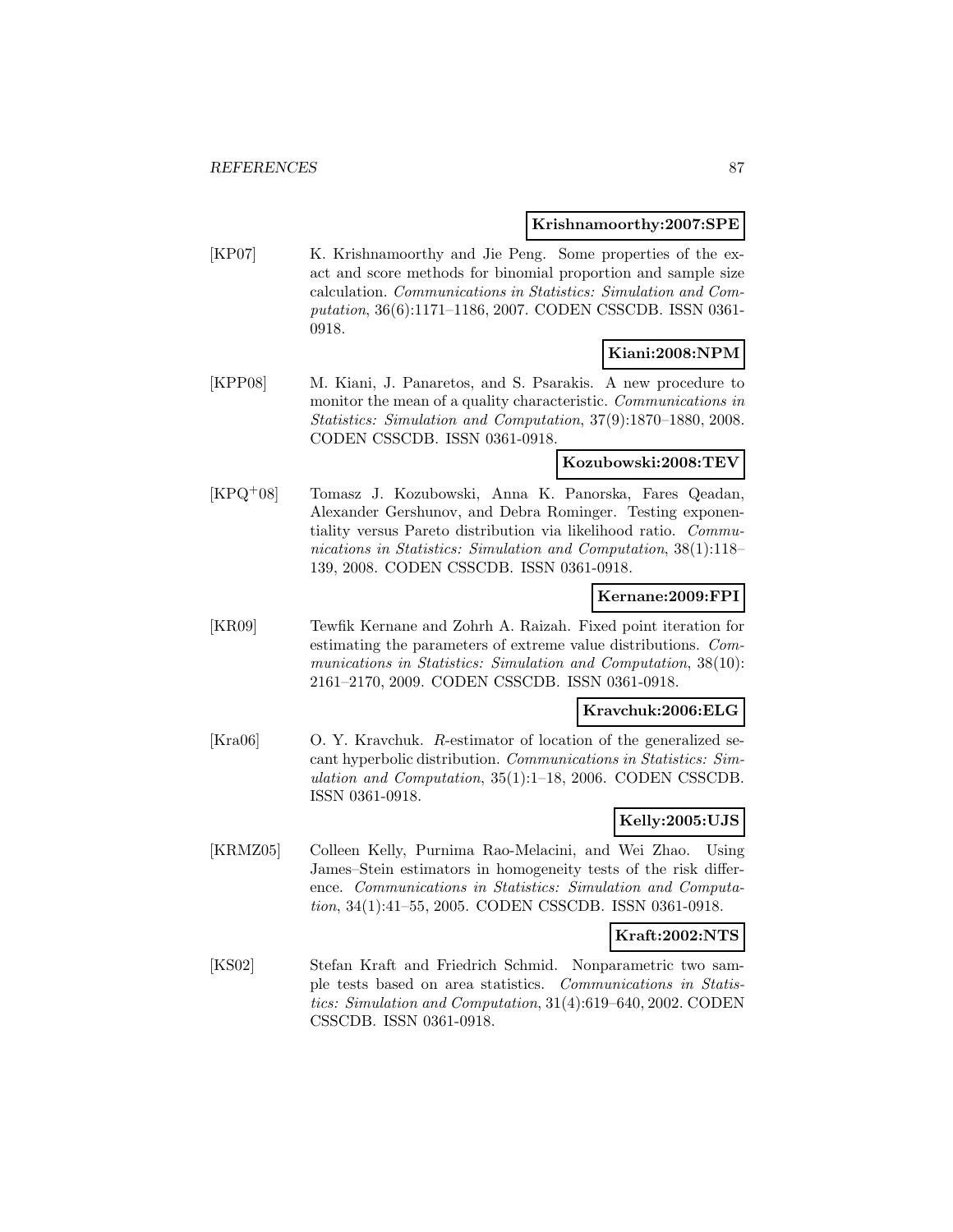#### **Koukouvinos:2005:MAS**

[KS05] C. Koukouvinos and S. Stylianou. A method for analyzing supersaturated designs. Communications in Statistics: Simulation and Computation, 34(4):929–937, 2005. CODEN CSSCDB. ISSN 0361-0918.

## **Khadse:2009:PBP**

[KS09] K. G. Khadse and R. L. Shinde. Probability-based process capability indices. Communications in Statistics: Simulation and Computation, 38(4):884–904, 2009. CODEN CSSCDB. ISSN 0361-0918.

### **Kepner:2001:SOM**

[KW01] James Kepner and Dennis Wackerly. Some observations on the Makuch/Simon approach to sample size determination in clinical trials with historical controls. Communications in Statistics: Simulation and Computation, 30(3):611–621, 2001. CODEN CSSCDB. ISSN 0361-0918.

## **Khoo:2008:DMA**

[KW08] Michael B. C. Khoo and V. H. Wong. A double moving average control chart. Communications in Statistics: Simulation and Computation, 37(8):1696–1708, 2008. CODEN CSSCDB. ISSN 0361-0918.

### **Keselman:2000:TME**

[KWTK00] H. J. Keselman, Rand R. Wilcox, Jason Taylor, and Rhonda K. Kowalchuk. Tests for mean equality that do not require homogeneity of variances: do they really work? Communications in Statistics: Simulation and Computation, 29(3):875–895, 2000. CODEN CSSCDB. ISSN 0361-0918.

#### **Khawsithiwong:2007:MPV**

[KY07] Pairoj Khawsithiwong and Nihal Yatawara. Monitoring process variability with individual measurements following elliptically contoured distributions. Communications in Statistics: Simulation and Computation, 36(3):699–718, 2007. CODEN CSSCDB. ISSN 0361-0918.

### **Kozak:2007:CES**

[KZ07] Marcin Kozak and Andrzej Zieliński. Comparison of efficiency of stratified and unequal probability sampling. Communications in Statistics: Simulation and Computation, 36(4):807–816, 2007. CODEN CSSCDB. ISSN 0361-0918.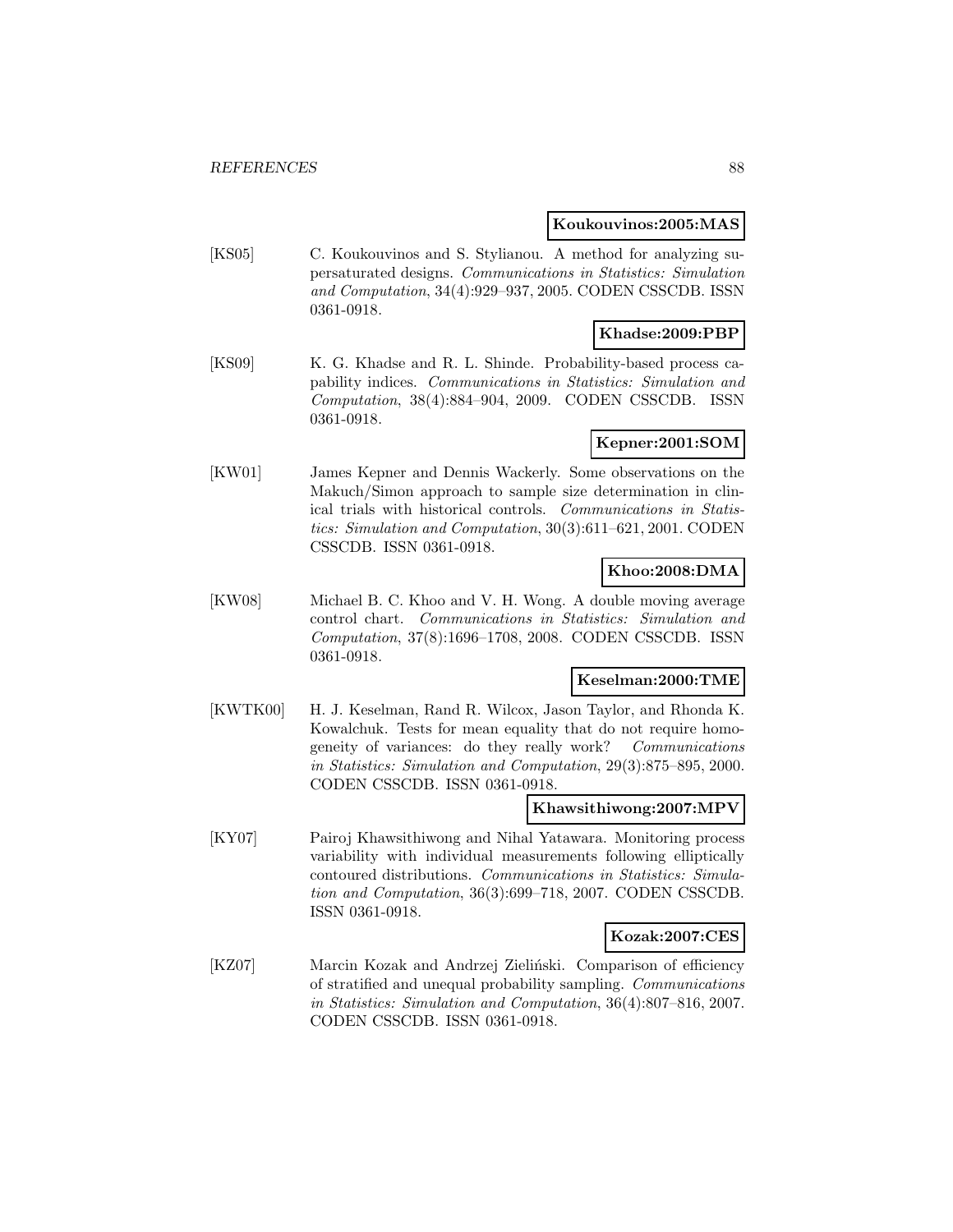## **Lee:2003:MAU**

[LA03] Sunho Lee, Ph. D. and Chul H. Ahn, Ph. D. Modified ANOVA for unequal variances. Communications in Statistics: Simulation and Computation, 32(4):987–1004, 2003. CODEN CSSCDB. ISSN 0361-0918.

# **Lesch:2009:SAA**

[LAJ09] S. M. Lesch, B. C. Arnold, and D. R. Jeske. Simple and accurate approximations for computing covariance matrices of gamma and Weibull order statistics. Communications in Statistics: Simulation and Computation, 38(3):590–609, 2009. CODEN CSSCDB. ISSN 0361-0918.

## **Lawson:2004:SSC**

[Law04] Raef Lawson. Small sample confidence intervals for the odds ratio. Communications in Statistics: Simulation and Computation, 33(4):1095–1113, 2004. CODEN CSSCDB. ISSN 0361-0918.

### **Lien:2005:RAD**

[LB05] Donald Lien and N. Balakrishnan. On regression analysis with data cleaning via trimming, Winsorization, and dichotomization. Communications in Statistics: Simulation and Computation, 34 (4):839–849, 2005. CODEN CSSCDB. ISSN 0361-0918.

## **Liu:2001:SDA**

[LC01] Genzhou Liu and Paul L. Cornelius. Simulations and derived approximations for the means and standard deviations of the characteristic roots of a Wishart matrix. Communications in Statistics: Simulation and Computation, 30(4):963–989, 2001. CODEN CSSCDB. ISSN 0361-0918.

## **Lai:2001:DRT**

[LCX01] C. D. Lai, L. Y. Chan, and M. Xie. Distribution of runs in a two-stage process monitoring model. Communications in Statistics: Simulation and Computation, 30(3):547–557, 2001. CODEN CSSCDB. ISSN 0361-0918.

### **Li:2002:GBC**

[LD02] Baibing Li and Bart De Moor. The general Box–Cox transformations in multiple linear regression analysis. Communications in Statistics: Simulation and Computation, 31(4):673–687, 2002. CODEN CSSCDB. ISSN 0361-0918.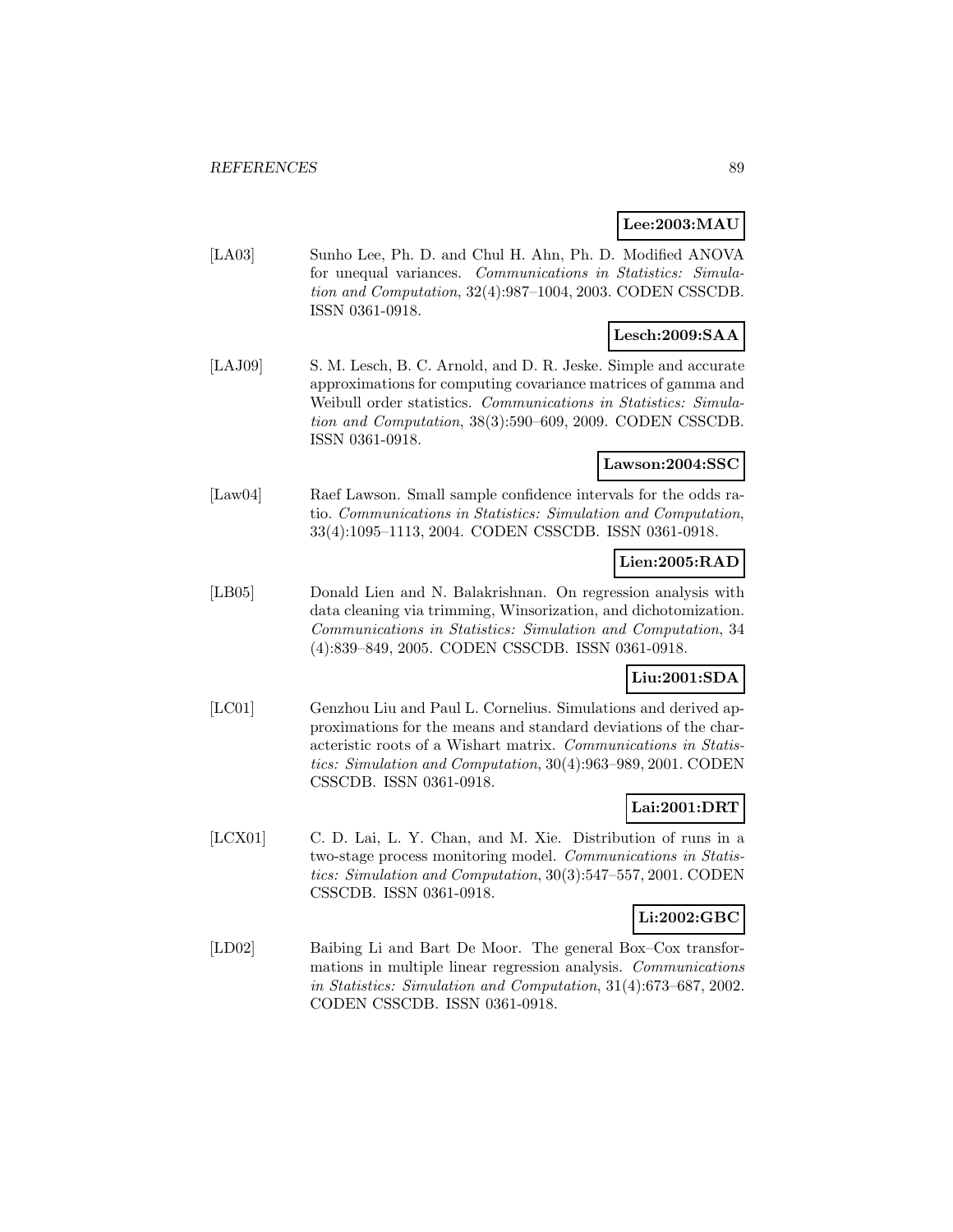#### **Lecoutre:2008:ADM**

[LE08] Bruno Lecoutre and Khadija Elqasyr. Adaptative designs for multi-arm clinical trials: The play-the-winner rule revisited. Communications in Statistics: Simulation and Computation, 37 (3):590–601, 2008. CODEN CSSCDB. ISSN 0361-0918.

## **Ledolter:2009:EBF**

[Led09a] Johannes Ledolter. Estimation bias in the first-order autoregressive model and its impact on predictions and prediction intervals. Communications in Statistics: Simulation and Computation, 38 (4):771–787, 2009. CODEN CSSCDB. ISSN 0361-0918.

#### **Ledolter:2009:DCR**

[Led09b] Johannes Ledolter. On the detection of contemporaneous relationships among multiple time series. Communications in Statistics: Simulation and Computation, 39(1):137–156, 2009. CODEN CSSCDB. ISSN 0361-0918.

## **Lee:2004:ACT**

[Lee04] June-Yule Lee. Adaptive choice of trimming proportions for location estimation of the mean. Communications in Statistics: Simulation and Computation, 33(3):673–684, 2004. CODEN CSS-CDB. ISSN 0361-0918.

# **Lee:2007:CCA**

[Lee07] Hye-Seung Lee. Canonical correlation analysis using small number of samples. Communications in Statistics: Simulation and Computation, 36(5):973–985, 2007. CODEN CSSCDB. ISSN 0361-0918.

### **Lee:2008:SIB**

[Lee08] Seung-Hwan Lee. Statistical inferences based on extended weighted log-rank estimating function for censored regression model. Communications in Statistics: Simulation and Computation, 37(6):1143–1155, 2008. CODEN CSSCDB. ISSN 0361-0918.

#### **Li:2008:ESS**

[LGB08] Jialiang Li, Brian R. Gray, and Douglas M. Bates. An empirical study of statistical properties of variance partition coefficients for multi-level logistic regression models. Communications in Statistics: Simulation and Computation, 37(10):2010–2026, 2008. CODEN CSSCDB. ISSN 0361-0918.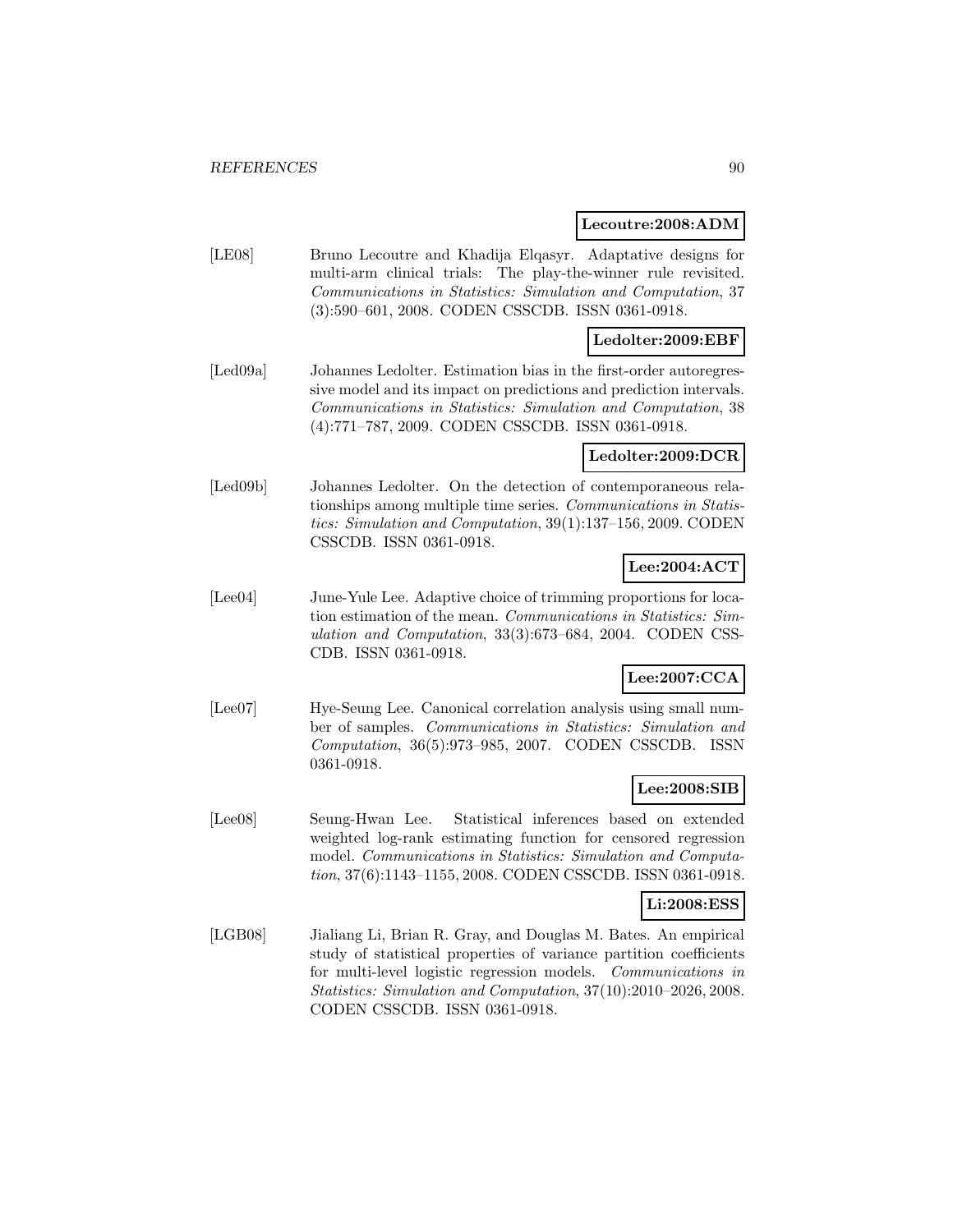### **Lewsey:2001:STI**

[LGG01] James D. Lewsey, William P. Gardiner, and George Gettinby. A study of Type II and Type III power for testing hypotheses from unbalanced factorial designs. Communications in Statistics: Simulation and Computation, 30(3):597–609, 2001. CODEN CSSCDB. ISSN 0361-0918.

## **Lee:2003:EEP**

[LH03] Jae J. Lee and Steven C. Hillmer. Estimating the effect of parameter uncertainty in repeated sample surveys. *Communica*tions in Statistics: Simulation and Computation, 32(2):367–388, 2003. CODEN CSSCDB. ISSN 0361-0918.

### **Li:2007:PFD**

[LH07a] Lang Li and Siu Hui. Positive false discovery rate estimate in step-wise variable selection. Communications in Statistics: Simulation and Computation, 36(6):1217–1231, 2007. CODEN CSS-CDB. ISSN 0361-0918.

## **Lin:2007:SMD**

[LH07b] Ching-Ching Lin and Deng-Yuan Huang. On some multiple decision procedures for normal variances. Communications in Statistics: Simulation and Computation, 36(2):265–275, 2007. CODEN CSSCDB. ISSN 0361-0918.

## **Liang:2009:SPM**

[LH09] Tachen Liang and Wen-Tao Huang. Selecting the population most close to a control via empirical Bayes approach. Communications in Statistics: Simulation and Computation, 38(8): 1690–1713, 2009. CODEN CSSCDB. ISSN 0361-0918.

## **Lin:2008:EBV**

[LHB08] Chien-Tai Lin, Yen-Lung Huang, and N. Balakrishnan. Exact Bayesian variable sampling plans for the exponential distribution based on Type-I and Type-II hybrid censored samples. Communications in Statistics: Simulation and Computation, 37(6): 1101–1116, 2008. CODEN CSSCDB. ISSN 0361-0918. See corrections [LHB10].

## **Lin:2010:CEB**

[LHB10] Chien-Tai Lin, Yen-Lung Huang, and N. Balakrishnan. Corrections on "Exact Bayesian Variable Sampling Plans for the Exponential Distribution Based on Type-I and Type-II Hybrid Censored Samples". Communications in Statistics: Simulation and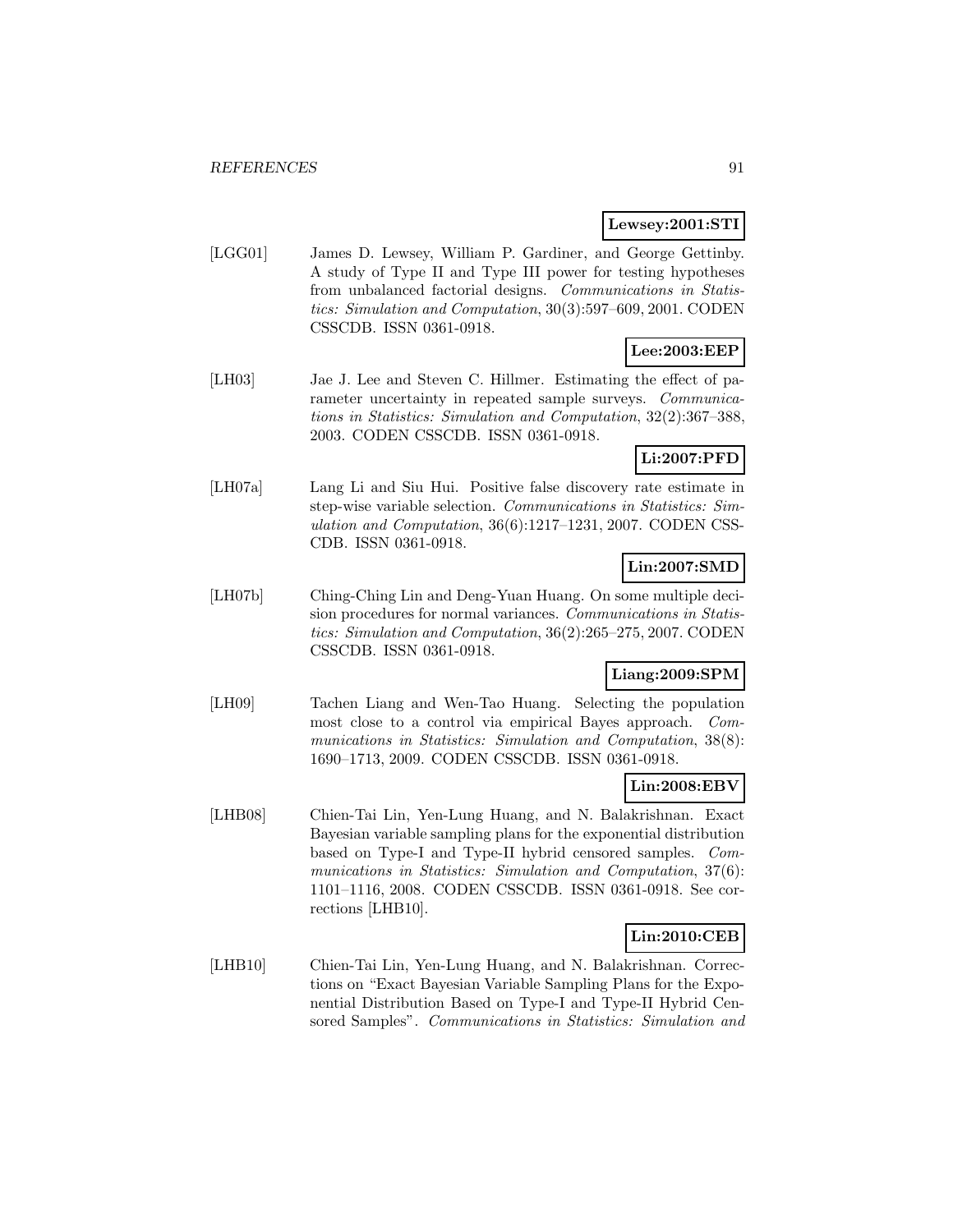Computation, 39(7):1499–1505, 2010. CODEN CSSCDB. ISSN 0361-0918. See [LHB08].

# **Luo:2009:AMF**

[LHHT09] Jun Luo, Lan Huang, Mark Hachey, and Ram Tiwari. Adjacency method for finding connected subsets of a graph: An application of graph theory to spatial statistics. Communications in Statistics: Simulation and Computation, 38(5):1136–1151, 2009. CO-DEN CSSCDB. ISSN 0361-0918.

# **Li:2006:TET**

[Li06] Fang Li. Testing for the equality of two nonparametric regression curves with long memory errors. Communications in Statistics: Simulation and Computation, 35(3):621–643, 2006. CODEN CSSCDB. ISSN 0361-0918.

# **Li:2007:CCI**

[Li07] Xinmin Li. Comparison of confidence intervals on between group variance in unbalanced heteroscedastic one-way random models. Communications in Statistics: Simulation and Computation, 36 (2):381–390, 2007. CODEN CSSCDB. ISSN 0361-0918.

# **Lin:2009:VPC**

[Lin09] Yu-Chang Lin. The variable parameters control charts for monitoring autocorrelated processes. Communications in Statistics: Simulation and Computation, 38(4):729–749, 2009. CODEN CSSCDB. ISSN 0361-0918.

## **Lavrik:2008:BFD**

[LJRV08] Ilya Lavrik, Yoon Young Jung, Fabrizio Ruggeri, and Brani Vidakovic. Bayesian false discovery rate wavelet shrinkage: Theory and applications. Communications in Statistics: Simulation and Computation, 37(6):1086–1100, 2008. CODEN CSSCDB. ISSN 0361-0918.

## **Lee:2002:CCI**

[LK02] Juneyoung Lee and André I. Khuri. Comparison of confidence intervals on the among-group variance component for the unbalanced one-way random model. Communications in Statistics: Simulation and Computation, 31(1):35–47, 2002. CODEN CSS-CDB. ISSN 0361-0918.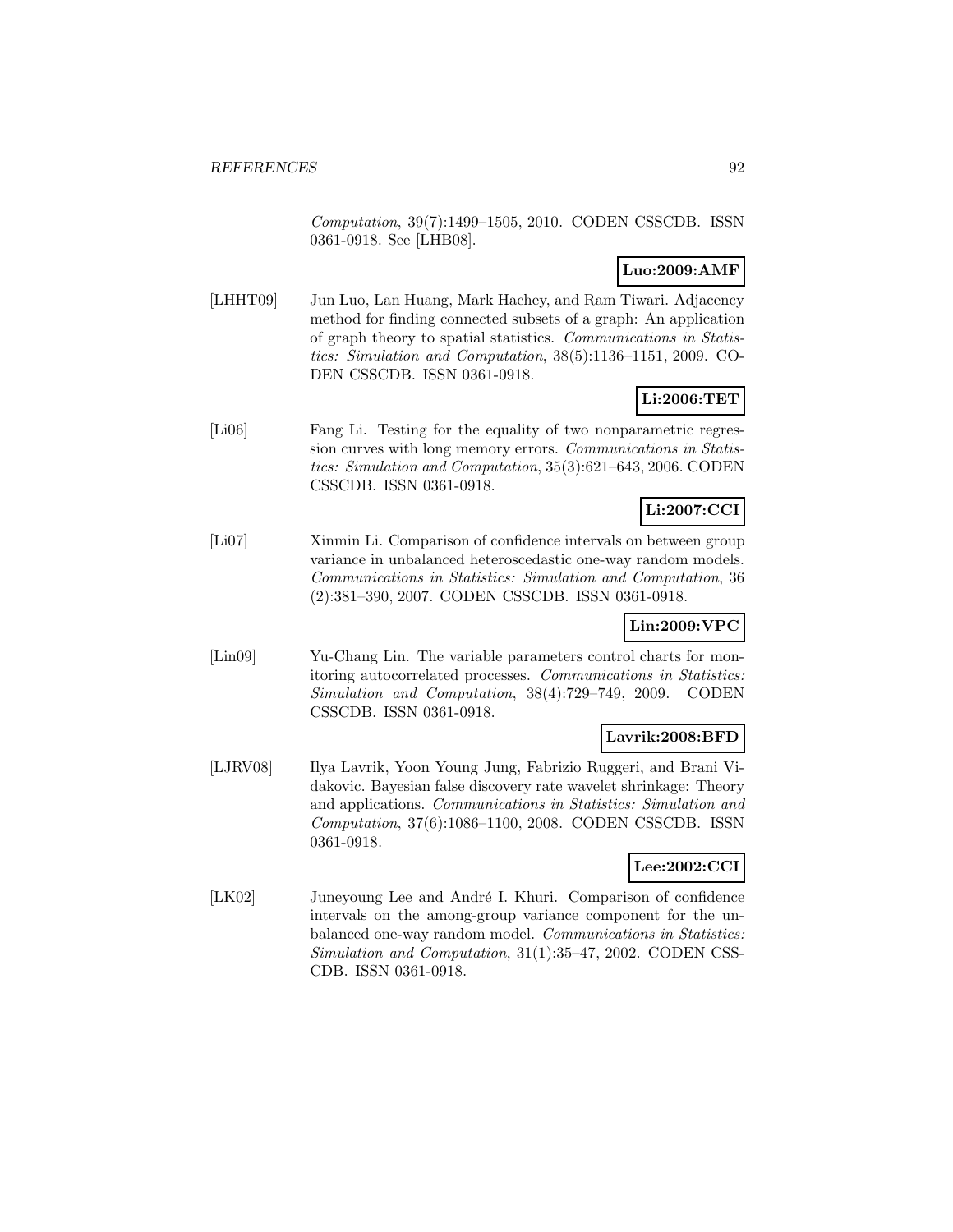## **Lee:2006:OSD**

[LK06] M. H. Lee and Michael B. C. Khoo. Optimal statistical design of a multivariate EWMA chart based on ARL and MRL. Communications in Statistics: Simulation and Computation, 35(3): 831–847, 2006. CODEN CSSCDB. ISSN 0361-0918.

## **Lu:2009:NSM**

[LL09] Xiaoling Lu and Hing Po Lo. A new survival model for the diffusion pattern of TV programs. Communications in Statistics: Simulation and Computation, 39(1):28–44, 2009. CODEN CSS-CDB. ISSN 0361-0918.

### **Louw:2008:IIC**

[LLS08] Nelmarie Louw, Morne M. C. Lamont, and Sarel J. Steel. Identification of influential cases in kernel Fisher discriminant analysis. Communications in Statistics: Simulation and Computation, 37 (10):2050–2062, 2008. CODEN CSSCDB. ISSN 0361-0918.

## **Li:2003:DMI**

[LMM03] Baibing Li, A. Julian Morris, and Elaine B. Martin. Detection of multiple influential cases in principal component analysis: A graphical technique. Communications in Statistics: Simulation and Computation, 32(2):489–503, 2003. CODEN CSSCDB. ISSN 0361-0918.

### **Louzada-Neto:2004:NIP**

[LNAA04] Francisco Louzada-Neto, Christiano Santos Andrade, and Fernanda R. Zanforlin Almeida. On the non-identifiability problem arising on the poly-Weibull model. Communications in Statistics: Simulation and Computation, 33(3):541–552, 2004. CODEN CSSCDB. ISSN 0361-0918.

## **Lee:2000:PEA**

[LP00] Jae Won Lee and Mira Park. Point estimation after early stopping in a repeated measures trial. Communications in Statistics: Simulation and Computation, 29(2):399–417, 2000. CODEN CSSCDB. ISSN 0361-0918.

### **Lee:2007:ECP**

[LP07] Jaeheon Lee and Changsoon Park. Estimation of the change point in monitoring the process mean and variance. Communications in Statistics: Simulation and Computation, 36(6):1333– 1345, 2007. CODEN CSSCDB. ISSN 0361-0918.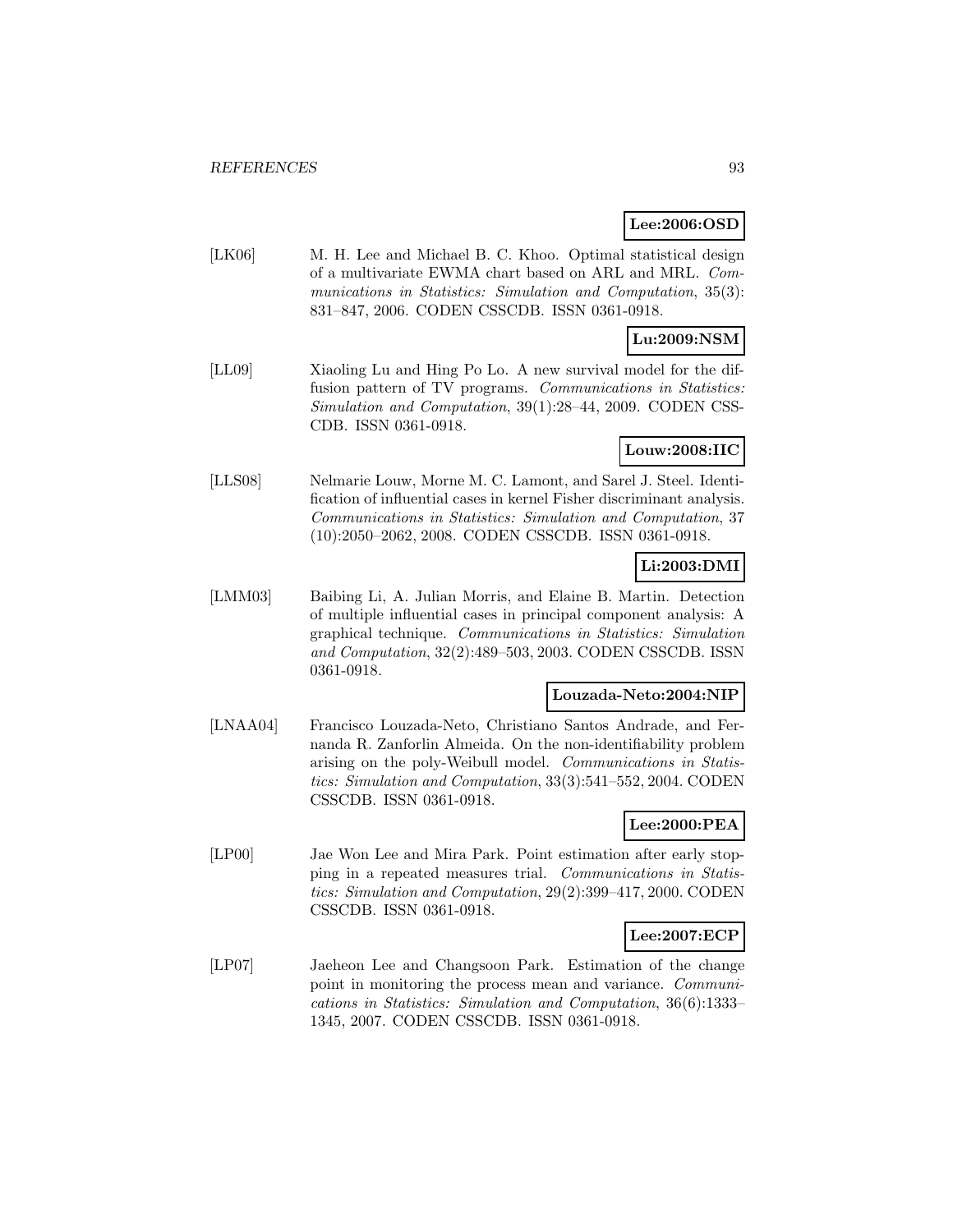#### **Landram:2008:AES**

[LPA08] Frank Landram, Robert J. Pavur, and Bahram Alidaee. An algorithm for enhancing spreadsheet regression with out-of-sample statistics. Communications in Statistics: Simulation and Computation, 37(8):1578–1592, 2008. CODEN CSSCDB. ISSN 0361- 0918.

## **Liu:2009:CES**

[LQ09] Zhihua Liu and Lianfen Qian. Changepoint estimation in a segmented linear regression via empirical likelihood. Communications in Statistics: Simulation and Computation, 39(1):85–100, 2009. CODEN CSSCDB. ISSN 0361-0918.

# **Lardies:2005:MOE**

[LR05] Joseph Lardies and Zaka Ratsimalahelo. Model order estimation of a multivariable stochastic process. Communications in Statistics: Simulation and Computation, 34(4):863–877, 2005. CODEN CSSCDB. ISSN 0361-0918.

## **Lin:2005:AAM**

[LS05] Hung-Chin Lin and Gwo-Ji J. Sheen. An approximation approach for making decisions in assessing the capability index  $C_{pk}$ from the subsamples. Communications in Statistics: Simulation and Computation, 34(1):191–202, 2005. CODEN CSSCDB. ISSN 0361-0918.

## **Liquet:2008:ABA**

[LS08] Benoît Liquet and Jérôme Saracco. Application of the bootstrap approach to the choice of dimension and the  $\alpha$  parameter in the  $SIR_{\alpha}$  method. Communications in Statistics: Simulation and Computation, 37(6):1198–1218, 2008. CODEN CSSCDB. ISSN 0361-0918.

# **Lin:2009:CPC**

[LSB<sup>+</sup>09] Dan Lin, Ziv Shkedy, Tomasz Burzykowski, Willem Talloen, and Luc Bijnens. A comparison of procedures for controlling the false discovery rate in the presence of small variance genes: A simulation study. Communications in Statistics: Simulation and Computation, 38(10):2111–2122, 2009. CODEN CSSCDB. ISSN 0361-0918.

## **Lima:2009:HRI**

[LSCNF09] Verônica M. C. Lima, Tatiene C. Souza, Francisco Cribari-Neto, and Gilˆenio B. Fernandes. Heteroskedasticity-robust inference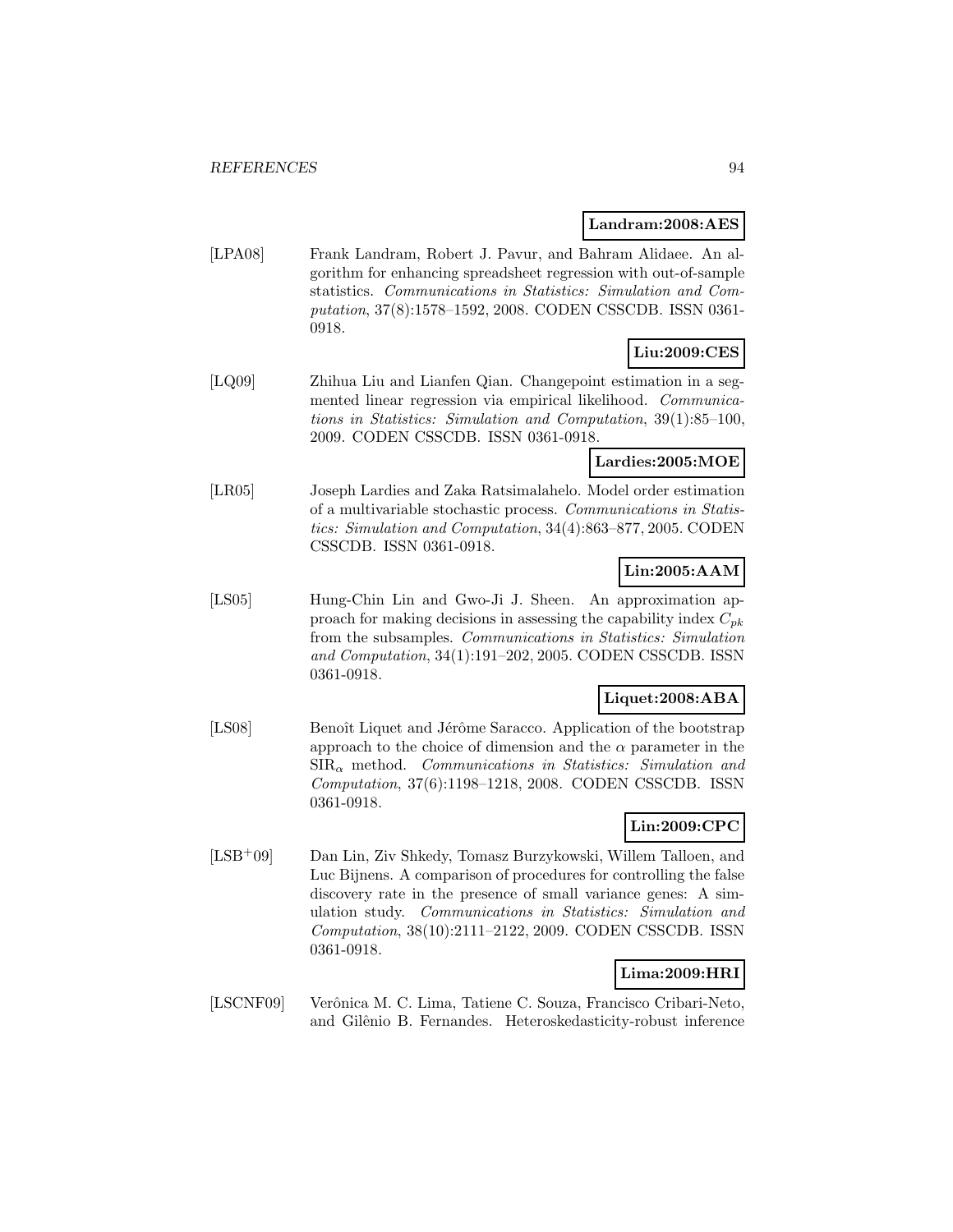in linear regressions. Communications in Statistics: Simulation and Computation, 39(1):194–206, 2009. CODEN CSSCDB. ISSN 0361-0918.

# **Liu:2004:CME**

[LSM<sup>+</sup>04] Kenneth Liu, Roslyn A. Stone, Sati Mazumdar, Patricia R. Houck, and Charles F. Reynolds III. Covariate measurement error in the Cox model: A simulation study. Communications in Statistics: Simulation and Computation, 33(4):1077–1093, 2004. CODEN CSSCDB. ISSN 0361-0918.

## **LeStrat:2000:MRM**

[LTT00] Y. Le Strat, G. Thomas, and J.-C. Thalabard. A Markov regression model for the analysis of the postpartum lactational amenorrhea. Communications in Statistics: Simulation and Computation, 29(3):801–828, 2000. CODEN CSSCDB. ISSN 0361-0918.

### **Lio:2009:ASP**

[LTW09] Y. L. Lio, Tzong-Ru Tsai, and Shuo-Jye Wu. Acceptance sampling plans from truncated life tests based on the Birnbaum– Saunders distribution for percentiles. Communications in Statistics: Simulation and Computation, 39(1):119–136, 2009. CODEN CSSCDB. ISSN 0361-0918.

## **Luceno:2000:TIO**

[Luc00] Alberto Luceño. On time-irreversibility and other non-linear features in time series. Communications in Statistics: Simulation and Computation, 29(1):295–313, 2000. CODEN CSSCDB. ISSN 0361-0918.

## **Luceno:2001:CSI**

[Luc01] Alberto Luceño. Checking stationarity and invertibility in time series models-finding the invertible form in the vector case. Communications in Statistics: Simulation and Computation, 30(3): 531–546, 2001. CODEN CSSCDB. ISSN 0361-0918.

### **Lee:2002:IEN**

[LV02] Chiang-Sheng Lee and Stephen B. Vardeman. Interval estimation of a normal process standard deviation from rounded data. Communications in Statistics: Simulation and Computation, 31 (1):13–34, 2002. CODEN CSSCDB. ISSN 0361-0918.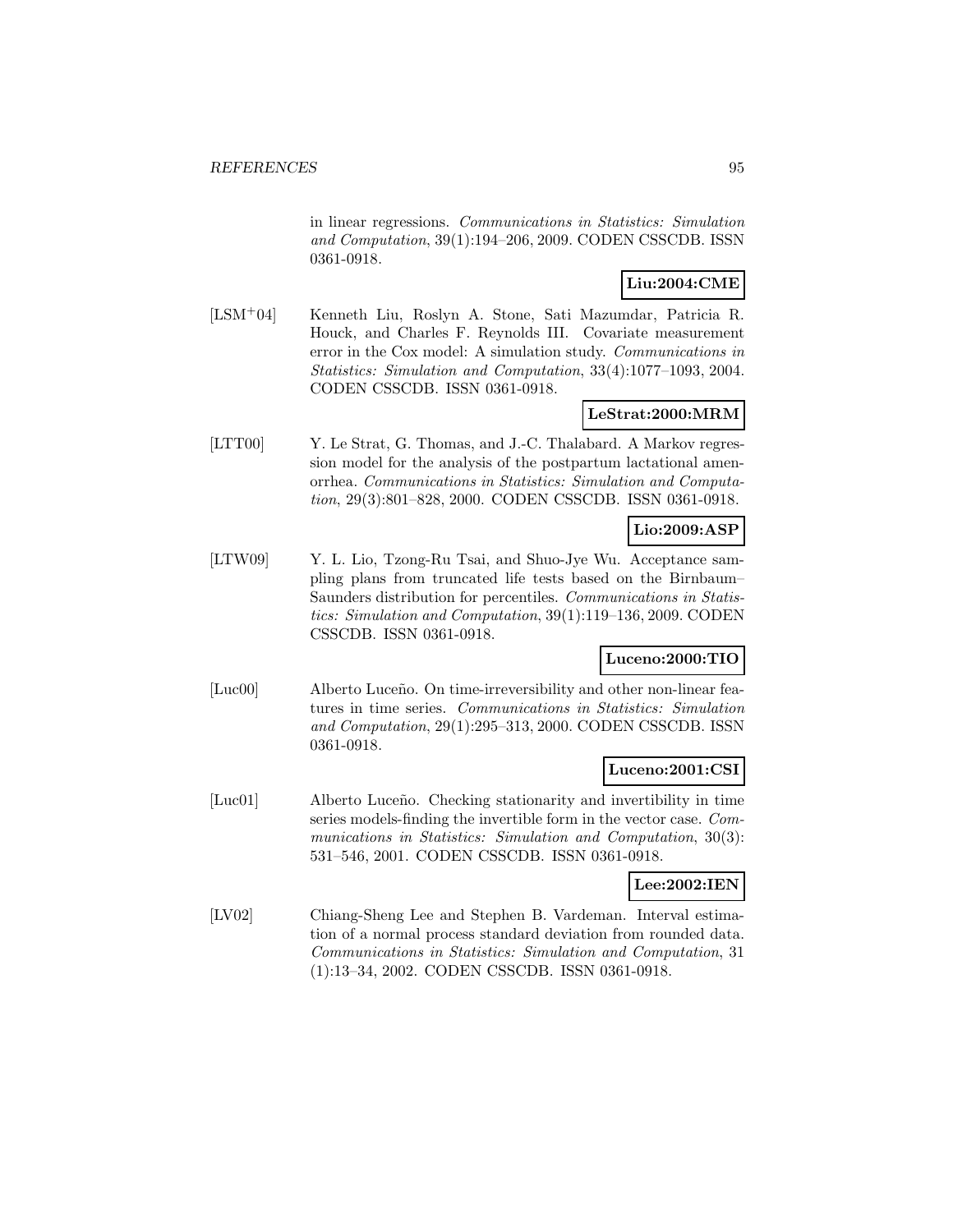## **Lee:2003:CIB**

[LV03] Chiang-Sheng Lee and Stephen B. Vardeman. Confidence intervals based on rounded data from the balanced one-way normal random effects model. Communications in Statistics: Simulation and Computation, 32(3):835–856, 2003. CODEN CSSCDB. ISSN 0361-0918.

# **Lin:2000:EGP**

[LW00] Chien-Tai Lin and Wen-Yen Wang. Estimation for the generalized Pareto distribution with censored data. Communications in Statistics: Simulation and Computation, 29(4):1183–1213, 2000. CODEN CSSCDB. ISSN 0361-0918.

## **Li:2008:THM**

[LW08a] Yulin Li and Liuxia Wang. Testing for homogeneity in mixture using weighted relative entropy. Communications in Statistics: Simulation and Computation, 37(10):1981–1995, 2008. CODEN CSSCDB. ISSN 0361-0918.

## **Liu:2008:SSC**

[LW08b] Honghu Liu and Tongtong Wu. Sample size calculation and power analysis of changes in mean response over time. Communications in Statistics: Simulation and Computation, 37(9): 1785–1798, 2008. CODEN CSSCDB. ISSN 0361-0918.

## **Lin:2006:MCM**

[LWB06] Chien-Tai Lin, Sam J. S. Wu, and N. Balakrishnan. Monte Carlo methods for Bayesian inference on the linear hazard rate distribution. Communications in Statistics: Simulation and Computation, 35(3):575–590, 2006. CODEN CSSCDB. ISSN 0361-0918.

## **Lu:2009:PIO**

[LWL09] Hai-Lin Lu, Tsong-Huey Wu, and Hai-Wen Lu. Prediction intervals for an ordered observation from Weibull distribution based on censored samples. Communications in Statistics: Simulation and Computation, 38(2):288–307, 2009. CODEN CSSCDB. ISSN 0361-0918.

## **Lu:2000:IEI**

[LXG00] X. S. Lu, M. Xie, and T. N. Goh. An investigation of the effects of inspection errors on the run-length control charts. Communications in Statistics: Simulation and Computation, 29(1):315–335, 2000. CODEN CSSCDB. ISSN 0361-0918.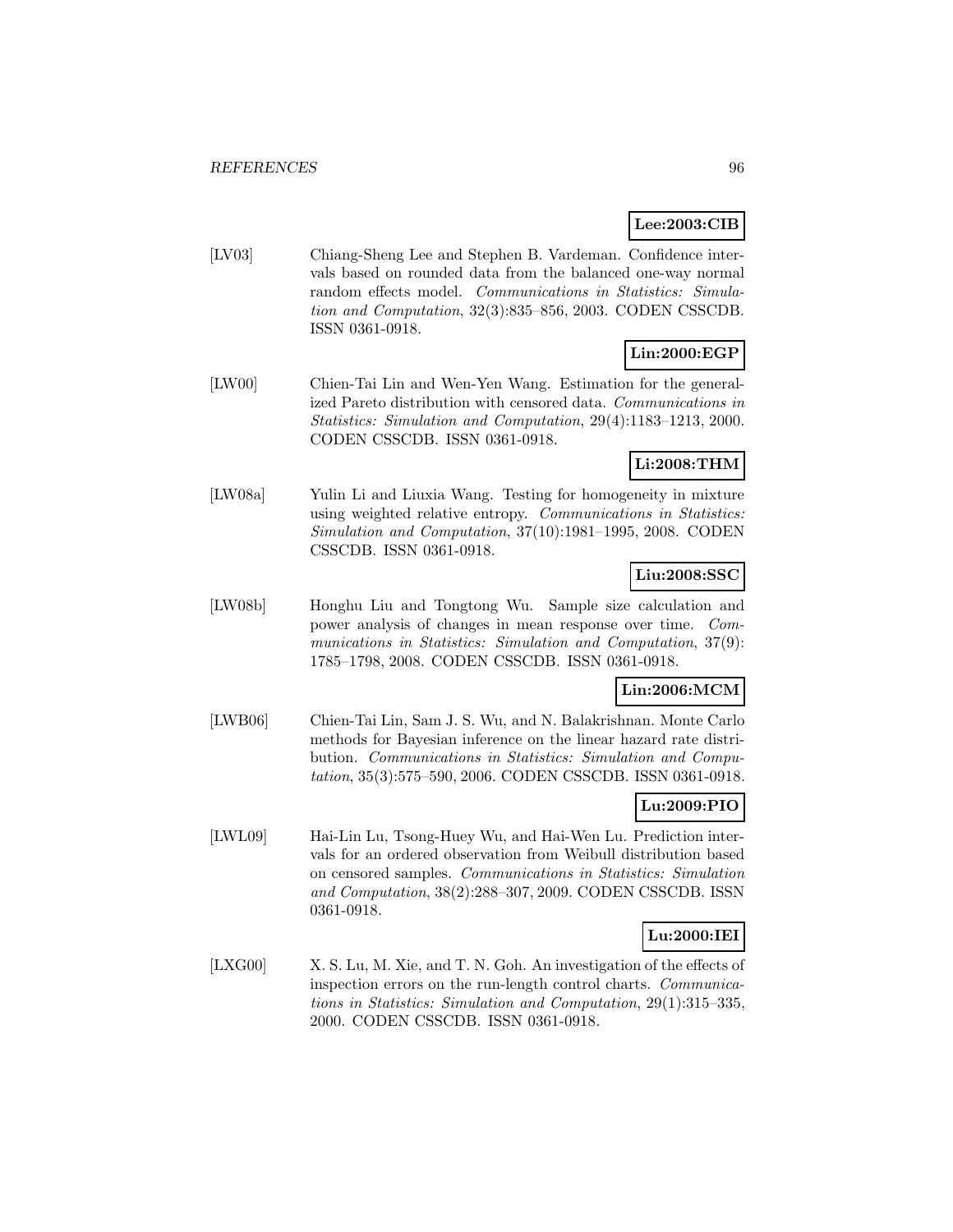## **Lin:2009:SDS**

[LXW09] Jin-Guan Lin, Feng-Chang Xie, and Bo-Cheng Wei. Statistical diagnostics for skew-t-normal nonlinear models. Communications in Statistics: Simulation and Computation, 38(10):2096– 2110, 2009. CODEN CSSCDB. ISSN 0361-0918.

# **Lin:2008:IVT**

[LY08] Che-Yang Lin and Ming-Chung Yang. Improved p-value tests for comparing two independent binomial proportions. Communications in Statistics: Simulation and Computation, 38(1):78–91, 2008. CODEN CSSCDB. ISSN 0361-0918.

### **Lyhagen:2008:MGM**

[Lyh08] Johan Lyhagen. A method to generate multivariate data with the desired moments. Communications in Statistics: Simulation and Computation, 37(10):2063–2075, 2008. CODEN CSSCDB. ISSN 0361-0918.

## **Leithead:2007:OAC**

[LZ07] W. E. Leithead and Yunong Zhang.  $O(N^2)$ -operation approximation of covariance matrix inverse in Gaussian process regression based on quasi-Newton BFGS method. Communications in Statistics: Simulation and Computation, 36(2):367–380, 2007. CODEN CSSCDB. ISSN 0361-0918.

## **Li:2008:SCG**

[LZ08] Xiaohu Li and Peng Zhao. Stochastic comparison on general inactivity time and general residual life of  $k$ -out-of-n systems. Communications in Statistics: Simulation and Computation, 37 (5):1005–1019, 2008. CODEN CSSCDB. ISSN 0361-0918.

### **Magis:2008:EMG**

[Mag08] David Magis. An efficient method to generate data and compute exact p-values in goodness-of-fit testing. Communications in Statistics: Simulation and Computation, 37(4):805–815, 2008. CODEN CSSCDB. ISSN 0361-0918.

### **Mahmoud:2008:PAM**

[Mah08] Mahmoud A. Mahmoud. Phase I analysis of multiple linear regression profiles. Communications in Statistics: Simulation and Computation, 37(10):2106–2130, 2008. CODEN CSSCDB. ISSN 0361-0918.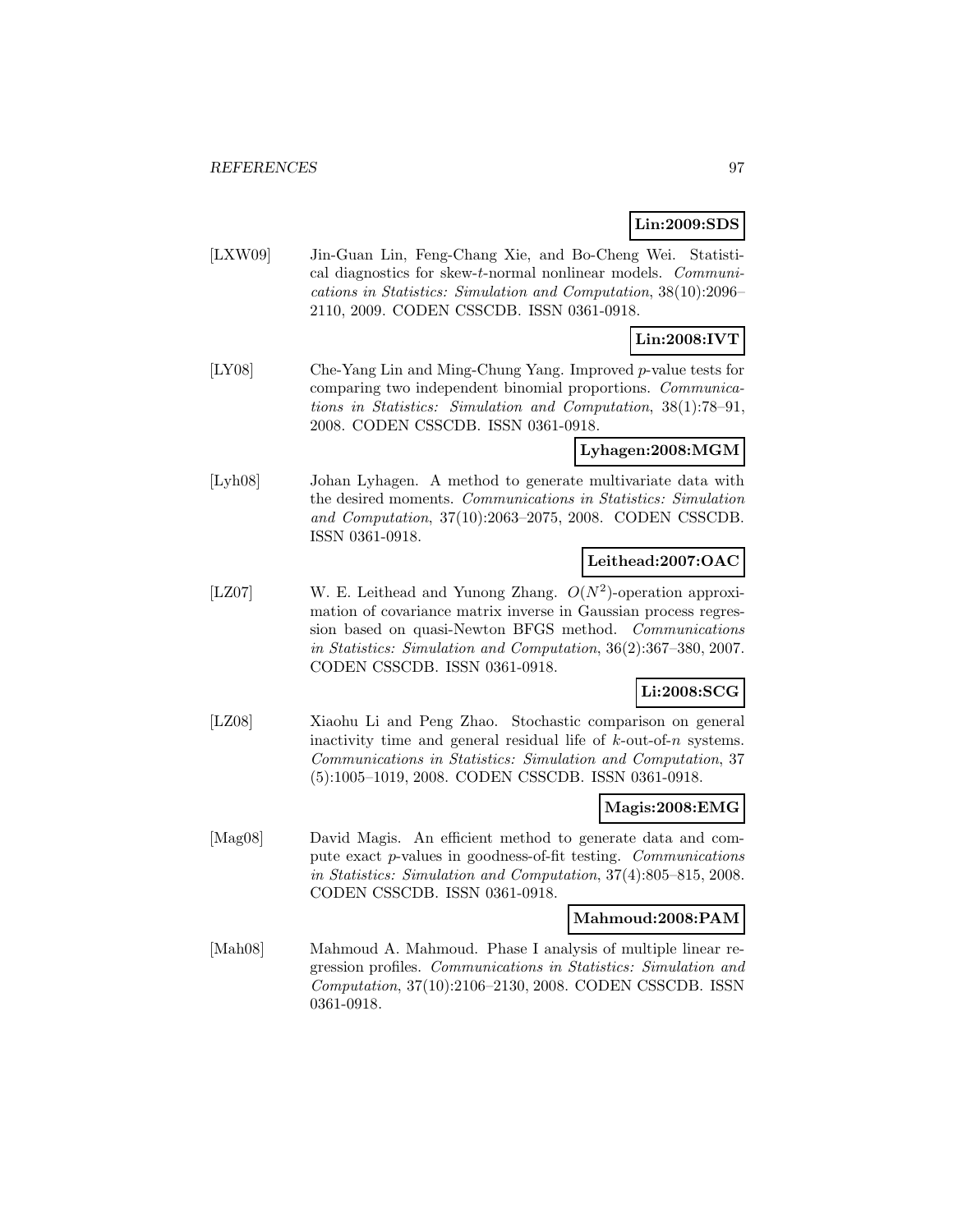#### **Mahmud:2006:SOT**

[MALC06] Mamun Mahmud, Michal Abrahamowicz, Karen Leffondré, and Yogendra P. Chaubey. Selecting the optimal transformation of a continuous covariate in Cox's regression: Implications for hypothesis testing. Communications in Statistics: Simulation and Computation, 35(1):27–45, 2006. CODEN CSSCDB. ISSN 0361- 0918.

### **Mays:2001:ICR**

[May01] Darcy P. Mays. The impact of correlated responses and dispersion effects on optimal three level factorial designs. Communications in Statistics: Simulation and Computation, 30(1):185–194, 2001. CODEN CSSCDB. ISSN 0361-0918.

#### **McWilliams:2004:ATP**

[MBG04] J. McWilliams, J. Balusek, and H. L. Gray. Approximation of tail probabilities using the  $G_n$ -transform. Communications in Statistics: Simulation and Computation, 33(1):1–17, 2004. CO-DEN CSSCDB. ISSN 0361-0918.

#### **Montenegro:2009:IDS**

[MBL09] Lourdes C. Montenegro, Heleno Bolfarine, and Victor H. Lachos. Influence diagnostics for a skew extension of the Grubbs measurement error model. Communications in Statistics: Simulation and Computation, 38(4):667–681, 2009. CODEN CSSCDB. ISSN 0361-0918.

### **Morrell:2003:ALM**

[MBP<sup>+</sup>03] Christopher H. Morrell, Larry J. Brant, Jay D. Pearson, Geert N. Verbeke, and Jerome L. Fleg. Applying linear mixed-effects models to the problem of measurement error in epidemiologic studies. Communications in Statistics: Simulation and Computation, 32 (2):437–459, 2003. CODEN CSSCDB. ISSN 0361-0918.

### **Mizoi:2007:CRM**

[MBPDL07] Marcia F. Mizoi, Heleno Bolfarine, and Antonio C. Pedroso-De-Lima. Cure rate model with measurement error. Communications in Statistics: Simulation and Computation, 36(1):185–196, 2007. CODEN CSSCDB. ISSN 0361-0918.

### **Mao:2009:EDM**

[MC09] Hong Mao and Smiley W. Cheng. The economic design of the MSE control chart. Communications in Statistics: Simulation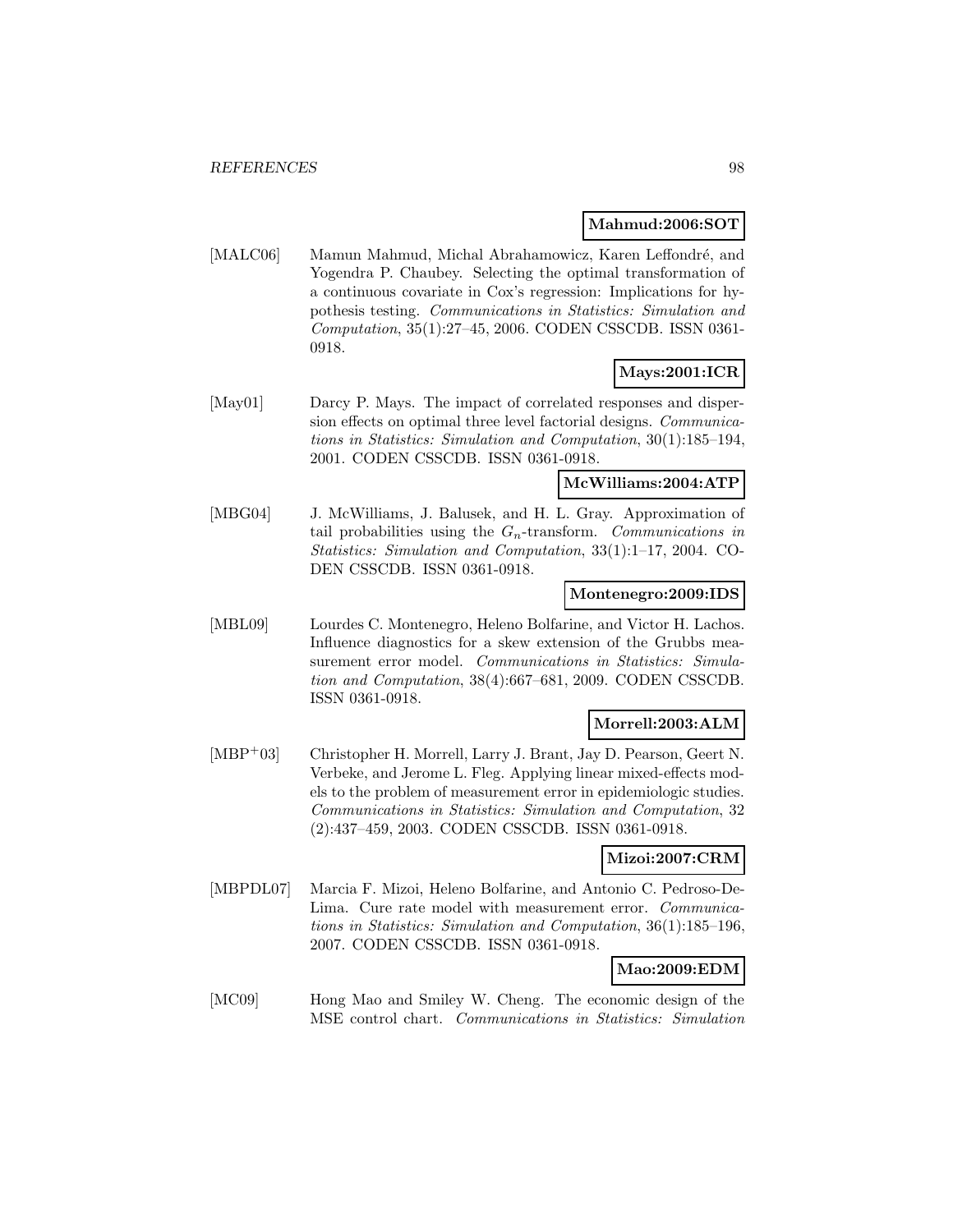and Computation, 39(1):17–27, 2009. CODEN CSSCDB. ISSN 0361-0918.

### **McWilliams:2004:DTS**

[McW04] Thomas P. McWilliams. The design of truncated sequential test plans based on attributes data. Communications in Statistics: Simulation and Computation, 33(3):843–859, 2004. CODEN CSSCDB. ISSN 0361-0918.

### **Marcoulides:2004:TSV**

[MD04] George A. Marcoulides and Zvi Drezner. Tabu search variable selection with resource constraints. Communications in Statistics: Simulation and Computation, 33(2):355–362, 2004. CODEN CSSCDB. ISSN 0361-0918.

## **Mendes:2007:RFC**

[MdMN07] Beatriz V. M. Mendes, Eduardo F. L. de Melo, and Roger B. Nelsen. Robust fits for copula models. Communications in Statistics: Simulation and Computation, 36(5):997–1017, 2007. CO-DEN CSSCDB. ISSN 0361-0918.

## **McCann:2000:HMI**

[ME00] Melinda McCann and Don Edwards. A hybrid method for improved critical points for multiple comparisons. Communications in Statistics: Simulation and Computation, 29(3):703–722, 2000. CODEN CSSCDB. ISSN 0361-0918.

### **Menzefricke:2000:HMG**

[Men00] Ulrich Menzefricke. Hierarchical modeling with Gaussian processes. Communications in Statistics: Simulation and Computation, 29(4):1089–1108, 2000. CODEN CSSCDB. ISSN 0361-0918.

### **Mittlbock:2002:MEV**

[MH02] Martina Mittlböck and Harald Heinzl. Measures of explained variation in gamma regression models. Communications in Statistics: Simulation and Computation, 31(1):61–73, 2002. CO-DEN CSSCDB. ISSN 0361-0918.

### **Mosler:2007:SPR**

[MH07] Karl Mosler and Lars Haferkamp. Size and power of recent tests for homogeneity in exponential mixtures. Communications in Statistics: Simulation and Computation, 36(3):493–504, 2007. CODEN CSSCDB. ISSN 0361-0918.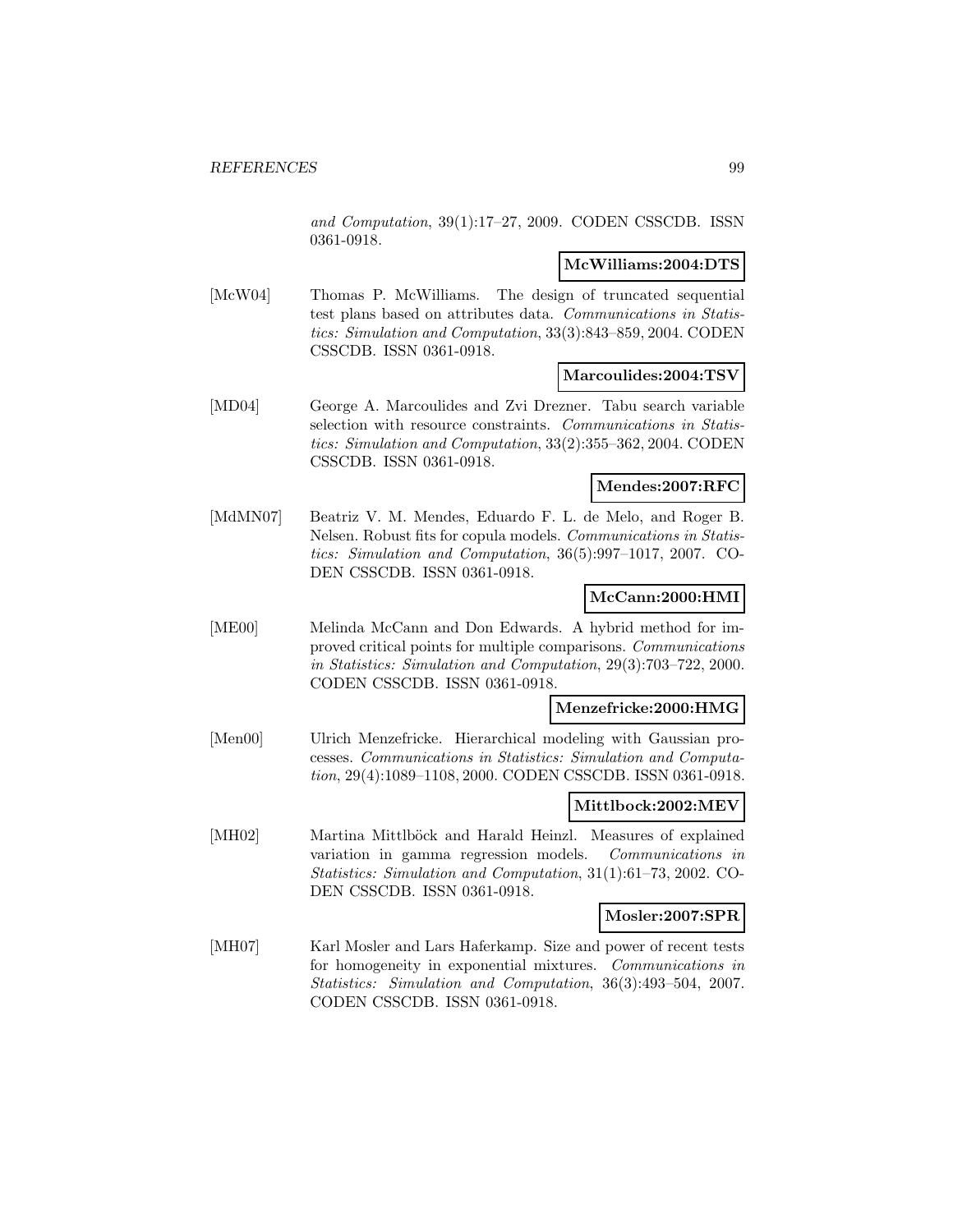### **Mundfrom:2005:PRN**

[MHH05] Daniel J. Mundfrom, Robert L. Heiny, and Steven Hoff. Power ratings for NCAA Division II football. Communications in Statistics: Simulation and Computation, 34(3):811–826, 2005. CODEN CSSCDB. ISSN 0361-0918.

## **Mokhlis:2002:EBR**

[MI02] Nahed A. Mokhlis and Sahar Ibrahim. Efficient bootstrap resampling for dependent data. Communications in Statistics: Simulation and Computation, 31(3):345–355, 2002. CODEN CSSCDB. ISSN 0361-0918.

### **Malefaki:2009:STD**

[MI09] Sonia Malefaki and George Iliopoulos. Simulation from a target distribution based on discretization and weighting. *Communica*tions in Statistics: Simulation and Computation, 38(4):829–845, 2009. CODEN CSSCDB. ISSN 0361-0918.

## **Mateu:2007:GAT**

[MJP07] J. Mateu, P. Juan, and E. Porcu. Geostatistical analysis through spectral techniques: Some words of caution. Communications in Statistics: Simulation and Computation, 36(5):1035–1051, 2007. CODEN CSSCDB. ISSN 0361-0918.

## **Muralidharan:2002:MGD**

[MK02] K. Muralidharan and B. K. Kale. Modified gamma distribution with singularity at zero. Communications in Statistics: Simulation and Computation, 31(1):143–158, 2002. CODEN CSSCDB. ISSN 0361-0918.

### **Malo:2006:EMG**

[MK06] P. Malo and A. Kanto. Evaluating multivariate GARCH models in the Nordic electricity markets. Communications in Statistics: Simulation and Computation, 35(1):117–148, 2006. CODEN CSSCDB. ISSN 0361-0918.

### **Muniz:2009:SRR**

[MK09] Gisela Muniz and B. M. Golam Kibria. On some ridge regression estimators: An empirical comparisons. Communications in Statistics: Simulation and Computation, 38(3):621–630, 2009. CODEN CSSCDB. ISSN 0361-0918.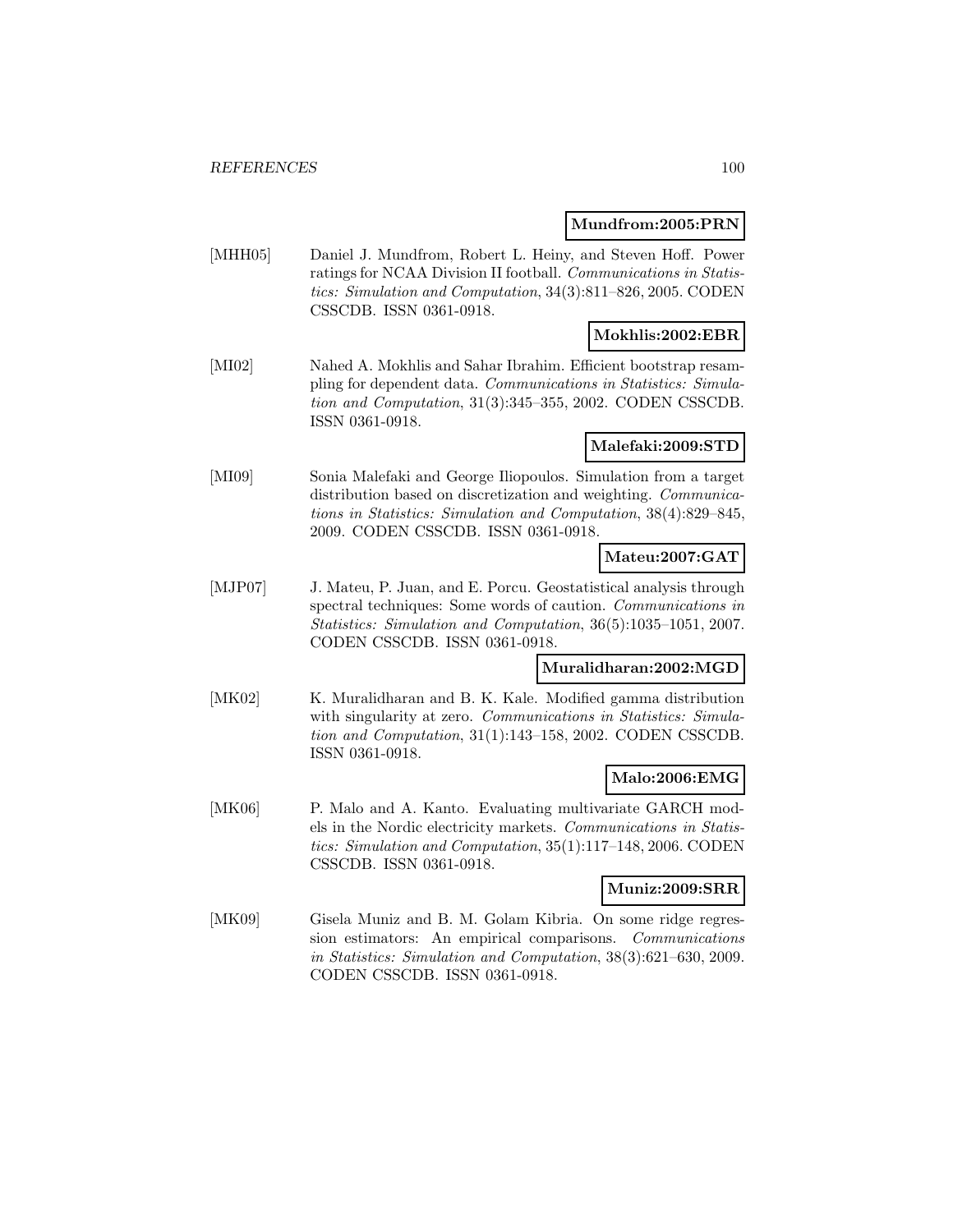### **Majumdar:2008:HSM**

[MKG<sup>+</sup>08] Anandamayee Majumdar, Jason Kaye, Corinna Gries, Diane Hope, and Nancy Grimm. Hierarchical spatial modeling and prediction of multiple soil nutrients and carbon concentrations. Communications in Statistics: Simulation and Computation, 37 (2):434–453, 2008. CODEN CSSCDB. ISSN 0361-0918.

# **McCune:2000:EPS**

[MM00a] Ennis Donice McCune and Sandra Luna McCune. Estimation of the Pareto shape parameter. Communications in Statistics: Simulation and Computation, 29(4):1317–1324, 2000. CODEN CSSCDB. ISSN 0361-0918.

## **Mulekar:2000:DSS**

[MM00b] Madhuri S. Mulekar and Frank J. Matejcik. Determination of sample size for selecting the smallest of k Poisson population means. Communications in Statistics: Simulation and Computation, 29(1):37–48, 2000. CODEN CSSCDB. ISSN 0361-0918.

## **Mak:2009:MCA**

[MN09a] Tak K. Mak and Fassil Nebebe. Monte Carlo approximations of the quantiles of a sample statistic. Communications in Statistics: Simulation and Computation, 38(8):1714–1722, 2009. CODEN CSSCDB. ISSN 0361-0918.

### **Mishchenko:2009:NAE**

[MN09b] Kateryna Mishchenko and Maya Neytcheva. New algorithms for evaluating the log-likelihood function derivatives in the AI-REML method. Communications in Statistics: Simulation and Computation, 38(6):1348–1364, 2009. CODEN CSSCDB. ISSN 0361-0918.

### **Modarres:2007:TIB**

[Mod07] Reza Modarres. A test of independence based on the likelihood of cut-points. Communications in Statistics: Simulation and Computation, 36(4):817–825, 2007. CODEN CSSCDB. ISSN 0361- 0918.

### **Mojirsheibani:2002:CSS**

[Moj02] Majid Mojirsheibani. A comparison study of some combined classifiers. Communications in Statistics: Simulation and Computation, 31(2):245–260, 2002. CODEN CSSCDB. ISSN 0361-0918.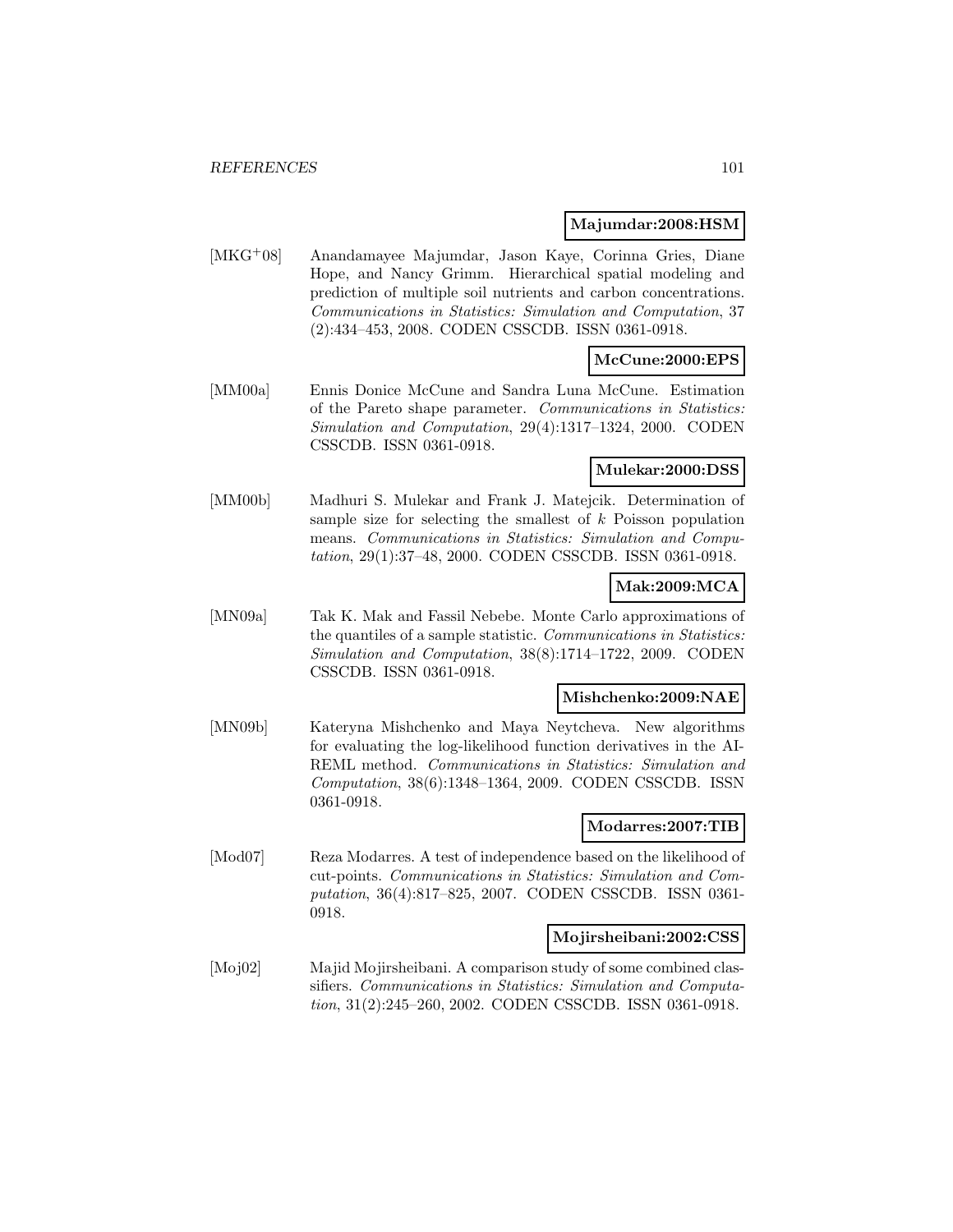### **Mondal:2008:TSL**

[Mon08] Debasish Mondal. On the test of significance of linear multiple regression coefficients. Communications in Statistics: Simulation and Computation, 37(4):713–730, 2008. CODEN CSSCDB. ISSN 0361-0918.

## **Morais:2000:PCE**

[MP00] Manuel Cabral Morais and António Pacheco. On the performance of combined EWMA schemes for  $\mu$  and  $\sigma$ : a Markovian approach. Communications in Statistics: Simulation and Computation, 29 (1):153–174, 2000. CODEN CSSCDB. ISSN 0361-0918.

### **Morales:2001:LDS**

[MPP01] D. Morales, L. Pardo, and M. C. Pardo. Likelihood divergence statistics for testing hypotheses about multiple population. Communications in Statistics: Simulation and Computation, 30(4): 867–884, 2001. CODEN CSSCDB. ISSN 0361-0918.

### **Maravelakis:2002:EEP**

[MPP02] P. E. Maravelakis, J. Panaretos, and S. Psarakis. Effect of estimation of the process parameters on the control limits of the univariate control charts for process dispersion. Communications in Statistics: Simulation and Computation, 31(3):443–461, 2002. CODEN CSSCDB. ISSN 0361-0918.

### **Maravelakis:2005:ERN**

[MPP05] Petros E. Maravelakis, John Panaretos, and Stelios Psarakis. An examination of the robustness to non normality of the EWMA control charts for the dispersion. Communications in Statistics: Simulation and Computation, 34(4):1069–1079, 2005. CODEN CSSCDB. ISSN 0361-0918.

### **Miro-Quesada:2004:ERS**

[MQD04] Guillermo Miró-Quesada and Enrique Del Castillo. An enhanced recursive stopping rule for steepest ascent searches in response surface methodology. Communications in Statistics: Simulation and Computation, 33(1):201–228, 2004. CODEN CSSCDB. ISSN 0361-0918.

### **Marin:2005:UWM**

[MRBW05] J. M. Marín, M. T. Rodríguez-Bernal, and M. P. Wiper. Using Weibull mixture distributions to model heterogeneous survival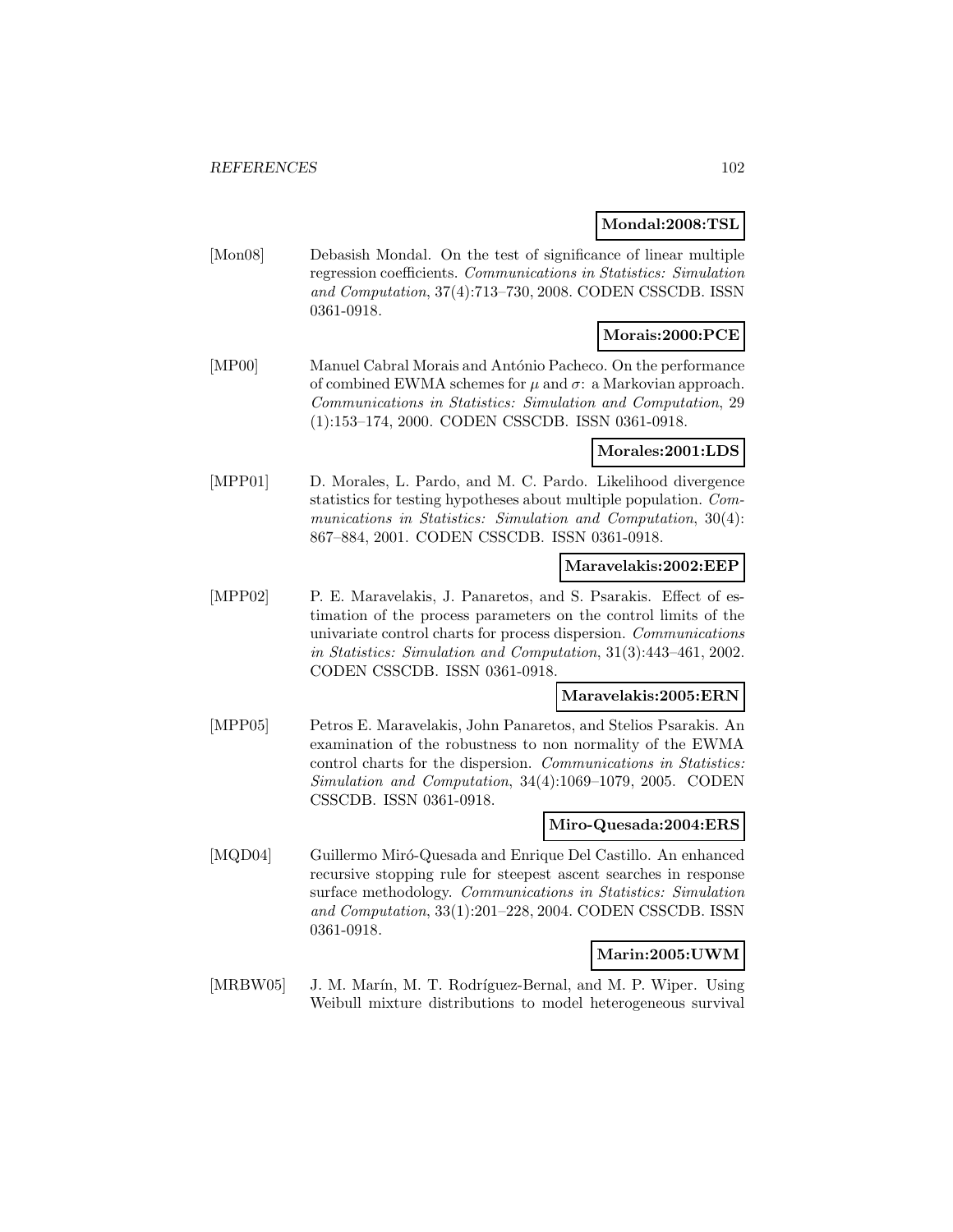data. Communications in Statistics: Simulation and Computation, 34(3):673–684, 2005. CODEN CSSCDB. ISSN 0361-0918.

#### **Maansson:2009:GCT**

[MS09] Kristofer Månsson and Ghazi Shukur. Granger causality test in the presence of spillover effects. Communications in Statistics: Simulation and Computation, 38(10):2039–2059, 2009. CODEN CSSCDB. ISSN 0361-0918.

### **Mahmoud:2005:IBO**

[MSM05] M. A. W. Mahmoud, K. S. Sultan, and M. E. Moshref. Inference based on order statistics from the generalized Pareto distribution and application. Communications in Statistics: Simulation and Computation, 34(2):267–282, 2005. CODEN CSSCDB. ISSN 0361-0918.

## **Ma:2009:PBA**

[MT09a] Chang-Xing Ma and Lili Tian. A parametric bootstrap approach for testing equality of inverse Gaussian means under heterogeneity. Communications in Statistics: Simulation and Computation, 38(6):1153–1160, 2009. CODEN CSSCDB. ISSN 0361-0918.

## **McCann:2009:SLB**

[MT09b] Melinda H. McCann and Joshua M. Tebbs. Simultaneous logitbased confidence intervals for odds ratios in  $2 \times k$  classification tables with a fixed reference level. Communications in Statistics: Simulation and Computation, 38(5):961–975, 2009. CODEN CSSCDB. ISSN 0361-0918.

### **Muralidharan:2000:UBE**

[Mur00] K. Muralidharan. The UMVUE and Bayes estimate of reliability of mixed failure time distribution. Communications in Statistics: Simulation and Computation, 29(2):603–619, 2000. CODEN CSSCDB. ISSN 0361-0918.

### **Murakami:2008:MRT**

[Mur08] Hidetoshi Murakami. A multisample rank test for location-scale parameters. Communications in Statistics: Simulation and Computation, 37(7):1347–1355, 2008. CODEN CSSCDB. ISSN 0361- 0918.

### **Murakami:2009:SAL**

[Mur09] Hidetoshi Murakami. Saddlepoint approximations to the limiting distribution of the modified Anderson–Darling test statistic.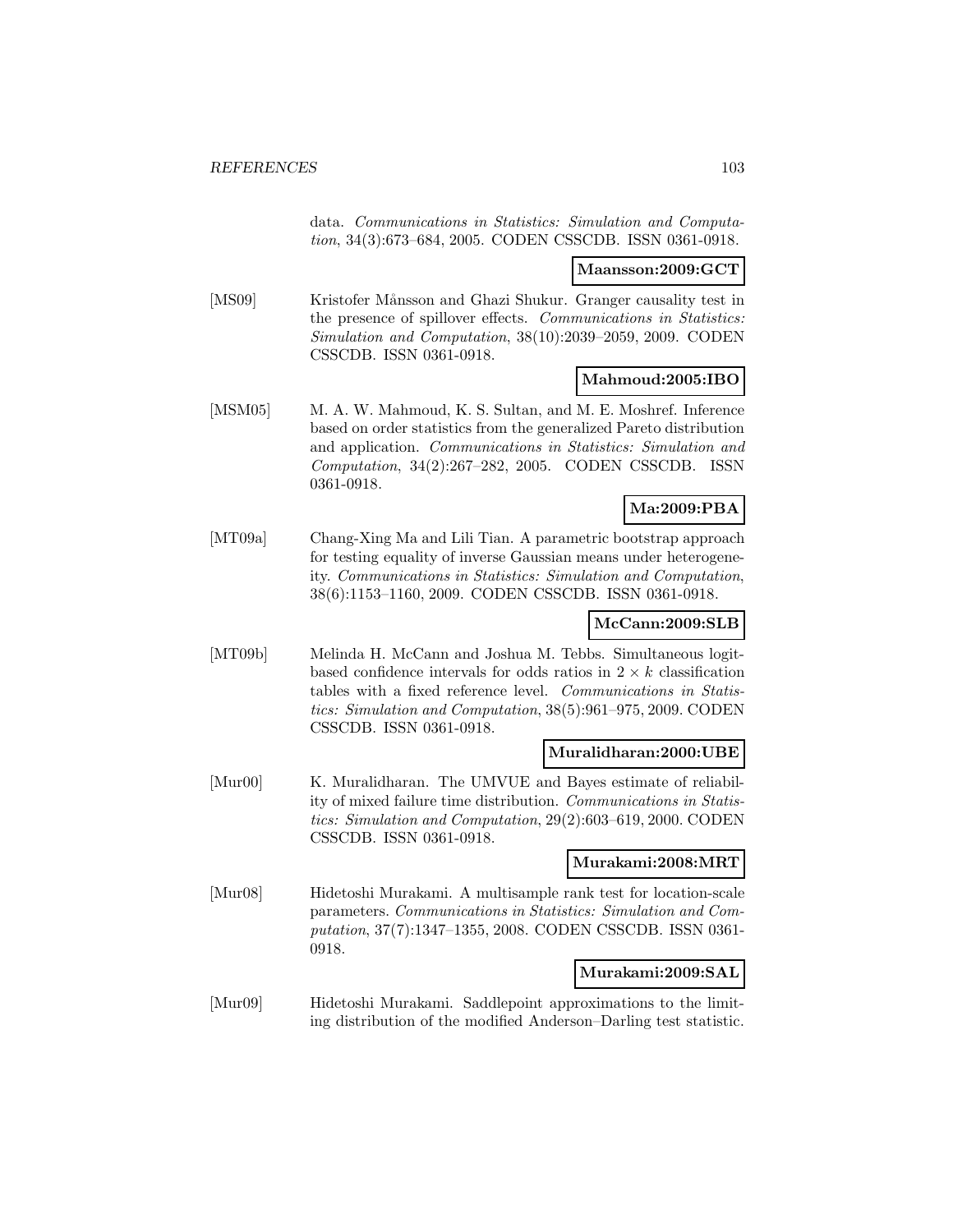Communications in Statistics: Simulation and Computation, 38 (10):2214–2219, 2009. CODEN CSSCDB. ISSN 0361-0918.

## **Meng:2003:BTB**

[MvR03] D. Meng and D. von Rosen. Bonferroni-type bounds of degree three. Communications in Statistics: Simulation and Computation, 32(3):857–872, 2003. CODEN CSSCDB. ISSN 0361-0918.

### **Moskvina:2003:ABS**

[MZ03] Valentina Moskvina and Anatoly Zhigljavsky. An algorithm based on singular spectrum analysis for change-point detection. Communications in Statistics: Simulation and Computation, 32 (2):319–352, 2003. CODEN CSSCDB. ISSN 0361-0918.

#### **Naddeo:2004:EBH**

[Nad04] Stefania Naddeo. Exact Bayesian higher posterior density interval for the correlation coefficient of a normal bivariate distribution. Communications in Statistics: Simulation and Computation, 33(4):983–990, 2004. CODEN CSSCDB. ISSN 0361-0918.

### **Nunez-Antonio:2005:BAD**

[NAGP05] G. Nuñez-Antonio and E. Gutiérrez-Peña. A Bayesian analysis of directional data using the von Mises–Fisher distribution. Communications in Statistics: Simulation and Computation, 34(4): 989–999, 2005. CODEN CSSCDB. ISSN 0361-0918.

### **Nakas:2007:POS**

[Nak07] Christos T. Nakas. Performance of the one-sample goodness-of-fit P–P-plot length test. Communications in Statistics: Simulation and Computation, 36(5):1053–1059, 2007. CODEN CSSCDB. ISSN 0361-0918.

## **Namba:2004:SSB**

[Nam04] Akio Namba. Simulation studies on bootstrap empirical likelihood tests. Communications in Statistics: Simulation and Computation, 33(1):99–108, 2004. CODEN CSSCDB. ISSN 0361- 0918.

### **Nam:2008:BCP**

[NCC08] Seungmin Nam, Ji Hwan Cha, and Sinsup Cho. A Bayesian change-point analysis for software reliability models. Communications in Statistics: Simulation and Computation, 37(9):1855– 1869, 2008. CODEN CSSCDB. ISSN 0361-0918.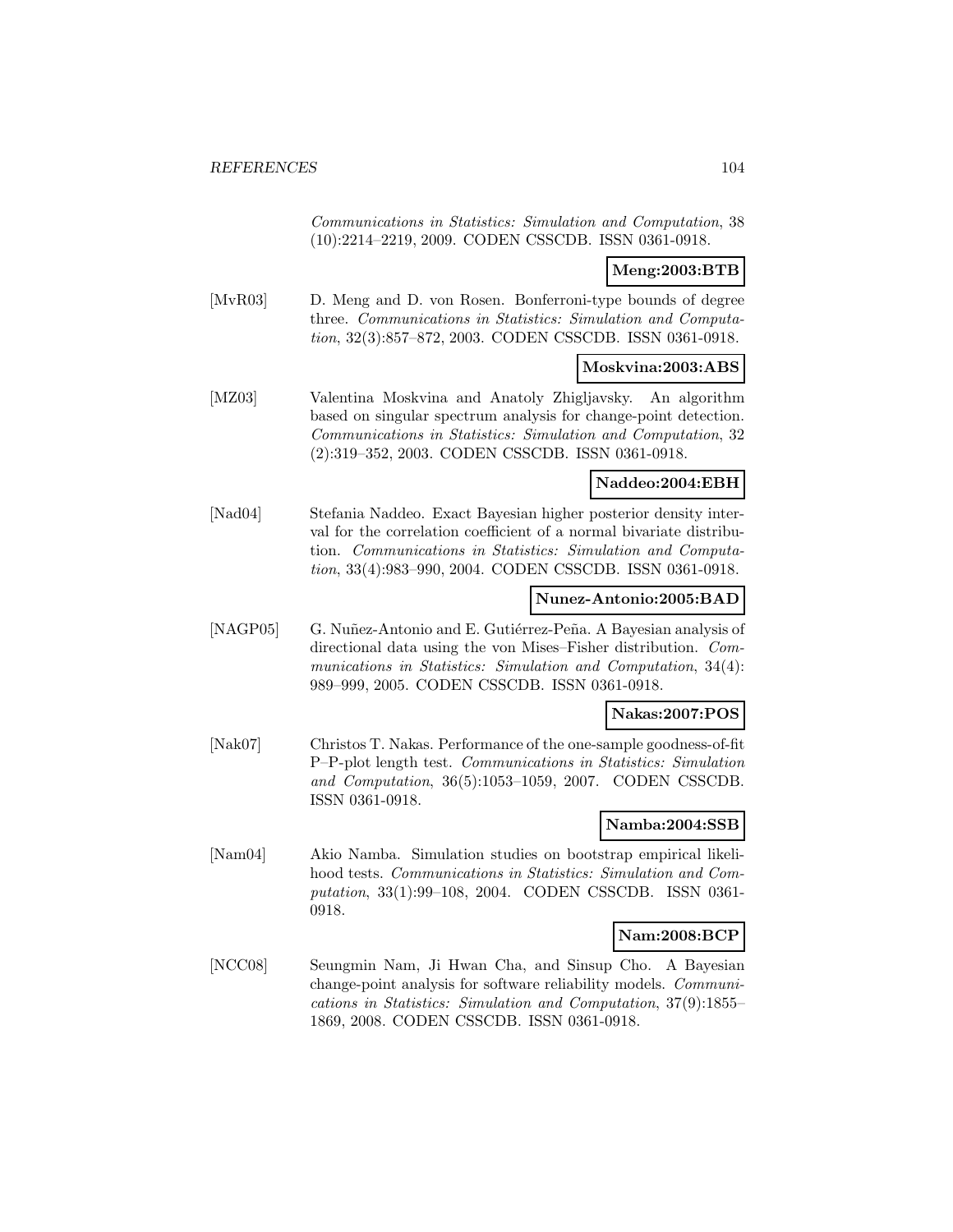### **Niverthi:2000:MPC**

[ND00] Murali Niverthi and Dipak K. Dey. Multivariate process capability a Bayesian perspective. Communications in Statistics: Simulation and Computation, 29(2):667–687, 2000. CODEN CSS-CDB. ISSN 0361-0918.

## **Nguyen:2003:EEG**

[ND03] Truc T. Nguyen and Khoan T. Dinh. Exact EDF goodnessof-fit tests for inverse Gaussian distributions. Communications in Statistics: Simulation and Computation, 32(2):505–516, 2003. CODEN CSSCDB. ISSN 0361-0918.

### **Nofuentes:2007:EVB**

[NdC07] J. A. Roldán Nofuentes and J. D. Luna del Castillo. The effect of verification bias in the na¨ıve estimators of accuracy of a binary diagnostic test. Communications in Statistics: Simulation and Computation, 36(5):959–972, 2007. CODEN CSSCDB. ISSN 0361-0918.

### **Nofuentes:2009:CIW**

[NdCA09] J. A. Roldán Nofuentes, J. D. Luna del Castillo, and M. A. Montero Alonso. Confidence intervals of weighted kappa coefficient of a binary diagnostic test. Communications in Statistics: Simulation and Computation, 38(8):1562–1578, 2009. CODEN CSS-CDB. ISSN 0361-0918.

## **Ning:2000:NDL**

[NF00] Yuming Ning and Stephen J. Finch. The null distribution of the likelihood ratio test for a mixture of two normals after a restricted Box–Cox transformation. Communications in Statistics: Simulation and Computation, 29(2):449–461, 2000. CODEN CSSCDB. ISSN 0361-0918.

## **Ning:2004:LRT**

[NF04] Yuming Ning and Stephen J. Finch. The likelihood ratio test with the Box–Cox transformation for the normal mixture problem: Power and sample size study. Communications in Statistics: Simulation and Computation, 33(3):553–565, 2004. CODEN CSSCDB. ISSN 0361-0918.

## **Ning:2009:CPA**

[NG09] Wei Ning and A. K. Gupta. Change point analysis for generalized Lambda distribution. Communications in Statistics: Simulation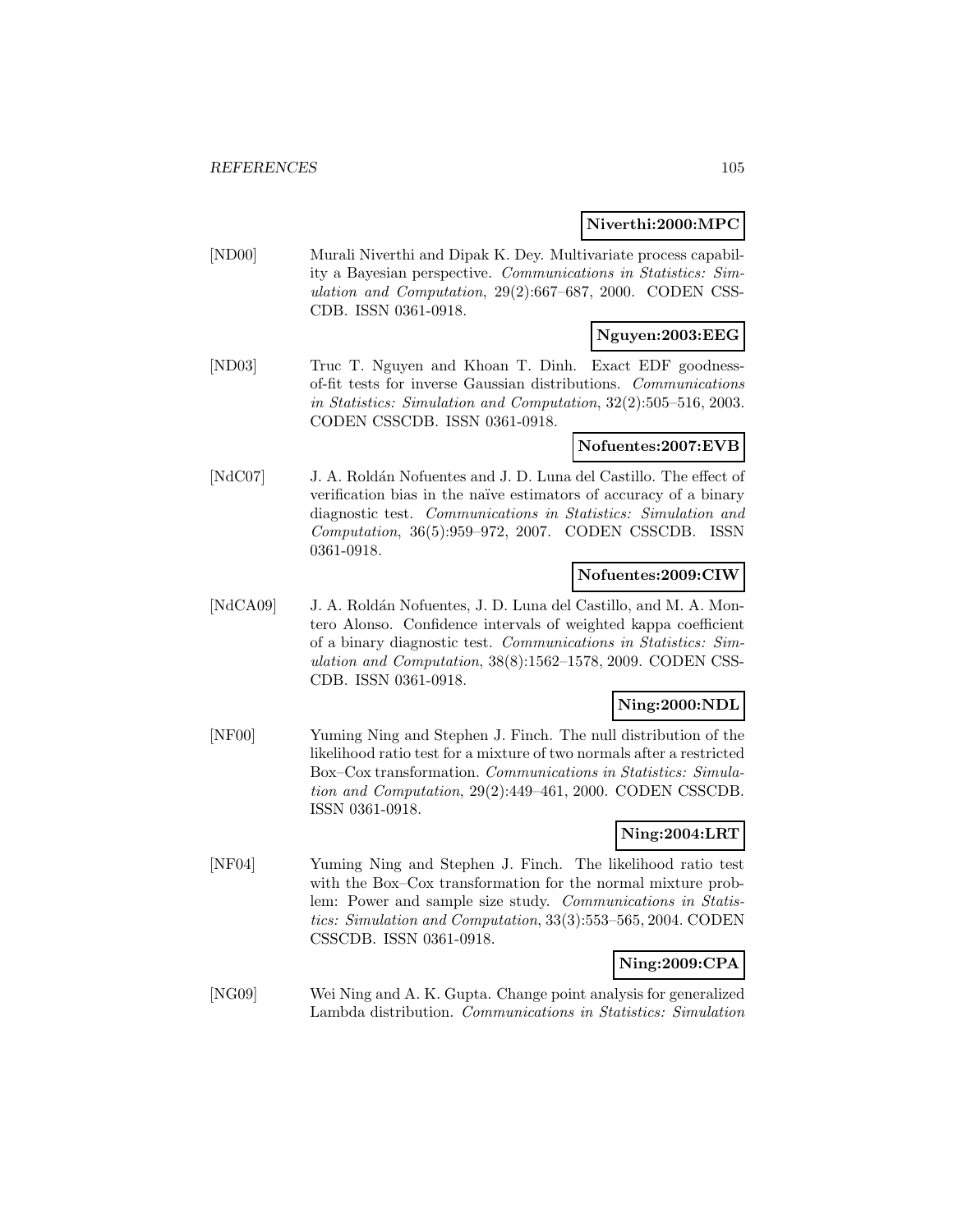and Computation, 38(9):1789–1802, 2009. CODEN CSSCDB. ISSN 0361-0918.

### **Nguyen:2005:RMO**

[NH05] Vinh Nguyen and Doyle L. Hawkins. Regression model with ordinal predictor subject to measurement error. Communications in Statistics: Simulation and Computation, 34(2):283–292, 2005. CODEN CSSCDB. ISSN 0361-0918.

### **Nikoloulopoulos:2009:MMC**

[NK09] Aristidis K. Nikoloulopoulos and Dimitris Karlis. Modeling multivariate count data using copulas. Communications in Statistics: Simulation and Computation, 39(1):172–187, 2009. CODEN CSSCDB. ISSN 0361-0918.

### **Neus:2001:LTF**

[NM01] Jordan L. Neus and Nancy R. Mendell. A Lilliefors test of fit to the two-component homoscedastic normal mixture. Communications in Statistics: Simulation and Computation, 30(2):277–289, 2001. CODEN CSSCDB. ISSN 0361-0918.

### **Nedumaran:2000:CCC**

[NP00] Gunabushanam Nedumaran and Joseph J. Pignatiello, Jr. On constructing  $T^2$  control charts for retrospective examination. Communications in Statistics: Simulation and Computation, 29 (2):621–632, 2000. CODEN CSSCDB. ISSN 0361-0918.

### **Nocairi:2006:SRP**

[NQH06] H. Nocairi, E. M. Qannari, and M. Hanafi. A simple regularization procedure for discriminant analysis. Communications in Statistics: Simulation and Computation, 35(4):957–967, 2006. CODEN CSSCDB. ISSN 0361-0918.

## **Nairy:2003:TCV**

[NR03] K. Subrahmanya Nairy and K. Aruna Rao. Tests of coefficients of variation of normal population. Communications in Statistics: Simulation and Computation, 32(3):641–661, 2003. CODEN CSSCDB. ISSN 0361-0918.

### **Navarro:2009:CSC**

[NR09] Jorge Navarro and Rafael Rubio. Computations of signatures of coherent systems with five components. Communications in Statistics: Simulation and Computation, 39(1):68–84, 2009. CO-DEN CSSCDB. ISSN 0361-0918.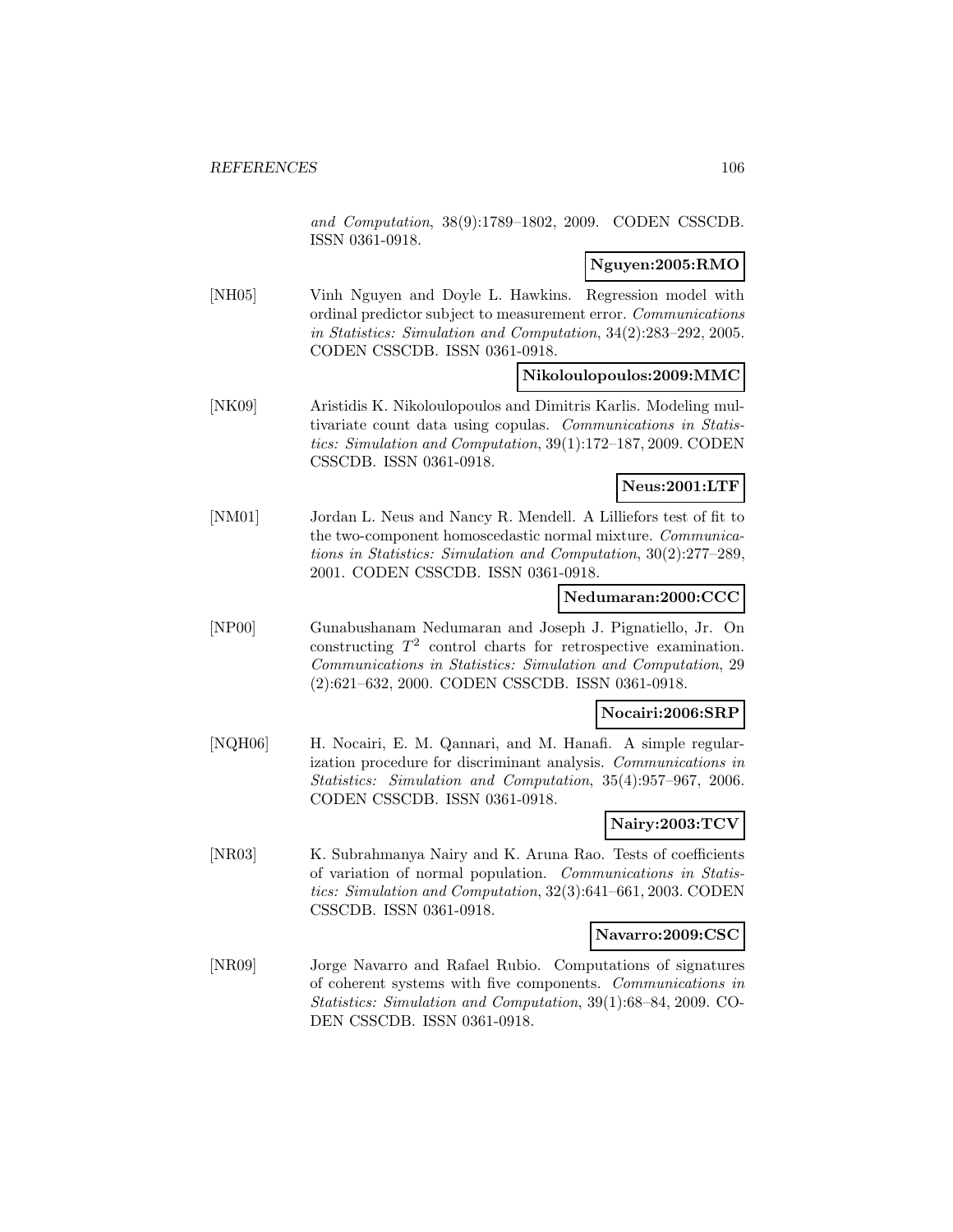### **Nagar:2004:EPP**

[NS04] Daya K. Nagar and Carmen Cecilia Sánchez. Exact percentage points for testing multisample sphericity in the bivariate case. Communications in Statistics: Simulation and Computation, 33 (2):447–457, 2004. CODEN CSSCDB. ISSN 0361-0918.

### **Ortega-Azurduy:2008:HED**

[OATB08] S. A. Ortega-Azurduy, F. E. S. Tan, and M. P. F. Berger. Highly efficient designs to handle the incorrect specification of linear mixed models. Communications in Statistics: Simulation and Computation, 38(1):14–30, 2008. CODEN CSSCDB. ISSN 0361- 0918.

# **Ozbek:2004:AEK**

[OE04] Levent Ozbek and Murat Efe. An adaptive extended Kalman filter with application to compartment models. Communications in Statistics: Simulation and Computation, 33(1):145–158, 2004. CODEN CSSCDB. ISSN 0361-0918.

### **OGorman:2005:PRT**

[O'G05] Thomas W. O'Gorman. The performance of randomization tests that use permutations of independent variables. Communications in Statistics: Simulation and Computation, 34(4):895–908, 2005. CODEN CSSCDB. ISSN 0361-0918.

### **OGorman:2008:AMV**

[O'G08] Thomas W. O'Gorman. An adaptive method of variable selection in regression. Communications in Statistics: Simulation and Computation, 37(6):1129–1142, 2008. CODEN CSSCDB. ISSN 0361-0918.

### **Ogasawara:2006:AEC**

[Oga06a] Haruhiko Ogasawara. Asymptotic expansion and conditional robustness for the sample multiple correlation coefficient under nonnormality. Communications in Statistics: Simulation and Computation, 35(1):177–199, 2006. CODEN CSSCDB. ISSN 0361-0918.

## **Ogasawara:2006:HOA**

[Oga06b] Haruhiko Ogasawara. Higher-order asymptotic standard error and asymptotic expansion in principal component analysis. Communications in Statistics: Simulation and Computation, 35(1): 201–223, 2006. CODEN CSSCDB. ISSN 0361-0918.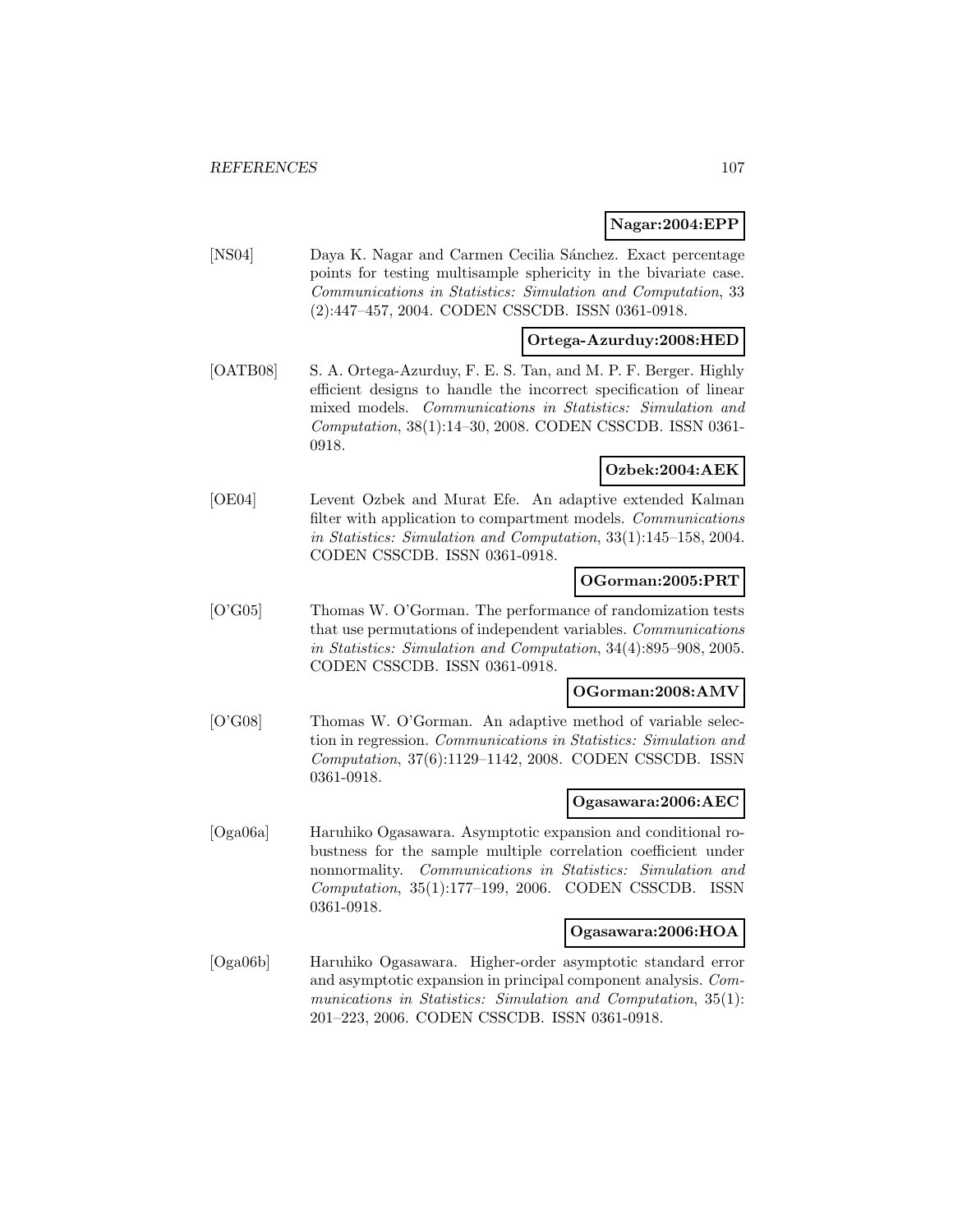### **Ogasawara:2008:HOA**

[Oga08a] Haruhiko Ogasawara. Higher order asymptotic cumulants of Studentized estimators in covariance structures. Communications in Statistics: Simulation and Computation, 37(5):945–961, 2008. CODEN CSSCDB. ISSN 0361-0918.

## **Ogasawara:2008:SPP**

[Oga08b] Haruhiko Ogasawara. Some properties of the pivotal statistic based on the asymptotically distribution-free theory in structural equation modeling. Communications in Statistics: Simulation and Computation, 37(10):1931–1947, 2008. CODEN CSSCDB. ISSN 0361-0918.

### **Oberhelman:2007:TEP**

[OK07] Dennis Oberhelman and Rao Kadiyala. A test for the equality of parameters for separate regression models in the presence of heteroskedasticity. Communications in Statistics: Simulation and Computation, 36(1):99–121, 2007. CODEN CSSCDB. ISSN 0361-0918.

### **Okumura:2009:NLL**

[Oku09] Hidenori Okumura. A note on local likelihood regression for binary response data. Communications in Statistics: Simulation and Computation, 38(5):1019–1025, 2009. CODEN CSSCDB. ISSN 0361-0918.

## **OReilly:2003:HIE**

[ORGJ03] F. J. O'Reilly, R. Rueda, and M. Garza-Jinich. How important is the effect of rounding in goodness-of-fit. Communications in Statistics: Simulation and Computation, 32(3):953–976, 2003. CODEN CSSCDB. ISSN 0361-0918.

#### **Odumade:2009:IBL**

[OS09] Oluseun Odumade and Sarjinder Singh. Improved Bar-Lev, Bobovitch, and Boukai randomized response models. Communications in Statistics: Simulation and Computation, 38(3):473– 502, 2009. CODEN CSSCDB. ISSN 0361-0918.

### **Ogus:2007:EST**

[OYG07] Ersin Ogus, A. Canan Yazici, and Fikret Gurbuz. Evaluating the significance test when the correlation coefficient is different from zero in the test of hypothesis. Communications in Statistics: Simulation and Computation, 36(4):847–854, 2007. CODEN CSSCDB. ISSN 0361-0918.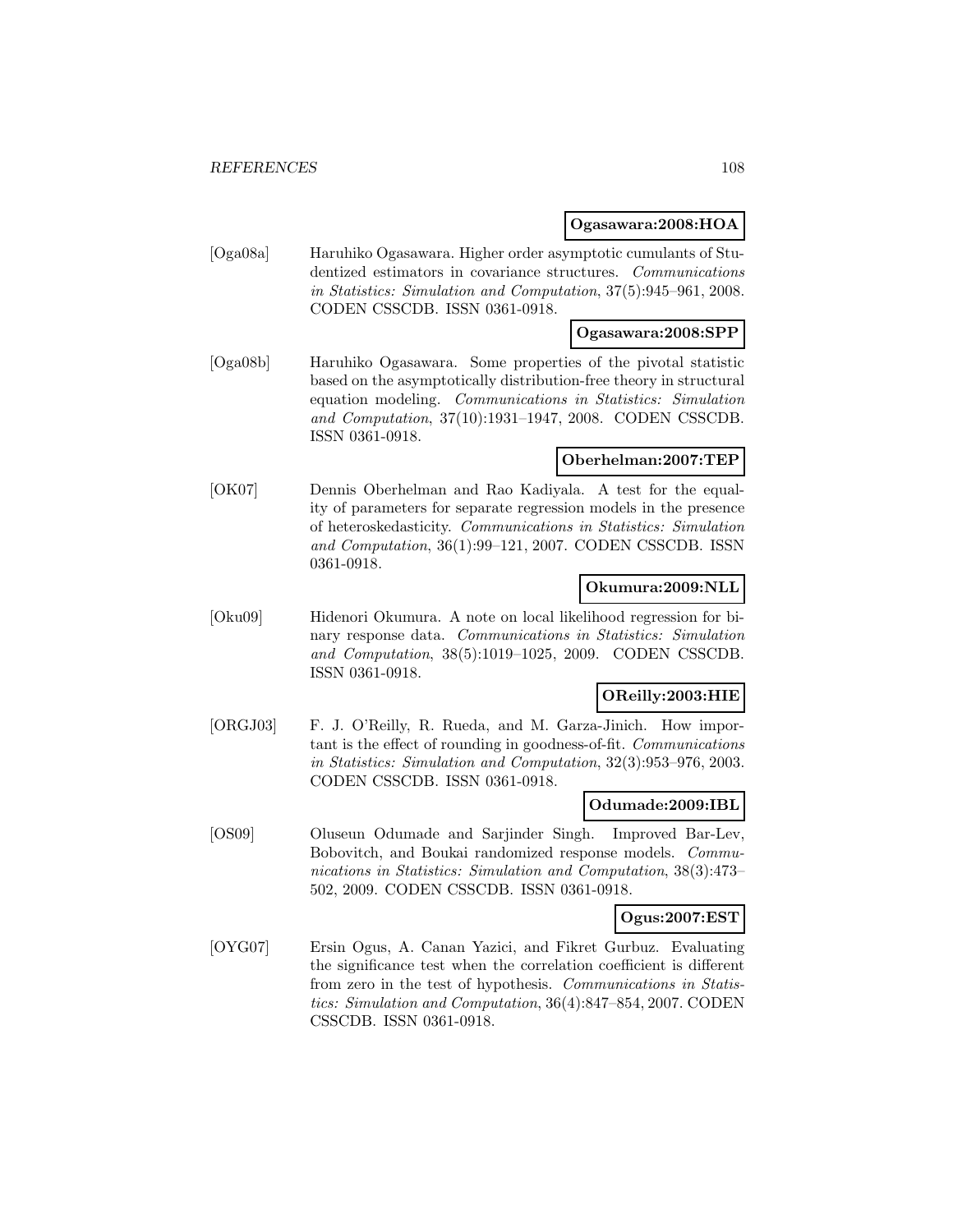## **Paik:2000:MMC**

[Pai00] Myunghee Cho Paik. Methods for missing covariates in logistic regression. Communications in Statistics: Simulation and Computation, 29(1):1–19, 2000. CODEN CSSCDB. ISSN 0361-0918.

## **Park:2000:LTB**

[PAKL00] Sang-Gue Park, Choon-Mo Ahn, Byung-Chun Kim, and Yong-Goo Lee. Logrank test for bivariate survival data. Communications in Statistics: Simulation and Computation, 29(2):533–540, 2000. CODEN CSSCDB. ISSN 0361-0918.

## **Pan:2009:CBT**

[Pan09] Xia Pan. A comparison between two multivariate EWMA schemes. Communications in Statistics: Simulation and Computation, 38(6):1235–1243, 2009. CODEN CSSCDB. ISSN 0361- 0918.

## **Paolino:2007:CLI**

[Pao07] D. S. Paolino. Conservative likelihood inference for Type I censored samples from the log-location-scale distributions. Communications in Statistics: Simulation and Computation, 36(3): 519–533, 2007. CODEN CSSCDB. ISSN 0361-0918.

## **Park:2009:MCC**

[Par09] Hyo-Il Park. Median control charts based on bootstrap method. Communications in Statistics: Simulation and Computation, 38 (3):558–570, 2009. CODEN CSSCDB. ISSN 0361-0918.

#### **Pascual:2003:SFR**

[Pas03] Francis G. Pascual, M. S., Ph. D. A standardized form of the random fatigue-limit model. Communications in Statistics: Simulation and Computation, 32(4):1205–1221, 2003. CODEN CSS-CDB. ISSN 0361-0918.

#### **Pascual:2005:MLE**

[Pas05] Francis G. Pascual. Maximum likelihood estimation under misspecified lognormal and Weibull distributions. Communications in Statistics: Simulation and Computation, 34(3):503–524, 2005. CODEN CSSCDB. ISSN 0361-0918.

## **Park:2003:PCI**

[PB03] Dong Joon Park and Richard K. Burdick. Performance of confidence intervals in regression models with unbalanced one-fold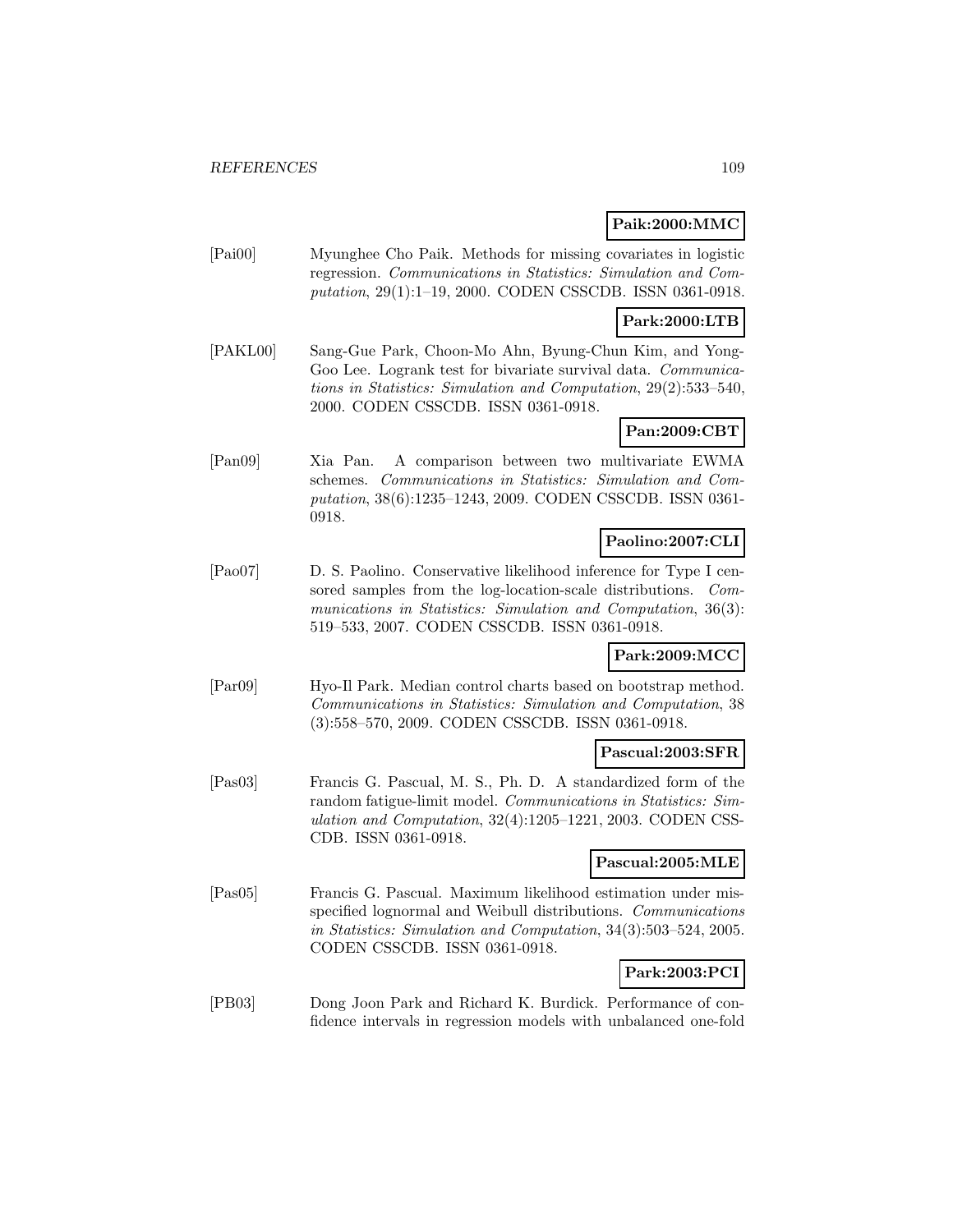nested error structures. Communications in Statistics: Simulation and Computation, 32(3):717–732, 2003. CODEN CSSCDB. ISSN 0361-0918.

## **Pradhan:2008:CID**

[PB08] Vivek Pradhan and Tathagata Banerjee. Confidence interval of the difference of two independent binomial proportions using weighted profile likelihood. Communications in Statistics: Simulation and Computation, 37(4):645–659, 2008. CODEN CSS-CDB. ISSN 0361-0918.

# **Park:2008:BCM**

[PC08] Mingue Park and Boseung Choi. Bias corrected maximum likelihood estimator under the generalized linear model for a binary variable. Communications in Statistics: Simulation and Computation, 37(8):1507–1514, 2008. CODEN CSSCDB. ISSN 0361- 0918.

## **Perera:2008:NTB**

[Per08] Subashan Perera. Normal theory and bootstrap confidence interval estimation in assessing diagnostic performance gain when combining two diagnostic tests. Communications in Statistics: Simulation and Computation, 37(10):2076–2088, 2008. CODEN CSSCDB. ISSN 0361-0918.

## **Peng:2007:IHD**

[PG07] Cheng Peng and Bhisham C. Gupta. An improved Hollander's distribution-free test for parallelism. Communications in Statistics: Simulation and Computation, 36(6):1263–1273, 2007. CO-DEN CSSCDB. ISSN 0361-0918.

## **Pham-Gia:2008:SDA**

[PGTV08] Thu Pham-Gia, Noyan Turkkan, and Tai Vovan. Statistical discrimination analysis using the maximum function. Communications in Statistics: Simulation and Computation, 37(2):320–336, 2008. CODEN CSSCDB. ISSN 0361-0918.

#### **Philippe:2000:OEI**

[Phi00] Anne Philippe. Optimal estimators for the importance sampling method. Communications in Statistics: Simulation and Computation, 29(1):97–119, 2000. CODEN CSSCDB. ISSN 0361-0918.

## **Park:2000:ENF**

[PHS00] Eun Sug Park, Ronald C. Henry, and Clifford H. Spiegelman. Estimating the number of factors to include in a high-dimensional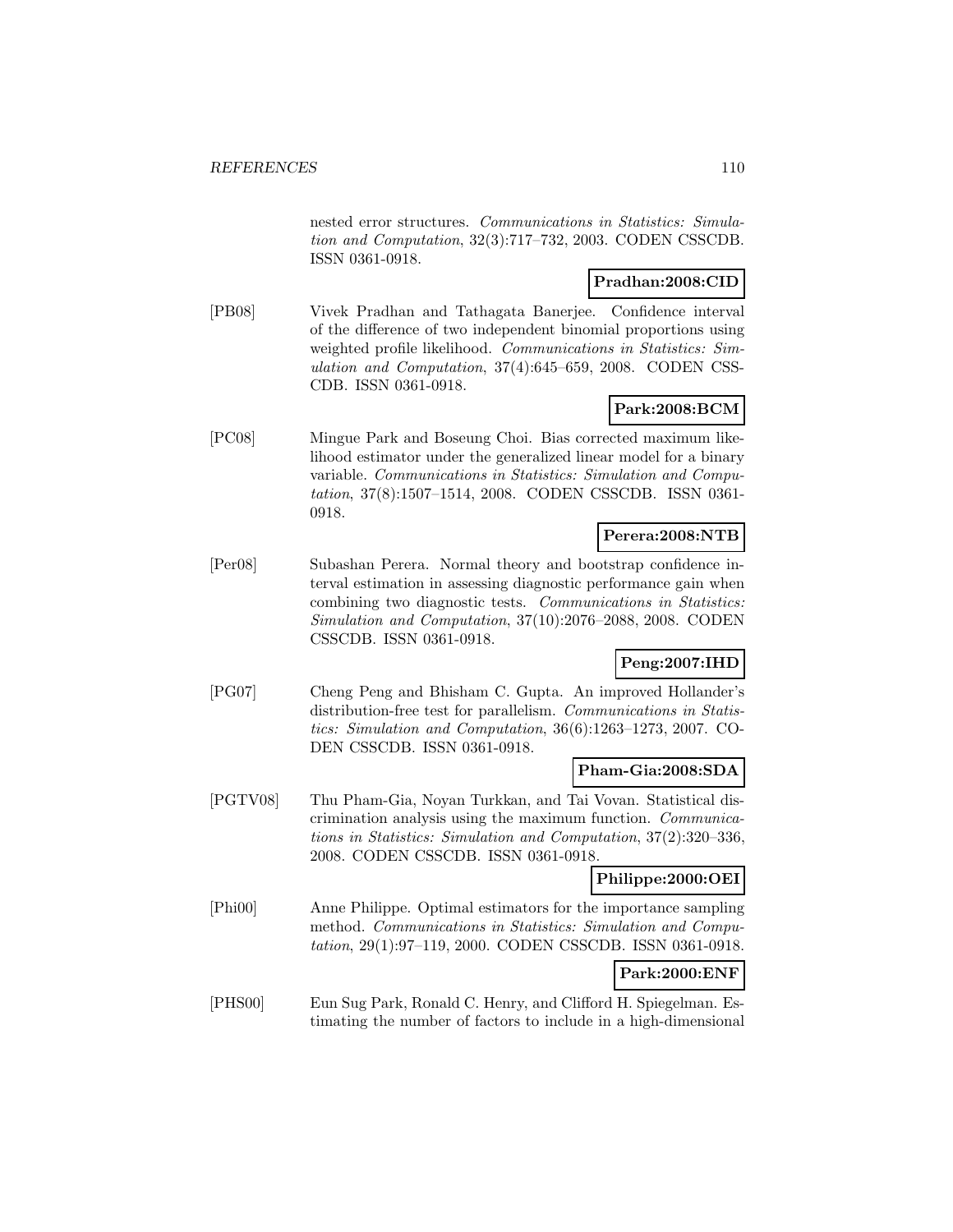multivariate bilinear model. Communications in Statistics: Simulation and Computation, 29(3):723–746, 2000. CODEN CSS-CDB. ISSN 0361-0918.

## **Picinbono:2009:ODT**

[Pic09] B. Picinbono. Output dead-time in point processes. Communications in Statistics: Simulation and Computation, 38(10):2198– 2213, 2009. CODEN CSSCDB. ISSN 0361-0918.

### **Pinsky:2005:STA**

[Pin05] Paul F. Pinsky. Scaling of true and apparent ROC AUC with number of observations and number of variables. Communications in Statistics: Simulation and Computation, 34(3):771–781, 2005. CODEN CSSCDB. ISSN 0361-0918.

### **Pitselis:2005:AEC**

[Pit05] Georgios Pitselis. Application of M-estimators to cross-section effect models. Communications in Statistics: Simulation and Computation, 34(3):601–616, 2005. CODEN CSSCDB. ISSN 0361-0918.

## **Puza:2008:BTP**

[PJOB08] Borek D. Puza, Helen L. Johnson, Terence J. O'Neill, and Simon C. Barry. Bayesian truncated Poisson regression with application to Dutch illegal immigrant data. Communications in Statistics: Simulation and Computation, 37(8):1565–1577, 2008. CODEN CSSCDB. ISSN 0361-0918.

## **Park:2001:ESD**

[PL01] Eunsik Park and Young Jack Lee. Estimates of standard deviation of Spearman's rank correlation coefficients with dependent observations. Communications in Statistics: Simulation and Computation, 30(1):129–142, 2001. CODEN CSSCDB. ISSN 0361-0918.

## **Perez:2005:QRS**

[PMRR05] C. J. Pérez, J. Martín, M. J. Rufo, and C. Rojano. Quasi-random sampling importance resampling. Communications in Statistics: Simulation and Computation, 34(1):97–112, 2005. CODEN CSS-CDB. ISSN 0361-0918.

## **Pooi:2003:PLR**

[Poo03] A. H. Pooi. Performance of the likelihood ratio test when fitting logistic regression models with small samples. Communications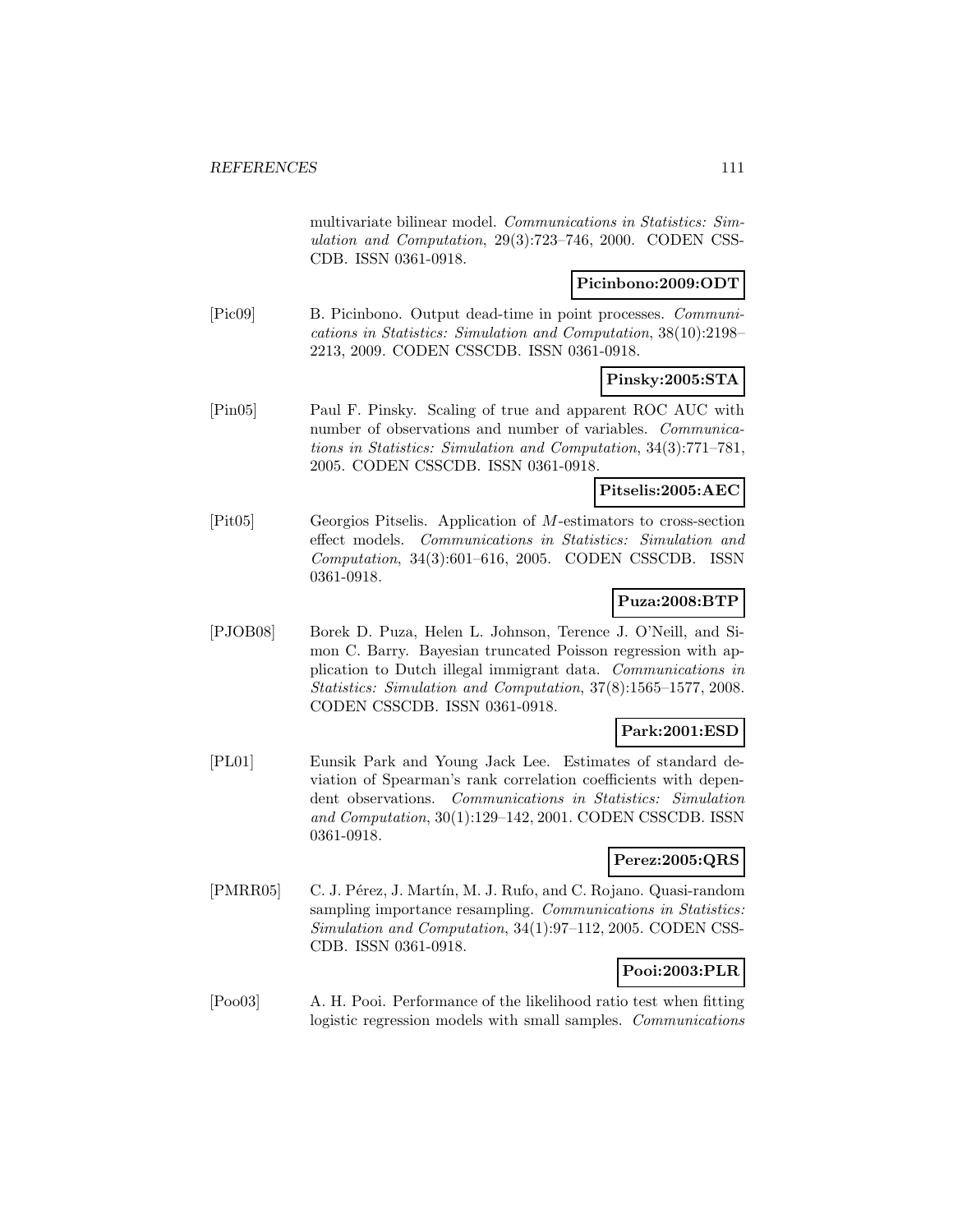in Statistics: Simulation and Computation, 32(2):411–418, 2003. CODEN CSSCDB. ISSN 0361-0918.

## **Park:2004:ECP**

[PP04] Junoh Park and Sunghyun Park. Estimation of the change point in the  $\bar{X}$  and  $S$  control charts. Communications in Statistics: Simulation and Computation, 33(4):1115–1132, 2004. CODEN CSSCDB. ISSN 0361-0918.

## **Paroli:2007:BVS**

[PS07] Roberta Paroli and Luigi Spezia. Bayesian variable selection in Markov mixture models. Communications in Statistics: Simulation and Computation, 37(1):25–47, 2007. CODEN CSSCDB. ISSN 0361-0918.

## **Porcher:2003:ODN**

[PT03] R. Porcher and G. Thomas. Order determination in nonlinear time series by penalized least-squares. Communications in Statistics: Simulation and Computation, 32(4):1115–1129, 2003. CO-DEN CSSCDB. ISSN 0361-0918.

## **Perri:2007:PAE**

[PT07] Pier Francesco Perri and Agostino Tarsitano. Partially adaptive estimation via quantile functions. Communications in Statistics: Simulation and Computation, 36(2):277–296, 2007. CODEN CSSCDB. ISSN 0361-0918.

#### **Pei:2008:TET**

[PTG08] Yanbo Pei, Man-Lai Tang, and Jianhua Guo. Testing the equality of two proportions for combined unilateral and bilateral data. Communications in Statistics: Simulation and Computation, 37 (8):1515–1529, 2008. CODEN CSSCDB. ISSN 0361-0918.

## **Park:2007:SBV**

[PWG<sup>+</sup>07] Junyong Park, Jayson D. Wilbur, Jayanta K. Ghosh, Cindy H. Nakatsu, and Corinne Ackerman. Selection of binary variables and classification by boosting. Communications in Statistics: Simulation and Computation, 36(4):855–869, 2007. CODEN CSSCDB. ISSN 0361-0918.

#### **Perakis:2003:CEV**

[PX03] Michael Perakis and Evdokia Xekalaki. On a comparison of the efficacy of various approximations of the critical values for tests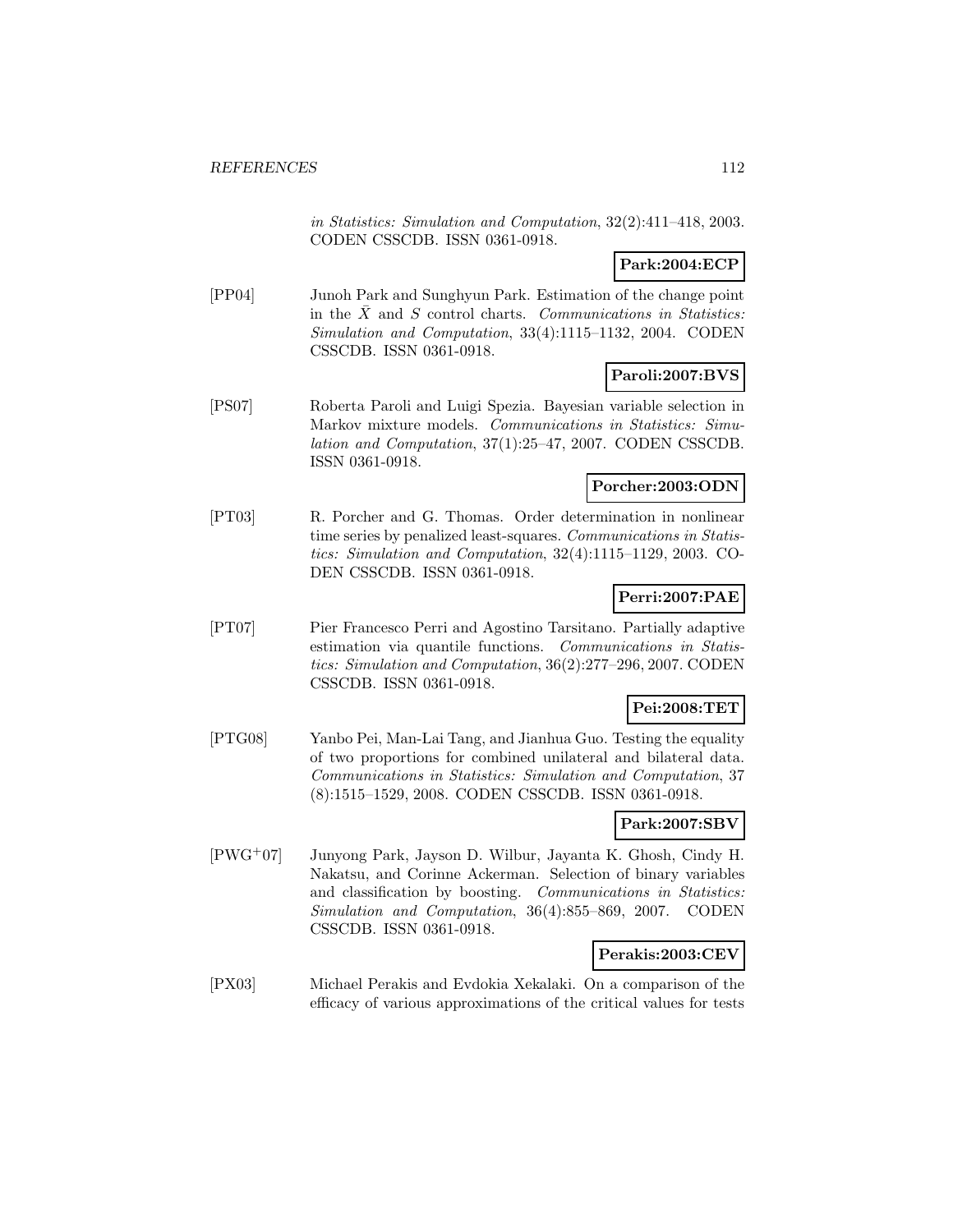on the process capability indices CPL, CPU, and  $c_{pk}$ . Communications in Statistics: Simulation and Computation, 32(4): 1249–1264, 2003. CODEN CSSCDB. ISSN 0361-0918.

### **Pearn:2009:IAE**

[PYC09] W. L. Pearn, Dong-Yuh Yang, and Ya-Ching Cheng. An improved approach for estimating product performance based on the capability index  $C_{pmk}$ . Communications in Statistics: Simulation and Computation, 38(10):2073–2095, 2009. CODEN CSS-CDB. ISSN 0361-0918.

## **Qin:2001:ELC**

[QJ01] Gengsheng Qin and Bing-Yi Jing. Empirical likelihood for Cox regression model under random censorship. Communications in Statistics: Simulation and Computation, 30(1):79–90, 2001. CO-DEN CSSCDB. ISSN 0361-0918.

### **Queirozda-Silva:2008:BCR**

[QMBF08] Cibele Queiroz da-Silva, Eduardo G. Martins, Vinícius Bonato, and Sérgio Furtado dos Reis. Bayesian capture-recapture analysis: An application in modeling semelparity of a neotropical didelphid marsupial. Communications in Statistics: Simulation and Computation, 37(4):816–828, 2008. CODEN CSSCDB. ISSN 0361-0918.

## **Qu:2009:CDE**

[QQX09] Leming Qu, Yi Qian, and Hui Xie. Copula density estimation by total variation penalized likelihood. Communications in Statistics: Simulation and Computation, 38(9):1891–1908, 2009. CO-DEN CSSCDB. ISSN 0361-0918.

#### **Reisen:2001:EPA**

[RAL01] Valderio Reisen, Bovas Abraham, and Silvia Lopes. Estimation of parameters in ARFIMA processes: a simulation study. Communications in Statistics: Simulation and Computation, 30(4): 787–803, 2001. CODEN CSSCDB. ISSN 0361-0918.

#### **Russo:2009:HTM**

[RALP09] Cibele M. Russo, Reiko Aoki, and Dorival Leão-Pinto, Jr. Hypotheses testing on a multivariate null intercept errors-invariables model. Communications in Statistics: Simulation and Computation, 38(7):1447–1469, 2009. CODEN CSSCDB. ISSN 0361-0918.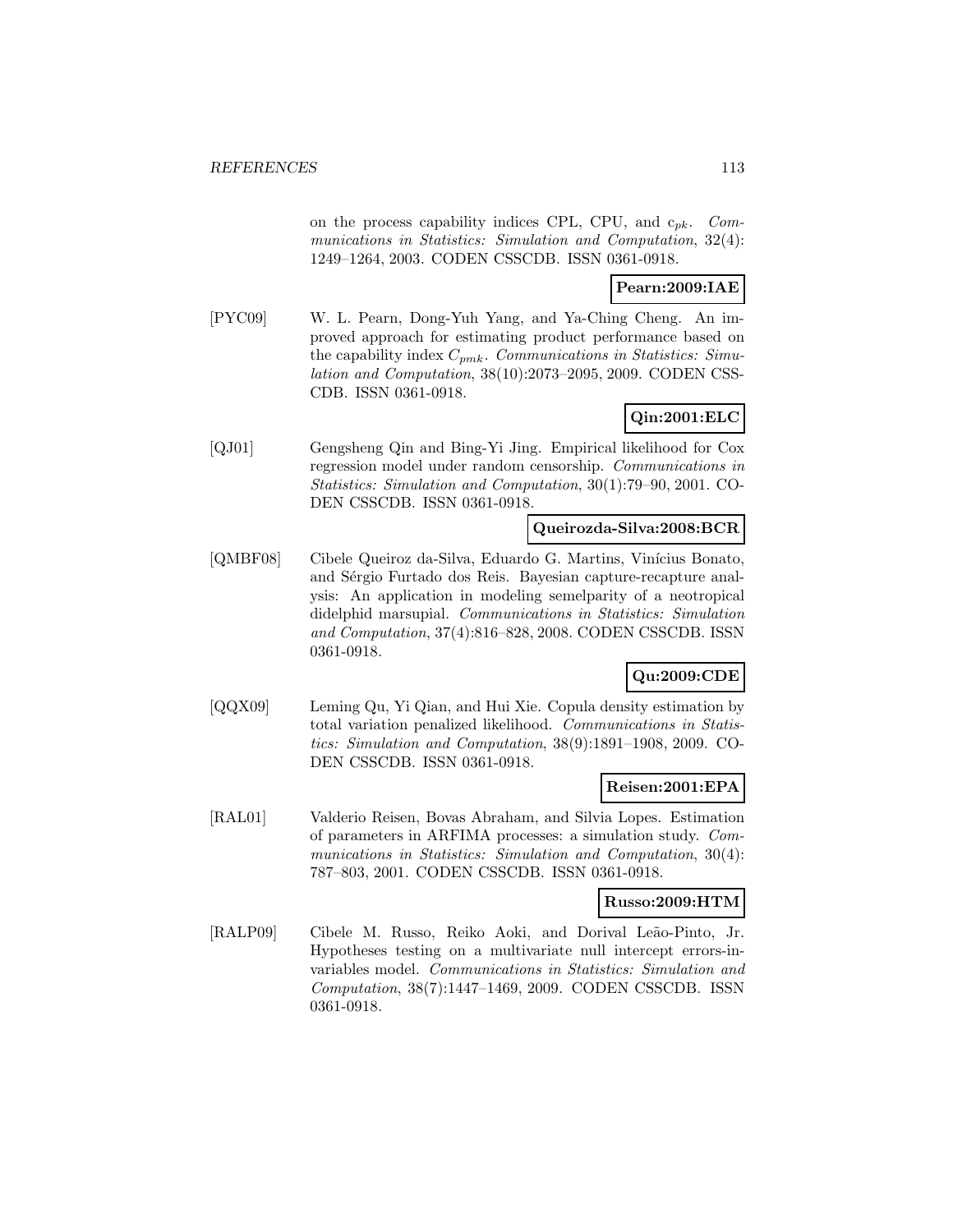#### **Raschke:2009:BTA**

[Ras09] Mathias Raschke. The biased transformation and its application in goodness-of-fit tests for the beta and gamma distribution. Communications in Statistics: Simulation and Computation, 38 (9):1870–1890, 2009. CODEN CSSCDB. ISSN 0361-0918.

## **Roy:2000:CAE**

[RD00] Dilip Roy and Tanmoy Dasgupta. A continuous approximation for evaluating reliability of complex systems under stress-strength model. Communications in Statistics: Simulation and Computation, 29(3):829–844, 2000. CODEN CSSCDB. ISSN 0361-0918.

### **Rebbouh:2006:CCE**

[Reb06] Amar Rebbouh. Clustering the constitutive elements of measuring tables data structure. Communications in Statistics: Simulation and Computation, 35(3):751–763, 2006. CODEN CSSCDB. ISSN 0361-0918.

## **Reiser:2001:CIM**

[Rei01] Benjamin Reiser. Confidence intervals for the Mahalanobis distance. Communications in Statistics: Simulation and Computation, 30(1):37–45, 2001. CODEN CSSCDB. ISSN 0361-0918.

## **Roback:2001:SBP**

[RG01] Paul J. Roback and Geof H. Givens. Supra-Bayesian pooling of priors linked by a deterministic simulation model. Communications in Statistics: Simulation and Computation, 30(3):447–476, 2001. CODEN CSSCDB. ISSN 0361-0918.

## **Ruhlicke:2008:LDT**

[RG08] Robin Rühlicke and Daniel Gervini. Logistic discrimination with total variation regularization. Communications in Statistics: Simulation and Computation, 37(9):1825–1838, 2008. CODEN CSSCDB. ISSN 0361-0918.

### **Riaz:2008:DCC**

[Ria08] Muhammad Riaz. A dispersion control chart. Communications in Statistics: Simulation and Computation, 37(6):1239–1261, 2008. CODEN CSSCDB. ISSN 0361-0918.

# **Roy:2005:DCR**

[RK05] Anuradha Roy and Ravindra Khattree. Discrimination and classification with repeated measures data under different covariance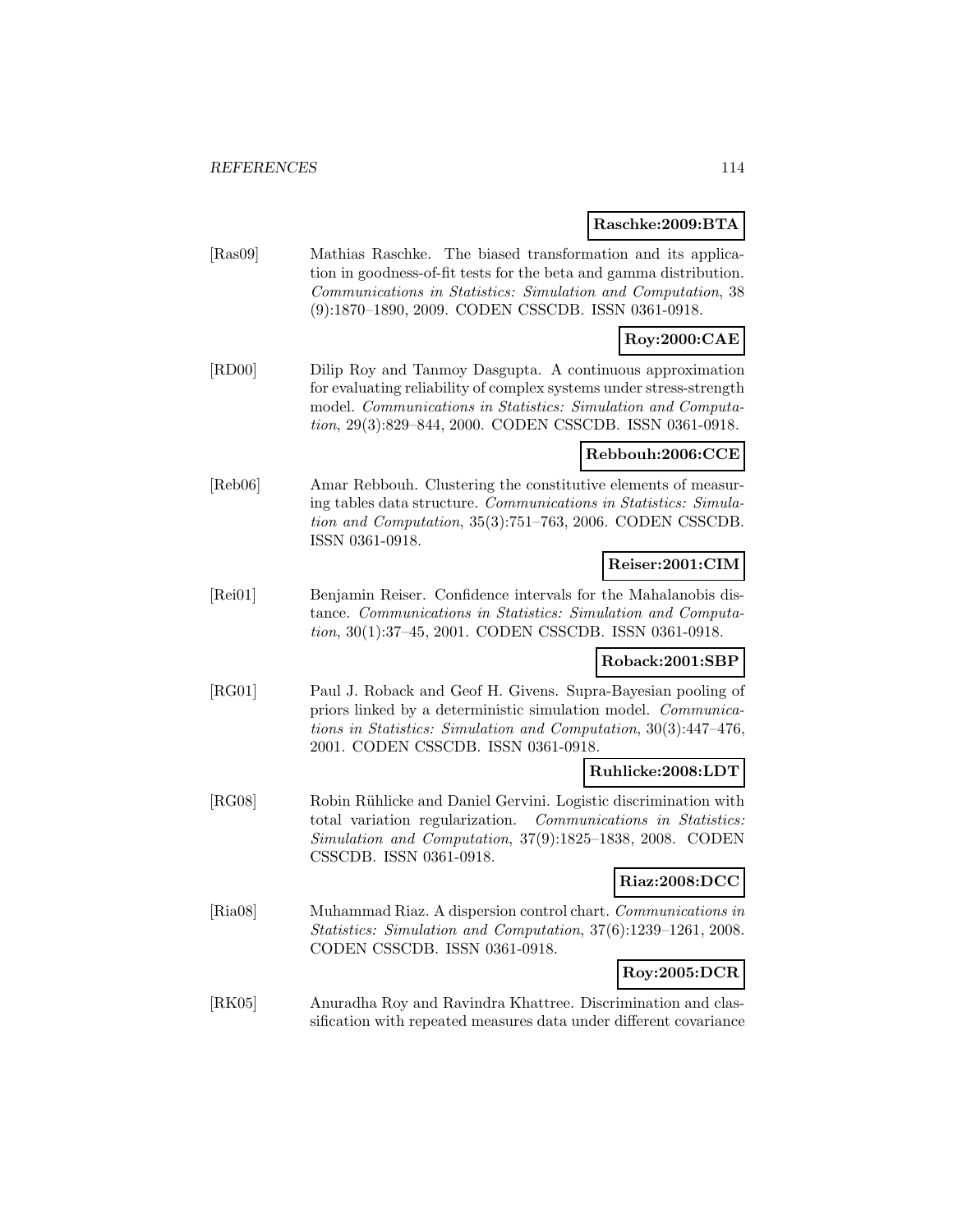structures. Communications in Statistics: Simulation and Computation, 34(1):167–178, 2005. CODEN CSSCDB. ISSN 0361- 0918.

## **Ramirez:2008:BAQ**

[RLW08] Pepa Ramírez, Rosa E. Lillo, and Michael P. Wiper. Bayesian analysis of a queueing system with a long-tailed arrival process. Communications in Statistics: Simulation and Computation, 37 (4):697–712, 2008. CODEN CSSCDB. ISSN 0361-0918.

#### **Racine:2007:SBT**

[RM07] Jeffrey S. Racine and James G. Mackinnon. Simulation-based tests that can use any number of simulations. Communications in Statistics: Simulation and Computation, 36(2):357–365, 2007. CODEN CSSCDB. ISSN 0361-0918.

#### **Richter:2009:SMC**

[RM09] Scott J. Richter and Melinda H. McCann. Step-down multiple comparison procedures using medians and permutation tests. Communications in Statistics: Simulation and Computation, 38 (8):1551–1561, 2009. CODEN CSSCDB. ISSN 0361-0918.

## **Ratanaruamkarn:2009:NEC**

[RNBW09] Sauwanit Ratanaruamkarn, Magdalena Niewiadomska-Bugaj, and Jung-Chao Wang. A new estimator of a circular median. Communications in Statistics: Simulation and Computation, 38 (6):1269–1291, 2009. CODEN CSSCDB. ISSN 0361-0918.

#### **ReisDosSantos:2007:EVN**

[RP07] M. Isabel Reis Dos Santos and Acácio M. O. Porta Nova. Estimating and validating nonlinear regression metamodels in simulation. Communications in Statistics: Simulation and Computation, 36(1):123–137, 2007. CODEN CSSCDB. ISSN 0361-0918.

#### **Ramsey:2007:TVT**

[RR07] Philip H. Ramsey and Patricia P. Ramsey. Testing variability in the two-sample case. Communications in Statistics: Simulation and Computation, 36(2):233–248, 2007. CODEN CSSCDB. ISSN 0361-0918.

#### **Rasekhi:2008:GSA**

[RSA08] A. Rasekhi and S. M. Sadooghi-Alvandi. General saddlepoint approximation for testing separate location-scale families of hy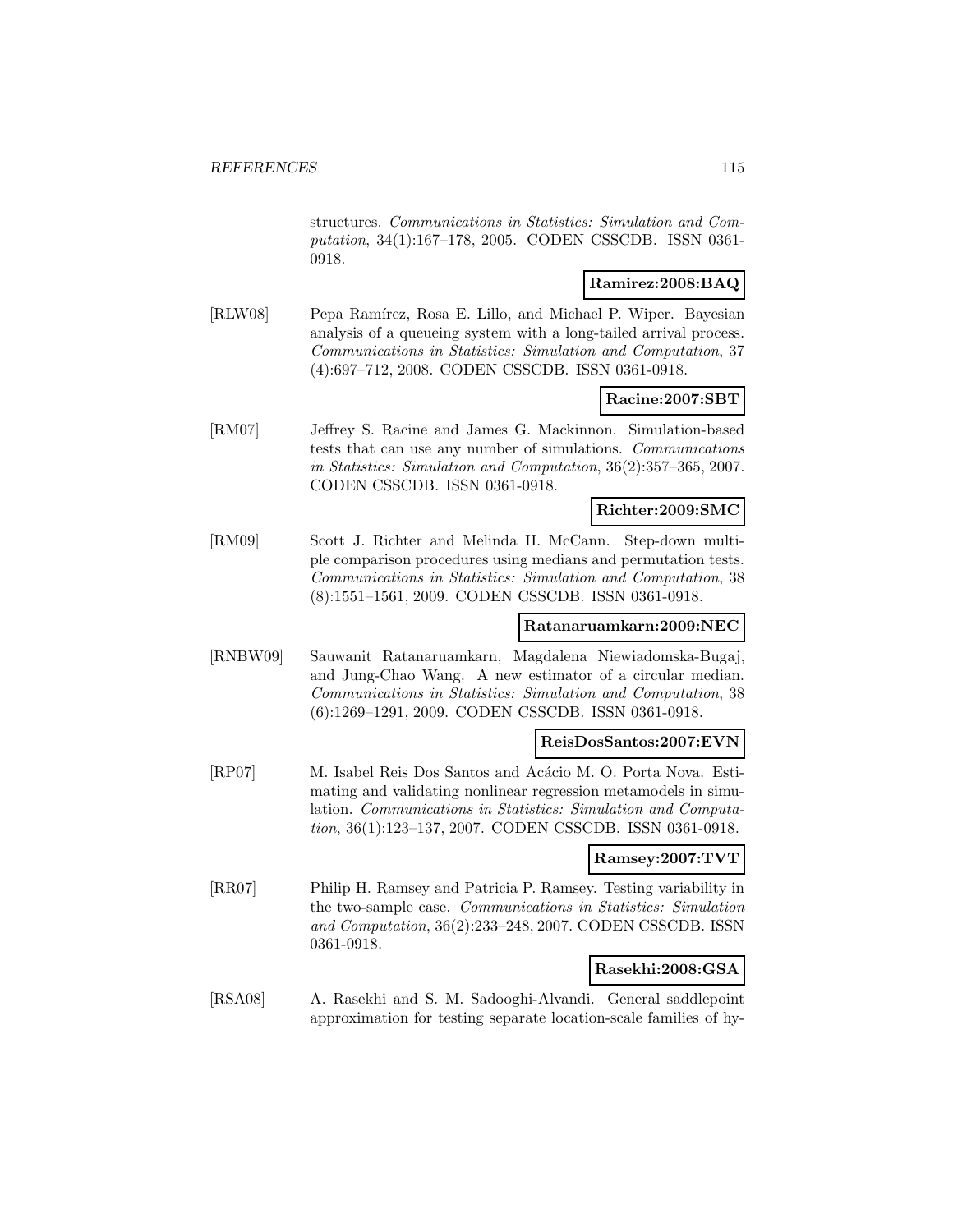potheses. Communications in Statistics: Simulation and Computation, 37(5):863–880, 2008. CODEN CSSCDB. ISSN 0361-0918.

#### **Robinson:2003:UVT**

[RW03] Andrew P. Robinson and Sanford Weisberg. Using the variagraph to test lack of fit of a parametric regression model without replication. Communications in Statistics: Simulation and Computation, 32(3):733–745, 2003. CODEN CSSCDB. ISSN 0361-0918.

#### **Ramakrishnan:2005:ADC**

[RW05] V. Ramakrishnan and Z. Wang. Analysis of data from clinical trials with treatment related dropouts. Communications in Statistics: Simulation and Computation, 34(2):343–353, 2005. CODEN CSSCDB. ISSN 0361-0918.

## **Sifuentes:2001:MLL**

[SAA01] Mario Cantú Sifuentes, José A. Villaseñor Alva, and Barry C. Arnold. Modeling the lifetime of longitudinal elements. Communications in Statistics: Simulation and Computation, 30(4): 717–741, 2001. CODEN CSSCDB. ISSN 0361-0918.

## **Sadinle:2009:TLC**

[Sad09] Mauricio Sadinle. Transformed logit confidence intervals for small populations in single capture-recapture estimation. Communications in Statistics: Simulation and Computation, 38(9):1909– 1924, 2009. CODEN CSSCDB. ISSN 0361-0918.

#### **Sakaori:2002:PTE**

[Sak02] F. Sakaori. Permutation test for equality of correlation coefficients in two populations. Communications in Statistics: Simulation and Computation, 31(4):641–651, 2002. CODEN CSSCDB. ISSN 0361-0918.

## **Singh:2006:STS**

[SAM06] Parminder Singh, Asheber Abebe, and Satya N. Mishra. Simultaneous testing for the successive differences of exponential location parameters. Communications in Statistics: Simulation and Computation, 35(3):547–561, 2006. CODEN CSSCDB. ISSN 0361-0918.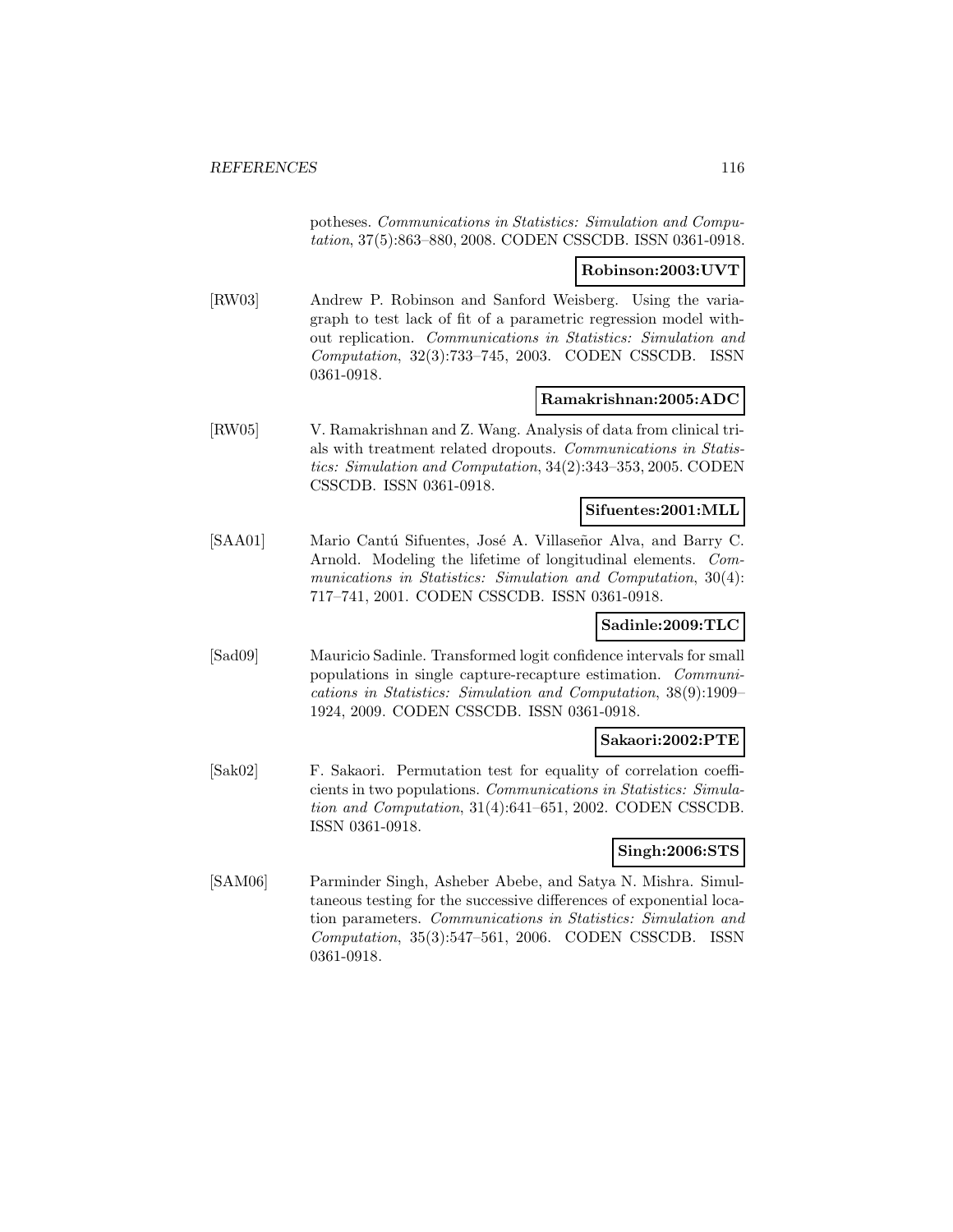#### **Saracco:2001:PSM**

[Sar01] Jérôme Saracco. Pooled slicing methods versus slicing methods. Communications in Statistics: Simulation and Computation, 30 (3):489–511, 2001. CODEN CSSCDB. ISSN 0361-0918.

## **Sadooghi-Alvandi:2009:TNA**

[SAR09] S. M. Sadooghi-Alvandi and A. Rasekhi. Testing normality against the logistic distribution using saddlepoint approximation. Communications in Statistics: Simulation and Computation, 38 (7):1426–1434, 2009. CODEN CSSCDB. ISSN 0361-0918.

#### **Steele:2006:PDG**

[SC06] Michael Steele and Janet Chaseling. Powers of discrete goodnessof-fit test statistics for a uniform null against a selection of alternative distributions. Communications in Statistics: Simulation and Computation, 35(4):1067–1075, 2006. CODEN CSSCDB. ISSN 0361-0918.

## **Sheu:2007:PGC**

[SC07] Shey-Huei Sheu and Wen-Chih Chiu. Poisson GWMA control chart. Communications in Statistics: Simulation and Computation, 36(5):1099–1114, 2007. CODEN CSSCDB. ISSN 0361-0918.

### **Sabo:2009:HTV**

[SC09] Roy T. Sabo and N. Rao Chaganty. Hypothesis testing for various familial dependence structures. Communications in Statistics: Simulation and Computation, 39(1):207–219, 2009. CODEN CSSCDB. ISSN 0361-0918.

## **Sarkar:2007:MFP**

[SCC07] Angshuman Sarkar, Arindom Chakraborty, and Anamika Chaudhuri. A method of finding predictor genes for a particular disease using a clustering algorithm. Communications in Statistics: Simulation and Computation, 37(1):203–211, 2007. CODEN CSS-CDB. ISSN 0361-0918.

#### **SilveiraChalita:2006:MGS**

[SCd06] Liciana V. A. Silveira Chalita, Enrico A. Colosimo, and José Raimundo de Souza Passos. Modeling grouped survival data with time-dependent covariates. Communications in Statistics: Simulation and Computation, 35(4):975–981, 2006. CODEN CSSCDB. ISSN 0361-0918.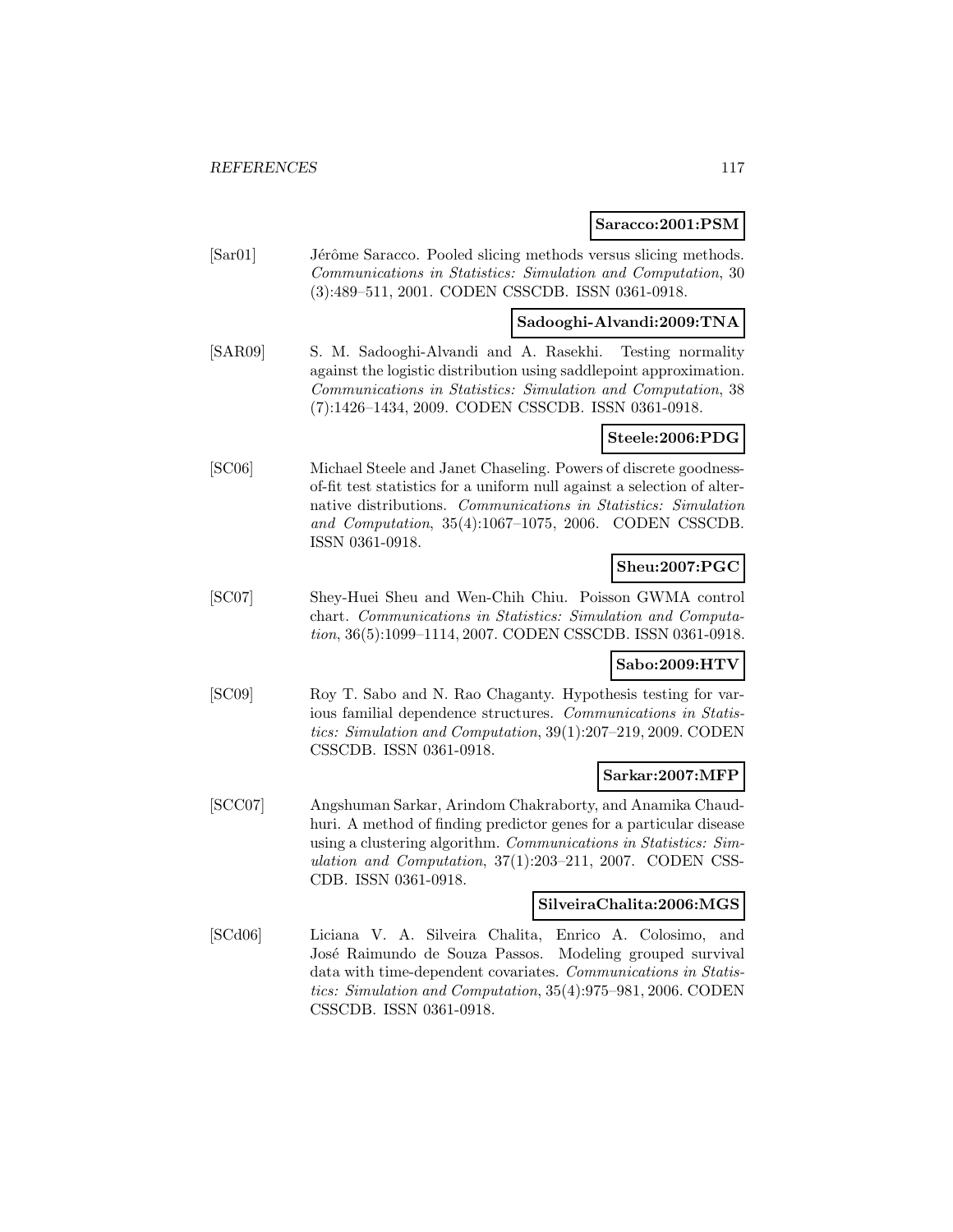## **Sato:2008:MTS**

[SCMB08] Jo˜ao R. Sato, Sergi Costafreda, Pedro A. Morettin, and Michael John Brammer. Measuring time series predictability using support vector regression. Communications in Statistics: Simulation and Computation, 37(6):1183–1197, 2008. CODEN CSSCDB. ISSN 0361-0918.

## **Snoussi:2005:SSR**

[SEL05] Abdelmonem Snoussi, Mohamed El Ghourabi, and Mohamed Limam. On SPC for short run autocorrelated data. Communications in Statistics: Simulation and Computation, 34(1):219–234, 2005. CODEN CSSCDB. ISSN 0361-0918.

## **Sepanski:2007:MFT**

[Sep07] Jungsywan Hwang Sepanski. A modification on the Friedman test statistic. Communications in Statistics: Simulation and Computation, 36(4):783–790, 2007. CODEN CSSCDB. ISSN 0361-0918.

## **Singh:2002:EEW**

[SGU02] Umesh Singh, Pramod K. Gupta, and S. K. Upadhyay. Estimation of exponentiated Weibull shape parameters under LINEX loss function. Communications in Statistics: Simulation and Computation, 31(4):523–537, 2002. CODEN CSSCDB. ISSN 0361-0918.

## **Shi:2001:OSE**

[SGZ01] Ning-Zhong Shi, Wei Gao, and Bao-Xue Zhang. One-sided estimating and testing problems for location models from grouped samples. Communications in Statistics: Simulation and Computation, 30(4):885–898, 2001. CODEN CSSCDB. ISSN 0361-0918.

## **Speed:2001:TSD**

[SH01] F. Michael Speed and James Hardin. Teaching statistics via distance: Duplicating the classroom experience. Communications in Statistics: Simulation and Computation, 30(2):391–402, 2001. CODEN CSSCDB. ISSN 0361-0918.

## **Stamey:2006:NCI**

[SH06] James Stamey and Cody Hamilton. A note on confidence intervals for a linear function of Poisson rates. Communications in Statistics: Simulation and Computation, 35(4):849–856, 2006. CODEN CSSCDB. ISSN 0361-0918.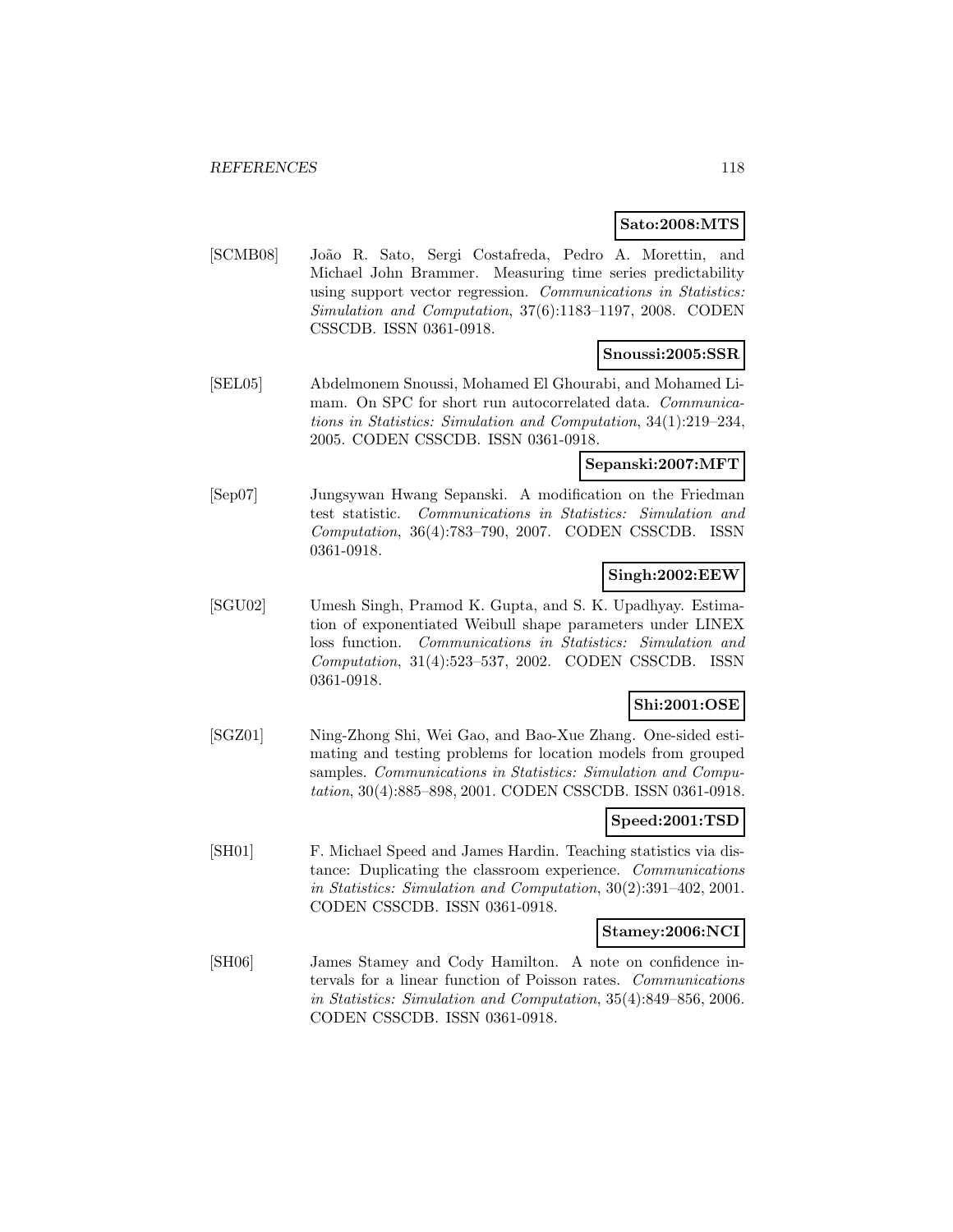#### **Stamey:2009:BIE**

[SH09] James D. Stamey and Melinda M. Holt. Bayesian interval estimation for predictive values from case-control studies. Communications in Statistics: Simulation and Computation, 39(1): 101–110, 2009. CODEN CSSCDB. ISSN 0361-0918.

### **Shieh:2000:CTA**

[Shi00] Gwowen Shieh. A comparison of two approaches for power and sample size calculations in logistic regression models. *Commu*nications in Statistics: Simulation and Computation, 29(3):763– 791, 2000. CODEN CSSCDB. ISSN 0361-0918.

#### **Shukur:2000:RSB**

[Shu00] Ghazi Shukur. The robustness of the systemwise Breusch– Godfrey autocorrelation test for non-normal distributed error terms. Communications in Statistics: Simulation and Computation, 29(2):419–448, 2000. CODEN CSSCDB. ISSN 0361-0918.

## **Sidik:2003:CCI**

[SJ03] Kurex Sidik, Ph. D. and Jeffrey N. Jonkman, Ph. D. On constructing confidence intervals for a standardized mean difference in meta-analysis. Communications in Statistics: Simulation and Computation, 32(4):1191–1203, 2003. CODEN CSSCDB. ISSN 0361-0918.

### **Schaalje:2001:NSM**

[SJB01] G. Bruce Schaalje, Matthew R. Johnson, and Chris H. Bodily. A note on a sequential method for estimating the minimum of a random variable. Communications in Statistics: Simulation and Computation, 30(1):91–98, 2001. CODEN CSSCDB. ISSN 0361-0918.

## **Shieh:2006:CSV**

[SJsS06] Grace S. Shieh, Y. C. Jiang, and Yu shan Shih. Comparison of support vector machines to other classifiers using gene expression data. Communications in Statistics: Simulation and Computation, 35(1):241–256, 2006. CODEN CSSCDB. ISSN 0361-0918.

#### **Shu:2007:OSE**

[SJW07] Lianjie Shu, Wei Jiang, and Shujin Wu. A one-sided EWMA control chart for monitoring process means. Communications in Statistics: Simulation and Computation, 36(4):901–920, 2007. CODEN CSSCDB. ISSN 0361-0918.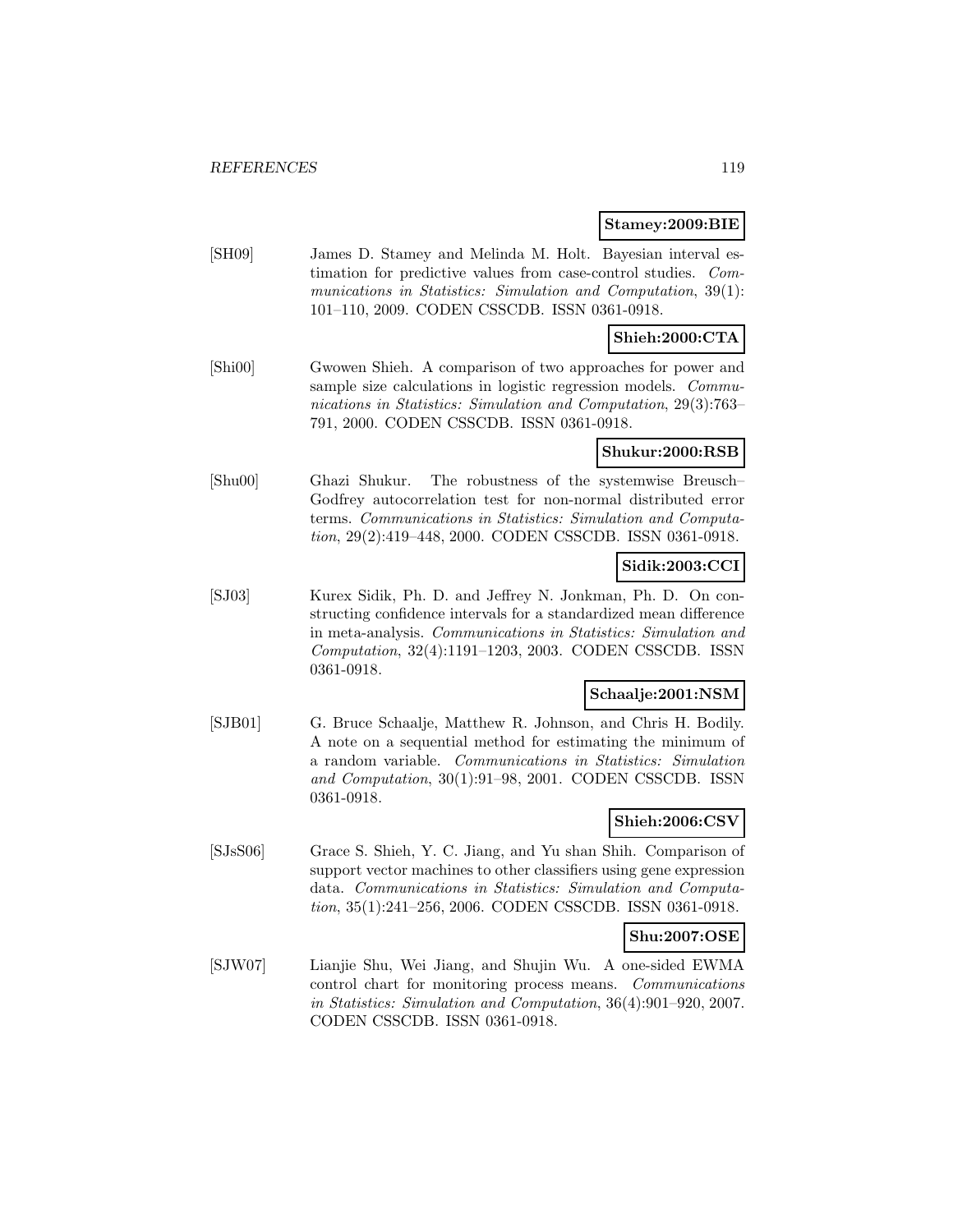#### **Schaffer:2007:NRR**

[SK07a] Jay R. Schaffer and Myoung-Jin Kim. Number of replications required in control chart Monte Carlo simulation studies. Communications in Statistics: Simulation and Computation, 36(5): 1075–1087, 2007. CODEN CSSCDB. ISSN 0361-0918.

### **Stamey:2007:SSD**

[SK07b] James Stamey and Athanassios Katsis. Sample size determination for comparing two Poisson rates with underreported counts. Communications in Statistics: Simulation and Computation, 36 (3):483–492, 2007. CODEN CSSCDB. ISSN 0361-0918.

#### **Subbiah:2008:BAM**

[SKS08] M. Subbiah, B. Kishore Kumar, and M. R. Srinivasan. Bayesian approach to multicentre sparse data. Communications in Statistics: Simulation and Computation, 37(4):687–696, 2008. CODEN CSSCDB. ISSN 0361-0918.

## **Shen:2000:LRT**

[SL00a] Wei Shen and Chap T. Le. Linear rank tests for censored survival data. Communications in Statistics: Simulation and Computation, 29(1):21–36, 2000. CODEN CSSCDB. ISSN 0361-0918.

#### **Song:2000:CGF**

[SL00b] Hae Hiang Song and Sunho Lee. Comparison of goodness of fit tests for the Cox proportional hazards model. Communications in Statistics: Simulation and Computation, 29(1):187–206, 2000. CODEN CSSCDB. ISSN 0361-0918.

#### **Sim:2008:ACZ**

[SL08] C. H. Sim and M. H. Lim. Attribute charts for zero-inflated processes. Communications in Statistics: Simulation and Computation, 37(7):1440–1452, 2008. CODEN CSSCDB. ISSN 0361-0918.

## **Swinamer:2004:OBU**

[SLW04] Kathy Swinamer, M. Sc., C. A., Mary Lesperance, Ph. D., and Hartmut Will, Ph. D., C. M. A. Optimal bounds used in dollarunit sampling: a comparison of reliability and efficiency. Communications in Statistics: Simulation and Computation, 33(1): 109–143, 2004. CODEN CSSCDB. ISSN 0361-0918.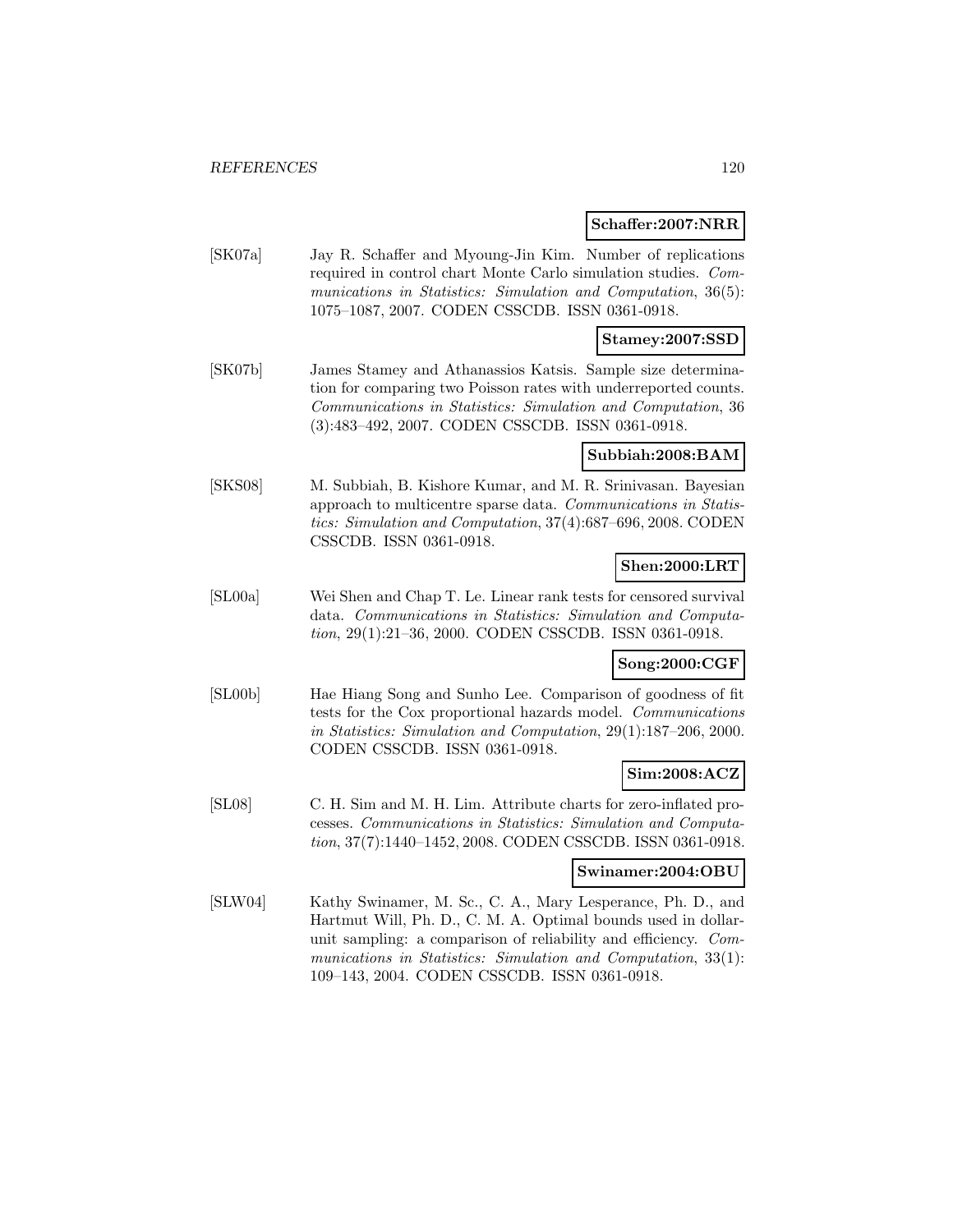#### **Stefanescu:2007:MPA**

[SM07] Catalina Stefanescu and Devan V. Mehrotra. A more powerful average bioequivalence analysis for the  $2 \times 2$  crossover. Communications in Statistics: Simulation and Computation, 37(1): 212–221, 2007. CODEN CSSCDB. ISSN 0361-0918.

### **Smith:2000:E**

[Smi00] William B. Smith. Editorial. Communications in Statistics: Simulation and Computation, 29(1):v–vi, 2000. CODEN CSSCDB. ISSN 0361-0918.

## **Smith:2003:CSP**

[Smi03] D. M. Smith. Computing single parameter transformations. Communications in Statistics: Simulation and Computation, 32 (3):605–618, 2003. CODEN CSSCDB. ISSN 0361-0918.

### **Singh:2005:EOR**

[SML05] Harshinder Singh, Neeraj Misra, and Shengqiao Li. Estimation of order restricted concentration parameters of von Mises distributions. Communications in Statistics: Simulation and Computation, 34(1):21–40, 2005. CODEN CSSCDB. ISSN 0361-0918.

#### **Son:2006:BET**

[SO06] Young Sook Son and Mira Oh. Bayesian estimation of the twoparameter gamma distribution. Communications in Statistics: Simulation and Computation, 35(2):285–293, 2006. CODEN CSSCDB. ISSN 0361-0918.

#### **Soffritti:2003:IMC**

[Sof03] Gabriele Soffritti. Identifying multiple cluster structures in a data matrix. Communications in Statistics: Simulation and Computation, 32(4):1151–1177, 2003. CODEN CSSCDB. ISSN 0361-0918.

## **Soliman:2001:LQA**

[Sol01] Ahmed A. Soliman. LINEX and quadratic approximate Bayes estimators applied to the Pareto model. Communications in Statistics: Simulation and Computation, 30(1):47–62, 2001. CODEN CSSCDB. ISSN 0361-0918.

## **Song:2005:ZIP**

[Son05] James X. Song. Zero-inflated Poisson regression to analyze lengths of hospital stays adjusting for intra-center correlation.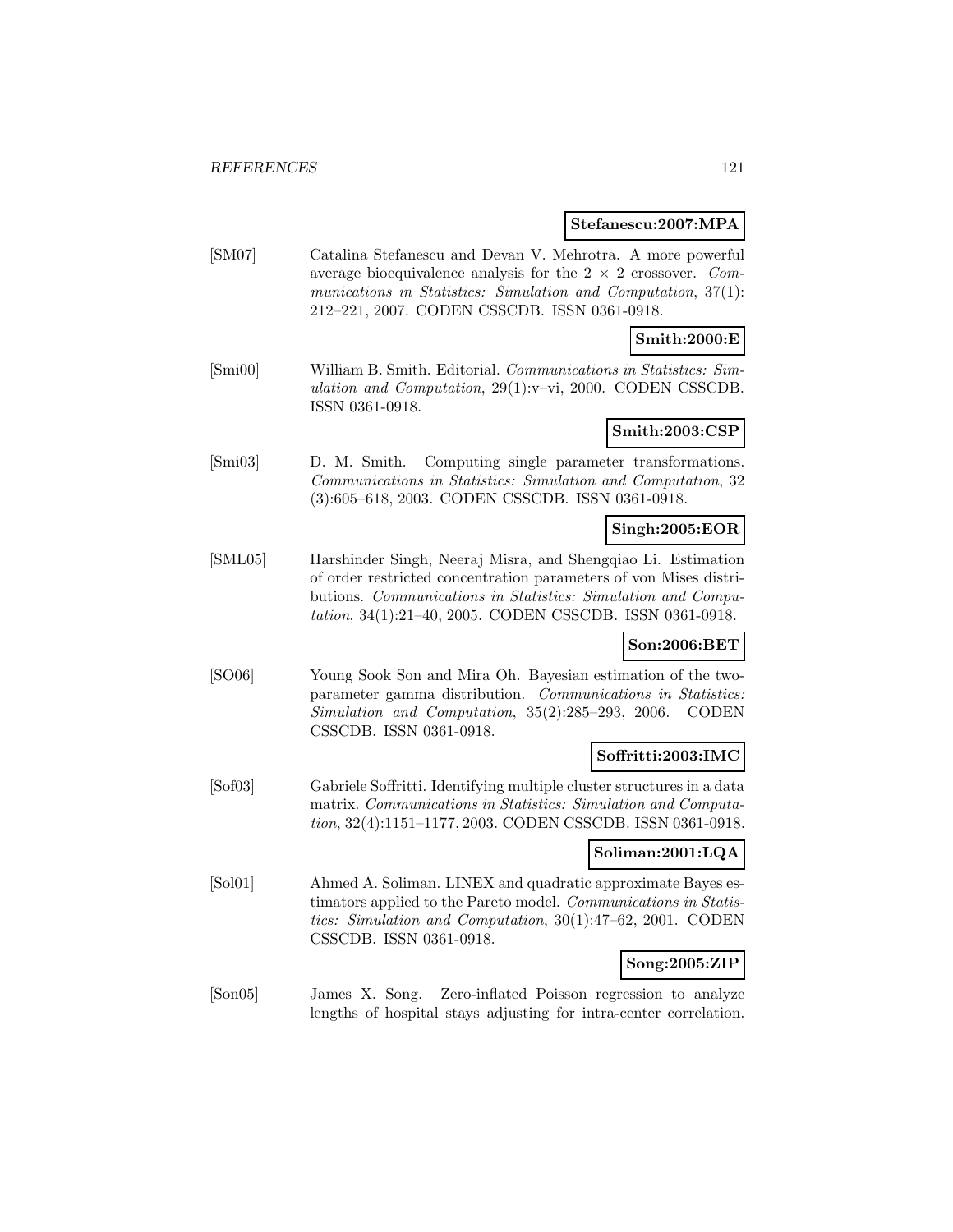Communications in Statistics: Simulation and Computation, 34 (1):235–241, 2005. CODEN CSSCDB. ISSN 0361-0918.

### **Schisterman:2007:CIY**

[SP07] Enrique F. Schisterman and Neil Perkins. Confidence intervals for the Youden index and corresponding optimal cut-point. Communications in Statistics: Simulation and Computation, 36(3): 549–563, 2007. CODEN CSSCDB. ISSN 0361-0918.

## **Shitan:2008:GAG**

[SP08] Mahendran Shitan and Shelton Peiris. Generalized autoregressive (GAR) model: A comparison of maximum likelihood and Whittle estimation procedures using a simulation study. Communications in Statistics: Simulation and Computation, 37(3): 560–570, 2008. CODEN CSSCDB. ISSN 0361-0918.

## **Srivastava:2009:RWR**

[SPSM09] Deo Kumar Srivastava, Jianmin Pan, Ila Sarkar, and Govind S. Mudholkar. Robust Winsorized regression using bootstrap approach. Communications in Statistics: Simulation and Computation, 39(1):45–67, 2009. CODEN CSSCDB. ISSN 0361-0918.

#### **Spurrier:2008:OMO**

[Spu08] John Spurrier. A-optimal and MV-optimal incomplete block designs for comparing successive treatments. Communications in Statistics: Simulation and Computation, 37(10):1996–2009, 2008. CODEN CSSCDB. ISSN 0361-0918.

#### **Sena:2006:CEP**

[SRL06] M. R. Sena, Jr., V. A. Reisen, and S. R. C. Lopes. Correlated errors in the parameters estimation of the ARFIMA model: A simulated study. Communications in Statistics: Simulation and Computation, 35(3):789–802, 2006. CODEN CSSCDB. ISSN 0361-0918.

#### **Stamswalis:2000:FAM**

[SS00] Joan G. Stamswalis and Thomas A. Severini. Fitting the additive model by recursion on dimension. Communications in Statistics: Simulation and Computation, 29(3):689–701, 2000. CODEN CSSCDB. ISSN 0361-0918.

## **Stampfer:2002:MEP**

[SS02] Erwin Stampfer and Ernst Stadlober. Methods for estimating principal points. Communications in Statistics: Simulation and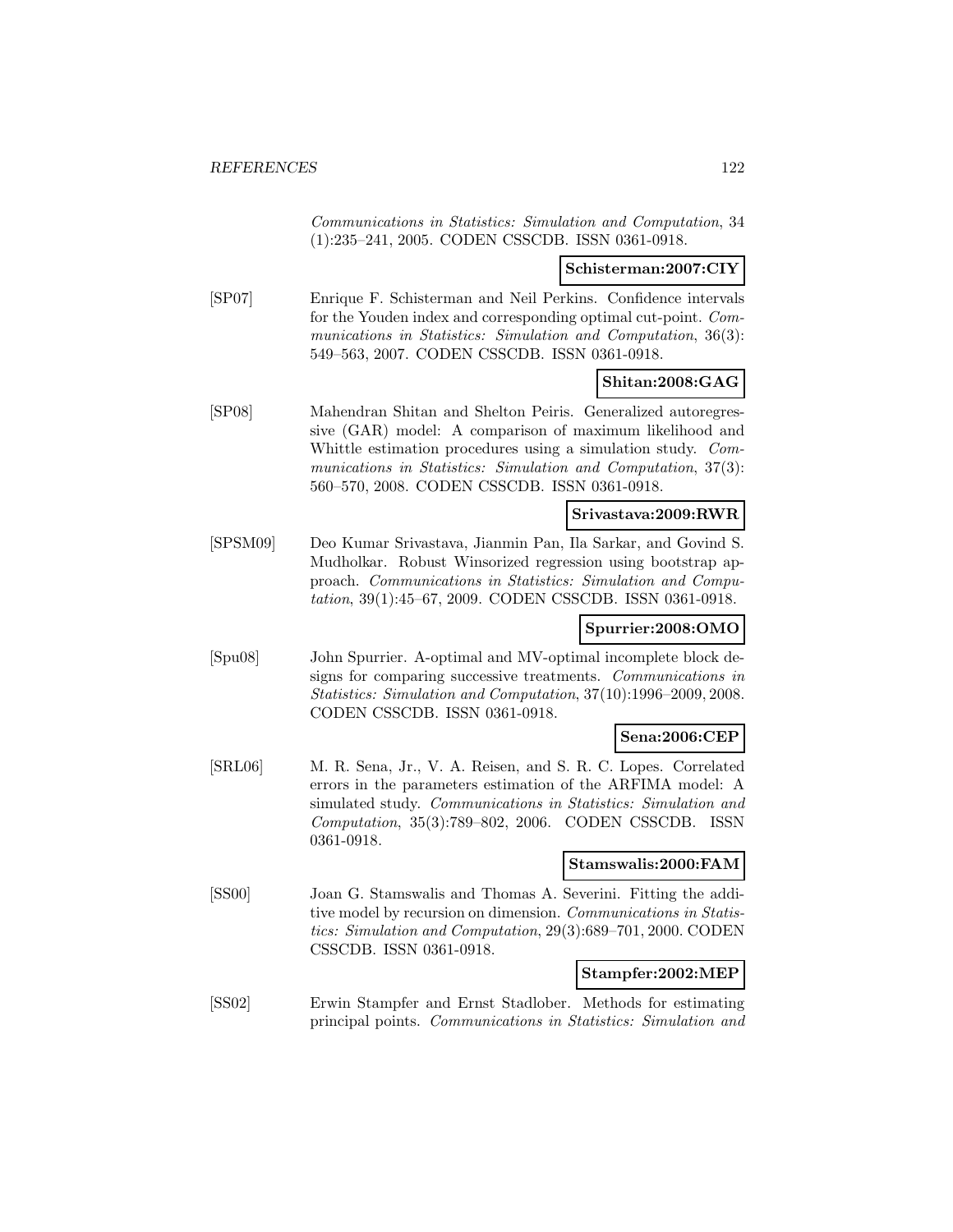Computation, 31(2):261–277, 2002. CODEN CSSCDB. ISSN 0361-0918.

#### **Srivastava:2003:PMR**

[SS03] Muni S. Srivastava and Tumulesh K. S. Solanky. Predicting multivariate response in linear regression model. Communications in Statistics: Simulation and Computation, 32(2):389–409, 2003. CODEN CSSCDB. ISSN 0361-0918.

### **Saavedra:2006:PQB**

[SSD06] Pedro Saavedra, Angelo Santana, and María Del Pino Quintana. Pivotal quantities based on sequential data: A bootstrap approach. Communications in Statistics: Simulation and Computation, 35(4):1005–1018, 2006. CODEN CSSCDB. ISSN 0361- 0918.

### **Siotani:2005:AES**

[SSI05] Minoru Siotani, Takashi Seo, and Toshiya Iwashita. Asymptotic expansion for sampling distribution and sample size in statistical inference III — the modified likelihood ratio Λ-test in the noncentral case. Communications in Statistics: Simulation and Computation, 34(2):355–375, 2005. CODEN CSSCDB. ISSN 0361-0918.

## **Sipols:2009:RPN**

[SSMdB09] Ana E. García Sipols, M. Teresa Santos-Martín, and Clara Simón de Blas. Records properties of non stationary time series. Communications in Statistics: Simulation and Computation, 38(7): 1365–1380, 2009. CODEN CSSCDB. ISSN 0361-0918.

## **Silva:2002:EMC**

[SSN02] A. P. Duarte Silva, Antonie Stam, and John Neter. The effects of misclassification costs and skewed distributions in twogroup classification. Communications in Statistics: Simulation and Computation, 31(3):401–423, 2002. CODEN CSSCDB. ISSN 0361-0918.

## **Srivastava:2001:PCS**

[SSS01] Muni S. Srivastava, Tumulesh K. S. Solanky, and A. K. Sen. Power comparison of some tests for detecting a change in the multivariate mean. Communications in Statistics: Simulation and Computation, 30(1):19–36, 2001. CODEN CSSCDB. ISSN 0361-0918.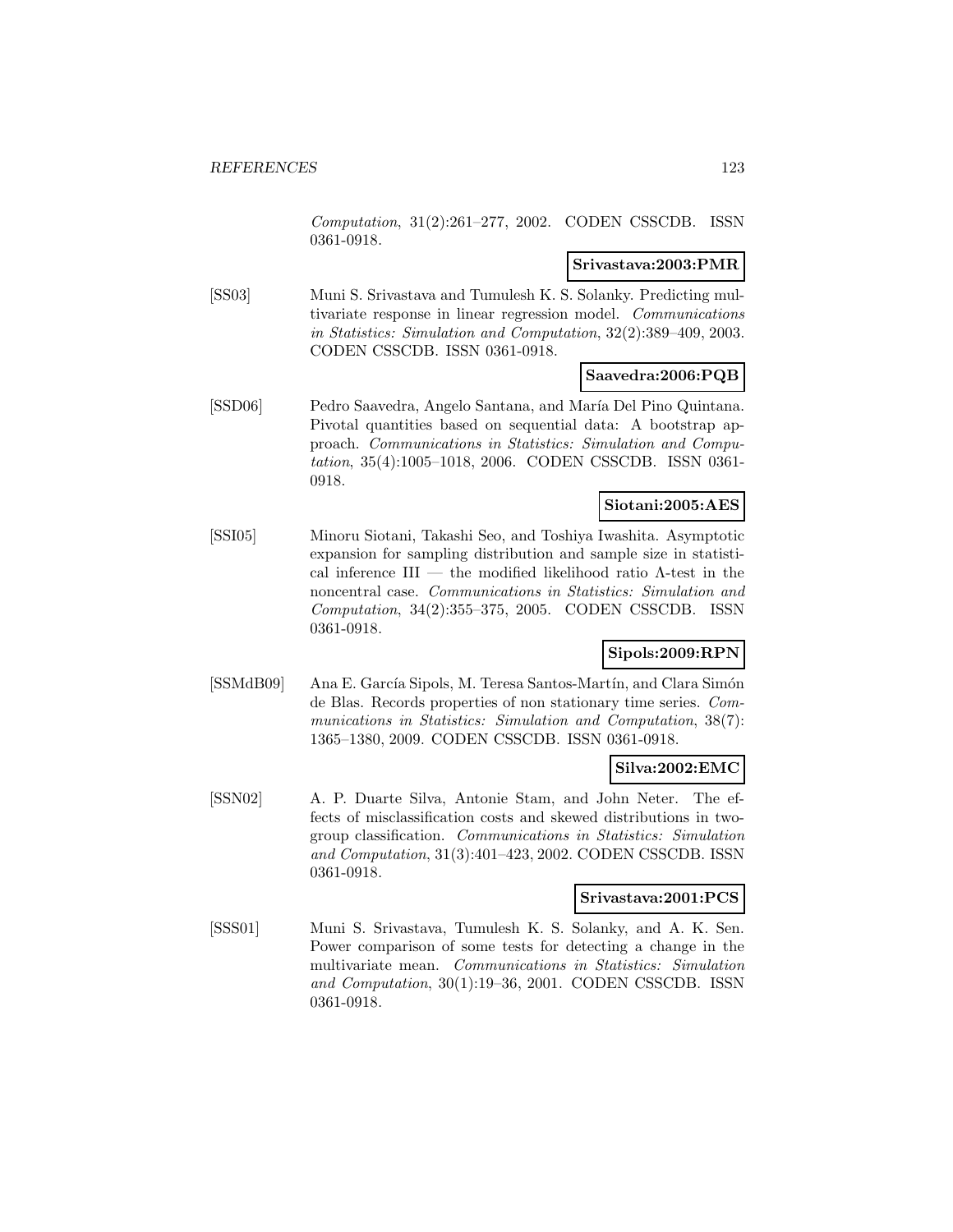#### **Singh:2008:BEI**

[SSS08] P. K. Singh, S. K. Singh, and Umesh Singh. Bayes estimator of inverse Gaussian parameters under general entropy loss function using Lindley's approximation. Communications in Statistics: Simulation and Computation, 37(9):1750–1762, 2008. CODEN CSSCDB. ISSN 0361-0918.

#### **Stamey:2004:BSS**

[SSY04] James D. Stamey, John W. Seaman, Jr., and Dean M. Young. Bayesian sample size determination for estimating a Poisson rate with underreported data. Communications in Statistics: Simulation and Computation, 33(2):341–354, 2004. CODEN CSSCDB. ISSN 0361-0918.

#### **Shimada:2005:ESV**

[ST05] Junji Shimada and Yoshihiko Tsukuda. Estimation of stochastic volatility models: An approximation to the nonlinear state space representation. Communications in Statistics: Simulation and Computation, 34(2):429–450, 2005. CODEN CSSCDB. ISSN 0361-0918.

### **Staub:2009:STE**

[Sta09] Kevin E. Staub. Simple tests for exogeneity of a binary explanatory variable in count data regression models. Communications in Statistics: Simulation and Computation, 38(9):1834– 1855, 2009. CODEN CSSCDB. ISSN 0361-0918.

## **Stosic:2008:FRN**

[Sto08] Borko D. Stosić. Fast random number generation using 128bit multimedia extension registers on Pentium class machines. Communications in Statistics: Simulation and Computation, 37 (2):360–367, 2008. CODEN CSSCDB. ISSN 0361-0918.

#### **Suzuki:2000:RUP**

[Suz00] Hideo Suzuki. Recognition of unnatural patterns in manufacturing processes using the minimum description length criterion. Communications in Statistics: Simulation and Computation, 29 (2):583–601, 2000. CODEN CSSCDB. ISSN 0361-0918.

### **Sfakianakis:2008:NFN**

[SV08] Michael E. Sfakianakis and Dimitris G. Verginis. A new family of nonparametric quantile estimators. Communications in Statis-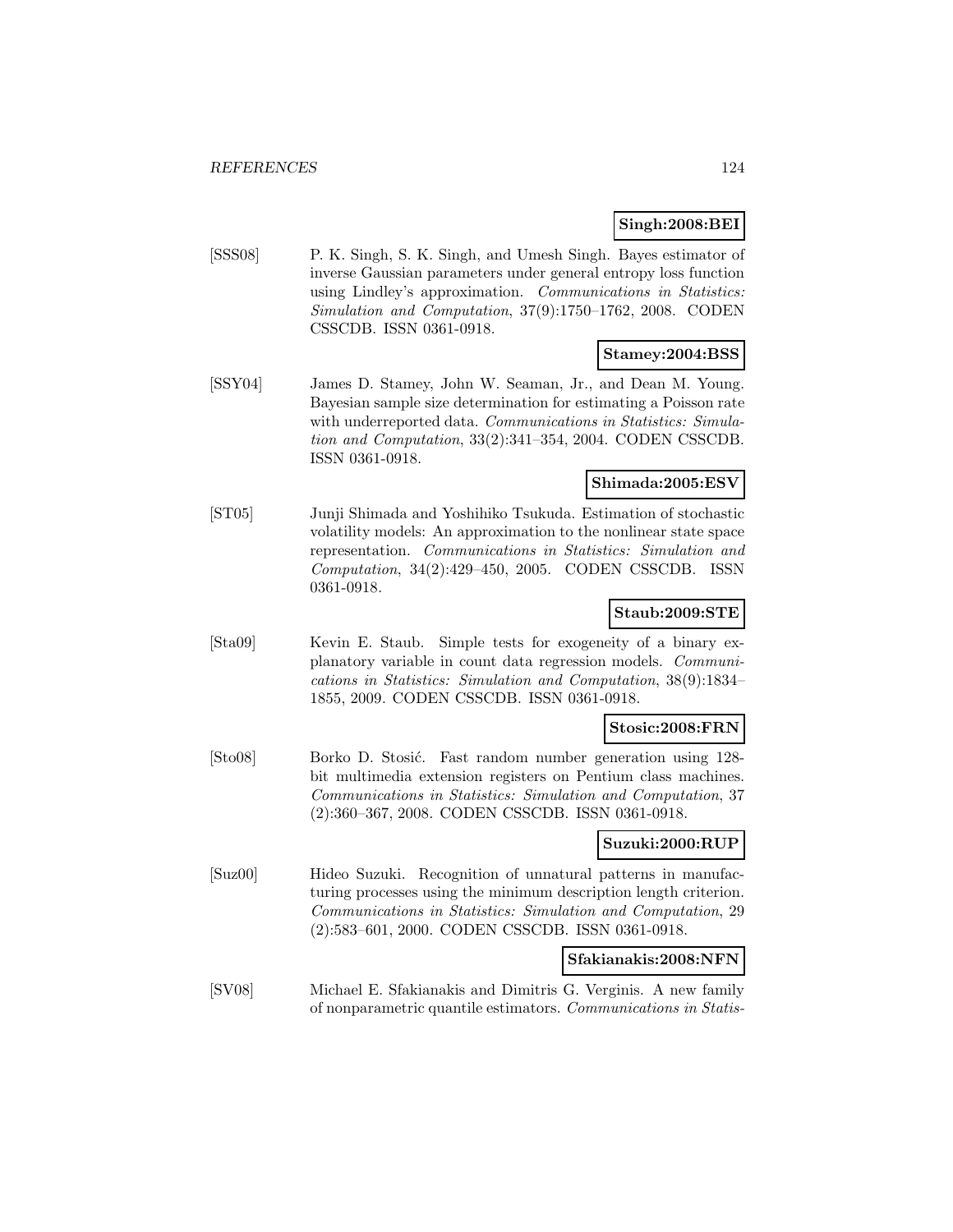tics: Simulation and Computation, 37(2):337–345, 2008. CODEN CSSCDB. ISSN 0361-0918.

## **Salazar:2005:SLM**

[SVM05] Diego Salazar, G. Venkatesan, and David Moen. Switching linear models: A general approach. Communications in Statistics: Simulation and Computation, 34(2):309–320, 2005. CODEN CSS-CDB. ISSN 0361-0918.

### **Simar:2001:TRN**

[SW01] Léopold Simar and Paul W. Wilson. Testing restrictions in nonparametric efficiency models. Communications in Statistics: Simulation and Computation, 30(1):159–184, 2001. CODEN CSSCDB. ISSN 0361-0918.

#### **Scrucca:2004:SSI**

[SW04] Luca Scrucca and Sanford Weisberg. A simulation study to investigate the behavior of the log-density ratio under normality. Communications in Statistics: Simulation and Computation, 33 (1):159–178, 2004. CODEN CSSCDB. ISSN 0361-0918.

### **Tian:2000:MCM**

[TA00] Wei Tian and Stewart J. Anderson. Markov chain models for multivariate repeated binary data analysis. Communications in Statistics: Simulation and Computation, 29(4):1001–1019, 2000. CODEN CSSCDB. ISSN 0361-0918.

#### **Taback:2002:SSI**

[Tab02] Nathan Taback. Small sample inference in location scale models with Student  $(\lambda)$  errors. Communications in Statistics: Simulation and Computation, 31(4):557–566, 2002. CODEN CSSCDB. ISSN 0361-0918.

## **Taufer:2002:EBT**

[Tau02] Emanuele Taufer. On entropy based tests for exponentiality. Communications in Statistics: Simulation and Computation, 31 (2):189–200, 2002. CODEN CSSCDB. ISSN 0361-0918.

#### **Temsamani:2005:GMT**

[TC05] Jamal Temsamani and Juan A. Carrasco. A generalized method for the transient analysis of Markov models of fault-tolerant systems with deferred repair. Communications in Statistics: Simulation and Computation, 34(3):631–661, 2005. CODEN CSSCDB. ISSN 0361-0918.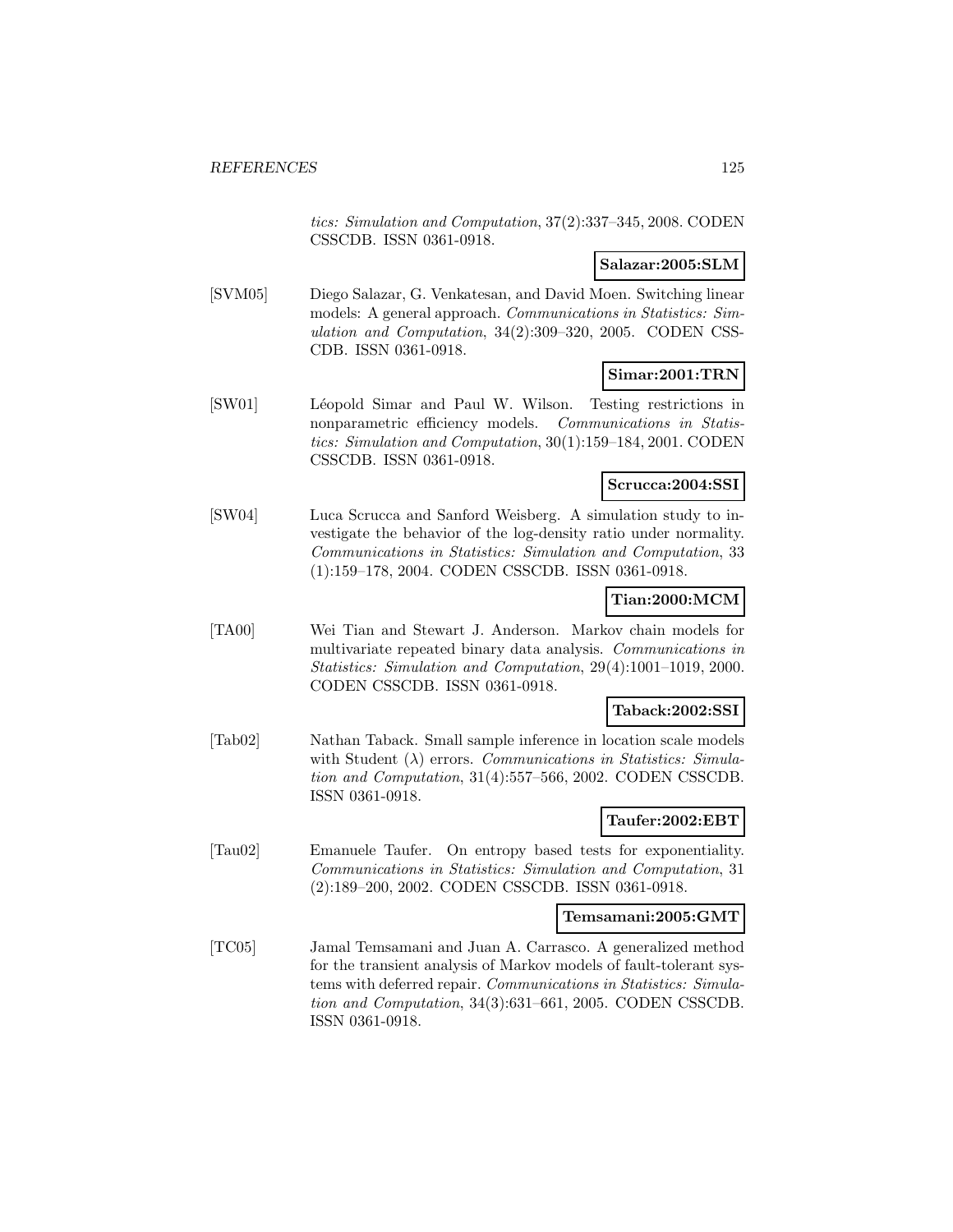#### **Tenreiro:2007:FSB**

[Ten07] Carlos Tenreiro. On the finite sample behavior of fixed bandwidth Bickel–Rosenblatt test for univariate and multivariate uniformity. Communications in Statistics: Simulation and Computation, 36 (4):827–846, 2007. CODEN CSSCDB. ISSN 0361-0918.

#### **Thomas:2009:ASU**

[Tho09] G. E. Thomas. Assessing symmetry using quantiles and Lmoments. Communications in Statistics: Simulation and Computation, 38(2):335–354, 2009. CODEN CSSCDB. ISSN 0361- 0918.

#### **Tsiamyrtzis:2004:SEC**

[TK04] Panagiotis Tsiamyrtzis and Dimitris Karlis. Strategies for efficient computation of multivariate Poisson probabilities. Communications in Statistics: Simulation and Computation, 33(2): 271–292, 2004. CODEN CSSCDB. ISSN 0361-0918.

### **Takai:2009:SCM**

[TK09a] Keiji Takai and Yutaka Kano. Simple computation of maximum likelihood estimates in latent class model with equality and constant constraints. Communications in Statistics: Simulation and Computation, 38(3):654–665, 2009. CODEN CSSCDB. ISSN 0361-0918.

### **Tarami:2009:ELE**

[TK09b] B. Tarami and Z. Khodadadi. Exact likelihood equations for autoregression models with multivariate elliptically contoured distributions. Communications in Statistics: Simulation and Computation, 38(5):976–989, 2009. CODEN CSSCDB. ISSN 0361- 0918.

### **Toyli:2002:SAR**

[TKK02] Juuso Töyli, Kimmo Kaski, and Antti Kanto. On the shape of asset return distribution. Communications in Statistics: Simulation and Computation, 31(4):489–521, 2002. CODEN CSSCDB. ISSN 0361-0918.

#### **Torng:2008:APT**

[TL08] Chau-Chen Torng and Pei-Hsi Lee. ARL performance of the Tukey's control chart. Communications in Statistics: Simulation and Computation, 37(9):1904–1913, 2008. CODEN CSSCDB. ISSN 0361-0918.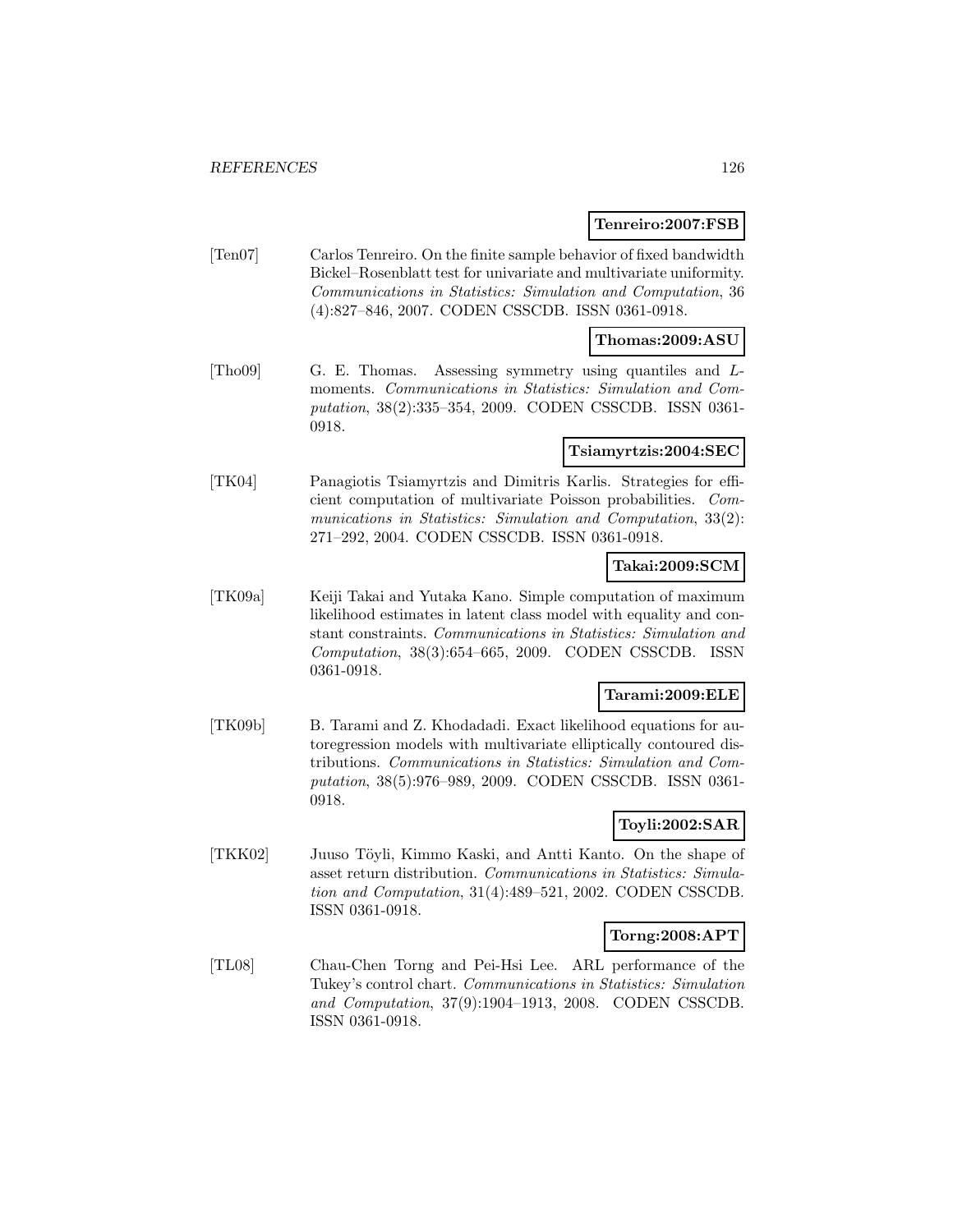## **Torng:2009:PDS**

[TL09] Chau-Chen Torng and Pei-Hsi Lee. The performance of double sampling control charts under non normality. Communications in Statistics: Simulation and Computation, 38(3):541–557, 2009. CODEN CSSCDB. ISSN 0361-0918.

## **Tiensuwan:2006:CSC**

[TLS06] Montip Tiensuwan, Satinee Lertprapai, and Bimal K. Sinha. On a comparison of several competing estimates of a univariate normal mean by the multiple criteria decision-making method. Communications in Statistics: Simulation and Computation, 35(4): 877–891, 2006. CODEN CSSCDB. ISSN 0361-0918.

## **Terpstra:2006:EIP**

[TM06] Jeff T. Terpstra and Zachary A. Miller. Exact inference for a population proportion based on a ranked set sample. Communications in Statistics: Simulation and Computation, 35(1):19–26, 2006. CODEN CSSCDB. ISSN 0361-0918.

## **Tian:2009:PBT**

[TMV09] Lili Tian, Changxing Ma, and Albert Vexler. A parametric bootstrap test for comparing heteroscedastic regression models. Communications in Statistics: Simulation and Computation, 38(5): 1026–1036, 2009. CODEN CSSCDB. ISSN 0361-0918.

## **Thas:2004:NTI**

[TO04] O. Thas and J. P. Ottoy. A nonparametric test for independence based on sample space partitions. Communications in Statistics: Simulation and Computation, 33(3):711–728, 2004. CODEN CSSCDB. ISSN 0361-0918.

## **Tolvi:2000:EOT**

[Tol00] Jussi Tolvi. The effects of outliers on two nonlinearity tests. Communications in Statistics: Simulation and Computation, 29 (3):897–918, 2000. CODEN CSSCDB. ISSN 0361-0918.

#### **Tran:2009:PML**

[Tra09] Minh Ngoc Tran. Penalized maximum likelihood principle for choosing ridge parameter. Communications in Statistics: Simulation and Computation, 38(8):1610–1624, 2009. CODEN CSS-CDB. ISSN 0361-0918.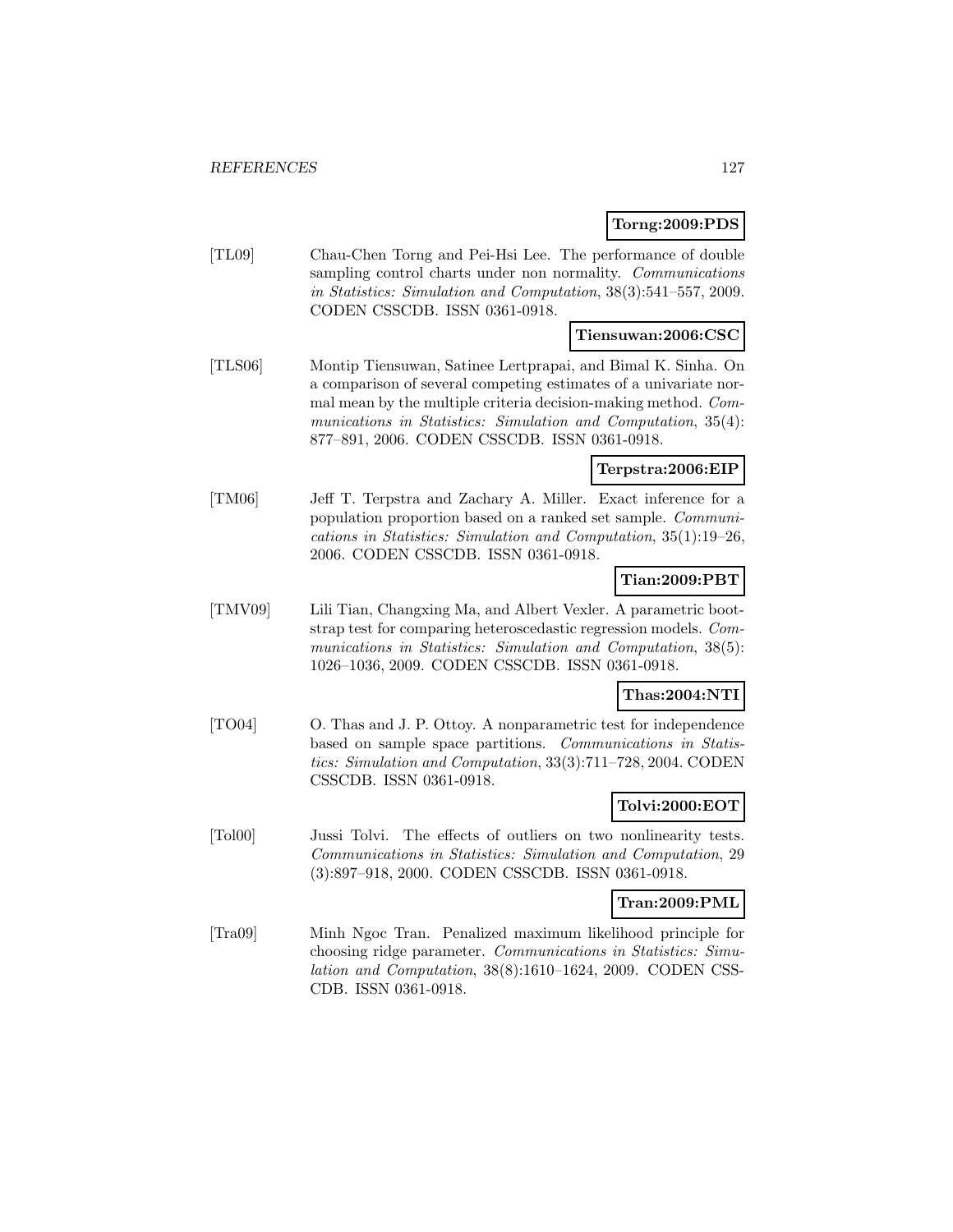#### **Thas:2005:TSB**

[TRB05] O. Thas, J. C. W. Rayner, and D. J. Best. Tests for symmetry based on the one-sample Wilcoxon signed rank statistic. Communications in Statistics: Simulation and Computation, 34(4): 957–973, 2005. CODEN CSSCDB. ISSN 0361-0918.

#### **Trenkler:2002:QB**

[Tre02] Dietrich Trenkler. Quantile-boxplots. Communications in Statistics: Simulation and Computation, 31(1):1–12, 2002. CODEN CSSCDB. ISSN 0361-0918.

### **Tiensuwan:2007:NUE**

[TSS07] Montip Tiensuwan, Sukuman Sarikavanij, and Bimal K. Sinha. Nonnegative unbiased estimation of scale parameters and associated quantiles based on a ranked set sample. Communications in Statistics: Simulation and Computation, 36(1):3–31, 2007. CO-DEN CSSCDB. ISSN 0361-0918.

#### **Temime:2006:EBS**

[TT06] Laura Temime and Guy Thomas. Estimation of balanced simultaneous confidence sets for SIR models. Communications in Statistics: Simulation and Computation, 35(3):803–812, 2006. CODEN CSSCDB. ISSN 0361-0918.

#### **Thomas:2008:DCS**

[TT08] Seemon Thomas and Alex Thannippara. Distribution of the Λcriterion for sphericity test and its connection to a generalized Dirichlet model. Communications in Statistics: Simulation and Computation, 37(7):1385–1395, 2008. CODEN CSSCDB. ISSN 0361-0918.

## **Tseng:2007:RSS**

[TW07] Yu-Ling Tseng and Shao-Wei Wu. Ranked-set-sample-based tests for normal and exponential means. Communications in Statistics: Simulation and Computation, 36(4):761–782, 2007. CODEN CSSCDB. ISSN 0361-0918.

### **Tang:2008:UWB**

[TWS08] Liansheng Tang, Wayne A. Woodward, and William R. Schucany. Undercoverage of wavelet-based resampling confidence intervals. Communications in Statistics: Simulation and Computation, 37 (7):1307–1315, 2008. CODEN CSSCDB. ISSN 0361-0918.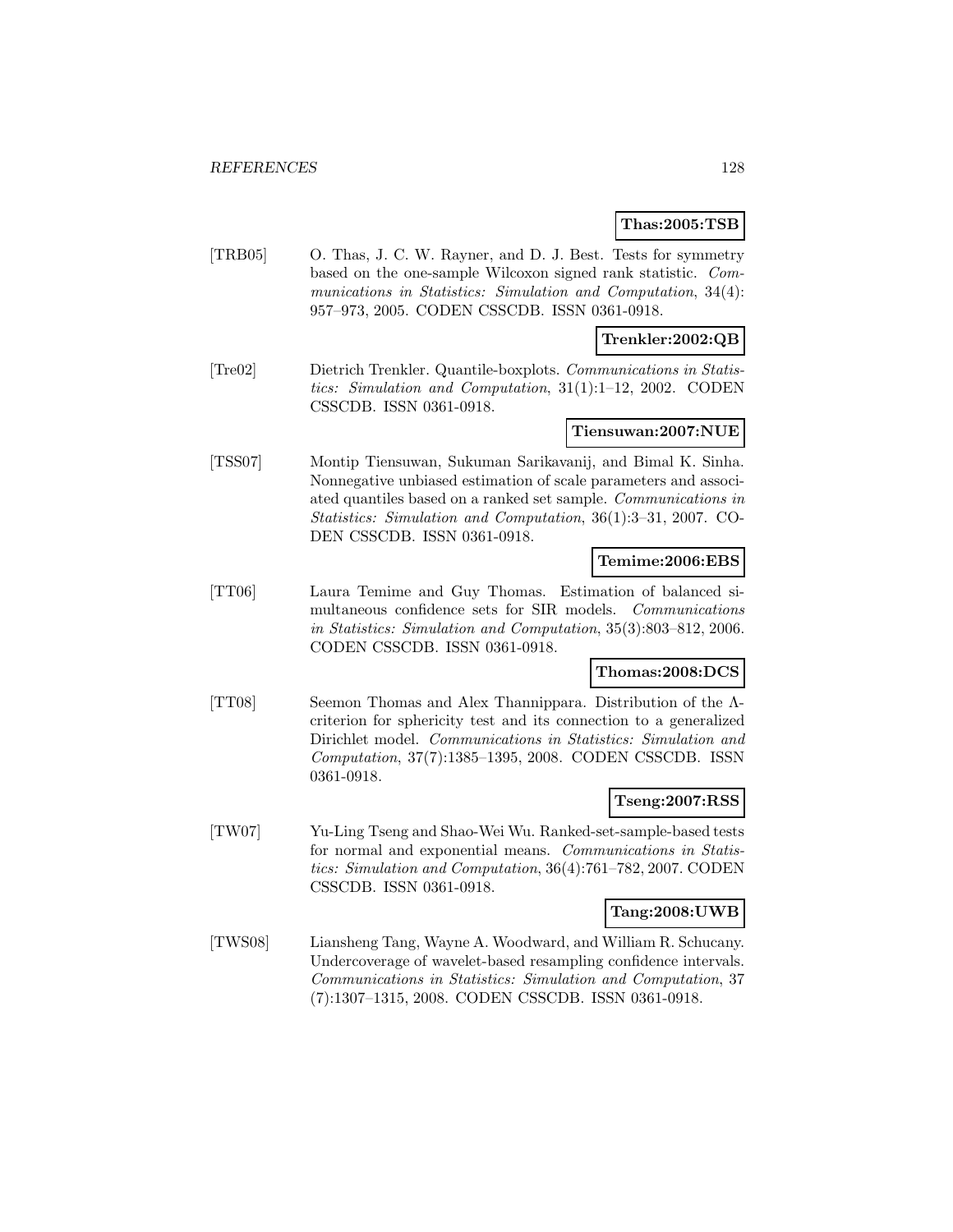### **Taylor:2001:UKM**

[TY01] Scott Taylor and Song Yang. Using the kernel method for functional estimation with current status data. Communications in Statistics: Simulation and Computation, 30(2):247–255, 2001. CODEN CSSCDB. ISSN 0361-0918.

## **Vargas:2009:RLS**

[VAM09] Manuel Vargas, José Luis Alfaro, and José Mondéjar. On the run length of a state-space control chart for multivariate autocorrelated data. Communications in Statistics: Simulation and Computation, 38(9):1823–1833, 2009. CODEN CSSCDB. ISSN 0361-0918.

# **Vafeiadis:2008:ELT**

[VBSK08] Thanasis Vafeiadis, Efthimia Bora-Senta, and Dimitris Kugiumtzis. Evaluation of linear trend tests using resampling techniques. Communications in Statistics: Simulation and Computation, 37 (5):907–923, 2008. CODEN CSSCDB. ISSN 0361-0918.

#### **vandeWiel:2001:ENN**

[vdW01] M. A. van de Wiel. Exact non-null distributions of rank statistics. Communications in Statistics: Simulation and Computation, 30 (4):1011–1029, 2001. CODEN CSSCDB. ISSN 0361-0918.

#### **Vilar-Fernandez:2007:NFT**

[VFC07] Juan M. Vilar-Fernández and Ricardo Cao. Nonparametric forecasting in time series  $-$  a comparative study. Communications in Statistics: Simulation and Computation, 36(2):311–334, 2007. CODEN CSSCDB. ISSN 0361-0918.

#### **Vos:2003:SSC**

[VH03] Paul W. Vos and Suzanne Hudson. Simulation study of conditional, bootstrap, and t confidence intervals in linear regression. Communications in Statistics: Simulation and Computation, 32 (3):697–715, 2003. CODEN CSSCDB. ISSN 0361-0918.

#### **Vidya:2008:MVV**

[Vid08] R. Vidya. Minimum variance and VOQL chain sampling plans  $-\text{ChSP-4}(c_1, c_2)$ . Communications in Statistics: Simulation and Computation, 37(7):1466–1478, 2008. CODEN CSSCDB. ISSN 0361-0918.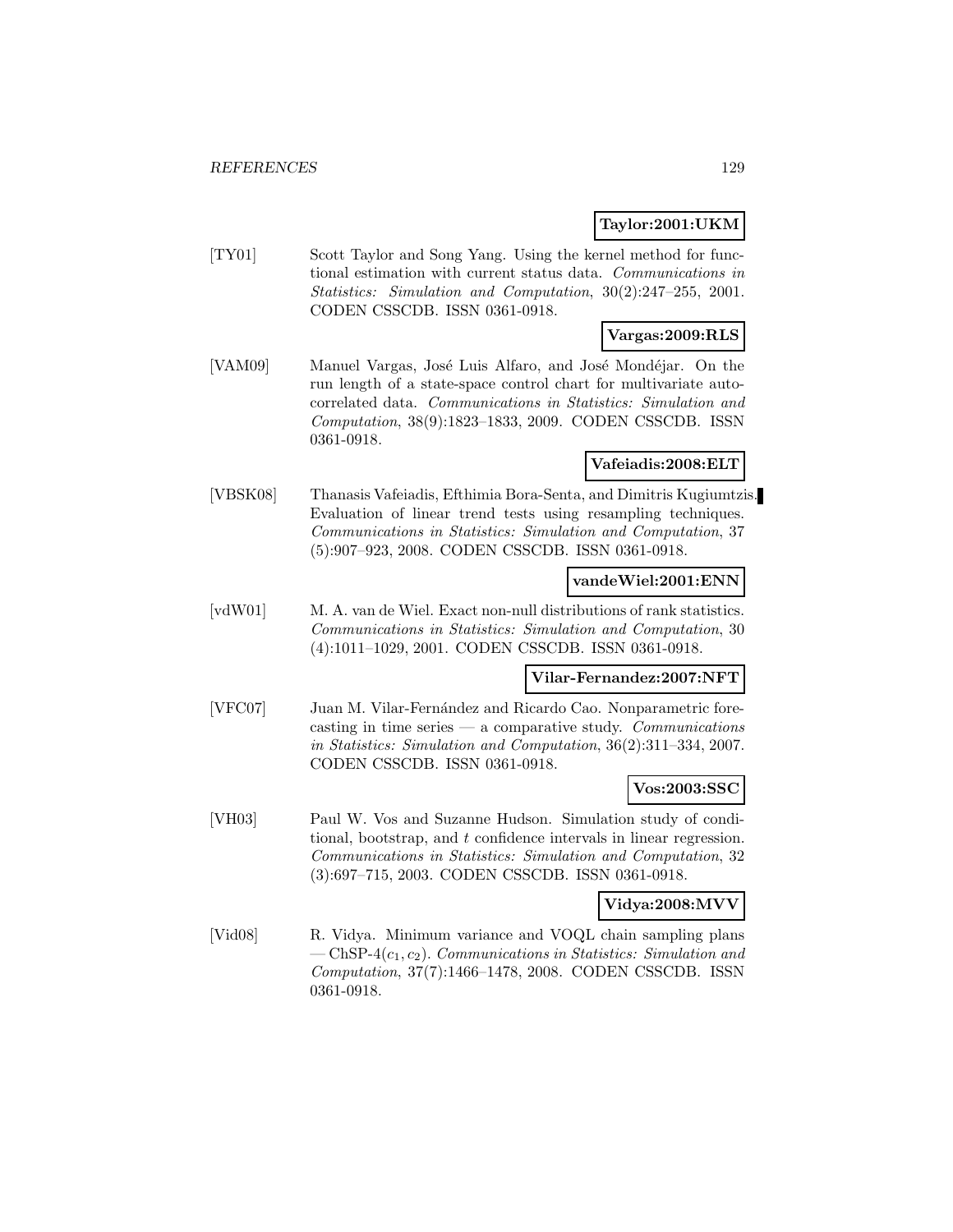#### **VanSanden:2008:PGS**

[VLB08] Suzy Van Sanden, Dan Lin, and Tomasz Burzykowski. Performance of gene selection and classification methods in a microarray setting: A simulation study. Communications in Statistics: Simulation and Computation, 37(2):409–424, 2008. CODEN CSSCDB. ISSN 0361-0918.

### **Vexler:2009:MEL**

[VLKH09] Albert Vexler, Shuling Liu, Le Kang, and Alan David Hutson. Modifications of the empirical likelihood interval estimation with improved coverage probabilities. Communications in Statistics: Simulation and Computation, 38(10):2171–2183, 2009. CODEN CSSCDB. ISSN 0361-0918.

## **Vegas:2000:VRS**

[VO00] Esteban Vegas and Jordi Ocaña. Variance reduction in the study of a test concerning the Behrens–Fisher problem. Communications in Statistics: Simulation and Computation, 29(2):463–479, 2000. CODEN CSSCDB. ISSN 0361-0918.

## **Vougas:2000:CLM**

[Vou00] Dimitrios V. Vougas. A comparison of LS/ML and GMM estimation in a simple AR(1) model. Communications in Statistics: Simulation and Computation, 29(1):239–258, 2000. CODEN CSSCDB. ISSN 0361-0918.

## **Voinov:2009:CSS**

[VPA09] V. Voinov, N. Pya, and R. Alloyarova. A comparative study of some modified chi-squared tests. Communications in Statistics: Simulation and Computation, 38(2):355–367, 2009. CODEN CSSCDB. ISSN 0361-0918.

## **Villa:2007:VAP**

[VPO<sup>+</sup>07] Nathalie Villa, Martin Paegelow, Maria T. Camacho Olmedo, Laurence Cornez, Frédéric Ferraty, Louis Ferré, and Pascal Sarda. Various approaches for predicting land cover in mountain areas. Communications in Statistics: Simulation and Computation, 36(1):73–86, 2007. CODEN CSSCDB. ISSN 0361-0918.

## **Vigneau:2003:CVA**

[VQ03] E. Vigneau and E. M. Qannari. Clustering of variables around latent components. Communications in Statistics: Simulation and Computation, 32(4):1131–1150, 2003. CODEN CSSCDB. ISSN 0361-0918.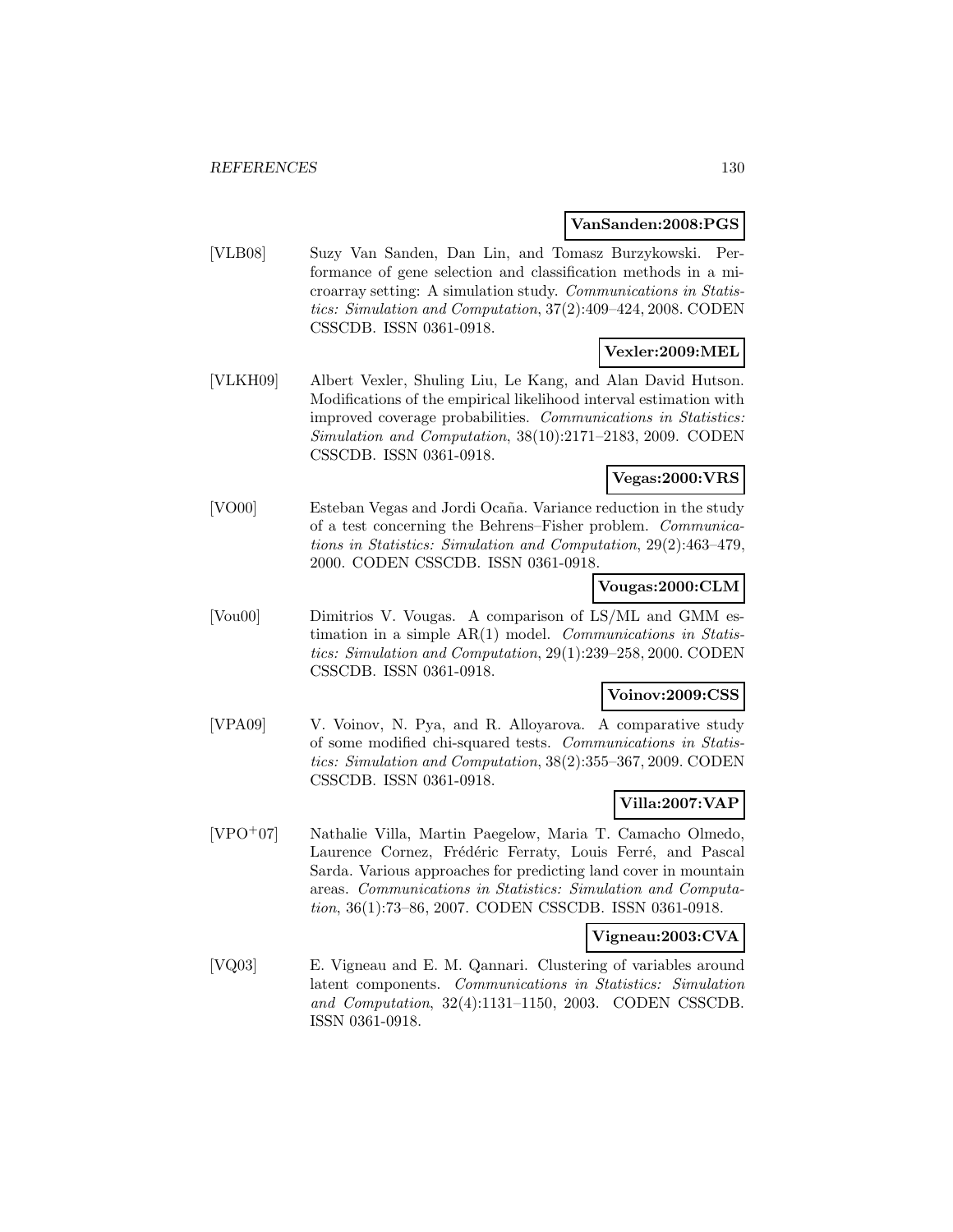### **Vrbik:2005:FCN**

[Vrb05a] J. Vrbik. Finite- n corrections to normal approximation. Communications in Statistics: Simulation and Computation, 34(4): 827–837, 2005. CODEN CSSCDB. ISSN 0361-0918.

### **Vrbik:2005:MAM**

[Vrb05b] Jan Vrbik. Moments of AR(1)-Model estimators. Communications in Statistics: Simulation and Computation, 34(3):595–600, 2005. CODEN CSSCDB. ISSN 0361-0918.

# **Vrbik:2009:CRB**

[Vrb09] Jan Vrbik. Confidence regions based on Edgeworth expansion. Communications in Statistics: Simulation and Computation, 38 (5):1004–1018, 2009. CODEN CSSCDB. ISSN 0361-0918.

### **Vu:2001:ASS**

[VSKJ01] Hien T. V. Vu, Mark R. Segal, Matthew W. Knuiman, and Ian R. James. Asymptotic and small sample statistical properties of random frailty variance estimates for shared gamma frailty models. Communications in Statistics: Simulation and Computation, 30 (3):581–595, 2001. CODEN CSSCDB. ISSN 0361-0918.

### **Vu:2003:PSC**

[Vu,03] Hien T. V. Vu, Ph. D. Parametric and semiparametric conditional shared gamma frailty models with events before study entry. Communications in Statistics: Simulation and Computation, 32(4):1223–1248, 2003. CODEN CSSCDB. ISSN 0361-0918.

### **Voinov:2009:SRC**

[VV09] V. Voinov and E. Voinov. A statistical reanalysis of the classical Rutherford's experiment. Communications in Statistics: Simulation and Computation, 39(1):157–171, 2009. CODEN CSSCDB. ISSN 0361-0918.

#### **vanZyl:2008:URC**

[vZ08] J. Martin van Zyl. The use of ratios to compare volatilities and VaRs. Communications in Statistics: Simulation and Computation, 37(10):2089–2095, 2008. CODEN CSSCDB. ISSN 0361- 0918.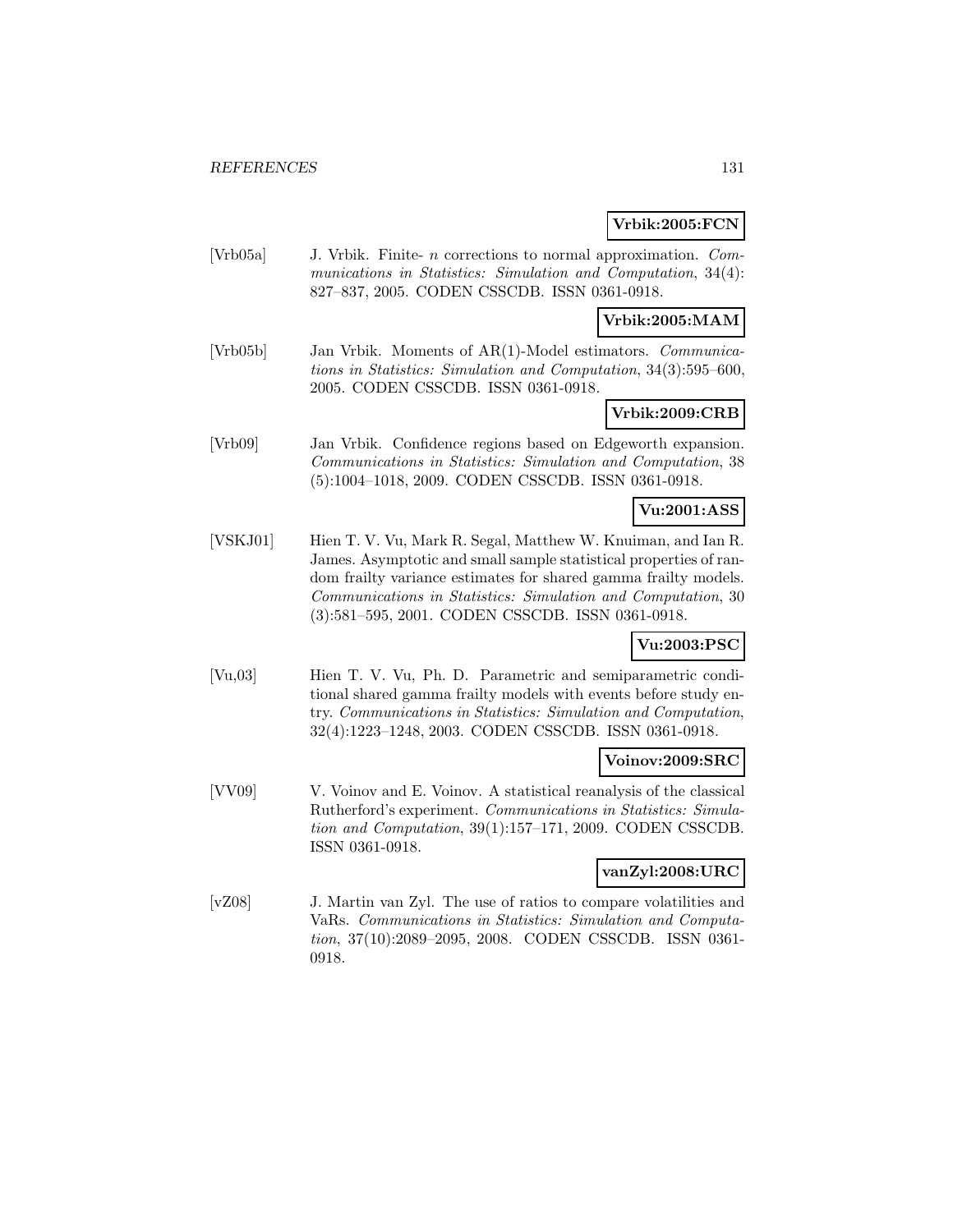#### **Walker:2007:SDM**

[Wal07a] Stephen G. Walker. Sampling the Dirichlet mixture model with slices. Communications in Statistics: Simulation and Computation, 36(1):45–54, 2007. CODEN CSSCDB. ISSN 0361-0918.

### **Walters:2007:SOC**

[Wal07b] Eurof Walters. Some observations on the correlation determinant. Communications in Statistics: Simulation and Computation, 36(6):1347–1354, 2007. CODEN CSSCDB. ISSN 0361-0918.

## **Wang:2000:FPM**

[Wan00] Zheng Wang. A fixed-point method for the saddlepoint approximation quantile. Communications in Statistics: Simulation and Computation, 29(1):49–60, 2000. CODEN CSSCDB. ISSN 0361- 0918.

#### **Wang:2005:NEF**

[Wan05] Julian Z. Wang. A note on estimation in the four-parameter beta distribution. Communications in Statistics: Simulation and Computation, 34(3):495–501, 2005. CODEN CSSCDB. ISSN 0361-0918.

### **Wang:2007:CPE**

[Wan07] Lihong Wang. Change-point estimation in long memory nonparametric models with applications. Communications in Statistics: Simulation and Computation, 37(1):48–61, 2007. CODEN CSS-CDB. ISSN 0361-0918.

## **Wen:2008:EAE**

[Wen08] Yu-Wen Wen. EM algorithm estimation of simultaneous equation model with limited variables: An example of cigarette consumption. Communications in Statistics: Simulation and Computation, 37(9):1914–1929, 2008. CODEN CSSCDB. ISSN 0361-0918.

#### **Wood:2001:BTG**

[WFF01] G. Craig Wood, Michael R. Frey, and Carolin M. Frey. A bootstrap test of the goodness-of-fit of the multivariate tolerance model. Communications in Statistics: Simulation and Computation, 30(3):477–488, 2001. CODEN CSSCDB. ISSN 0361-0918.

## **Weichert:2002:RHT**

[WH02] Michael Weichert and Ludwig A. Hothorn. Robust hybrid tests for the two-sample location problem. Communications in Statis-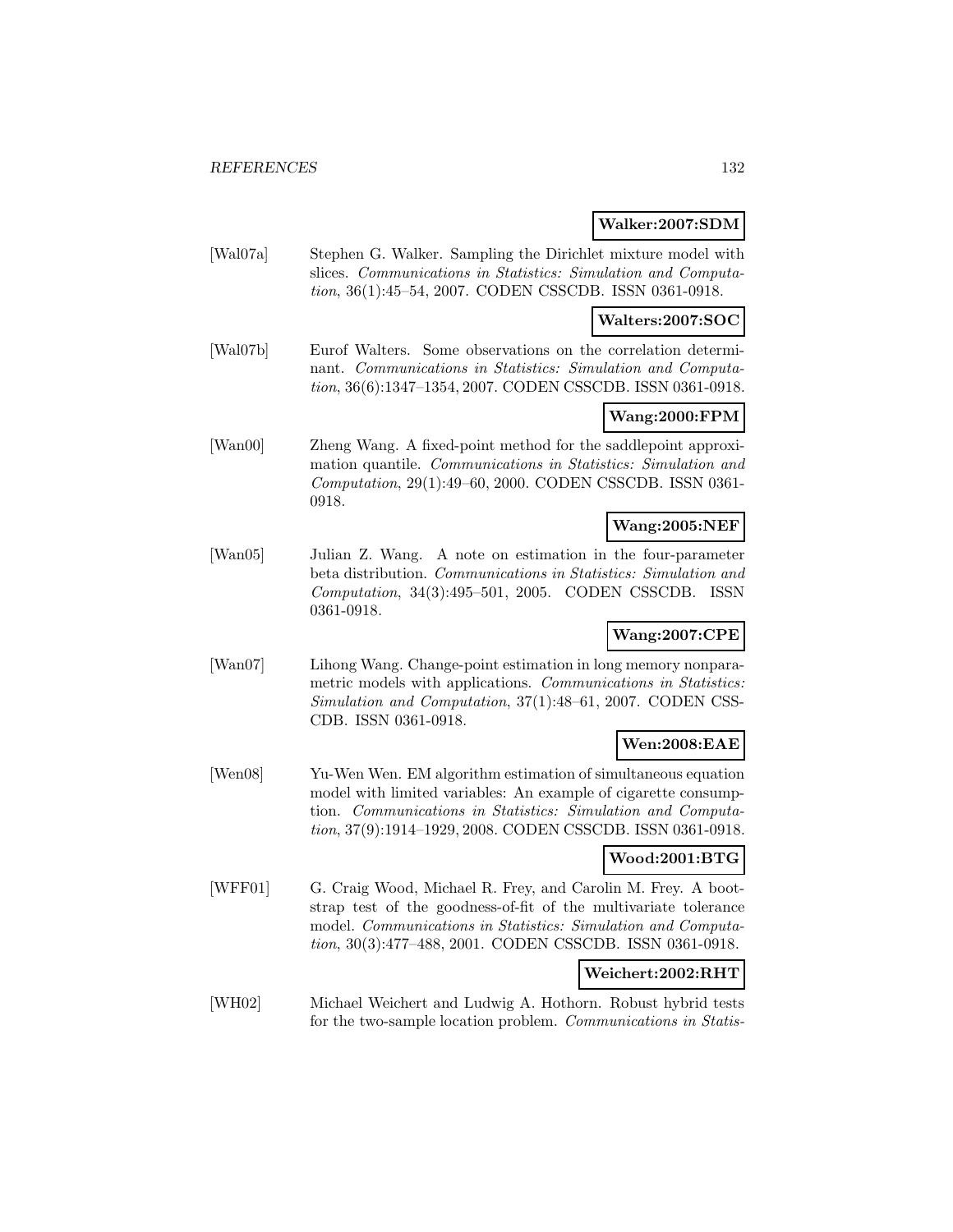tics: Simulation and Computation, 31(2):175–187, 2002. CODEN CSSCDB. ISSN 0361-0918.

### **Wharton:2001:EDS**

[Wha01] Robert M. Wharton. Experimental designs for selecting the better of two quantal response functions. Communications in Statistics: Simulation and Computation, 30(1):63–77, 2001. CODEN CSSCDB. ISSN 0361-0918.

## **White:2001:IEC**

[Whi01] Edward Dalton White III. Investigating estimator consistency of nonlinear growth curve parameters. Communications in Statistics: Simulation and Computation, 30(1):1–10, 2001. CODEN CSSCDB. ISSN 0361-0918.

### **Whitehead:2007:SML**

[Whi07] Hal Whitehead. Selection of models of lagged identification rates and lagged association rates using AIC and QAIC. Communications in Statistics: Simulation and Computation, 36(6):1233– 1246, 2007. CODEN CSSCDB. ISSN 0361-0918.

### **Wang:2005:TBD**

[WHZ05] Yao Wang, Anwar M. Hossain, and William J. Zimmer. Tables of bounds for distributions with monotone log-odds rate. Communications in Statistics: Simulation and Computation, 34(1): 1–20, 2005. CODEN CSSCDB. ISSN 0361-0918.

#### **Wilcox:2003:ATD**

[Wil03] R. Wilcox. Approximating Tukey's depth. Communications in Statistics: Simulation and Computation, 32(4):977–985, 2003. CODEN CSSCDB. ISSN 0361-0918.

#### **Wilkins:2005:SSP**

[Wil05] Nigel Wilkins. Small sample properties of frequency domain estimators for the fractional model. Communications in Statistics: Simulation and Computation, 34(1):57–72, 2005. CODEN CSS-CDB. ISSN 0361-0918.

### **Wilcox:2006:SRC**

[Wil06] Rand R. Wilcox. Some results on comparing the quantiles of dependent groups. Communications in Statistics: Simulation and Computation, 35(4):893–900, 2006. CODEN CSSCDB. ISSN 0361-0918.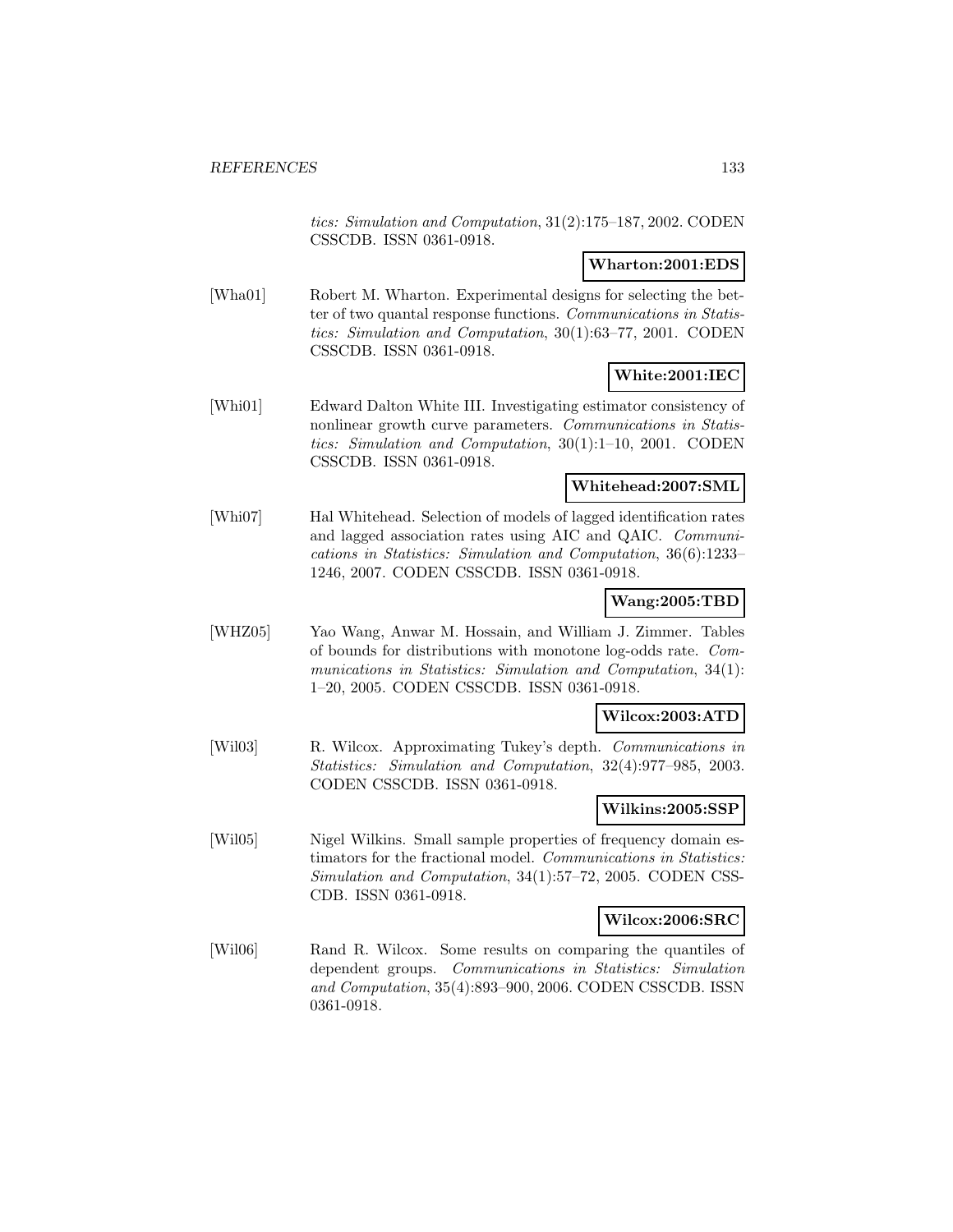#### **Wilcox:2008:RMR**

[Wil08] Rand R. Wilcox. Robust multivariate regression when there is heteroscedasticity. Communications in Statistics: Simulation and Computation, 38(1):1–13, 2008. CODEN CSSCDB. ISSN 0361-0918.

## **Wilcox:2009:CPC**

[Wil09a] Rand R. Wilcox. Comparing Pearson correlations: Dealing with heteroscedasticity and nonnormality. Communications in Statistics: Simulation and Computation, 38(10):2220–2234, 2009. CO-DEN CSSCDB. ISSN 0361-0918.

#### **Wilcox:2009:CRM**

[Wil09b] Rand R. Wilcox. Comparing robust measures of association estimated via a smoother. Communications in Statistics: Simulation and Computation, 38(9):1969–1979, 2009. CODEN CSSCDB. ISSN 0361-0918.

#### **Wickremasinghe:2002:TSE**

[WJ02a] W. N. Wickremasinghe and Dallas E. Johnson. Testing subhypotheses and estimating  $\sigma^2$  in the nonreplicated three-way multiplicative interaction model. Communications in Statistics: Simulation and Computation, 31(4):605–618, 2002. CODEN CSS-CDB. ISSN 0361-0918.

#### **Wludyka:2002:RRC**

[WJ02b] Peter S. Wludyka and Sheri L. Jacobs. Runs rules and P-charts for multistream binomial processes. Communications in Statistics: Simulation and Computation, 31(1):97–142, 2002. CODEN CSSCDB. ISSN 0361-0918.

#### **Walkowiak:2000:TPN**

[WK00] Ryszard Walkowiak and Radosław Kala. Two-phase nonlinear regression with smooth transition. Communications in Statistics: Simulation and Computation, 29(2):385–397, 2000. CODEN CSSCDB. ISSN 0361-0918.

#### **Wust:2005:MCL**

[WK05] Kirsten Wust and Meinhard Kieser. Monitoring continuous longterm outcomes in adaptive designs. Communications in Statistics: Simulation and Computation, 34(2):321–341, 2005. CODEN CSSCDB. ISSN 0361-0918.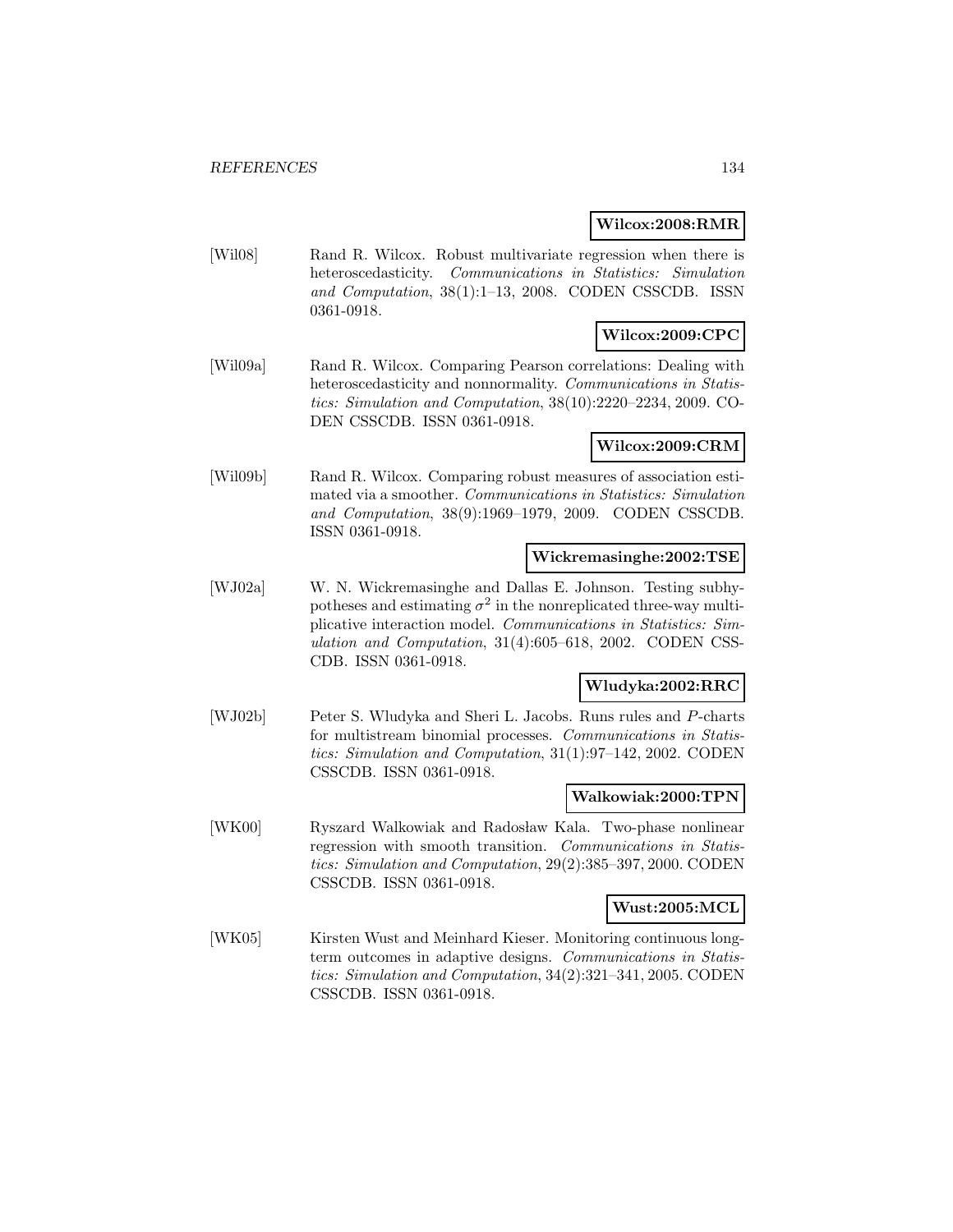### **Wang:2007:DSS**

[WKML07] Qinggang Wang, John J. Koval, Catherine A. Mills, and Kang-In David Lee. Determination of the selection statistics and best significance level in backward stepwise logistic regression. Communications in Statistics: Simulation and Computation, 37(1): 62–72, 2007. CODEN CSSCDB. ISSN 0361-0918.

# **Wen:2004:AFB**

[WL04a] Daling Wen and Martin S. Levy. Algorithms for fitting BLINEX loss parameters. Communications in Statistics: Simulation and Computation, 33(3):597–608, 2004. CODEN CSSCDB. ISSN 0361-0918.

## **Wu:2004:SSM**

[WL04b] Shu-Fei Wu and Bang-Xing Liao. A simulation study of multiple comparisons with the average under heteroscedasticity. Communications in Statistics: Simulation and Computation, 33(3): 639–659, 2004. CODEN CSSCDB. ISSN 0361-0918.

### **Wilcox:2002:CCC**

[WM02] Rand R. Wilcox and Jan Muska. Comparing correlation coefficients. Communications in Statistics: Simulation and Computation, 31(1):49–59, 2002. CODEN CSSCDB. ISSN 0361-0918.

## **Withers:2007:LRE**

[WN07] Christopher S. Withers and Saralees Nadarajah. Linear regression with extreme value residuals. Communications in Statistics: Simulation and Computation, 37(1):73–91, 2007. CODEN CSS-CDB. ISSN 0361-0918.

#### **Wang:2007:CPC**

[WOAK07] Haibo Wang, Tom Obremski, Bahram Alidaee, and Gary Kochenberger. Clique partitioning for clustering: A comparison with K-means and latent class analysis. Communications in Statistics: Simulation and Computation, 37(1):1–13, 2007. CO-DEN CSSCDB. ISSN 0361-0918.

#### **Wolstenholme:2002:LBT**

[Wol02] Linda C. Wolstenholme. A likelihood based test for the weakestlink property using non-parametric principles and in the presence of missing data. Communications in Statistics: Simulation and Computation, 31(2):201–212, 2002. CODEN CSSCDB. ISSN 0361-0918.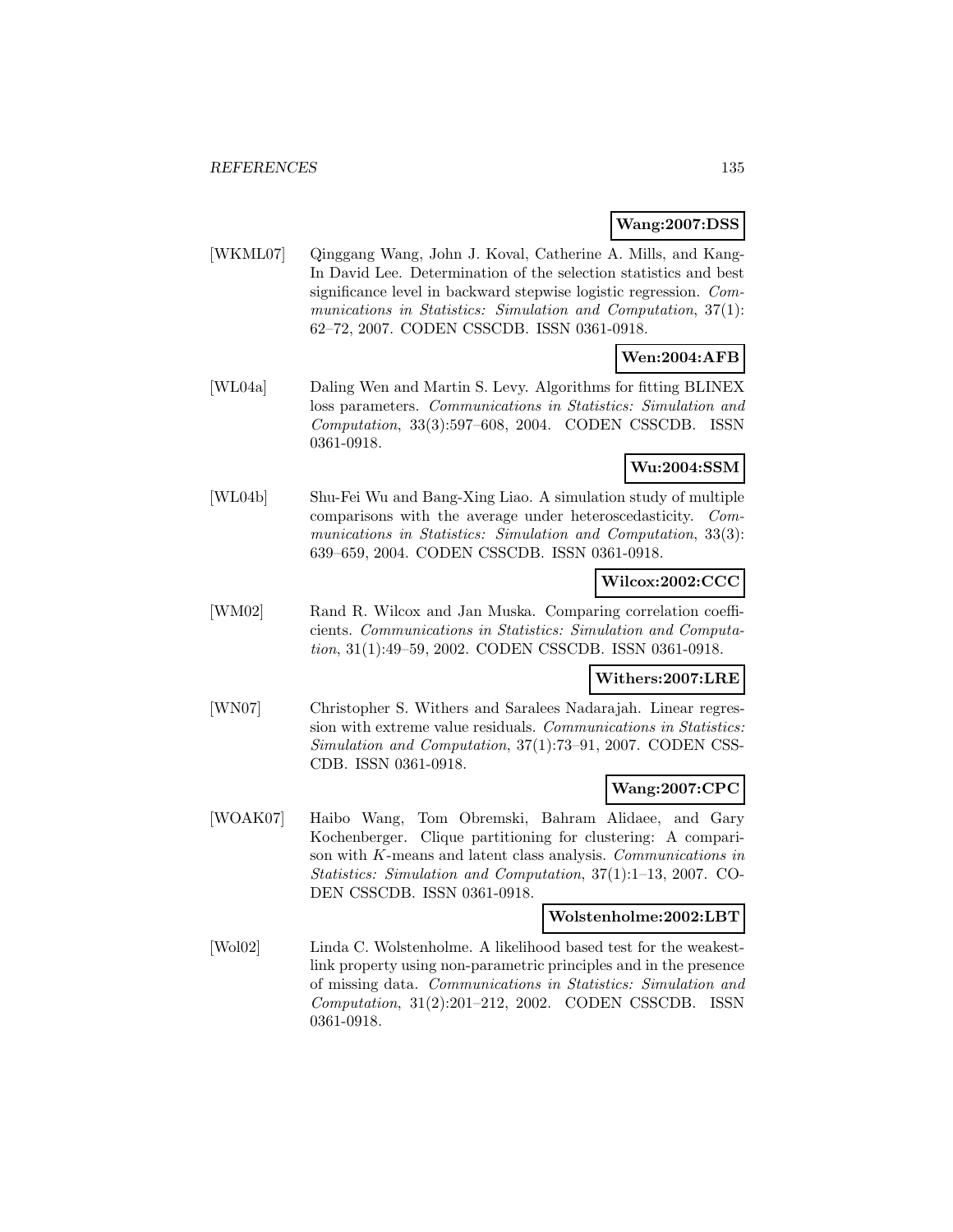## **Wu:2000:ELC**

[WP00a] Lang Wu and Michael D. Perlman. Efficiency of lattice conditional independence models for multinormal samples with nonmonotone missing data. Communications in Statistics: Simulation and Computation, 29(2):481–509, 2000. CODEN CSSCDB. ISSN 0361-0918.

## **Wu:2000:LCI**

[WP00b] Lang Wu and Michael D. Permian. Lattice conditional independence models for seemingly unrelated regressions. Communications in Statistics: Simulation and Computation, 29(2):361–384, 2000. CODEN CSSCDB. ISSN 0361-0918.

## **Webster:2007:SAA**

[WP07] Ronald A. Webster and Anthony N. Pettitt. Stability of approximations of average run length of risk-adjusted CUSUM schemes using the Markov approach: Comparing two methods of calculating transition probabilities. Communications in Statistics: Simulation and Computation, 36(3):471–482, 2007. CODEN CSS-CDB. ISSN 0361-0918.

# **Wu:2007:AAP**

[WPCC07] Chien-Wei Wu, W. L. Pearn, C. S. Chang, and H. C. Chen. Accuracy analysis of the percentile method for estimating non normal manufacturing quality. Communications in Statistics: Simulation and Computation, 36(3):657–697, 2007. CODEN CSSCDB. ISSN 0361-0918.

## **Wist:2006:SGM**

[WR06] Hanne T. Wist and Håvard Rue. Specifying a Gaussian Markov random field by a sparse Cholesky triangle. Communications in Statistics: Simulation and Computation, 35(1):161–176, 2006. CODEN CSSCDB. ISSN 0361-0918.

## **Wright:2003:NJE**

[Wri03] Christine M. Wright. A note on the joint estimation method for short-run autocorrelated data. Communications in Statistics: Simulation and Computation, 32(4):1105–1114, 2003. CODEN CSSCDB. ISSN 0361-0918.

## **Wang:2009:MSL**

[WS09] Jun Wang and G. Bruce Schaalje. Model selection for linear mixed models using predictive criteria. Communications in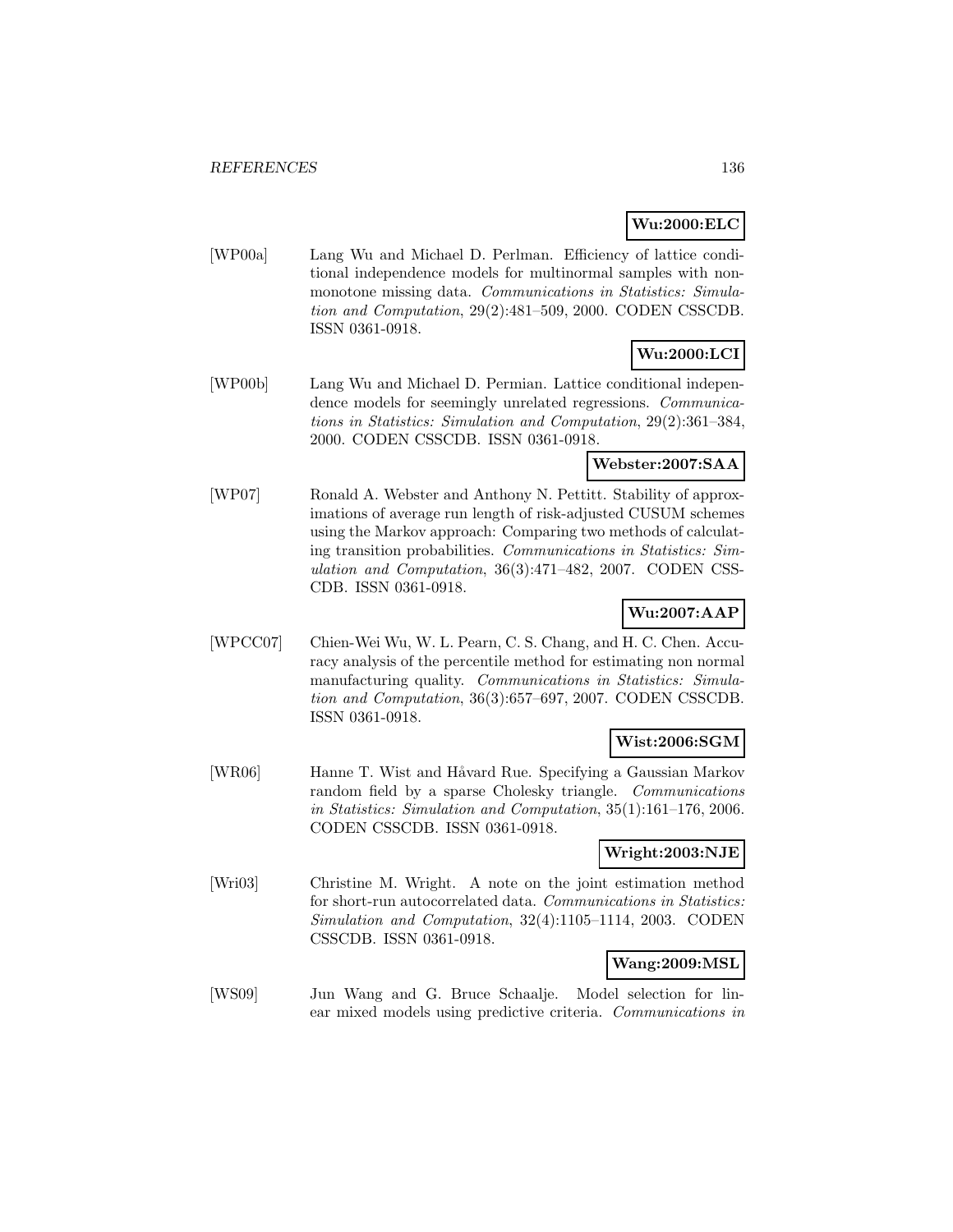Statistics: Simulation and Computation, 38(4):788–801, 2009. CODEN CSSCDB. ISSN 0361-0918.

### **Wilkinson:2000:CIK**

[WSC00] Rachelle C. Wilkinson, G. Bruce Schaalje, and Bruce Jay Collings. Confidence intervals for the kappa parameter, with application to the semiconductor industry. Communications in Statistics: Simulation and Computation, 29(2):647–665, 2000. CODEN CSSCDB. ISSN 0361-0918.

### **Wisnowski:2002:ICE**

[WSM02] James W. Wisnowski, James R. Simpson, and Douglas C. Montgomery. An improved compound estimator for robust regression. Communications in Statistics: Simulation and Computation, 31 (4):653–672, 2002. CODEN CSSCDB. ISSN 0361-0918.

## **Wu:2007:SEA**

[WVS07] Florence Wu, Emiliano Valdez, and Michael Sherris. Simulating from exchangeable Archimedean copulas. Communications in Statistics: Simulation and Computation, 36(5):1019–1034, 2007. CODEN CSSCDB. ISSN 0361-0918.

## **Wang:2005:PES**

[WW05] Zhiguo Wang and Jinde Wang. Parameter estimation of some NHPP software reliability models with change-point. Communications in Statistics: Simulation and Computation, 34(1):121– 134, 2005. CODEN CSSCDB. ISSN 0361-0918.

## **Wang:2005:ETT**

[WWC05] Wenquan Wang, Robert F. Woolson, and William R. Clarke. Estimating and testing treatment effects on two binary endpoints and association between endpoints in clinical trials. Communications in Statistics: Simulation and Computation, 34(3):751–769, 2005. CODEN CSSCDB. ISSN 0361-0918.

### **Wan:2009:IAS**

[WWTW09] Shu-Mei Wan, Chien-Hua Wu, Ya-Min Tseng, and Ming-Jie Wang. An improved algorithm for sample size determination of ordinal response by two groups. Communications in Statistics: Simulation and Computation, 38(10):2235–2242, 2009. CODEN CSSCDB. ISSN 0361-0918.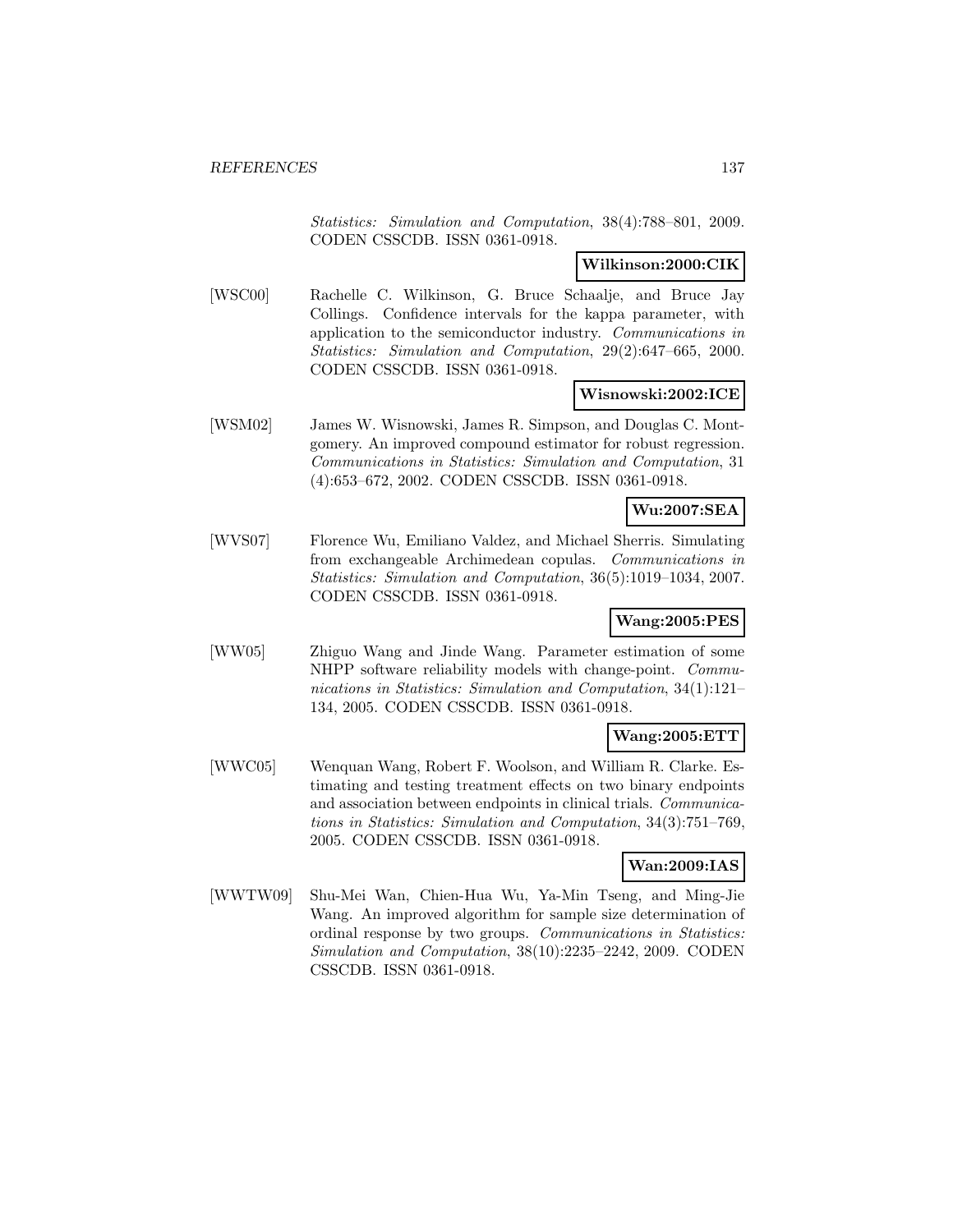## **Wu:2008:PSA**

[WY08] Shu-Fei Wu and Yuh-Ru Yu. A procedure of selecting all good populations under heteroscedasticity. Communications in Statistics: Simulation and Computation, 38(1):46–57, 2008. CODEN CSSCDB. ISSN 0361-0918.

## **Williams:2000:FSS**

[WYH00] Michael Williams, Song Yang, and Yijian Huang. Further studies on the scale estimation in the censored two sample accelerated life model. Communications in Statistics: Simulation and Computation, 29(1):219–237, 2000. CODEN CSSCDB. ISSN 0361-0918.

## **Wang:2001:UTC**

[WYJ01] Yuhua Wang, Linda J. Young, and Dallas E. Johnson. A UMPU test for comparing means of two negative binomial distributions. Communications in Statistics: Simulation and Computation, 30 (4):1053–1075, 2001. CODEN CSSCDB. ISSN 0361-0918.

## **Wu:2002:MAD**

[WZW02] Chunjie Wu, Yi Zhao, and Zhaojun Wang. The median absolute deviations and their applications to Shewhart control charts. Communications in Statistics: Simulation and Computation, 31 (3):425–442, 2002. CODEN CSSCDB. ISSN 0361-0918.

## **Wu:2009:EIE**

[WZW09] Yougui Wu, Yiliang Zhu, and Wei Wang. Effect of inspection error on out-of-control average run length of CUSUM charts. Communications in Statistics: Simulation and Computation, 38(7): 1435–1445, 2009. CODEN CSSCDB. ISSN 0361-0918.

## **Xiao:2009:PLB**

[XLB09] Yuanhui Xiao, Jiawei Liu, and Madhusudan Bhandary. Profile likelihood based confidence intervals for common intraclass correlation coefficient. Communications in Statistics: Simulation and Computation, 39(1):111–118, 2009. CODEN CSSCDB. ISSN 0361-0918.

#### **Xiong:2002:PEL**

[XM02] Chengjie Xiong and George A. Milliken. Prediction for exponential lifetimes based on step-stress testing. Communications in Statistics: Simulation and Computation, 31(4):539–556, 2002. CODEN CSSCDB. ISSN 0361-0918.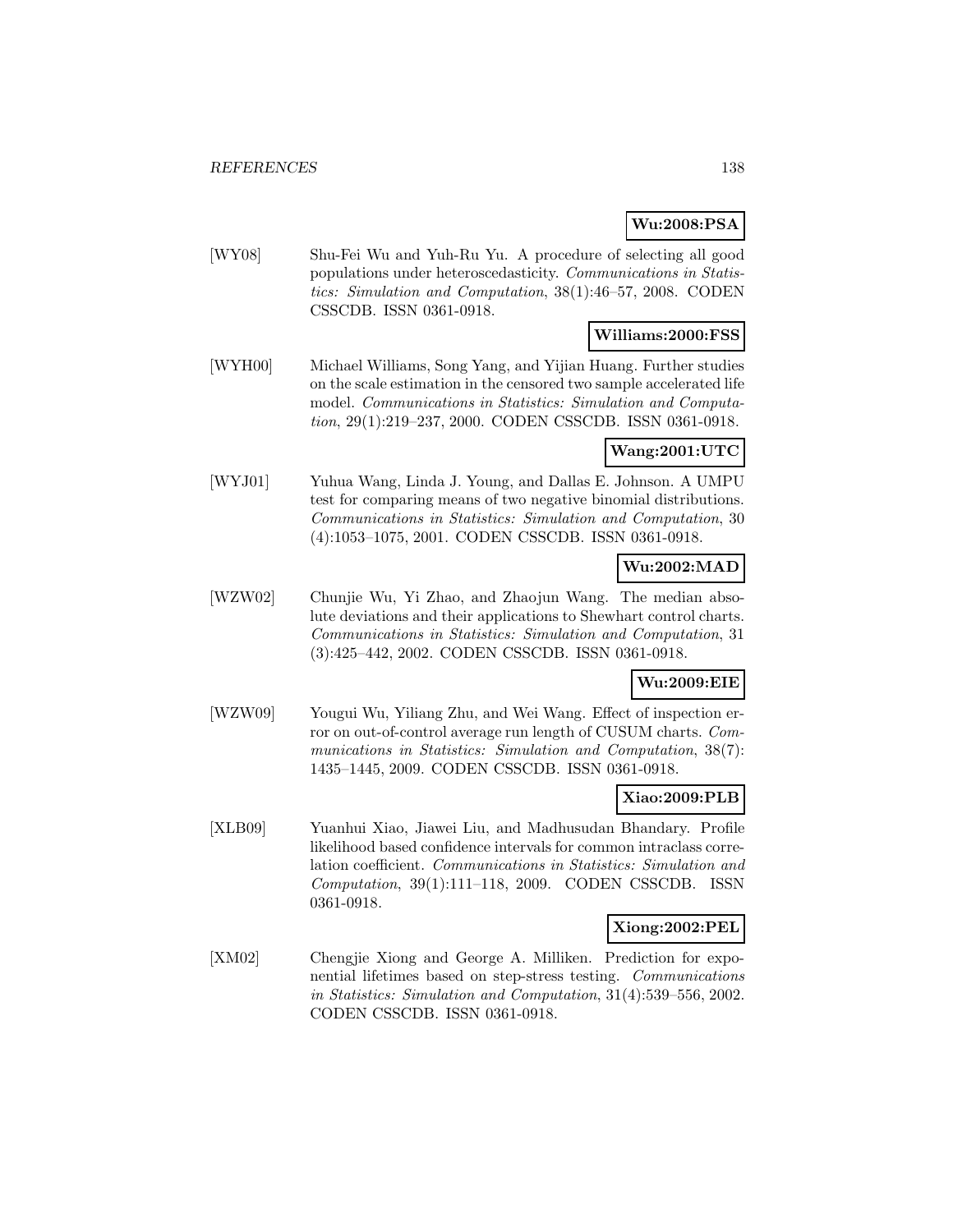## **Xu:2000:LSP**

[XS00] Peiliang Xu and Seiichi Shimada. Least squares parameter estimation in multiplicative noise models. Communications in Statistics: Simulation and Computation, 29(1):83–96, 2000. CODEN CSSCDB. ISSN 0361-0918.

# **Xiang:2003:AEA**

[XT03] Liming Xiang and Dr. Siu-Keung Tse. An approximate EM algorithm for maximum likelihood estimation in generalized linear mixed models. Communications in Statistics: Simulation and Computation, 32(3):787–798, 2003. CODEN CSSCDB. ISSN 0361-0918.

## **Xu:2009:AEM**

[XZ09] Linzhi Xu and Jiajia Zhang. An alternative estimation method for the semiparametric accelerated failure time mixture cure model. Communications in Statistics: Simulation and Computation, 38(9):1980–1990, 2009. CODEN CSSCDB. ISSN 0361-0918.

## **Yousefzadeh:2008:TEB**

[YA08] F. Yousefzadeh and N. R. Arghami. Testing exponentiality based on Type II censored data and a new cdf estimator. Communications in Statistics: Simulation and Computation, 37(8):1479– 1499, 2008. CODEN CSSCDB. ISSN 0361-0918.

# **Yang:2003:OPC**

[Yan03] Professor Su-Fen Yang, Ph. D. Optimal processes control for a failure mechanism. Communications in Statistics: Simulation and Computation, 32(4):1285–1314, 2003. CODEN CSSCDB. ISSN 0361-0918.

## **Yang:2008:GQR**

[Yan08] Gui-Jun Yang. Generalized quasi-regression. Communications in Statistics: Simulation and Computation, 37(4):731–745, 2008. CODEN CSSCDB. ISSN 0361-0918.

## **Yazici:2007:CGF**

[YAY07] Berna Yazici, Ozlem Alpu, and Yaning Yang. Comparison of goodness-of-fit measures in probit regression model. Communications in Statistics: Simulation and Computation, 36(5):1061– 1073, 2007. CODEN CSSCDB. ISSN 0361-0918.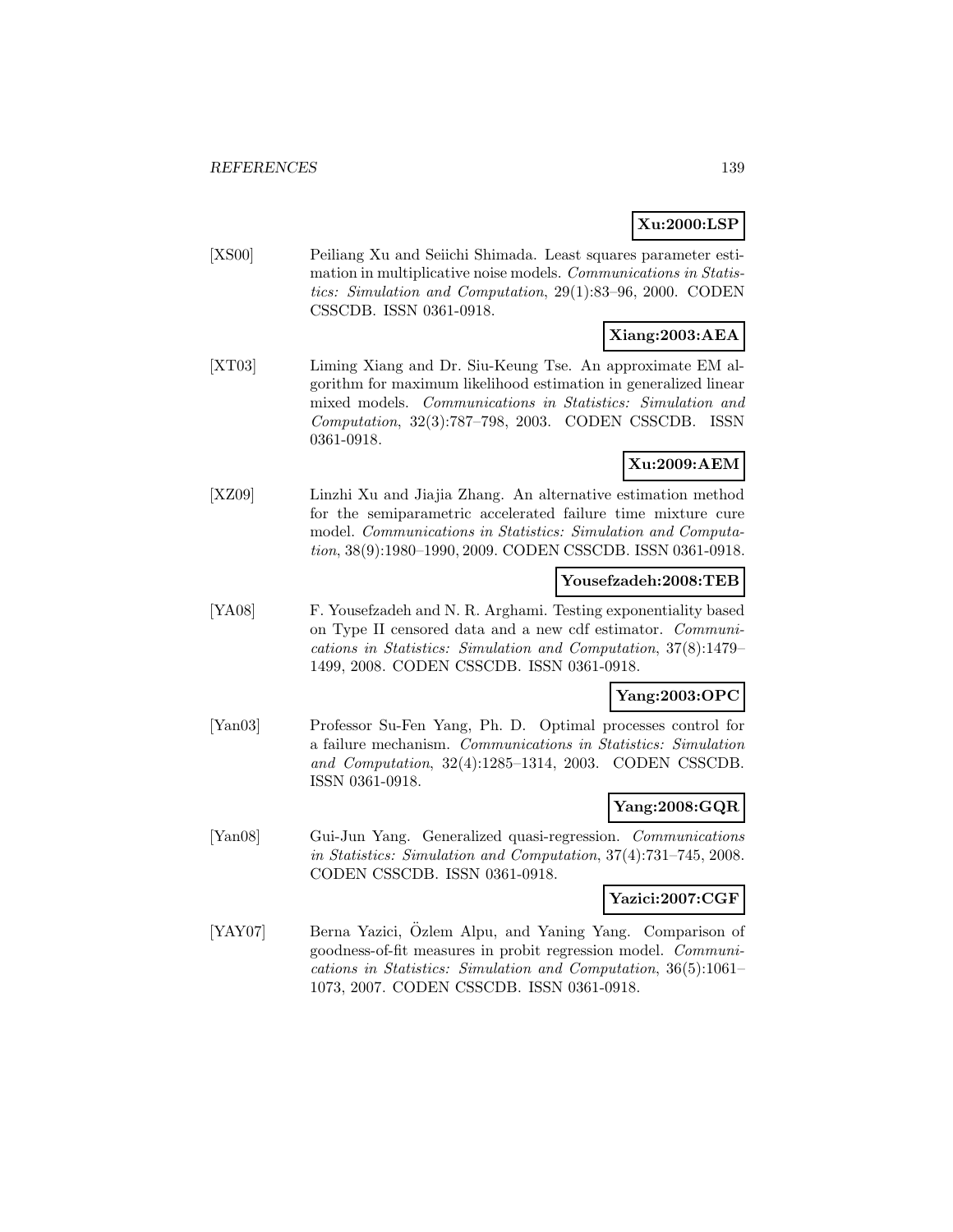## **Yen:2009:DVS**

[YC09] Ching-Ho Yen and Chia-Hao Chang. Designing variables sampling plans with process loss consideration. Communications in Statistics: Simulation and Computation, 38(8):1579–1591, 2009. CODEN CSSCDB. ISSN 0361-0918.

## **Choi:2006:PPU**

[yCkM06] Chi young Choi and Young kyu Moh. On the performance of popular unit-root tests against various nonlinear dynamic models: A simulation study. Communications in Statistics: Simulation and Computation, 35(1):105–116, 2006. CODEN CSSCDB. ISSN 0361-0918.

## **Yu:2008:MRD**

[YGV08] Jie Yu, Peter Goos, and Martina Vandebroek. Model-robust design of conjoint choice experiments. Communications in Statistics: Simulation and Computation, 37(8):1603–1621, 2008. CO-DEN CSSCDB. ISSN 0361-0918.

### **Yamamura:2007:EPD**

[YH07] Kohji Yamamura and Akihiro Hino. Estimation of the proportion of defective units by using group testing under the existence of a threshold of detection. Communications in Statistics: Simulation and Computation, 36(5):949–957, 2007. CODEN CSSCDB. ISSN 0361-0918.

## **Yi:2005:CTB**

[Yi05] Seongbaek Yi. A comparison of two bandwidth selectors OSCV and AICc in nonparametric regression. Communications in Statistics: Simulation and Computation, 34(3):585–594, 2005. CODEN CSSCDB. ISSN 0361-0918.

## **Yang:2005:PAL**

[YkT05] Chunyan Yang and Siu keung Tse. Planning accelerated life tests under progressive Type I interval censoring with random removals. Communications in Statistics: Simulation and Computation, 34(4):1001–1025, 2005. CODEN CSSCDB. ISSN 0361- 0918.

## **Yip:2008:RIC**

[YLX<sup>+</sup>08] Paul S. F. Yip, K. F. Lam, Ying Xu, P. H. Chau, Jing Xu, Wenhu Chang, Yingchun Peng, Zejun Liu, Xueqin Xie, and H. Y. Lau. Reconstruction of the infection curve for SARS epidemic in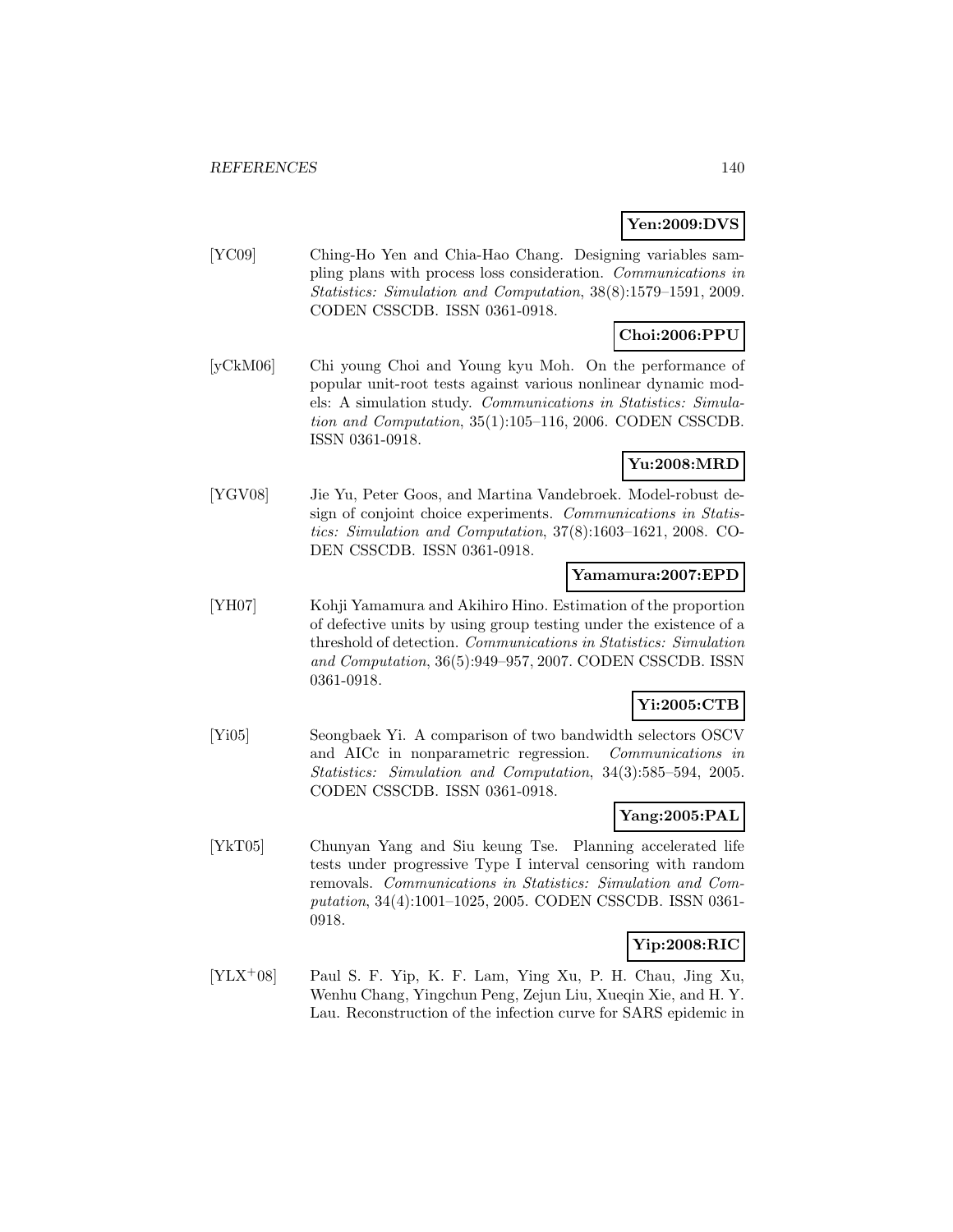Beijing, China using a back-projection method. Communications in Statistics: Simulation and Computation, 37(2):425–433, 2008. CODEN CSSCDB. ISSN 0361-0918.

## **Yanagihara:2003:KPA**

[YO03] Hirokazu Yanagihara and Megu Ohtaki. Knot-placement to avoid over fitting in B-spline scedastic smoothing. Communications in Statistics: Simulation and Computation, 32(3):771–785, 2003. CODEN CSSCDB. ISSN 0361-0918.

## **Yang:2000:ESD**

[YR00] Su-Fen Yang and M. A. Rahim. Economic statistical design for  $\bar{X}$ and  $S<sup>2</sup>$  control charts: A Markov chain approach. Communications in Statistics: Simulation and Computation, 29(3):845–873, 2000. CODEN CSSCDB. ISSN 0361-0918.

## **Yang:2006:FSR**

[YTL06] C. Yang, S.-K. Tse, and G. Li. False signal rates for the  $(X)$ control charts with runs tests when process parameters are estimated. Communications in Statistics: Simulation and Computation, 35(4):1045–1056, 2006. CODEN CSSCDB. ISSN 0361-0918.

## **Ye:2009:AOE**

[YW09] Ren-Dao Ye and Song-Gui Wang. Assessing occupational exposure via the unbalanced one-way random effects model. Communications in Statistics: Simulation and Computation, 38(2): 308–317, 2009. CODEN CSSCDB. ISSN 0361-0918.

#### **Yanagihara:2005:TAS**

[YY05] Hirokazu Yanagihara and Ke-Hai Yuan. Three approximate solutions to the multivariate Behrens–Fisher problem. Communications in Statistics: Simulation and Computation, 34(4):975–988, 2005. CODEN CSSCDB. ISSN 0361-0918.

## **Zhang:2004:CEC**

[ZBGL04] Lingyun Zhang, M. S. Bebbington, K. Govindaraju, and C. D. Lai. Composite EWMA control charts. Communications in Statistics: Simulation and Computation, 33(4):1133–1158, 2004. CODEN CSSCDB. ISSN 0361-0918.

## **Zhou:2009:SSP**

[ZBWW09] Lutong Zhou, W. John Braun, Douglas G. Woolford, and B. Michael Wotton. A simulation study of predicting flush date.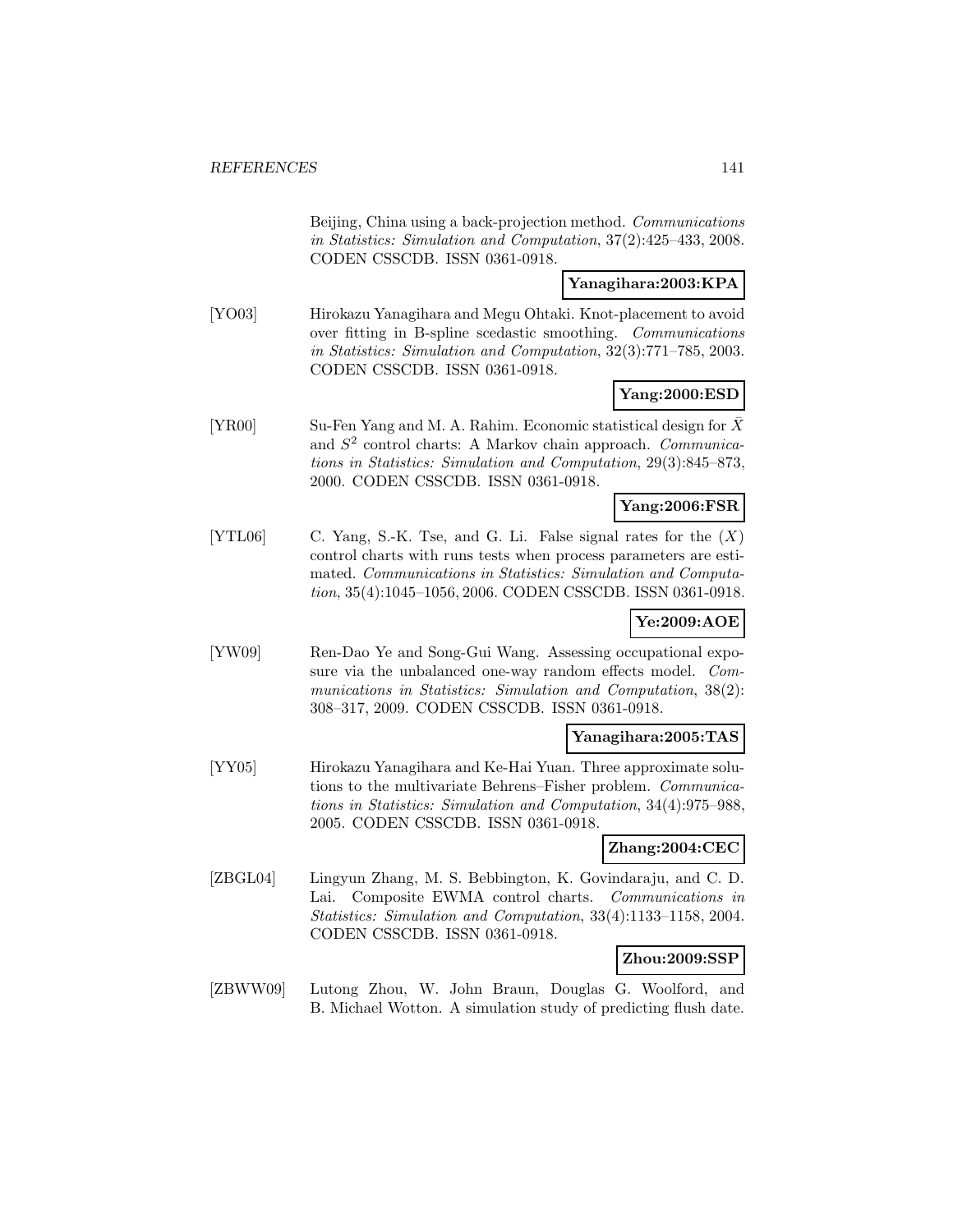Communications in Statistics: Simulation and Computation, 38 (5):1071–1082, 2009. CODEN CSSCDB. ISSN 0361-0918.

### **Zoubeidi:2000:CRE**

[ZC00] Taoufik Zoubeidi and Claude Chevre. Comparing the relative efficiency of three sequential procedures. Communications in Statistics: Simulation and Computation, 29(2):511–521, 2000. CODEN CSSCDB. ISSN 0361-0918.

#### **Zewotir:2006:ELM**

[ZG06] Temesgen Zewotir and Jacky S. Galpin. Evaluation of linear mixed model case deletion diagnostic tools by Monte Carlo simulation. Communications in Statistics: Simulation and Computation, 35(3):645–682, 2006. CODEN CSSCDB. ISSN 0361-0918.

#### **Zhang:2003:PDC**

[ZGLB03] Lingyun Zhang, K. Govindaraju, C. D. Lai, and M. S. Bebbington. Poisson DEWMA control chart. Communications in Statistics: Simulation and Computation, 32(4):1265–1283, 2003. CO-DEN CSSCDB. ISSN 0361-0918.

## **Zhao:2005:SAA**

[ZH05] Yichuan Zhao and Yu-Sheng Hsu. Semiparametric analysis for additive risk model via empirical likelihood. Communications in Statistics: Simulation and Computation, 34(1):135–143, 2005. CODEN CSSCDB. ISSN 0361-0918.

#### **Zhao:2007:TBI**

[ZH07] Yichuan Zhao and Yijian Huang. Test-based interval estimation under the accelerated failure time model. Communications in Statistics: Simulation and Computation, 36(3):593–605, 2007. CODEN CSSCDB. ISSN 0361-0918.

### **Zhou:2009:REM**

[Zho09] Weihua Zhou. Robust estimation of multivariate linear model based on depth weighted mean and scatter. Communications in Statistics: Simulation and Computation, 38(6):1292–1307, 2009. CODEN CSSCDB. ISSN 0361-0918.

#### **Ziegelmann:2008:LLL**

[Zie08] Flavio A. Ziegelmann. A local linear least-absolute-deviations estimator of volatility. Communications in Statistics: Simulation and Computation, 37(8):1543–1564, 2008. CODEN CSSCDB. ISSN 0361-0918.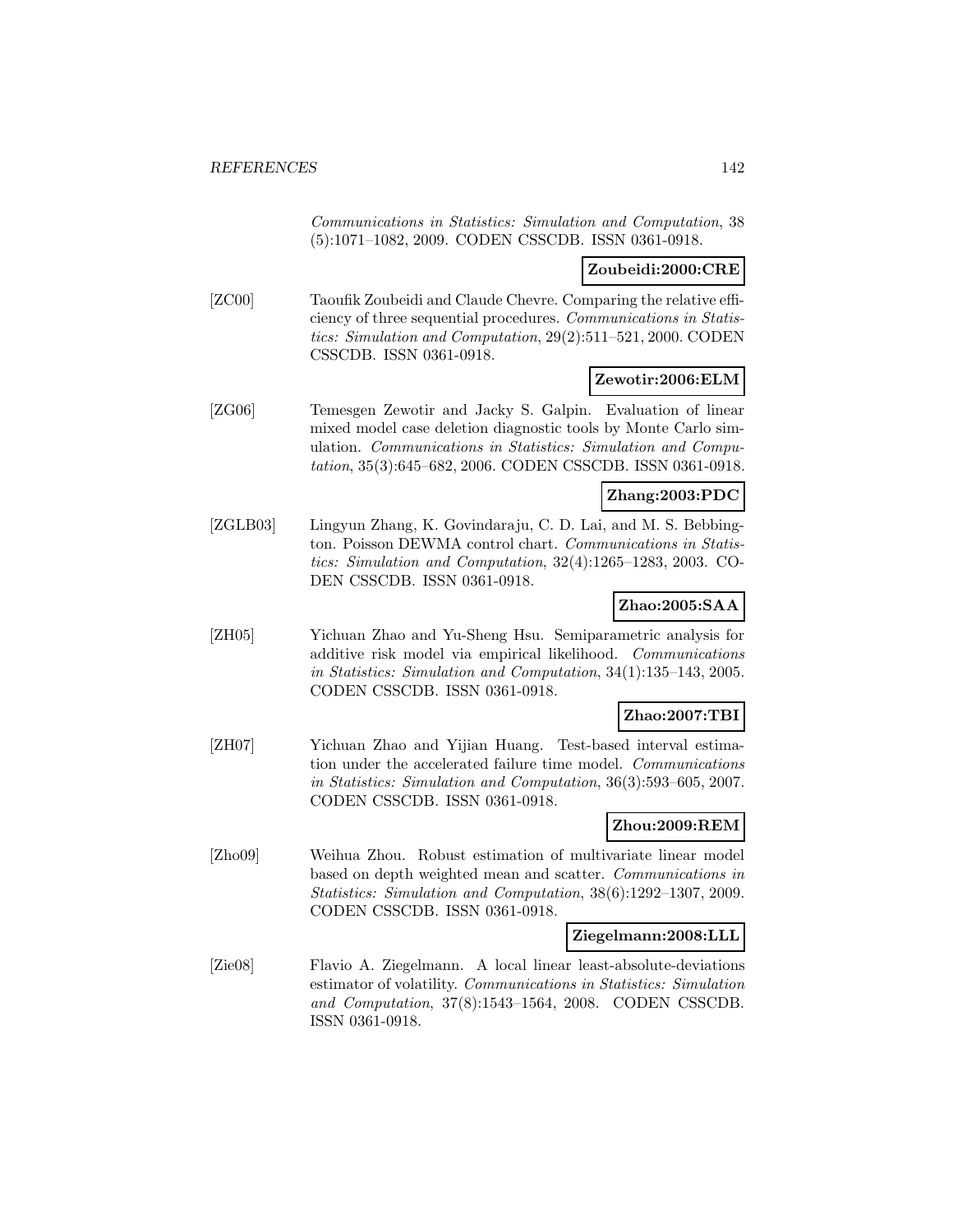#### **Zielinski:2009:SCP**

[Zie09] Wojciech Zieliński. The shortest clopper-Pearson confidence interval for binomial probability. Communications in Statistics: Simulation and Computation, 39(1):188–193, 2009. CODEN CSSCDB. ISSN 0361-0918.

## **Zimmerman:2004:CPR**

[Zim04] Donald W. Zimmerman. Conditional probabilities of rejecting  $H_0$  by pooled and separate-variances t tests given heterogeneity of sample variances. Communications in Statistics: Simulation and Computation, 33(1):69–81, 2004. CODEN CSSCDB. ISSN 0361-0918.

## **Zhao:2007:ALD**

[ZJ07] Yichuan Zhao and Wen Jian. Analysis of longitudinal data in the case-control studies via empirical likelihood. Communications in Statistics: Simulation and Computation, 36(3):565–578, 2007. CODEN CSSCDB. ISSN 0361-0918.

## **Zellner:2004:VSL**

[ZKZ04] Dietmar Zellner, Frieder Keller, and Günter E. Zellner. Variable selection in logistic regression models. Communications in Statistics: Simulation and Computation, 33(3):787–805, 2004. CODEN CSSCDB. ISSN 0361-0918.

## **Zhang:2007:ACB**

[ZL07] Guoyi Zhang and Yan Lu. Adjusted confidence bands in nonparametric regression. Communications in Statistics: Simulation and Computation, 37(1):106–113, 2007. CODEN CSSCDB. ISSN 0361-0918.

## **Zaier:2007:PMT**

[ZT07] Leila Hedhili Zaier and Abdelwahed Trabelsi. A polynomial method for temporal disaggregation of multivariate time series. Communications in Statistics: Simulation and Computation, 36 (3):741–759, 2007. CODEN CSSCDB. ISSN 0361-0918.

#### **Zhou:2009:MLE**

[ZT09] Xingcai Zhou and Changchun Tan. Maximum likelihood estimation of tobit factor analysis for multivariate t-distribution. Communications in Statistics: Simulation and Computation, 39(1): 1–16, 2009. CODEN CSSCDB. ISSN 0361-0918.